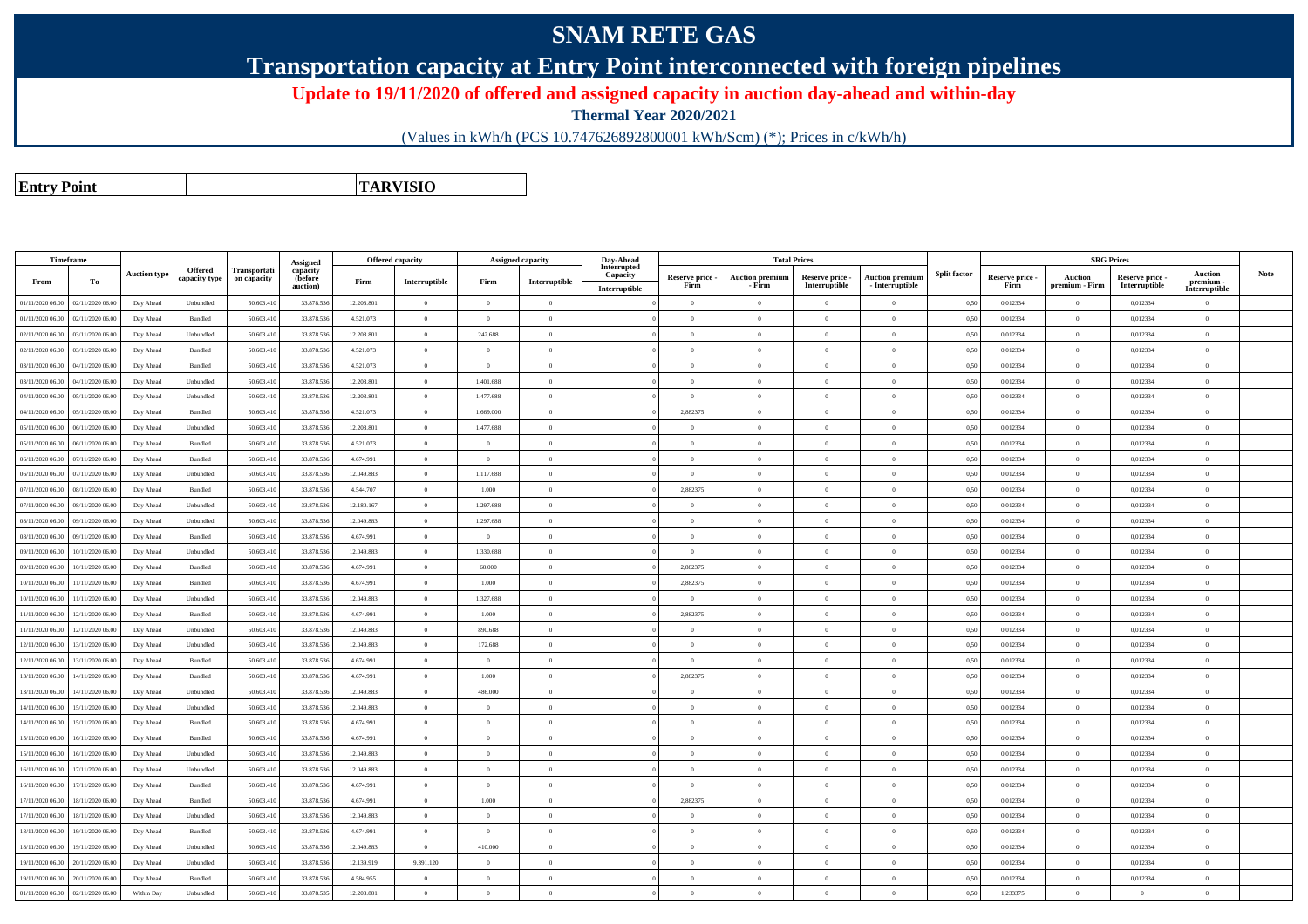| 01/11/2020 06.00 | 02/11/2020 06:00                  | Within Day | Bundled            | 50.603.410 | 33.878.535 | 4.521.073  | $\overline{0}$ | $\theta$       |                | $\overline{0}$ | $\bf{0}$       | $\overline{0}$ | $\theta$       | 0,50 | 1,233375 | $\theta$       | $\theta$       | $\overline{0}$           |  |
|------------------|-----------------------------------|------------|--------------------|------------|------------|------------|----------------|----------------|----------------|----------------|----------------|----------------|----------------|------|----------|----------------|----------------|--------------------------|--|
| 01/11/2020 07.00 | 02/11/2020 06.00                  | Within Day | Unbundled          | 50.603.41  | 33.878.535 | 12.203.801 | $\overline{0}$ | $\overline{0}$ | $\overline{0}$ | $\overline{0}$ | $\,$ 0         | $\overline{0}$ | $\bf{0}$       | 0,50 | 1,181984 | $\,$ 0 $\,$    | $\overline{0}$ | $\overline{0}$           |  |
|                  |                                   |            |                    |            |            |            |                |                |                |                |                |                |                |      |          |                |                |                          |  |
| 01/11/2020 07:00 | 02/11/2020 06:00                  | Within Day | Bundled            | 50.603.410 | 33.878.535 | 4.521.073  | $\overline{0}$ | $\overline{0}$ | $\overline{0}$ | $\overline{0}$ | $\bf{0}$       | $\overline{0}$ | $\mathbf{0}$   | 0.50 | 1.181984 | $\bf{0}$       | $\overline{0}$ | $\overline{0}$           |  |
| 01/11/2020 08:00 | 02/11/2020 06.00                  | Within Day | Bundled            | 50.603.410 | 33.878.535 | 4.521.073  | $\overline{0}$ | $\overline{0}$ | $\overline{0}$ | $\overline{0}$ | $\,$ 0         | $\overline{0}$ | $\overline{0}$ | 0,50 | 1,130594 | $\,$ 0 $\,$    | $\overline{0}$ | $\overline{0}$           |  |
| 01/11/2020 08:00 | 02/11/2020 06.00                  | Within Day | Unbundled          | 50.603.41  | 33.878.535 | 12.203.801 | $\overline{0}$ | $\theta$       | $\overline{0}$ |                | $\bf{0}$       | $\overline{0}$ | $\bf{0}$       | 0,50 | 1,130594 | $\,$ 0 $\,$    | $\overline{0}$ | $\overline{0}$           |  |
| 01/11/2020 09:00 | 02/11/2020 06:00                  | Within Day | Unbundled          | 50.603.410 | 33.878.535 | 12.203.801 | $\overline{0}$ | $\overline{0}$ | $\overline{0}$ | $\overline{0}$ | $\bf{0}$       | $\overline{0}$ | $\bf{0}$       | 0.50 | 1.079203 | $\,0\,$        | $\theta$       | $\overline{0}$           |  |
| 01/11/2020 09:00 | 02/11/2020 06.00                  | Within Day | Bundled            | 50.603.410 | 33.878.535 | 4.521.073  | $\overline{0}$ | $\overline{0}$ | $\overline{0}$ | $\overline{0}$ | $\,$ 0         | $\overline{0}$ | $\overline{0}$ | 0,50 | 1,079203 | $\,0\,$        | $\theta$       | $\overline{0}$           |  |
| 01/11/2020 11:00 | 02/11/2020 06.00                  | Within Day | Unbundled          | 50.603.41  | 33.878.535 | 12.203.801 | $\overline{0}$ | $\theta$       | $\overline{0}$ | $\overline{0}$ | $\,$ 0         | $\bf{0}$       | $\bf{0}$       | 0,50 | 0,976422 | $\,$ 0 $\,$    | $\overline{0}$ | $\overline{0}$           |  |
| 01/11/2020 11:00 | 02/11/2020 06:00                  | Within Day | Bundled            | 50.603.410 | 33.878.535 | 4.521.073  | $\overline{0}$ | $\overline{0}$ | $\overline{0}$ | $\overline{0}$ | $\bf{0}$       | $\overline{0}$ | $\bf{0}$       | 0.50 | 0.976422 | $\,0\,$        | $\overline{0}$ | $\overline{0}$           |  |
| 01/11/2020 12.00 | 02/11/2020 06.00                  | Within Day | Unbundled          | 50.603.410 | 33.878.535 | 12.203.801 | $\overline{0}$ | $\overline{0}$ | $\overline{0}$ | $\overline{0}$ | $\bf{0}$       | $\overline{0}$ | $\bf{0}$       | 0,50 | 0,925031 | $\,$ 0 $\,$    | $\overline{0}$ | $\overline{0}$           |  |
| 01/11/2020 12:00 | 02/11/2020 06.00                  | Within Day | Bundled            | 50.603.41  | 33.878.535 | 4.521.073  | $\bf{0}$       | $\theta$       | $\overline{0}$ | $\overline{0}$ | $\,$ 0         | $\overline{0}$ | $\bf{0}$       | 0,50 | 0,925031 | $\,$ 0 $\,$    | $\overline{0}$ | $\overline{0}$           |  |
| 01/11/2020 13:00 | 02/11/2020 06:00                  | Within Day | Unbundled          | 50.603.410 | 33.878.535 | 12.203.801 | $\overline{0}$ | $\overline{0}$ | $\overline{0}$ | $\overline{0}$ | $\bf{0}$       | $\overline{0}$ | $\mathbf{0}$   | 0.50 | 0.873641 | $\bf{0}$       | $\overline{0}$ | $\bf{0}$                 |  |
| 01/11/2020 13:00 | 02/11/2020 06.00                  | Within Day | Bundled            | 50.603.410 | 33.878.535 | 4.521.073  | $\overline{0}$ | $\overline{0}$ | $\overline{0}$ | $\overline{0}$ | $\,$ 0         | $\overline{0}$ | $\overline{0}$ | 0,50 | 0,873641 | $\,$ 0 $\,$    | $\overline{0}$ | $\overline{0}$           |  |
|                  |                                   |            |                    |            |            |            |                |                |                |                |                |                |                |      |          |                |                |                          |  |
| 01/11/2020 14.00 | 02/11/2020 06.00                  | Within Day | Unbundled          | 50.603.41  | 33.878.535 | 12.203.801 | $\overline{0}$ | $\theta$       | $\overline{0}$ |                | $\bf{0}$       | $\overline{0}$ | $\bf{0}$       | 0,50 | 0,822250 | $\,$ 0 $\,$    | $\overline{0}$ | $\overline{0}$           |  |
| 01/11/2020 14:00 | 02/11/2020 06:00                  | Within Day | Bundled            | 50.603.410 | 33.878.535 | 4.521.073  | $\overline{0}$ | $\overline{0}$ | $\overline{0}$ | $\overline{0}$ | $\bf{0}$       | $\overline{0}$ | $\bf{0}$       | 0.50 | 0.822250 | $\,0\,$        | $\theta$       | $\overline{0}$           |  |
| 01/11/2020 15.00 | 02/11/2020 06.00                  | Within Day | Unbundled          | 50.603.410 | 33.878.535 | 12.203.801 | $\overline{0}$ | $\overline{0}$ | $\overline{0}$ | $\overline{0}$ | $\,$ 0         | $\overline{0}$ | $\overline{0}$ | 0,50 | 0,770859 | $\,0\,$        | $\theta$       | $\overline{0}$           |  |
| 01/11/2020 15:00 | 02/11/2020 06.00                  | Within Day | Bundled            | 50.603.41  | 33.878.535 | 4.521.073  | $\overline{0}$ | $\theta$       | $\overline{0}$ |                | $\,$ 0         | $\overline{0}$ | $\bf{0}$       | 0,50 | 0,770859 | $\,$ 0 $\,$    | $\overline{0}$ | $\overline{0}$           |  |
| 01/11/2020 16.00 | 02/11/2020 06:00                  | Within Day | Bundled            | 50.603.410 | 33,878,535 | 4.521.073  | $\overline{0}$ | $\overline{0}$ | $\overline{0}$ | $\overline{0}$ | $\bf{0}$       | $\overline{0}$ | $\bf{0}$       | 0.50 | 0.719469 | $\,0\,$        | $\overline{0}$ | $\overline{\phantom{a}}$ |  |
| 01/11/2020 16.00 | 02/11/2020 06.00                  | Within Day | Unbundled          | 50.603.410 | 33.878.535 | 12.203.801 | $\overline{0}$ | $\overline{0}$ | $\overline{0}$ | $\overline{0}$ | $\,$ 0         | $\overline{0}$ | $\bf{0}$       | 0,50 | 0,719469 | $\,$ 0 $\,$    | $\overline{0}$ | $\overline{0}$           |  |
| 01/11/2020 17.00 | 02/11/2020 06.00                  | Within Day | Unbundled          | 50.603.41  | 33.878.535 | 12.203.801 | $\bf{0}$       | $\overline{0}$ | $\overline{0}$ | $\overline{0}$ | $\,$ 0         | $\bf{0}$       | $\bf{0}$       | 0,50 | 0,668078 | $\,$ 0 $\,$    | $\overline{0}$ | $\overline{0}$           |  |
| 01/11/2020 17:00 | 02/11/2020 06:00                  | Within Day | Bundled            | 50.603.410 | 33.878.535 | 4.521.073  | $\overline{0}$ | $\overline{0}$ | $\overline{0}$ | $\overline{0}$ | $\bf{0}$       | $\overline{0}$ | $\mathbf{0}$   | 0.50 | 0.668078 | $\,$ 0 $\,$    | $\overline{0}$ | $\overline{\phantom{a}}$ |  |
| 01/11/2020 18.00 | 02/11/2020 06.00                  | Within Day | Unbundled          | 50.603.410 | 33.878.535 | 12.203.801 | $\overline{0}$ | 254.688        | $\overline{0}$ | $\overline{0}$ | $\,$ 0         | $\overline{0}$ | $\overline{0}$ | 0,50 | 0,616688 | $\,$ 0 $\,$    | $\overline{0}$ | $\overline{0}$           |  |
| 01/11/2020 18.00 | 02/11/2020 06.00                  | Within Day | Bundled            | 50.603.41  | 33.878.535 | 4.521.073  | $\overline{0}$ | $\theta$       | $\overline{0}$ | $\overline{0}$ | $\,$ 0         | $\overline{0}$ | $\bf{0}$       | 0,50 | 0,616688 | $\,$ 0 $\,$    | $\overline{0}$ | $\overline{0}$           |  |
| 01/11/2020 19:00 | 02/11/2020 06:00                  | Within Day | Unbundled          | 50.603.410 | 34.133.223 | 11.949.113 | $\overline{0}$ | $\overline{0}$ | $\overline{0}$ | $\overline{0}$ | $\bf{0}$       | $\overline{0}$ | $\bf{0}$       | 0.50 | 0.565297 | $\,0\,$        | $\theta$       | $\overline{0}$           |  |
| 01/11/2020 19:00 | 02/11/2020 06.00                  | Within Day | Bundled            | 50.603.410 | 34.133.223 | 4.521.073  | $\overline{0}$ | $\overline{0}$ | $\overline{0}$ | $\overline{0}$ | $\,$ 0         | $\overline{0}$ | $\overline{0}$ | 0,50 | 0,565297 | $\,0\,$        | $\theta$       | $\overline{0}$           |  |
|                  |                                   |            |                    |            |            |            |                |                |                |                |                |                |                |      |          |                |                |                          |  |
| 01/11/2020 20.00 | 02/11/2020 06.00                  | Within Day | Unbundled          | 50.603.41  | 34.133.223 | 11.949.113 | $\overline{0}$ | $\theta$       | $\overline{0}$ |                | $\,$ 0         | $\overline{0}$ | $\bf{0}$       | 0,50 | 0,513906 | $\,$ 0 $\,$    | $\overline{0}$ | $\overline{0}$           |  |
| 01/11/2020 20.00 | 02/11/2020 06:00                  | Within Day | Bundled            | 50.603.410 | 34.133.223 | 4.521.073  | $\overline{0}$ | $\overline{0}$ | $\overline{0}$ | $\overline{0}$ | $\bf{0}$       | $\overline{0}$ | $\bf{0}$       | 0.50 | 0.513906 | $\,0\,$        | $\overline{0}$ | $\overline{0}$           |  |
| 01/11/2020 21.00 | 02/11/2020 06.00                  | Within Day | Unbundled          | 50.603.410 | 34.133.223 | 11.949.113 | $\overline{0}$ | 100.000        | $\overline{0}$ | $\overline{0}$ | $\,$ 0         | $\overline{0}$ | $\bf{0}$       | 0,50 | 0,462516 | $\,$ 0 $\,$    | $\overline{0}$ | $\overline{0}$           |  |
| 01/11/2020 21.00 | 02/11/2020 06.00                  | Within Day | Bundled            | 50.603.41  | 34.133.223 | 4.521.073  | $\bf{0}$       | $\theta$       | $\overline{0}$ | $\overline{0}$ | $\,$ 0         | $\bf{0}$       | $\bf{0}$       | 0,50 | 0,462516 | $\,$ 0 $\,$    | $\overline{0}$ | $\overline{0}$           |  |
| 01/11/2020 22.00 | 02/11/2020 06:00                  | Within Day | Unbundled          | 50.603.410 | 34.233.223 | 11.849.113 | $\overline{0}$ | $\overline{0}$ | $\overline{0}$ | $\overline{0}$ | $\bf{0}$       | $\overline{0}$ | $\mathbf{0}$   | 0.50 | 0,411125 | $\,$ 0 $\,$    | $\overline{0}$ | $\bf{0}$                 |  |
| 01/11/2020 22.00 | 02/11/2020 06.00                  | Within Dav | Bundled            | 50.603.410 | 34.233.223 | 4.521.073  | $\overline{0}$ | 606.000        | $\overline{0}$ | 0,960825       | $\bf{0}$       | $\overline{0}$ | $\overline{0}$ | 0.50 | 0,411125 | $\theta$       | $\overline{0}$ | $\overline{0}$           |  |
| 01/11/2020 23.00 | 02/11/2020 06.00                  | Within Day | Bundled            | 50.603.41  | 34.839.223 | 3.915.073  | $\overline{0}$ | 429.000        | $\overline{0}$ | 0,840734       | $\bf{0}$       | $\overline{0}$ | $\bf{0}$       | 0,50 | 0,359734 | $\,$ 0 $\,$    | $\overline{0}$ | $\overline{0}$           |  |
| 01/11/2020 23.00 | 02/11/2020 06:00                  | Within Day | Unbundled          | 50.603.410 | 34.839.223 | 11.849.113 | $\overline{0}$ | $\overline{0}$ | $\overline{0}$ | $\overline{0}$ | $\,$ 0         | $\overline{0}$ | $\bf{0}$       | 0.50 | 0.359734 | $\,0\,$        | $\overline{0}$ | $\overline{0}$           |  |
| 02/11/2020 00.00 | 02/11/2020 06.00                  | Within Dav | Unbundled          | 50.603.410 | 35.268.223 | 11.849.113 | $\overline{0}$ | 310.000        | $\Omega$       | $\overline{0}$ | $\bf{0}$       | $\overline{0}$ | $\overline{0}$ | 0.50 | 0,308344 | $\theta$       | $\overline{0}$ | $\overline{0}$           |  |
| 02/11/2020 00.00 | 02/11/2020 06.00                  | Within Day | Bundled            | 50.603.41  | 35.268.223 | 3.486.073  | $\overline{0}$ | 116.980        | $\overline{0}$ | 0,720644       | $\,$ 0         | $\overline{0}$ | $\bf{0}$       | 0,50 | 0,308344 | $\,$ 0 $\,$    | $\overline{0}$ | $\overline{0}$           |  |
| 02/11/2020 01:00 | 02/11/2020 06:00                  | Within Day | Unbundled          | 50.603.410 | 35.695.203 | 11.539.113 | $\overline{0}$ | $\overline{0}$ | $\overline{0}$ | $\overline{0}$ | $\bf{0}$       | $\overline{0}$ | $\bf{0}$       | 0.50 | 0.256953 | $\,0\,$        | $\overline{0}$ | $\overline{0}$           |  |
| 02/11/2020 01:00 | 02/11/2020 06.00                  | Within Dav | Bundled            | 50.603.410 | 35.695.203 | 3.369.093  | $\overline{0}$ | $\overline{0}$ | $\overline{0}$ | $\overline{0}$ | $\overline{0}$ | $\overline{0}$ | $\overline{0}$ | 0.50 | 0,256953 | $\theta$       | $\overline{0}$ | $\overline{0}$           |  |
|                  |                                   |            |                    |            |            |            |                |                |                |                |                |                |                |      |          |                |                |                          |  |
| 02/11/2020 02.00 | 02/11/2020 06.00                  | Within Day | Unbundled          | 50.603.41  | 35.695.203 | 11.539.113 | $\overline{0}$ | $\overline{0}$ | $\overline{0}$ | $\bf{0}$       | $\bf{0}$       | $\overline{0}$ | $\bf{0}$       | 0,50 | 0,205563 | $\,$ 0 $\,$    | $\overline{0}$ | $\overline{0}$           |  |
| 02/11/2020 02:00 | 02/11/2020 06:00                  | Within Day | Bundled            | 50.603.410 | 35.695.203 | 3.369.093  | $\overline{0}$ | $\overline{0}$ | $\overline{0}$ | $\overline{0}$ | $\bf{0}$       | $\overline{0}$ | $\mathbf{0}$   | 0.50 | 0.205563 | $\,$ 0 $\,$    | $\overline{0}$ | $\overline{0}$           |  |
| 02/11/2020 03:00 | 02/11/2020 06.00                  | Within Dav | Unbundled          | 50.603.410 | 35.695.203 | 11.539.113 | $\overline{0}$ | $\overline{0}$ | $\Omega$       | $\overline{0}$ | $\mathbf{0}$   | $\overline{0}$ | $\overline{0}$ | 0.50 | 0,154172 | $\theta$       | $\overline{0}$ | $\overline{0}$           |  |
| 02/11/2020 03.00 | 02/11/2020 06.00                  | Within Day | Bundled            | 50.603.41  | 35.695.203 | 3.369.093  | $\overline{0}$ | $\theta$       | $\overline{0}$ | $\overline{0}$ | $\,$ 0         | $\overline{0}$ | $\bf{0}$       | 0,50 | 0,154172 | $\,$ 0 $\,$    | $\overline{0}$ | $\overline{0}$           |  |
| 02/11/2020 04:00 | 02/11/2020 06:00                  | Within Day | Unbundled          | 50,603.410 | 35.695.203 | 11.539.113 | $\overline{0}$ | $\overline{0}$ | $\overline{0}$ | $\overline{0}$ | $\bf{0}$       | $\overline{0}$ | $\overline{0}$ | 0.50 | 0.102781 | $\,0\,$        | $\theta$       | $\overline{0}$           |  |
| 02/11/2020 04:00 | 02/11/2020 06.00                  | Within Dav | Bundled            | 50.603.410 | 35.695.203 | 3.369.093  | $\overline{0}$ | $\Omega$       | $\Omega$       | $\Omega$       | $\bf{0}$       | $\overline{0}$ | $\overline{0}$ | 0.50 | 0,102781 | $\theta$       | $\overline{0}$ | $\overline{0}$           |  |
| 02/11/2020 05:00 | 02/11/2020 06.00                  | Within Day | Unbundled          | 50.603.410 | 35.695.203 | 11.539.113 | $\overline{0}$ | $\,$ 0 $\,$    | $\overline{0}$ | $\bf{0}$       | $\,$ 0         | $\overline{0}$ | $\bf{0}$       | 0,50 | 0,051391 | $\,$ 0 $\,$    | $\overline{0}$ | $\overline{0}$           |  |
|                  | 02/11/2020 05:00 02/11/2020 06:00 | Within Day | $\mathbf B$ undled | 50.603.410 | 35.695.203 | 3.369.093  | $\bf{0}$       | $\theta$       |                |                |                |                |                | 0.50 | 0,051391 | $\bf{0}$       | $\theta$       |                          |  |
|                  | 02/11/2020 06:00 03/11/2020 06:00 | Within Day | Bundled            | 50.603.410 | 34.121.223 | 4.521.073  | $\Omega$       | $\overline{0}$ | $\overline{0}$ | $\Omega$       | $\mathbf{0}$   | $\overline{0}$ | $\overline{0}$ | 0.50 | 1,233375 | $\theta$       | $\theta$       | $\overline{0}$           |  |
| 02/11/2020 06.00 | 03/11/2020 06.00                  | Within Day | Unbundled          | 50.603.41  | 34.121.223 | 11.961.113 | $\overline{0}$ | $\bf{0}$       | $\overline{0}$ | $\bf{0}$       | $\overline{0}$ | $\overline{0}$ | $\mathbf{0}$   | 0,50 | 1,233375 | $\overline{0}$ | $\overline{0}$ | $\bf{0}$                 |  |
| 02/11/2020 07:00 | 03/11/2020 06.00                  | Within Day | Unbundled          | 50,603.410 | 34.121.223 | 11.961.113 | $\overline{0}$ | $\overline{0}$ | $\overline{0}$ | $\overline{0}$ | $\bf{0}$       | $\overline{0}$ | $\mathbf{0}$   | 0.50 | 1.181984 | $\overline{0}$ | $\bf{0}$       | $\bf{0}$                 |  |
| 02/11/2020 07.00 | 03/11/2020 06.00                  | Within Dav | Bundled            | 50.603.410 | 34.121.223 | 4.521.073  | $\overline{0}$ | $\overline{0}$ | $\overline{0}$ | $\overline{0}$ | $\overline{0}$ | $\overline{0}$ | $\mathbf{0}$   | 0.50 | 1,181984 | $\overline{0}$ | $\theta$       | $\overline{0}$           |  |
| 02/11/2020 08.00 | 03/11/2020 06.00                  | Within Day | Unbundled          | 50.603.410 | 34.121.223 | 11.961.113 | $\overline{0}$ | $\overline{0}$ | $\overline{0}$ | $\overline{0}$ | $\bf{0}$       | $\bf{0}$       | $\bf{0}$       | 0,50 | 1,130594 | $\bf{0}$       | $\overline{0}$ | $\overline{0}$           |  |
|                  |                                   |            |                    |            |            |            |                |                |                |                |                |                |                |      |          |                |                |                          |  |
| 02/11/2020 08.00 | 03/11/2020 06:00                  | Within Day | Bundled            | 50.603.410 | 34.121.223 | 4.521.073  | $\overline{0}$ | $\overline{0}$ | $\overline{0}$ | $\overline{0}$ | $\bf{0}$       | $\overline{0}$ | $\mathbf{0}$   | 0.50 | 1.130594 | $\,$ 0 $\,$    | $\overline{0}$ | $\overline{0}$           |  |
| 02/11/2020 09:00 | 03/11/2020 06:00                  | Within Day | Unbundled          | 50.603.410 | 34.121.223 | 11.961.113 | $\overline{0}$ | $\overline{0}$ | $\overline{0}$ | $\overline{0}$ | $\overline{0}$ | $\overline{0}$ | $\overline{0}$ | 0.50 | 1,079203 | $\overline{0}$ | $\theta$       | $\overline{0}$           |  |
| 02/11/2020 09:00 | 03/11/2020 06.00                  | Within Day | Bundled            | 50.603.41  | 34.121.223 | 4.521.073  | $\overline{0}$ | $\,$ 0         | $\overline{0}$ | $\bf{0}$       | $\,$ 0 $\,$    | $\bf{0}$       | $\bf{0}$       | 0,50 | 1,079203 | $\,$ 0 $\,$    | $\overline{0}$ | $\,$ 0                   |  |
| 02/11/2020 10:00 | 03/11/2020 06:00                  | Within Day | Unbundled          | 50.603.410 | 34.121.223 | 11.961.113 | $\overline{0}$ | $\overline{0}$ | $\overline{0}$ | $\overline{0}$ | $\bf{0}$       | $\overline{0}$ | $\mathbf{0}$   | 0.50 | 1.027813 | $\mathbf{0}$   | $\,$ 0 $\,$    | $\overline{0}$           |  |
| 02/11/2020 10:00 | 03/11/2020 06.00                  | Within Dav | Bundled            | 50.603.410 | 34.121.223 | 4.521.073  | $\overline{0}$ | $\overline{0}$ | $\overline{0}$ | $\overline{0}$ | $\overline{0}$ | $\overline{0}$ | $\overline{0}$ | 0,50 | 1,027813 | $\overline{0}$ | $\theta$       | $\overline{0}$           |  |
| 02/11/2020 11.00 | 03/11/2020 06.00                  | Within Day | Unbundled          | 50.603.41  | 34.121.223 | 11.961.113 | $\overline{0}$ | $\overline{0}$ | $\overline{0}$ | $\bf{0}$       | $\bf{0}$       | $\bf{0}$       | $\bf{0}$       | 0,50 | 0,976422 | $\overline{0}$ | $\overline{0}$ | $\bf{0}$                 |  |
|                  | 02/11/2020 11:00 03/11/2020 06:00 | Within Day | Bundled            | 50.603.410 | 34.121.223 | 4.521.073  | $\overline{0}$ | $\overline{0}$ | $\overline{0}$ | $\overline{0}$ | $\bf{0}$       | $\overline{0}$ | $\,$ 0 $\,$    | 0,50 | 0,976422 | $\overline{0}$ | $\,$ 0 $\,$    | $\,$ 0 $\,$              |  |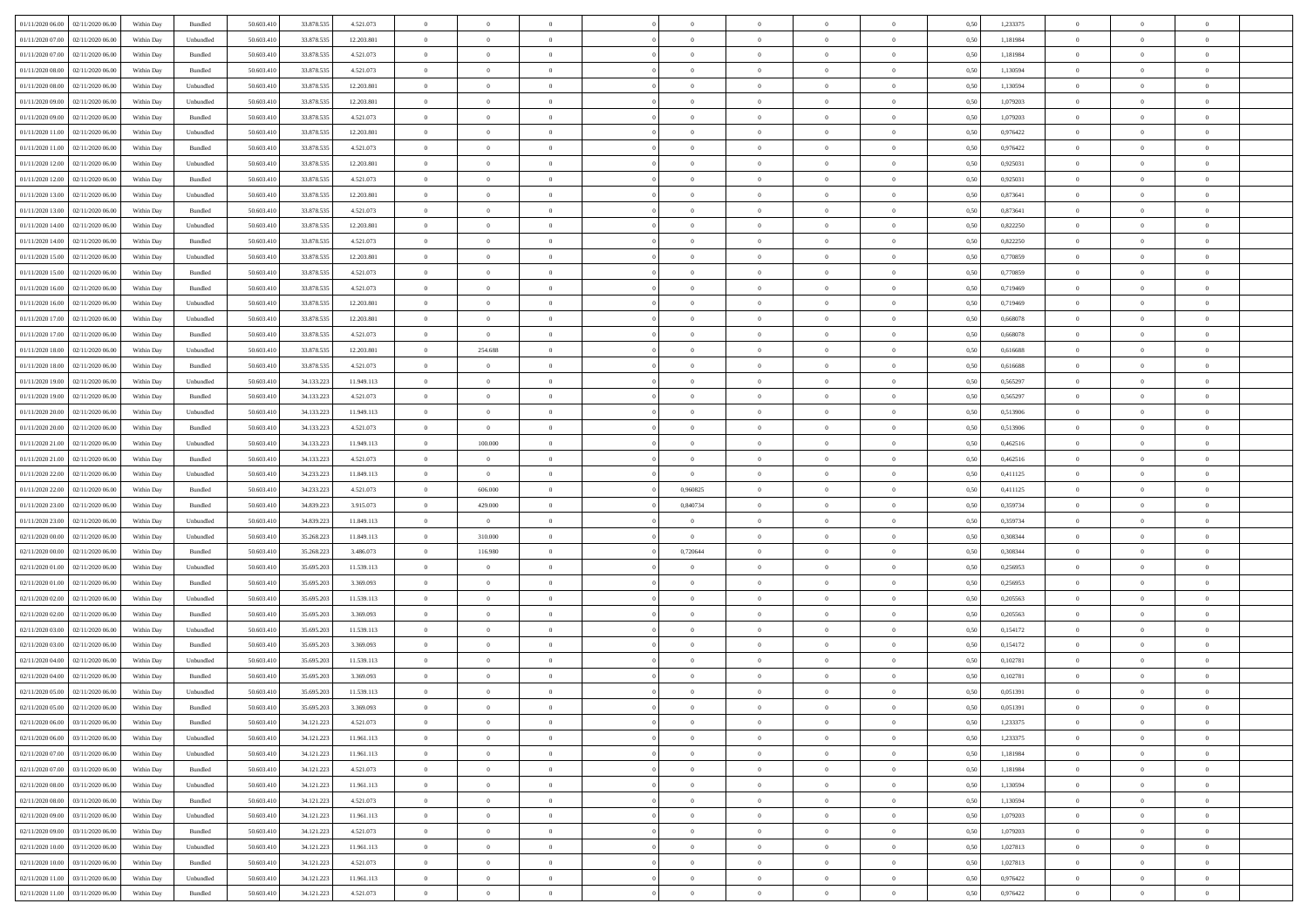| 02/11/2020 12:00 03/11/2020 06:00    | Within Day | Unbundled          | 50.603.410 | 34.121.223 | 11.961.113 | $\overline{0}$ | $\overline{0}$   | $\overline{0}$ | $\theta$       | $\theta$       |                | $\overline{0}$ | 0,50 | 0,925031 | $\theta$       | $\theta$       | $\theta$       |  |
|--------------------------------------|------------|--------------------|------------|------------|------------|----------------|------------------|----------------|----------------|----------------|----------------|----------------|------|----------|----------------|----------------|----------------|--|
|                                      |            |                    |            |            |            |                |                  |                |                |                |                |                |      |          |                |                |                |  |
| 02/11/2020 12:00<br>03/11/2020 06.00 | Within Day | Bundled            | 50.603.410 | 34.121.223 | 4.521.073  | $\overline{0}$ | $\overline{0}$   | $\overline{0}$ | $\,$ 0 $\,$    | $\bf{0}$       | $\overline{0}$ | $\bf{0}$       | 0,50 | 0,925031 | $\,$ 0 $\,$    | $\bf{0}$       | $\overline{0}$ |  |
| 02/11/2020 13.00<br>03/11/2020 06.00 | Within Day | Bundled            | 50,603.410 | 34.121.223 | 4.521.073  | $\overline{0}$ | $\overline{0}$   | $\overline{0}$ | $\bf{0}$       | $\bf{0}$       | $\overline{0}$ | $\mathbf{0}$   | 0.50 | 0.873641 | $\bf{0}$       | $\overline{0}$ | $\overline{0}$ |  |
| 02/11/2020 13:00<br>03/11/2020 06.00 | Within Day | Unbundled          | 50.603.410 | 34.121.223 | 11.961.113 | $\overline{0}$ | $\overline{0}$   | $\overline{0}$ | $\overline{0}$ | $\overline{0}$ | $\overline{0}$ | $\,$ 0 $\,$    | 0,50 | 0,873641 | $\theta$       | $\theta$       | $\overline{0}$ |  |
| 02/11/2020 14.00<br>03/11/2020 06.00 | Within Day | Unbundled          | 50.603.410 | 34.121.223 | 11.961.113 | $\overline{0}$ | 85.000           | $\bf{0}$       | $\bf{0}$       | $\overline{0}$ | $\overline{0}$ | $\bf{0}$       | 0,50 | 0,822250 | $\,$ 0 $\,$    | $\bf{0}$       | $\overline{0}$ |  |
|                                      |            |                    |            |            |            |                |                  |                |                |                |                |                |      |          |                |                |                |  |
| 02/11/2020 14:00<br>03/11/2020 06.00 | Within Day | Bundled            | 50,603.410 | 34.121.223 | 4.521.073  | $\overline{0}$ | $\overline{0}$   | $\overline{0}$ | $\bf{0}$       | $\bf{0}$       | $\overline{0}$ | $\mathbf{0}$   | 0.50 | 0.822250 | $\,$ 0 $\,$    | $\theta$       | $\overline{0}$ |  |
| 02/11/2020 15.00<br>03/11/2020 06.00 | Within Day | Unbundled          | 50.603.410 | 34.206.223 | 11.876.113 | $\overline{0}$ | 360.000          | $\overline{0}$ | $\overline{0}$ | $\overline{0}$ | $\overline{0}$ | $\bf{0}$       | 0,50 | 0,770859 | $\,$ 0 $\,$    | $\theta$       | $\overline{0}$ |  |
| 02/11/2020 15:00<br>03/11/2020 06.00 | Within Day | Bundled            | 50.603.410 | 34.206.223 | 4.521.073  | $\overline{0}$ | $\overline{0}$   | $\overline{0}$ | $\,$ 0 $\,$    | $\bf{0}$       | $\overline{0}$ | $\bf{0}$       | 0,50 | 0,770859 | $\,$ 0 $\,$    | $\bf{0}$       | $\overline{0}$ |  |
| 02/11/2020 16.00<br>03/11/2020 06:00 | Within Day | Unbundled          | 50,603.410 | 34,566,223 | 11.516.113 | $\overline{0}$ | 430,000          | $\overline{0}$ | $\bf{0}$       | $\bf{0}$       | $\overline{0}$ | $\mathbf{0}$   | 0.50 | 0.719469 | $\,$ 0 $\,$    | $\overline{0}$ | $\overline{0}$ |  |
| 02/11/2020 16.00<br>03/11/2020 06.00 | Within Day | Bundled            | 50.603.410 | 34.566.223 | 4.521.073  | $\overline{0}$ | $\overline{0}$   | $\overline{0}$ | $\bf{0}$       | $\overline{0}$ | $\overline{0}$ | $\bf{0}$       | 0,50 | 0,719469 | $\,$ 0 $\,$    | $\theta$       | $\overline{0}$ |  |
|                                      |            |                    |            |            |            |                |                  |                |                |                |                |                |      |          |                |                |                |  |
| 02/11/2020 17:00<br>03/11/2020 06.00 | Within Day | Unbundled          | 50.603.410 | 34.996.223 | 11.086.113 | $\overline{0}$ | $\overline{0}$   | $\bf{0}$       | $\overline{0}$ | $\overline{0}$ | $\overline{0}$ | $\bf{0}$       | 0,50 | 0,668078 | $\,$ 0 $\,$    | $\bf{0}$       | $\overline{0}$ |  |
| 02/11/2020 17.00<br>03/11/2020 06.00 | Within Day | Bundled            | 50.603.410 | 34.996.223 | 4.521.073  | $\overline{0}$ | 185.000          | $\overline{0}$ | 1,561278       | $\bf{0}$       | $\overline{0}$ | $\,$ 0 $\,$    | 0.50 | 0.668078 | $\bf{0}$       | $\overline{0}$ | $\bf{0}$       |  |
| 02/11/2020 18:00<br>03/11/2020 06.00 | Within Day | Unbundled          | 50.603.410 | 35.181.223 | 11.086.113 | $\overline{0}$ | $\overline{0}$   | $\overline{0}$ | $\overline{0}$ | $\overline{0}$ | $\overline{0}$ | $\,$ 0 $\,$    | 0,50 | 0,616688 | $\,$ 0 $\,$    | $\theta$       | $\overline{0}$ |  |
| 02/11/2020 18.00<br>03/11/2020 06.00 | Within Day | Bundled            | 50.603.410 | 35.181.223 | 4.336.073  | $\overline{0}$ | $\overline{0}$   | $\bf{0}$       | $\bf{0}$       | $\bf{0}$       | $\overline{0}$ | $\bf{0}$       | 0,50 | 0,616688 | $\,$ 0 $\,$    | $\bf{0}$       | $\overline{0}$ |  |
|                                      |            |                    | 50,603.410 |            |            |                |                  | $\overline{0}$ |                | $\overline{0}$ | $\overline{0}$ |                | 0.50 | 0.565297 |                | $\theta$       | $\overline{0}$ |  |
| 02/11/2020 19.00<br>03/11/2020 06.00 | Within Day | Unbundled          |            | 35.181.223 | 11.086.113 | $\overline{0}$ | $\overline{0}$   |                | $\bf{0}$       |                |                | $\mathbf{0}$   |      |          | $\bf{0}$       |                |                |  |
| 02/11/2020 19:00<br>03/11/2020 06.00 | Within Day | Bundled            | 50.603.410 | 35.181.223 | 4.336.073  | $\overline{0}$ | $\overline{0}$   | $\overline{0}$ | $\overline{0}$ | $\overline{0}$ | $\overline{0}$ | $\bf{0}$       | 0,50 | 0,565297 | $\theta$       | $\theta$       | $\overline{0}$ |  |
| 02/11/2020 20.00<br>03/11/2020 06.00 | Within Day | Bundled            | 50.603.410 | 35.181.223 | 4.336.073  | $\overline{0}$ | 108.000          | $\overline{0}$ | 1,201006       | $\overline{0}$ | $\overline{0}$ | $\bf{0}$       | 0,50 | 0,513906 | $\,$ 0 $\,$    | $\bf{0}$       | $\overline{0}$ |  |
| 02/11/2020 20.00<br>03/11/2020 06:00 | Within Day | Unbundled          | 50,603.410 | 35.181.223 | 11.086.113 | $\overline{0}$ | $\overline{0}$   | $\overline{0}$ | $\overline{0}$ | $\overline{0}$ | $\overline{0}$ | $\mathbf{0}$   | 0.50 | 0.513906 | $\bf{0}$       | $\overline{0}$ | $\overline{0}$ |  |
| 02/11/2020 21.00<br>03/11/2020 06.00 | Within Day | Unbundled          | 50.603.410 | 35.289.223 | 11.086.113 | $\overline{0}$ | $\overline{0}$   | $\overline{0}$ | $\overline{0}$ | $\overline{0}$ | $\overline{0}$ | $\bf{0}$       | 0,50 | 0,462516 | $\,$ 0 $\,$    | $\theta$       | $\overline{0}$ |  |
|                                      |            |                    |            |            |            |                |                  |                |                |                |                |                |      |          |                |                |                |  |
| 02/11/2020 21.00<br>03/11/2020 06.00 | Within Day | Bundled            | 50.603.410 | 35.289.223 | 4.228.073  | $\overline{0}$ | 2.545.666        | $\overline{0}$ | 1,080916       | $\bf{0}$       | $\overline{0}$ | $\bf{0}$       | 0,50 | 0,462516 | $\,$ 0 $\,$    | $\bf{0}$       | $\overline{0}$ |  |
| 02/11/2020 22.00<br>03/11/2020 06.00 | Within Day | Unbundled          | 50,603.410 | 37,834,889 | 11.086.113 | $\overline{0}$ | $\overline{0}$   | $\overline{0}$ | $\bf{0}$       | $\bf{0}$       | $\overline{0}$ | $\,$ 0 $\,$    | 0.50 | 0.411125 | $\bf{0}$       | $\overline{0}$ | $\overline{0}$ |  |
| 02/11/2020 22.00<br>03/11/2020 06.00 | Within Day | Bundled            | 50.603.410 | 37.834.889 | 1.682.407  | $\overline{0}$ | 40.000           | $\overline{0}$ | 0,960825       | $\overline{0}$ | $\overline{0}$ | $\,$ 0 $\,$    | 0,50 | 0,411125 | $\,$ 0 $\,$    | $\theta$       | $\overline{0}$ |  |
| 02/11/2020 23.00<br>03/11/2020 06.00 | Within Day | Unbundled          | 50.603.410 | 37.874.889 | 11.086.113 | $\overline{0}$ | $\overline{0}$   | $\overline{0}$ | $\overline{0}$ | $\overline{0}$ | $\overline{0}$ | $\bf{0}$       | 0,50 | 0,359734 | $\,$ 0 $\,$    | $\bf{0}$       | $\overline{0}$ |  |
| 02/11/2020 23.00<br>03/11/2020 06.00 | Within Day | Bundled            | 50,603.410 | 37,874,889 | 1.642.407  | $\overline{0}$ | $\overline{0}$   | $\overline{0}$ | $\overline{0}$ | $\overline{0}$ | $\overline{0}$ | $\mathbf{0}$   | 0.50 | 0.359734 | $\,$ 0 $\,$    | $\theta$       | $\overline{0}$ |  |
|                                      |            |                    |            |            |            |                |                  |                |                |                |                |                |      |          |                |                |                |  |
| 03/11/2020 00:00<br>03/11/2020 06.00 | Within Day | Unbundled          | 50.603.410 | 37.874.889 | 11.086.113 | $\overline{0}$ | $\overline{0}$   | $\overline{0}$ | $\overline{0}$ | $\overline{0}$ | $\overline{0}$ | $\bf{0}$       | 0,50 | 0,308344 | $\theta$       | $\theta$       | $\overline{0}$ |  |
| 03/11/2020 00.00<br>03/11/2020 06.00 | Within Day | Bundled            | 50.603.410 | 37.874.889 | 1.642.407  | $\overline{0}$ | 200.000          | $\overline{0}$ | 0,720644       | $\overline{0}$ | $\overline{0}$ | $\bf{0}$       | 0,50 | 0,308344 | $\,$ 0 $\,$    | $\bf{0}$       | $\overline{0}$ |  |
| 03/11/2020 01.00<br>03/11/2020 06:00 | Within Day | Unbundled          | 50,603.410 | 38,074,889 | 11.086.113 | $\overline{0}$ | 11.000           | $\overline{0}$ | $\bf{0}$       | $\bf{0}$       | $\overline{0}$ | $\mathbf{0}$   | 0.50 | 0.256953 | $\,$ 0 $\,$    | $\overline{0}$ | $\overline{0}$ |  |
| 03/11/2020 01:00<br>03/11/2020 06.00 | Within Day | Bundled            | 50.603.410 | 38.074.889 | 1.442.407  | $\overline{0}$ | $\overline{0}$   | $\overline{0}$ | $\bf{0}$       | $\overline{0}$ | $\overline{0}$ | $\bf{0}$       | 0,50 | 0,256953 | $\theta$       | $\theta$       | $\overline{0}$ |  |
| 03/11/2020 02.00<br>03/11/2020 06.00 | Within Day | Unbundled          | 50.603.410 | 38.085.889 | 11.075.113 | $\overline{0}$ | $\overline{0}$   | $\overline{0}$ | $\overline{0}$ | $\bf{0}$       | $\overline{0}$ | $\bf{0}$       | 0,50 | 0,205563 | $\,$ 0 $\,$    | $\bf{0}$       | $\overline{0}$ |  |
|                                      |            |                    |            |            |            |                |                  |                |                |                |                |                |      |          |                |                |                |  |
| 03/11/2020 02.00<br>03/11/2020 06.00 | Within Day | Bundled            | 50,603.410 | 38,085,889 | 1.442.407  | $\overline{0}$ | $\overline{0}$   | $\overline{0}$ | $\bf{0}$       | $\bf{0}$       | $\overline{0}$ | $\,$ 0 $\,$    | 0.50 | 0.205563 | $\bf{0}$       | $\overline{0}$ | $\bf{0}$       |  |
| 03/11/2020 03:00<br>03/11/2020 06:00 | Within Day | Bundled            | 50.603.410 | 38,085,889 | 1.442.407  | $\overline{0}$ | $\overline{0}$   | $\overline{0}$ | $\overline{0}$ | $\overline{0}$ | $\overline{0}$ | $\overline{0}$ | 0.50 | 0,154172 | $\theta$       | $\theta$       | $\overline{0}$ |  |
| 03/11/2020 03.00<br>03/11/2020 06.00 | Within Day | Unbundled          | 50.603.410 | 38.085.889 | 11.075.113 | $\overline{0}$ | $\overline{0}$   | $\overline{0}$ | $\bf{0}$       | $\overline{0}$ | $\overline{0}$ | $\bf{0}$       | 0,50 | 0,154172 | $\,$ 0 $\,$    | $\bf{0}$       | $\overline{0}$ |  |
| 03/11/2020 04.00<br>03/11/2020 06.00 | Within Day | Unbundled          | 50,603.410 | 38,085,889 | 11.075.113 | $\overline{0}$ | $\overline{0}$   | $\overline{0}$ | $\overline{0}$ | $\bf{0}$       | $\overline{0}$ | $\mathbf{0}$   | 0.50 | 0.102781 | $\,$ 0 $\,$    | $\bf{0}$       | $\overline{0}$ |  |
| 03/11/2020 04:00<br>03/11/2020 06.00 | Within Day | Bundled            | 50.603.410 | 38.085.889 | 1.442.407  | $\overline{0}$ | $\overline{0}$   | $\overline{0}$ | $\overline{0}$ | $\overline{0}$ | $\overline{0}$ | $\overline{0}$ | 0.50 | 0,102781 | $\theta$       | $\theta$       | $\overline{0}$ |  |
| 03/11/2020 06.00                     | Within Day | Unbundled          | 50.603.410 | 38.085.889 | 11.075.113 | $\overline{0}$ | $\overline{0}$   | $\overline{0}$ | $\bf{0}$       | $\overline{0}$ | $\overline{0}$ | $\bf{0}$       | 0,50 | 0,051391 | $\,$ 0 $\,$    | $\bf{0}$       | $\overline{0}$ |  |
| 03/11/2020 05:00                     |            |                    |            |            |            |                |                  |                |                |                |                |                |      |          |                |                |                |  |
| 03/11/2020 05:00<br>03/11/2020 06:00 | Within Day | Bundled            | 50,603.410 | 38,085,889 | 1.442.407  | $\overline{0}$ | $\overline{0}$   | $\overline{0}$ | $\overline{0}$ | $\bf{0}$       | $\overline{0}$ | $\mathbf{0}$   | 0.50 | 0.051391 | $\bf{0}$       | $\overline{0}$ | $\overline{0}$ |  |
| 03/11/2020 06:00<br>04/11/2020 06.00 | Within Day | Unbundled          | 50.603.410 | 35.280.223 | 10.802.113 | $\overline{0}$ | 53.000           | $\overline{0}$ | $\overline{0}$ | $\overline{0}$ | $\overline{0}$ | $\overline{0}$ | 0.50 | 1,233375 | $\theta$       | $\theta$       | $\overline{0}$ |  |
| 03/11/2020 06.00<br>04/11/2020 06.00 | Within Day | Bundled            | 50.603.410 | 35.280.223 | 4.521.073  | $\overline{0}$ | $\overline{0}$   | $\overline{0}$ | $\,$ 0 $\,$    | $\bf{0}$       | $\overline{0}$ | $\bf{0}$       | 0,50 | 1,233375 | $\,$ 0 $\,$    | $\bf{0}$       | $\overline{0}$ |  |
| 03/11/2020 07.00<br>04/11/2020 06.00 | Within Day | Unbundled          | 50,603.410 | 35.333.223 | 10.749.113 | $\overline{0}$ | $\overline{0}$   | $\overline{0}$ | $\bf{0}$       | $\bf{0}$       | $\overline{0}$ | $\,$ 0 $\,$    | 0.50 | 1.181984 | $\bf{0}$       | $\overline{0}$ | $\overline{0}$ |  |
| 03/11/2020 07.00<br>04/11/2020 06.00 | Within Day | Bundled            | 50.603.410 | 35.333.223 | 4.521.073  | $\overline{0}$ | $\overline{0}$   | $\overline{0}$ | $\overline{0}$ | $\overline{0}$ | $\overline{0}$ | $\overline{0}$ | 0,50 | 1,181984 | $\theta$       | $\theta$       | $\overline{0}$ |  |
|                                      |            |                    |            |            |            |                |                  |                |                |                |                |                |      |          |                |                |                |  |
| 03/11/2020 08.00<br>04/11/2020 06.00 | Within Day | Unbundled          | 50.603.410 | 35.333.223 | 10.749.113 | $\overline{0}$ | $\overline{0}$   | $\overline{0}$ | $\bf{0}$       | $\overline{0}$ | $\overline{0}$ | $\bf{0}$       | 0,50 | 1,130594 | $\,$ 0 $\,$    | $\bf{0}$       | $\overline{0}$ |  |
| 03/11/2020 08:00<br>04/11/2020 06.00 | Within Day | Bundled            | 50,603.410 | 35.333.223 | 4.521.073  | $\overline{0}$ | $\overline{0}$   | $\overline{0}$ | $\overline{0}$ | $\bf{0}$       | $\overline{0}$ | $\mathbf{0}$   | 0.50 | 1,130594 | $\,$ 0 $\,$    | $\theta$       | $\overline{0}$ |  |
| 03/11/2020 09:00<br>04/11/2020 06.00 | Within Day | Unbundled          | 50.603.410 | 35.333.223 | 10.749.113 | $\overline{0}$ | $\overline{0}$   | $\overline{0}$ | $\overline{0}$ | $\overline{0}$ | $\Omega$       | $\overline{0}$ | 0.50 | 1,079203 | $\theta$       | $\theta$       | $\overline{0}$ |  |
| 03/11/2020 09:00<br>04/11/2020 06.00 | Within Day | Bundled            | 50.603.410 | 35.333.223 | 4.521.073  | $\overline{0}$ | $\overline{0}$   | $\bf{0}$       | $\,$ 0 $\,$    | $\bf{0}$       | $\overline{0}$ | $\bf{0}$       | 0,50 | 1,079203 | $\,$ 0 $\,$    | $\bf{0}$       | $\overline{0}$ |  |
| 03/11/2020 10:00 04/11/2020 06:00    | Within Day | $\mathbf B$ undled | 50.603.410 | 35.333.223 | 4.521.073  | $\bf{0}$       | $\boldsymbol{0}$ |                | $\bf{0}$       |                |                |                | 0,50 | 1,027813 | $\theta$       | $\bf{0}$       |                |  |
|                                      |            |                    |            |            |            |                |                  |                |                |                |                |                |      |          |                |                |                |  |
| 03/11/2020 10:00 04/11/2020 06:00    | Within Dav | Unbundled          | 50.603.410 | 35.333.223 | 10.749.113 | $\overline{0}$ | $\overline{0}$   | $\overline{0}$ | $\overline{0}$ | $\overline{0}$ | $\overline{0}$ | $\overline{0}$ | 0,50 | 1,027813 | $\theta$       | $\theta$       | $\overline{0}$ |  |
| 03/11/2020 11:00<br>04/11/2020 06.00 | Within Day | Unbundled          | 50.603.410 | 35.333.223 | 10.749.113 | $\overline{0}$ | $\overline{0}$   | $\overline{0}$ | $\bf{0}$       | $\bf{0}$       | $\overline{0}$ | $\mathbf{0}$   | 0,50 | 0,976422 | $\overline{0}$ | $\overline{0}$ | $\bf{0}$       |  |
| 03/11/2020 11:00<br>04/11/2020 06.00 | Within Day | Bundled            | 50.603.410 | 35.333.223 | 4.521.073  | $\overline{0}$ | $\overline{0}$   | $\overline{0}$ | $\,$ 0 $\,$    | $\bf{0}$       | $\overline{0}$ | $\mathbf{0}$   | 0.50 | 0.976422 | $\overline{0}$ | $\bf{0}$       | $\bf{0}$       |  |
| 03/11/2020 12:00<br>04/11/2020 06:00 | Within Dav | Unbundled          | 50.603.410 | 35.333.223 | 10.749.113 | $\overline{0}$ | $\overline{0}$   | $\overline{0}$ | $\overline{0}$ | $\overline{0}$ | $\overline{0}$ | $\mathbf{0}$   | 0,50 | 0.925031 | $\overline{0}$ | $\theta$       | $\overline{0}$ |  |
| 03/11/2020 12:00<br>04/11/2020 06.00 | Within Day | Bundled            | 50.603.410 | 35.333.223 | 4.521.073  | $\overline{0}$ | $\overline{0}$   | $\overline{0}$ | $\bf{0}$       | $\bf{0}$       | $\overline{0}$ | $\mathbf{0}$   | 0,50 | 0,925031 | $\overline{0}$ | $\bf{0}$       | $\overline{0}$ |  |
|                                      |            |                    |            |            |            |                |                  |                |                |                |                |                |      |          |                |                |                |  |
| 03/11/2020 13.00<br>04/11/2020 06.00 | Within Day | Unbundled          | 50,603.410 | 35.333.223 | 10.749.113 | $\overline{0}$ | $\overline{0}$   | $\overline{0}$ | $\bf{0}$       | $\overline{0}$ | $\overline{0}$ | $\mathbf{0}$   | 0.50 | 0.873641 | $\,$ 0 $\,$    | $\theta$       | $\,$ 0         |  |
| 03/11/2020 13:00<br>04/11/2020 06.00 | Within Day | Bundled            | 50.603.410 | 35.333.223 | 4.521.073  | $\overline{0}$ | $\overline{0}$   | $\overline{0}$ | $\overline{0}$ | $\overline{0}$ | $\overline{0}$ | $\mathbf{0}$   | 0,50 | 0,873641 | $\overline{0}$ | $\theta$       | $\overline{0}$ |  |
| 03/11/2020 14:00<br>04/11/2020 06.00 | Within Day | Unbundled          | 50.603.410 | 35.333.223 | 10.749.113 | $\overline{0}$ | $\overline{0}$   | $\overline{0}$ | $\bf{0}$       | $\bf{0}$       | $\overline{0}$ | $\,$ 0 $\,$    | 0,50 | 0,822250 | $\bf{0}$       | $\bf{0}$       | $\overline{0}$ |  |
| 03/11/2020 14:00<br>04/11/2020 06.00 | Within Day | Bundled            | 50,603.410 | 35.333.223 | 4.521.073  | $\overline{0}$ | $\overline{0}$   | $\overline{0}$ | $\bf{0}$       | $\overline{0}$ | $\overline{0}$ | $\,$ 0 $\,$    | 0.50 | 0.822250 | $\overline{0}$ | $\bf{0}$       | $\,$ 0         |  |
|                                      |            |                    |            |            |            |                |                  |                |                |                |                |                |      |          |                |                |                |  |
| 03/11/2020 15:00<br>04/11/2020 06:00 | Within Dav | Unbundled          | 50.603.410 | 35.333.223 | 10.749.113 | $\overline{0}$ | $\overline{0}$   | $\overline{0}$ | $\overline{0}$ | $\overline{0}$ | $\overline{0}$ | $\mathbf{0}$   | 0,50 | 0,770859 | $\overline{0}$ | $\theta$       | $\overline{0}$ |  |
| 03/11/2020 15:00<br>04/11/2020 06.00 | Within Day | Bundled            | 50.603.410 | 35.333.223 | 4.521.073  | $\overline{0}$ | $\overline{0}$   | $\overline{0}$ | $\overline{0}$ | $\bf{0}$       | $\overline{0}$ | $\mathbf{0}$   | 0,50 | 0,770859 | $\bf{0}$       | $\bf{0}$       | $\overline{0}$ |  |
| 03/11/2020 16.00 04/11/2020 06.00    | Within Day | Unbundled          | 50.603.410 | 35.333.223 | 10.749.113 | $\,$ 0 $\,$    | $\overline{0}$   | $\overline{0}$ | $\bf{0}$       | $\,$ 0         | $\overline{0}$ | $\,0\,$        | 0,50 | 0,719469 | $\overline{0}$ | $\,$ 0 $\,$    | $\,$ 0 $\,$    |  |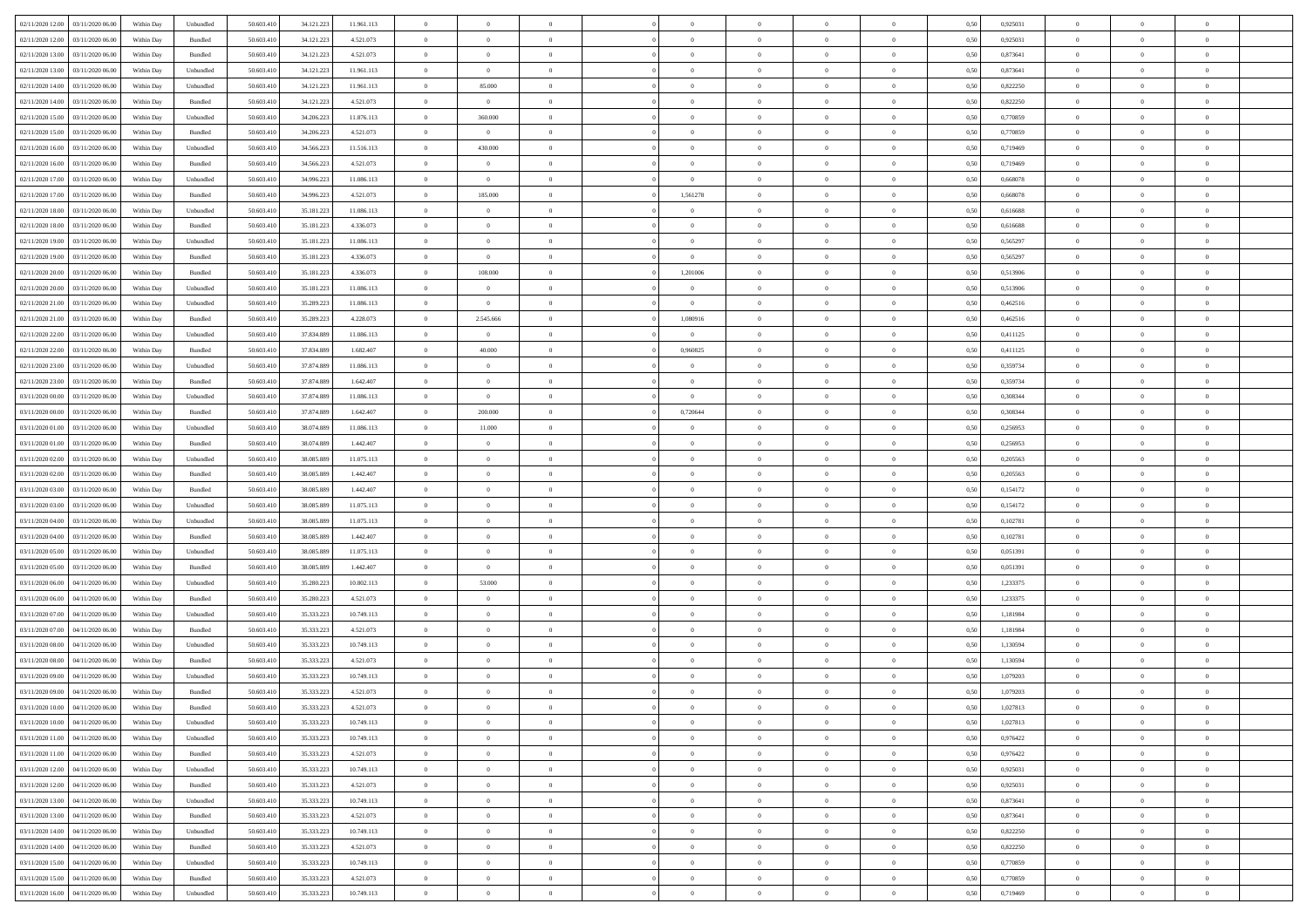| 03/11/2020 16:00 04/11/2020 06:00    | Within Day | Bundled                     | 50.603.410 | 35.333.223 | 4.521.073  | $\theta$       | $\overline{0}$   | $\overline{0}$ | $\theta$       | $\theta$                        |                | $\overline{0}$ | 0,50 | 0,719469 | $\overline{0}$ | $\theta$       | $\bf{0}$       |  |
|--------------------------------------|------------|-----------------------------|------------|------------|------------|----------------|------------------|----------------|----------------|---------------------------------|----------------|----------------|------|----------|----------------|----------------|----------------|--|
| 03/11/2020 17.00<br>04/11/2020 06.00 | Within Day | Bundled                     | 50.603.41  | 35.333.223 | 4.521.073  | $\bf{0}$       | $\overline{0}$   | $\bf{0}$       | $\bf{0}$       | $\bf{0}$                        | $\overline{0}$ | $\bf{0}$       | 0,50 | 0,668078 | $\bf{0}$       | $\bf{0}$       | $\overline{0}$ |  |
| 03/11/2020 17:00<br>04/11/2020 06.00 | Within Day | Unbundled                   | 50,603.410 | 35.333.223 | 10.749.113 | $\overline{0}$ | $\overline{0}$   | $\overline{0}$ | $\bf{0}$       | $\bf{0}$                        | $\overline{0}$ | $\,$ 0 $\,$    | 0.50 | 0,668078 | $\overline{0}$ | $\bf{0}$       | $\bf{0}$       |  |
| 03/11/2020 18:00<br>04/11/2020 06.00 | Within Day | Unbundled                   | 50.603.410 | 35.333.223 | 10.749.113 | $\bf{0}$       | $\overline{0}$   | $\overline{0}$ | $\bf{0}$       | $\overline{0}$                  | $\overline{0}$ | $\,$ 0         | 0,50 | 0,616688 | $\,$ 0 $\,$    | $\theta$       | $\bf{0}$       |  |
| 03/11/2020 18:00<br>04/11/2020 06.00 | Within Day | Bundled                     | 50.603.41  | 35.333.223 | 4.521.073  | $\bf{0}$       | $\overline{0}$   | $\bf{0}$       | $\bf{0}$       | $\bf{0}$                        | $\overline{0}$ | $\bf{0}$       | 0,50 | 0,616688 | $\bf{0}$       | $\theta$       | $\overline{0}$ |  |
|                                      |            |                             |            |            |            |                |                  |                |                |                                 |                |                |      |          |                |                |                |  |
| 03/11/2020 19:00<br>04/11/2020 06.00 | Within Day | Unbundled                   | 50,603.410 | 35.333.223 | 10.749.113 | $\overline{0}$ | $\overline{0}$   | $\overline{0}$ | $\bf{0}$       | $\bf{0}$                        | $\overline{0}$ | $\bf{0}$       | 0.50 | 0.565297 | $\bf{0}$       | $\overline{0}$ | $\overline{0}$ |  |
| 03/11/2020 19:00<br>04/11/2020 06.00 | Within Day | Bundled                     | 50.603.410 | 35.333.223 | 4.521.073  | $\bf{0}$       | 403.636          | $\overline{0}$ | 1,321097       | $\overline{0}$                  | $\overline{0}$ | $\bf{0}$       | 0,50 | 0,565297 | $\bf{0}$       | $\overline{0}$ | $\bf{0}$       |  |
| 03/11/2020 20.00<br>04/11/2020 06.00 | Within Day | Unbundled                   | 50.603.41  | 35.736.859 | 10.749.113 | $\bf{0}$       | $\overline{0}$   | $\bf{0}$       | $\bf{0}$       | $\bf{0}$                        | $\overline{0}$ | $\bf{0}$       | 0,50 | 0,513906 | $\bf{0}$       | $\,$ 0         | $\overline{0}$ |  |
| 03/11/2020 20.00<br>04/11/2020 06:00 | Within Day | Bundled                     | 50,603.410 | 35.736.859 | 4.117.437  | $\overline{0}$ | 235,000          | $\overline{0}$ | 1,201006       | $\bf{0}$                        | $\overline{0}$ | $\mathbf{0}$   | 0.50 | 0.513906 | $\bf{0}$       | $\bf{0}$       | $\bf{0}$       |  |
| 03/11/2020 21:00<br>04/11/2020 06.00 | Within Day | Unbundled                   | 50.603.410 | 35.971.859 | 10.749.113 | $\bf{0}$       | $\overline{0}$   | $\overline{0}$ | $\bf{0}$       | $\overline{0}$                  | $\overline{0}$ | $\bf{0}$       | 0,50 | 0,462516 | $\overline{0}$ | $\bf{0}$       | $\bf{0}$       |  |
|                                      |            |                             |            |            |            |                |                  |                |                |                                 |                |                |      |          |                |                |                |  |
| 03/11/2020 21.00<br>04/11/2020 06.00 | Within Day | Bundled                     | 50.603.41  | 35.971.859 | 3.882.437  | $\bf{0}$       | 751.555          | $\bf{0}$       | 1,080916       | $\bf{0}$                        | $\overline{0}$ | $\bf{0}$       | 0,50 | 0,462516 | $\bf{0}$       | $\,$ 0         | $\,$ 0         |  |
| 03/11/2020 22.00<br>04/11/2020 06.00 | Within Day | Unbundled                   | 50,603.410 | 36.723.414 | 10.749.113 | $\overline{0}$ | $\overline{0}$   | $\overline{0}$ | $\bf{0}$       | $\bf{0}$                        | $\overline{0}$ | $\,$ 0 $\,$    | 0.50 | 0,411125 | $\overline{0}$ | $\bf{0}$       | $\overline{0}$ |  |
| 03/11/2020 22.00<br>04/11/2020 06.00 | Within Day | Bundled                     | 50.603.410 | 36.723.414 | 3.130.882  | $\bf{0}$       | $\overline{0}$   | $\overline{0}$ | $\overline{0}$ | $\overline{0}$                  | $\overline{0}$ | $\,$ 0         | 0,50 | 0,411125 | $\,0\,$        | $\overline{0}$ | $\bf{0}$       |  |
| 03/11/2020 23.00<br>04/11/2020 06.00 | Within Day | Unbundled                   | 50.603.41  | 36.723.414 | 10.749.113 | $\bf{0}$       | $\bf{0}$         | $\bf{0}$       | $\bf{0}$       | $\bf{0}$                        | $\overline{0}$ | $\bf{0}$       | 0,50 | 0,359734 | $\,$ 0 $\,$    | $\,$ 0         | $\bf{0}$       |  |
| 03/11/2020 23.00<br>04/11/2020 06.00 | Within Day | Bundled                     | 50,603.410 | 36.723.414 | 3.130.882  | $\overline{0}$ | $\overline{0}$   | $\overline{0}$ | $\bf{0}$       | $\bf{0}$                        | $\overline{0}$ | $\bf{0}$       | 0.50 | 0.359734 | $\bf{0}$       | $\overline{0}$ | $\overline{0}$ |  |
| 04/11/2020 00:00<br>04/11/2020 06.00 | Within Day | Bundled                     | 50.603.410 | 36.723.414 | 3.130.882  | $\bf{0}$       | $\overline{0}$   | $\overline{0}$ | $\bf{0}$       | $\overline{0}$                  | $\overline{0}$ | $\bf{0}$       | 0,50 | 0,308344 | $\bf{0}$       | $\overline{0}$ | $\bf{0}$       |  |
|                                      |            |                             |            |            |            |                |                  |                |                |                                 |                |                |      |          |                |                |                |  |
| 04/11/2020 00:00<br>04/11/2020 06.00 | Within Day | Unbundled                   | 50.603.41  | 36.723.414 | 10.749.113 | $\bf{0}$       | $\bf{0}$         | $\bf{0}$       | $\bf{0}$       | $\overline{0}$                  | $\overline{0}$ | $\bf{0}$       | 0,50 | 0,308344 | $\bf{0}$       | $\,$ 0         | $\bf{0}$       |  |
| 04/11/2020 01:00<br>04/11/2020 06:00 | Within Day | Unbundled                   | 50,603.410 | 36.723.414 | 10.749.113 | $\overline{0}$ | $\overline{0}$   | $\overline{0}$ | $\bf{0}$       | $\bf{0}$                        | $\overline{0}$ | $\,$ 0 $\,$    | 0.50 | 0.256953 | $\bf{0}$       | $\bf{0}$       | $\bf{0}$       |  |
| 04/11/2020 01:00<br>04/11/2020 06.00 | Within Day | Bundled                     | 50.603.410 | 36.723.414 | 3.130.882  | $\bf{0}$       | $\overline{0}$   | $\overline{0}$ | $\bf{0}$       | $\overline{0}$                  | $\overline{0}$ | $\bf{0}$       | 0,50 | 0,256953 | $\,0\,$        | $\bf{0}$       | $\overline{0}$ |  |
| 04/11/2020 02.00<br>04/11/2020 06.00 | Within Day | Unbundled                   | 50.603.41  | 36.723.414 | 10.749.113 | $\bf{0}$       | $\overline{0}$   | $\overline{0}$ | $\bf{0}$       | $\bf{0}$                        | $\overline{0}$ | $\bf{0}$       | 0,50 | 0,205563 | $\bf{0}$       | $\bf{0}$       | $\bf{0}$       |  |
| 04/11/2020 02.00<br>04/11/2020 06:00 | Within Day | Bundled                     | 50,603.410 | 36.723.414 | 3.130.882  | $\overline{0}$ | $\overline{0}$   | $\overline{0}$ | $\bf{0}$       | $\bf{0}$                        | $\overline{0}$ | $\,$ 0 $\,$    | 0.50 | 0.205563 | $\overline{0}$ | $\bf{0}$       | $\,$ 0 $\,$    |  |
| 04/11/2020 03:00<br>04/11/2020 06.00 | Within Day | Unbundled                   | 50.603.410 | 36.723.414 | 10.749.113 | $\bf{0}$       | $\overline{0}$   | $\overline{0}$ | $\overline{0}$ | $\overline{0}$                  | $\overline{0}$ | $\,$ 0         | 0,50 | 0,154172 | $\,0\,$        | $\overline{0}$ | $\bf{0}$       |  |
|                                      |            |                             |            |            |            |                |                  |                |                |                                 |                |                |      |          |                |                |                |  |
| 04/11/2020 03.00<br>04/11/2020 06.00 | Within Day | Bundled                     | 50.603.41  | 36.723.414 | 3.130.882  | $\bf{0}$       | $\overline{0}$   | $\bf{0}$       | $\overline{0}$ | $\overline{\phantom{a}}$        | $\overline{0}$ | $\bf{0}$       | 0,50 | 0,154172 | $\bf{0}$       | $\,$ 0         | $\bf{0}$       |  |
| 04/11/2020 04.00<br>04/11/2020 06.00 | Within Day | Unbundled                   | 50,603.410 | 36.723.414 | 10.749.113 | $\overline{0}$ | $\overline{0}$   | $\overline{0}$ | $\bf{0}$       | $\bf{0}$                        | $\overline{0}$ | $\bf{0}$       | 0.50 | 0.102781 | $\bf{0}$       | $\overline{0}$ | $\overline{0}$ |  |
| 04/11/2020 04:00<br>04/11/2020 06.00 | Within Day | Bundled                     | 50.603.410 | 36.723.414 | 3.130.882  | $\bf{0}$       | $\overline{0}$   | $\overline{0}$ | $\bf{0}$       | $\overline{0}$                  | $\overline{0}$ | $\bf{0}$       | 0,50 | 0,102781 | $\bf{0}$       | $\overline{0}$ | $\overline{0}$ |  |
| 04/11/2020 05:00<br>04/11/2020 06.00 | Within Day | Unbundled                   | 50.603.41  | 36.723.414 | 10.749.113 | $\bf{0}$       | $\overline{0}$   | $\overline{0}$ | $\overline{0}$ | $\overline{0}$                  | $\overline{0}$ | $\bf{0}$       | 0,50 | 0,051391 | $\,$ 0 $\,$    | $\,$ 0         | $\bf{0}$       |  |
| 04/11/2020 05:00<br>04/11/2020 06:00 | Within Day | Bundled                     | 50,603.410 | 36.723.414 | 3.130.882  | $\overline{0}$ | 73.021           | $\overline{0}$ | 0.120091       | $\bf{0}$                        | $\overline{0}$ | $\mathbf{0}$   | 0.50 | 0.051391 | $\bf{0}$       | $\bf{0}$       | $\bf{0}$       |  |
| 04/11/2020 06:00<br>05/11/2020 06.00 | Within Day | Unbundled                   | 50.603.410 | 37.025.223 | 10.726.113 | $\bf{0}$       | $\overline{0}$   | $\overline{0}$ | $\overline{0}$ | $\overline{0}$                  | $\overline{0}$ | $\bf{0}$       | 0,50 | 1,233375 | $\,$ 0 $\,$    | $\overline{0}$ | $\bf{0}$       |  |
|                                      |            |                             |            |            |            |                |                  |                |                |                                 |                |                |      |          |                |                |                |  |
| 04/11/2020 06.00<br>05/11/2020 06.00 | Within Day | Bundled                     | 50.603.41  | 37.025.223 | 2.852.073  | $\bf{0}$       | $\overline{0}$   | $\overline{0}$ | $\overline{0}$ | $\bf{0}$                        | $\overline{0}$ | $\bf{0}$       | 0,50 | 1,233375 | $\bf{0}$       | $\bf{0}$       | $\bf{0}$       |  |
| 04/11/2020 07:00<br>05/11/2020 06:00 | Within Day | Bundled                     | 50,603.410 | 37.025.223 | 2.852.073  | $\overline{0}$ | $\overline{0}$   | $\overline{0}$ | $\bf{0}$       | $\bf{0}$                        | $\overline{0}$ | $\,$ 0 $\,$    | 0.50 | 1.181984 | $\overline{0}$ | $\bf{0}$       | $\overline{0}$ |  |
| 04/11/2020 07:00<br>05/11/2020 06:00 | Within Day | Unbundled                   | 50.603.410 | 37.025.223 | 10.726.113 | $\overline{0}$ | $\overline{0}$   | $\overline{0}$ | $\overline{0}$ | $\overline{0}$                  | $\overline{0}$ | $\overline{0}$ | 0.50 | 1,181984 | $\overline{0}$ | $\theta$       | $\overline{0}$ |  |
| 04/11/2020 08:00<br>05/11/2020 06.00 | Within Day | Unbundled                   | 50.603.41  | 37.025.223 | 10.726.113 | $\bf{0}$       | $\bf{0}$         | $\bf{0}$       | $\bf{0}$       | $\bf{0}$                        | $\overline{0}$ | $\bf{0}$       | 0,50 | 1,130594 | $\bf{0}$       | $\,$ 0         | $\bf{0}$       |  |
| 04/11/2020 08.00<br>05/11/2020 06.00 | Within Day | Bundled                     | 50,603.410 | 37.025.223 | 2.852.073  | $\overline{0}$ | $\overline{0}$   | $\overline{0}$ | $\bf{0}$       | $\bf{0}$                        | $\overline{0}$ | $\bf{0}$       | 0.50 | 1.130594 | $\bf{0}$       | $\bf{0}$       | $\overline{0}$ |  |
| 04/11/2020 09:00<br>05/11/2020 06:00 | Within Dav | Unbundled                   | 50.603.410 | 37.025.223 | 10.726.113 | $\overline{0}$ | $\overline{0}$   | $\overline{0}$ | $\overline{0}$ | $\overline{0}$                  | $\overline{0}$ | $\overline{0}$ | 0.50 | 1,079203 | $\mathbf{0}$   | $\theta$       | $\bf{0}$       |  |
| 04/11/2020 09:00<br>05/11/2020 06.00 | Within Day | Bundled                     | 50.603.41  | 37.025.223 | 2.852.073  | $\bf{0}$       | $\overline{0}$   | $\bf{0}$       | $\bf{0}$       | $\overline{0}$                  | $\overline{0}$ | $\bf{0}$       | 0,50 | 1,079203 | $\bf{0}$       | $\,$ 0         | $\bf{0}$       |  |
|                                      |            |                             |            |            |            |                |                  |                |                |                                 |                |                |      |          |                |                |                |  |
| 04/11/2020 10:00<br>05/11/2020 06:00 | Within Day | Unbundled                   | 50,603.410 | 37.025.22  | 10.726.113 | $\overline{0}$ | $\overline{0}$   | $\overline{0}$ | $\bf{0}$       | $\bf{0}$                        | $\overline{0}$ | $\,$ 0 $\,$    | 0.50 | 1.027813 | $\bf{0}$       | $\bf{0}$       | $\bf{0}$       |  |
| 04/11/2020 10:00<br>05/11/2020 06:00 | Within Dav | Bundled                     | 50.603.410 | 37.025.223 | 2.852.073  | $\overline{0}$ | $\overline{0}$   | $\overline{0}$ | $\overline{0}$ | $\overline{0}$                  | $\overline{0}$ | $\mathbf{0}$   | 0.50 | 1,027813 | $\overline{0}$ | $\theta$       | $\overline{0}$ |  |
| 04/11/2020 11:00<br>05/11/2020 06.00 | Within Day | Unbundled                   | 50.603.41  | 37.025.223 | 10.726.113 | $\bf{0}$       | $\overline{0}$   | $\bf{0}$       | $\overline{0}$ | $\bf{0}$                        | $\overline{0}$ | $\bf{0}$       | 0,50 | 0,976422 | $\bf{0}$       | $\bf{0}$       | $\bf{0}$       |  |
| 04/11/2020 11:00<br>05/11/2020 06:00 | Within Day | Bundled                     | 50,603.410 | 37.025.223 | 2.852.073  | $\overline{0}$ | $\overline{0}$   | $\overline{0}$ | $\bf{0}$       | $\bf{0}$                        | $\overline{0}$ | $\,$ 0 $\,$    | 0.50 | 0,976422 | $\overline{0}$ | $\bf{0}$       | $\,$ 0 $\,$    |  |
| 04/11/2020 12:00<br>05/11/2020 06:00 | Within Dav | Unbundled                   | 50.603.410 | 37.025.223 | 10.726.113 | $\overline{0}$ | $\overline{0}$   | $\overline{0}$ | $\overline{0}$ | $\overline{0}$                  | $\overline{0}$ | $\overline{0}$ | 0.50 | 0,925031 | $\overline{0}$ | $\theta$       | $\bf{0}$       |  |
| 04/11/2020 12.00<br>05/11/2020 06.00 | Within Day | Bundled                     | 50.603.41  | 37.025.223 | 2.852.073  | $\bf{0}$       | $\overline{0}$   | $\overline{0}$ | $\overline{0}$ | $\bf{0}$                        | $\overline{0}$ | $\bf{0}$       | 0,50 | 0,925031 | $\bf{0}$       | $\,$ 0         | $\bf{0}$       |  |
| 04/11/2020 13:00<br>05/11/2020 06.00 |            | Unbundled                   | 50,603.410 | 37.025.22  | 10.726.113 | $\overline{0}$ | $\overline{0}$   | $\overline{0}$ | $\overline{0}$ | $\bf{0}$                        | $\overline{0}$ | $\bf{0}$       | 0.50 | 0.873641 | $\bf{0}$       | $\overline{0}$ | $\overline{0}$ |  |
|                                      | Within Day |                             |            |            |            |                |                  |                |                |                                 |                |                |      |          |                |                |                |  |
| 04/11/2020 13:00<br>05/11/2020 06:00 | Within Dav | Bundled                     | 50.603.410 | 37.025.223 | 2.852.073  | $\overline{0}$ | $\overline{0}$   | $\overline{0}$ | $\overline{0}$ | $\overline{0}$                  | $\theta$       | $\overline{0}$ | 0.50 | 0,873641 | $\mathbf{0}$   | $\overline{0}$ | $\bf{0}$       |  |
| 04/11/2020 14:00<br>05/11/2020 06.00 | Within Day | Bundled                     | 50.603.410 | 37.025.223 | 2.852.073  | $\bf{0}$       | $\bf{0}$         | $\bf{0}$       | $\overline{0}$ | $\bf{0}$                        | $\overline{0}$ | $\bf{0}$       | 0,50 | 0,822250 | $\bf{0}$       | $\bf{0}$       | $\,$ 0         |  |
| 04/11/2020 14:00 05/11/2020 06:00    | Within Day | $\ensuremath{\mathsf{Unb}}$ | 50.603.410 | 37.025.223 | 10.726.113 | $\bf{0}$       | $\boldsymbol{0}$ |                | $\bf{0}$       |                                 |                | $\theta$       | 0,50 | 0,822250 | $\,$ 0 $\,$    | $\,$ 0         |                |  |
| 04/11/2020 15:00 05/11/2020 06:00    | Within Day | Unbundled                   | 50.603.410 | 37.025.223 | 10.726.113 | $\overline{0}$ | $\overline{0}$   | $\overline{0}$ | $\overline{0}$ | $\overline{0}$                  | $\overline{0}$ | $\overline{0}$ | 0,50 | 0,770859 | $\mathbf{0}$   | $\theta$       | $\overline{0}$ |  |
| 04/11/2020 15:00<br>05/11/2020 06:00 | Within Day | Bundled                     | 50.603.410 | 37.025.223 | 2.852.073  | $\overline{0}$ | $\overline{0}$   | $\overline{0}$ | $\bf{0}$       | $\overline{0}$                  | $\overline{0}$ | $\overline{0}$ | 0,50 | 0,770859 | $\overline{0}$ | $\bf{0}$       | $\bf{0}$       |  |
| 04/11/2020 16:00 05/11/2020 06:00    | Within Day | Unbundled                   | 50,603.410 | 37.025.223 | 10.726.113 | $\overline{0}$ | $\overline{0}$   | $\overline{0}$ | $\,$ 0 $\,$    | $\bf{0}$                        | $\overline{0}$ | $\mathbf{0}$   | 0.50 | 0.719469 | $\bf{0}$       | $\overline{0}$ | $\mathbf{0}$   |  |
|                                      |            |                             |            |            |            |                |                  |                |                |                                 |                |                |      |          |                |                |                |  |
| 04/11/2020 16:00 05/11/2020 06:00    | Within Day | Bundled                     | 50.603.410 | 37.025.223 | 2.852.073  | $\overline{0}$ | $\overline{0}$   | $\overline{0}$ | $\overline{0}$ | $\overline{0}$                  | $\overline{0}$ | $\mathbf{0}$   | 0,50 | 0,719469 | $\mathbf{0}$   | $\theta$       | $\overline{0}$ |  |
| 04/11/2020 17.00<br>05/11/2020 06:00 | Within Day | Unbundled                   | 50.603.410 | 37.025.223 | 10.726.113 | $\bf{0}$       | $\overline{0}$   | $\overline{0}$ | $\overline{0}$ | $\bf{0}$                        | $\overline{0}$ | $\bf{0}$       | 0,50 | 0,668078 | $\overline{0}$ | $\bf{0}$       | $\bf{0}$       |  |
| 04/11/2020 17:00 05/11/2020 06:00    | Within Day | Bundled                     | 50.603.410 | 37.025.223 | 2.852.073  | $\overline{0}$ | $\overline{0}$   | $\overline{0}$ | $\bf{0}$       | $\bf{0}$                        | $\overline{0}$ | $\,$ 0 $\,$    | 0.50 | 0.668078 | $\bf{0}$       | $\overline{0}$ | $\overline{0}$ |  |
| 04/11/2020 18:00 05/11/2020 06:00    | Within Day | Unbundled                   | 50.603.410 | 37.025.223 | 10.726.113 | $\overline{0}$ | $\overline{0}$   | $\overline{0}$ | $\overline{0}$ | $\overline{0}$                  | $\overline{0}$ | $\overline{0}$ | 0,50 | 0,616688 | $\overline{0}$ | $\theta$       | $\overline{0}$ |  |
| 04/11/2020 18:00<br>05/11/2020 06:00 | Within Day | Bundled                     | 50.603.410 | 37.025.223 | 2.852.073  | $\overline{0}$ | $\overline{0}$   | $\overline{0}$ | $\bf{0}$       | $\hspace{0.1mm}0\hspace{0.1mm}$ | $\overline{0}$ | $\mathbf{0}$   | 0,50 | 0,616688 | $\overline{0}$ | $\bf{0}$       | $\bf{0}$       |  |
| 04/11/2020 19:00 05/11/2020 06:00    | Within Day | Unbundled                   | 50,603.410 | 37.025.223 | 10.726.113 | $\overline{0}$ | $\overline{0}$   | $\overline{0}$ | $\bf{0}$       | $\overline{0}$                  | $\overline{0}$ | $\mathbf{0}$   | 0.50 | 0.565297 | $\bf{0}$       | $\bf{0}$       | $\,$ 0 $\,$    |  |
|                                      |            |                             |            |            |            |                |                  |                |                |                                 |                |                |      |          |                |                |                |  |
| 04/11/2020 19:00 05/11/2020 06:00    | Within Day | Bundled                     | 50.603.410 | 37.025.223 | 2.852.073  | $\overline{0}$ | $\overline{0}$   | $\overline{0}$ | $\overline{0}$ | $\overline{0}$                  | $\overline{0}$ | $\mathbf{0}$   | 0,50 | 0,565297 | $\overline{0}$ | $\theta$       | $\overline{0}$ |  |
| 04/11/2020 20.00<br>05/11/2020 06.00 | Within Day | Unbundled                   | 50.603.410 | 37.025.223 | 10.726.113 | $\overline{0}$ | $\overline{0}$   | $\overline{0}$ | $\overline{0}$ | $\bf{0}$                        | $\overline{0}$ | $\bf{0}$       | 0,50 | 0,513906 | $\overline{0}$ | $\bf{0}$       | $\bf{0}$       |  |
| 04/11/2020 20.00 05/11/2020 06.00    | Within Day | Bundled                     | 50.603.410 | 37.025.223 | 2.852.073  | $\,$ 0 $\,$    | $\bf{0}$         | $\overline{0}$ | $\bf{0}$       | $\overline{0}$                  | $\overline{0}$ | $\,0\,$        | 0,50 | 0,513906 | $\overline{0}$ | $\overline{0}$ | $\,$ 0 $\,$    |  |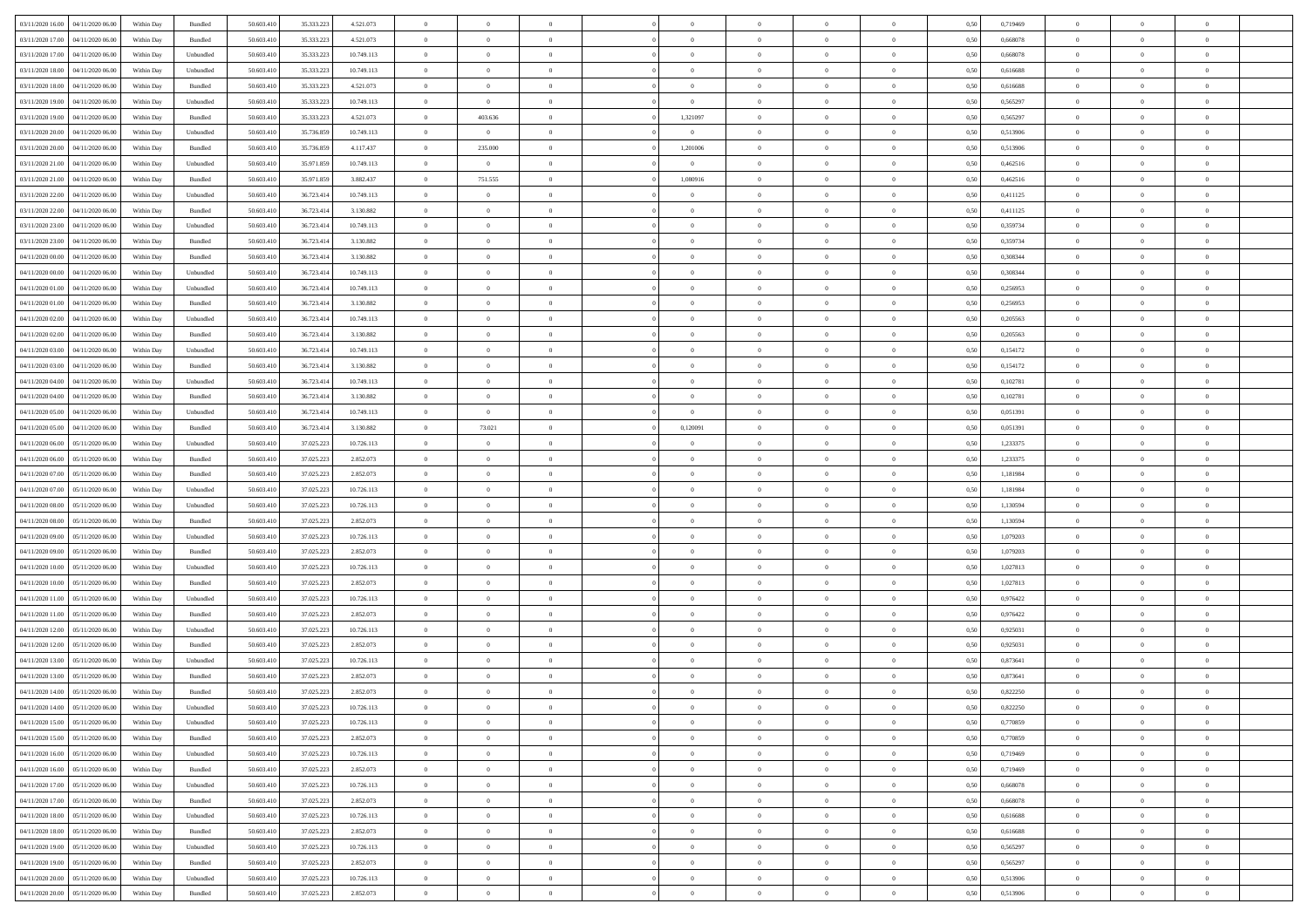| 04/11/2020 21.00<br>05/11/2020 06:00 | Within Day | Bundled   | 50.603.410 | 37.025.223 | 2.852.073  | $\overline{0}$ | $\overline{0}$   | $\overline{0}$ | $\theta$       | $\theta$       |                | $\overline{0}$ | 0,50 | 0,462516 | $\theta$       | $\theta$       | $\overline{0}$ |  |
|--------------------------------------|------------|-----------|------------|------------|------------|----------------|------------------|----------------|----------------|----------------|----------------|----------------|------|----------|----------------|----------------|----------------|--|
|                                      |            |           |            |            |            |                |                  |                |                |                |                |                |      |          |                |                |                |  |
| 04/11/2020 21.00<br>05/11/2020 06.00 | Within Day | Unbundled | 50.603.410 | 37.025.223 | 10.726.113 | $\overline{0}$ | $\overline{0}$   | $\overline{0}$ | $\bf{0}$       | $\bf{0}$       | $\overline{0}$ | $\bf{0}$       | 0,50 | 0,462516 | $\,$ 0 $\,$    | $\bf{0}$       | $\overline{0}$ |  |
| 04/11/2020 22.00<br>05/11/2020 06.00 | Within Day | Unbundled | 50,603.410 | 37.025.223 | 10.726.113 | $\overline{0}$ | $\overline{0}$   | $\overline{0}$ | $\bf{0}$       | $\bf{0}$       | $\overline{0}$ | $\mathbf{0}$   | 0.50 | 0,411125 | $\bf{0}$       | $\overline{0}$ | $\overline{0}$ |  |
| 04/11/2020 22.00<br>05/11/2020 06.00 | Within Day | Bundled   | 50.603.410 | 37.025.223 | 2.852.073  | $\overline{0}$ | $\overline{0}$   | $\overline{0}$ | $\overline{0}$ | $\overline{0}$ | $\overline{0}$ | $\bf{0}$       | 0,50 | 0,411125 | $\theta$       | $\theta$       | $\overline{0}$ |  |
| 04/11/2020 23.00<br>05/11/2020 06.00 | Within Day | Unbundled | 50.603.410 | 37.025.223 | 10.726.113 | $\overline{0}$ | $\overline{0}$   | $\bf{0}$       | $\overline{0}$ | $\overline{0}$ | $\overline{0}$ | $\bf{0}$       | 0,50 | 0,359734 | $\,$ 0 $\,$    | $\theta$       | $\overline{0}$ |  |
| 04/11/2020 23.00<br>05/11/2020 06.00 | Within Day | Bundled   | 50,603.410 | 37.025.223 | 2.852.073  | $\overline{0}$ | $\overline{0}$   | $\overline{0}$ | $\overline{0}$ | $\bf{0}$       | $\overline{0}$ | $\mathbf{0}$   | 0.50 | 0.359734 | $\,$ 0 $\,$    | $\theta$       | $\overline{0}$ |  |
| 05/11/2020 00.00<br>05/11/2020 06.00 | Within Day | Unbundled | 50.603.410 | 37.025.223 | 10.726.113 | $\overline{0}$ | $\overline{0}$   | $\overline{0}$ | $\overline{0}$ | $\overline{0}$ | $\overline{0}$ | $\bf{0}$       | 0,50 | 0,308344 | $\theta$       | $\theta$       | $\overline{0}$ |  |
|                                      |            |           |            |            |            |                |                  |                |                |                |                |                |      |          |                |                |                |  |
| 05/11/2020 00.00<br>05/11/2020 06.00 | Within Day | Bundled   | 50.603.410 | 37.025.223 | 2.852.073  | $\overline{0}$ | $\overline{0}$   | $\overline{0}$ | $\overline{0}$ | $\bf{0}$       | $\overline{0}$ | $\bf{0}$       | 0,50 | 0,308344 | $\,$ 0 $\,$    | $\bf{0}$       | $\overline{0}$ |  |
| 05/11/2020 01:00<br>05/11/2020 06:00 | Within Day | Unbundled | 50,603.410 | 37.025.223 | 10.726.113 | $\overline{0}$ | $\overline{0}$   | $\overline{0}$ | $\bf{0}$       | $\overline{0}$ | $\overline{0}$ | $\mathbf{0}$   | 0.50 | 0.256953 | $\,$ 0 $\,$    | $\overline{0}$ | $\overline{0}$ |  |
| 05/11/2020 01:00<br>05/11/2020 06.00 | Within Day | Bundled   | 50.603.410 | 37.025.223 | 2.852.073  | $\overline{0}$ | $\overline{0}$   | $\overline{0}$ | $\bf{0}$       | $\overline{0}$ | $\overline{0}$ | $\bf{0}$       | 0,50 | 0,256953 | $\,$ 0 $\,$    | $\theta$       | $\overline{0}$ |  |
| 05/11/2020 02.00<br>05/11/2020 06.00 | Within Day | Unbundled | 50.603.410 | 37.025.223 | 10.726.113 | $\overline{0}$ | $\overline{0}$   | $\overline{0}$ | $\bf{0}$       | $\bf{0}$       | $\overline{0}$ | $\bf{0}$       | 0,50 | 0,205563 | $\,$ 0 $\,$    | $\bf{0}$       | $\overline{0}$ |  |
| 05/11/2020 02.00<br>05/11/2020 06.00 | Within Day | Bundled   | 50,603.410 | 37.025.223 | 2.852.073  | $\overline{0}$ | $\overline{0}$   | $\overline{0}$ | $\bf{0}$       | $\bf{0}$       | $\overline{0}$ | $\mathbf{0}$   | 0.50 | 0.205563 | $\bf{0}$       | $\overline{0}$ | $\bf{0}$       |  |
| 05/11/2020 03:00<br>05/11/2020 06.00 | Within Day | Unbundled | 50.603.410 | 37.025.223 | 10.726.113 | $\overline{0}$ | $\overline{0}$   | $\overline{0}$ | $\overline{0}$ | $\overline{0}$ | $\overline{0}$ | $\bf{0}$       | 0,50 | 0,154172 | $\,$ 0 $\,$    | $\theta$       | $\overline{0}$ |  |
|                                      |            |           |            |            |            |                |                  |                |                |                |                |                |      |          |                |                |                |  |
| 05/11/2020 03.00<br>05/11/2020 06.00 | Within Day | Bundled   | 50.603.410 | 37.025.223 | 2.852.073  | $\overline{0}$ | $\overline{0}$   | $\overline{0}$ | $\bf{0}$       | $\overline{0}$ | $\overline{0}$ | $\bf{0}$       | 0,50 | 0,154172 | $\,$ 0 $\,$    | $\bf{0}$       | $\overline{0}$ |  |
| 05/11/2020 04.00<br>05/11/2020 06.00 | Within Day | Bundled   | 50,603.410 | 37.025.223 | 2.852.073  | $\overline{0}$ | $\overline{0}$   | $\overline{0}$ | $\overline{0}$ | $\overline{0}$ | $\overline{0}$ | $\mathbf{0}$   | 0.50 | 0.102781 | $\,$ 0 $\,$    | $\theta$       | $\overline{0}$ |  |
| 05/11/2020 04:00<br>05/11/2020 06.00 | Within Day | Unbundled | 50.603.410 | 37.025.223 | 10.726.113 | $\overline{0}$ | $\overline{0}$   | $\overline{0}$ | $\overline{0}$ | $\overline{0}$ | $\overline{0}$ | $\bf{0}$       | 0,50 | 0,102781 | $\theta$       | $\theta$       | $\overline{0}$ |  |
| 05/11/2020 05.00<br>05/11/2020 06.00 | Within Day | Unbundled | 50.603.410 | 37.025.223 | 10.726.113 | $\overline{0}$ | $\overline{0}$   | $\overline{0}$ | $\bf{0}$       | $\overline{0}$ | $\overline{0}$ | $\bf{0}$       | 0,50 | 0,051391 | $\,$ 0 $\,$    | $\bf{0}$       | $\overline{0}$ |  |
| 05/11/2020 05:00<br>05/11/2020 06:00 | Within Day | Bundled   | 50,603.410 | 37.025.223 | 2.852.073  | $\overline{0}$ | $\overline{0}$   | $\overline{0}$ | $\overline{0}$ | $\bf{0}$       | $\overline{0}$ | $\mathbf{0}$   | 0.50 | 0.051391 | $\bf{0}$       | $\overline{0}$ | $\overline{0}$ |  |
| 05/11/2020 06.00<br>06/11/2020 06.00 | Within Day | Unbundled | 50.603.410 | 35.356.223 | 10.726.113 | $\overline{0}$ | $\overline{0}$   | $\overline{0}$ | $\overline{0}$ | $\overline{0}$ | $\overline{0}$ | $\bf{0}$       | 0,50 | 1,233375 | $\,$ 0 $\,$    | $\theta$       | $\overline{0}$ |  |
|                                      |            |           |            |            |            |                |                  |                |                |                |                |                |      |          |                |                |                |  |
| 05/11/2020 06.00<br>06/11/2020 06.00 | Within Day | Bundled   | 50.603.410 | 35.356.223 | 4.521.073  | $\overline{0}$ | $\overline{0}$   | $\overline{0}$ | $\bf{0}$       | $\bf{0}$       | $\overline{0}$ | $\bf{0}$       | 0,50 | 1,233375 | $\,$ 0 $\,$    | $\bf{0}$       | $\overline{0}$ |  |
| 05/11/2020 07:00<br>06/11/2020 06.00 | Within Day | Unbundled | 50,603.410 | 35.356.223 | 10.726.113 | $\overline{0}$ | $\overline{0}$   | $\overline{0}$ | $\bf{0}$       | $\bf{0}$       | $\overline{0}$ | $\mathbf{0}$   | 0.50 | 1.181984 | $\bf{0}$       | $\overline{0}$ | $\overline{0}$ |  |
| 05/11/2020 07.00<br>06/11/2020 06:00 | Within Day | Bundled   | 50.603.410 | 35.356.223 | 4.521.073  | $\overline{0}$ | $\overline{0}$   | $\overline{0}$ | $\overline{0}$ | $\overline{0}$ | $\overline{0}$ | $\,$ 0 $\,$    | 0,50 | 1,181984 | $\theta$       | $\theta$       | $\overline{0}$ |  |
| 05/11/2020 08.00<br>06/11/2020 06.00 | Within Day | Unbundled | 50.603.410 | 35.356.223 | 10.726.113 | $\overline{0}$ | $\overline{0}$   | $\overline{0}$ | $\bf{0}$       | $\overline{0}$ | $\overline{0}$ | $\bf{0}$       | 0,50 | 1,130594 | $\,$ 0 $\,$    | $\bf{0}$       | $\overline{0}$ |  |
| 05/11/2020 08.00<br>06/11/2020 06:00 | Within Day | Bundled   | 50,603.410 | 35.356.223 | 4.521.073  | $\overline{0}$ | $\overline{0}$   | $\overline{0}$ | $\overline{0}$ | $\overline{0}$ | $\overline{0}$ | $\mathbf{0}$   | 0.50 | 1.130594 | $\,$ 0 $\,$    | $\theta$       | $\overline{0}$ |  |
| 05/11/2020 09:00<br>06/11/2020 06.00 | Within Day | Unbundled | 50.603.410 | 35.356.223 | 10.726.113 | $\overline{0}$ | $\overline{0}$   | $\overline{0}$ | $\overline{0}$ | $\overline{0}$ | $\overline{0}$ | $\bf{0}$       | 0,50 | 1,079203 | $\,$ 0 $\,$    | $\theta$       | $\overline{0}$ |  |
|                                      |            |           |            |            |            |                |                  |                |                |                |                |                |      |          |                |                |                |  |
| 05/11/2020 09:00<br>06/11/2020 06.00 | Within Day | Bundled   | 50.603.410 | 35.356.223 | 4.521.073  | $\overline{0}$ | $\overline{0}$   | $\overline{0}$ | $\overline{0}$ | $\overline{0}$ | $\overline{0}$ | $\bf{0}$       | 0,50 | 1,079203 | $\,$ 0 $\,$    | $\bf{0}$       | $\overline{0}$ |  |
| 05/11/2020 10:00<br>06/11/2020 06:00 | Within Day | Unbundled | 50,603.410 | 35.356.223 | 10.726.113 | $\overline{0}$ | $\overline{0}$   | $\overline{0}$ | $\bf{0}$       | $\overline{0}$ | $\overline{0}$ | $\mathbf{0}$   | 0.50 | 1.027813 | $\,$ 0 $\,$    | $\overline{0}$ | $\overline{0}$ |  |
| 05/11/2020 10:00<br>06/11/2020 06.00 | Within Day | Bundled   | 50.603.410 | 35.356.223 | 4.521.073  | $\overline{0}$ | $\overline{0}$   | $\overline{0}$ | $\overline{0}$ | $\overline{0}$ | $\overline{0}$ | $\bf{0}$       | 0,50 | 1,027813 | $\theta$       | $\theta$       | $\overline{0}$ |  |
| 05/11/2020 11:00<br>06/11/2020 06.00 | Within Day | Bundled   | 50.603.410 | 35.356.223 | 4.521.073  | $\overline{0}$ | $\overline{0}$   | $\overline{0}$ | $\,0\,$        | $\bf{0}$       | $\overline{0}$ | $\bf{0}$       | 0,50 | 0,976422 | $\,$ 0 $\,$    | $\bf{0}$       | $\overline{0}$ |  |
| 05/11/2020 11:00<br>06/11/2020 06:00 | Within Day | Unbundled | 50,603.410 | 35.356.223 | 10.726.113 | $\overline{0}$ | $\overline{0}$   | $\overline{0}$ | $\bf{0}$       | $\bf{0}$       | $\overline{0}$ | $\mathbf{0}$   | 0.50 | 0.976422 | $\bf{0}$       | $\overline{0}$ | $\bf{0}$       |  |
| 05/11/2020 12:00<br>06/11/2020 06:00 | Within Day | Unbundled | 50.603.410 | 35.356.223 | 10.726.113 | $\overline{0}$ | $\overline{0}$   | $\overline{0}$ | $\overline{0}$ | $\overline{0}$ | $\overline{0}$ | $\overline{0}$ | 0.50 | 0,925031 | $\theta$       | $\theta$       | $\overline{0}$ |  |
| 05/11/2020 12.00<br>06/11/2020 06.00 | Within Day | Bundled   | 50.603.410 | 35.356.223 | 4.521.073  | $\overline{0}$ | $\overline{0}$   | $\overline{0}$ | $\bf{0}$       | $\overline{0}$ | $\overline{0}$ | $\bf{0}$       | 0,50 | 0,925031 | $\,$ 0 $\,$    | $\bf{0}$       | $\overline{0}$ |  |
|                                      |            |           |            |            |            |                |                  |                |                |                |                |                |      |          |                |                |                |  |
| 05/11/2020 13.00<br>06/11/2020 06:00 | Within Day | Unbundled | 50,603.410 | 35.356.223 | 10.726.113 | $\overline{0}$ | $\overline{0}$   | $\overline{0}$ | $\overline{0}$ | $\overline{0}$ | $\overline{0}$ | $\mathbf{0}$   | 0.50 | 0.873641 | $\,$ 0 $\,$    | $\theta$       | $\overline{0}$ |  |
| 05/11/2020 13:00<br>06/11/2020 06.00 | Within Day | Bundled   | 50.603.410 | 35.356.223 | 4.521.073  | $\overline{0}$ | $\overline{0}$   | $\overline{0}$ | $\overline{0}$ | $\overline{0}$ | $\overline{0}$ | $\overline{0}$ | 0.50 | 0,873641 | $\theta$       | $\theta$       | $\overline{0}$ |  |
| 05/11/2020 14:00<br>06/11/2020 06.00 | Within Day | Unbundled | 50.603.410 | 35.356.223 | 10.726.113 | $\overline{0}$ | $\overline{0}$   | $\overline{0}$ | $\bf{0}$       | $\overline{0}$ | $\overline{0}$ | $\bf{0}$       | 0,50 | 0,822250 | $\,$ 0 $\,$    | $\bf{0}$       | $\overline{0}$ |  |
| 05/11/2020 14:00<br>06/11/2020 06:00 | Within Day | Bundled   | 50,603.410 | 35.356.223 | 4.521.073  | $\overline{0}$ | $\overline{0}$   | $\overline{0}$ | $\overline{0}$ | $\bf{0}$       | $\overline{0}$ | $\mathbf{0}$   | 0.50 | 0.822250 | $\bf{0}$       | $\overline{0}$ | $\overline{0}$ |  |
| 05/11/2020 15:00<br>06/11/2020 06.00 | Within Day | Unbundled | 50.603.410 | 35.356.223 | 10.726.113 | $\overline{0}$ | $\overline{0}$   | $\overline{0}$ | $\overline{0}$ | $\overline{0}$ | $\overline{0}$ | $\overline{0}$ | 0.50 | 0,770859 | $\theta$       | $\theta$       | $\overline{0}$ |  |
| 05/11/2020 15.00<br>06/11/2020 06.00 | Within Day | Bundled   | 50.603.410 | 35.356.223 | 4.521.073  | $\overline{0}$ | $\overline{0}$   | $\overline{0}$ | $\,0\,$        | $\bf{0}$       | $\overline{0}$ | $\bf{0}$       | 0,50 | 0,770859 | $\overline{0}$ | $\bf{0}$       | $\overline{0}$ |  |
|                                      |            | Unbundled | 50,603.410 |            |            |                |                  | $\overline{0}$ |                | $\bf{0}$       | $\overline{0}$ |                | 0.50 | 0.719469 | $\bf{0}$       | $\overline{0}$ | $\overline{0}$ |  |
| 05/11/2020 16:00<br>06/11/2020 06.00 | Within Day |           |            | 35.356.223 | 10.726.113 | $\overline{0}$ | $\overline{0}$   |                | $\bf{0}$       |                |                | $\mathbf{0}$   |      |          |                |                |                |  |
| 05/11/2020 16:00<br>06/11/2020 06:00 | Within Day | Bundled   | 50.603.410 | 35.356.223 | 4.521.073  | $\overline{0}$ | $\overline{0}$   | $\overline{0}$ | $\overline{0}$ | $\overline{0}$ | $\overline{0}$ | $\overline{0}$ | 0.50 | 0.719469 | $\theta$       | $\theta$       | $\overline{0}$ |  |
| 05/11/2020 17.00<br>06/11/2020 06.00 | Within Day | Unbundled | 50.603.410 | 35.356.223 | 10.726.113 | $\overline{0}$ | $\overline{0}$   | $\overline{0}$ | $\bf{0}$       | $\bf{0}$       | $\overline{0}$ | $\bf{0}$       | 0,50 | 0,668078 | $\,$ 0 $\,$    | $\bf{0}$       | $\overline{0}$ |  |
| 05/11/2020 17.00<br>06/11/2020 06.00 | Within Day | Bundled   | 50,603.410 | 35.356.223 | 4.521.073  | $\overline{0}$ | $\overline{0}$   | $\overline{0}$ | $\overline{0}$ | $\overline{0}$ | $\overline{0}$ | $\mathbf{0}$   | 0.50 | 0.668078 | $\,$ 0 $\,$    | $\theta$       | $\overline{0}$ |  |
| 05/11/2020 18:00<br>06/11/2020 06.00 | Within Day | Bundled   | 50.603.410 | 35.356.223 | 4.521.073  | $\overline{0}$ | $\overline{0}$   | $\overline{0}$ | $\overline{0}$ | $\overline{0}$ | $\Omega$       | $\overline{0}$ | 0.50 | 0.616688 | $\theta$       | $\theta$       | $\overline{0}$ |  |
| 05/11/2020 18:00<br>06/11/2020 06.00 | Within Day | Unbundled | 50.603.410 | 35.356.223 | 10.726.113 | $\overline{0}$ | $\overline{0}$   | $\bf{0}$       | $\,0\,$        | $\,0\,$        | $\overline{0}$ | $\bf{0}$       | 0,50 | 0,616688 | $\,$ 0 $\,$    | $\bf{0}$       | $\overline{0}$ |  |
|                                      | Within Day | Unbundled | 50.603.410 | 35.356.223 | 10.726.113 | $\bf{0}$       | $\boldsymbol{0}$ |                | $\bf{0}$       |                |                |                | 0,50 | 0,565297 | $\theta$       | $\overline{0}$ |                |  |
| 05/11/2020 19:00 06/11/2020 06:00    | Within Dav | Bundled   | 50.603.410 | 35.356.223 | 4.521.073  | $\overline{0}$ | $\overline{0}$   | $\overline{0}$ | $\overline{0}$ | $\overline{0}$ | $\overline{0}$ | $\overline{0}$ | 0,50 | 0,565297 | $\theta$       | $\theta$       | $\overline{0}$ |  |
|                                      |            |           |            |            |            |                |                  |                |                |                |                |                |      |          |                |                |                |  |
| 05/11/2020 20.00<br>06/11/2020 06.00 | Within Day | Unbundled | 50.603.410 | 35.356.223 | 10.726.113 | $\overline{0}$ | $\overline{0}$   | $\overline{0}$ | $\bf{0}$       | $\overline{0}$ | $\overline{0}$ | $\bf{0}$       | 0,50 | 0,513906 | $\overline{0}$ | $\overline{0}$ | $\bf{0}$       |  |
| 05/11/2020 20.00<br>06/11/2020 06.00 | Within Day | Bundled   | 50.603.410 | 35.356.223 | 4.521.073  | $\overline{0}$ | $\overline{0}$   | $\overline{0}$ | $\,$ 0 $\,$    | $\bf{0}$       | $\overline{0}$ | $\mathbf{0}$   | 0.50 | 0.513906 | $\overline{0}$ | $\bf{0}$       | $\bf{0}$       |  |
| 05/11/2020 21:00<br>06/11/2020 06:00 | Within Dav | Unbundled | 50.603.410 | 35.356.223 | 10.726.113 | $\overline{0}$ | $\overline{0}$   | $\overline{0}$ | $\overline{0}$ | $\overline{0}$ | $\overline{0}$ | $\mathbf{0}$   | 0,50 | 0,462516 | $\overline{0}$ | $\theta$       | $\overline{0}$ |  |
| 05/11/2020 21.00<br>06/11/2020 06.00 | Within Day | Bundled   | 50.603.410 | 35.356.223 | 4.521.073  | $\overline{0}$ | $\overline{0}$   | $\overline{0}$ | $\bf{0}$       | $\bf{0}$       | $\overline{0}$ | $\mathbf{0}$   | 0,50 | 0,462516 | $\overline{0}$ | $\bf{0}$       | $\overline{0}$ |  |
| 05/11/2020 22.00<br>06/11/2020 06.00 | Within Day | Unbundled | 50,603.410 | 35.356.223 | 10.726.113 | $\overline{0}$ | $\overline{0}$   | $\overline{0}$ | $\bf{0}$       | $\overline{0}$ | $\overline{0}$ | $\mathbf{0}$   | 0.50 | 0,411125 | $\,$ 0 $\,$    | $\theta$       | $\,$ 0         |  |
| 05/11/2020 22.00<br>06/11/2020 06:00 | Within Day | Bundled   | 50.603.410 | 35.356.223 | 4.521.073  | $\overline{0}$ | $\overline{0}$   | $\overline{0}$ | $\overline{0}$ | $\overline{0}$ | $\overline{0}$ | $\mathbf{0}$   | 0,50 | 0,411125 | $\overline{0}$ | $\theta$       | $\overline{0}$ |  |
|                                      |            |           |            |            |            |                |                  |                |                |                |                |                |      |          |                |                |                |  |
| 05/11/2020 23.00<br>06/11/2020 06.00 | Within Day | Unbundled | 50.603.410 | 35.356.223 | 10.726.113 | $\overline{0}$ | $\overline{0}$   | $\overline{0}$ | $\bf{0}$       | $\overline{0}$ | $\overline{0}$ | $\,$ 0 $\,$    | 0,50 | 0,359734 | $\bf{0}$       | $\bf{0}$       | $\overline{0}$ |  |
| 05/11/2020 23.00<br>06/11/2020 06.00 | Within Day | Bundled   | 50,603.410 | 35.356.223 | 4.521.073  | $\overline{0}$ | $\overline{0}$   | $\overline{0}$ | $\bf{0}$       | $\overline{0}$ | $\overline{0}$ | $\,$ 0 $\,$    | 0.50 | 0.359734 | $\overline{0}$ | $\bf{0}$       | $\,$ 0         |  |
| 06/11/2020 06:00<br>06/11/2020 00:00 | Within Dav | Unbundled | 50.603.410 | 35.356.223 | 10.726.113 | $\overline{0}$ | $\overline{0}$   | $\overline{0}$ | $\overline{0}$ | $\overline{0}$ | $\overline{0}$ | $\mathbf{0}$   | 0,50 | 0,308344 | $\overline{0}$ | $\theta$       | $\overline{0}$ |  |
| 06/11/2020 00:00<br>06/11/2020 06.0  | Within Day | Bundled   | 50.603.410 | 35.356.223 | 4.521.073  | $\overline{0}$ | $\overline{0}$   | $\overline{0}$ | $\overline{0}$ | $\bf{0}$       | $\overline{0}$ | $\,$ 0 $\,$    | 0,50 | 0,308344 | $\bf{0}$       | $\bf{0}$       | $\bf{0}$       |  |
| 06/11/2020 01.00 06/11/2020 06.00    | Within Day | Bundled   | 50.603.410 | 35.356.223 | 4.521.073  | $\,$ 0 $\,$    | $\overline{0}$   | $\overline{0}$ | $\bf{0}$       | $\,$ 0         | $\overline{0}$ | $\,0\,$        | 0,50 | 0,256953 | $\overline{0}$ | $\,$ 0 $\,$    | $\,$ 0 $\,$    |  |
|                                      |            |           |            |            |            |                |                  |                |                |                |                |                |      |          |                |                |                |  |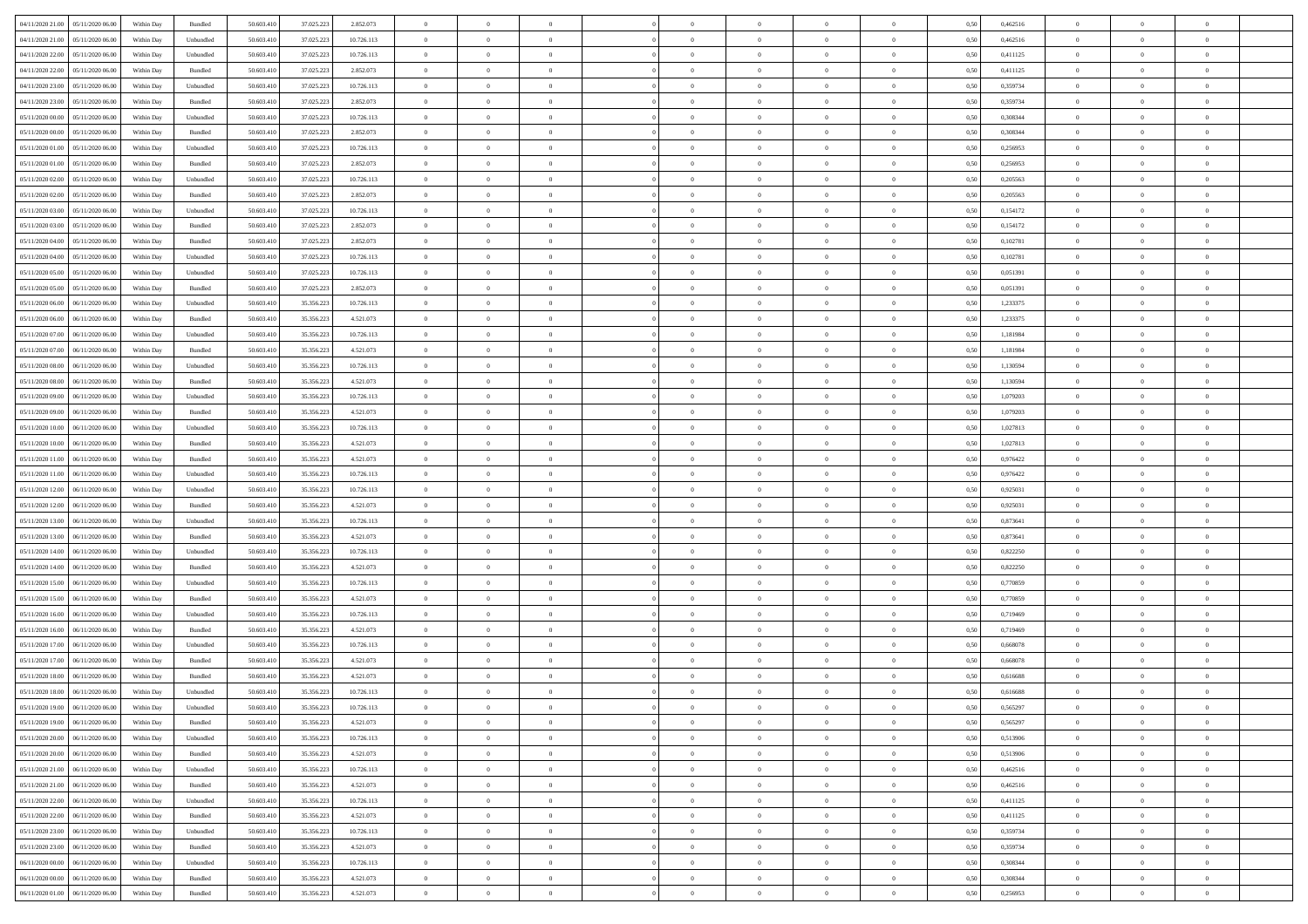| 06/11/2020 01:00 06/11/2020 06:00       | Within Day | Unbundled          | 50.603.410 | 35.356.223 | 10.726.113 | $\overline{0}$ | $\theta$       |                | $\overline{0}$ | $\theta$       |                | $\theta$       | 0,50 | 0,256953 | $\theta$       | $\theta$       | $\overline{0}$ |  |
|-----------------------------------------|------------|--------------------|------------|------------|------------|----------------|----------------|----------------|----------------|----------------|----------------|----------------|------|----------|----------------|----------------|----------------|--|
| 06/11/2020 02.00<br>06/11/2020 06.00    | Within Day | Unbundled          | 50.603.41  | 35.356.22  | 10.726.113 | $\bf{0}$       | $\bf{0}$       | $\bf{0}$       | $\bf{0}$       | $\overline{0}$ | $\overline{0}$ | $\bf{0}$       | 0,50 | 0,205563 | $\,$ 0 $\,$    | $\bf{0}$       | $\overline{0}$ |  |
| $06/11/2020\ 02.00$<br>06/11/2020 06:00 | Within Day | Bundled            | 50.603.41  | 35.356.223 | 4.521.073  | $\overline{0}$ | $\bf{0}$       | $\overline{0}$ | $\bf{0}$       | $\overline{0}$ | $\overline{0}$ | $\bf{0}$       | 0.50 | 0,205563 | $\bf{0}$       | $\overline{0}$ | $\bf{0}$       |  |
| 06/11/2020 03:00<br>06/11/2020 06.00    | Within Day | Unbundled          | 50.603.410 | 35.356.223 | 10.726.113 | $\overline{0}$ | $\overline{0}$ | $\overline{0}$ | $\overline{0}$ | $\theta$       | $\overline{0}$ | $\bf{0}$       | 0,50 | 0,154172 | $\theta$       | $\,$ 0 $\,$    | $\overline{0}$ |  |
| 06/11/2020 03:00<br>06/11/2020 06.00    | Within Day | Bundled            | 50.603.41  | 35.356.223 | 4.521.073  | $\bf{0}$       | $\overline{0}$ | $\bf{0}$       | $\overline{0}$ | $\bf{0}$       | $\overline{0}$ | $\bf{0}$       | 0,50 | 0,154172 | $\,$ 0 $\,$    | $\bf{0}$       | $\overline{0}$ |  |
| 06/11/2020 04:00<br>06/11/2020 06.00    | Within Day | Unbundled          | 50.603.41  | 35.356.22  | 10.726.113 | $\overline{0}$ | $\bf{0}$       | $\overline{0}$ | $\bf{0}$       | $\overline{0}$ | $\overline{0}$ | $\bf{0}$       | 0.50 | 0.102781 | $\,$ 0 $\,$    | $\theta$       | $\overline{0}$ |  |
| 06/11/2020 04:00<br>06/11/2020 06.00    | Within Day | Bundled            | 50.603.41  | 35.356.223 | 4.521.073  | $\overline{0}$ | $\overline{0}$ | $\overline{0}$ | $\overline{0}$ | $\overline{0}$ | $\overline{0}$ | $\bf{0}$       | 0,50 | 0,102781 | $\,$ 0 $\,$    | $\theta$       | $\overline{0}$ |  |
|                                         |            |                    |            |            |            |                |                |                |                |                |                |                |      |          |                |                |                |  |
| 06/11/2020 05:00<br>06/11/2020 06.00    | Within Day | Unbundled          | 50.603.41  | 35.356.22  | 10.726.113 | $\bf{0}$       | $\bf{0}$       | $\bf{0}$       | $\overline{0}$ | $\overline{0}$ | $\overline{0}$ | $\bf{0}$       | 0,50 | 0,051391 | $\,$ 0 $\,$    | $\bf{0}$       | $\overline{0}$ |  |
| 06/11/2020 05:00<br>06/11/2020 06:00    | Within Day | Bundled            | 50.603.41  | 35.356.22  | 4.521.073  | $\overline{0}$ | $\bf{0}$       | $\overline{0}$ | $\bf{0}$       | $\overline{0}$ | $\overline{0}$ | $\bf{0}$       | 0.50 | 0.051391 | $\bf{0}$       | $\overline{0}$ | $\overline{0}$ |  |
| 06/11/2020 06:00<br>07/11/2020 06.00    | Within Day | Unbundled          | 50.603.410 | 34.996.223 | 10.932.195 | $\bf{0}$       | $\bf{0}$       | $\overline{0}$ | $\overline{0}$ | $\overline{0}$ | $\overline{0}$ | $\bf{0}$       | 0,50 | 1,233375 | $\,$ 0 $\,$    | $\bf{0}$       | $\overline{0}$ |  |
| 06/11/2020 06.00<br>07/11/2020 06.00    | Within Day | Bundled            | 50.603.41  | 34.996.223 | 4.674.991  | $\bf{0}$       | $\bf{0}$       | $\bf{0}$       | $\bf{0}$       | $\overline{0}$ | $\overline{0}$ | $\bf{0}$       | 0,50 | 1,233375 | $\,$ 0 $\,$    | $\bf{0}$       | $\overline{0}$ |  |
| 06/11/2020 07.00<br>07/11/2020 06.00    | Within Day | Unbundled          | 50,603.41  | 34.996.223 | 10.932.195 | $\overline{0}$ | $\bf{0}$       | $\overline{0}$ | $\overline{0}$ | $\overline{0}$ | $\overline{0}$ | $\bf{0}$       | 0.50 | 1.181984 | $\bf{0}$       | $\overline{0}$ | $\,$ 0         |  |
| 06/11/2020 07:00<br>07/11/2020 06.00    | Within Day | Bundled            | 50.603.41  | 34.996.223 | 4.674.991  | $\overline{0}$ | $\bf{0}$       | $\overline{0}$ | $\theta$       | $\theta$       | $\overline{0}$ | $\bf{0}$       | 0,50 | 1,181984 | $\,$ 0 $\,$    | $\,$ 0 $\,$    | $\overline{0}$ |  |
| 06/11/2020 08:00<br>07/11/2020 06.00    | Within Day | Bundled            | 50.603.41  | 34.996.223 | 4.674.991  | $\bf{0}$       | $\bf{0}$       | $\bf{0}$       | $\bf{0}$       | $\bf{0}$       | $\overline{0}$ | $\bf{0}$       | 0,50 | 1,130594 | $\,$ 0 $\,$    | $\bf{0}$       | $\overline{0}$ |  |
| 06/11/2020 08:00<br>07/11/2020 06.00    | Within Day | Unbundled          | 50.603.41  | 34.996.223 | 10.932.195 | $\overline{0}$ | $\bf{0}$       | $\overline{0}$ | $\bf{0}$       | $\overline{0}$ | $\overline{0}$ | $\bf{0}$       | 0.50 | 1.130594 | $\,$ 0 $\,$    | $\bf{0}$       | $\overline{0}$ |  |
| 06/11/2020 09:00<br>07/11/2020 06.00    | Within Day | Unbundled          | 50.603.410 | 34.996.223 | 10.932.195 | $\overline{0}$ | $\overline{0}$ | $\overline{0}$ | $\overline{0}$ | $\overline{0}$ | $\overline{0}$ | $\bf{0}$       | 0,50 | 1,079203 | $\theta$       | $\theta$       | $\overline{0}$ |  |
| 06/11/2020 09:00<br>07/11/2020 06.00    | Within Day | Bundled            | 50.603.41  | 34.996.22  | 4.674.991  | $\bf{0}$       | $\bf{0}$       | $\bf{0}$       | $\overline{0}$ | $\overline{0}$ | $\overline{0}$ | $\bf{0}$       | 0,50 | 1,079203 | $\,$ 0 $\,$    | $\bf{0}$       | $\overline{0}$ |  |
| 06/11/2020 10:00<br>07/11/2020 06:00    | Within Day | Unbundled          | 50,603.41  | 34.996.22  | 10.932.195 | $\overline{0}$ | $\bf{0}$       | $\overline{0}$ | $\bf{0}$       | $\bf{0}$       | $\overline{0}$ | $\bf{0}$       | 0.50 | 1.027813 | $\bf{0}$       | $\overline{0}$ | $\bf{0}$       |  |
|                                         |            |                    |            |            |            |                |                |                |                |                |                |                |      |          |                |                |                |  |
| 06/11/2020 10:00<br>07/11/2020 06.00    | Within Day | Bundled            | 50.603.410 | 34.996.223 | 4.674.991  | $\bf{0}$       | $\bf{0}$       | $\overline{0}$ | $\overline{0}$ | $\overline{0}$ | $\overline{0}$ | $\bf{0}$       | 0,50 | 1,027813 | $\,$ 0 $\,$    | $\bf{0}$       | $\overline{0}$ |  |
| 06/11/2020 11:00<br>07/11/2020 06.00    | Within Day | Unbundled          | 50.603.41  | 34.996.22  | 10.932.195 | $\bf{0}$       | $\bf{0}$       | $\bf{0}$       | $\bf{0}$       | $\overline{0}$ | $\overline{0}$ | $\bf{0}$       | 0,50 | 0,976422 | $\,$ 0 $\,$    | $\bf{0}$       | $\overline{0}$ |  |
| 06/11/2020 11:00<br>07/11/2020 06.00    | Within Day | Bundled            | 50.603.41  | 34.996.223 | 4.674.991  | $\overline{0}$ | $\bf{0}$       | $\overline{0}$ | $\overline{0}$ | $\bf{0}$       | $\overline{0}$ | $\bf{0}$       | 0.50 | 0.976422 | $\bf{0}$       | $\overline{0}$ | $\,$ 0         |  |
| 06/11/2020 12:00<br>07/11/2020 06:00    | Within Day | Unbundled          | 50.603.41  | 34.996.223 | 10.932.195 | $\overline{0}$ | $\overline{0}$ | $\overline{0}$ | $\overline{0}$ | $\overline{0}$ | $\overline{0}$ | $\bf{0}$       | 0,50 | 0,925031 | $\theta$       | $\theta$       | $\overline{0}$ |  |
| 06/11/2020 12:00<br>07/11/2020 06.00    | Within Day | Bundled            | 50.603.41  | 34.996.223 | 4.674.991  | $\bf{0}$       | $\bf{0}$       | $\bf{0}$       | $\bf{0}$       | $\overline{0}$ | $\overline{0}$ | $\bf{0}$       | 0,50 | 0,925031 | $\,$ 0 $\,$    | $\bf{0}$       | $\overline{0}$ |  |
| 06/11/2020 13:00<br>07/11/2020 06.00    | Within Day | Unbundled          | 50.603.41  | 34,996,223 | 10.932.195 | $\overline{0}$ | $\bf{0}$       | $\overline{0}$ | $\bf{0}$       | $\overline{0}$ | $\overline{0}$ | $\bf{0}$       | 0.50 | 0.873641 | $\bf{0}$       | $\overline{0}$ | $\overline{0}$ |  |
| 06/11/2020 13:00<br>07/11/2020 06.00    | Within Day | Bundled            | 50.603.41  | 34.996.223 | 4.674.991  | $\overline{0}$ | $\overline{0}$ | $\overline{0}$ | $\overline{0}$ | $\overline{0}$ | $\overline{0}$ | $\bf{0}$       | 0,50 | 0,873641 | $\,$ 0 $\,$    | $\theta$       | $\overline{0}$ |  |
| 06/11/2020 14:00<br>07/11/2020 06.00    | Within Day | Unbundled          | 50.603.41  | 34.996.22  | 10.932.195 | $\bf{0}$       | $\overline{0}$ | $\bf{0}$       | $\overline{0}$ | $\overline{0}$ | $\overline{0}$ | $\bf{0}$       | 0,50 | 0,822250 | $\,$ 0 $\,$    | $\bf{0}$       | $\overline{0}$ |  |
| 06/11/2020 14:00<br>07/11/2020 06:00    | Within Day | Bundled            | 50,603.41  | 34.996.22  | 4.674.991  | $\overline{0}$ | $\bf{0}$       | $\overline{0}$ | $\bf{0}$       | $\overline{0}$ | $\overline{0}$ | $\bf{0}$       | 0.50 | 0.822250 | $\bf{0}$       | $\overline{0}$ | $\overline{0}$ |  |
| 06/11/2020 15:00<br>07/11/2020 06:00    | Within Day | Bundled            | 50.603.410 | 34.996.223 | 4.674.991  | $\overline{0}$ | $\bf{0}$       | $\overline{0}$ | $\overline{0}$ | $\overline{0}$ | $\overline{0}$ | $\bf{0}$       | 0,50 | 0,770859 | $\,$ 0 $\,$    | $\bf{0}$       | $\overline{0}$ |  |
| 06/11/2020 15:00<br>07/11/2020 06.00    | Within Day | Unbundled          | 50.603.41  | 34.996.223 | 10.932.195 | $\bf{0}$       | $\bf{0}$       | $\bf{0}$       | $\bf{0}$       | $\overline{0}$ | $\overline{0}$ | $\bf{0}$       | 0,50 | 0,770859 | $\,$ 0 $\,$    | $\bf{0}$       | $\overline{0}$ |  |
| 06/11/2020 16:00<br>07/11/2020 06.00    | Within Day | Unbundled          | 50.603.41  | 34.996.22  | 10.932.195 | $\overline{0}$ | $\bf{0}$       | $\overline{0}$ | $\bf{0}$       | $\bf{0}$       | $\overline{0}$ | $\bf{0}$       | 0.50 | 0.719469 | $\bf{0}$       | $\overline{0}$ | $\,$ 0         |  |
|                                         |            |                    |            |            |            |                | $\overline{0}$ |                |                | $\overline{0}$ |                |                |      |          | $\theta$       | $\theta$       | $\overline{0}$ |  |
| 06/11/2020 16:00<br>07/11/2020 06.00    | Within Day | Bundled            | 50.603.41  | 34.996.22  | 4.674.991  | $\overline{0}$ |                | $\overline{0}$ | $\overline{0}$ |                | $\overline{0}$ | $\bf{0}$       | 0.5( | 0.719469 |                |                |                |  |
| 06/11/2020 17.00<br>07/11/2020 06.00    | Within Day | Unbundled          | 50.603.41  | 34.996.223 | 10.932.195 | $\bf{0}$       | $\bf{0}$       | $\bf{0}$       | $\bf{0}$       | $\overline{0}$ | $\overline{0}$ | $\bf{0}$       | 0,50 | 0,668078 | $\,$ 0 $\,$    | $\bf{0}$       | $\overline{0}$ |  |
| 06/11/2020 17:00<br>07/11/2020 06.00    | Within Day | Bundled            | 50,603.41  | 34.996.223 | 4.674.991  | $\overline{0}$ | $\bf{0}$       | $\overline{0}$ | $\bf{0}$       | $\overline{0}$ | $\overline{0}$ | $\bf{0}$       | 0.50 | 0.668078 | $\bf{0}$       | $\bf{0}$       | $\overline{0}$ |  |
| 06/11/2020 18:00<br>07/11/2020 06:00    | Within Day | Unbundled          | 50.603.41  | 34.996.223 | 10.932.195 | $\overline{0}$ | $\overline{0}$ | $\overline{0}$ | $\overline{0}$ | $\overline{0}$ | $\overline{0}$ | $\bf{0}$       | 0.50 | 0.616688 | $\theta$       | $\theta$       | $\overline{0}$ |  |
| 06/11/2020 18:00<br>07/11/2020 06.00    | Within Day | Bundled            | 50.603.41  | 34.996.22  | 4.674.991  | $\bf{0}$       | $\bf{0}$       | $\bf{0}$       | $\bf{0}$       | $\overline{0}$ | $\overline{0}$ | $\bf{0}$       | 0,50 | 0,616688 | $\,$ 0 $\,$    | $\bf{0}$       | $\overline{0}$ |  |
| 06/11/2020 19:00<br>07/11/2020 06:00    | Within Day | Unbundled          | 50,603.41  | 34.996.22  | 10.932.195 | $\overline{0}$ | 360,000        | $\overline{0}$ | $\bf{0}$       | $\overline{0}$ | $\overline{0}$ | $\bf{0}$       | 0.50 | 0.565297 | $\bf{0}$       | $\overline{0}$ | $\overline{0}$ |  |
| 06/11/2020 19:00<br>07/11/2020 06:00    | Within Day | Bundled            | 50.603.41  | 34.996.22  | 4.674.991  | $\overline{0}$ | $\overline{0}$ | $\overline{0}$ | $\overline{0}$ | $\overline{0}$ | $\overline{0}$ | $\bf{0}$       | 0.50 | 0,565297 | $\theta$       | $\theta$       | $\overline{0}$ |  |
| 06/11/2020 20:00<br>07/11/2020 06.00    | Within Day | Unbundled          | 50.603.41  | 35.356.22  | 10.572.195 | $\bf{0}$       | $\bf{0}$       | $\bf{0}$       | $\bf{0}$       | $\overline{0}$ | $\overline{0}$ | $\bf{0}$       | 0,50 | 0,513906 | $\,$ 0 $\,$    | $\bf{0}$       | $\overline{0}$ |  |
| 06/11/2020 20.00<br>07/11/2020 06.00    | Within Day | Bundled            | 50.603.41  | 35.356.223 | 4.674.991  | $\overline{0}$ | $\bf{0}$       | $\overline{0}$ | $\overline{0}$ | $\bf{0}$       | $\overline{0}$ | $\bf{0}$       | 0.50 | 0,513906 | $\,$ 0 $\,$    | $\overline{0}$ | $\,$ 0         |  |
| 06/11/2020 21.00<br>07/11/2020 06.00    | Within Day | Unbundled          | 50.603.41  | 35.356.223 | 10.572.195 | $\overline{0}$ | $\overline{0}$ | $\overline{0}$ | $\overline{0}$ | $\overline{0}$ | $\overline{0}$ | $\bf{0}$       | 0.5( | 0,462516 | $\theta$       | $\theta$       | $\overline{0}$ |  |
| 06/11/2020 21.00<br>07/11/2020 06.00    | Within Day | Bundled            | 50.603.41  | 35.356.223 | 4.674.991  | $\bf{0}$       | $\bf{0}$       | $\bf{0}$       | $\bf{0}$       | $\overline{0}$ | $\overline{0}$ | $\bf{0}$       | 0,50 | 0,462516 | $\,$ 0 $\,$    | $\bf{0}$       | $\overline{0}$ |  |
| 06/11/2020 22.00<br>07/11/2020 06.00    | Within Day | Bundled            | 50.603.41  | 35.356.22  | 4.674.991  | $\overline{0}$ | $\overline{0}$ | $\overline{0}$ | $\bf{0}$       | $\overline{0}$ | $\overline{0}$ | $\bf{0}$       | 0.50 | 0,411125 | $\bf{0}$       | $\bf{0}$       | $\overline{0}$ |  |
| 06/11/2020 22.00<br>07/11/2020 06:00    | Within Day | Unbundled          | 50.603.41  | 35.356.223 | 10.572.195 | $\overline{0}$ | $\overline{0}$ | $\overline{0}$ | $\overline{0}$ | $\theta$       | $\overline{0}$ | $\overline{0}$ | 0.5( | 0,411125 | $\theta$       | $\theta$       | $\overline{0}$ |  |
| 06/11/2020 23:00<br>07/11/2020 06.00    | Within Day | Unbundled          | 50.603.41  | 35.356.22  | 10.572.195 | $\bf{0}$       | $\bf{0}$       | $\bf{0}$       | $\bf{0}$       | $\bf{0}$       | $\overline{0}$ | $\bf{0}$       | 0,50 | 0,359734 | $\overline{0}$ | $\overline{0}$ | $\overline{0}$ |  |
| 06/11/2020 23:00 07/11/2020 06:00       | Within Day |                    |            |            | 4 674 991  |                |                |                |                | $\theta$       |                |                | 0,50 | 0,359734 |                |                |                |  |
|                                         |            | $\mathbf B$ undled | 50.603.410 | 35.356.223 |            | $\bf{0}$       | $\theta$       |                | $\overline{0}$ |                |                |                |      |          | $\bf{0}$       | $\,$ 0         |                |  |
| 07/11/2020 00:00 07/11/2020 06:00       | Within Day | Unbundled          | 50.603.410 | 35.356.223 | 10.572.195 | $\overline{0}$ | $\overline{0}$ | $\Omega$       | $\theta$       | $\overline{0}$ | $\overline{0}$ | $\bf{0}$       | 0,50 | 0,308344 | $\theta$       | $\theta$       | $\overline{0}$ |  |
| 07/11/2020 00:00<br>07/11/2020 06.00    | Within Day | Bundled            | 50.603.41  | 35.356.223 | 4.674.991  | $\overline{0}$ | $\bf{0}$       | $\overline{0}$ | $\overline{0}$ | $\bf{0}$       | $\overline{0}$ | $\bf{0}$       | 0,50 | 0,308344 | $\bf{0}$       | $\overline{0}$ | $\bf{0}$       |  |
| 07/11/2020 01:00 07/11/2020 06:00       | Within Day | Unbundled          | 50,603.410 | 35.356.223 | 10.572.195 | $\overline{0}$ | $\bf{0}$       | $\overline{0}$ | $\overline{0}$ | $\mathbf{0}$   | $\overline{0}$ | $\,$ 0 $\,$    | 0.50 | 0,256953 | $\overline{0}$ | $\bf{0}$       | $\,$ 0 $\,$    |  |
| 07/11/2020 01:00 07/11/2020 06:00       | Within Dav | Bundled            | 50.603.410 | 35.356.223 | 4.674.991  | $\overline{0}$ | $\overline{0}$ | $\overline{0}$ | $\overline{0}$ | $\overline{0}$ | $\overline{0}$ | $\bf{0}$       | 0,50 | 0,256953 | $\theta$       | $\theta$       | $\overline{0}$ |  |
| 07/11/2020 02.00<br>07/11/2020 06.00    | Within Day | Unbundled          | 50.603.41  | 35.356.223 | 10.572.195 | $\overline{0}$ | $\bf{0}$       | $\overline{0}$ | $\overline{0}$ | $\overline{0}$ | $\bf{0}$       | $\bf{0}$       | 0,50 | 0,205563 | $\bf{0}$       | $\overline{0}$ | $\overline{0}$ |  |
| 07/11/2020 06:00<br>07/11/2020 02.00    | Within Day | Bundled            | 50,603.41  | 35.356.223 | 4.674.991  | $\overline{0}$ | $\bf{0}$       | $\overline{0}$ | $\overline{0}$ | $\overline{0}$ | $\overline{0}$ | $\bf{0}$       | 0.50 | 0.205563 | $\,$ 0 $\,$    | $\theta$       | $\overline{0}$ |  |
| 07/11/2020 03:00<br>07/11/2020 06:00    | Within Dav | Unbundled          | 50.603.410 | 35.356.223 | 10.572.195 | $\overline{0}$ | $\overline{0}$ | $\overline{0}$ | $\overline{0}$ | $\overline{0}$ | $\overline{0}$ | $\bf{0}$       | 0.50 | 0,154172 | $\overline{0}$ | $\theta$       | $\overline{0}$ |  |
| 07/11/2020 03:00<br>07/11/2020 06.00    | Within Day | Bundled            | 50.603.41  | 35.356.223 | 4.674.991  | $\overline{0}$ | $\overline{0}$ | $\overline{0}$ | $\overline{0}$ | $\overline{0}$ | $\overline{0}$ | $\bf{0}$       | 0,50 | 0,154172 | $\bf{0}$       | $\overline{0}$ | $\overline{0}$ |  |
| 07/11/2020 06:00<br>07/11/2020 04.00    | Within Day | Unbundled          | 50,603.410 | 35.356.223 | 10.572.195 | $\overline{0}$ | $\overline{0}$ | $\overline{0}$ | $\overline{0}$ | $\bf{0}$       | $\overline{0}$ | $\bf{0}$       | 0.50 | 0.102781 | $\mathbf{0}$   | $\bf{0}$       | $\,$ 0         |  |
| 07/11/2020 04:00 07/11/2020 06:00       | Within Dav | Bundled            | 50.603.410 | 35.356.223 | 4.674.991  | $\overline{0}$ | $\overline{0}$ | $\overline{0}$ | $\overline{0}$ | $\overline{0}$ | $\overline{0}$ | $\bf{0}$       | 0.50 | 0,102781 | $\overline{0}$ | $\theta$       | $\overline{0}$ |  |
|                                         |            |                    |            |            |            |                | $\bf{0}$       |                | $\bf{0}$       | $\overline{0}$ |                |                |      |          | $\bf{0}$       | $\bf{0}$       | $\overline{0}$ |  |
| 07/11/2020 05:00<br>07/11/2020 06.00    | Within Day | Bundled            | 50.603.41  | 35.356.223 | 4.674.991  | $\overline{0}$ |                | $\overline{0}$ |                |                | $\bf{0}$       | $\bf{0}$       | 0,50 | 0,051391 |                |                |                |  |
| 07/11/2020 05:00 07/11/2020 06:00       | Within Day | Unbundled          | 50.603.410 | 35.356.223 | 10.572.195 | $\overline{0}$ | $\bf{0}$       | $\overline{0}$ | $\overline{0}$ | $\,$ 0 $\,$    | $\overline{0}$ | $\bf{0}$       | 0,50 | 0,051391 | $\overline{0}$ | $\,$ 0 $\,$    | $\,$ 0 $\,$    |  |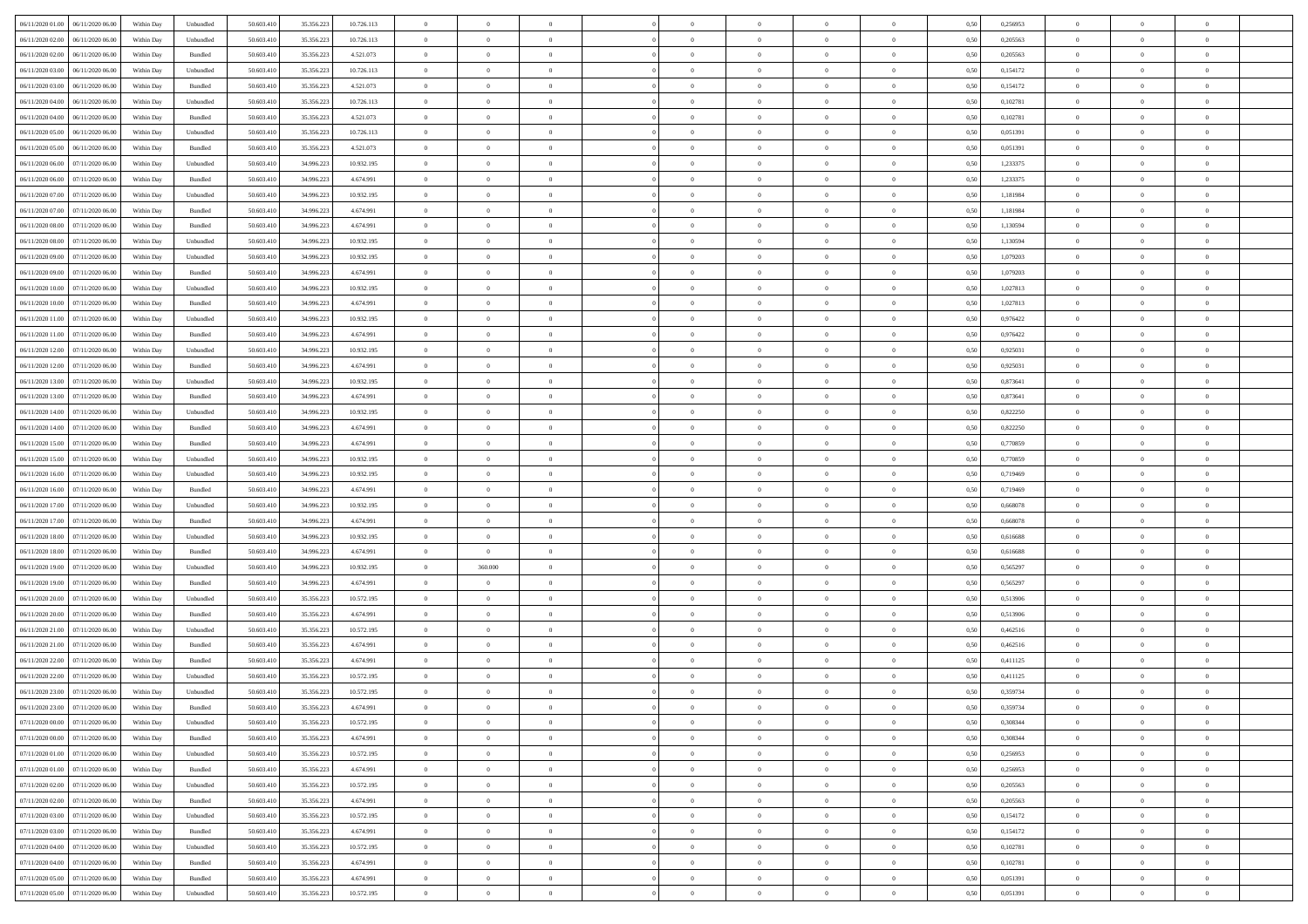| 07/11/2020 06:00 08/11/2020 06:00                  | Within Day | Unbundled                   | 50.603.410 | 35.177.223 | 10.882.479 | $\overline{0}$ | 25.000         |                | $\overline{0}$ | $\theta$       |                | $\theta$       | 0,50 | 1,233375 | $\theta$       | $\theta$       | $\overline{0}$ |  |
|----------------------------------------------------|------------|-----------------------------|------------|------------|------------|----------------|----------------|----------------|----------------|----------------|----------------|----------------|------|----------|----------------|----------------|----------------|--|
| 07/11/2020 06.00<br>08/11/2020 06.00               | Within Day | Bundled                     | 50.603.41  | 35.177.223 | 4.543.707  | $\bf{0}$       | $\bf{0}$       | $\bf{0}$       | $\bf{0}$       | $\overline{0}$ | $\overline{0}$ | $\bf{0}$       | 0,50 | 1,233375 | $\,$ 0 $\,$    | $\bf{0}$       | $\overline{0}$ |  |
| 07/11/2020 07:00<br>08/11/2020 06:00               | Within Day | Unbundled                   | 50.603.41  | 35.202.223 | 10.857.479 | $\overline{0}$ | $\overline{0}$ | $\overline{0}$ | $\bf{0}$       | $\bf{0}$       | $\overline{0}$ | $\bf{0}$       | 0.50 | 1.181984 | $\overline{0}$ | $\overline{0}$ | $\bf{0}$       |  |
| 07/11/2020 07:00<br>08/11/2020 06:00               | Within Day | Bundled                     | 50.603.410 | 35.202.223 | 4.543.707  | $\overline{0}$ | 141.000        | $\overline{0}$ | 2,762284       | $\theta$       | $\overline{0}$ | $\bf{0}$       | 0,50 | 1,181984 | $\theta$       | $\theta$       | $\overline{0}$ |  |
| 07/11/2020 08:00<br>08/11/2020 06.00               | Within Day | Unbundled                   | 50.603.41  | 35.343.223 | 10.857.479 | $\bf{0}$       | $\theta$       | $\bf{0}$       | $\overline{0}$ | $\bf{0}$       | $\overline{0}$ | $\bf{0}$       | 0,50 | 1,130594 | $\,$ 0 $\,$    | $\bf{0}$       | $\overline{0}$ |  |
| $07\!/11\!/2020$ $08.00$<br>08/11/2020 06.00       |            | Bundled                     | 50.603.41  | 35.343.22  | 4.402.707  | $\overline{0}$ | $\bf{0}$       | $\overline{0}$ | $\bf{0}$       | $\overline{0}$ | $\overline{0}$ | $\bf{0}$       | 0.50 | 1.130594 | $\,$ 0 $\,$    | $\theta$       | $\overline{0}$ |  |
|                                                    | Within Day |                             |            |            |            | $\overline{0}$ | $\overline{0}$ | $\overline{0}$ | $\overline{0}$ | $\overline{0}$ | $\overline{0}$ |                |      |          |                | $\theta$       |                |  |
| 07/11/2020 09:00<br>08/11/2020 06.00               | Within Day | Unbundled                   | 50.603.41  | 35.343.223 | 10.857.479 |                |                |                |                |                |                | $\bf{0}$       | 0,50 | 1,079203 | $\,$ 0 $\,$    |                | $\overline{0}$ |  |
| 07/11/2020 09:00<br>08/11/2020 06.00               | Within Day | Bundled                     | 50.603.41  | 35.343.22  | 4.402.707  | $\bf{0}$       | $\bf{0}$       | $\bf{0}$       | $\overline{0}$ | $\overline{0}$ | $\overline{0}$ | $\bf{0}$       | 0,50 | 1,079203 | $\,$ 0 $\,$    | $\bf{0}$       | $\overline{0}$ |  |
| $07\slash 11\slash 2020$ 10.00<br>08/11/2020 06:00 | Within Day | Unbundled                   | 50.603.41  | 35.343.22  | 10.857.479 | $\overline{0}$ | $\bf{0}$       | $\overline{0}$ | $\bf{0}$       | $\overline{0}$ | $\overline{0}$ | $\bf{0}$       | 0.50 | 1.027813 | $\bf{0}$       | $\overline{0}$ | $\overline{0}$ |  |
| 07/11/2020 10:00<br>08/11/2020 06:00               | Within Day | Bundled                     | 50.603.410 | 35.343.223 | 4.402.707  | $\bf{0}$       | $\bf{0}$       | $\overline{0}$ | $\overline{0}$ | $\overline{0}$ | $\overline{0}$ | $\bf{0}$       | 0,50 | 1,027813 | $\,$ 0 $\,$    | $\bf{0}$       | $\overline{0}$ |  |
| 07/11/2020 11:00<br>08/11/2020 06.00               | Within Day | Unbundled                   | 50.603.41  | 35.343.223 | 10.857.479 | $\bf{0}$       | $\bf{0}$       | $\bf{0}$       | $\bf{0}$       | $\bf{0}$       | $\overline{0}$ | $\bf{0}$       | 0,50 | 0,976422 | $\,$ 0 $\,$    | $\bf{0}$       | $\overline{0}$ |  |
| 07/11/2020 11:00<br>08/11/2020 06:00               | Within Day | Bundled                     | 50.603.41  | 35.343.223 | 4.402.707  | $\overline{0}$ | $\bf{0}$       | $\overline{0}$ | $\overline{0}$ | $\bf{0}$       | $\overline{0}$ | $\bf{0}$       | 0.50 | 0.976422 | $\bf{0}$       | $\overline{0}$ | $\,$ 0         |  |
| 07/11/2020 12:00<br>08/11/2020 06:00               | Within Day | Bundled                     | 50.603.41  | 35.343.223 | 4.402.707  | $\overline{0}$ | $\bf{0}$       | $\overline{0}$ | $\theta$       | $\theta$       | $\overline{0}$ | $\bf{0}$       | 0,50 | 0,925031 | $\,$ 0 $\,$    | $\theta$       | $\overline{0}$ |  |
| 07/11/2020 12:00<br>08/11/2020 06.00               | Within Day | Unbundled                   | 50.603.41  | 35.343.22  | 10.857.479 | $\bf{0}$       | $\overline{0}$ | $\bf{0}$       | $\bf{0}$       | $\bf{0}$       | $\overline{0}$ | $\bf{0}$       | 0,50 | 0,925031 | $\bf{0}$       | $\bf{0}$       | $\overline{0}$ |  |
| 07/11/2020 13:00<br>08/11/2020 06:00               | Within Day | Unbundled                   | 50.603.41  | 35.343.22  | 10.857.479 | $\overline{0}$ | $\bf{0}$       | $\overline{0}$ | $\bf{0}$       | $\overline{0}$ | $\overline{0}$ | $\bf{0}$       | 0.50 | 0.873641 | $\,$ 0 $\,$    | $\theta$       | $\overline{0}$ |  |
| 07/11/2020 13:00<br>08/11/2020 06:00               | Within Day | Bundled                     | 50.603.410 | 35.343.223 | 4.402.707  | $\overline{0}$ | $\overline{0}$ | $\overline{0}$ | $\overline{0}$ | $\overline{0}$ | $\overline{0}$ | $\bf{0}$       | 0,50 | 0,873641 | $\theta$       | $\theta$       | $\overline{0}$ |  |
| 07/11/2020 14:00<br>08/11/2020 06.00               | Within Day | Unbundled                   | 50.603.41  | 35.343.22  | 10.857.479 | $\bf{0}$       | $\bf{0}$       | $\bf{0}$       | $\overline{0}$ | $\bf{0}$       | $\overline{0}$ | $\bf{0}$       | 0,50 | 0,822250 | $\,$ 0 $\,$    | $\bf{0}$       | $\overline{0}$ |  |
|                                                    |            |                             |            |            |            |                |                |                |                |                |                |                |      |          |                |                |                |  |
| 07/11/2020 14:00<br>08/11/2020 06:00               | Within Day | Bundled                     | 50.603.41  | 35.343.22  | 4.402.707  | $\overline{0}$ | $\bf{0}$       | $\overline{0}$ | $\bf{0}$       | $\overline{0}$ | $\overline{0}$ | $\bf{0}$       | 0.50 | 0.822250 | $\bf{0}$       | $\overline{0}$ | $\bf{0}$       |  |
| 07/11/2020 15:00<br>08/11/2020 06.00               | Within Day | Unbundled                   | 50.603.410 | 35.343.223 | 10.857.479 | $\bf{0}$       | $\bf{0}$       | $\overline{0}$ | $\overline{0}$ | $\overline{0}$ | $\overline{0}$ | $\bf{0}$       | 0,50 | 0,770859 | $\,$ 0 $\,$    | $\bf{0}$       | $\overline{0}$ |  |
| 07/11/2020 15:00<br>08/11/2020 06.00               | Within Day | Bundled                     | 50.603.41  | 35.343.223 | 4.402.707  | $\bf{0}$       | $\bf{0}$       | $\bf{0}$       | $\bf{0}$       | $\overline{0}$ | $\overline{0}$ | $\bf{0}$       | 0,50 | 0,770859 | $\,$ 0 $\,$    | $\bf{0}$       | $\overline{0}$ |  |
| 07/11/2020 16:00<br>08/11/2020 06:00               | Within Day | Unbundled                   | 50.603.41  | 35.343.223 | 10.857.479 | $\overline{0}$ | $\bf{0}$       | $\overline{0}$ | $\bf{0}$       | $\bf{0}$       | $\overline{0}$ | $\bf{0}$       | 0.50 | 0.719469 | $\bf{0}$       | $\overline{0}$ | $\,$ 0         |  |
| 07/11/2020 16:00<br>08/11/2020 06:00               | Within Day | Bundled                     | 50.603.41  | 35.343.223 | 4.402.707  | $\overline{0}$ | $\overline{0}$ | $\overline{0}$ | $\theta$       | $\overline{0}$ | $\overline{0}$ | $\bf{0}$       | 0,50 | 0,719469 | $\theta$       | $\theta$       | $\overline{0}$ |  |
| 07/11/2020 17:00<br>08/11/2020 06.00               | Within Day | Unbundled                   | 50.603.41  | 35.343.223 | 10.857.479 | $\bf{0}$       | $\bf{0}$       | $\bf{0}$       | $\bf{0}$       | $\overline{0}$ | $\overline{0}$ | $\bf{0}$       | 0,50 | 0,668078 | $\,$ 0 $\,$    | $\bf{0}$       | $\overline{0}$ |  |
| $07\!/11\!/2020$ 17.00<br>08/11/2020 06.00         | Within Day | Bundled                     | 50.603.41  | 35.343.22  | 4.402.707  | $\overline{0}$ | $\bf{0}$       | $\overline{0}$ | $\bf{0}$       | $\overline{0}$ | $\overline{0}$ | $\bf{0}$       | 0.50 | 0.668078 | $\,$ 0 $\,$    | $\theta$       | $\overline{0}$ |  |
| 07/11/2020 18:00<br>08/11/2020 06.00               | Within Day | Unbundled                   | 50.603.410 | 35.343.223 | 10.857.479 | $\overline{0}$ | $\overline{0}$ | $\overline{0}$ | $\overline{0}$ | $\overline{0}$ | $\overline{0}$ | $\bf{0}$       | 0,50 | 0,616688 | $\,$ 0 $\,$    | $\theta$       | $\overline{0}$ |  |
| 07/11/2020 18:00<br>08/11/2020 06.00               | Within Day | Bundled                     | 50.603.41  | 35.343.22  | 4.402.707  | $\bf{0}$       | $\overline{0}$ | $\bf{0}$       | $\overline{0}$ | $\bf{0}$       | $\overline{0}$ | $\bf{0}$       | 0,50 | 0,616688 | $\,$ 0 $\,$    | $\bf{0}$       | $\overline{0}$ |  |
| 07/11/2020 19:00<br>08/11/2020 06:00               | Within Day | Bundled                     | 50,603.41  | 35.343.22  | 4.402.707  | $\overline{0}$ | $\bf{0}$       | $\overline{0}$ | $\bf{0}$       | $\overline{0}$ | $\overline{0}$ | $\bf{0}$       | 0.50 | 0.565297 | $\bf{0}$       | $\overline{0}$ | $\overline{0}$ |  |
| 07/11/2020 19:00<br>08/11/2020 06:00               | Within Day | Unbundled                   | 50.603.410 | 35.343.223 | 10.857.479 | $\overline{0}$ | $\bf{0}$       | $\overline{0}$ | $\overline{0}$ | $\overline{0}$ | $\overline{0}$ | $\bf{0}$       | 0,50 | 0,565297 | $\theta$       | $\bf{0}$       | $\overline{0}$ |  |
|                                                    |            |                             |            |            |            | $\bf{0}$       | $\bf{0}$       |                |                | $\overline{0}$ | $\overline{0}$ |                |      |          | $\,$ 0 $\,$    | $\bf{0}$       | $\overline{0}$ |  |
| 07/11/2020 20.00<br>08/11/2020 06.00               | Within Day | Unbundled                   | 50.603.41  | 35.343.223 | 10.857.479 |                |                | $\bf{0}$       | $\bf{0}$       |                |                | $\bf{0}$       | 0,50 | 0,513906 |                |                |                |  |
| 07/11/2020 20:00<br>08/11/2020 06:00               | Within Day | Bundled                     | 50.603.41  | 35.343.223 | 4.402.707  | $\overline{0}$ | $\bf{0}$       | $\overline{0}$ | $\bf{0}$       | $\bf{0}$       | $\overline{0}$ | $\bf{0}$       | 0.50 | 0.513906 | $\bf{0}$       | $\overline{0}$ | $\,$ 0         |  |
| 07/11/2020 21.00<br>08/11/2020 06:00               | Within Day | Unbundled                   | 50.603.41  | 35.343.22  | 10.857.479 | $\overline{0}$ | $\overline{0}$ | $\overline{0}$ | $\overline{0}$ | $\overline{0}$ | $\overline{0}$ | $\bf{0}$       | 0.5( | 0,462516 | $\theta$       | $\theta$       | $\overline{0}$ |  |
| 07/11/2020 21.00<br>08/11/2020 06.00               | Within Day | Bundled                     | 50.603.41  | 35.343.22  | 4.402.707  | $\bf{0}$       | $\overline{0}$ | $\bf{0}$       | $\bf{0}$       | $\overline{0}$ | $\overline{0}$ | $\bf{0}$       | 0,50 | 0,462516 | $\,$ 0 $\,$    | $\bf{0}$       | $\overline{0}$ |  |
| 07/11/2020 22.00<br>08/11/2020 06.00               | Within Day | Unbundled                   | 50.603.41  | 35.343.22  | 10.857.479 | $\overline{0}$ | $\bf{0}$       | $\overline{0}$ | $\bf{0}$       | $\overline{0}$ | $\overline{0}$ | $\bf{0}$       | 0.50 | 0,411125 | $\,$ 0 $\,$    | $\bf{0}$       | $\overline{0}$ |  |
| 07/11/2020 22.00<br>08/11/2020 06:00               | Within Day | Bundled                     | 50.603.41  | 35.343.223 | 4.402.707  | $\overline{0}$ | $\overline{0}$ | $\overline{0}$ | $\overline{0}$ | $\overline{0}$ | $\overline{0}$ | $\bf{0}$       | 0.5( | 0,411125 | $\theta$       | $\theta$       | $\overline{0}$ |  |
| 07/11/2020 23.00<br>08/11/2020 06.00               | Within Day | Unbundled                   | 50.603.41  | 35.343.22  | 10.857.479 | $\bf{0}$       | $\bf{0}$       | $\bf{0}$       | $\bf{0}$       | $\bf{0}$       | $\overline{0}$ | $\bf{0}$       | 0,50 | 0,359734 | $\,$ 0 $\,$    | $\bf{0}$       | $\overline{0}$ |  |
| 07/11/2020 23.00<br>08/11/2020 06:00               | Within Day | Bundled                     | 50,603.41  | 35.343.22  | 4.402.707  | $\overline{0}$ | 923,000        | $\overline{0}$ | 0.840734       | $\overline{0}$ | $\overline{0}$ | $\bf{0}$       | 0.50 | 0.359734 | $\bf{0}$       | $\overline{0}$ | $\overline{0}$ |  |
| 08/11/2020 00:00<br>08/11/2020 06:00               | Within Day | Unbundled                   | 50.603.41  | 36.266.22  | 10.857.479 | $\overline{0}$ | $\overline{0}$ | $\overline{0}$ | $\overline{0}$ | $\overline{0}$ | $\overline{0}$ | $\bf{0}$       | 0.50 | 0,308344 | $\theta$       | $\theta$       | $\overline{0}$ |  |
| 08/11/2020 00:00<br>08/11/2020 06.00               | Within Day | Bundled                     | 50.603.41  | 36.266.223 | 3.479.707  | $\bf{0}$       | 500.000        | $\bf{0}$       | 0,720644       | $\overline{0}$ | $\overline{0}$ | $\bf{0}$       | 0,50 | 0,308344 | $\,$ 0 $\,$    | $\bf{0}$       | $\overline{0}$ |  |
| 08/11/2020 01:00<br>08/11/2020 06:00               | Within Day | Unbundled                   | 50.603.41  | 36,766.22  | 10.857.479 | $\overline{0}$ | $\overline{0}$ | $\overline{0}$ | $\overline{0}$ | $\bf{0}$       | $\overline{0}$ | $\bf{0}$       | 0.50 | 0,256953 | $\bf{0}$       | $\overline{0}$ | $\,$ 0         |  |
| 08/11/2020 01:00<br>08/11/2020 06:00               | Within Day | Bundled                     | 50.603.41  | 36.766.223 | 2.979.707  | $\overline{0}$ | $\overline{0}$ | $\overline{0}$ | $\overline{0}$ | $\overline{0}$ | $\overline{0}$ | $\bf{0}$       | 0.50 | 0.256953 | $\theta$       | $\theta$       | $\overline{0}$ |  |
|                                                    |            |                             |            |            |            | $\bf{0}$       | $\bf{0}$       | $\bf{0}$       |                | $\overline{0}$ | $\overline{0}$ |                |      |          | $\,$ 0 $\,$    | $\bf{0}$       | $\overline{0}$ |  |
| 08/11/2020 02.00<br>08/11/2020 06.00               | Within Day | Bundled                     | 50.603.41  | 36.766.223 | 2.979.707  |                |                |                | $\bf{0}$       |                |                | $\bf{0}$       | 0,50 | 0,205563 |                |                |                |  |
| 08/11/2020 02.00<br>08/11/2020 06.00               | Within Day | Unbundled                   | 50.603.41  | 36,766,223 | 10.857.479 | $\overline{0}$ | $\overline{0}$ | $\overline{0}$ | $\bf{0}$       | $\overline{0}$ | $\overline{0}$ | $\bf{0}$       | 0.50 | 0.205563 | $\bf{0}$       | $\theta$       | $\overline{0}$ |  |
| 08/11/2020 03:00<br>08/11/2020 06:00               | Within Dav | Unbundled                   | 50.603.41  | 36,766.22  | 10.857.479 | $\overline{0}$ | $\overline{0}$ | $\overline{0}$ | $\overline{0}$ | $\theta$       | $\overline{0}$ | $\overline{0}$ | 0.5( | 0,154172 | $\theta$       | $\theta$       | $\overline{0}$ |  |
| 08/11/2020 03:00<br>08/11/2020 06.00               | Within Day | Bundled                     | 50.603.41  | 36.766.223 | 2.979.707  | $\bf{0}$       | 800.000        | $\bf{0}$       | 0,360272       | $\overline{0}$ | $\overline{0}$ | $\bf{0}$       | 0,50 | 0,154172 | $\,$ 0 $\,$    | $\overline{0}$ | $\overline{0}$ |  |
| $08/11/2020\ 04.00 \qquad 08/11/2020\ 06.00$       | Within Day | $\ensuremath{\mathsf{Unb}}$ | 50.603.410 | 37.566.223 | 10.857.479 | $\bf{0}$       | $\theta$       |                | $\overline{0}$ | $\theta$       |                |                | 0,50 | 0,102781 | $\bf{0}$       | $\bf{0}$       |                |  |
| 08/11/2020 04:00 08/11/2020 06:00                  | Within Dav | Bundled                     | 50.603.410 | 37.566.223 | 2.179.707  | $\overline{0}$ | $\overline{0}$ | $\Omega$       | $\theta$       | $\overline{0}$ | $\overline{0}$ | $\bf{0}$       | 0,50 | 0,102781 | $\theta$       | $\theta$       | $\overline{0}$ |  |
| 08/11/2020 05:00<br>08/11/2020 06.00               | Within Day | Unbundled                   | 50.603.41  | 37.566.223 | 10.857.479 | $\overline{0}$ | $\bf{0}$       | $\overline{0}$ | $\overline{0}$ | $\bf{0}$       | $\overline{0}$ | $\bf{0}$       | 0,50 | 0,051391 | $\bf{0}$       | $\overline{0}$ | $\bf{0}$       |  |
| 08/11/2020 05:00 08/11/2020 06:00                  | Within Day | Bundled                     | 50,603.410 | 37.566.223 | 2.179.707  | $\overline{0}$ | $\bf{0}$       | $\overline{0}$ | $\overline{0}$ | $\mathbf{0}$   | $\overline{0}$ | $\,$ 0 $\,$    | 0.50 | 0.051391 | $\overline{0}$ | $\bf{0}$       | $\,$ 0 $\,$    |  |
| 08/11/2020 06:00 09/11/2020 06:00                  | Within Dav | Unbundled                   | 50.603.410 | 35.176.223 | 10.752.195 | $\overline{0}$ | $\overline{0}$ | $\overline{0}$ | $\overline{0}$ | $\overline{0}$ | $\overline{0}$ | $\bf{0}$       | 0.50 | 1,233375 | $\overline{0}$ | $\theta$       | $\overline{0}$ |  |
| 08/11/2020 06:00<br>09/11/2020 06.00               | Within Day | Bundled                     | 50.603.41  | 35.176.223 | 4.674.991  | $\overline{0}$ | $\bf{0}$       | $\overline{0}$ | $\overline{0}$ | $\overline{0}$ | $\overline{0}$ | $\bf{0}$       | 0,50 | 1,233375 | $\bf{0}$       | $\overline{0}$ | $\overline{0}$ |  |
| 08/11/2020 07:00<br>09/11/2020 06.00               | Within Day | Unbundled                   | 50,603.41  | 35.176.223 | 10.752.195 | $\overline{0}$ | $\bf{0}$       | $\overline{0}$ | $\overline{0}$ | $\overline{0}$ | $\overline{0}$ | $\bf{0}$       | 0.50 | 1.181984 | $\,$ 0 $\,$    | $\overline{0}$ | $\overline{0}$ |  |
| 08/11/2020 07:00<br>09/11/2020 06:00               | Within Dav | Bundled                     | 50.603.410 | 35.176.223 | 4.674.991  | $\overline{0}$ | $\overline{0}$ | $\overline{0}$ | $\overline{0}$ | $\overline{0}$ | $\overline{0}$ | $\bf{0}$       | 0.50 | 1,181984 | $\overline{0}$ | $\theta$       | $\overline{0}$ |  |
|                                                    |            |                             |            |            |            |                |                |                |                |                |                |                |      |          |                |                |                |  |
| 08/11/2020 08:00<br>09/11/2020 06.00               | Within Day | Unbundled                   | 50.603.41  | 35.176.223 | 10.752.195 | $\overline{0}$ | $\overline{0}$ | $\overline{0}$ | $\overline{0}$ | $\overline{0}$ | $\overline{0}$ | $\bf{0}$       | 0,50 | 1,130594 | $\bf{0}$       | $\overline{0}$ | $\overline{0}$ |  |
| 08/11/2020 08:00<br>09/11/2020 06.00               | Within Day | Bundled                     | 50,603.410 | 35.176.223 | 4.674.991  | $\overline{0}$ | $\overline{0}$ | $\overline{0}$ | $\overline{0}$ | $\overline{0}$ | $\overline{0}$ | $\bf{0}$       | 0.50 | 1.130594 | $\mathbf{0}$   | $\bf{0}$       | $\,$ 0         |  |
| 08/11/2020 10:00 09/11/2020 06:00                  | Within Dav | Bundled                     | 50.603.410 | 35.176.223 | 4.674.991  | $\overline{0}$ | $\overline{0}$ | $\overline{0}$ | $\overline{0}$ | $\overline{0}$ | $\overline{0}$ | $\bf{0}$       | 0,50 | 1,027813 | $\overline{0}$ | $\theta$       | $\overline{0}$ |  |
| 08/11/2020 10:00<br>09/11/2020 06.00               | Within Day | Unbundled                   | 50.603.41  | 35.176.223 | 10.752.195 | $\overline{0}$ | $\bf{0}$       | $\overline{0}$ | $\bf{0}$       | $\overline{0}$ | $\bf{0}$       | $\bf{0}$       | 0,50 | 1,027813 | $\bf{0}$       | $\bf{0}$       | $\overline{0}$ |  |
| 08/11/2020 11:00 09/11/2020 06:00                  | Within Day | Unbundled                   | 50.603.410 | 35.176.223 | 10.752.195 | $\overline{0}$ | $\bf{0}$       | $\overline{0}$ | $\overline{0}$ | $\,$ 0 $\,$    | $\overline{0}$ | $\bf{0}$       | 0,50 | 0,976422 | $\overline{0}$ | $\,$ 0 $\,$    | $\,$ 0 $\,$    |  |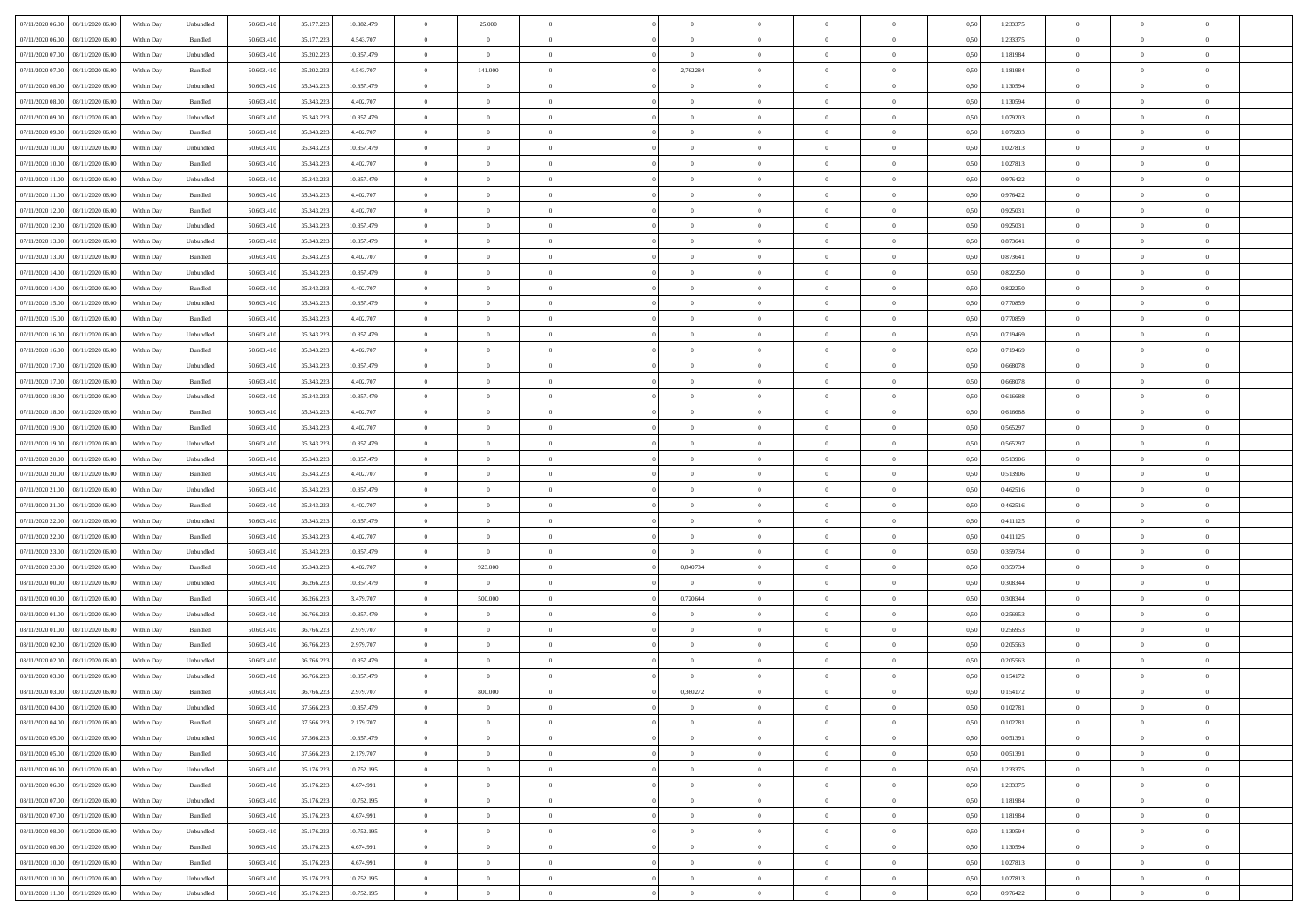| 08/11/2020 11:00<br>09/11/2020 06:00 | Within Day | Bundled            | 50.603.410 | 35.176.223 | 4.674.991  | $\overline{0}$ | $\overline{0}$ | $\overline{0}$ | $\theta$       | $\theta$       |                | $\overline{0}$ | 0,50 | 0,976422 | $\theta$       | $\theta$       | $\theta$       |  |
|--------------------------------------|------------|--------------------|------------|------------|------------|----------------|----------------|----------------|----------------|----------------|----------------|----------------|------|----------|----------------|----------------|----------------|--|
|                                      |            |                    |            |            |            |                |                |                |                |                |                |                |      |          |                |                |                |  |
| 08/11/2020 12.00<br>09/11/2020 06.0  | Within Day | Unbundled          | 50.603.410 | 35.176.223 | 10.752.195 | $\overline{0}$ | $\overline{0}$ | $\overline{0}$ | $\,$ 0 $\,$    | $\bf{0}$       | $\overline{0}$ | $\mathbf{0}$   | 0,50 | 0,925031 | $\overline{0}$ | $\bf{0}$       | $\overline{0}$ |  |
| 08/11/2020 12.00<br>09/11/2020 06.00 | Within Day | Bundled            | 50,603.410 | 35.176.223 | 4.674.991  | $\overline{0}$ | $\overline{0}$ | $\overline{0}$ | $\bf{0}$       | $\bf{0}$       | $\overline{0}$ | $\,$ 0 $\,$    | 0.50 | 0.925031 | $\bf{0}$       | $\overline{0}$ | $\bf{0}$       |  |
| 08/11/2020 13:00<br>09/11/2020 06.00 | Within Day | Unbundled          | 50.603.410 | 35.176.223 | 10.752.195 | $\overline{0}$ | $\overline{0}$ | $\overline{0}$ | $\bf{0}$       | $\overline{0}$ | $\overline{0}$ | $\,$ 0 $\,$    | 0,50 | 0,873641 | $\,$ 0 $\,$    | $\overline{0}$ | $\overline{0}$ |  |
| 08/11/2020 13.00<br>09/11/2020 06.0  | Within Day | Bundled            | 50.603.410 | 35.176.223 | 4.674.991  | $\overline{0}$ | $\overline{0}$ | $\overline{0}$ | $\bf{0}$       | $\bf{0}$       | $\overline{0}$ | $\bf{0}$       | 0,50 | 0,873641 | $\,$ 0 $\,$    | $\bf{0}$       | $\overline{0}$ |  |
| 08/11/2020 14:00<br>09/11/2020 06:00 | Within Day | Unbundled          | 50,603.410 | 35.176.223 | 10.752.195 | $\overline{0}$ | $\overline{0}$ | $\overline{0}$ | $\bf{0}$       | $\bf{0}$       | $\overline{0}$ | $\mathbf{0}$   | 0.50 | 0.822250 | $\,$ 0 $\,$    | $\overline{0}$ | $\overline{0}$ |  |
| 08/11/2020 14:00<br>09/11/2020 06.00 | Within Day | Bundled            | 50.603.410 | 35.176.223 | 4.674.991  | $\overline{0}$ | $\overline{0}$ | $\overline{0}$ | $\overline{0}$ | $\overline{0}$ | $\overline{0}$ | $\bf{0}$       | 0,50 | 0,822250 | $\,$ 0 $\,$    | $\theta$       | $\overline{0}$ |  |
| 08/11/2020 15:00<br>09/11/2020 06.0  | Within Day | Unbundled          | 50.603.410 | 35.176.223 | 10.752.195 | $\overline{0}$ | $\overline{0}$ | $\overline{0}$ | $\,$ 0 $\,$    | $\bf{0}$       | $\overline{0}$ | $\bf{0}$       | 0,50 | 0,770859 | $\,$ 0 $\,$    | $\bf{0}$       | $\overline{0}$ |  |
| 08/11/2020 15.00<br>09/11/2020 06:00 | Within Day | Bundled            | 50,603.410 | 35.176.223 | 4.674.991  | $\overline{0}$ | $\overline{0}$ | $\overline{0}$ | $\bf{0}$       | $\bf{0}$       | $\overline{0}$ | $\mathbf{0}$   | 0.50 | 0.770859 | $\bf{0}$       | $\overline{0}$ | $\bf{0}$       |  |
| 08/11/2020 16:00<br>09/11/2020 06.00 | Within Day | Unbundled          | 50.603.410 | 35.176.223 | 10.752.195 | $\overline{0}$ | $\overline{0}$ | $\overline{0}$ | $\bf{0}$       | $\bf{0}$       | $\overline{0}$ | $\bf{0}$       | 0,50 | 0,719469 | $\,$ 0         | $\,$ 0 $\,$    | $\overline{0}$ |  |
|                                      |            |                    |            |            |            |                |                |                |                |                |                |                |      |          |                |                |                |  |
| 08/11/2020 16.00<br>09/11/2020 06.0  | Within Day | Bundled            | 50.603.410 | 35.176.223 | 4.674.991  | $\overline{0}$ | $\overline{0}$ | $\overline{0}$ | $\,$ 0 $\,$    | $\bf{0}$       | $\overline{0}$ | $\bf{0}$       | 0,50 | 0,719469 | $\,$ 0 $\,$    | $\bf{0}$       | $\overline{0}$ |  |
| 08/11/2020 17.00<br>09/11/2020 06:00 | Within Day | Bundled            | 50.603.410 | 35.176.223 | 4.674.991  | $\overline{0}$ | $\overline{0}$ | $\overline{0}$ | $\bf{0}$       | $\bf{0}$       | $\overline{0}$ | $\,$ 0 $\,$    | 0.50 | 0.668078 | $\bf{0}$       | $\overline{0}$ | $\,$ 0         |  |
| 08/11/2020 17.00<br>09/11/2020 06.00 | Within Day | Unbundled          | 50.603.410 | 35.176.223 | 10.752.195 | $\overline{0}$ | $\overline{0}$ | $\overline{0}$ | $\overline{0}$ | $\overline{0}$ | $\overline{0}$ | $\,$ 0 $\,$    | 0,50 | 0,668078 | $\,$ 0 $\,$    | $\theta$       | $\overline{0}$ |  |
| 08/11/2020 18.00<br>09/11/2020 06.0  | Within Day | Unbundled          | 50.603.410 | 35.176.223 | 10.752.195 | $\overline{0}$ | $\overline{0}$ | $\overline{0}$ | $\bf{0}$       | $\bf{0}$       | $\overline{0}$ | $\bf{0}$       | 0,50 | 0,616688 | $\,$ 0 $\,$    | $\bf{0}$       | $\overline{0}$ |  |
| 08/11/2020 18.00<br>09/11/2020 06:00 | Within Day | Bundled            | 50,603.410 | 35.176.223 | 4.674.991  | $\overline{0}$ | $\overline{0}$ | $\overline{0}$ | $\bf{0}$       | $\overline{0}$ | $\overline{0}$ | $\mathbf{0}$   | 0.50 | 0.616688 | $\,$ 0 $\,$    | $\theta$       | $\overline{0}$ |  |
| 08/11/2020 19:00<br>09/11/2020 06.00 | Within Day | Unbundled          | 50.603.410 | 35.176.223 | 10.752.195 | $\overline{0}$ | $\overline{0}$ | $\overline{0}$ | $\bf{0}$       | $\overline{0}$ | $\overline{0}$ | $\bf{0}$       | 0,50 | 0,565297 | $\overline{0}$ | $\theta$       | $\overline{0}$ |  |
| 08/11/2020 19:00<br>09/11/2020 06.0  | Within Day | Bundled            | 50.603.410 | 35.176.223 | 4.674.991  | $\overline{0}$ | $\overline{0}$ | $\overline{0}$ | $\,$ 0 $\,$    | $\bf{0}$       | $\overline{0}$ | $\bf{0}$       | 0,50 | 0,565297 | $\,$ 0 $\,$    | $\bf{0}$       | $\overline{0}$ |  |
| 08/11/2020 20.00<br>09/11/2020 06:00 | Within Day | Unbundled          | 50,603.410 | 35.176.223 | 10.752.195 | $\overline{0}$ | $\overline{0}$ | $\overline{0}$ | $\bf{0}$       | $\bf{0}$       | $\overline{0}$ | $\mathbf{0}$   | 0.50 | 0.513906 | $\bf{0}$       | $\overline{0}$ | $\bf{0}$       |  |
| 08/11/2020 20.00<br>09/11/2020 06.00 | Within Day | Bundled            | 50.603.410 | 35.176.223 | 4.674.991  | $\overline{0}$ | $\overline{0}$ | $\overline{0}$ | $\bf{0}$       | $\overline{0}$ | $\overline{0}$ | $\bf{0}$       | 0,50 | 0,513906 | $\,$ 0 $\,$    | $\bf{0}$       | $\overline{0}$ |  |
|                                      |            |                    |            |            |            |                |                |                |                |                |                |                |      |          |                |                |                |  |
| 08/11/2020 21.00<br>09/11/2020 06.0  | Within Day | Unbundled          | 50.603.410 | 35.176.223 | 10.752.195 | $\overline{0}$ | $\overline{0}$ | $\overline{0}$ | $\overline{0}$ | $\bf{0}$       | $\overline{0}$ | $\mathbf{0}$   | 0,50 | 0,462516 | $\,$ 0 $\,$    | $\bf{0}$       | $\overline{0}$ |  |
| 08/11/2020 21.00<br>09/11/2020 06:00 | Within Day | Bundled            | 50,603.410 | 35.176.223 | 4.674.991  | $\overline{0}$ | $\overline{0}$ | $\overline{0}$ | $\bf{0}$       | $\overline{0}$ | $\overline{0}$ | $\,$ 0 $\,$    | 0.50 | 0.462516 | $\bf{0}$       | $\overline{0}$ | $\,$ 0         |  |
| 08/11/2020 22.00<br>09/11/2020 06.00 | Within Day | Unbundled          | 50.603.410 | 35.176.223 | 10.752.195 | $\overline{0}$ | $\overline{0}$ | $\overline{0}$ | $\overline{0}$ | $\overline{0}$ | $\overline{0}$ | $\,$ 0 $\,$    | 0,50 | 0,411125 | $\theta$       | $\overline{0}$ | $\overline{0}$ |  |
| 08/11/2020 22.00<br>09/11/2020 06.0  | Within Day | Bundled            | 50.603.410 | 35.176.223 | 4.674.991  | $\overline{0}$ | $\overline{0}$ | $\overline{0}$ | $\overline{0}$ | $\bf{0}$       | $\overline{0}$ | $\bf{0}$       | 0,50 | 0,411125 | $\,$ 0 $\,$    | $\bf{0}$       | $\overline{0}$ |  |
| 08/11/2020 23.00<br>09/11/2020 06:00 | Within Day | Unbundled          | 50,603.410 | 35.176.223 | 10.752.195 | $\overline{0}$ | $\overline{0}$ | $\overline{0}$ | $\bf{0}$       | $\bf{0}$       | $\overline{0}$ | $\mathbf{0}$   | 0.50 | 0.359734 | $\,$ 0 $\,$    | $\overline{0}$ | $\overline{0}$ |  |
| 08/11/2020 23.00<br>09/11/2020 06.00 | Within Day | Bundled            | 50.603.410 | 35.176.223 | 4.674.991  | $\overline{0}$ | $\overline{0}$ | $\overline{0}$ | $\overline{0}$ | $\overline{0}$ | $\overline{0}$ | $\bf{0}$       | 0,50 | 0,359734 | $\,$ 0 $\,$    | $\theta$       | $\overline{0}$ |  |
| 09/11/2020 00.00<br>09/11/2020 06.0  | Within Day | Bundled            | 50.603.410 | 35.176.223 | 4.674.991  | $\overline{0}$ | 800.000        | $\overline{0}$ | 0,720644       | $\bf{0}$       | $\overline{0}$ | $\bf{0}$       | 0,50 | 0,308344 | $\,$ 0 $\,$    | $\bf{0}$       | $\overline{0}$ |  |
| 09/11/2020 00.00<br>09/11/2020 06:00 | Within Day | Unbundled          | 50,603.410 | 35.176.223 | 10.752.195 | $\overline{0}$ | $\overline{0}$ | $\overline{0}$ | $\bf{0}$       | $\bf{0}$       | $\overline{0}$ | $\mathbf{0}$   | 0.50 | 0.308344 | $\bf{0}$       | $\overline{0}$ | $\bf{0}$       |  |
| 09/11/2020 01:00<br>09/11/2020 06.00 | Within Day | Unbundled          | 50.603.410 | 35.976.223 | 10.752.195 | $\overline{0}$ | $\overline{0}$ | $\overline{0}$ | $\bf{0}$       | $\overline{0}$ | $\overline{0}$ | $\bf{0}$       | 0,50 | 0,256953 | $\,$ 0         | $\overline{0}$ | $\overline{0}$ |  |
| 09/11/2020 01:00<br>09/11/2020 06.0  | Within Day | Bundled            | 50.603.410 | 35.976.223 | 3.874.991  | $\overline{0}$ | $\overline{0}$ | $\overline{0}$ | $\overline{0}$ | $\bf{0}$       | $\overline{0}$ | $\mathbf{0}$   | 0,50 | 0,256953 | $\overline{0}$ | $\bf{0}$       | $\overline{0}$ |  |
| 09/11/2020 06:00                     |            | Unbundled          | 50,603.410 |            |            |                |                |                |                |                | $\overline{0}$ |                |      | 0.205563 | $\bf{0}$       | $\overline{0}$ | $\,$ 0         |  |
| 09/11/2020 02.00                     | Within Day |                    |            | 35.976.223 | 10.752.195 | $\overline{0}$ | $\overline{0}$ | $\overline{0}$ | $\bf{0}$       | $\bf{0}$       |                | $\,$ 0 $\,$    | 0.50 |          |                |                |                |  |
| 09/11/2020 02.00<br>09/11/2020 06:00 | Within Day | Bundled            | 50.603.410 | 35.976.223 | 3.874.991  | $\overline{0}$ | $\overline{0}$ | $\overline{0}$ | $\overline{0}$ | $\overline{0}$ | $\overline{0}$ | $\overline{0}$ | 0.50 | 0,205563 | $\theta$       | $\theta$       | $\overline{0}$ |  |
| 09/11/2020 03.00<br>09/11/2020 06.0  | Within Day | Unbundled          | 50.603.410 | 35.976.223 | 10.752.195 | $\overline{0}$ | $\overline{0}$ | $\overline{0}$ | $\,$ 0 $\,$    | $\bf{0}$       | $\overline{0}$ | $\bf{0}$       | 0,50 | 0,154172 | $\,$ 0 $\,$    | $\bf{0}$       | $\overline{0}$ |  |
| 09/11/2020 03.00<br>09/11/2020 06:00 | Within Day | Bundled            | 50,603.410 | 35.976.223 | 3.874.991  | $\overline{0}$ | $\overline{0}$ | $\overline{0}$ | $\bf{0}$       | $\bf{0}$       | $\overline{0}$ | $\mathbf{0}$   | 0.50 | 0,154172 | $\,$ 0 $\,$    | $\theta$       | $\overline{0}$ |  |
| 09/11/2020 04:00<br>09/11/2020 06.00 | Within Day | Unbundled          | 50.603.410 | 35.976.223 | 10.752.195 | $\overline{0}$ | $\overline{0}$ | $\overline{0}$ | $\overline{0}$ | $\overline{0}$ | $\overline{0}$ | $\overline{0}$ | 0.50 | 0,102781 | $\theta$       | $\theta$       | $\overline{0}$ |  |
| 09/11/2020 04.00<br>09/11/2020 06.0  | Within Day | Bundled            | 50.603.410 | 35.976.223 | 3.874.991  | $\overline{0}$ | $\overline{0}$ | $\overline{0}$ | $\,$ 0 $\,$    | $\bf{0}$       | $\overline{0}$ | $\bf{0}$       | 0,50 | 0,102781 | $\,$ 0 $\,$    | $\bf{0}$       | $\overline{0}$ |  |
| 09/11/2020 05.00<br>09/11/2020 06:00 | Within Day | Unbundled          | 50,603.410 | 35.976.223 | 10.752.195 | $\overline{0}$ | $\overline{0}$ | $\overline{0}$ | $\bf{0}$       | $\bf{0}$       | $\overline{0}$ | $\mathbf{0}$   | 0.50 | 0.051391 | $\bf{0}$       | $\overline{0}$ | $\bf{0}$       |  |
| 09/11/2020 05:00<br>09/11/2020 06.00 | Within Day | Bundled            | 50.603.410 | 35.976.223 | 3.874.991  | $\overline{0}$ | $\overline{0}$ | $\overline{0}$ | $\overline{0}$ | $\overline{0}$ | $\overline{0}$ | $\overline{0}$ | 0.50 | 0,051391 | $\overline{0}$ | $\overline{0}$ | $\overline{0}$ |  |
| 09/11/2020 06.00<br>10/11/2020 06.00 | Within Day | Unbundled          | 50.603.410 | 35.269.223 | 10.719.195 | $\overline{0}$ | $\overline{0}$ | $\overline{0}$ | $\overline{0}$ | $\bf{0}$       | $\overline{0}$ | $\mathbf{0}$   | 0,50 | 1,233375 | $\overline{0}$ | $\bf{0}$       | $\overline{0}$ |  |
| 09/11/2020 06.00<br>10/11/2020 06:00 | Within Day | Bundled            | 50,603.410 | 35.269.223 | 4.614.991  | $\overline{0}$ | $\overline{0}$ | $\overline{0}$ | $\bf{0}$       | $\bf{0}$       | $\overline{0}$ | $\,$ 0 $\,$    | 0.50 | 1,233375 | $\bf{0}$       | $\overline{0}$ | $\,$ 0         |  |
| 09/11/2020 07.00<br>10/11/2020 06.00 | Within Day | Bundled            | 50.603.410 | 35.269.223 | 4.614.991  | $\overline{0}$ | 183.000        | $\overline{0}$ | 2,762284       | $\overline{0}$ | $\overline{0}$ | $\overline{0}$ | 0.50 | 1,181984 | $\overline{0}$ | $\theta$       | $\overline{0}$ |  |
|                                      |            |                    |            |            |            |                | $\overline{0}$ |                | $\overline{0}$ | $\bf{0}$       | $\overline{0}$ | $\bf{0}$       |      |          | $\,$ 0 $\,$    | $\bf{0}$       | $\overline{0}$ |  |
| 09/11/2020 07.00<br>10/11/2020 06.00 | Within Day | Unbundled          | 50.603.410 | 35.269.223 | 10.719.195 | $\overline{0}$ |                | $\overline{0}$ |                |                |                |                | 0,50 | 1,181984 |                |                |                |  |
| 09/11/2020 08.00<br>10/11/2020 06.00 | Within Day | Unbundled          | 50,603.410 | 35.452.223 | 10.719.195 | $\overline{0}$ | $\overline{0}$ | $\overline{0}$ | $\bf{0}$       | $\overline{0}$ | $\overline{0}$ | $\mathbf{0}$   | 0.50 | 1.130594 | $\,$ 0 $\,$    | $\theta$       | $\overline{0}$ |  |
| 09/11/2020 08:00<br>10/11/2020 06.00 | Within Day | Bundled            | 50.603.410 | 35.452.223 | 4.431.991  | $\overline{0}$ | $\overline{0}$ | $\overline{0}$ | $\overline{0}$ | $\overline{0}$ | $\Omega$       | $\overline{0}$ | 0.50 | 1,130594 | $\theta$       | $\theta$       | $\overline{0}$ |  |
| 09/11/2020 09:00<br>10/11/2020 06.00 | Within Day | Unbundled          | 50.603.410 | 35.452.223 | 10.719.195 | $\overline{0}$ | $\overline{0}$ | $\overline{0}$ | $\overline{0}$ | $\bf{0}$       | $\overline{0}$ | $\bf{0}$       | 0,50 | 1,079203 | $\overline{0}$ | $\bf{0}$       | $\overline{0}$ |  |
| 09/11/2020 09:00 10/11/2020 06:00    | Within Day | $\mathbf B$ undled | 50.603.410 | 35.452.223 | 4.431.991  | $\bf{0}$       | $\,$ 0 $\,$    |                | $\bf{0}$       |                |                |                | 0,50 | 1,079203 | $\theta$       | $\overline{0}$ |                |  |
| 09/11/2020 10:00 10/11/2020 06:00    | Within Dav | Unbundled          | 50.603.410 | 35.452.223 | 10.719.195 | $\overline{0}$ | $\overline{0}$ | $\overline{0}$ | $\overline{0}$ | $\overline{0}$ | $\overline{0}$ | $\overline{0}$ | 0,50 | 1,027813 | $\theta$       | $\theta$       | $\overline{0}$ |  |
| 09/11/2020 10:00<br>10/11/2020 06.00 | Within Day | Bundled            | 50.603.410 | 35.452.223 | 4.431.991  | $\overline{0}$ | $\overline{0}$ | $\overline{0}$ | $\bf{0}$       | $\overline{0}$ | $\overline{0}$ | $\bf{0}$       | 0,50 | 1,027813 | $\overline{0}$ | $\overline{0}$ | $\bf{0}$       |  |
| 09/11/2020 11.00<br>10/11/2020 06.00 | Within Day | Unbundled          | 50.603.410 | 35.452.223 | 10.719.195 | $\overline{0}$ | $\overline{0}$ | $\overline{0}$ | $\,$ 0 $\,$    | $\bf{0}$       | $\overline{0}$ | $\mathbf{0}$   | 0.50 | 0,976422 | $\overline{0}$ | $\bf{0}$       | $\overline{0}$ |  |
| 09/11/2020 11:00<br>10/11/2020 06:00 | Within Dav | Bundled            | 50.603.410 | 35.452.223 | 4.431.991  | $\overline{0}$ | $\overline{0}$ | $\overline{0}$ | $\overline{0}$ | $\overline{0}$ | $\overline{0}$ | $\mathbf{0}$   | 0,50 | 0,976422 | $\overline{0}$ | $\theta$       | $\overline{0}$ |  |
| 09/11/2020 12.00<br>10/11/2020 06.00 | Within Day | Unbundled          | 50.603.410 | 35.452.223 | 10.719.195 | $\overline{0}$ | $\overline{0}$ | $\overline{0}$ | $\bf{0}$       | $\bf{0}$       | $\overline{0}$ | $\mathbf{0}$   | 0,50 | 0,925031 | $\overline{0}$ | $\bf{0}$       | $\overline{0}$ |  |
| 09/11/2020 12.00<br>10/11/2020 06:00 | Within Day | Bundled            | 50,603.410 | 35.452.223 | 4.431.991  | $\overline{0}$ | $\overline{0}$ | $\overline{0}$ | $\bf{0}$       | $\overline{0}$ | $\overline{0}$ | $\mathbf{0}$   | 0.50 | 0.925031 | $\,$ 0 $\,$    | $\theta$       | $\,$ 0         |  |
|                                      |            |                    |            |            |            |                |                |                |                |                |                |                |      |          |                |                |                |  |
| 09/11/2020 13:00<br>10/11/2020 06:00 | Within Day | Unbundled          | 50.603.410 | 35.452.223 | 10.719.195 | $\overline{0}$ | $\overline{0}$ | $\overline{0}$ | $\overline{0}$ | $\overline{0}$ | $\overline{0}$ | $\mathbf{0}$   | 0,50 | 0,873641 | $\overline{0}$ | $\theta$       | $\overline{0}$ |  |
| 09/11/2020 13:00<br>10/11/2020 06.00 | Within Day | Bundled            | 50.603.410 | 35.452.223 | 4.431.991  | $\overline{0}$ | $\overline{0}$ | $\overline{0}$ | $\bf{0}$       | $\bf{0}$       | $\overline{0}$ | $\,$ 0 $\,$    | 0,50 | 0,873641 | $\bf{0}$       | $\overline{0}$ | $\overline{0}$ |  |
| 09/11/2020 14.00<br>10/11/2020 06.00 | Within Day | Bundled            | 50,603.410 | 35.452.223 | 4.431.991  | $\overline{0}$ | $\overline{0}$ | $\overline{0}$ | $\bf{0}$       | $\overline{0}$ | $\overline{0}$ | $\,$ 0 $\,$    | 0.50 | 0.822250 | $\overline{0}$ | $\bf{0}$       | $\,$ 0         |  |
| 10/11/2020 06:00<br>09/11/2020 14:00 | Within Dav | Unbundled          | 50.603.410 | 35.452.223 | 10.719.195 | $\overline{0}$ | $\overline{0}$ | $\overline{0}$ | $\overline{0}$ | $\overline{0}$ | $\overline{0}$ | $\mathbf{0}$   | 0,50 | 0,822250 | $\overline{0}$ | $\theta$       | $\overline{0}$ |  |
| 09/11/2020 15:00<br>10/11/2020 06.00 | Within Day | Bundled            | 50.603.410 | 35.452.223 | 4.431.991  | $\overline{0}$ | $\overline{0}$ | $\overline{0}$ | $\overline{0}$ | $\bf{0}$       | $\overline{0}$ | $\mathbf{0}$   | 0,50 | 0,770859 | $\bf{0}$       | $\bf{0}$       | $\overline{0}$ |  |
| 09/11/2020 15:00 10/11/2020 06:00    | Within Day | Unbundled          | 50.603.410 | 35.452.223 | 10.719.195 | $\overline{0}$ | $\overline{0}$ | $\overline{0}$ | $\bf{0}$       | $\,$ 0         | $\overline{0}$ | $\,0\,$        | 0,50 | 0,770859 | $\overline{0}$ | $\,$ 0 $\,$    | $\,$ 0 $\,$    |  |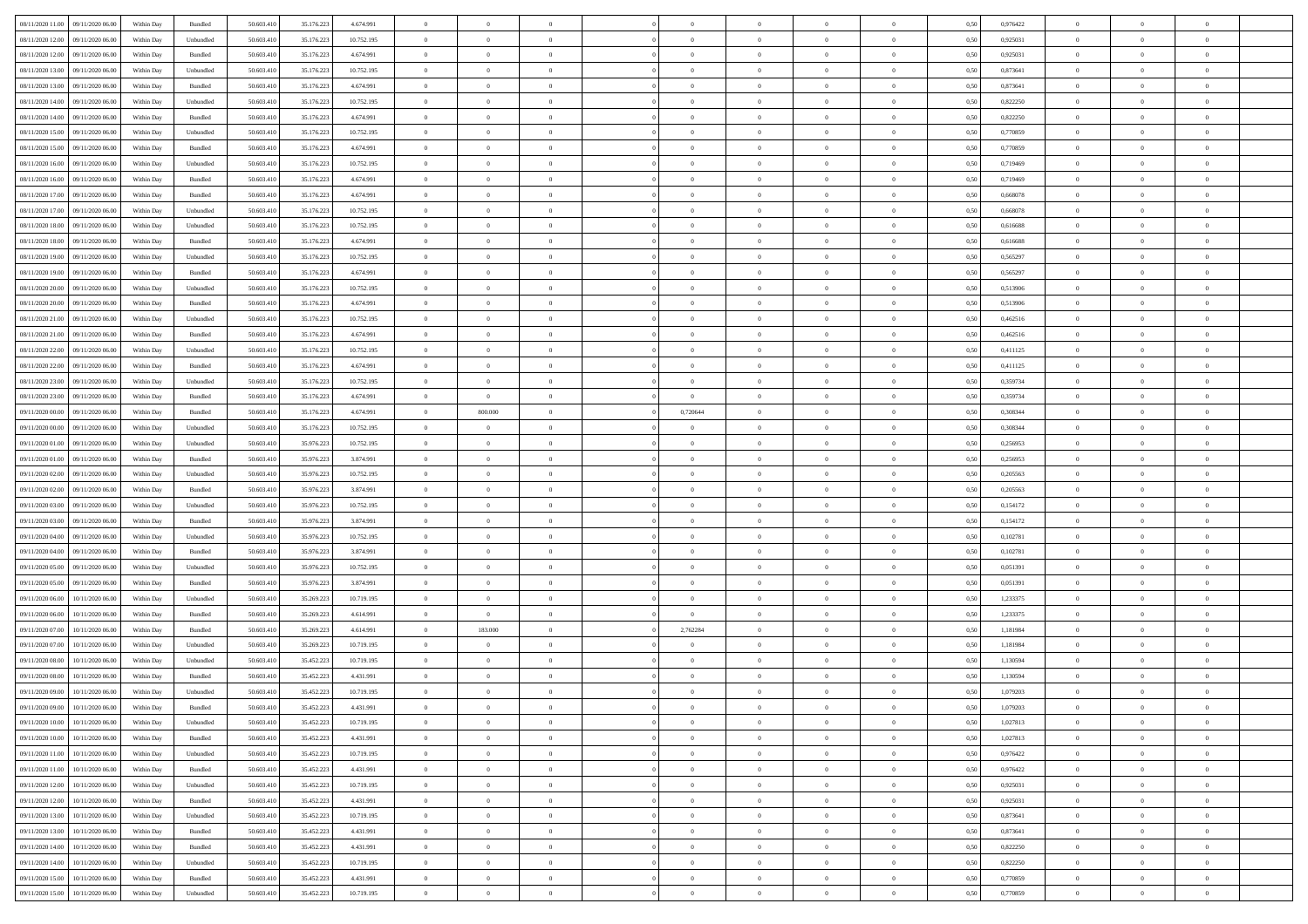| 09/11/2020 16:00<br>10/11/2020 06:00 | Within Day | Bundled   | 50.603.410 | 35.452.223 | 4.431.991  | $\overline{0}$ | $\overline{0}$ | $\overline{0}$ | $\theta$       | $\theta$       |                | $\overline{0}$ | 0,50 | 0,719469 | $\theta$       | $\theta$       | $\overline{0}$ |  |
|--------------------------------------|------------|-----------|------------|------------|------------|----------------|----------------|----------------|----------------|----------------|----------------|----------------|------|----------|----------------|----------------|----------------|--|
|                                      |            |           |            |            |            |                |                |                |                |                |                |                |      |          |                |                |                |  |
| 09/11/2020 16.00<br>10/11/2020 06.00 | Within Day | Unbundled | 50.603.410 | 35.452.223 | 10.719.195 | $\overline{0}$ | $\overline{0}$ | $\overline{0}$ | $\,$ 0 $\,$    | $\bf{0}$       | $\overline{0}$ | $\mathbf{0}$   | 0,50 | 0,719469 | $\,$ 0 $\,$    | $\bf{0}$       | $\overline{0}$ |  |
| 09/11/2020 17.00<br>10/11/2020 06:00 | Within Day | Unbundled | 50,603.410 | 35.452.223 | 10.719.195 | $\overline{0}$ | $\overline{0}$ | $\overline{0}$ | $\bf{0}$       | $\bf{0}$       | $\overline{0}$ | $\,$ 0 $\,$    | 0.50 | 0.668078 | $\bf{0}$       | $\overline{0}$ | $\bf{0}$       |  |
| 09/11/2020 17.00<br>10/11/2020 06:00 | Within Day | Bundled   | 50.603.410 | 35.452.223 | 4.431.991  | $\overline{0}$ | $\overline{0}$ | $\overline{0}$ | $\bf{0}$       | $\overline{0}$ | $\overline{0}$ | $\,$ 0 $\,$    | 0,50 | 0,668078 | $\,$ 0 $\,$    | $\overline{0}$ | $\overline{0}$ |  |
| 09/11/2020 18.00<br>10/11/2020 06.00 | Within Day | Bundled   | 50.603.410 | 35.452.223 | 4.431.991  | $\overline{0}$ | $\overline{0}$ | $\overline{0}$ | $\bf{0}$       | $\bf{0}$       | $\overline{0}$ | $\bf{0}$       | 0,50 | 0,616688 | $\,$ 0 $\,$    | $\bf{0}$       | $\overline{0}$ |  |
| 09/11/2020 18.00<br>10/11/2020 06:00 | Within Day | Unbundled | 50,603.410 | 35.452.223 | 10.719.195 | $\overline{0}$ | $\overline{0}$ | $\overline{0}$ | $\bf{0}$       | $\bf{0}$       | $\overline{0}$ | $\mathbf{0}$   | 0.50 | 0.616688 | $\,$ 0 $\,$    | $\overline{0}$ | $\overline{0}$ |  |
| 09/11/2020 19:00<br>10/11/2020 06:00 | Within Day | Unbundled | 50.603.410 | 35.452.223 | 10.719.195 | $\overline{0}$ | $\overline{0}$ | $\overline{0}$ | $\bf{0}$       | $\overline{0}$ | $\overline{0}$ | $\bf{0}$       | 0,50 | 0,565297 | $\,$ 0 $\,$    | $\theta$       | $\overline{0}$ |  |
|                                      |            |           |            |            |            |                |                |                |                |                |                |                |      |          |                |                |                |  |
| 09/11/2020 19:00<br>10/11/2020 06.00 | Within Day | Bundled   | 50.603.410 | 35.452.223 | 4.431.991  | $\overline{0}$ | $\overline{0}$ | $\overline{0}$ | $\,$ 0 $\,$    | $\bf{0}$       | $\overline{0}$ | $\bf{0}$       | 0,50 | 0,565297 | $\,$ 0 $\,$    | $\bf{0}$       | $\overline{0}$ |  |
| 09/11/2020 20.00<br>10/11/2020 06:00 | Within Day | Unbundled | 50,603.410 | 35.452.223 | 10.719.195 | $\overline{0}$ | $\overline{0}$ | $\overline{0}$ | $\bf{0}$       | $\bf{0}$       | $\overline{0}$ | $\mathbf{0}$   | 0.50 | 0.513906 | $\bf{0}$       | $\overline{0}$ | $\bf{0}$       |  |
| 09/11/2020 20.00<br>10/11/2020 06:00 | Within Day | Bundled   | 50.603.410 | 35.452.223 | 4.431.991  | $\overline{0}$ | $\overline{0}$ | $\overline{0}$ | $\bf{0}$       | $\bf{0}$       | $\overline{0}$ | $\bf{0}$       | 0,50 | 0,513906 | $\,$ 0         | $\overline{0}$ | $\overline{0}$ |  |
| 09/11/2020 21.00<br>10/11/2020 06.00 | Within Day | Unbundled | 50.603.410 | 35.452.223 | 10.719.195 | $\overline{0}$ | $\overline{0}$ | $\overline{0}$ | $\,$ 0 $\,$    | $\bf{0}$       | $\overline{0}$ | $\bf{0}$       | 0,50 | 0,462516 | $\,$ 0 $\,$    | $\bf{0}$       | $\overline{0}$ |  |
| 09/11/2020 21.00<br>10/11/2020 06:00 | Within Day | Bundled   | 50,603.410 | 35.452.223 | 4.431.991  | $\overline{0}$ | $\overline{0}$ | $\overline{0}$ | $\bf{0}$       | $\bf{0}$       | $\overline{0}$ | $\,$ 0 $\,$    | 0.50 | 0.462516 | $\bf{0}$       | $\overline{0}$ | $\,$ 0         |  |
| 09/11/2020 22.00<br>10/11/2020 06.00 | Within Day | Bundled   | 50.603.410 | 35.452.223 | 4.431.991  | $\overline{0}$ | $\overline{0}$ | $\overline{0}$ | $\overline{0}$ | $\overline{0}$ | $\overline{0}$ | $\,$ 0 $\,$    | 0,50 | 0,411125 | $\,$ 0 $\,$    | $\overline{0}$ | $\overline{0}$ |  |
|                                      |            |           |            |            |            |                |                |                |                |                |                |                |      |          |                |                |                |  |
| 09/11/2020 22.00<br>10/11/2020 06.00 | Within Day | Unbundled | 50.603.410 | 35.452.223 | 10.719.195 | $\overline{0}$ | $\overline{0}$ | $\overline{0}$ | $\bf{0}$       | $\bf{0}$       | $\overline{0}$ | $\bf{0}$       | 0,50 | 0,411125 | $\,$ 0 $\,$    | $\bf{0}$       | $\overline{0}$ |  |
| 09/11/2020 23.00<br>10/11/2020 06.00 | Within Day | Unbundled | 50,603.410 | 35.452.223 | 10.719.195 | $\overline{0}$ | $\overline{0}$ | $\overline{0}$ | $\bf{0}$       | $\bf{0}$       | $\overline{0}$ | $\mathbf{0}$   | 0.50 | 0.359734 | $\,$ 0 $\,$    | $\overline{0}$ | $\overline{0}$ |  |
| 09/11/2020 23.00<br>10/11/2020 06:00 | Within Day | Bundled   | 50.603.410 | 35.452.223 | 4.431.991  | $\overline{0}$ | $\overline{0}$ | $\overline{0}$ | $\bf{0}$       | $\overline{0}$ | $\overline{0}$ | $\bf{0}$       | 0,50 | 0,359734 | $\overline{0}$ | $\theta$       | $\overline{0}$ |  |
| 10/11/2020 00.00<br>10/11/2020 06.00 | Within Day | Unbundled | 50.603.410 | 35.452.223 | 10.719.195 | $\overline{0}$ | $\overline{0}$ | $\overline{0}$ | $\,$ 0 $\,$    | $\bf{0}$       | $\overline{0}$ | $\bf{0}$       | 0,50 | 0,308344 | $\,$ 0 $\,$    | $\bf{0}$       | $\overline{0}$ |  |
| 10/11/2020 00.00<br>10/11/2020 06:00 | Within Day | Bundled   | 50,603.410 | 35.452.223 | 4.431.991  | $\overline{0}$ | $\overline{0}$ | $\overline{0}$ | $\bf{0}$       | $\bf{0}$       | $\overline{0}$ | $\mathbf{0}$   | 0.50 | 0.308344 | $\bf{0}$       | $\overline{0}$ | $\bf{0}$       |  |
| 10/11/2020 01:00<br>10/11/2020 06.00 | Within Day | Unbundled | 50.603.410 | 35.452.223 | 10.719.195 | $\overline{0}$ | $\overline{0}$ | $\overline{0}$ | $\bf{0}$       | $\bf{0}$       | $\overline{0}$ | $\bf{0}$       | 0,50 | 0,256953 | $\,$ 0 $\,$    | $\overline{0}$ | $\overline{0}$ |  |
| 10/11/2020 06.00                     | Within Day | Bundled   | 50.603.410 | 35.452.223 | 4.431.991  | $\overline{0}$ | $\overline{0}$ | $\overline{0}$ | $\overline{0}$ | $\bf{0}$       | $\overline{0}$ | $\bf{0}$       | 0,50 | 0,256953 | $\,$ 0 $\,$    | $\bf{0}$       | $\overline{0}$ |  |
| 10/11/2020 01:00                     |            |           |            |            |            |                |                |                |                |                |                |                |      |          |                |                |                |  |
| 10/11/2020 02.00<br>10/11/2020 06:00 | Within Day | Unbundled | 50,603.410 | 35.452.223 | 10.719.195 | $\overline{0}$ | $\overline{0}$ | $\overline{0}$ | $\bf{0}$       | $\overline{0}$ | $\overline{0}$ | $\,$ 0 $\,$    | 0.50 | 0.205563 | $\bf{0}$       | $\overline{0}$ | $\,$ 0         |  |
| 10/11/2020 02.00<br>10/11/2020 06.00 | Within Day | Bundled   | 50.603.410 | 35.452.223 | 4.431.991  | $\overline{0}$ | $\overline{0}$ | $\overline{0}$ | $\bf{0}$       | $\overline{0}$ | $\overline{0}$ | $\,$ 0 $\,$    | 0,50 | 0,205563 | $\theta$       | $\overline{0}$ | $\overline{0}$ |  |
| 10/11/2020 03.00<br>10/11/2020 06.00 | Within Day | Unbundled | 50.603.410 | 35.452.223 | 10.719.195 | $\overline{0}$ | $\overline{0}$ | $\overline{0}$ | $\overline{0}$ | $\bf{0}$       | $\overline{0}$ | $\bf{0}$       | 0,50 | 0,154172 | $\,$ 0 $\,$    | $\bf{0}$       | $\overline{0}$ |  |
| 10/11/2020 03.00<br>10/11/2020 06:00 | Within Day | Bundled   | 50,603.410 | 35.452.223 | 4.431.991  | $\overline{0}$ | $\overline{0}$ | $\overline{0}$ | $\bf{0}$       | $\bf{0}$       | $\overline{0}$ | $\mathbf{0}$   | 0.50 | 0,154172 | $\,$ 0 $\,$    | $\overline{0}$ | $\overline{0}$ |  |
| 10/11/2020 04:00<br>10/11/2020 06.00 | Within Day | Unbundled | 50.603.410 | 35.452.223 | 10.719.195 | $\overline{0}$ | $\overline{0}$ | $\overline{0}$ | $\bf{0}$       | $\overline{0}$ | $\overline{0}$ | $\bf{0}$       | 0,50 | 0,102781 | $\,$ 0 $\,$    | $\theta$       | $\overline{0}$ |  |
| 10/11/2020 06.00                     | Within Day | Bundled   | 50.603.410 | 35.452.223 | 4.431.991  | $\overline{0}$ | $\overline{0}$ | $\overline{0}$ | $\,$ 0 $\,$    | $\bf{0}$       | $\overline{0}$ | $\bf{0}$       | 0,50 | 0,102781 | $\,$ 0 $\,$    | $\bf{0}$       | $\overline{0}$ |  |
| 10/11/2020 04.00                     |            |           |            |            |            |                |                |                |                |                |                |                |      |          |                |                |                |  |
| 10/11/2020 05.00<br>10/11/2020 06:00 | Within Day | Bundled   | 50,603.410 | 35.452.223 | 4.431.991  | $\overline{0}$ | $\overline{0}$ | $\overline{0}$ | $\bf{0}$       | $\bf{0}$       | $\overline{0}$ | $\mathbf{0}$   | 0.50 | 0.051391 | $\bf{0}$       | $\overline{0}$ | $\bf{0}$       |  |
| 10/11/2020 05:00<br>10/11/2020 06:00 | Within Day | Unbundled | 50.603.410 | 35.452.223 | 10.719.195 | $\overline{0}$ | $\overline{0}$ | $\overline{0}$ | $\bf{0}$       | $\bf{0}$       | $\overline{0}$ | $\bf{0}$       | 0,50 | 0,051391 | $\,$ 0         | $\overline{0}$ | $\overline{0}$ |  |
| 10/11/2020 06.00<br>11/11/2020 06.00 | Within Day | Unbundled | 50.603.410 | 35.207.223 | 10.722.195 | $\overline{0}$ | $\overline{0}$ | $\overline{0}$ | $\overline{0}$ | $\bf{0}$       | $\overline{0}$ | $\mathbf{0}$   | 0,50 | 1,233375 | $\overline{0}$ | $\bf{0}$       | $\overline{0}$ |  |
| 10/11/2020 06.00<br>11/11/2020 06.00 | Within Day | Bundled   | 50,603.410 | 35.207.223 | 4.673.991  | $\overline{0}$ | $\overline{0}$ | $\overline{0}$ | $\bf{0}$       | $\bf{0}$       | $\overline{0}$ | $\,$ 0 $\,$    | 0.50 | 1.233375 | $\bf{0}$       | $\overline{0}$ | $\,$ 0         |  |
| 10/11/2020 07:00<br>11/11/2020 06.00 | Within Day | Unbundled | 50.603.410 | 35.207.223 | 10.722.195 | $\overline{0}$ | $\overline{0}$ | $\overline{0}$ | $\overline{0}$ | $\overline{0}$ | $\overline{0}$ | $\overline{0}$ | 0.50 | 1,181984 | $\overline{0}$ | $\overline{0}$ | $\overline{0}$ |  |
| 10/11/2020 07.00<br>11/11/2020 06.00 | Within Day | Bundled   | 50.603.410 | 35.207.223 | 4.673.991  | $\overline{0}$ | $\overline{0}$ | $\overline{0}$ | $\,$ 0 $\,$    | $\bf{0}$       | $\overline{0}$ | $\bf{0}$       | 0,50 | 1,181984 | $\,$ 0 $\,$    | $\bf{0}$       | $\overline{0}$ |  |
|                                      |            |           |            |            |            |                |                |                |                |                |                |                |      |          |                |                |                |  |
| 10/11/2020 08.00<br>11/11/2020 06.00 | Within Day | Unbundled | 50,603.410 | 35.207.223 | 10.722.195 | $\overline{0}$ | $\overline{0}$ | $\overline{0}$ | $\bf{0}$       | $\bf{0}$       | $\overline{0}$ | $\mathbf{0}$   | 0.50 | 1.130594 | $\,$ 0 $\,$    | $\bf{0}$       | $\overline{0}$ |  |
| 10/11/2020 08:00<br>11/11/2020 06.00 | Within Day | Bundled   | 50.603.410 | 35.207.223 | 4.673.991  | $\overline{0}$ | $\overline{0}$ | $\overline{0}$ | $\overline{0}$ | $\overline{0}$ | $\overline{0}$ | $\overline{0}$ | 0,50 | 1,130594 | $\theta$       | $\theta$       | $\overline{0}$ |  |
| 10/11/2020 09:00<br>11/11/2020 06.00 | Within Day | Unbundled | 50.603.410 | 35.207.223 | 10.722.195 | $\overline{0}$ | $\overline{0}$ | $\overline{0}$ | $\,$ 0 $\,$    | $\bf{0}$       | $\overline{0}$ | $\bf{0}$       | 0,50 | 1,079203 | $\,$ 0 $\,$    | $\bf{0}$       | $\overline{0}$ |  |
| 10/11/2020 09:00<br>11/11/2020 06:00 | Within Day | Bundled   | 50,603.410 | 35.207.223 | 4.673.991  | $\overline{0}$ | $\overline{0}$ | $\overline{0}$ | $\bf{0}$       | $\bf{0}$       | $\overline{0}$ | $\mathbf{0}$   | 0.50 | 1.079203 | $\bf{0}$       | $\overline{0}$ | $\bf{0}$       |  |
| 10/11/2020 10:00<br>11/11/2020 06.00 | Within Day | Unbundled | 50.603.410 | 35.207.223 | 10.722.195 | $\overline{0}$ | $\overline{0}$ | $\overline{0}$ | $\overline{0}$ | $\overline{0}$ | $\overline{0}$ | $\mathbf{0}$   | 0.50 | 1,027813 | $\overline{0}$ | $\overline{0}$ | $\overline{0}$ |  |
| 10/11/2020 10:00<br>11/11/2020 06.00 | Within Day | Bundled   | 50.603.410 | 35.207.223 | 4.673.991  | $\overline{0}$ | $\overline{0}$ | $\overline{0}$ | $\overline{0}$ | $\bf{0}$       | $\overline{0}$ | $\mathbf{0}$   | 0,50 | 1,027813 | $\overline{0}$ | $\bf{0}$       | $\overline{0}$ |  |
| 10/11/2020 11:00<br>11/11/2020 06.00 | Within Day | Unbundled | 50,603.410 | 35.207.223 | 10.722.195 | $\overline{0}$ | $\overline{0}$ | $\overline{0}$ | $\bf{0}$       | $\overline{0}$ | $\overline{0}$ | $\,$ 0 $\,$    | 0.50 | 0.976422 | $\bf{0}$       | $\overline{0}$ | $\,$ 0         |  |
|                                      |            |           |            |            |            |                |                |                |                |                |                |                |      |          |                |                |                |  |
| 10/11/2020 11:00<br>11/11/2020 06.00 | Within Day | Bundled   | 50.603.410 | 35.207.223 | 4.673.991  | $\overline{0}$ | $\overline{0}$ | $\overline{0}$ | $\overline{0}$ | $\overline{0}$ | $\overline{0}$ | $\overline{0}$ | 0.50 | 0,976422 | $\overline{0}$ | $\theta$       | $\overline{0}$ |  |
| 10/11/2020 12:00<br>11/11/2020 06.00 | Within Day | Bundled   | 50.603.410 | 35.207.223 | 4.673.991  | $\overline{0}$ | $\overline{0}$ | $\overline{0}$ | $\overline{0}$ | $\bf{0}$       | $\overline{0}$ | $\bf{0}$       | 0,50 | 0,925031 | $\,$ 0 $\,$    | $\bf{0}$       | $\overline{0}$ |  |
| 10/11/2020 12.00<br>11/11/2020 06.00 | Within Day | Unbundled | 50,603.410 | 35.207.223 | 10.722.195 | $\overline{0}$ | $\overline{0}$ | $\overline{0}$ | $\bf{0}$       | $\bf{0}$       | $\overline{0}$ | $\mathbf{0}$   | 0.50 | 0.925031 | $\bf{0}$       | $\overline{0}$ | $\overline{0}$ |  |
| 10/11/2020 13:00<br>11/11/2020 06.00 | Within Day | Unbundled | 50.603.410 | 35.207.223 | 10.722.195 | $\overline{0}$ | $\overline{0}$ | $\overline{0}$ | $\overline{0}$ | $\overline{0}$ | $\Omega$       | $\overline{0}$ | 0.50 | 0,873641 | $\theta$       | $\theta$       | $\overline{0}$ |  |
| 10/11/2020 13:00<br>11/11/2020 06.00 | Within Day | Bundled   | 50.603.410 | 35.207.223 | 4.673.991  | $\overline{0}$ | $\overline{0}$ | $\overline{0}$ | $\overline{0}$ | $\bf{0}$       | $\overline{0}$ | $\bf{0}$       | 0,50 | 0,873641 | $\overline{0}$ | $\bf{0}$       | $\overline{0}$ |  |
| 10/11/2020 14:00 11/11/2020 06:00    | Within Day | Unbundled | 50.603.410 | 35.207.223 | 10.722.195 | $\bf{0}$       | $\,$ 0 $\,$    |                | $\bf{0}$       |                |                | $\Omega$       | 0,50 | 0,822250 | $\theta$       | $\bf{0}$       |                |  |
| 10/11/2020 14:00 11/11/2020 06:00    | Within Dav | Bundled   | 50.603.410 | 35.207.223 | 4.673.991  | $\overline{0}$ | $\overline{0}$ | $\overline{0}$ | $\overline{0}$ | $\overline{0}$ | $\overline{0}$ | $\overline{0}$ | 0,50 | 0,822250 | $\theta$       | $\theta$       | $\overline{0}$ |  |
|                                      |            |           |            |            |            |                |                |                |                |                |                |                |      |          |                |                |                |  |
| 10/11/2020 15:00<br>11/11/2020 06.00 | Within Day | Unbundled | 50.603.410 | 35.207.223 | 10.722.195 | $\overline{0}$ | $\overline{0}$ | $\overline{0}$ | $\bf{0}$       | $\bf{0}$       | $\overline{0}$ | $\bf{0}$       | 0,50 | 0,770859 | $\overline{0}$ | $\overline{0}$ | $\bf{0}$       |  |
| 10/11/2020 15.00 11/11/2020 06.00    | Within Day | Bundled   | 50.603.410 | 35.207.223 | 4.673.991  | $\overline{0}$ | $\overline{0}$ | $\overline{0}$ | $\,$ 0 $\,$    | $\bf{0}$       | $\overline{0}$ | $\mathbf{0}$   | 0.50 | 0.770859 | $\overline{0}$ | $\bf{0}$       | $\bf{0}$       |  |
| 11/11/2020 06:00<br>10/11/2020 16:00 | Within Dav | Unbundled | 50.603.410 | 35.207.223 | 10.722.195 | $\overline{0}$ | $\overline{0}$ | $\overline{0}$ | $\overline{0}$ | $\overline{0}$ | $\overline{0}$ | $\mathbf{0}$   | 0,50 | 0,719469 | $\overline{0}$ | $\theta$       | $\overline{0}$ |  |
| 10/11/2020 16.00<br>11/11/2020 06.00 | Within Day | Bundled   | 50.603.410 | 35.207.223 | 4.673.991  | $\overline{0}$ | $\overline{0}$ | $\overline{0}$ | $\bf{0}$       | $\bf{0}$       | $\overline{0}$ | $\mathbf{0}$   | 0,50 | 0,719469 | $\overline{0}$ | $\overline{0}$ | $\overline{0}$ |  |
| 10/11/2020 17.00<br>11/11/2020 06.00 | Within Day | Unbundled | 50,603.410 | 35.207.223 | 10.722.195 | $\overline{0}$ | $\overline{0}$ | $\overline{0}$ | $\bf{0}$       | $\bf{0}$       | $\overline{0}$ | $\mathbf{0}$   | 0.50 | 0.668078 | $\,$ 0 $\,$    | $\theta$       | $\,$ 0         |  |
| 10/11/2020 17:00<br>11/11/2020 06:00 | Within Day | Bundled   | 50.603.410 | 35.207.223 | 4.673.991  | $\overline{0}$ | $\overline{0}$ | $\overline{0}$ | $\overline{0}$ | $\overline{0}$ | $\overline{0}$ | $\mathbf{0}$   | 0,50 | 0,668078 | $\overline{0}$ | $\theta$       | $\overline{0}$ |  |
| 10/11/2020 18:00<br>11/11/2020 06.00 | Within Day | Unbundled | 50.603.410 | 35.207.223 | 10.722.195 | $\overline{0}$ | $\overline{0}$ | $\overline{0}$ | $\bf{0}$       | $\bf{0}$       | $\overline{0}$ | $\,$ 0 $\,$    | 0,50 | 0,616688 | $\bf{0}$       | $\overline{0}$ | $\overline{0}$ |  |
|                                      |            |           |            |            |            |                |                |                |                |                |                |                |      |          |                |                |                |  |
| 10/11/2020 18.00<br>11/11/2020 06.00 | Within Day | Bundled   | 50,603.410 | 35.207.223 | 4.673.991  | $\overline{0}$ | $\overline{0}$ | $\overline{0}$ | $\bf{0}$       | $\overline{0}$ | $\overline{0}$ | $\,$ 0 $\,$    | 0.50 | 0.616688 | $\overline{0}$ | $\bf{0}$       | $\,$ 0         |  |
| 11/11/2020 06:00<br>10/11/2020 19:00 | Within Dav | Bundled   | 50.603.410 | 35.207.223 | 4.673.991  | $\overline{0}$ | $\overline{0}$ | $\overline{0}$ | $\overline{0}$ | $\overline{0}$ | $\overline{0}$ | $\mathbf{0}$   | 0,50 | 0,565297 | $\overline{0}$ | $\theta$       | $\overline{0}$ |  |
| 10/11/2020 19.00<br>11/11/2020 06.00 | Within Day | Unbundled | 50.603.410 | 35.207.223 | 10.722.195 | $\overline{0}$ | $\overline{0}$ | $\overline{0}$ | $\bf{0}$       | $\bf{0}$       | $\overline{0}$ | $\mathbf{0}$   | 0,50 | 0,565297 | $\bf{0}$       | $\bf{0}$       | $\bf{0}$       |  |
| 10/11/2020 20.00 11/11/2020 06.00    | Within Day | Unbundled | 50.603.410 | 35.207.223 | 10.722.195 | $\,$ 0 $\,$    | $\overline{0}$ | $\overline{0}$ | $\bf{0}$       | $\,$ 0         | $\overline{0}$ | $\,0\,$        | 0,50 | 0,513906 | $\overline{0}$ | $\,$ 0 $\,$    | $\,$ 0 $\,$    |  |
|                                      |            |           |            |            |            |                |                |                |                |                |                |                |      |          |                |                |                |  |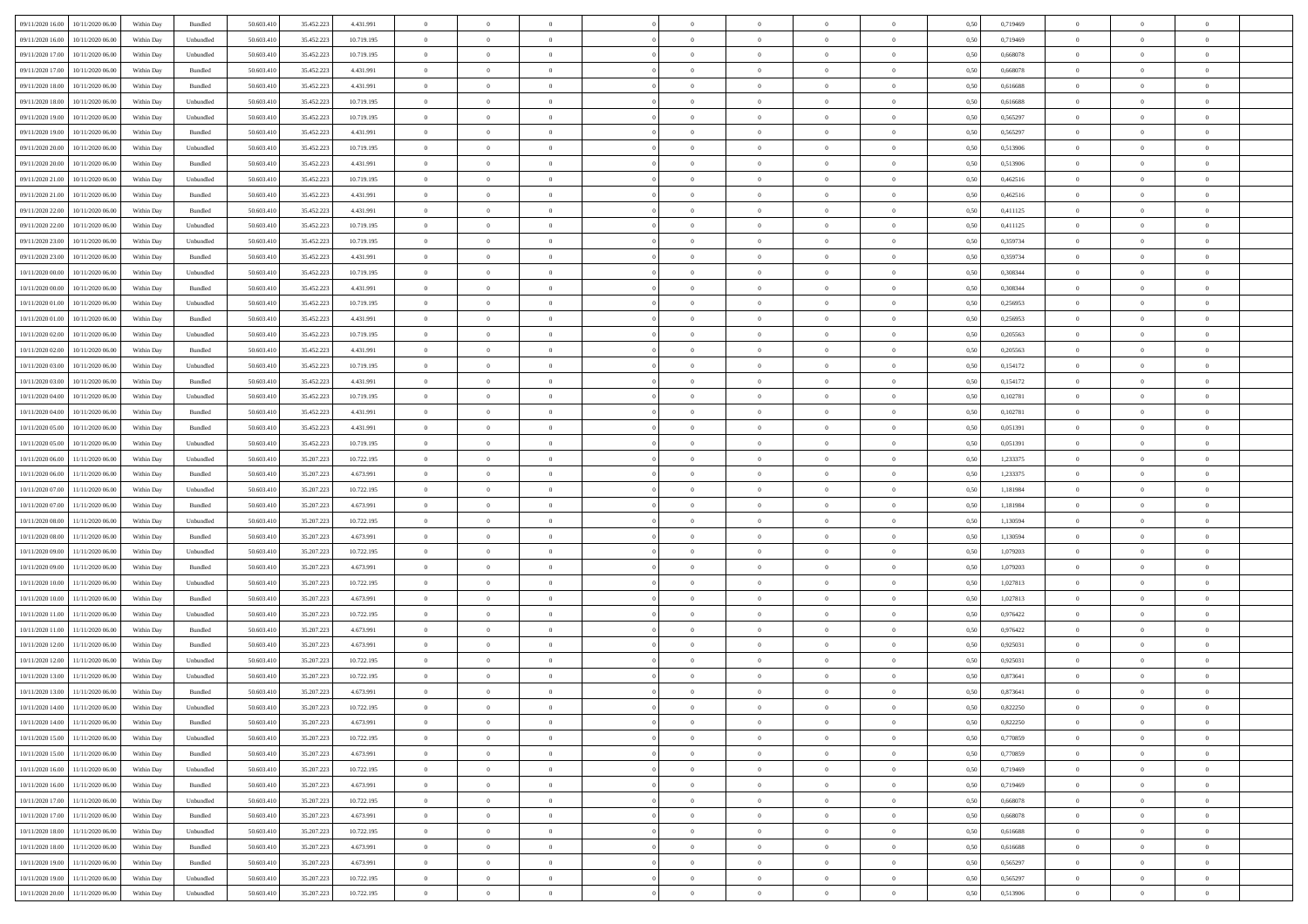| 10/11/2020 20:00                  | 11/11/2020 06:00                  | Within Day | Bundled            | 50.603.410 | 35.207.223 | 4.673.991  | $\overline{0}$ | $\theta$       |                | $\overline{0}$ | $\bf{0}$       | $\overline{0}$ | $\theta$       | 0,50 | 0,513906 | $\theta$       | $\theta$       | $\theta$                 |  |
|-----------------------------------|-----------------------------------|------------|--------------------|------------|------------|------------|----------------|----------------|----------------|----------------|----------------|----------------|----------------|------|----------|----------------|----------------|--------------------------|--|
| 10/11/2020 21.00                  | 11/11/2020 06.00                  | Within Day | Unbundled          | 50.603.41  | 35.207.223 | 10.722.195 | $\overline{0}$ | $\overline{0}$ | $\overline{0}$ | $\overline{0}$ | $\,$ 0         | $\bf{0}$       | $\bf{0}$       | 0,50 | 0,462516 | $\,$ 0 $\,$    | $\overline{0}$ | $\overline{0}$           |  |
|                                   |                                   |            |                    |            |            |            |                |                |                |                |                |                |                |      |          |                |                |                          |  |
| 10/11/2020 21:00                  | 11/11/2020 06.00                  | Within Day | Bundled            | 50.603.410 | 35.207.223 | 4.673.991  | $\overline{0}$ | $\overline{0}$ | $\overline{0}$ | $\overline{0}$ | $\bf{0}$       | $\overline{0}$ | $\mathbf{0}$   | 0.50 | 0.462516 | $\bf{0}$       | $\overline{0}$ | $\overline{0}$           |  |
| 10/11/2020 22.00                  | 11/11/2020 06.00                  | Within Day | Unbundled          | 50.603.410 | 35.207.223 | 10.722.195 | $\overline{0}$ | $\overline{0}$ | $\overline{0}$ | $\overline{0}$ | $\,$ 0         | $\overline{0}$ | $\overline{0}$ | 0,50 | 0,411125 | $\,$ 0 $\,$    | $\overline{0}$ | $\overline{0}$           |  |
| 10/11/2020 22.00                  | 11/11/2020 06.00                  | Within Day | Bundled            | 50.603.41  | 35.207.223 | 4.673.991  | $\overline{0}$ | $\theta$       | $\overline{0}$ |                | $\bf{0}$       | $\overline{0}$ | $\bf{0}$       | 0,50 | 0,411125 | $\,$ 0 $\,$    | $\overline{0}$ | $\overline{0}$           |  |
| 10/11/2020 23.00                  | 11/11/2020 06:00                  | Within Day | Unbundled          | 50.603.410 | 35.207.223 | 10.722.195 | $\overline{0}$ | $\overline{0}$ | $\overline{0}$ | $\overline{0}$ | $\bf{0}$       | $\overline{0}$ | $\bf{0}$       | 0.50 | 0.359734 | $\,0\,$        | $\theta$       | $\overline{0}$           |  |
| 10/11/2020 23.00                  | 11/11/2020 06.00                  | Within Day | Bundled            | 50.603.410 | 35.207.223 | 4.673.991  | $\overline{0}$ | $\overline{0}$ | $\overline{0}$ | $\overline{0}$ | $\bf{0}$       | $\overline{0}$ | $\overline{0}$ | 0,50 | 0,359734 | $\,$ 0 $\,$    | $\theta$       | $\overline{0}$           |  |
| 11/11/2020 00:00                  | 11/11/2020 06.00                  | Within Day | Unbundled          | 50.603.41  | 35.207.223 | 10.722.195 | $\overline{0}$ | $\theta$       | $\overline{0}$ |                | $\,$ 0         | $\bf{0}$       | $\bf{0}$       | 0,50 | 0,308344 | $\,$ 0 $\,$    | $\overline{0}$ | $\overline{0}$           |  |
| 11/11/2020 00:00                  | 11/11/2020 06:00                  | Within Day | Bundled            | 50,603.410 | 35.207.223 | 4.673.991  | $\overline{0}$ | $\overline{0}$ | $\overline{0}$ | $\overline{0}$ | $\bf{0}$       | $\overline{0}$ | $\bf{0}$       | 0.50 | 0.308344 | $\,0\,$        | $\overline{0}$ | $\overline{0}$           |  |
| 11/11/2020 01:00                  | 11/11/2020 06.00                  | Within Day | Unbundled          | 50.603.410 | 35.207.223 | 10.722.195 | $\overline{0}$ | $\overline{0}$ | $\overline{0}$ | $\overline{0}$ | $\bf{0}$       | $\overline{0}$ | $\bf{0}$       | 0,50 | 0,256953 | $\,$ 0 $\,$    | $\overline{0}$ | $\overline{0}$           |  |
| 11/11/2020 01:00                  | 11/11/2020 06.00                  | Within Day | Bundled            | 50.603.41  | 35.207.223 | 4.673.991  | $\bf{0}$       | $\theta$       | $\overline{0}$ | $\overline{0}$ | $\,$ 0         | $\overline{0}$ | $\bf{0}$       | 0,50 | 0,256953 | $\,$ 0 $\,$    | $\overline{0}$ | $\overline{0}$           |  |
|                                   |                                   |            |                    |            |            |            |                |                |                |                |                |                |                |      |          |                |                |                          |  |
| 11/11/2020 02:00                  | 11/11/2020 06:00                  | Within Day | Bundled            | 50.603.410 | 35.207.223 | 4.673.991  | $\overline{0}$ | $\overline{0}$ | $\overline{0}$ | $\overline{0}$ | $\bf{0}$       | $\overline{0}$ | $\mathbf{0}$   | 0.50 | 0.205563 | $\,$ 0 $\,$    | $\overline{0}$ | $\bf{0}$                 |  |
| 11/11/2020 02.00                  | 11/11/2020 06.00                  | Within Day | Unbundled          | 50.603.410 | 35.207.223 | 10.722.195 | $\overline{0}$ | $\overline{0}$ | $\overline{0}$ | $\overline{0}$ | $\,$ 0         | $\overline{0}$ | $\overline{0}$ | 0,50 | 0,205563 | $\,$ 0 $\,$    | $\overline{0}$ | $\overline{0}$           |  |
| 11/11/2020 03.00                  | 11/11/2020 06.00                  | Within Day | Unbundled          | 50.603.41  | 35.207.223 | 10.722.195 | $\overline{0}$ | $\theta$       | $\overline{0}$ |                | $\bf{0}$       | $\overline{0}$ | $\bf{0}$       | 0,50 | 0,154172 | $\,$ 0 $\,$    | $\overline{0}$ | $\overline{0}$           |  |
| 11/11/2020 03:00                  | 11/11/2020 06.00                  | Within Day | Bundled            | 50,603.410 | 35.207.223 | 4.673.991  | $\overline{0}$ | $\overline{0}$ | $\overline{0}$ | $\overline{0}$ | $\bf{0}$       | $\overline{0}$ | $\bf{0}$       | 0.50 | 0,154172 | $\,0\,$        | $\theta$       | $\overline{0}$           |  |
| 11/11/2020 04:00                  | 11/11/2020 06.00                  | Within Day | Unbundled          | 50.603.410 | 35.207.223 | 10.722.195 | $\overline{0}$ | $\overline{0}$ | $\overline{0}$ | $\overline{0}$ | $\,$ 0         | $\overline{0}$ | $\overline{0}$ | 0,50 | 0,102781 | $\,$ 0 $\,$    | $\theta$       | $\overline{0}$           |  |
| 11/11/2020 04:00                  | 11/11/2020 06.00                  | Within Day | Bundled            | 50.603.41  | 35.207.223 | 4.673.991  | $\overline{0}$ | $\theta$       | $\overline{0}$ |                | $\,$ 0         | $\overline{0}$ | $\bf{0}$       | 0,50 | 0,102781 | $\,$ 0 $\,$    | $\overline{0}$ | $\overline{0}$           |  |
| 11/11/2020 05:00                  | 11/11/2020 06:00                  | Within Day | Unbundled          | 50.603.410 | 35.207.223 | 10.722.195 | $\overline{0}$ | $\overline{0}$ | $\overline{0}$ | $\overline{0}$ | $\bf{0}$       | $\overline{0}$ | $\bf{0}$       | 0.50 | 0.051391 | $\,0\,$        | $\overline{0}$ | $\overline{\phantom{a}}$ |  |
| 11/11/2020 05:00                  | 11/11/2020 06.00                  | Within Day | Bundled            | 50.603.410 | 35.207.223 | 4.673.991  | $\overline{0}$ | $\overline{0}$ | $\overline{0}$ | $\overline{0}$ | $\,$ 0         | $\overline{0}$ | $\bf{0}$       | 0,50 | 0,051391 | $\,$ 0 $\,$    | $\overline{0}$ | $\overline{0}$           |  |
| 11/11/2020 06:00                  | 12/11/2020 06.00                  | Within Day | Unbundled          | 50.603.41  | 34.770.223 | 11.159.195 | $\bf{0}$       | $\,$ 0 $\,$    | $\overline{0}$ | $\overline{0}$ | $\,$ 0         | $\bf{0}$       | $\bf{0}$       | 0,50 | 1,233375 | $\,$ 0 $\,$    | $\overline{0}$ | $\overline{0}$           |  |
|                                   |                                   |            |                    |            |            |            |                |                |                |                |                |                |                |      |          |                |                |                          |  |
| 11/11/2020 06.00                  | 12/11/2020 06:00                  | Within Day | Bundled            | 50.603.410 | 34.770.223 | 4.673.991  | $\overline{0}$ | $\overline{0}$ | $\overline{0}$ | $\overline{0}$ | $\bf{0}$       | $\overline{0}$ | $\mathbf{0}$   | 0.50 | 1,233375 | $\,$ 0 $\,$    | $\overline{0}$ | $\overline{\phantom{a}}$ |  |
| 11/11/2020 07.00                  | 12/11/2020 06.00                  | Within Day | Unbundled          | 50.603.410 | 34.770.223 | 11.159.195 | $\overline{0}$ | $\overline{0}$ | $\overline{0}$ | $\overline{0}$ | $\,$ 0         | $\overline{0}$ | $\overline{0}$ | 0,50 | 1,181984 | $\,$ 0 $\,$    | $\overline{0}$ | $\overline{0}$           |  |
| 11/11/2020 07.00                  | 12/11/2020 06.00                  | Within Day | Bundled            | 50.603.41  | 34.770.223 | 4.673.991  | $\overline{0}$ | $\theta$       | $\overline{0}$ | $\overline{0}$ | $\,$ 0         | $\overline{0}$ | $\bf{0}$       | 0,50 | 1,181984 | $\,$ 0 $\,$    | $\overline{0}$ | $\overline{0}$           |  |
| 11/11/2020 08:00                  | 12/11/2020 06:00                  | Within Day | Unbundled          | 50.603.410 | 34.770.223 | 11.159.195 | $\overline{0}$ | $\overline{0}$ | $\overline{0}$ | $\overline{0}$ | $\bf{0}$       | $\overline{0}$ | $\bf{0}$       | 0.50 | 1.130594 | $\,0\,$        | $\theta$       | $\overline{0}$           |  |
| 11/11/2020 08:00                  | 12/11/2020 06.00                  | Within Day | Bundled            | 50.603.410 | 34.770.223 | 4.673.991  | $\overline{0}$ | $\overline{0}$ | $\overline{0}$ | $\overline{0}$ | $\,$ 0         | $\overline{0}$ | $\overline{0}$ | 0,50 | 1,130594 | $\,0\,$        | $\theta$       | $\overline{0}$           |  |
| 11/11/2020 09:00                  | 12/11/2020 06.00                  | Within Day | Bundled            | 50.603.41  | 34.770.223 | 4.673.991  | $\overline{0}$ | $\theta$       | $\overline{0}$ |                | $\,$ 0         | $\overline{0}$ | $\bf{0}$       | 0,50 | 1,079203 | $\,$ 0 $\,$    | $\overline{0}$ | $\overline{0}$           |  |
| 11/11/2020 09:00                  | 12/11/2020 06:00                  | Within Day | Unbundled          | 50.603.410 | 34.770.223 | 11.159.195 | $\overline{0}$ | $\overline{0}$ | $\overline{0}$ | $\overline{0}$ | $\bf{0}$       | $\overline{0}$ | $\bf{0}$       | 0.50 | 1.079203 | $\,0\,$        | $\overline{0}$ | $\overline{0}$           |  |
| 11/11/2020 10:00                  | 12/11/2020 06.00                  | Within Day | Unbundled          | 50.603.410 | 34.770.223 | 11.159.195 | $\overline{0}$ | $\overline{0}$ | $\overline{0}$ | $\overline{0}$ | $\bf{0}$       | $\overline{0}$ | $\bf{0}$       | 0,50 | 1,027813 | $\,$ 0 $\,$    | $\overline{0}$ | $\overline{0}$           |  |
| 11/11/2020 10:00                  | 12/11/2020 06.00                  | Within Day | Bundled            | 50.603.41  | 34.770.223 | 4.673.991  | $\overline{0}$ | $\overline{0}$ | $\overline{0}$ | $\overline{0}$ | $\,$ 0         | $\bf{0}$       | $\bf{0}$       | 0,50 | 1,027813 | $\,$ 0 $\,$    | $\overline{0}$ | $\overline{0}$           |  |
|                                   |                                   |            |                    |            |            |            |                |                |                |                |                |                |                |      |          |                |                |                          |  |
| 11/11/2020 11:00                  | 12/11/2020 06:00                  | Within Day | Unbundled          | 50.603.410 | 34.770.223 | 11.159.195 | $\overline{0}$ | $\bf{0}$       | $\overline{0}$ | $\overline{0}$ | $\bf{0}$       | $\overline{0}$ | $\mathbf{0}$   | 0.50 | 0.976422 | $\,$ 0 $\,$    | $\overline{0}$ | $\bf{0}$                 |  |
| 11/11/2020 11:00                  | 12/11/2020 06:00                  | Within Dav | Bundled            | 50.603.410 | 34.770.223 | 4.673.991  | $\overline{0}$ | $\overline{0}$ | $\overline{0}$ | $\overline{0}$ | $\overline{0}$ | $\overline{0}$ | $\overline{0}$ | 0.50 | 0,976422 | $\theta$       | $\overline{0}$ | $\overline{0}$           |  |
| 11/11/2020 12:00                  | 12/11/2020 06.00                  | Within Day | Unbundled          | 50.603.41  | 34.770.223 | 11.159.195 | $\overline{0}$ | $\theta$       | $\overline{0}$ |                | $\,$ 0         | $\overline{0}$ | $\bf{0}$       | 0,50 | 0,925031 | $\,$ 0 $\,$    | $\overline{0}$ | $\overline{0}$           |  |
| 11/11/2020 12:00                  | 12/11/2020 06.00                  | Within Day | Bundled            | 50.603.410 | 34.770.223 | 4.673.991  | $\overline{0}$ | $\overline{0}$ | $\overline{0}$ | $\overline{0}$ | $\bf{0}$       | $\overline{0}$ | $\bf{0}$       | 0.50 | 0.925031 | $\,0\,$        | $\overline{0}$ | $\overline{0}$           |  |
| 11/11/2020 13:00                  | 12/11/2020 06:00                  | Within Dav | Unbundled          | 50.603.410 | 34.770.223 | 11.159.195 | $\overline{0}$ | $\overline{0}$ | $\Omega$       | $\Omega$       | $\mathbf{0}$   | $\overline{0}$ | $\overline{0}$ | 0.50 | 0,873641 | $\theta$       | $\overline{0}$ | $\overline{0}$           |  |
| 11/11/2020 13:00                  | 12/11/2020 06.00                  | Within Day | Bundled            | 50.603.41  | 34.770.223 | 4.673.991  | $\overline{0}$ | $\theta$       | $\overline{0}$ |                | $\,$ 0         | $\overline{0}$ | $\bf{0}$       | 0,50 | 0,873641 | $\,$ 0 $\,$    | $\overline{0}$ | $\overline{0}$           |  |
| 11/11/2020 14:00                  | 12/11/2020 06:00                  | Within Day | Unbundled          | 50.603.410 | 34.770.223 | 11.159.195 | $\overline{0}$ | $\overline{0}$ | $\overline{0}$ | $\overline{0}$ | $\bf{0}$       | $\overline{0}$ | $\bf{0}$       | 0.50 | 0.822250 | $\,0\,$        | $\overline{0}$ | $\overline{0}$           |  |
| 11/11/2020 14:00                  | 12/11/2020 06:00                  | Within Dav | Bundled            | 50.603.410 | 34.770.223 | 4.673.991  | $\overline{0}$ | $\overline{0}$ | $\overline{0}$ | $\overline{0}$ | $\mathbf{0}$   | $\overline{0}$ | $\overline{0}$ | 0.50 | 0,822250 | $\theta$       | $\overline{0}$ | $\overline{0}$           |  |
| 11/11/2020 15:00                  | 12/11/2020 06.00                  | Within Day | Unbundled          | 50.603.41  | 34.770.223 | 11.159.195 | $\overline{0}$ | $\overline{0}$ | $\overline{0}$ | $\overline{0}$ | $\bf{0}$       | $\bf{0}$       | $\bf{0}$       | 0,50 | 0,770859 | $\,$ 0 $\,$    | $\overline{0}$ | $\overline{0}$           |  |
| 11/11/2020 15:00                  | 12/11/2020 06:00                  | Within Day | Bundled            | 50.603.410 | 34.770.223 | 4.673.991  | $\overline{0}$ | $\overline{0}$ | $\overline{0}$ | $\overline{0}$ | $\bf{0}$       | $\overline{0}$ | $\mathbf{0}$   | 0.50 | 0.770859 | $\,$ 0 $\,$    | $\overline{0}$ | $\overline{0}$           |  |
|                                   |                                   |            |                    |            |            |            |                |                |                |                |                |                |                |      |          |                |                |                          |  |
| 11/11/2020 16:00                  | 12/11/2020 06:00                  | Within Dav | Bundled            | 50.603.410 | 34.770.223 | 4.673.991  | $\overline{0}$ | $\overline{0}$ | $\Omega$       | $\Omega$       | $\mathbf{0}$   | $\overline{0}$ | $\overline{0}$ | 0.50 | 0,719469 | $\theta$       | $\overline{0}$ | $\overline{0}$           |  |
| 11/11/2020 16:00                  | 12/11/2020 06.00                  | Within Day | Unbundled          | 50.603.41  | 34.770.223 | 11.159.195 | $\overline{0}$ | $\,$ 0 $\,$    | $\overline{0}$ | $\overline{0}$ | $\,$ 0         | $\overline{0}$ | $\bf{0}$       | 0,50 | 0,719469 | $\,$ 0 $\,$    | $\overline{0}$ | $\overline{0}$           |  |
| 11/11/2020 17.00                  | 12/11/2020 06.00                  | Within Day | Unbundled          | 50,603.410 | 34.770.223 | 11.159.195 | $\overline{0}$ | $\overline{0}$ | $\overline{0}$ | $\overline{0}$ | $\bf{0}$       | $\overline{0}$ | $\overline{0}$ | 0.50 | 0.668078 | $\,0\,$        | $\theta$       | $\overline{0}$           |  |
| 11/11/2020 17.00                  | 12/11/2020 06:00                  | Within Dav | Bundled            | 50.603.410 | 34.770.223 | 4.673.991  | $\overline{0}$ | $\Omega$       | $\Omega$       | $\Omega$       | $\bf{0}$       | $\overline{0}$ | $\mathbf{0}$   | 0.50 | 0,668078 | $\theta$       | $\overline{0}$ | $\overline{0}$           |  |
| 11/11/2020 18:00                  | 12/11/2020 06.00                  | Within Day | Unbundled          | 50.603.410 | 34.770.223 | 11.159.195 | $\overline{0}$ | $\,$ 0 $\,$    | $\overline{0}$ | $\bf{0}$       | $\,$ 0         | $\bf{0}$       | $\bf{0}$       | 0,50 | 0,616688 | $\,$ 0 $\,$    | $\overline{0}$ | $\overline{0}$           |  |
| $11/11/2020\ 18.00$               | 12/11/2020 06:00                  | Within Day | $\mathbf B$ undled | 50.603.410 | 34.770.223 | 4.673.991  | $\bf{0}$       | $\bf{0}$       |                |                |                |                |                | 0.50 | 0.616688 | $\bf{0}$       | $\theta$       |                          |  |
| 11/11/2020 19:00 12/11/2020 06:00 |                                   | Within Day | Unbundled          | 50.603.410 | 34.770.223 | 11.159.195 | $\Omega$       | $\overline{0}$ | $\overline{0}$ | $\Omega$       | $\mathbf{0}$   | $\overline{0}$ | $\overline{0}$ | 0.50 | 0,565297 | $\theta$       | $\theta$       | $\overline{0}$           |  |
| 11/11/2020 19:00                  | 12/11/2020 06.00                  | Within Day | Bundled            | 50.603.41  | 34.770.223 | 4.673.991  | $\overline{0}$ | $\overline{0}$ | $\overline{0}$ | $\bf{0}$       | $\overline{0}$ | $\overline{0}$ | $\mathbf{0}$   | 0,50 | 0,565297 | $\overline{0}$ | $\overline{0}$ | $\bf{0}$                 |  |
| 11/11/2020 20:00                  | 12/11/2020 06.00                  | Within Day | Unbundled          | 50,603.410 | 34.770.223 | 11.159.195 | $\overline{0}$ | $\overline{0}$ | $\overline{0}$ | $\overline{0}$ | $\bf{0}$       | $\overline{0}$ | $\mathbf{0}$   | 0.50 | 0,513906 | $\overline{0}$ | $\bf{0}$       | $\bf{0}$                 |  |
| 11/11/2020 20.00                  | 12/11/2020 06:00                  | Within Dav | Bundled            | 50.603.410 | 34.770.223 | 4.673.991  | $\overline{0}$ | $\overline{0}$ | $\overline{0}$ | $\overline{0}$ | $\mathbf{0}$   | $\overline{0}$ | $\overline{0}$ | 0.50 | 0,513906 | $\overline{0}$ | $\theta$       | $\overline{0}$           |  |
|                                   |                                   |            |                    |            |            |            |                |                |                |                |                |                |                |      |          |                |                |                          |  |
| 11/11/2020 21.00                  | 12/11/2020 06.00                  | Within Day | Unbundled          | 50.603.410 | 34.770.223 | 11.159.195 | $\overline{0}$ | $\overline{0}$ | $\overline{0}$ | $\overline{0}$ | $\bf{0}$       | $\overline{0}$ | $\bf{0}$       | 0,50 | 0,462516 | $\bf{0}$       | $\overline{0}$ | $\overline{0}$           |  |
| 11/11/2020 21:00                  | 12/11/2020 06.00                  | Within Day | Bundled            | 50.603.410 | 34.770.223 | 4.673.991  | $\overline{0}$ | $\overline{0}$ | $\overline{0}$ | $\overline{0}$ | $\bf{0}$       | $\overline{0}$ | $\mathbf{0}$   | 0.50 | 0.462516 | $\,$ 0 $\,$    | $\overline{0}$ | $\overline{0}$           |  |
| 11/11/2020 22.00                  | 12/11/2020 06:00                  | Within Day | Unbundled          | 50.603.410 | 34.770.223 | 11.159.195 | $\overline{0}$ | $\overline{0}$ | $\overline{0}$ | $\overline{0}$ | $\overline{0}$ | $\overline{0}$ | $\overline{0}$ | 0.50 | 0,411125 | $\overline{0}$ | $\theta$       | $\overline{0}$           |  |
| 11/11/2020 22.00                  | 12/11/2020 06.00                  | Within Day | Bundled            | 50.603.41  | 34.770.223 | 4.673.991  | $\overline{0}$ | $\,$ 0         | $\overline{0}$ | $\bf{0}$       | $\,$ 0 $\,$    | $\overline{0}$ | $\bf{0}$       | 0,50 | 0,411125 | $\,$ 0 $\,$    | $\overline{0}$ | $\,$ 0                   |  |
| 11/11/2020 23.00                  | 12/11/2020 06.00                  | Within Day | Bundled            | 50.603.410 | 34.770.223 | 4.673.991  | $\overline{0}$ | $\overline{0}$ | $\overline{0}$ | $\overline{0}$ | $\bf{0}$       | $\overline{0}$ | $\mathbf{0}$   | 0.50 | 0.359734 | $\mathbf{0}$   | $\,$ 0 $\,$    | $\overline{0}$           |  |
| 11/11/2020 23.00                  | 12/11/2020 06:00                  | Within Day | Unbundled          | 50.603.410 | 34.770.223 | 11.159.195 | $\overline{0}$ | $\overline{0}$ | $\overline{0}$ | $\overline{0}$ | $\overline{0}$ | $\overline{0}$ | $\overline{0}$ | 0,50 | 0,359734 | $\overline{0}$ | $\theta$       | $\overline{0}$           |  |
| 12/11/2020 00.00                  | 12/11/2020 06.00                  | Within Day | Unbundled          | 50.603.41  | 34.770.223 | 11.159.195 | $\overline{0}$ | $\overline{0}$ | $\overline{0}$ | $\bf{0}$       | $\bf{0}$       | $\overline{0}$ | $\bf{0}$       | 0,50 | 0,308344 | $\bf{0}$       | $\,$ 0 $\,$    | $\bf{0}$                 |  |
|                                   |                                   |            | Bundled            | 50.603.410 |            | 4.673.991  | $\overline{0}$ | $\overline{0}$ | $\overline{0}$ |                | $\bf{0}$       | $\overline{0}$ | $\,$ 0 $\,$    |      | 0,308344 | $\overline{0}$ | $\,$ 0 $\,$    | $\,$ 0 $\,$              |  |
|                                   | 12/11/2020 00:00 12/11/2020 06:00 | Within Day |                    |            | 34.770.223 |            |                |                |                | $\overline{0}$ |                |                |                | 0,50 |          |                |                |                          |  |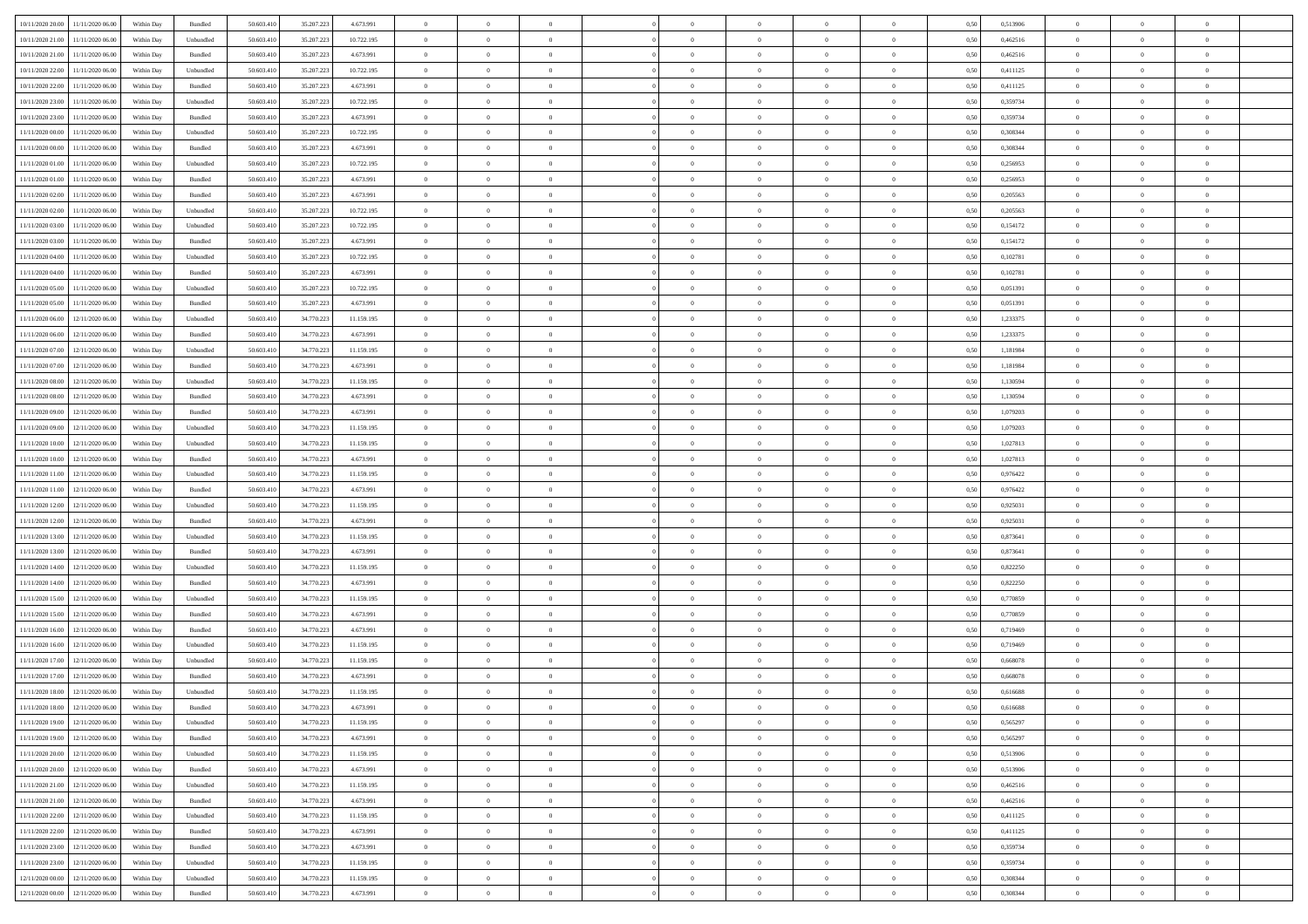| 12/11/2020 01:00 12/11/2020 06:00    | Within Day | Unbundled         | 50.603.410 | 34.770.223 | 11.159.195 | $\overline{0}$ | $\overline{0}$ |                | $\overline{0}$ | $\theta$       |                | $\theta$       | 0,50 | 0,256953 | $\theta$       | $\theta$       | $\overline{0}$ |  |
|--------------------------------------|------------|-------------------|------------|------------|------------|----------------|----------------|----------------|----------------|----------------|----------------|----------------|------|----------|----------------|----------------|----------------|--|
| 12/11/2020 01:00<br>12/11/2020 06.00 | Within Day | Bundled           | 50.603.41  | 34.770.22  | 4.673.991  | $\bf{0}$       | $\bf{0}$       | $\bf{0}$       | $\bf{0}$       | $\overline{0}$ | $\overline{0}$ | $\bf{0}$       | 0,50 | 0,256953 | $\,$ 0 $\,$    | $\bf{0}$       | $\overline{0}$ |  |
| 12/11/2020 02:00<br>12/11/2020 06:00 | Within Day | Unbundled         | 50.603.410 | 34.770.223 | 11.159.195 | $\overline{0}$ | $\bf{0}$       | $\overline{0}$ | $\bf{0}$       | $\overline{0}$ | $\overline{0}$ | $\bf{0}$       | 0.50 | 0,205563 | $\bf{0}$       | $\overline{0}$ | $\bf{0}$       |  |
| 12/11/2020 02:00<br>12/11/2020 06:00 | Within Day | Bundled           | 50.603.410 | 34.770.223 | 4.673.991  | $\bf{0}$       | $\overline{0}$ | $\overline{0}$ | $\overline{0}$ | $\overline{0}$ | $\overline{0}$ | $\bf{0}$       | 0,50 | 0,205563 | $\,$ 0 $\,$    | $\,$ 0 $\,$    | $\overline{0}$ |  |
| 12/11/2020 03:00<br>12/11/2020 06.00 | Within Day | Unbundled         | 50.603.41  | 34.770.223 | 11.159.195 | $\bf{0}$       | $\bf{0}$       | $\bf{0}$       | $\overline{0}$ | $\bf{0}$       | $\overline{0}$ | $\bf{0}$       | 0,50 | 0,154172 | $\,$ 0 $\,$    | $\bf{0}$       | $\overline{0}$ |  |
|                                      |            |                   | 50,603.41  | 34.770.22  | 4.673.991  |                |                |                |                |                | $\overline{0}$ |                |      |          |                |                |                |  |
| 12/11/2020 03:00<br>12/11/2020 06.00 | Within Day | Bundled           |            |            |            | $\overline{0}$ | $\bf{0}$       | $\overline{0}$ | $\bf{0}$       | $\overline{0}$ |                | $\bf{0}$       | 0.50 | 0,154172 | $\bf{0}$       | $\overline{0}$ | $\overline{0}$ |  |
| 12/11/2020 04:00<br>12/11/2020 06.00 | Within Day | Unbundled         | 50.603.41  | 34.770.223 | 11.159.195 | $\overline{0}$ | $\bf{0}$       | $\overline{0}$ | $\overline{0}$ | $\overline{0}$ | $\overline{0}$ | $\bf{0}$       | 0,50 | 0,102781 | $\,$ 0 $\,$    | $\bf{0}$       | $\overline{0}$ |  |
| 12/11/2020 04:00<br>12/11/2020 06.00 | Within Day | Bundled           | 50.603.41  | 34.770.22  | 4.673.991  | $\bf{0}$       | $\bf{0}$       | $\bf{0}$       | $\bf{0}$       | $\overline{0}$ | $\overline{0}$ | $\bf{0}$       | 0,50 | 0,102781 | $\,$ 0 $\,$    | $\bf{0}$       | $\overline{0}$ |  |
| 12/11/2020 05:00<br>12/11/2020 06.00 | Within Day | Unbundled         | 50,603.41  | 34.770.22  | 11.159.195 | $\overline{0}$ | $\bf{0}$       | $\overline{0}$ | $\bf{0}$       | $\bf{0}$       | $\overline{0}$ | $\bf{0}$       | 0.50 | 0.051391 | $\bf{0}$       | $\overline{0}$ | $\overline{0}$ |  |
| 12/11/2020 05:00<br>12/11/2020 06:00 | Within Day | Bundled           | 50.603.410 | 34.770.223 | 4.673.991  | $\bf{0}$       | $\bf{0}$       | $\overline{0}$ | $\overline{0}$ | $\overline{0}$ | $\overline{0}$ | $\bf{0}$       | 0,50 | 0,051391 | $\bf{0}$       | $\overline{0}$ | $\overline{0}$ |  |
| 12/11/2020 06:00<br>13/11/2020 06.00 | Within Day | Bundled           | 50.603.41  | 34.051.223 | 4.674.991  | $\bf{0}$       | $\bf{0}$       | $\bf{0}$       | $\bf{0}$       | $\overline{0}$ | $\overline{0}$ | $\bf{0}$       | 0,50 | 1,233375 | $\,$ 0 $\,$    | $\bf{0}$       | $\overline{0}$ |  |
| 12/11/2020 06:00<br>13/11/2020 06:00 | Within Day | Unbundled         | 50,603.41  | 34.051.223 | 11.877.195 | $\overline{0}$ | 30,000         | $\overline{0}$ | $\overline{0}$ | $\overline{0}$ | $\overline{0}$ | $\bf{0}$       | 0.50 | 1,233375 | $\bf{0}$       | $\,$ 0 $\,$    | $\,$ 0         |  |
| 12/11/2020 07:00<br>13/11/2020 06.00 | Within Day | Unbundled         | 50.603.41  | 34.081.223 | 11.847.195 | $\overline{0}$ | $\overline{0}$ | $\overline{0}$ | $\theta$       | $\overline{0}$ | $\overline{0}$ | $\bf{0}$       | 0,50 | 1,181984 | $\,$ 0 $\,$    | $\,$ 0 $\,$    | $\overline{0}$ |  |
| 12/11/2020 07:00<br>13/11/2020 06.00 | Within Day | Bundled           | 50.603.41  | 34.081.22  | 4.674.991  | $\bf{0}$       | $\overline{0}$ | $\bf{0}$       | $\bf{0}$       | $\bf{0}$       | $\overline{0}$ | $\bf{0}$       | 0,50 | 1,181984 | $\,$ 0 $\,$    | $\bf{0}$       | $\overline{0}$ |  |
|                                      |            |                   |            |            |            |                |                |                |                |                |                |                |      |          |                |                |                |  |
| 12/11/2020 08:00<br>13/11/2020 06.00 | Within Day | Unbundled         | 50.603.41  | 34.081.223 | 11.847.195 | $\overline{0}$ | $\bf{0}$       | $\overline{0}$ | $\bf{0}$       | $\overline{0}$ | $\overline{0}$ | $\bf{0}$       | 0.50 | 1.130594 | $\bf{0}$       | $\bf{0}$       | $\overline{0}$ |  |
| 12/11/2020 08:00<br>13/11/2020 06.00 | Within Day | Bundled           | 50.603.410 | 34.081.223 | 4.674.991  | $\overline{0}$ | $\bf{0}$       | $\overline{0}$ | $\overline{0}$ | $\overline{0}$ | $\overline{0}$ | $\bf{0}$       | 0,50 | 1,130594 | $\theta$       | $\theta$       | $\overline{0}$ |  |
| 12/11/2020 09:00<br>13/11/2020 06.00 | Within Day | Unbundled         | 50.603.41  | 34.081.22  | 11.847.195 | $\bf{0}$       | $\bf{0}$       | $\bf{0}$       | $\overline{0}$ | $\overline{0}$ | $\overline{0}$ | $\bf{0}$       | 0,50 | 1,079203 | $\,$ 0 $\,$    | $\bf{0}$       | $\overline{0}$ |  |
| 12/11/2020 09:00<br>13/11/2020 06:00 | Within Day | Bundled           | 50,603.41  | 34.081.22  | 4.674.991  | $\overline{0}$ | $\bf{0}$       | $\overline{0}$ | $\bf{0}$       | $\overline{0}$ | $\overline{0}$ | $\bf{0}$       | 0.50 | 1.079203 | $\bf{0}$       | $\overline{0}$ | $\bf{0}$       |  |
| 12/11/2020 10:00<br>13/11/2020 06.00 | Within Day | Unbundled         | 50.603.410 | 34.081.223 | 11.847.195 | $\bf{0}$       | $\bf{0}$       | $\overline{0}$ | $\overline{0}$ | $\overline{0}$ | $\overline{0}$ | $\bf{0}$       | 0,50 | 1,027813 | $\,$ 0 $\,$    | $\bf{0}$       | $\overline{0}$ |  |
| 12/11/2020 10:00<br>13/11/2020 06.00 | Within Day | Bundled           | 50.603.41  | 34.081.22  | 4.674.991  | $\bf{0}$       | $\bf{0}$       | $\bf{0}$       | $\bf{0}$       | $\overline{0}$ | $\overline{0}$ | $\bf{0}$       | 0,50 | 1,027813 | $\,$ 0 $\,$    | $\bf{0}$       | $\overline{0}$ |  |
| 12/11/2020 11:00<br>13/11/2020 06:00 | Within Day | Unbundled         | 50.603.410 | 34.081.223 | 11.847.195 | $\overline{0}$ | $\bf{0}$       | $\overline{0}$ | $\overline{0}$ | $\overline{0}$ | $\overline{0}$ | $\bf{0}$       | 0.50 | 0,976422 | $\bf{0}$       | $\,$ 0 $\,$    | $\,$ 0         |  |
| 12/11/2020 11:00<br>13/11/2020 06:00 | Within Day | Bundled           | 50.603.41  | 34.081.223 | 4.674.991  | $\overline{0}$ | $\overline{0}$ | $\overline{0}$ | $\overline{0}$ | $\overline{0}$ | $\overline{0}$ | $\bf{0}$       | 0,50 | 0,976422 | $\,$ 0 $\,$    | $\,$ 0 $\,$    | $\overline{0}$ |  |
| 12/11/2020 12:00<br>13/11/2020 06.00 | Within Day | Unbundled         | 50.603.41  | 34.081.223 | 11.847.195 | $\bf{0}$       | $\bf{0}$       | $\bf{0}$       | $\bf{0}$       | $\overline{0}$ | $\overline{0}$ | $\bf{0}$       | 0,50 | 0,925031 | $\,$ 0 $\,$    | $\bf{0}$       | $\overline{0}$ |  |
|                                      |            |                   |            |            |            |                |                |                |                |                |                |                |      |          |                |                |                |  |
| 12/11/2020 12:00<br>13/11/2020 06.00 | Within Day | Bundled           | 50,603.41  | 34.081.22  | 4.674.991  | $\overline{0}$ | $\bf{0}$       | $\overline{0}$ | $\bf{0}$       | $\overline{0}$ | $\overline{0}$ | $\bf{0}$       | 0.50 | 0.925031 | $\bf{0}$       | $\overline{0}$ | $\overline{0}$ |  |
| 12/11/2020 13:00<br>13/11/2020 06.00 | Within Day | Bundled           | 50.603.41  | 34.081.223 | 4.674.991  | $\overline{0}$ | $\overline{0}$ | $\overline{0}$ | $\overline{0}$ | $\overline{0}$ | $\overline{0}$ | $\bf{0}$       | 0,50 | 0,873641 | $\,$ 0 $\,$    | $\theta$       | $\overline{0}$ |  |
| 12/11/2020 13:00<br>13/11/2020 06.00 | Within Day | Unbundled         | 50.603.41  | 34.081.22  | 11.847.195 | $\bf{0}$       | $\bf{0}$       | $\bf{0}$       | $\bf{0}$       | $\overline{0}$ | $\overline{0}$ | $\bf{0}$       | 0,50 | 0,873641 | $\,$ 0 $\,$    | $\bf{0}$       | $\overline{0}$ |  |
| 12/11/2020 14:00<br>13/11/2020 06.00 | Within Day | Unbundled         | 50,603.41  | 34.081.22  | 11.847.195 | $\overline{0}$ | 360,000        | $\overline{0}$ | $\bf{0}$       | $\bf{0}$       | $\overline{0}$ | $\bf{0}$       | 0.50 | 0.822250 | $\bf{0}$       | $\overline{0}$ | $\overline{0}$ |  |
| 12/11/2020 14:00<br>13/11/2020 06:00 | Within Day | Bundled           | 50.603.410 | 34.081.223 | 4.674.991  | $\overline{0}$ | $\overline{0}$ | $\overline{0}$ | $\overline{0}$ | $\overline{0}$ | $\overline{0}$ | $\bf{0}$       | 0,50 | 0,822250 | $\,$ 0 $\,$    | $\overline{0}$ | $\overline{0}$ |  |
| 12/11/2020 15:00<br>13/11/2020 06.00 | Within Day | Unbundled         | 50.603.41  | 34.441.223 | 11.487.195 | $\bf{0}$       | $\bf{0}$       | $\bf{0}$       | $\bf{0}$       | $\overline{0}$ | $\overline{0}$ | $\bf{0}$       | 0,50 | 0,770859 | $\,$ 0 $\,$    | $\bf{0}$       | $\overline{0}$ |  |
| 12/11/2020 15:00<br>13/11/2020 06:00 | Within Day | Bundled           | 50,603.41  | 34.441.223 | 4.674.991  | $\overline{0}$ | $\bf{0}$       | $\overline{0}$ | $\overline{0}$ | $\overline{0}$ | $\overline{0}$ | $\bf{0}$       | 0.50 | 0.770859 | $\overline{0}$ | $\,$ 0 $\,$    | $\,$ 0         |  |
| 12/11/2020 16:00<br>13/11/2020 06:00 | Within Day | Unbundled         | 50.603.41  | 34.441.22  | 11.487.195 | $\overline{0}$ | $\overline{0}$ | $\overline{0}$ | $\overline{0}$ | $\overline{0}$ | $\overline{0}$ | $\bf{0}$       | 0.5( | 0.719469 | $\theta$       | $\overline{0}$ | $\overline{0}$ |  |
| 12/11/2020 16:00<br>13/11/2020 06.00 | Within Day | Bundled           | 50.603.41  | 34.441.223 | 4.674.991  | $\bf{0}$       | $\bf{0}$       | $\bf{0}$       | $\bf{0}$       | $\overline{0}$ | $\overline{0}$ | $\bf{0}$       | 0,50 | 0,719469 | $\,$ 0 $\,$    | $\bf{0}$       | $\overline{0}$ |  |
| 12/11/2020 17:00<br>13/11/2020 06.00 | Within Day | Unbundled         | 50,603.41  | 34.441.223 | 11.487.195 | $\overline{0}$ | $\bf{0}$       | $\overline{0}$ | $\bf{0}$       | $\overline{0}$ | $\overline{0}$ | $\bf{0}$       | 0.50 | 0.668078 | $\bf{0}$       | $\overline{0}$ | $\overline{0}$ |  |
| 12/11/2020 17:00<br>13/11/2020 06:00 | Within Day | Bundled           | 50.603.41  | 34.441.223 | 4.674.991  | $\overline{0}$ | $\overline{0}$ | $\overline{0}$ | $\overline{0}$ | $\overline{0}$ | $\overline{0}$ | $\bf{0}$       | 0.50 | 0,668078 | $\theta$       | $\theta$       | $\overline{0}$ |  |
|                                      |            |                   |            |            |            |                |                |                |                |                |                |                |      |          |                |                |                |  |
| 12/11/2020 18:00<br>13/11/2020 06.00 | Within Day | Unbundled         | 50.603.41  | 34.441.223 | 11.487.195 | $\bf{0}$       | $\bf{0}$       | $\bf{0}$       | $\bf{0}$       | $\overline{0}$ | $\overline{0}$ | $\bf{0}$       | 0,50 | 0,616688 | $\,$ 0 $\,$    | $\bf{0}$       | $\overline{0}$ |  |
| 12/11/2020 18:00<br>13/11/2020 06.00 | Within Day | Bundled           | 50,603.41  | 34.441.22  | 4.674.991  | $\overline{0}$ | $\bf{0}$       | $\overline{0}$ | $\bf{0}$       | $\overline{0}$ | $\overline{0}$ | $\bf{0}$       | 0.50 | 0.616688 | $\bf{0}$       | $\overline{0}$ | $\overline{0}$ |  |
| 12/11/2020 19:00<br>13/11/2020 06:00 | Within Day | Unbundled         | 50.603.41  | 34.441.22  | 11.487.195 | $\overline{0}$ | $\overline{0}$ | $\overline{0}$ | $\overline{0}$ | $\overline{0}$ | $\overline{0}$ | $\bf{0}$       | 0.50 | 0,565297 | $\theta$       | $\overline{0}$ | $\overline{0}$ |  |
| 12/11/2020 19:00<br>13/11/2020 06.00 | Within Day | Bundled           | 50.603.41  | 34.441.223 | 4.674.991  | $\bf{0}$       | $\bf{0}$       | $\bf{0}$       | $\bf{0}$       | $\overline{0}$ | $\bf{0}$       | $\bf{0}$       | 0,50 | 0,565297 | $\,$ 0 $\,$    | $\bf{0}$       | $\overline{0}$ |  |
| 12/11/2020 20:00<br>13/11/2020 06:00 | Within Day | Bundled           | 50,603.41  | 34.441.223 | 4.674.991  | $\overline{0}$ | $\bf{0}$       | $\overline{0}$ | $\overline{0}$ | $\bf{0}$       | $\overline{0}$ | $\bf{0}$       | 0.50 | 0,513906 | $\overline{0}$ | $\,$ 0 $\,$    | $\,$ 0         |  |
| 12/11/2020 20:00<br>13/11/2020 06:00 | Within Dav | Unbundled         | 50.603.41  | 34.441.223 | 11.487.195 | $\overline{0}$ | $\overline{0}$ | $\overline{0}$ | $\overline{0}$ | $\overline{0}$ | $\overline{0}$ | $\bf{0}$       | 0.5( | 0,513906 | $\theta$       | $\theta$       | $\overline{0}$ |  |
| 12/11/2020 21:00<br>13/11/2020 06.00 | Within Day | Unbundled         | 50.603.41  | 34.441.223 | 11.487.195 | $\bf{0}$       | $\bf{0}$       | $\bf{0}$       | $\bf{0}$       | $\overline{0}$ | $\overline{0}$ | $\bf{0}$       | 0,50 | 0,462516 | $\,$ 0 $\,$    | $\bf{0}$       | $\overline{0}$ |  |
| 12/11/2020 21:00<br>13/11/2020 06.00 | Within Day | Bundled           | 50,603.41  | 34.441.223 | 4.674.991  | $\overline{0}$ | $\bf{0}$       | $\overline{0}$ | $\bf{0}$       | $\overline{0}$ | $\overline{0}$ | $\bf{0}$       | 0.50 | 0.462516 | $\bf{0}$       | $\overline{0}$ | $\overline{0}$ |  |
| 12/11/2020 22.00<br>13/11/2020 06.00 | Within Day | Unbundled         | 50.603.41  | 34.441.22  | 11.487.195 | $\overline{0}$ | $\overline{0}$ | $\overline{0}$ | $\overline{0}$ | $\theta$       | $\overline{0}$ | $\overline{0}$ | 0.5( | 0,411125 | $\theta$       | $\theta$       | $\overline{0}$ |  |
| 12/11/2020 22:00<br>13/11/2020 06.00 | Within Day | Bundled           | 50.603.41  | 34.441.223 | 4.674.991  | $\bf{0}$       | $\bf{0}$       | $\bf{0}$       | $\bf{0}$       | $\overline{0}$ | $\overline{0}$ | $\bf{0}$       | 0,50 | 0,411125 | $\overline{0}$ | $\bf{0}$       | $\overline{0}$ |  |
| 12/11/2020 23:00 13/11/2020 06:00    | Within Day | ${\sf Unbundred}$ | 50.603.410 | 34.441.223 | 11.487.195 |                |                |                | $\overline{0}$ |                |                | $\bf{0}$       | 0,50 | 0,359734 |                |                |                |  |
|                                      |            |                   |            |            |            | $\bf{0}$       | $\bf{0}$       |                |                | $\bf{0}$       |                |                |      |          | $\bf{0}$       | $\bf{0}$       |                |  |
| 12/11/2020 23.00 13/11/2020 06.00    | Within Day | Bundled           | 50.603.410 | 34.441.223 | 4.674.991  | $\overline{0}$ | $\theta$       | $\Omega$       | $\theta$       | $\theta$       | $\overline{0}$ | $\bf{0}$       | 0,50 | 0,359734 | $\theta$       | $\theta$       | $\overline{0}$ |  |
| 13/11/2020 00:00<br>13/11/2020 06.00 | Within Day | Unbundled         | 50.603.41  | 34.441.223 | 11.487.195 | $\overline{0}$ | $\bf{0}$       | $\overline{0}$ | $\overline{0}$ | $\bf{0}$       | $\overline{0}$ | $\bf{0}$       | 0,50 | 0,308344 | $\bf{0}$       | $\overline{0}$ | $\bf{0}$       |  |
| 13/11/2020 00:00 13/11/2020 06:00    | Within Day | Bundled           | 50,603.410 | 34.441.223 | 4.674.991  | $\overline{0}$ | $\bf{0}$       | $\overline{0}$ | $\overline{0}$ | $\mathbf{0}$   | $\overline{0}$ | $\,$ 0 $\,$    | 0.50 | 0.308344 | $\overline{0}$ | $\bf{0}$       | $\,$ 0 $\,$    |  |
| 13/11/2020 01:00 13/11/2020 06:00    | Within Dav | Unbundled         | 50.603.410 | 34.441.223 | 11.487.195 | $\overline{0}$ | $\overline{0}$ | $\overline{0}$ | $\overline{0}$ | $\overline{0}$ | $\overline{0}$ | $\bf{0}$       | 0,50 | 0,256953 | $\overline{0}$ | $\theta$       | $\overline{0}$ |  |
| 13/11/2020 01:00<br>13/11/2020 06.00 | Within Day | Bundled           | 50.603.41  | 34.441.223 | 4.674.991  | $\overline{0}$ | $\bf{0}$       | $\overline{0}$ | $\bf{0}$       | $\overline{0}$ | $\bf{0}$       | $\bf{0}$       | 0,50 | 0,256953 | $\bf{0}$       | $\overline{0}$ | $\overline{0}$ |  |
| 13/11/2020 02.00<br>13/11/2020 06:00 | Within Day | Unbundled         | 50,603.41  | 34.441.223 | 11.487.195 | $\overline{0}$ | $\bf{0}$       | $\overline{0}$ | $\overline{0}$ | $\overline{0}$ | $\overline{0}$ | $\bf{0}$       | 0.50 | 0.205563 | $\,$ 0 $\,$    | $\overline{0}$ | $\overline{0}$ |  |
| 13/11/2020 02.00<br>13/11/2020 06:00 | Within Dav | Bundled           | 50.603.410 | 34.441.223 | 4.674.991  | $\overline{0}$ | $\overline{0}$ | $\overline{0}$ | $\overline{0}$ | $\overline{0}$ | $\overline{0}$ | $\bf{0}$       | 0.50 | 0,205563 | $\overline{0}$ | $\theta$       | $\overline{0}$ |  |
| 13/11/2020 03:00<br>13/11/2020 06.00 | Within Day | Bundled           | 50.603.41  | 34.441.223 | 4.674.991  | $\overline{0}$ | $\overline{0}$ | $\overline{0}$ | $\overline{0}$ | $\overline{0}$ | $\overline{0}$ | $\bf{0}$       | 0,50 | 0,154172 | $\bf{0}$       | $\overline{0}$ | $\overline{0}$ |  |
| 13/11/2020 03:00<br>13/11/2020 06:00 |            | Unbundled         | 50,603.410 | 34.441.223 | 11.487.195 | $\overline{0}$ | $\overline{0}$ | $\overline{0}$ |                | $\bf{0}$       | $\overline{0}$ |                | 0.50 | 0.154172 | $\mathbf{0}$   | $\bf{0}$       | $\,$ 0         |  |
|                                      | Within Day |                   |            |            |            |                |                |                | $\overline{0}$ |                |                | $\bf{0}$       |      |          |                |                |                |  |
| 13/11/2020 04:00<br>13/11/2020 06:00 | Within Dav | Unbundled         | 50.603.410 | 34.441.223 | 11.487.195 | $\overline{0}$ | $\overline{0}$ | $\overline{0}$ | $\overline{0}$ | $\overline{0}$ | $\overline{0}$ | $\bf{0}$       | 0.50 | 0,102781 | $\overline{0}$ | $\theta$       | $\overline{0}$ |  |
| 13/11/2020 04:00<br>13/11/2020 06.00 | Within Day | Bundled           | 50.603.41  | 34.441.223 | 4.674.991  | $\overline{0}$ | $\bf{0}$       | $\overline{0}$ | $\bf{0}$       | $\overline{0}$ | $\bf{0}$       | $\bf{0}$       | 0,50 | 0,102781 | $\bf{0}$       | $\bf{0}$       | $\overline{0}$ |  |
| 13/11/2020 05:00 13/11/2020 06:00    | Within Day | Unbundled         | 50.603.410 | 34.441.223 | 11.487.195 | $\overline{0}$ | $\bf{0}$       | $\overline{0}$ | $\overline{0}$ | $\,$ 0 $\,$    | $\overline{0}$ | $\bf{0}$       | 0,50 | 0,051391 | $\overline{0}$ | $\,$ 0 $\,$    | $\,$ 0 $\,$    |  |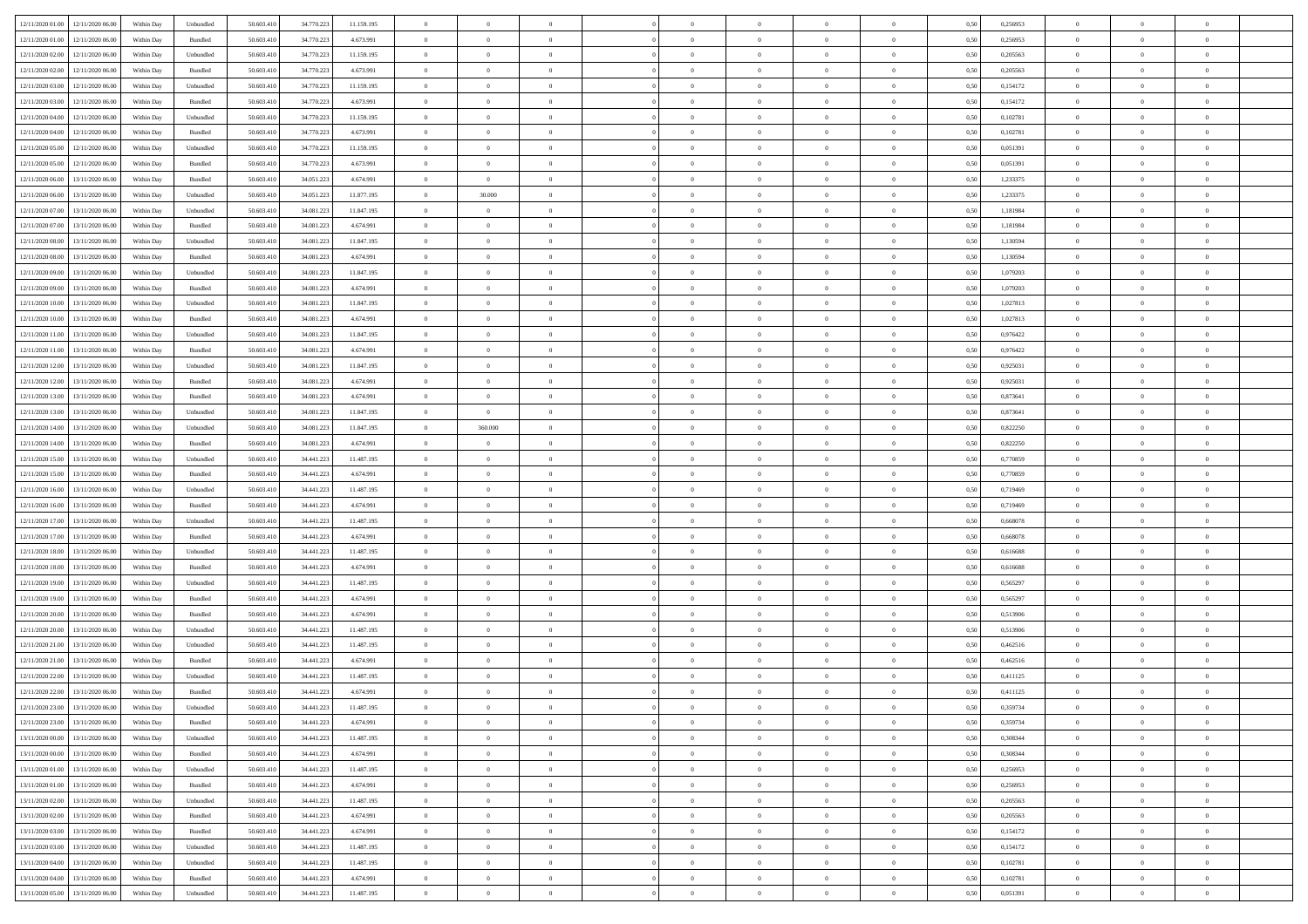| 13/11/2020 05:00 | 13/11/2020 06:00                  | Within Day | Bundled            | 50.603.410 | 34.441.223   | 4.674.991  | $\overline{0}$ | $\theta$       |                | $\overline{0}$ | $\bf{0}$       | $\overline{0}$ | $\theta$       | 0,50 | 0,051391 | $\theta$       | $\theta$       | $\theta$                 |  |
|------------------|-----------------------------------|------------|--------------------|------------|--------------|------------|----------------|----------------|----------------|----------------|----------------|----------------|----------------|------|----------|----------------|----------------|--------------------------|--|
| 13/11/2020 06.00 | 14/11/2020 06.00                  | Within Day | Unbundled          | 50.603.41  | 34.365.535   | 11.563.883 | $\overline{0}$ | $\,$ 0 $\,$    | $\overline{0}$ | $\overline{0}$ | $\,$ 0         | $\bf{0}$       | $\bf{0}$       | 0,50 | 1,233375 | $\,$ 0 $\,$    | $\overline{0}$ | $\overline{0}$           |  |
|                  |                                   |            |                    |            |              |            |                |                |                |                |                |                |                |      |          |                |                |                          |  |
| 13/11/2020 06.00 | 14/11/2020 06:00                  | Within Day | Bundled            | 50.603.410 | 34.365.535   | 4.673.991  | $\overline{0}$ | $\bf{0}$       | $\overline{0}$ | $\overline{0}$ | $\bf{0}$       | $\overline{0}$ | $\mathbf{0}$   | 0.50 | 1,233375 | $\bf{0}$       | $\overline{0}$ | $\overline{0}$           |  |
| 13/11/2020 07.00 | 14/11/2020 06.00                  | Within Day | Bundled            | 50.603.410 | 34.365.535   | 4.673.991  | $\overline{0}$ | $\overline{0}$ | $\overline{0}$ | $\overline{0}$ | $\,$ 0         | $\overline{0}$ | $\overline{0}$ | 0,50 | 1,181984 | $\,$ 0 $\,$    | $\overline{0}$ | $\overline{0}$           |  |
| 13/11/2020 07:00 | 14/11/2020 06.00                  | Within Day | Unbundled          | 50.603.41  | 34.365.535   | 11.563.883 | $\overline{0}$ | $\theta$       | $\overline{0}$ |                | $\bf{0}$       | $\overline{0}$ | $\bf{0}$       | 0,50 | 1,181984 | $\,$ 0 $\,$    | $\overline{0}$ | $\overline{0}$           |  |
| 13/11/2020 08:00 | 14/11/2020 06:00                  | Within Day | Unbundled          | 50.603.410 | 34, 365, 535 | 11.563.883 | $\overline{0}$ | $\overline{0}$ | $\overline{0}$ | $\overline{0}$ | $\bf{0}$       | $\overline{0}$ | $\bf{0}$       | 0.50 | 1.130594 | $\,0\,$        | $\theta$       | $\overline{0}$           |  |
| 13/11/2020 08:00 | 14/11/2020 06.00                  | Within Day | Bundled            | 50.603.410 | 34.365.535   | 4.673.991  | $\overline{0}$ | $\overline{0}$ | $\overline{0}$ | $\overline{0}$ | $\bf{0}$       | $\overline{0}$ | $\overline{0}$ | 0,50 | 1,130594 | $\,$ 0 $\,$    | $\theta$       | $\overline{0}$           |  |
| 13/11/2020 09:00 | 14/11/2020 06.00                  | Within Day | Unbundled          | 50.603.41  | 34.365.535   | 11.563.883 | $\overline{0}$ | $\theta$       | $\overline{0}$ |                | $\,$ 0         | $\bf{0}$       | $\bf{0}$       | 0,50 | 1,079203 | $\,$ 0 $\,$    | $\overline{0}$ | $\overline{0}$           |  |
| 13/11/2020 09:00 | 14/11/2020 06:00                  | Within Day | Bundled            | 50.603.410 | 34.365.535   | 4.673.991  | $\overline{0}$ | $\overline{0}$ | $\overline{0}$ | $\overline{0}$ | $\bf{0}$       | $\overline{0}$ | $\bf{0}$       | 0.50 | 1.079203 | $\,0\,$        | $\overline{0}$ | $\overline{0}$           |  |
| 13/11/2020 10:00 | 14/11/2020 06.00                  | Within Day | Bundled            | 50.603.410 | 34.365.535   | 4.673.991  | $\overline{0}$ | $\overline{0}$ | $\overline{0}$ | $\overline{0}$ | $\bf{0}$       | $\overline{0}$ | $\bf{0}$       | 0,50 | 1,027813 | $\,$ 0 $\,$    | $\overline{0}$ | $\overline{0}$           |  |
| 13/11/2020 10:00 | 14/11/2020 06.00                  | Within Day | Unbundled          | 50.603.41  | 34.365.535   | 11.563.883 | $\bf{0}$       | $\theta$       | $\overline{0}$ | $\overline{0}$ | $\,$ 0         | $\overline{0}$ | $\bf{0}$       | 0,50 | 1,027813 | $\,$ 0 $\,$    | $\overline{0}$ | $\overline{0}$           |  |
| 13/11/2020 11:00 | 14/11/2020 06:00                  | Within Day | Unbundled          | 50.603.410 | 34.365.535   | 11.563.883 | $\overline{0}$ | $\bf{0}$       | $\overline{0}$ | $\overline{0}$ | $\bf{0}$       | $\overline{0}$ | $\mathbf{0}$   | 0.50 | 0.976422 | $\,$ 0 $\,$    | $\overline{0}$ | $\bf{0}$                 |  |
| 13/11/2020 11:00 | 14/11/2020 06.00                  | Within Day | Bundled            | 50.603.410 | 34.365.535   | 4.673.991  | $\overline{0}$ | $\overline{0}$ | $\overline{0}$ | $\overline{0}$ | $\,$ 0         | $\overline{0}$ | $\overline{0}$ | 0,50 | 0,976422 | $\,$ 0 $\,$    | $\overline{0}$ | $\overline{0}$           |  |
| 13/11/2020 12:00 | 14/11/2020 06.00                  | Within Day | Unbundled          | 50.603.41  | 34.365.535   | 11.563.883 | $\overline{0}$ | $\theta$       | $\overline{0}$ |                | $\bf{0}$       | $\overline{0}$ | $\bf{0}$       | 0,50 | 0,925031 | $\,$ 0 $\,$    | $\overline{0}$ | $\overline{0}$           |  |
| 13/11/2020 12:00 | 14/11/2020 06:00                  | Within Day | Bundled            | 50.603.410 | 34.365.535   | 4.673.991  | $\overline{0}$ | $\overline{0}$ | $\overline{0}$ | $\overline{0}$ | $\bf{0}$       | $\overline{0}$ | $\bf{0}$       | 0.50 | 0.925031 | $\,0\,$        | $\theta$       | $\overline{0}$           |  |
|                  |                                   |            |                    |            |              |            | $\overline{0}$ | $\overline{0}$ | $\overline{0}$ | $\overline{0}$ |                | $\overline{0}$ | $\overline{0}$ |      |          |                | $\theta$       | $\overline{0}$           |  |
| 13/11/2020 13:00 | 14/11/2020 06.00                  | Within Day | Unbundled          | 50.603.410 | 34.365.535   | 11.563.883 |                |                |                |                | $\,$ 0         |                |                | 0,50 | 0,873641 | $\,0\,$        |                |                          |  |
| 13/11/2020 13:00 | 14/11/2020 06.00                  | Within Day | Bundled            | 50.603.41  | 34.365.535   | 4.673.991  | $\overline{0}$ | $\theta$       | $\overline{0}$ |                | $\,$ 0         | $\overline{0}$ | $\bf{0}$       | 0,50 | 0,873641 | $\,$ 0 $\,$    | $\overline{0}$ | $\overline{0}$           |  |
| 13/11/2020 14:00 | 14/11/2020 06:00                  | Within Day | Unbundled          | 50.603.410 | 34, 365, 535 | 11.563.883 | $\overline{0}$ | $\overline{0}$ | $\overline{0}$ | $\overline{0}$ | $\bf{0}$       | $\overline{0}$ | $\bf{0}$       | 0.50 | 0.822250 | $\,0\,$        | $\overline{0}$ | $\overline{\phantom{a}}$ |  |
| 13/11/2020 14:00 | 14/11/2020 06.00                  | Within Day | Bundled            | 50.603.410 | 34.365.535   | 4.673.991  | $\overline{0}$ | $\overline{0}$ | $\overline{0}$ | $\overline{0}$ | $\bf{0}$       | $\overline{0}$ | $\bf{0}$       | 0,50 | 0,822250 | $\,$ 0 $\,$    | $\overline{0}$ | $\overline{0}$           |  |
| 13/11/2020 15:00 | 14/11/2020 06.00                  | Within Day | Unbundled          | 50.603.41  | 34.365.535   | 11.563.883 | $\bf{0}$       | $\,$ 0 $\,$    | $\overline{0}$ | $\overline{0}$ | $\,$ 0         | $\bf{0}$       | $\bf{0}$       | 0,50 | 0,770859 | $\,$ 0 $\,$    | $\overline{0}$ | $\overline{0}$           |  |
| 13/11/2020 15:00 | 14/11/2020 06:00                  | Within Day | Bundled            | 50.603.410 | 34.365.535   | 4.673.991  | $\overline{0}$ | $\overline{0}$ | $\overline{0}$ | $\overline{0}$ | $\bf{0}$       | $\overline{0}$ | $\mathbf{0}$   | 0.50 | 0.770859 | $\,$ 0 $\,$    | $\overline{0}$ | $\overline{\phantom{a}}$ |  |
| 13/11/2020 16:00 | 14/11/2020 06.00                  | Within Day | Unbundled          | 50.603.410 | 34.365.535   | 11.563.883 | $\overline{0}$ | $\overline{0}$ | $\overline{0}$ | $\overline{0}$ | $\,$ 0         | $\overline{0}$ | $\overline{0}$ | 0,50 | 0,719469 | $\,$ 0 $\,$    | $\overline{0}$ | $\overline{0}$           |  |
| 13/11/2020 16.00 | 14/11/2020 06.00                  | Within Day | Bundled            | 50.603.41  | 34.365.535   | 4.673.991  | $\overline{0}$ | $\theta$       | $\overline{0}$ | $\overline{0}$ | $\,$ 0         | $\overline{0}$ | $\bf{0}$       | 0,50 | 0,719469 | $\,$ 0 $\,$    | $\overline{0}$ | $\overline{0}$           |  |
| 13/11/2020 17:00 | 14/11/2020 06:00                  | Within Day | Bundled            | 50.603.410 | 34, 365, 535 | 4.673.991  | $\overline{0}$ | $\overline{0}$ | $\overline{0}$ | $\overline{0}$ | $\bf{0}$       | $\overline{0}$ | $\bf{0}$       | 0.50 | 0.668078 | $\,0\,$        | $\theta$       | $\overline{0}$           |  |
| 13/11/2020 17.00 | 14/11/2020 06.00                  | Within Day | Unbundled          | 50.603.410 | 34.365.535   | 11.563.883 | $\overline{0}$ | $\overline{0}$ | $\overline{0}$ | $\overline{0}$ | $\,$ 0         | $\overline{0}$ | $\overline{0}$ | 0,50 | 0,668078 | $\,0\,$        | $\theta$       | $\overline{0}$           |  |
| 13/11/2020 18:00 | 14/11/2020 06.00                  | Within Day | Unbundled          | 50.603.41  | 34.365.535   | 11.563.883 | $\overline{0}$ | $\theta$       | $\overline{0}$ |                | $\,$ 0         | $\overline{0}$ | $\bf{0}$       | 0,50 | 0,616688 | $\,$ 0 $\,$    | $\overline{0}$ | $\overline{0}$           |  |
| 13/11/2020 18:00 | 14/11/2020 06:00                  | Within Day | Bundled            | 50.603.410 | 34, 365, 535 | 4.673.991  | $\overline{0}$ | $\overline{0}$ | $\overline{0}$ | $\overline{0}$ | $\bf{0}$       | $\overline{0}$ | $\bf{0}$       | 0.50 | 0.616688 | $\,0\,$        | $\overline{0}$ | $\overline{0}$           |  |
| 13/11/2020 19:00 | 14/11/2020 06.00                  | Within Day | Unbundled          | 50.603.410 | 34.365.535   | 11.563.883 | $\overline{0}$ | $\overline{0}$ | $\overline{0}$ | $\overline{0}$ | $\bf{0}$       | $\overline{0}$ | $\bf{0}$       | 0,50 | 0,565297 | $\,$ 0 $\,$    | $\overline{0}$ | $\overline{0}$           |  |
| 13/11/2020 19:00 | 14/11/2020 06.00                  | Within Day | Bundled            | 50.603.41  | 34.365.535   | 4.673.991  | $\bf{0}$       | $\overline{0}$ | $\overline{0}$ | $\overline{0}$ | $\,$ 0         | $\bf{0}$       | $\bf{0}$       | 0,50 | 0,565297 | $\,$ 0 $\,$    | $\overline{0}$ | $\overline{0}$           |  |
| 13/11/2020 20.00 | 14/11/2020 06:00                  | Within Day | Unbundled          | 50.603.410 | 34.365.535   | 11.563.883 | $\overline{0}$ | $\bf{0}$       | $\overline{0}$ | $\overline{0}$ | $\bf{0}$       | $\overline{0}$ | $\mathbf{0}$   | 0.50 | 0,513906 | $\,$ 0 $\,$    | $\overline{0}$ | $\bf{0}$                 |  |
|                  |                                   |            |                    |            |              |            |                | $\overline{0}$ | $\overline{0}$ |                | $\overline{0}$ |                |                |      |          | $\theta$       | $\overline{0}$ | $\overline{0}$           |  |
| 13/11/2020 20.00 | 14/11/2020 06.00                  | Within Dav | Bundled            | 50.603.410 | 34.365.535   | 4.673.991  | $\overline{0}$ |                |                | $\overline{0}$ |                | $\overline{0}$ | $\overline{0}$ | 0.50 | 0,513906 |                |                |                          |  |
| 13/11/2020 21:00 | 14/11/2020 06.00                  | Within Day | Unbundled          | 50.603.41  | 34.365.535   | 11.563.883 | $\overline{0}$ | $\,$ 0 $\,$    | $\overline{0}$ |                | $\,$ 0         | $\overline{0}$ | $\bf{0}$       | 0,50 | 0,462516 | $\,$ 0 $\,$    | $\overline{0}$ | $\overline{0}$           |  |
| 13/11/2020 21:00 | 14/11/2020 06.00                  | Within Day | Bundled            | 50.603.410 | 34.365.535   | 4.673.991  | $\overline{0}$ | $\overline{0}$ | $\overline{0}$ | $\overline{0}$ | $\bf{0}$       | $\overline{0}$ | $\bf{0}$       | 0.50 | 0.462516 | $\,0\,$        | $\overline{0}$ | $\overline{0}$           |  |
| 13/11/2020 22.00 | 14/11/2020 06.00                  | Within Dav | Unbundled          | 50.603.410 | 34.365.535   | 11.563.883 | $\overline{0}$ | $\overline{0}$ | $\Omega$       | $\Omega$       | $\mathbf{0}$   | $\overline{0}$ | $\overline{0}$ | 0.50 | 0,411125 | $\theta$       | $\overline{0}$ | $\overline{0}$           |  |
| 13/11/2020 22.00 | 14/11/2020 06.00                  | Within Day | Bundled            | 50.603.41  | 34.365.535   | 4.673.991  | $\overline{0}$ | $\,$ 0 $\,$    | $\overline{0}$ |                | $\,$ 0         | $\overline{0}$ | $\bf{0}$       | 0,50 | 0,411125 | $\,$ 0 $\,$    | $\overline{0}$ | $\overline{0}$           |  |
| 13/11/2020 23.00 | 14/11/2020 06:00                  | Within Day | Unbundled          | 50.603.410 | 34, 365, 535 | 11.563.883 | $\overline{0}$ | $\overline{0}$ | $\overline{0}$ | $\overline{0}$ | $\bf{0}$       | $\overline{0}$ | $\bf{0}$       | 0.50 | 0.359734 | $\,0\,$        | $\overline{0}$ | $\overline{0}$           |  |
| 13/11/2020 23.00 | 14/11/2020 06.00                  | Within Dav | Bundled            | 50.603.410 | 34.365.535   | 4.673.991  | $\overline{0}$ | $\overline{0}$ | $\overline{0}$ | $\overline{0}$ | $\overline{0}$ | $\overline{0}$ | $\overline{0}$ | 0.50 | 0,359734 | $\theta$       | $\overline{0}$ | $\overline{0}$           |  |
| 14/11/2020 00.00 | 14/11/2020 06.00                  | Within Day | Bundled            | 50.603.41  | 34.365.535   | 4.673.991  | $\overline{0}$ | $\overline{0}$ | $\overline{0}$ | $\bf{0}$       | $\bf{0}$       | $\bf{0}$       | $\bf{0}$       | 0,50 | 0,308344 | $\,$ 0 $\,$    | $\overline{0}$ | $\overline{0}$           |  |
| 14/11/2020 00:00 | 14/11/2020 06:00                  | Within Day | Unbundled          | 50.603.410 | 34.365.535   | 11.563.883 | $\overline{0}$ | $\bf{0}$       | $\overline{0}$ | $\overline{0}$ | $\bf{0}$       | $\overline{0}$ | $\mathbf{0}$   | 0.50 | 0.308344 | $\,$ 0 $\,$    | $\overline{0}$ | $\overline{0}$           |  |
| 14/11/2020 01:00 | 14/11/2020 06.00                  | Within Dav | Unbundled          | 50.603.410 | 34.365.535   | 11.563.883 | $\overline{0}$ | $\overline{0}$ | $\Omega$       | $\Omega$       | $\mathbf{0}$   | $\overline{0}$ | $\mathbf{0}$   | 0.50 | 0,256953 | $\theta$       | $\overline{0}$ | $\overline{0}$           |  |
| 14/11/2020 01:00 | 14/11/2020 06.00                  | Within Day | Bundled            | 50.603.41  | 34.365.535   | 4.673.991  | $\overline{0}$ | $\,$ 0 $\,$    | $\overline{0}$ | $\overline{0}$ | $\,$ 0         | $\overline{0}$ | $\bf{0}$       | 0,50 | 0,256953 | $\,$ 0 $\,$    | $\overline{0}$ | $\overline{0}$           |  |
| 14/11/2020 02.00 | 14/11/2020 06.00                  | Within Day | Unbundled          | 50,603.410 | 34.365.535   | 11.563.883 | $\overline{0}$ | $\overline{0}$ | $\overline{0}$ | $\overline{0}$ | $\bf{0}$       | $\overline{0}$ | $\bf{0}$       | 0.50 | 0.205563 | $\,0\,$        | $\theta$       | $\overline{0}$           |  |
| 14/11/2020 02.00 | 14/11/2020 06.00                  | Within Dav | Bundled            | 50.603.410 | 34.365.535   | 4.673.991  | $\overline{0}$ | $\theta$       | $\Omega$       | $\Omega$       | $\bf{0}$       | $\overline{0}$ | $\overline{0}$ | 0.50 | 0,205563 | $\theta$       | $\overline{0}$ | $\overline{0}$           |  |
| 14/11/2020 03:00 | 14/11/2020 06.00                  | Within Day | Unbundled          | 50.603.41  | 34.365.535   | 11.563.883 | $\bf{0}$       | $\,$ 0 $\,$    | $\overline{0}$ | $\bf{0}$       | $\,$ 0         | $\bf{0}$       | $\bf{0}$       | 0,50 | 0,154172 | $\,$ 0 $\,$    | $\overline{0}$ | $\overline{0}$           |  |
| 14/11/2020 03:00 | 14/11/2020 06.00                  | Within Day | $\mathbf B$ undled | 50.603.410 | 34.365.535   | 4.673.991  | $\bf{0}$       | $\bf{0}$       |                |                | $\Omega$       |                |                | 0,50 | 0,154172 | $\,$ 0         | $\theta$       |                          |  |
| 14/11/2020 04:00 | 14/11/2020 06.00                  | Within Day | Unbundled          | 50.603.410 | 34.365.535   | 11.563.883 | $\Omega$       | $\overline{0}$ | $\overline{0}$ | $\Omega$       | $\mathbf{0}$   | $\overline{0}$ | $\mathbf{0}$   | 0.50 | 0,102781 | $\theta$       | $\theta$       | $\overline{0}$           |  |
| 14/11/2020 04.00 | 14/11/2020 06.00                  | Within Day | Bundled            | 50.603.41  | 34.365.535   | 4.673.991  | $\bf{0}$       | $\overline{0}$ | $\overline{0}$ | $\bf{0}$       | $\overline{0}$ | $\overline{0}$ | $\mathbf{0}$   | 0,50 | 0,102781 | $\bf{0}$       | $\overline{0}$ | $\bf{0}$                 |  |
| 14/11/2020 05:00 | 14/11/2020 06.00                  | Within Day | Unbundled          | 50,603.410 | 34.365.535   | 11.563.883 | $\overline{0}$ | $\overline{0}$ | $\overline{0}$ | $\overline{0}$ | $\bf{0}$       | $\overline{0}$ | $\mathbf{0}$   | 0.50 | 0,051391 | $\overline{0}$ | $\bf{0}$       | $\bf{0}$                 |  |
|                  |                                   |            |                    |            |              |            |                |                |                |                |                |                |                |      |          |                |                |                          |  |
| 14/11/2020 05:00 | 14/11/2020 06:00                  | Within Dav | Bundled            | 50.603.410 | 34.365.535   | 4.673.991  | $\overline{0}$ | $\overline{0}$ | $\overline{0}$ | $\overline{0}$ | $\mathbf{0}$   | $\overline{0}$ | $\mathbf{0}$   | 0.50 | 0,051391 | $\overline{0}$ | $\theta$       | $\overline{0}$           |  |
| 14/11/2020 06.00 | 15/11/2020 06.00                  | Within Day | Unbundled          | 50.603.410 | 33.878.535   | 12.049.883 | $\bf{0}$       | $\overline{0}$ | $\overline{0}$ | $\overline{0}$ | $\bf{0}$       | $\overline{0}$ | $\bf{0}$       | 0,50 | 1,233375 | $\bf{0}$       | $\overline{0}$ | $\overline{0}$           |  |
| 14/11/2020 06.00 | 15/11/2020 06.00                  | Within Day | Bundled            | 50.603.410 | 33.878.535   | 4.674.991  | $\overline{0}$ | $\overline{0}$ | $\overline{0}$ | $\overline{0}$ | $\bf{0}$       | $\overline{0}$ | $\mathbf{0}$   | 0.50 | 1.233375 | $\,$ 0 $\,$    | $\overline{0}$ | $\overline{0}$           |  |
| 14/11/2020 07:00 | 15/11/2020 06:00                  | Within Day | Bundled            | 50.603.410 | 33.878.535   | 4.674.991  | $\overline{0}$ | $\overline{0}$ | $\overline{0}$ | $\overline{0}$ | $\overline{0}$ | $\overline{0}$ | $\overline{0}$ | 0.50 | 1,181984 | $\overline{0}$ | $\theta$       | $\overline{0}$           |  |
| 14/11/2020 07.00 | 15/11/2020 06.00                  | Within Day | Unbundled          | 50.603.41  | 33.878.535   | 12.049.883 | $\overline{0}$ | $\,$ 0         | $\overline{0}$ | $\bf{0}$       | $\,$ 0 $\,$    | $\overline{0}$ | $\bf{0}$       | 0,50 | 1,181984 | $\,$ 0 $\,$    | $\overline{0}$ | $\,$ 0                   |  |
| 14/11/2020 08:00 | 15/11/2020 06.00                  | Within Day | Bundled            | 50.603.410 | 33.878.535   | 4.674.991  | $\overline{0}$ | $\overline{0}$ | $\overline{0}$ | $\overline{0}$ | $\bf{0}$       | $\overline{0}$ | $\mathbf{0}$   | 0.50 | 1.130594 | $\mathbf{0}$   | $\,$ 0 $\,$    | $\overline{0}$           |  |
| 14/11/2020 08:00 | 15/11/2020 06:00                  | Within Day | Unbundled          | 50.603.410 | 33.878.535   | 12.049.883 | $\overline{0}$ | $\overline{0}$ | $\overline{0}$ | $\overline{0}$ | $\overline{0}$ | $\overline{0}$ | $\overline{0}$ | 0,50 | 1,130594 | $\overline{0}$ | $\theta$       | $\overline{0}$           |  |
| 14/11/2020 09:00 | 15/11/2020 06.00                  | Within Day | Bundled            | 50.603.41  | 33.878.535   | 4.674.991  | $\overline{0}$ | $\overline{0}$ | $\overline{0}$ | $\bf{0}$       | $\bf{0}$       | $\overline{0}$ | $\bf{0}$       | 0,50 | 1,079203 | $\bf{0}$       | $\,$ 0 $\,$    | $\bf{0}$                 |  |
|                  | 14/11/2020 09:00 15/11/2020 06:00 | Within Day | Unbundled          | 50.603.410 | 33.878.535   | 12.049.883 | $\overline{0}$ | $\overline{0}$ | $\overline{0}$ | $\overline{0}$ | $\bf{0}$       | $\overline{0}$ | $\,$ 0 $\,$    | 0,50 | 1,079203 | $\overline{0}$ | $\,$ 0 $\,$    | $\,$ 0 $\,$              |  |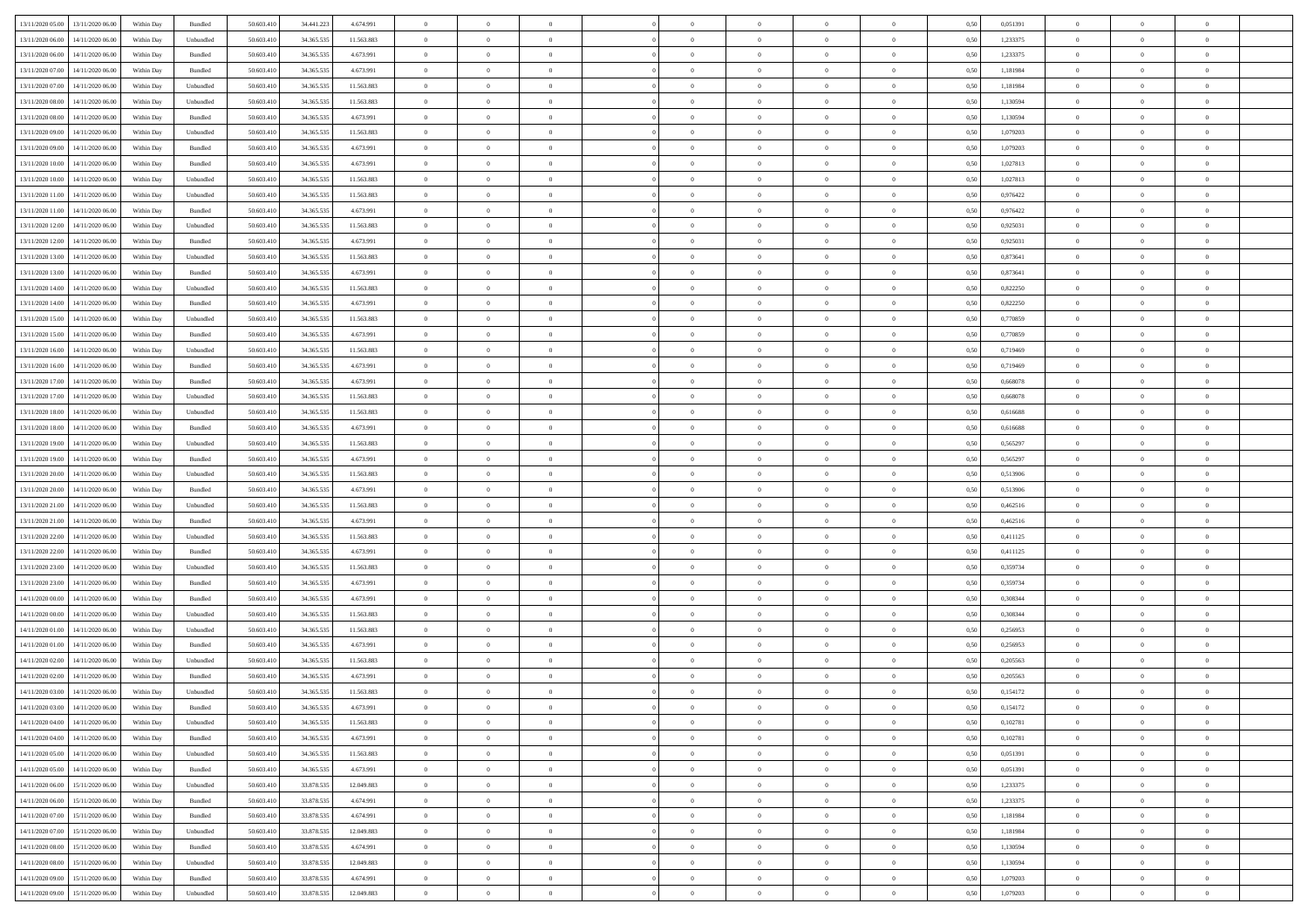| 14/11/2020 10:00                  | 15/11/2020 06:00 | Within Day | Unbundled                   | 50.603.410 | 33.878.535 | 12.049.883 | $\overline{0}$ | $\theta$       |                | $\overline{0}$ | $\bf{0}$       | $\overline{0}$ | $\theta$       | 0,50 | 1,027813 | $\theta$       | $\theta$       | $\theta$                 |  |
|-----------------------------------|------------------|------------|-----------------------------|------------|------------|------------|----------------|----------------|----------------|----------------|----------------|----------------|----------------|------|----------|----------------|----------------|--------------------------|--|
| 14/11/2020 10.00                  | 15/11/2020 06.00 | Within Day | Bundled                     | 50.603.41  | 33.878.535 | 4.674.991  | $\overline{0}$ | $\,$ 0 $\,$    | $\overline{0}$ | $\overline{0}$ | $\,$ 0         | $\bf{0}$       | $\bf{0}$       | 0,50 | 1,027813 | $\,$ 0 $\,$    | $\overline{0}$ | $\overline{0}$           |  |
|                                   |                  |            |                             |            |            |            |                |                |                |                |                |                |                |      |          |                |                |                          |  |
| 14/11/2020 11:00                  | 15/11/2020 06.00 | Within Day | Bundled                     | 50.603.410 | 33.878.535 | 4.674.991  | $\overline{0}$ | $\bf{0}$       | $\overline{0}$ | $\overline{0}$ | $\bf{0}$       | $\bf{0}$       | $\mathbf{0}$   | 0.50 | 0,976422 | $\bf{0}$       | $\overline{0}$ | $\overline{0}$           |  |
| 14/11/2020 11:00                  | 15/11/2020 06.00 | Within Day | Unbundled                   | 50.603.410 | 33.878.535 | 12.049.883 | $\overline{0}$ | $\overline{0}$ | $\overline{0}$ | $\overline{0}$ | $\,$ 0         | $\overline{0}$ | $\overline{0}$ | 0,50 | 0,976422 | $\,$ 0 $\,$    | $\overline{0}$ | $\overline{0}$           |  |
| 14/11/2020 12:00                  | 15/11/2020 06.00 | Within Day | Unbundled                   | 50.603.41  | 33.878.535 | 12.049.883 | $\overline{0}$ | $\theta$       | $\overline{0}$ |                | $\bf{0}$       | $\overline{0}$ | $\bf{0}$       | 0,50 | 0,925031 | $\,$ 0 $\,$    | $\overline{0}$ | $\overline{0}$           |  |
| 14/11/2020 12:00                  | 15/11/2020 06.00 | Within Day | Bundled                     | 50.603.410 | 33.878.535 | 4.674.991  | $\overline{0}$ | $\overline{0}$ | $\overline{0}$ | $\overline{0}$ | $\bf{0}$       | $\overline{0}$ | $\bf{0}$       | 0.50 | 0.925031 | $\,0\,$        | $\overline{0}$ | $\overline{0}$           |  |
| 14/11/2020 13:00                  | 15/11/2020 06.00 | Within Day | Unbundled                   | 50.603.410 | 33.878.535 | 12.049.883 | $\overline{0}$ | $\overline{0}$ | $\overline{0}$ | $\overline{0}$ | $\,$ 0         | $\overline{0}$ | $\overline{0}$ | 0,50 | 0,873641 | $\,0\,$        | $\theta$       | $\overline{0}$           |  |
| 14/11/2020 13:00                  | 15/11/2020 06.00 | Within Day | Bundled                     | 50.603.41  | 33.878.535 | 4.674.991  | $\overline{0}$ | $\theta$       | $\overline{0}$ |                | $\,$ 0         | $\bf{0}$       | $\bf{0}$       | 0,50 | 0,873641 | $\,$ 0 $\,$    | $\overline{0}$ | $\overline{0}$           |  |
| 14/11/2020 14:00                  | 15/11/2020 06:00 | Within Day | Unbundled                   | 50.603.410 | 33.878.535 | 12.049.883 | $\overline{0}$ | $\overline{0}$ | $\overline{0}$ | $\overline{0}$ | $\bf{0}$       | $\overline{0}$ | $\bf{0}$       | 0.50 | 0.822250 | $\,0\,$        | $\overline{0}$ | $\overline{0}$           |  |
| 14/11/2020 14:00                  | 15/11/2020 06.00 | Within Day | Bundled                     | 50.603.410 | 33.878.535 | 4.674.991  | $\overline{0}$ | $\overline{0}$ | $\overline{0}$ | $\overline{0}$ | $\bf{0}$       | $\overline{0}$ | $\bf{0}$       | 0,50 | 0,822250 | $\,$ 0 $\,$    | $\overline{0}$ | $\overline{0}$           |  |
| 14/11/2020 15:00                  | 15/11/2020 06.00 | Within Day | Bundled                     | 50.603.41  | 33.878.535 | 4.674.991  | $\bf{0}$       | $\theta$       | $\overline{0}$ | $\overline{0}$ | $\,$ 0         | $\overline{0}$ | $\bf{0}$       | 0,50 | 0,770859 | $\,$ 0 $\,$    | $\overline{0}$ | $\overline{0}$           |  |
|                                   | 15/11/2020 06:00 |            |                             | 50.603.410 |            | 12.049.883 | $\overline{0}$ | $\bf{0}$       | $\overline{0}$ | $\overline{0}$ |                | $\overline{0}$ |                | 0.50 | 0.770859 | $\bf{0}$       | $\overline{0}$ | $\bf{0}$                 |  |
| 14/11/2020 15:00                  |                  | Within Day | Unbundled                   |            | 33.878.535 |            |                |                |                |                | $\bf{0}$       |                | $\mathbf{0}$   |      |          |                |                |                          |  |
| 14/11/2020 16.00                  | 15/11/2020 06.00 | Within Day | Unbundled                   | 50.603.410 | 33.878.535 | 12.049.883 | $\overline{0}$ | $\overline{0}$ | $\overline{0}$ | $\overline{0}$ | $\,$ 0         | $\overline{0}$ | $\overline{0}$ | 0,50 | 0,719469 | $\,$ 0 $\,$    | $\overline{0}$ | $\overline{0}$           |  |
| 14/11/2020 16.00                  | 15/11/2020 06.00 | Within Day | Bundled                     | 50.603.41  | 33.878.535 | 4.674.991  | $\overline{0}$ | $\theta$       | $\overline{0}$ |                | $\bf{0}$       | $\overline{0}$ | $\bf{0}$       | 0,50 | 0,719469 | $\,$ 0 $\,$    | $\overline{0}$ | $\overline{0}$           |  |
| 14/11/2020 17:00                  | 15/11/2020 06.00 | Within Day | Unbundled                   | 50.603.410 | 33.878.535 | 12.049.883 | $\overline{0}$ | $\overline{0}$ | $\overline{0}$ | $\overline{0}$ | $\bf{0}$       | $\overline{0}$ | $\bf{0}$       | 0.50 | 0.668078 | $\,0\,$        | $\overline{0}$ | $\overline{0}$           |  |
| 14/11/2020 17.00                  | 15/11/2020 06.00 | Within Day | Bundled                     | 50.603.410 | 33.878.535 | 4.674.991  | $\overline{0}$ | $\overline{0}$ | $\overline{0}$ | $\overline{0}$ | $\,$ 0         | $\overline{0}$ | $\bf{0}$       | 0,50 | 0,668078 | $\,0\,$        | $\theta$       | $\overline{0}$           |  |
| 14/11/2020 18.00                  | 15/11/2020 06.00 | Within Day | Unbundled                   | 50.603.41  | 33.878.535 | 12.049.883 | $\overline{0}$ | $\theta$       | $\overline{0}$ |                | $\,$ 0         | $\overline{0}$ | $\bf{0}$       | 0,50 | 0,616688 | $\,$ 0 $\,$    | $\overline{0}$ | $\overline{0}$           |  |
| 14/11/2020 18.00                  | 15/11/2020 06:00 | Within Day | Bundled                     | 50.603.410 | 33.878.535 | 4.674.991  | $\overline{0}$ | $\overline{0}$ | $\overline{0}$ | $\overline{0}$ | $\bf{0}$       | $\overline{0}$ | $\bf{0}$       | 0.50 | 0.616688 | $\,0\,$        | $\overline{0}$ | $\overline{\phantom{a}}$ |  |
| 14/11/2020 19:00                  | 15/11/2020 06.00 | Within Day | Unbundled                   | 50.603.410 | 33.878.535 | 12.049.883 | $\overline{0}$ | $\overline{0}$ | $\overline{0}$ | $\overline{0}$ | $\bf{0}$       | $\overline{0}$ | $\bf{0}$       | 0,50 | 0,565297 | $\,$ 0 $\,$    | $\overline{0}$ | $\overline{0}$           |  |
| 14/11/2020 19:00                  | 15/11/2020 06.00 | Within Day | Bundled                     | 50.603.41  | 33.878.535 | 4.674.991  | $\bf{0}$       | $\,$ 0 $\,$    | $\overline{0}$ | $\overline{0}$ | $\,$ 0         | $\bf{0}$       | $\bf{0}$       | 0,50 | 0,565297 | $\,$ 0 $\,$    | $\overline{0}$ | $\overline{0}$           |  |
| 14/11/2020 20.00                  | 15/11/2020 06.00 | Within Day | Unbundled                   | 50.603.410 | 33.878.535 | 12.049.883 | $\overline{0}$ | $\overline{0}$ | $\overline{0}$ | $\overline{0}$ | $\bf{0}$       | $\overline{0}$ | $\mathbf{0}$   | 0.50 | 0,513906 | $\,$ 0 $\,$    | $\overline{0}$ | $\overline{\phantom{a}}$ |  |
| 14/11/2020 20.00                  | 15/11/2020 06.00 | Within Day | Bundled                     | 50.603.410 | 33.878.535 | 4.674.991  | $\overline{0}$ | $\overline{0}$ | $\overline{0}$ | $\overline{0}$ | $\,$ 0         | $\overline{0}$ | $\overline{0}$ | 0,50 | 0,513906 | $\,$ 0 $\,$    | $\overline{0}$ | $\overline{0}$           |  |
| 14/11/2020 21.00                  | 15/11/2020 06.00 | Within Day | Unbundled                   | 50.603.41  | 33.878.535 | 12.049.883 | $\overline{0}$ | $\theta$       | $\overline{0}$ | $\overline{0}$ | $\,$ 0         | $\overline{0}$ | $\bf{0}$       | 0,50 | 0,462516 | $\,$ 0 $\,$    | $\overline{0}$ | $\overline{0}$           |  |
|                                   |                  |            |                             |            |            |            |                |                |                |                |                |                |                |      |          |                |                |                          |  |
| 14/11/2020 21.00                  | 15/11/2020 06:00 | Within Day | Bundled                     | 50.603.410 | 33.878.535 | 4.674.991  | $\overline{0}$ | $\overline{0}$ | $\overline{0}$ | $\overline{0}$ | $\bf{0}$       | $\overline{0}$ | $\bf{0}$       | 0.50 | 0.462516 | $\,0\,$        | $\overline{0}$ | $\overline{0}$           |  |
| 14/11/2020 22.00                  | 15/11/2020 06.00 | Within Day | Bundled                     | 50.603.410 | 33.878.535 | 4.674.991  | $\overline{0}$ | $\overline{0}$ | $\overline{0}$ | $\overline{0}$ | $\,$ 0         | $\overline{0}$ | $\overline{0}$ | 0,50 | 0,411125 | $\,0\,$        | $\theta$       | $\overline{0}$           |  |
| 14/11/2020 22.00                  | 15/11/2020 06.00 | Within Day | Unbundled                   | 50.603.41  | 33.878.535 | 12.049.883 | $\overline{0}$ | $\theta$       | $\overline{0}$ |                | $\,$ 0         | $\overline{0}$ | $\bf{0}$       | 0,50 | 0,411125 | $\,$ 0 $\,$    | $\overline{0}$ | $\overline{0}$           |  |
| 14/11/2020 23.00                  | 15/11/2020 06:00 | Within Day | Unbundled                   | 50.603.410 | 33.878.535 | 12.049.883 | $\overline{0}$ | $\overline{0}$ | $\overline{0}$ | $\overline{0}$ | $\bf{0}$       | $\overline{0}$ | $\bf{0}$       | 0.50 | 0.359734 | $\,0\,$        | $\overline{0}$ | $\overline{0}$           |  |
| 14/11/2020 23.00                  | 15/11/2020 06.00 | Within Day | Bundled                     | 50.603.410 | 33.878.535 | 4.674.991  | $\overline{0}$ | $\overline{0}$ | $\overline{0}$ | $\overline{0}$ | $\bf{0}$       | $\overline{0}$ | $\bf{0}$       | 0,50 | 0,359734 | $\,$ 0 $\,$    | $\overline{0}$ | $\overline{0}$           |  |
| 15/11/2020 00:00                  | 15/11/2020 06.00 | Within Day | Unbundled                   | 50.603.41  | 33.878.535 | 12.049.883 | $\bf{0}$       | $\overline{0}$ | $\overline{0}$ | $\overline{0}$ | $\bf{0}$       | $\bf{0}$       | $\bf{0}$       | 0,50 | 0,308344 | $\,$ 0 $\,$    | $\overline{0}$ | $\overline{0}$           |  |
| 15/11/2020 00:00                  | 15/11/2020 06:00 | Within Day | Bundled                     | 50.603.410 | 33.878.535 | 4.674.991  | $\overline{0}$ | $\bf{0}$       | $\overline{0}$ | $\overline{0}$ | $\bf{0}$       | $\overline{0}$ | $\mathbf{0}$   | 0.50 | 0.308344 | $\bf{0}$       | $\overline{0}$ | $\bf{0}$                 |  |
| 15/11/2020 01:00                  | 15/11/2020 06.00 | Within Dav | Unbundled                   | 50.603.410 | 33.878.535 | 12.049.883 | $\overline{0}$ | $\overline{0}$ | $\overline{0}$ | $\overline{0}$ | $\overline{0}$ | $\overline{0}$ | $\overline{0}$ | 0.50 | 0,256953 | $\theta$       | $\overline{0}$ | $\overline{0}$           |  |
| 15/11/2020 01:00                  | 15/11/2020 06.00 | Within Day | Bundled                     | 50.603.41  | 33.878.535 | 4.674.991  | $\overline{0}$ | $\,$ 0 $\,$    | $\overline{0}$ | $\overline{0}$ | $\,$ 0         | $\overline{0}$ | $\bf{0}$       | 0,50 | 0,256953 | $\,$ 0 $\,$    | $\overline{0}$ | $\overline{0}$           |  |
| 15/11/2020 02:00                  | 15/11/2020 06.00 | Within Day | Unbundled                   | 50.603.410 | 33.878.535 | 12.049.883 | $\overline{0}$ | $\overline{0}$ | $\overline{0}$ | $\overline{0}$ | $\bf{0}$       | $\overline{0}$ | $\bf{0}$       | 0.50 | 0.205563 | $\,0\,$        | $\overline{0}$ | $\overline{0}$           |  |
| 15/11/2020 02.00                  | 15/11/2020 06.00 | Within Dav | Bundled                     | 50.603.410 | 33.878.535 | 4.674.991  | $\overline{0}$ | $\overline{0}$ | $\Omega$       | $\Omega$       | $\mathbf{0}$   | $\overline{0}$ | $\overline{0}$ | 0.50 | 0,205563 | $\theta$       | $\overline{0}$ | $\overline{0}$           |  |
| 15/11/2020 03:00                  | 15/11/2020 06.00 | Within Day | Unbundled                   | 50.603.41  | 33.878.535 | 12.049.883 | $\overline{0}$ | $\,$ 0 $\,$    | $\overline{0}$ |                | $\,$ 0         | $\overline{0}$ | $\bf{0}$       | 0,50 | 0,154172 | $\,$ 0 $\,$    | $\overline{0}$ | $\overline{0}$           |  |
|                                   | 15/11/2020 06:00 |            |                             | 50.603.410 |            | 4.674.991  |                |                |                |                |                | $\overline{0}$ |                |      |          |                |                |                          |  |
| 15/11/2020 03:00                  |                  | Within Day | Bundled                     |            | 33.878.535 |            | $\overline{0}$ | $\overline{0}$ | $\overline{0}$ | $\overline{0}$ | $\bf{0}$       |                | $\bf{0}$       | 0.50 | 0,154172 | $\,0\,$        | $\overline{0}$ | $\overline{\phantom{a}}$ |  |
| 15/11/2020 04:00                  | 15/11/2020 06.00 | Within Dav | Unbundled                   | 50.603.410 | 33.878.535 | 12.049.883 | $\overline{0}$ | $\overline{0}$ | $\overline{0}$ | $\overline{0}$ | $\overline{0}$ | $\overline{0}$ | $\overline{0}$ | 0.50 | 0,102781 | $\theta$       | $\overline{0}$ | $\overline{0}$           |  |
| 15/11/2020 04:00                  | 15/11/2020 06.00 | Within Day | Bundled                     | 50.603.41  | 33.878.535 | 4.674.991  | $\bf{0}$       | $\overline{0}$ | $\overline{0}$ | $\bf{0}$       | $\bf{0}$       | $\overline{0}$ | $\bf{0}$       | 0,50 | 0,102781 | $\,$ 0 $\,$    | $\overline{0}$ | $\overline{0}$           |  |
| 15/11/2020 05:00                  | 15/11/2020 06:00 | Within Day | Bundled                     | 50.603.410 | 33.878.535 | 4.674.991  | $\overline{0}$ | $\bf{0}$       | $\overline{0}$ | $\overline{0}$ | $\bf{0}$       | $\overline{0}$ | $\mathbf{0}$   | 0.50 | 0,051391 | $\,$ 0 $\,$    | $\overline{0}$ | $\overline{\phantom{a}}$ |  |
| 15/11/2020 05:00                  | 15/11/2020 06.00 | Within Dav | Unbundled                   | 50.603.410 | 33.878.535 | 12.049.883 | $\overline{0}$ | $\overline{0}$ | $\Omega$       | $\overline{0}$ | $\mathbf{0}$   | $\overline{0}$ | $\overline{0}$ | 0.50 | 0,051391 | $\theta$       | $\overline{0}$ | $\overline{0}$           |  |
| 15/11/2020 06.00                  | 16/11/2020 06.00 | Within Day | Unbundled                   | 50.603.41  | 33.878.535 | 12.049.883 | $\overline{0}$ | $\,$ 0 $\,$    | $\overline{0}$ | $\overline{0}$ | $\,$ 0         | $\overline{0}$ | $\bf{0}$       | 0,50 | 1,233375 | $\,$ 0 $\,$    | $\overline{0}$ | $\overline{0}$           |  |
| 15/11/2020 06:00                  | 16/11/2020 06:00 | Within Day | Bundled                     | 50.603.410 | 33.878.535 | 4.674.991  | $\overline{0}$ | $\overline{0}$ | $\overline{0}$ | $\overline{0}$ | $\bf{0}$       | $\overline{0}$ | $\bf{0}$       | 0.50 | 1.233375 | $\,0\,$        | $\overline{0}$ | $\overline{0}$           |  |
| 15/11/2020 07.00                  | 16/11/2020 06:00 | Within Dav | Unbundled                   | 50.603.410 | 33.878.535 | 12.049.883 | $\overline{0}$ | $\theta$       | $\Omega$       | $\Omega$       | $\bf{0}$       | $\overline{0}$ | $\overline{0}$ | 0.50 | 1,181984 | $\theta$       | $\overline{0}$ | $\overline{0}$           |  |
| 15/11/2020 07:00                  | 16/11/2020 06.00 | Within Day | Bundled                     | 50.603.41  | 33.878.535 | 4.674.991  | $\bf{0}$       | $\overline{0}$ | $\overline{0}$ | $\bf{0}$       | $\,$ 0         | $\overline{0}$ | $\bf{0}$       | 0,50 | 1,181984 | $\,$ 0 $\,$    | $\overline{0}$ | $\overline{0}$           |  |
| 15/11/2020 08:00                  | 16/11/2020 06:00 | Within Day | $\ensuremath{\mathsf{Unb}}$ | 50.603.410 | 33.878.535 | 12.049.883 | $\bf{0}$       | $\bf{0}$       |                | $^{\circ}$     | $\bf{0}$       |                |                | 0,50 | 1,130594 | $\bf{0}$       | $\theta$       |                          |  |
| 15/11/2020 08:00 16/11/2020 06:00 |                  | Within Day | Bundled                     | 50.603.410 | 33.878.535 | 4.674.991  | $\Omega$       | $\overline{0}$ | $\overline{0}$ | $\Omega$       | $\mathbf{0}$   | $\overline{0}$ | $\overline{0}$ | 0.50 | 1,130594 | $\theta$       | $\theta$       | $\overline{0}$           |  |
| 15/11/2020 10:00                  | 16/11/2020 06.00 | Within Day | Unbundled                   | 50.603.41  | 33.878.535 | 12.049.883 | $\bf{0}$       | $\overline{0}$ | $\overline{0}$ | $\bf{0}$       | $\overline{0}$ | $\overline{0}$ | $\mathbf{0}$   | 0,50 | 1,027813 | $\bf{0}$       | $\overline{0}$ | $\bf{0}$                 |  |
|                                   | 16/11/2020 06:00 |            |                             | 50,603.410 |            | 4.674.991  |                |                |                | $\overline{0}$ |                |                |                | 0.50 |          | $\overline{0}$ |                |                          |  |
| 15/11/2020 10:00                  |                  | Within Day | Bundled                     |            | 33.878.535 |            | $\overline{0}$ | $\overline{0}$ | $\overline{0}$ |                | $\bf{0}$       | $\overline{0}$ | $\mathbf{0}$   |      | 1,027813 |                | $\bf{0}$       | $\bf{0}$                 |  |
| 15/11/2020 11:00                  | 16/11/2020 06:00 | Within Day | Unbundled                   | 50.603.410 | 33.878.535 | 12.049.883 | $\overline{0}$ | $\overline{0}$ | $\overline{0}$ | $\overline{0}$ | $\overline{0}$ | $\overline{0}$ | $\overline{0}$ | 0.50 | 0,976422 | $\overline{0}$ | $\theta$       | $\overline{0}$           |  |
| 15/11/2020 11:00                  | 16/11/2020 06.00 | Within Day | Bundled                     | 50.603.410 | 33.878.535 | 4.674.991  | $\bf{0}$       | $\overline{0}$ | $\overline{0}$ | $\overline{0}$ | $\bf{0}$       | $\overline{0}$ | $\bf{0}$       | 0,50 | 0,976422 | $\bf{0}$       | $\overline{0}$ | $\overline{0}$           |  |
| 15/11/2020 12:00                  | 16/11/2020 06.00 | Within Day | Unbundled                   | 50.603.410 | 33.878.535 | 12.049.883 | $\overline{0}$ | $\overline{0}$ | $\overline{0}$ | $\overline{0}$ | $\bf{0}$       | $\overline{0}$ | $\mathbf{0}$   | 0.50 | 0.925031 | $\,$ 0 $\,$    | $\overline{0}$ | $\overline{0}$           |  |
| 15/11/2020 12:00                  | 16/11/2020 06:00 | Within Day | Bundled                     | 50.603.410 | 33.878.535 | 4.674.991  | $\overline{0}$ | $\overline{0}$ | $\overline{0}$ | $\overline{0}$ | $\overline{0}$ | $\overline{0}$ | $\overline{0}$ | 0.50 | 0.925031 | $\overline{0}$ | $\theta$       | $\overline{0}$           |  |
| 15/11/2020 13:00                  | 16/11/2020 06.00 | Within Day | Bundled                     | 50.603.41  | 33.878.535 | 4.674.991  | $\overline{0}$ | $\,$ 0         | $\overline{0}$ | $\bf{0}$       | $\,$ 0 $\,$    | $\bf{0}$       | $\bf{0}$       | 0,50 | 0,873641 | $\,$ 0 $\,$    | $\overline{0}$ | $\,$ 0                   |  |
| 15/11/2020 13:00                  | 16/11/2020 06:00 | Within Day | Unbundled                   | 50.603.410 | 33.878.535 | 12.049.883 | $\overline{0}$ | $\overline{0}$ | $\overline{0}$ | $\overline{0}$ | $\bf{0}$       | $\overline{0}$ | $\mathbf{0}$   | 0.50 | 0.873641 | $\mathbf{0}$   | $\bf{0}$       | $\overline{0}$           |  |
| 15/11/2020 14:00                  | 16/11/2020 06:00 | Within Day | Unbundled                   | 50.603.410 | 33.878.535 | 12.049.883 | $\overline{0}$ | $\overline{0}$ | $\overline{0}$ | $\overline{0}$ | $\overline{0}$ | $\overline{0}$ | $\overline{0}$ | 0,50 | 0,822250 | $\overline{0}$ | $\theta$       | $\overline{0}$           |  |
| 15/11/2020 14:00                  | 16/11/2020 06.00 | Within Day | Bundled                     | 50.603.41  | 33.878.535 | 4.674.991  | $\overline{0}$ | $\overline{0}$ | $\overline{0}$ | $\bf{0}$       | $\bf{0}$       | $\bf{0}$       | $\bf{0}$       | 0,50 | 0,822250 | $\overline{0}$ | $\overline{0}$ | $\bf{0}$                 |  |
| 15/11/2020 15:00 16/11/2020 06:00 |                  | Within Day | Unbundled                   | 50.603.410 | 33.878.535 | 12.049.883 | $\overline{0}$ | $\overline{0}$ | $\overline{0}$ | $\overline{0}$ | $\bf{0}$       | $\overline{0}$ | $\,$ 0 $\,$    | 0,50 | 0,770859 | $\overline{0}$ | $\,$ 0 $\,$    | $\,$ 0 $\,$              |  |
|                                   |                  |            |                             |            |            |            |                |                |                |                |                |                |                |      |          |                |                |                          |  |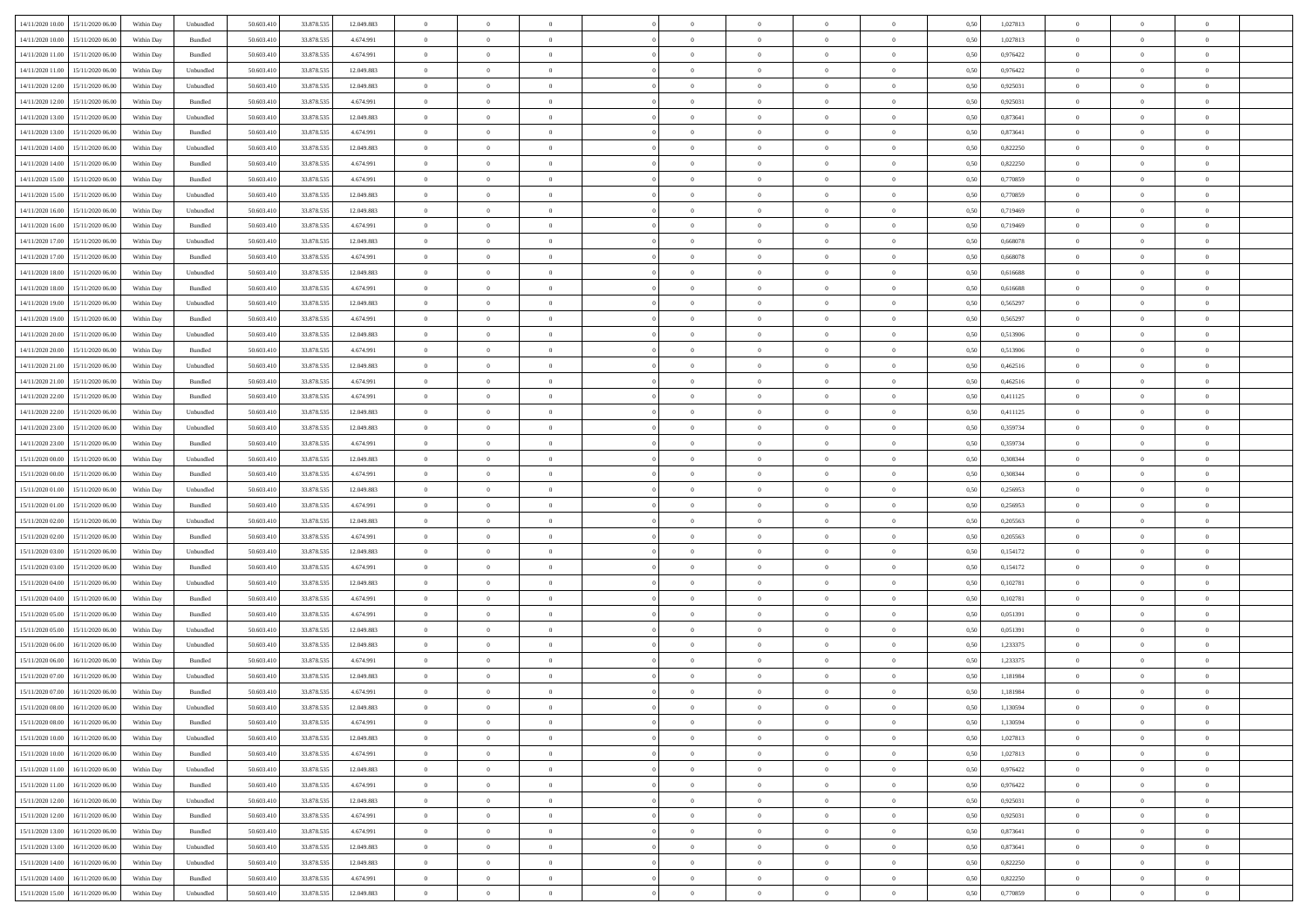| 15/11/2020 15:00                  | 16/11/2020 06:00                  | Within Day | Bundled            | 50.603.410 | 33.878.535 | 4.674.991  | $\overline{0}$ | $\theta$       |                | $\overline{0}$ | $\bf{0}$       | $\overline{0}$ | $\theta$       | 0,50 | 0,770859 | $\theta$       | $\theta$       | $\theta$                 |  |
|-----------------------------------|-----------------------------------|------------|--------------------|------------|------------|------------|----------------|----------------|----------------|----------------|----------------|----------------|----------------|------|----------|----------------|----------------|--------------------------|--|
| 15/11/2020 16.00                  | 16/11/2020 06.00                  | Within Day | Unbundled          | 50.603.41  | 33.878.535 | 12.049.883 | $\overline{0}$ | $\theta$       | $\overline{0}$ | $\overline{0}$ | $\,$ 0         | $\bf{0}$       | $\bf{0}$       | 0,50 | 0,719469 | $\,$ 0 $\,$    | $\overline{0}$ | $\overline{0}$           |  |
|                                   |                                   |            |                    |            |            |            |                |                |                |                |                |                |                |      |          |                |                |                          |  |
| 15/11/2020 16.00                  | 16/11/2020 06:00                  | Within Day | Bundled            | 50.603.410 | 33.878.535 | 4.674.991  | $\overline{0}$ | $\overline{0}$ | $\overline{0}$ | $\overline{0}$ | $\bf{0}$       | $\overline{0}$ | $\mathbf{0}$   | 0.50 | 0,719469 | $\bf{0}$       | $\overline{0}$ | $\overline{0}$           |  |
| 15/11/2020 17.00                  | 16/11/2020 06.00                  | Within Day | Unbundled          | 50.603.410 | 33.878.535 | 12.049.883 | $\overline{0}$ | $\overline{0}$ | $\overline{0}$ | $\overline{0}$ | $\,$ 0         | $\overline{0}$ | $\overline{0}$ | 0,50 | 0,668078 | $\,$ 0 $\,$    | $\overline{0}$ | $\overline{0}$           |  |
| 15/11/2020 17:00                  | 16/11/2020 06.00                  | Within Day | Bundled            | 50.603.41  | 33.878.535 | 4.674.991  | $\overline{0}$ | $\theta$       | $\overline{0}$ |                | $\bf{0}$       | $\overline{0}$ | $\bf{0}$       | 0,50 | 0,668078 | $\,$ 0 $\,$    | $\overline{0}$ | $\overline{0}$           |  |
| 15/11/2020 18:00                  | 16/11/2020 06:00                  | Within Day | Unbundled          | 50.603.410 | 33.878.535 | 12.049.883 | $\overline{0}$ | $\overline{0}$ | $\overline{0}$ | $\overline{0}$ | $\bf{0}$       | $\overline{0}$ | $\bf{0}$       | 0.50 | 0.616688 | $\,0\,$        | $\theta$       | $\overline{0}$           |  |
| 15/11/2020 18.00                  | 16/11/2020 06.00                  | Within Day | Bundled            | 50.603.410 | 33.878.535 | 4.674.991  | $\overline{0}$ | $\overline{0}$ | $\overline{0}$ | $\overline{0}$ | $\,$ 0         | $\overline{0}$ | $\overline{0}$ | 0,50 | 0,616688 | $\,0\,$        | $\theta$       | $\overline{0}$           |  |
| 15/11/2020 19:00                  | 16/11/2020 06.00                  | Within Day | Unbundled          | 50.603.41  | 33.878.535 | 12.049.883 | $\overline{0}$ | $\theta$       | $\overline{0}$ |                | $\,$ 0         | $\bf{0}$       | $\bf{0}$       | 0,50 | 0,565297 | $\,$ 0 $\,$    | $\overline{0}$ | $\overline{0}$           |  |
| 15/11/2020 19:00                  | 16/11/2020 06:00                  | Within Day | Bundled            | 50.603.410 | 33.878.535 | 4.674.991  | $\overline{0}$ | $\overline{0}$ | $\overline{0}$ | $\overline{0}$ | $\bf{0}$       | $\overline{0}$ | $\bf{0}$       | 0.50 | 0.565297 | $\,0\,$        | $\overline{0}$ | $\overline{0}$           |  |
| 15/11/2020 20.00                  | 16/11/2020 06.00                  | Within Day | Bundled            | 50.603.410 | 33.878.535 | 4.674.991  | $\overline{0}$ | $\overline{0}$ | $\overline{0}$ | $\overline{0}$ | $\bf{0}$       | $\overline{0}$ | $\bf{0}$       | 0,50 | 0,513906 | $\,$ 0 $\,$    | $\overline{0}$ | $\overline{0}$           |  |
| 15/11/2020 20.00                  | 16/11/2020 06.00                  | Within Day | Unbundled          | 50.603.41  | 33.878.535 | 12.049.883 | $\bf{0}$       | $\theta$       | $\overline{0}$ | $\overline{0}$ | $\,$ 0         | $\overline{0}$ | $\bf{0}$       | 0,50 | 0,513906 | $\,$ 0 $\,$    | $\overline{0}$ | $\overline{0}$           |  |
| 15/11/2020 21.00                  | 16/11/2020 06:00                  | Within Day | Unbundled          | 50.603.410 | 33.878.535 | 12.049.883 | $\overline{0}$ | $\overline{0}$ | $\overline{0}$ | $\overline{0}$ | $\bf{0}$       | $\overline{0}$ | $\mathbf{0}$   | 0.50 | 0.462516 | $\,$ 0 $\,$    | $\overline{0}$ | $\bf{0}$                 |  |
| 15/11/2020 21.00                  | 16/11/2020 06.00                  | Within Day | Bundled            | 50.603.410 | 33.878.535 | 4.674.991  | $\overline{0}$ | $\overline{0}$ | $\overline{0}$ | $\overline{0}$ | $\,$ 0         | $\overline{0}$ | $\overline{0}$ | 0,50 | 0,462516 | $\,$ 0 $\,$    | $\overline{0}$ | $\overline{0}$           |  |
| 15/11/2020 22.00                  | 16/11/2020 06.00                  | Within Day | Unbundled          | 50.603.41  | 33.878.535 | 12.049.883 | $\overline{0}$ | $\theta$       | $\overline{0}$ |                | $\bf{0}$       | $\overline{0}$ | $\bf{0}$       | 0,50 | 0,411125 | $\,$ 0 $\,$    | $\overline{0}$ | $\overline{0}$           |  |
|                                   |                                   |            |                    |            |            |            |                |                |                |                |                |                |                |      |          |                |                |                          |  |
| 15/11/2020 22.00                  | 16/11/2020 06:00                  | Within Day | Bundled            | 50.603.410 | 33.878.535 | 4.674.991  | $\overline{0}$ | $\overline{0}$ | $\overline{0}$ | $\overline{0}$ | $\bf{0}$       | $\overline{0}$ | $\bf{0}$       | 0.50 | 0,411125 | $\,0\,$        | $\theta$       | $\overline{0}$           |  |
| 15/11/2020 23.00                  | 16/11/2020 06.00                  | Within Day | Unbundled          | 50.603.410 | 33.878.535 | 12.049.883 | $\overline{0}$ | $\overline{0}$ | $\overline{0}$ | $\overline{0}$ | $\,$ 0         | $\overline{0}$ | $\overline{0}$ | 0,50 | 0,359734 | $\,0\,$        | $\theta$       | $\overline{0}$           |  |
| 15/11/2020 23.00                  | 16/11/2020 06.00                  | Within Day | Bundled            | 50.603.41  | 33.878.535 | 4.674.991  | $\overline{0}$ | $\theta$       | $\overline{0}$ |                | $\,$ 0         | $\overline{0}$ | $\bf{0}$       | 0,50 | 0,359734 | $\,$ 0 $\,$    | $\overline{0}$ | $\overline{0}$           |  |
| 16/11/2020 00.00                  | 16/11/2020 06:00                  | Within Day | Unbundled          | 50.603.410 | 33.878.535 | 12.049.883 | $\overline{0}$ | $\overline{0}$ | $\overline{0}$ | $\overline{0}$ | $\bf{0}$       | $\overline{0}$ | $\bf{0}$       | 0.50 | 0.308344 | $\,0\,$        | $\overline{0}$ | $\overline{\phantom{a}}$ |  |
| 16/11/2020 00.00                  | 16/11/2020 06.00                  | Within Day | Bundled            | 50.603.410 | 33.878.535 | 4.674.991  | $\overline{0}$ | $\overline{0}$ | $\overline{0}$ | $\overline{0}$ | $\,$ 0         | $\overline{0}$ | $\bf{0}$       | 0,50 | 0,308344 | $\,$ 0 $\,$    | $\overline{0}$ | $\overline{0}$           |  |
| 16/11/2020 01:00                  | 16/11/2020 06.00                  | Within Day | Unbundled          | 50.603.41  | 33.878.535 | 12.049.883 | $\bf{0}$       | $\,$ 0 $\,$    | $\overline{0}$ | $\overline{0}$ | $\,$ 0         | $\overline{0}$ | $\bf{0}$       | 0,50 | 0,256953 | $\,$ 0 $\,$    | $\overline{0}$ | $\overline{0}$           |  |
| 16/11/2020 01:00                  | 16/11/2020 06:00                  | Within Day | Bundled            | 50.603.410 | 33.878.535 | 4.674.991  | $\overline{0}$ | $\overline{0}$ | $\overline{0}$ | $\overline{0}$ | $\bf{0}$       | $\overline{0}$ | $\mathbf{0}$   | 0.50 | 0,256953 | $\,$ 0 $\,$    | $\overline{0}$ | $\overline{\phantom{a}}$ |  |
| 16/11/2020 02.00                  | 16/11/2020 06.00                  | Within Day | Unbundled          | 50.603.410 | 33.878.535 | 12.049.883 | $\overline{0}$ | $\overline{0}$ | $\overline{0}$ | $\overline{0}$ | $\,$ 0         | $\overline{0}$ | $\overline{0}$ | 0,50 | 0,205563 | $\,$ 0 $\,$    | $\overline{0}$ | $\overline{0}$           |  |
| 16/11/2020 02:00                  | 16/11/2020 06.00                  | Within Day | Bundled            | 50.603.41  | 33.878.535 | 4.674.991  | $\overline{0}$ | $\theta$       | $\overline{0}$ | $\overline{0}$ | $\,$ 0         | $\overline{0}$ | $\bf{0}$       | 0,50 | 0,205563 | $\,$ 0 $\,$    | $\overline{0}$ | $\overline{0}$           |  |
| 16/11/2020 03:00                  | 16/11/2020 06:00                  | Within Day | Bundled            | 50.603.410 | 33.878.535 | 4.674.991  | $\overline{0}$ | $\overline{0}$ | $\overline{0}$ | $\overline{0}$ | $\bf{0}$       | $\overline{0}$ | $\bf{0}$       | 0.50 | 0,154172 | $\,0\,$        | $\theta$       | $\overline{0}$           |  |
| 16/11/2020 03.00                  | 16/11/2020 06.00                  | Within Day | Unbundled          | 50.603.410 | 33.878.535 | 12.049.883 | $\overline{0}$ | $\overline{0}$ | $\overline{0}$ | $\overline{0}$ | $\,$ 0         | $\overline{0}$ | $\overline{0}$ | 0,50 | 0,154172 | $\,0\,$        | $\theta$       | $\overline{0}$           |  |
| 16/11/2020 04:00                  | 16/11/2020 06.00                  | Within Day | Unbundled          | 50.603.41  | 33.878.535 | 12.049.883 | $\overline{0}$ | $\theta$       | $\overline{0}$ |                | $\,$ 0         | $\overline{0}$ | $\bf{0}$       | 0,50 | 0,102781 | $\,$ 0 $\,$    | $\overline{0}$ | $\overline{0}$           |  |
| 16/11/2020 04.00                  | 16/11/2020 06:00                  | Within Day | Bundled            | 50.603.410 | 33.878.535 | 4.674.991  | $\overline{0}$ | $\overline{0}$ | $\overline{0}$ | $\overline{0}$ | $\bf{0}$       | $\overline{0}$ | $\bf{0}$       | 0.50 | 0.102781 | $\,0\,$        | $\overline{0}$ | $\overline{0}$           |  |
|                                   |                                   |            |                    |            |            |            | $\overline{0}$ | $\overline{0}$ | $\overline{0}$ | $\overline{0}$ |                | $\overline{0}$ |                |      |          | $\,$ 0 $\,$    |                | $\overline{0}$           |  |
| 16/11/2020 05:00                  | 16/11/2020 06.00                  | Within Day | Unbundled          | 50.603.410 | 33.878.535 | 12.049.883 |                |                |                |                | $\bf{0}$       |                | $\bf{0}$       | 0,50 | 0,051391 |                | $\overline{0}$ |                          |  |
| 16/11/2020 05:00                  | 16/11/2020 06.00                  | Within Day | Bundled            | 50.603.41  | 33.878.535 | 4.674.991  | $\bf{0}$       | $\overline{0}$ | $\overline{0}$ | $\overline{0}$ | $\bf{0}$       | $\overline{0}$ | $\bf{0}$       | 0,50 | 0,051391 | $\,$ 0 $\,$    | $\overline{0}$ | $\overline{0}$           |  |
| 16/11/2020 06.00                  | 17/11/2020 06:00                  | Within Day | Unbundled          | 50.603.410 | 33.878.535 | 12.049.883 | $\overline{0}$ | $\bf{0}$       | $\overline{0}$ | $\overline{0}$ | $\bf{0}$       | $\overline{0}$ | $\mathbf{0}$   | 0.50 | 1,233375 | $\,$ 0 $\,$    | $\overline{0}$ | $\overline{\phantom{a}}$ |  |
| 16/11/2020 06:00                  | 17/11/2020 06.00                  | Within Dav | Bundled            | 50.603.410 | 33.878.535 | 4.674.991  | $\overline{0}$ | $\overline{0}$ | $\overline{0}$ | $\overline{0}$ | $\mathbf{0}$   | $\overline{0}$ | $\overline{0}$ | 0.50 | 1,233375 | $\theta$       | $\overline{0}$ | $\overline{0}$           |  |
| 16/11/2020 07.00                  | 17/11/2020 06.00                  | Within Day | Unbundled          | 50.603.41  | 33.878.535 | 12.049.883 | $\overline{0}$ | $\theta$       | $\overline{0}$ | $\overline{0}$ | $\,$ 0         | $\overline{0}$ | $\bf{0}$       | 0,50 | 1,181984 | $\,$ 0 $\,$    | $\overline{0}$ | $\overline{0}$           |  |
| 16/11/2020 07:00                  | 17/11/2020 06:00                  | Within Day | Bundled            | 50.603.410 | 33.878.535 | 4.674.991  | $\overline{0}$ | $\overline{0}$ | $\overline{0}$ | $\overline{0}$ | $\bf{0}$       | $\overline{0}$ | $\bf{0}$       | 0.50 | 1.181984 | $\,0\,$        | $\overline{0}$ | $\overline{0}$           |  |
| 16/11/2020 08:00                  | 17/11/2020 06.00                  | Within Dav | Unbundled          | 50.603.410 | 33.878.535 | 12.049.883 | $\overline{0}$ | $\theta$       | $\Omega$       | $\Omega$       | $\mathbf{0}$   | $\overline{0}$ | $\overline{0}$ | 0.50 | 1,130594 | $\theta$       | $\overline{0}$ | $\overline{0}$           |  |
| 16/11/2020 08:00                  | 17/11/2020 06.00                  | Within Day | Bundled            | 50.603.41  | 33.878.535 | 4.674.991  | $\overline{0}$ | $\theta$       | $\overline{0}$ |                | $\,$ 0         | $\overline{0}$ | $\bf{0}$       | 0,50 | 1,130594 | $\,$ 0 $\,$    | $\overline{0}$ | $\overline{0}$           |  |
| 16/11/2020 09:00                  | 17/11/2020 06:00                  | Within Day | Unbundled          | 50.603.410 | 33.878.535 | 12.049.883 | $\overline{0}$ | $\overline{0}$ | $\overline{0}$ | $\overline{0}$ | $\bf{0}$       | $\overline{0}$ | $\bf{0}$       | 0.50 | 1.079203 | $\,0\,$        | $\overline{0}$ | $\overline{0}$           |  |
| 16/11/2020 09:00                  | 17/11/2020 06.00                  | Within Dav | Bundled            | 50.603.410 | 33.878.535 | 4.674.991  | $\overline{0}$ | $\overline{0}$ | $\overline{0}$ | $\overline{0}$ | $\overline{0}$ | $\overline{0}$ | $\overline{0}$ | 0.50 | 1,079203 | $\theta$       | $\overline{0}$ | $\overline{0}$           |  |
| 16/11/2020 10:00                  | 17/11/2020 06.00                  | Within Day | Bundled            | 50.603.41  | 33.878.535 | 4.674.991  | $\overline{0}$ | $\overline{0}$ | $\overline{0}$ | $\overline{0}$ | $\bf{0}$       | $\bf{0}$       | $\bf{0}$       | 0,50 | 1,027813 | $\,$ 0 $\,$    | $\overline{0}$ | $\overline{0}$           |  |
| 16/11/2020 10:00                  | 17/11/2020 06:00                  | Within Day | Unbundled          | 50.603.410 | 33.878.535 | 12.049.883 | $\overline{0}$ | $\overline{0}$ | $\overline{0}$ | $\overline{0}$ | $\bf{0}$       | $\overline{0}$ | $\mathbf{0}$   | 0.50 | 1,027813 | $\,$ 0 $\,$    | $\overline{0}$ | $\overline{0}$           |  |
| 16/11/2020 11:00                  | 17/11/2020 06.00                  | Within Dav | Unbundled          | 50.603.410 | 33.878.535 | 12.049.883 | $\overline{0}$ | $\overline{0}$ | $\Omega$       | $\Omega$       | $\mathbf{0}$   | $\overline{0}$ | $\overline{0}$ | 0.50 | 0,976422 | $\theta$       | $\overline{0}$ | $\overline{0}$           |  |
| 16/11/2020 11:00                  | 17/11/2020 06.00                  | Within Day | Bundled            | 50.603.41  | 33.878.535 | 4.674.991  | $\overline{0}$ | $\,$ 0 $\,$    | $\overline{0}$ | $\overline{0}$ | $\,$ 0         | $\overline{0}$ | $\bf{0}$       | 0,50 | 0,976422 | $\,$ 0 $\,$    | $\overline{0}$ | $\overline{0}$           |  |
| 16/11/2020 12:00                  | 17/11/2020 06.00                  | Within Day | Unbundled          | 50.603.410 | 33.878.535 | 12.049.883 | $\overline{0}$ | $\overline{0}$ | $\overline{0}$ | $\overline{0}$ | $\bf{0}$       | $\overline{0}$ | $\bf{0}$       | 0.50 | 0,925031 | $\,0\,$        | $\theta$       | $\overline{0}$           |  |
|                                   | 17/11/2020 06.00                  | Within Dav | Bundled            | 50.603.410 | 33.878.535 | 4.674.991  | $\overline{0}$ | $\theta$       | $\Omega$       | $\Omega$       | $\bf{0}$       | $\overline{0}$ | $\mathbf{0}$   | 0.50 | 0,925031 | $\theta$       | $\overline{0}$ | $\overline{0}$           |  |
| 16/11/2020 12:00                  |                                   |            |                    |            |            |            |                |                |                |                |                |                |                |      |          |                |                |                          |  |
| 16/11/2020 13:00                  | 17/11/2020 06.00                  | Within Day | Unbundled          | 50.603.41  | 33.878.535 | 12.049.883 | $\overline{0}$ | $\,$ 0 $\,$    | $\overline{0}$ | $\bf{0}$       | $\,$ 0         | $\bf{0}$       | $\bf{0}$       | 0,50 | 0,873641 | $\,$ 0 $\,$    | $\overline{0}$ | $\overline{0}$           |  |
| 16/11/2020 13:00                  | 17/11/2020 06.00                  | Within Day | $\mathbf B$ undled | 50.603.410 | 33.878.535 | 4.674.991  | $\bf{0}$       | $\bf{0}$       |                |                |                |                |                | 0.50 | 0,873641 | $\bf{0}$       | $\theta$       |                          |  |
| 16/11/2020 14:00 17/11/2020 06:00 |                                   | Within Day | Unbundled          | 50.603.410 | 33.878.535 | 12.049.883 | $\Omega$       | $\overline{0}$ | $\overline{0}$ | $\Omega$       | $\mathbf{0}$   | $\overline{0}$ | $\mathbf{0}$   | 0.50 | 0,822250 | $\theta$       | $\theta$       | $\overline{0}$           |  |
| 16/11/2020 14:00                  | 17/11/2020 06.00                  | Within Day | Bundled            | 50.603.41  | 33.878.535 | 4.674.991  | $\bf{0}$       | $\overline{0}$ | $\overline{0}$ | $\bf{0}$       | $\overline{0}$ | $\overline{0}$ | $\mathbf{0}$   | 0,50 | 0,822250 | $\bf{0}$       | $\overline{0}$ | $\bf{0}$                 |  |
| 16/11/2020 15:00                  | 17/11/2020 06:00                  | Within Day | Unbundled          | 50,603.410 | 33.878.535 | 12.049.883 | $\overline{0}$ | $\overline{0}$ | $\overline{0}$ | $\overline{0}$ | $\bf{0}$       | $\overline{0}$ | $\mathbf{0}$   | 0.50 | 0.770859 | $\overline{0}$ | $\bf{0}$       | $\bf{0}$                 |  |
| 16/11/2020 15:00                  | 17/11/2020 06.00                  | Within Dav | Bundled            | 50.603.410 | 33.878.535 | 4.674.991  | $\overline{0}$ | $\overline{0}$ | $\overline{0}$ | $\overline{0}$ | $\mathbf{0}$   | $\overline{0}$ | $\mathbf{0}$   | 0.50 | 0,770859 | $\overline{0}$ | $\theta$       | $\overline{0}$           |  |
| 16/11/2020 16.00                  | 17/11/2020 06.00                  | Within Day | Unbundled          | 50.603.410 | 33.878.535 | 12.049.883 | $\bf{0}$       | $\overline{0}$ | $\overline{0}$ | $\overline{0}$ | $\bf{0}$       | $\bf{0}$       | $\bf{0}$       | 0,50 | 0,719469 | $\bf{0}$       | $\overline{0}$ | $\overline{0}$           |  |
| 16/11/2020 16.00                  | 17/11/2020 06.00                  | Within Day | Bundled            | 50.603.410 | 33.878.535 | 4.674.991  | $\overline{0}$ | $\overline{0}$ | $\overline{0}$ | $\overline{0}$ | $\bf{0}$       | $\overline{0}$ | $\mathbf{0}$   | 0.50 | 0.719469 | $\,$ 0 $\,$    | $\overline{0}$ | $\overline{0}$           |  |
| 16/11/2020 17:00                  | 17/11/2020 06:00                  | Within Day | Bundled            | 50.603.410 | 33.878.535 | 4.674.991  | $\overline{0}$ | $\overline{0}$ | $\overline{0}$ | $\overline{0}$ | $\overline{0}$ | $\overline{0}$ | $\overline{0}$ | 0.50 | 0,668078 | $\overline{0}$ | $\theta$       | $\overline{0}$           |  |
| 16/11/2020 17:00                  | 17/11/2020 06.00                  | Within Day | Unbundled          | 50.603.41  | 33.878.535 | 12.049.883 | $\overline{0}$ | $\,$ 0         | $\overline{0}$ | $\bf{0}$       | $\,$ 0 $\,$    | $\bf{0}$       | $\bf{0}$       | 0,50 | 0,668078 | $\,$ 0 $\,$    | $\overline{0}$ | $\,$ 0                   |  |
| 16/11/2020 18:00                  | 17/11/2020 06:00                  | Within Day | Unbundled          | 50.603.410 | 33.878.535 | 12.049.883 | $\overline{0}$ | $\overline{0}$ | $\overline{0}$ | $\overline{0}$ | $\bf{0}$       | $\overline{0}$ | $\mathbf{0}$   | 0.50 | 0.616688 | $\mathbf{0}$   | $\,$ 0 $\,$    | $\overline{0}$           |  |
| 16/11/2020 18:00                  | 17/11/2020 06:00                  | Within Dav | Bundled            | 50.603.410 | 33.878.535 | 4.674.991  | $\overline{0}$ | $\overline{0}$ | $\overline{0}$ | $\overline{0}$ | $\overline{0}$ | $\overline{0}$ | $\overline{0}$ | 0,50 | 0,616688 | $\overline{0}$ | $\theta$       | $\overline{0}$           |  |
|                                   |                                   |            |                    |            |            |            |                | $\overline{0}$ |                | $\bf{0}$       | $\bf{0}$       |                |                |      |          | $\bf{0}$       | $\,$ 0 $\,$    | $\bf{0}$                 |  |
| 16/11/2020 19.00                  | 17/11/2020 06.00                  | Within Day | Unbundled          | 50.603.41  | 33.878.535 | 12.049.883 | $\overline{0}$ |                | $\overline{0}$ |                |                | $\bf{0}$       | $\bf{0}$       | 0,50 | 0,565297 |                |                |                          |  |
|                                   | 16/11/2020 19:00 17/11/2020 06:00 | Within Day | Bundled            | 50.603.410 | 33.878.535 | 4.674.991  | $\,$ 0 $\,$    | $\overline{0}$ | $\overline{0}$ | $\overline{0}$ | $\bf{0}$       | $\overline{0}$ | $\,$ 0 $\,$    | 0,50 | 0,565297 | $\overline{0}$ | $\,$ 0 $\,$    | $\,$ 0 $\,$              |  |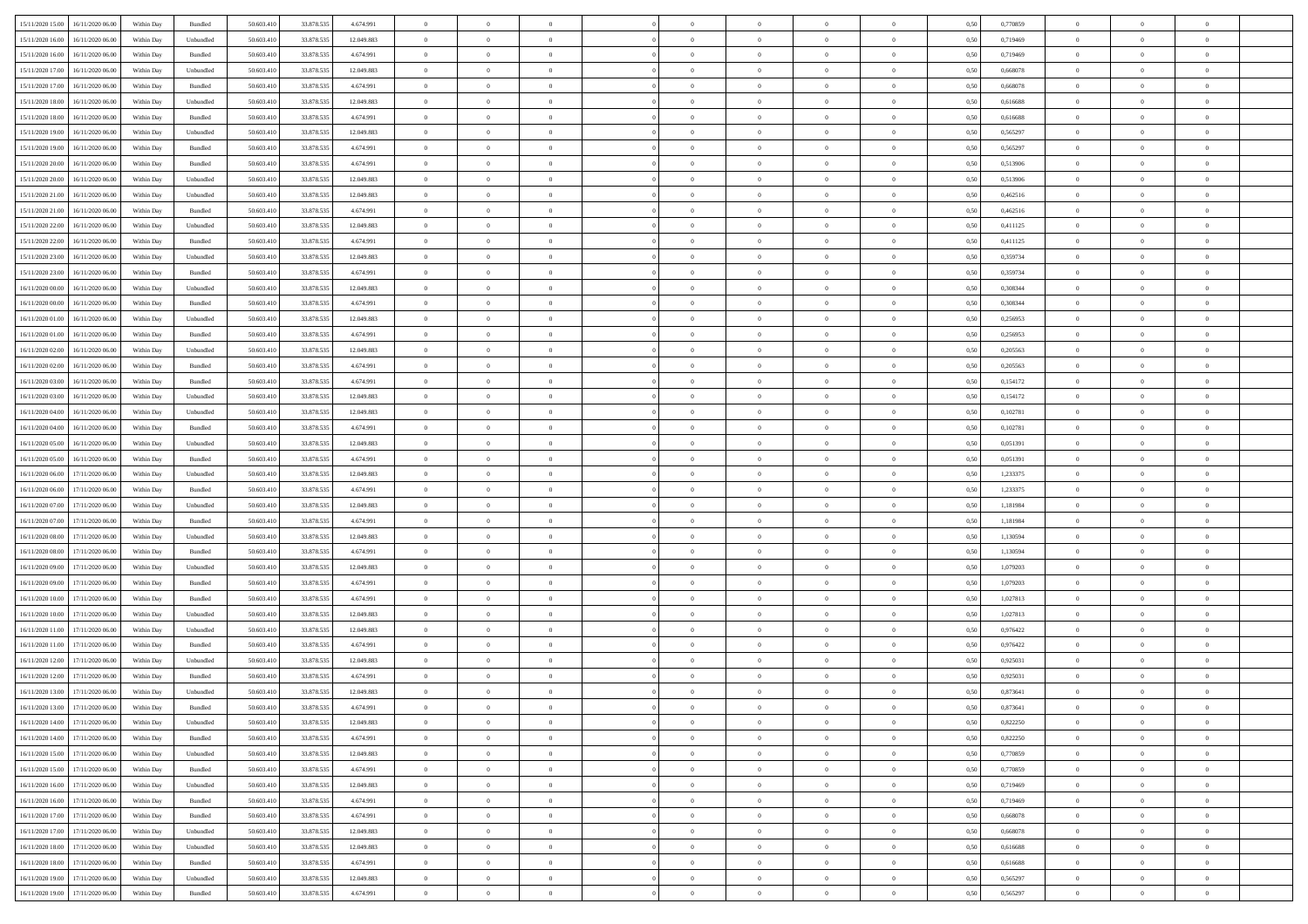| 16/11/2020 20.00                  | 17/11/2020 06:00                  | Within Day | Unbundled                   | 50.603.410 | 33.878.535 | 12.049.883 | $\overline{0}$ | $\theta$       |                | $\overline{0}$ | $\bf{0}$       | $\overline{0}$ | $\theta$       | 0,50 | 0,513906 | $\theta$       | $\theta$       | $\theta$                 |  |
|-----------------------------------|-----------------------------------|------------|-----------------------------|------------|------------|------------|----------------|----------------|----------------|----------------|----------------|----------------|----------------|------|----------|----------------|----------------|--------------------------|--|
| 16/11/2020 20.00                  | 17/11/2020 06.00                  | Within Day | Bundled                     | 50.603.41  | 33.878.535 | 4.674.991  | $\overline{0}$ | $\theta$       | $\overline{0}$ | $\overline{0}$ | $\,$ 0         | $\overline{0}$ | $\bf{0}$       | 0,50 | 0,513906 | $\,$ 0 $\,$    | $\overline{0}$ | $\overline{0}$           |  |
|                                   |                                   |            |                             |            |            |            |                |                |                |                |                |                |                |      |          |                |                |                          |  |
| 16/11/2020 21.00                  | 17/11/2020 06.00                  | Within Day | Unbundled                   | 50.603.410 | 33.878.535 | 12.049.883 | $\overline{0}$ | $\overline{0}$ | $\overline{0}$ | $\overline{0}$ | $\bf{0}$       | $\overline{0}$ | $\mathbf{0}$   | 0.50 | 0.462516 | $\bf{0}$       | $\overline{0}$ | $\overline{0}$           |  |
| 16/11/2020 21.00                  | 17/11/2020 06.00                  | Within Day | Bundled                     | 50.603.410 | 33.878.535 | 4.674.991  | $\overline{0}$ | $\overline{0}$ | $\overline{0}$ | $\overline{0}$ | $\,$ 0         | $\overline{0}$ | $\overline{0}$ | 0,50 | 0,462516 | $\,$ 0 $\,$    | $\overline{0}$ | $\overline{0}$           |  |
| 16/11/2020 22.00                  | 17/11/2020 06.00                  | Within Day | Unbundled                   | 50.603.41  | 33.878.535 | 12.049.883 | $\overline{0}$ | $\theta$       | $\overline{0}$ |                | $\bf{0}$       | $\overline{0}$ | $\bf{0}$       | 0,50 | 0,411125 | $\,$ 0 $\,$    | $\overline{0}$ | $\overline{0}$           |  |
| 16/11/2020 22:00                  | 17/11/2020 06:00                  | Within Day | Bundled                     | 50.603.410 | 33.878.535 | 4.674.991  | $\overline{0}$ | $\overline{0}$ | $\overline{0}$ | $\overline{0}$ | $\bf{0}$       | $\overline{0}$ | $\bf{0}$       | 0.50 | 0,411125 | $\,0\,$        | $\theta$       | $\overline{0}$           |  |
| 16/11/2020 23.00                  | 17/11/2020 06.00                  | Within Day | Unbundled                   | 50.603.410 | 33.878.535 | 12.049.883 | $\overline{0}$ | $\overline{0}$ | $\overline{0}$ | $\overline{0}$ | $\bf{0}$       | $\overline{0}$ | $\overline{0}$ | 0,50 | 0,359734 | $\,$ 0 $\,$    | $\theta$       | $\overline{0}$           |  |
| 16/11/2020 23.00                  | 17/11/2020 06.00                  | Within Day | Bundled                     | 50.603.41  | 33.878.535 | 4.674.991  | $\overline{0}$ | $\theta$       | $\overline{0}$ | $\overline{0}$ | $\,$ 0         | $\overline{0}$ | $\bf{0}$       | 0,50 | 0,359734 | $\,$ 0 $\,$    | $\overline{0}$ | $\overline{0}$           |  |
| 17/11/2020 00:00                  | 17/11/2020 06:00                  | Within Day | Bundled                     | 50.603.410 | 33.878.535 | 4.674.991  | $\overline{0}$ | $\overline{0}$ | $\overline{0}$ | $\overline{0}$ | $\bf{0}$       | $\overline{0}$ | $\bf{0}$       | 0.50 | 0.308344 | $\,0\,$        | $\overline{0}$ | $\overline{0}$           |  |
| 17/11/2020 00.00                  | 17/11/2020 06.00                  | Within Day | Unbundled                   | 50.603.410 | 33.878.535 | 12.049.883 | $\overline{0}$ | $\overline{0}$ | $\overline{0}$ | $\overline{0}$ | $\bf{0}$       | $\overline{0}$ | $\bf{0}$       | 0,50 | 0,308344 | $\,$ 0 $\,$    | $\overline{0}$ | $\overline{0}$           |  |
| 17/11/2020 01:00                  | 17/11/2020 06.00                  | Within Day | Unbundled                   | 50.603.41  | 33.878.535 | 12.049.883 | $\bf{0}$       | $\theta$       | $\overline{0}$ | $\overline{0}$ | $\,$ 0         | $\overline{0}$ | $\bf{0}$       | 0,50 | 0,256953 | $\,$ 0 $\,$    | $\overline{0}$ | $\overline{0}$           |  |
| 17/11/2020 01:00                  | 17/11/2020 06:00                  | Within Day | Bundled                     | 50.603.410 | 33.878.535 | 4.674.991  | $\overline{0}$ | $\overline{0}$ | $\overline{0}$ | $\overline{0}$ | $\bf{0}$       | $\overline{0}$ | $\mathbf{0}$   | 0.50 | 0,256953 | $\,$ 0 $\,$    | $\overline{0}$ | $\bf{0}$                 |  |
|                                   |                                   |            |                             |            |            |            |                |                |                |                |                |                |                |      |          |                |                |                          |  |
| 17/11/2020 02.00                  | 17/11/2020 06.00                  | Within Day | Unbundled                   | 50.603.410 | 33.878.535 | 12.049.883 | $\overline{0}$ | $\overline{0}$ | $\overline{0}$ | $\overline{0}$ | $\,$ 0         | $\overline{0}$ | $\overline{0}$ | 0,50 | 0,205563 | $\,$ 0 $\,$    | $\overline{0}$ | $\overline{0}$           |  |
| 17/11/2020 02:00                  | 17/11/2020 06.00                  | Within Day | Bundled                     | 50.603.41  | 33.878.535 | 4.674.991  | $\overline{0}$ | $\theta$       | $\overline{0}$ | $\overline{0}$ | $\bf{0}$       | $\overline{0}$ | $\bf{0}$       | 0,50 | 0,205563 | $\,$ 0 $\,$    | $\overline{0}$ | $\overline{0}$           |  |
| 17/11/2020 03:00                  | 17/11/2020 06:00                  | Within Day | Unbundled                   | 50.603.410 | 33.878.535 | 12.049.883 | $\overline{0}$ | $\overline{0}$ | $\overline{0}$ | $\overline{0}$ | $\bf{0}$       | $\overline{0}$ | $\bf{0}$       | 0.50 | 0,154172 | $\,0\,$        | $\theta$       | $\overline{0}$           |  |
| 17/11/2020 03.00                  | 17/11/2020 06.00                  | Within Day | Bundled                     | 50.603.410 | 33.878.535 | 4.674.991  | $\overline{0}$ | $\overline{0}$ | $\overline{0}$ | $\overline{0}$ | $\bf{0}$       | $\overline{0}$ | $\overline{0}$ | 0,50 | 0,154172 | $\,0\,$        | $\theta$       | $\overline{0}$           |  |
| 17/11/2020 04:00                  | 17/11/2020 06.00                  | Within Day | Unbundled                   | 50.603.41  | 33.878.535 | 12.049.883 | $\overline{0}$ | $\theta$       | $\overline{0}$ |                | $\,$ 0         | $\overline{0}$ | $\bf{0}$       | 0,50 | 0,102781 | $\,$ 0 $\,$    | $\overline{0}$ | $\overline{0}$           |  |
| 17/11/2020 04:00                  | 17/11/2020 06:00                  | Within Day | Bundled                     | 50.603.410 | 33.878.535 | 4.674.991  | $\overline{0}$ | $\overline{0}$ | $\overline{0}$ | $\overline{0}$ | $\bf{0}$       | $\overline{0}$ | $\bf{0}$       | 0.50 | 0.102781 | $\,0\,$        | $\overline{0}$ | $\overline{\phantom{a}}$ |  |
| 17/11/2020 05:00                  | 17/11/2020 06.00                  | Within Day | Unbundled                   | 50.603.410 | 33.878.535 | 12.049.883 | $\overline{0}$ | $\overline{0}$ | $\overline{0}$ | $\overline{0}$ | $\bf{0}$       | $\overline{0}$ | $\bf{0}$       | 0,50 | 0,051391 | $\,$ 0 $\,$    | $\overline{0}$ | $\overline{0}$           |  |
| 17/11/2020 05:00                  | 17/11/2020 06.00                  | Within Day | Bundled                     | 50.603.41  | 33.878.535 | 4.674.991  | $\bf{0}$       | $\,$ 0 $\,$    | $\overline{0}$ | $\overline{0}$ | $\,$ 0         | $\overline{0}$ | $\bf{0}$       | 0,50 | 0,051391 | $\,$ 0 $\,$    | $\overline{0}$ | $\overline{0}$           |  |
| 17/11/2020 06.00                  | 18/11/2020 06:00                  | Within Day | Unbundled                   | 50.603.410 | 33.879.535 | 12.049.883 | $\overline{0}$ | $\overline{0}$ | $\overline{0}$ | $\overline{0}$ | $\bf{0}$       | $\overline{0}$ | $\mathbf{0}$   | 0.50 | 1,233375 | $\,$ 0 $\,$    | $\overline{0}$ | $\overline{\phantom{a}}$ |  |
| 17/11/2020 06.00                  | 18/11/2020 06.00                  | Within Day | Bundled                     | 50.603.410 | 33.879.535 | 4.673.991  | $\overline{0}$ | $\overline{0}$ | $\overline{0}$ | $\overline{0}$ | $\,$ 0         | $\overline{0}$ | $\overline{0}$ | 0,50 | 1,233375 | $\,$ 0 $\,$    | $\overline{0}$ | $\overline{0}$           |  |
| 17/11/2020 07.00                  | 18/11/2020 06.00                  | Within Day | Bundled                     | 50.603.41  | 33.879.535 | 4.673.991  | $\overline{0}$ | $\theta$       | $\overline{0}$ | $\overline{0}$ | $\,$ 0         | $\overline{0}$ | $\bf{0}$       | 0,50 | 1,181984 | $\,$ 0 $\,$    | $\overline{0}$ | $\overline{0}$           |  |
|                                   |                                   |            |                             |            |            |            |                |                |                |                |                |                |                |      |          |                |                |                          |  |
| 17/11/2020 07:00                  | 18/11/2020 06:00                  | Within Day | Unbundled                   | 50.603.410 | 33.879.535 | 12.049.883 | $\overline{0}$ | $\overline{0}$ | $\overline{0}$ | $\overline{0}$ | $\bf{0}$       | $\overline{0}$ | $\bf{0}$       | 0.50 | 1.181984 | $\,0\,$        | $\theta$       | $\overline{0}$           |  |
| 17/11/2020 08:00                  | 18/11/2020 06.00                  | Within Day | Unbundled                   | 50.603.410 | 33.879.535 | 12.049.883 | $\overline{0}$ | $\overline{0}$ | $\overline{0}$ | $\overline{0}$ | $\,$ 0         | $\overline{0}$ | $\overline{0}$ | 0,50 | 1,130594 | $\,0\,$        | $\theta$       | $\overline{0}$           |  |
| 17/11/2020 08:00                  | 18/11/2020 06.00                  | Within Day | Bundled                     | 50.603.41  | 33.879.535 | 4.673.991  | $\overline{0}$ | $\theta$       | $\overline{0}$ |                | $\,$ 0         | $\overline{0}$ | $\bf{0}$       | 0,50 | 1,130594 | $\,$ 0 $\,$    | $\overline{0}$ | $\overline{0}$           |  |
| 17/11/2020 09:00                  | 18/11/2020 06:00                  | Within Day | Unbundled                   | 50.603.410 | 33.879.535 | 12.049.883 | $\overline{0}$ | $\overline{0}$ | $\overline{0}$ | $\overline{0}$ | $\bf{0}$       | $\overline{0}$ | $\bf{0}$       | 0.50 | 1.079203 | $\,0\,$        | $\overline{0}$ | $\overline{0}$           |  |
| 17/11/2020 09:00                  | 18/11/2020 06:00                  | Within Day | Bundled                     | 50.603.410 | 33.879.535 | 4.673.991  | $\overline{0}$ | $\overline{0}$ | $\overline{0}$ | $\overline{0}$ | $\bf{0}$       | $\overline{0}$ | $\bf{0}$       | 0,50 | 1,079203 | $\,$ 0 $\,$    | $\overline{0}$ | $\overline{0}$           |  |
| 17/11/2020 10:00                  | 18/11/2020 06.00                  | Within Day | Unbundled                   | 50.603.41  | 33.879.535 | 12.049.883 | $\overline{0}$ | $\overline{0}$ | $\overline{0}$ | $\overline{0}$ | $\bf{0}$       | $\bf{0}$       | $\bf{0}$       | 0,50 | 1,027813 | $\,$ 0 $\,$    | $\overline{0}$ | $\overline{0}$           |  |
| 17/11/2020 10:00                  | 18/11/2020 06:00                  | Within Day | Bundled                     | 50.603.410 | 33.879.535 | 4.673.991  | $\overline{0}$ | $\bf{0}$       | $\overline{0}$ | $\overline{0}$ | $\bf{0}$       | $\overline{0}$ | $\mathbf{0}$   | 0.50 | 1,027813 | $\,$ 0 $\,$    | $\overline{0}$ | $\bf{0}$                 |  |
| 17/11/2020 11:00                  | 18/11/2020 06:00                  | Within Dav | Unbundled                   | 50.603.410 | 33.879.535 | 12.049.883 | $\overline{0}$ | $\overline{0}$ | $\overline{0}$ | $\overline{0}$ | $\mathbf{0}$   | $\overline{0}$ | $\overline{0}$ | 0.50 | 0,976422 | $\theta$       | $\overline{0}$ | $\overline{0}$           |  |
| 17/11/2020 11:00                  | 18/11/2020 06.00                  | Within Day | Bundled                     | 50.603.41  | 33.879.535 | 4.673.991  | $\overline{0}$ | $\theta$       | $\overline{0}$ | $\overline{0}$ | $\,$ 0         | $\overline{0}$ | $\bf{0}$       | 0,50 | 0,976422 | $\,$ 0 $\,$    | $\overline{0}$ | $\overline{0}$           |  |
| 17/11/2020 12:00                  | 18/11/2020 06:00                  | Within Day | Unbundled                   | 50.603.410 | 33.879.535 | 12.049.883 | $\overline{0}$ | $\overline{0}$ | $\overline{0}$ | $\overline{0}$ | $\bf{0}$       | $\overline{0}$ | $\bf{0}$       | 0.50 | 0.925031 | $\,0\,$        | $\overline{0}$ | $\overline{0}$           |  |
| 17/11/2020 12:00                  | 18/11/2020 06:00                  | Within Dav | Bundled                     | 50.603.410 | 33.879.535 | 4.673.991  | $\overline{0}$ | $\overline{0}$ | $\Omega$       | $\Omega$       | $\mathbf{0}$   | $\overline{0}$ | $\overline{0}$ | 0.50 | 0.925031 | $\theta$       | $\overline{0}$ | $\overline{0}$           |  |
| 17/11/2020 13:00                  | 18/11/2020 06.00                  | Within Day | Unbundled                   | 50.603.41  | 33.879.535 | 12.049.883 | $\overline{0}$ | $\,$ 0 $\,$    | $\overline{0}$ |                | $\,$ 0         | $\overline{0}$ | $\bf{0}$       | 0,50 | 0,873641 | $\,$ 0 $\,$    | $\overline{0}$ | $\overline{0}$           |  |
| 17/11/2020 13:00                  | 18/11/2020 06:00                  |            | Bundled                     | 50.603.410 |            | 4.673.991  |                | $\overline{0}$ | $\overline{0}$ | $\overline{0}$ | $\bf{0}$       | $\overline{0}$ |                | 0.50 | 0.873641 | $\,0\,$        | $\overline{0}$ | $\overline{\phantom{a}}$ |  |
|                                   |                                   | Within Day |                             |            | 33.879.535 |            | $\overline{0}$ |                |                |                |                |                | $\bf{0}$       |      |          |                |                |                          |  |
| 17/11/2020 14:00                  | 18/11/2020 06.00                  | Within Dav | Bundled                     | 50.603.410 | 33.879.535 | 4.673.991  | $\overline{0}$ | $\overline{0}$ | $\overline{0}$ | $\overline{0}$ | $\overline{0}$ | $\overline{0}$ | $\overline{0}$ | 0.50 | 0,822250 | $\theta$       | $\overline{0}$ | $\overline{0}$           |  |
| 17/11/2020 14:00                  | 18/11/2020 06.00                  | Within Day | Unbundled                   | 50.603.41  | 33.879.535 | 12.049.883 | $\bf{0}$       | $\overline{0}$ | $\overline{0}$ | $\bf{0}$       | $\bf{0}$       | $\bf{0}$       | $\bf{0}$       | 0,50 | 0,822250 | $\,$ 0 $\,$    | $\overline{0}$ | $\overline{0}$           |  |
| 17/11/2020 15:00                  | 18/11/2020 06:00                  | Within Day | Unbundled                   | 50.603.410 | 33.879.535 | 12.049.883 | $\overline{0}$ | $\overline{0}$ | $\overline{0}$ | $\overline{0}$ | $\bf{0}$       | $\overline{0}$ | $\mathbf{0}$   | 0.50 | 0.770859 | $\,$ 0 $\,$    | $\overline{0}$ | $\overline{\phantom{a}}$ |  |
| 17/11/2020 15:00                  | 18/11/2020 06:00                  | Within Dav | Bundled                     | 50.603.410 | 33.879.535 | 4.673.991  | $\overline{0}$ | $\overline{0}$ | $\Omega$       | $\overline{0}$ | $\mathbf{0}$   | $\overline{0}$ | $\overline{0}$ | 0.50 | 0,770859 | $\theta$       | $\overline{0}$ | $\overline{0}$           |  |
| 17/11/2020 16:00                  | 18/11/2020 06.00                  | Within Day | Unbundled                   | 50.603.41  | 33.879.535 | 12.049.883 | $\overline{0}$ | $\,$ 0 $\,$    | $\overline{0}$ | $\overline{0}$ | $\,$ 0         | $\overline{0}$ | $\bf{0}$       | 0,50 | 0,719469 | $\,$ 0 $\,$    | $\overline{0}$ | $\overline{0}$           |  |
| 17/11/2020 16:00                  | 18/11/2020 06.00                  | Within Day | Bundled                     | 50.603.410 | 33.879.535 | 4.673.991  | $\overline{0}$ | $\overline{0}$ | $\overline{0}$ | $\overline{0}$ | $\bf{0}$       | $\overline{0}$ | $\overline{0}$ | 0.50 | 0,719469 | $\,0\,$        | $\theta$       | $\overline{0}$           |  |
| 17/11/2020 17.00                  | 18/11/2020 06:00                  | Within Dav | Unbundled                   | 50.603.410 | 33.879.535 | 12.049.883 | $\overline{0}$ | $\theta$       | $\Omega$       | $\Omega$       | $\bf{0}$       | $\overline{0}$ | $\mathbf{0}$   | 0.50 | 0,668078 | $\theta$       | $\overline{0}$ | $\overline{0}$           |  |
| 17/11/2020 17:00                  | 18/11/2020 06.00                  | Within Day | Bundled                     | 50.603.41  | 33.879.535 | 4.673.991  | $\bf{0}$       | $\overline{0}$ | $\overline{0}$ | $\bf{0}$       | $\,$ 0         | $\bf{0}$       | $\bf{0}$       | 0,50 | 0,668078 | $\,$ 0 $\,$    | $\overline{0}$ | $\overline{0}$           |  |
| 17/11/2020 18:00                  | 18/11/2020 06:00                  | Within Day | $\ensuremath{\mathsf{Unb}}$ | 50.603.410 | 33.879.535 | 12.049.883 | $\bf{0}$       | $\bf{0}$       |                | $^{\circ}$     | $\bf{0}$       |                |                | 0.50 | 0.616688 | $\,$ 0         | $\bf{0}$       |                          |  |
| 17/11/2020 18:00 18/11/2020 06:00 |                                   | Within Day | Bundled                     | 50.603.410 | 33.879.535 | 4.673.991  | $\Omega$       | $\overline{0}$ | $\Omega$       | $\Omega$       | $\mathbf{0}$   | $\overline{0}$ | $\mathbf{0}$   | 0.50 | 0,616688 | $\theta$       | $\theta$       | $\overline{0}$           |  |
| 17/11/2020 19:00                  | 18/11/2020 06.00                  | Within Day | Unbundled                   | 50.603.41  | 33.879.535 | 12.049.883 | $\bf{0}$       | $\overline{0}$ | $\overline{0}$ | $\bf{0}$       | $\overline{0}$ | $\overline{0}$ | $\mathbf{0}$   | 0,50 | 0,565297 | $\bf{0}$       | $\overline{0}$ | $\bf{0}$                 |  |
|                                   | 18/11/2020 06:00                  |            |                             | 50,603.410 | 33.879.535 | 4.673.991  |                |                |                |                |                |                |                | 0.50 | 0.565297 | $\overline{0}$ |                |                          |  |
| 17/11/2020 19:00                  |                                   | Within Day | Bundled                     |            |            |            | $\overline{0}$ | $\overline{0}$ | $\overline{0}$ | $\overline{0}$ | $\bf{0}$       | $\overline{0}$ | $\mathbf{0}$   |      |          |                | $\bf{0}$       | $\bf{0}$                 |  |
| 17/11/2020 20.00                  | 18/11/2020 06:00                  | Within Day | Unbundled                   | 50.603.410 | 33.879.535 | 12.049.883 | $\overline{0}$ | $\overline{0}$ | $\overline{0}$ | $\overline{0}$ | $\mathbf{0}$   | $\overline{0}$ | $\mathbf{0}$   | 0.50 | 0,513906 | $\overline{0}$ | $\theta$       | $\overline{0}$           |  |
| 17/11/2020 20.00                  | 18/11/2020 06.00                  | Within Day | Bundled                     | 50.603.410 | 33.879.535 | 4.673.991  | $\bf{0}$       | $\overline{0}$ | $\overline{0}$ | $\overline{0}$ | $\bf{0}$       | $\bf{0}$       | $\bf{0}$       | 0,50 | 0,513906 | $\bf{0}$       | $\overline{0}$ | $\overline{0}$           |  |
| 17/11/2020 21.00                  | 18/11/2020 06:00                  | Within Day | Bundled                     | 50.603.410 | 33.879.535 | 4.673.991  | $\overline{0}$ | $\overline{0}$ | $\overline{0}$ | $\overline{0}$ | $\bf{0}$       | $\overline{0}$ | $\mathbf{0}$   | 0.50 | 0.462516 | $\,$ 0 $\,$    | $\overline{0}$ | $\overline{0}$           |  |
| 17/11/2020 21.00                  | 18/11/2020 06:00                  | Within Day | Unbundled                   | 50.603.410 | 33.879.535 | 12.049.883 | $\overline{0}$ | $\overline{0}$ | $\overline{0}$ | $\overline{0}$ | $\overline{0}$ | $\overline{0}$ | $\overline{0}$ | 0.50 | 0,462516 | $\overline{0}$ | $\theta$       | $\overline{0}$           |  |
| 17/11/2020 22.00                  | 18/11/2020 06.00                  | Within Day | Unbundled                   | 50.603.41  | 33.879.535 | 12.049.883 | $\overline{0}$ | $\,$ 0         | $\overline{0}$ | $\bf{0}$       | $\,$ 0 $\,$    | $\overline{0}$ | $\bf{0}$       | 0,50 | 0,411125 | $\,$ 0 $\,$    | $\overline{0}$ | $\,$ 0                   |  |
| 17/11/2020 22.00                  | 18/11/2020 06:00                  | Within Day | Bundled                     | 50.603.410 | 33.879.535 | 4.673.991  | $\overline{0}$ | $\overline{0}$ | $\overline{0}$ | $\overline{0}$ | $\bf{0}$       | $\overline{0}$ | $\mathbf{0}$   | 0.50 | 0.411125 | $\mathbf{0}$   | $\,$ 0 $\,$    | $\overline{0}$           |  |
| 17/11/2020 23.00                  | 18/11/2020 06:00                  | Within Day | Unbundled                   | 50.603.410 | 33.879.535 | 12.049.883 | $\overline{0}$ | $\overline{0}$ | $\overline{0}$ | $\overline{0}$ | $\overline{0}$ | $\overline{0}$ | $\overline{0}$ | 0,50 | 0,359734 | $\overline{0}$ | $\theta$       | $\overline{0}$           |  |
| 17/11/2020 23.00                  | 18/11/2020 06.00                  | Within Day | Bundled                     | 50.603.41  | 33.879.535 | 4.673.991  | $\overline{0}$ | $\overline{0}$ | $\overline{0}$ | $\bf{0}$       | $\bf{0}$       | $\overline{0}$ | $\bf{0}$       | 0,50 | 0,359734 | $\bf{0}$       | $\,$ 0 $\,$    | $\bf{0}$                 |  |
|                                   | 18/11/2020 00:00 18/11/2020 06:00 | Within Day | Unbundled                   | 50.603.410 | 33.879.535 | 12.049.883 | $\overline{0}$ | $\overline{0}$ | $\overline{0}$ | $\overline{0}$ | $\bf{0}$       | $\overline{0}$ | $\,$ 0 $\,$    | 0,50 | 0,308344 | $\overline{0}$ | $\,$ 0 $\,$    | $\,$ 0 $\,$              |  |
|                                   |                                   |            |                             |            |            |            |                |                |                |                |                |                |                |      |          |                |                |                          |  |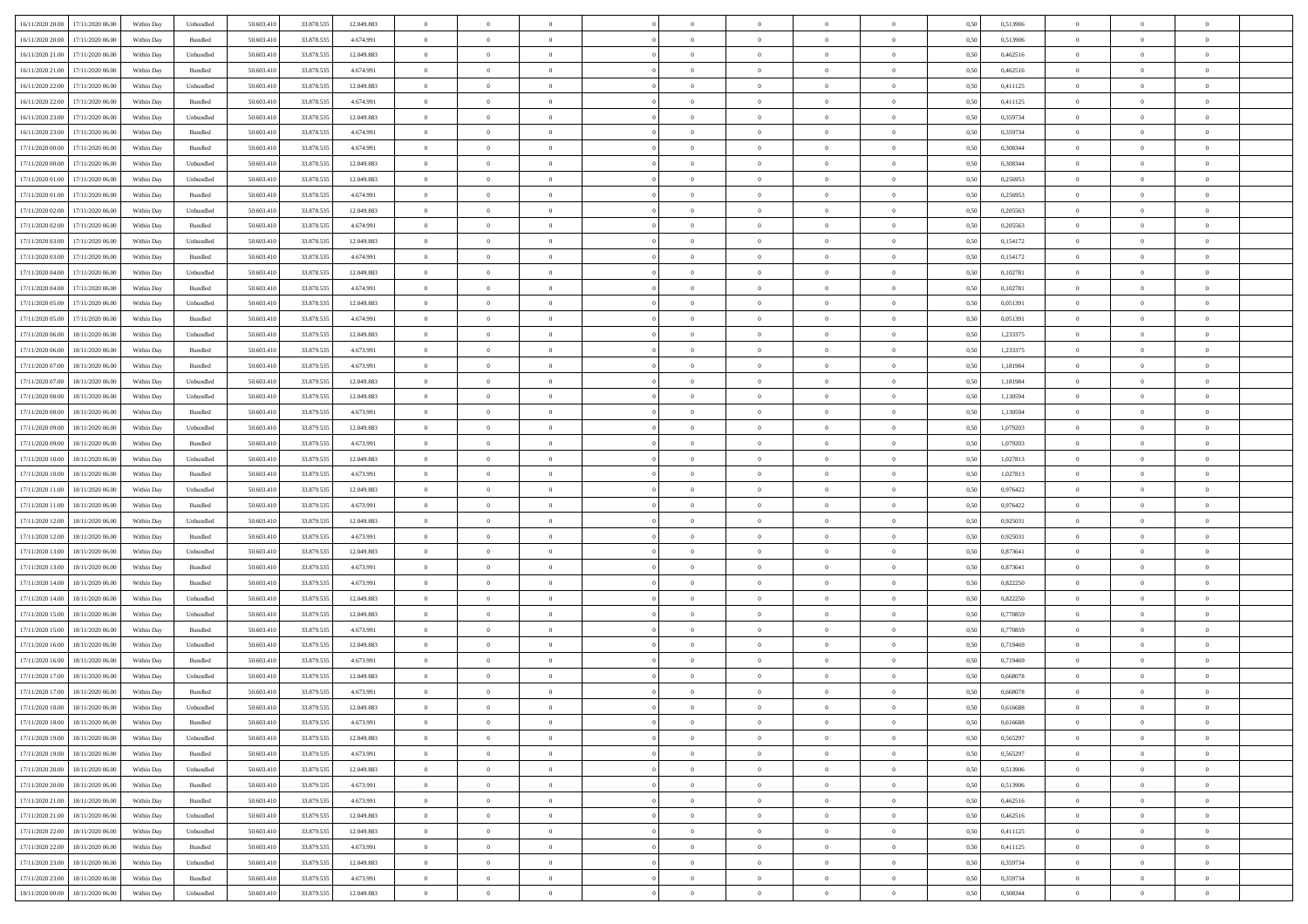| 18/11/2020 00:00                  | 18/11/2020 06:00 | Within Day | Bundled   | 50.603.410 | 33.879.535     | 4.673.991  | $\overline{0}$ | $\theta$       |                | $\overline{0}$ | $\bf{0}$       | $\overline{0}$ | $\theta$       | 0,50 | 0,308344 | $\theta$       | $\theta$       | $\theta$                 |  |
|-----------------------------------|------------------|------------|-----------|------------|----------------|------------|----------------|----------------|----------------|----------------|----------------|----------------|----------------|------|----------|----------------|----------------|--------------------------|--|
| 18/11/2020 01:00                  | 18/11/2020 06.00 | Within Day | Unbundled | 50.603.41  | 33.879.535     | 12.049.883 | $\overline{0}$ | $\theta$       | $\overline{0}$ | $\overline{0}$ | $\,$ 0         | $\overline{0}$ | $\bf{0}$       | 0,50 | 0,256953 | $\,$ 0 $\,$    | $\overline{0}$ | $\overline{0}$           |  |
|                                   |                  |            |           |            |                |            |                |                |                |                |                |                |                |      |          |                |                |                          |  |
| 18/11/2020 01:00                  | 18/11/2020 06:00 | Within Day | Bundled   | 50.603.410 | 33.879.535     | 4.673.991  | $\overline{0}$ | $\overline{0}$ | $\overline{0}$ | $\overline{0}$ | $\bf{0}$       | $\overline{0}$ | $\mathbf{0}$   | 0.50 | 0,256953 | $\bf{0}$       | $\overline{0}$ | $\overline{0}$           |  |
| 18/11/2020 02.00                  | 18/11/2020 06.00 | Within Day | Unbundled | 50.603.410 | 33.879.535     | 12.049.883 | $\overline{0}$ | $\overline{0}$ | $\overline{0}$ | $\overline{0}$ | $\,$ 0         | $\overline{0}$ | $\overline{0}$ | 0,50 | 0,205563 | $\,$ 0 $\,$    | $\overline{0}$ | $\overline{0}$           |  |
| 18/11/2020 02.00                  | 18/11/2020 06.00 | Within Day | Bundled   | 50.603.41  | 33.879.535     | 4.673.991  | $\overline{0}$ | $\theta$       | $\overline{0}$ |                | $\overline{0}$ | $\overline{0}$ | $\bf{0}$       | 0,50 | 0,205563 | $\,$ 0 $\,$    | $\overline{0}$ | $\overline{0}$           |  |
| 18/11/2020 03:00                  | 18/11/2020 06:00 | Within Day | Unbundled | 50.603.410 | 33.879.535     | 12.049.883 | $\overline{0}$ | $\overline{0}$ | $\overline{0}$ | $\overline{0}$ | $\bf{0}$       | $\overline{0}$ | $\bf{0}$       | 0.50 | 0,154172 | $\,0\,$        | $\theta$       | $\overline{0}$           |  |
| 18/11/2020 03:00                  | 18/11/2020 06.00 | Within Day | Bundled   | 50.603.410 | 33.879.535     | 4.673.991  | $\overline{0}$ | $\overline{0}$ | $\overline{0}$ | $\overline{0}$ | $\,$ 0         | $\overline{0}$ | $\overline{0}$ | 0,50 | 0,154172 | $\,0\,$        | $\theta$       | $\overline{0}$           |  |
| 18/11/2020 04:00                  | 18/11/2020 06.00 | Within Day | Bundled   | 50.603.41  | 33.879.535     | 4.673.991  | $\overline{0}$ | $\theta$       | $\overline{0}$ |                | $\,$ 0         | $\bf{0}$       | $\bf{0}$       | 0,50 | 0,102781 | $\,$ 0 $\,$    | $\overline{0}$ | $\overline{0}$           |  |
| 18/11/2020 04:00                  | 18/11/2020 06:00 | Within Day | Unbundled | 50.603.410 | 33.879.535     | 12.049.883 | $\overline{0}$ | $\overline{0}$ | $\overline{0}$ | $\overline{0}$ | $\bf{0}$       | $\overline{0}$ | $\bf{0}$       | 0.50 | 0.102781 | $\,0\,$        | $\overline{0}$ | $\overline{0}$           |  |
| 18/11/2020 05:00                  | 18/11/2020 06.00 | Within Day | Unbundled | 50.603.410 | 33.879.535     | 12.049.883 | $\overline{0}$ | $\overline{0}$ | $\overline{0}$ | $\overline{0}$ | $\bf{0}$       | $\overline{0}$ | $\bf{0}$       | 0,50 | 0,051391 | $\,$ 0 $\,$    | $\overline{0}$ | $\overline{0}$           |  |
| 18/11/2020 05:00                  | 18/11/2020 06.00 | Within Day | Bundled   | 50.603.41  | 33.879.535     | 4.673.991  | $\bf{0}$       | $\theta$       | $\overline{0}$ | $\overline{0}$ | $\,$ 0         | $\overline{0}$ | $\bf{0}$       | 0,50 | 0,051391 | $\,$ 0 $\,$    | $\overline{0}$ | $\overline{0}$           |  |
| 18/11/2020 06:00                  | 19/11/2020 06:00 | Within Day | Unbundled | 50.603.410 | 34.288.535     | 11.639.883 | $\overline{0}$ | $\overline{0}$ | $\overline{0}$ | $\overline{0}$ | $\bf{0}$       | $\overline{0}$ | $\mathbf{0}$   | 0.50 | 1,233375 | $\,$ 0 $\,$    | $\overline{0}$ | $\bf{0}$                 |  |
| 18/11/2020 06:00                  | 19/11/2020 06.00 | Within Day | Bundled   | 50.603.410 | 34.288.535     | 4.674.991  | $\overline{0}$ | $\overline{0}$ | $\overline{0}$ | $\overline{0}$ | $\,$ 0         | $\overline{0}$ | $\overline{0}$ | 0,50 | 1,233375 | $\,$ 0 $\,$    | $\overline{0}$ | $\overline{0}$           |  |
| 18/11/2020 07:00                  | 19/11/2020 06.00 | Within Day | Unbundled | 50.603.41  | 34.288.535     | 11.639.883 | $\overline{0}$ | $\theta$       | $\overline{0}$ |                | $\bf{0}$       | $\overline{0}$ | $\bf{0}$       | 0,50 | 1,181984 | $\,$ 0 $\,$    | $\overline{0}$ | $\overline{0}$           |  |
|                                   |                  |            |           |            |                |            |                |                |                |                |                |                |                |      |          |                |                |                          |  |
| 18/11/2020 07:00                  | 19/11/2020 06:00 | Within Day | Bundled   | 50.603.410 | 34.288.535     | 4.674.991  | $\overline{0}$ | $\overline{0}$ | $\overline{0}$ | $\overline{0}$ | $\bf{0}$       | $\overline{0}$ | $\bf{0}$       | 0.50 | 1.181984 | $\,0\,$        | $\theta$       | $\overline{0}$           |  |
| 18/11/2020 08:00                  | 19/11/2020 06.00 | Within Day | Unbundled | 50.603.410 | 34.288.535     | 11.639.883 | $\overline{0}$ | $\overline{0}$ | $\overline{0}$ | $\overline{0}$ | $\,$ 0         | $\overline{0}$ | $\overline{0}$ | 0,50 | 1,130594 | $\,0\,$        | $\theta$       | $\overline{0}$           |  |
| 18/11/2020 08:00                  | 19/11/2020 06.00 | Within Day | Bundled   | 50.603.41  | 34.288.535     | 4.674.991  | $\overline{0}$ | $\theta$       | $\overline{0}$ |                | $\,$ 0         | $\overline{0}$ | $\bf{0}$       | 0,50 | 1,130594 | $\,$ 0 $\,$    | $\overline{0}$ | $\overline{0}$           |  |
| 18/11/2020 09:00                  | 19/11/2020 06:00 | Within Day | Unbundled | 50.603.410 | 34.288.535     | 11.639.883 | $\overline{0}$ | $\overline{0}$ | $\overline{0}$ | $\overline{0}$ | $\bf{0}$       | $\overline{0}$ | $\bf{0}$       | 0.50 | 1.079203 | $\,0\,$        | $\overline{0}$ | $\overline{\phantom{a}}$ |  |
| 18/11/2020 09:00                  | 19/11/2020 06.00 | Within Day | Bundled   | 50.603.410 | 34.288.535     | 4.674.991  | $\overline{0}$ | $\overline{0}$ | $\overline{0}$ | $\overline{0}$ | $\,$ 0         | $\overline{0}$ | $\bf{0}$       | 0,50 | 1,079203 | $\,$ 0 $\,$    | $\overline{0}$ | $\overline{0}$           |  |
| 18/11/2020 10:00                  | 19/11/2020 06.00 | Within Day | Unbundled | 50.603.41  | 34.288.535     | 11.639.883 | $\bf{0}$       | $\,$ 0 $\,$    | $\overline{0}$ | $\overline{0}$ | $\,$ 0         | $\bf{0}$       | $\bf{0}$       | 0,50 | 1,027813 | $\,$ 0 $\,$    | $\overline{0}$ | $\overline{0}$           |  |
| 18/11/2020 10:00                  | 19/11/2020 06:00 | Within Day | Bundled   | 50.603.410 | 34.288.535     | 4.674.991  | $\overline{0}$ | $\overline{0}$ | $\overline{0}$ | $\overline{0}$ | $\bf{0}$       | $\overline{0}$ | $\mathbf{0}$   | 0.50 | 1,027813 | $\bf{0}$       | $\overline{0}$ | $\overline{0}$           |  |
| 18/11/2020 11:00                  | 19/11/2020 06.00 | Within Day | Bundled   | 50.603.410 | 34.288.535     | 4.674.991  | $\overline{0}$ | $\overline{0}$ | $\overline{0}$ | $\overline{0}$ | $\,$ 0         | $\overline{0}$ | $\overline{0}$ | 0,50 | 0,976422 | $\,$ 0 $\,$    | $\overline{0}$ | $\overline{0}$           |  |
| 18/11/2020 11:00                  | 19/11/2020 06.00 | Within Day | Unbundled | 50.603.41  | 34.288.535     | 11.639.883 | $\overline{0}$ | $\theta$       | $\overline{0}$ | $\overline{0}$ | $\,$ 0         | $\overline{0}$ | $\bf{0}$       | 0,50 | 0,976422 | $\,$ 0 $\,$    | $\overline{0}$ | $\overline{0}$           |  |
| 18/11/2020 12:00                  | 19/11/2020 06:00 | Within Day | Unbundled | 50.603.410 | 34.288.535     | 11.639.883 | $\overline{0}$ | $\overline{0}$ | $\overline{0}$ | $\overline{0}$ | $\bf{0}$       | $\overline{0}$ | $\bf{0}$       | 0.50 | 0.925031 | $\,0\,$        | $\theta$       | $\overline{0}$           |  |
| 18/11/2020 12:00                  | 19/11/2020 06.00 | Within Day | Bundled   | 50.603.410 | 34.288.535     | 4.674.991  | $\overline{0}$ | $\overline{0}$ | $\overline{0}$ | $\overline{0}$ | $\,$ 0         | $\overline{0}$ | $\overline{0}$ | 0,50 | 0,925031 | $\,0\,$        | $\theta$       | $\overline{0}$           |  |
|                                   |                  |            |           |            |                |            |                |                |                |                |                |                |                |      |          |                |                |                          |  |
| 18/11/2020 13:00                  | 19/11/2020 06.00 | Within Day | Unbundled | 50.603.41  | 34.288.535     | 11.639.883 | $\overline{0}$ | $\theta$       | $\overline{0}$ |                | $\bf{0}$       | $\overline{0}$ | $\bf{0}$       | 0,50 | 0,873641 | $\,$ 0 $\,$    | $\overline{0}$ | $\overline{0}$           |  |
| 18/11/2020 13:00                  | 19/11/2020 06:00 | Within Day | Bundled   | 50.603.410 | 34.288.535     | 4.674.991  | $\overline{0}$ | $\overline{0}$ | $\overline{0}$ | $\overline{0}$ | $\bf{0}$       | $\overline{0}$ | $\bf{0}$       | 0.50 | 0.873641 | $\,0\,$        | $\overline{0}$ | $\overline{0}$           |  |
| 18/11/2020 14:00                  | 19/11/2020 06.00 | Within Day | Unbundled | 50.603.410 | 34.288.535     | 11.639.883 | $\overline{0}$ | $\overline{0}$ | $\overline{0}$ | $\overline{0}$ | $\bf{0}$       | $\overline{0}$ | $\bf{0}$       | 0,50 | 0,822250 | $\,$ 0 $\,$    | $\overline{0}$ | $\overline{0}$           |  |
| 18/11/2020 14:00                  | 19/11/2020 06.00 | Within Day | Bundled   | 50.603.41  | 34.288.535     | 4.674.991  | $\bf{0}$       | $100\,$        | $\overline{0}$ | 1,921550       | $\bf{0}$       | $\bf{0}$       | $\bf{0}$       | 0,50 | 0,822250 | $\,$ 0 $\,$    | $\overline{0}$ | $\overline{0}$           |  |
| 18/11/2020 15:00                  | 19/11/2020 06:00 | Within Day | Unbundled | 50.603.410 | 34.288.635     | 11.639.883 | $\overline{0}$ | $\overline{0}$ | $\overline{0}$ | $\overline{0}$ | $\bf{0}$       | $\overline{0}$ | $\mathbf{0}$   | 0.50 | 0.770859 | $\bf{0}$       | $\overline{0}$ | $\overline{\phantom{a}}$ |  |
| 18/11/2020 15:00                  | 19/11/2020 06:00 | Within Dav | Bundled   | 50.603.410 | 34.288.635     | 4.674.891  | $\overline{0}$ | $\overline{0}$ | $\overline{0}$ | $\overline{0}$ | $\mathbf{0}$   | $\overline{0}$ | $\overline{0}$ | 0.50 | 0,770859 | $\theta$       | $\overline{0}$ | $\overline{0}$           |  |
| 18/11/2020 16.00                  | 19/11/2020 06.00 | Within Day | Unbundled | 50.603.41  | 34.288.635     | 11.639.883 | $\overline{0}$ | $\theta$       | $\overline{0}$ | $\overline{0}$ | $\,$ 0         | $\overline{0}$ | $\bf{0}$       | 0,50 | 0,719469 | $\,$ 0 $\,$    | $\overline{0}$ | $\overline{0}$           |  |
| 18/11/2020 16:00                  | 19/11/2020 06:00 | Within Day | Bundled   | 50.603.410 | 34.288.635     | 4.674.891  | $\overline{0}$ | $\overline{0}$ | $\overline{0}$ | $\overline{0}$ | $\bf{0}$       | $\overline{0}$ | $\bf{0}$       | 0.50 | 0,719469 | $\,0\,$        | $\theta$       | $\overline{0}$           |  |
| 18/11/2020 17:00                  | 19/11/2020 06.00 | Within Dav | Unbundled | 50.603.410 | 34.288.635     | 11.639.883 | $\overline{0}$ | $\overline{0}$ | $\Omega$       | $\Omega$       | $\mathbf{0}$   | $\overline{0}$ | $\overline{0}$ | 0.50 | 0,668078 | $\theta$       | $\overline{0}$ | $\overline{0}$           |  |
| 18/11/2020 17:00                  | 19/11/2020 06.00 | Within Day | Bundled   | 50.603.41  | 34.288.635     | 4.674.891  | $\overline{0}$ | $\theta$       | $\overline{0}$ |                | $\,$ 0         | $\overline{0}$ | $\bf{0}$       | 0,50 | 0,668078 | $\,$ 0 $\,$    | $\overline{0}$ | $\overline{0}$           |  |
| 18/11/2020 18:00                  | 19/11/2020 06:00 | Within Day | Bundled   | 50.603.410 | 34.288.635     | 4.674.891  | $\overline{0}$ | $\overline{0}$ | $\overline{0}$ | $\overline{0}$ | $\bf{0}$       | $\overline{0}$ | $\bf{0}$       | 0.50 | 0.616688 | $\,0\,$        | $\overline{0}$ | $\overline{0}$           |  |
| 18/11/2020 18:00                  | 19/11/2020 06.00 | Within Dav | Unbundled | 50.603.410 | 34.288.635     | 11.639.883 | $\overline{0}$ | $\overline{0}$ | $\overline{0}$ | $\overline{0}$ | $\overline{0}$ | $\overline{0}$ | $\overline{0}$ | 0.50 | 0,616688 | $\theta$       | $\overline{0}$ | $\overline{0}$           |  |
|                                   | 19/11/2020 06.00 | Within Day | Unbundled | 50.603.41  | 34.288.635     | 11.639.883 | $\bf{0}$       | $\overline{0}$ | $\overline{0}$ | $\overline{0}$ | $\bf{0}$       | $\bf{0}$       | $\bf{0}$       | 0,50 | 0,565297 | $\,$ 0 $\,$    | $\overline{0}$ | $\overline{0}$           |  |
| 18/11/2020 19:00                  |                  |            |           |            |                |            |                |                |                |                |                |                |                |      |          |                |                |                          |  |
| 18/11/2020 19:00                  | 19/11/2020 06:00 | Within Day | Bundled   | 50.603.410 | 34.288.635     | 4.674.891  | $\overline{0}$ | $\overline{0}$ | $\overline{0}$ | $\overline{0}$ | $\bf{0}$       | $\overline{0}$ | $\mathbf{0}$   | 0.50 | 0.565297 | $\,$ 0 $\,$    | $\overline{0}$ | $\overline{0}$           |  |
| 18/11/2020 20:00                  | 19/11/2020 06.00 | Within Dav | Unbundled | 50.603.410 | 34.288.635     | 11.639.883 | $\overline{0}$ | $\overline{0}$ | $\Omega$       | $\Omega$       | $\mathbf{0}$   | $\overline{0}$ | $\overline{0}$ | 0.50 | 0,513906 | $\theta$       | $\overline{0}$ | $\overline{0}$           |  |
| 18/11/2020 20:00                  | 19/11/2020 06.00 | Within Day | Bundled   | 50.603.41  | 34.288.635     | 4.674.891  | $\overline{0}$ | $\theta$       | $\overline{0}$ | $\overline{0}$ | $\,$ 0         | $\overline{0}$ | $\bf{0}$       | 0,50 | 0,513906 | $\,$ 0 $\,$    | $\overline{0}$ | $\overline{0}$           |  |
| 18/11/2020 21:00                  | 19/11/2020 06:00 | Within Day | Unbundled | 50.603.410 | 34.288.635     | 11.639.883 | $\overline{0}$ | $\overline{0}$ | $\overline{0}$ | $\overline{0}$ | $\bf{0}$       | $\overline{0}$ | $\overline{0}$ | 0.50 | 0.462516 | $\,0\,$        | $\theta$       | $\overline{0}$           |  |
| 18/11/2020 21:00                  | 19/11/2020 06:00 | Within Dav | Bundled   | 50.603.410 | 34.288.635     | 4.674.891  | $\overline{0}$ | $\Omega$       | $\Omega$       | $\Omega$       | $\bf{0}$       | $\overline{0}$ | $\overline{0}$ | 0.50 | 0,462516 | $\theta$       | $\overline{0}$ | $\overline{0}$           |  |
| 18/11/2020 22.00                  | 19/11/2020 06.00 | Within Day | Unbundled | 50.603.41  | 34.288.635     | 11.639.883 | $\overline{0}$ | $\,$ 0 $\,$    | $\overline{0}$ | $\bf{0}$       | $\,$ 0         | $\bf{0}$       | $\bf{0}$       | 0,50 | 0,411125 | $\,$ 0 $\,$    | $\overline{0}$ | $\overline{0}$           |  |
| 18/11/2020 22:00                  | 19/11/2020 06.00 | Within Day | Bundled   | 50.603.410 | $34.288.635\,$ | 4.674.891  | $\bf{0}$       | $\bf{0}$       |                |                |                |                |                | 0,50 | 0,411125 | $\bf{0}$       | $\theta$       |                          |  |
| 18/11/2020 23:00 19/11/2020 06:00 |                  | Within Day | Unbundled | 50.603.410 | 34.288.635     | 11.639.883 | $\Omega$       | $\overline{0}$ | $\overline{0}$ | $\Omega$       | $\mathbf{0}$   | $\overline{0}$ | $\mathbf{0}$   | 0.50 | 0,359734 | $\theta$       | $\theta$       | $\overline{0}$           |  |
| 18/11/2020 23.00                  | 19/11/2020 06.00 | Within Day | Bundled   | 50.603.41  | 34.288.635     | 4.674.891  | $\overline{0}$ | $\overline{0}$ | $\overline{0}$ | $\bf{0}$       | $\overline{0}$ | $\overline{0}$ | $\mathbf{0}$   | 0,50 | 0,359734 | $\bf{0}$       | $\overline{0}$ | $\bf{0}$                 |  |
| 19/11/2020 00:00                  | 19/11/2020 06.00 | Within Day | Unbundled | 50,603.410 | 34.288.635     | 11.639.883 | $\overline{0}$ | $\overline{0}$ | $\overline{0}$ | $\overline{0}$ | $\bf{0}$       | $\overline{0}$ | $\mathbf{0}$   | 0.50 | 0.308344 | $\overline{0}$ | $\bf{0}$       | $\bf{0}$                 |  |
| 19/11/2020 00:00                  | 19/11/2020 06:00 | Within Dav | Bundled   | 50.603.410 | 34.288.635     | 4.674.891  | $\overline{0}$ | $\overline{0}$ | $\overline{0}$ | $\overline{0}$ | $\mathbf{0}$   | $\overline{0}$ | $\mathbf{0}$   | 0.50 | 0,308344 | $\overline{0}$ | $\theta$       | $\overline{0}$           |  |
| 19/11/2020 01.00                  | 19/11/2020 06.00 | Within Day | Bundled   | 50.603.410 | 34.288.635     | 4.674.891  | $\overline{0}$ | $\overline{0}$ | $\overline{0}$ | $\overline{0}$ | $\bf{0}$       | $\bf{0}$       | $\bf{0}$       | 0,50 | 0,256953 | $\bf{0}$       | $\overline{0}$ | $\overline{0}$           |  |
|                                   |                  |            |           |            |                |            |                |                |                |                |                |                |                |      |          |                |                | $\overline{0}$           |  |
| 19/11/2020 01:00                  | 19/11/2020 06:00 | Within Day | Unbundled | 50.603.410 | 34.288.635     | 11.639.883 | $\overline{0}$ | $\overline{0}$ | $\overline{0}$ | $\overline{0}$ | $\bf{0}$       | $\overline{0}$ | $\mathbf{0}$   | 0.50 | 0.256953 | $\,$ 0 $\,$    | $\overline{0}$ |                          |  |
| 19/11/2020 02.00                  | 19/11/2020 06:00 | Within Day | Unbundled | 50.603.410 | 34.288.635     | 11.639.883 | $\overline{0}$ | $\overline{0}$ | $\overline{0}$ | $\overline{0}$ | $\overline{0}$ | $\overline{0}$ | $\overline{0}$ | 0.50 | 0,205563 | $\overline{0}$ | $\theta$       | $\overline{0}$           |  |
| 19/11/2020 02:00                  | 19/11/2020 06.00 | Within Day | Bundled   | 50.603.41  | 34.288.635     | 4.674.891  | $\overline{0}$ | $\,$ 0         | $\overline{0}$ | $\bf{0}$       | $\bf{0}$       | $\bf{0}$       | $\bf{0}$       | 0,50 | 0,205563 | $\,$ 0 $\,$    | $\overline{0}$ | $\,$ 0                   |  |
| 19/11/2020 03:00                  | 19/11/2020 06:00 | Within Day | Unbundled | 50.603.410 | 34.288.635     | 11.639.883 | $\overline{0}$ | $\overline{0}$ | $\overline{0}$ | $\overline{0}$ | $\bf{0}$       | $\overline{0}$ | $\mathbf{0}$   | 0.50 | 0,154172 | $\mathbf{0}$   | $\,$ 0 $\,$    | $\overline{0}$           |  |
| 19/11/2020 03:00                  | 19/11/2020 06:00 | Within Dav | Bundled   | 50.603.410 | 34.288.635     | 4.674.891  | $\overline{0}$ | $\overline{0}$ | $\overline{0}$ | $\overline{0}$ | $\overline{0}$ | $\overline{0}$ | $\overline{0}$ | 0,50 | 0,154172 | $\overline{0}$ | $\theta$       | $\overline{0}$           |  |
| 19/11/2020 04:00                  | 19/11/2020 06.00 | Within Day | Unbundled | 50.603.41  | 34.288.635     | 11.639.883 | $\overline{0}$ | $\overline{0}$ | $\overline{0}$ | $\bf{0}$       | $\bf{0}$       | $\bf{0}$       | $\bf{0}$       | 0,50 | 0,102781 | $\bf{0}$       | $\,$ 0 $\,$    | $\bf{0}$                 |  |
| 19/11/2020 04:00                  | 19/11/2020 06:00 | Within Day | Bundled   | 50.603.410 | 34.288.635     | 4.674.891  | $\overline{0}$ | $\overline{0}$ | $\overline{0}$ | $\overline{0}$ | $\bf{0}$       | $\overline{0}$ | $\,$ 0 $\,$    | 0,50 | 0,102781 | $\overline{0}$ | $\,$ 0 $\,$    | $\,$ 0 $\,$              |  |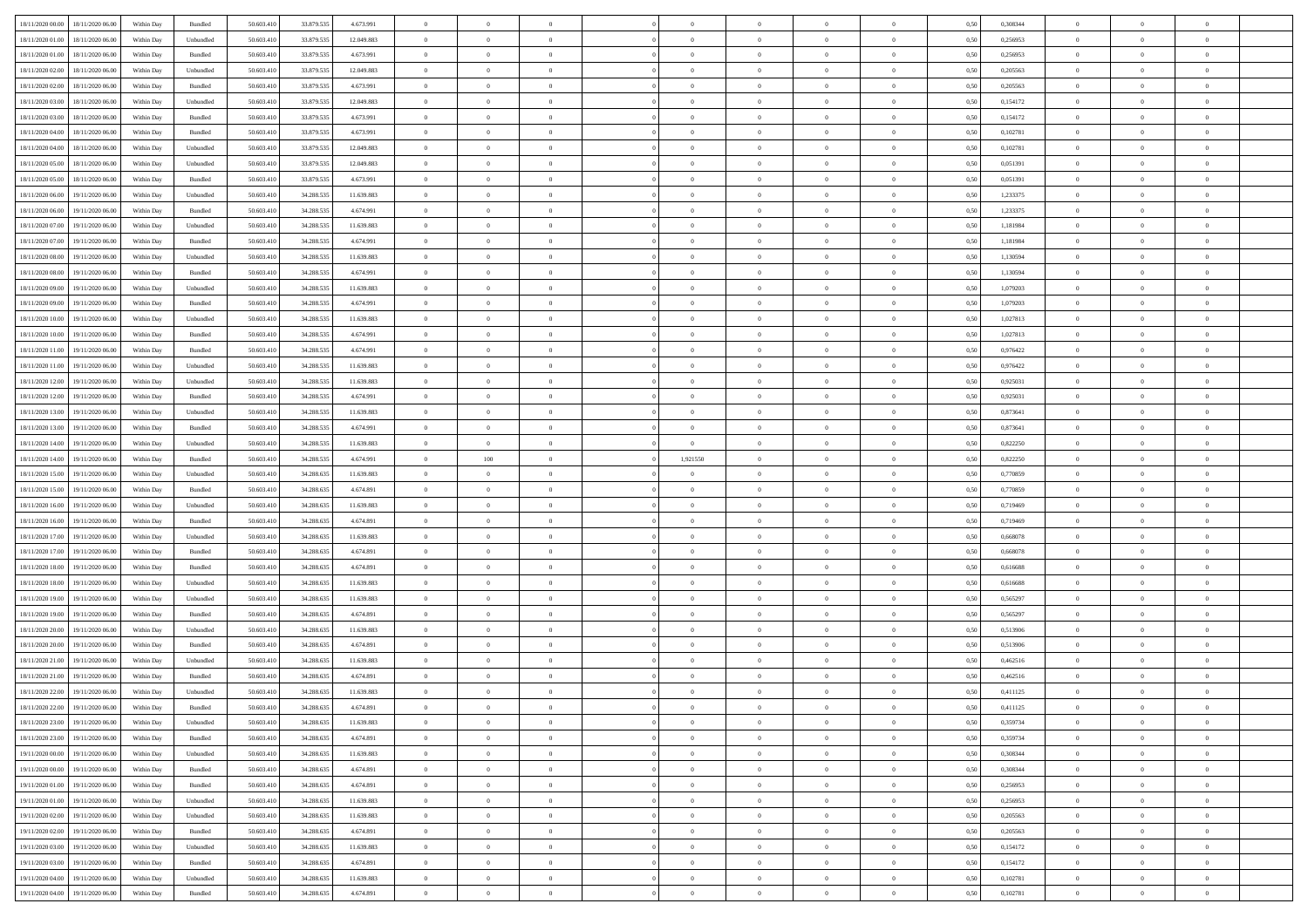|                                   | 19/11/2020 05:00 19/11/2020 06:00 | Within Day | <b>Unbundled</b> | 50.603.410 | 34 288 635 | 11.639.883 |  |  |  |  | 0.50 | 0.051391 |  |  |
|-----------------------------------|-----------------------------------|------------|------------------|------------|------------|------------|--|--|--|--|------|----------|--|--|
|                                   | 19/11/2020 05:00 19/11/2020 06:00 | Within Day | Bundled          | 50.603.410 | 34.288.635 | 4.674.891  |  |  |  |  |      | 0.051391 |  |  |
|                                   | 19/11/2020 06:00 20/11/2020 06:00 | Within Dav | Unbundled        | 50.603.410 | 33,878,535 | 12.139.919 |  |  |  |  | 0.50 | 1,233375 |  |  |
|                                   | 19/11/2020 06:00 20/11/2020 06:00 | Within Day | Bundled          | 50.603.410 | 33,878,535 | 4.584.955  |  |  |  |  |      | 1,233375 |  |  |
| 19/11/2020 07:00 20/11/2020 06:00 |                                   | Within Dav | Unbundled        | 50.603.410 | 33,878,535 | 12.139.919 |  |  |  |  | 0.50 | 1,181984 |  |  |
| 19/11/2020 07:00 20/11/2020 06:00 |                                   | Within Day | Bundled          | 50.603.410 | 33,878,535 | 4.584.955  |  |  |  |  | 0.50 | 1,181984 |  |  |
|                                   | 19/11/2020 08:00 20/11/2020 06:00 | Within Dav | Unbundled        | 50.603.410 | 33 878 535 | 12.139.919 |  |  |  |  |      | 1.130594 |  |  |
| 19/11/2020 08:00 20/11/2020 06:00 |                                   | Within Dav | Bundled          | 50.603.410 | 33,878,535 | 4.584.955  |  |  |  |  |      | 1,130594 |  |  |

(\*) GCV used for the purpose of the conversion does not corresponding to the actual GCV of the Gas Day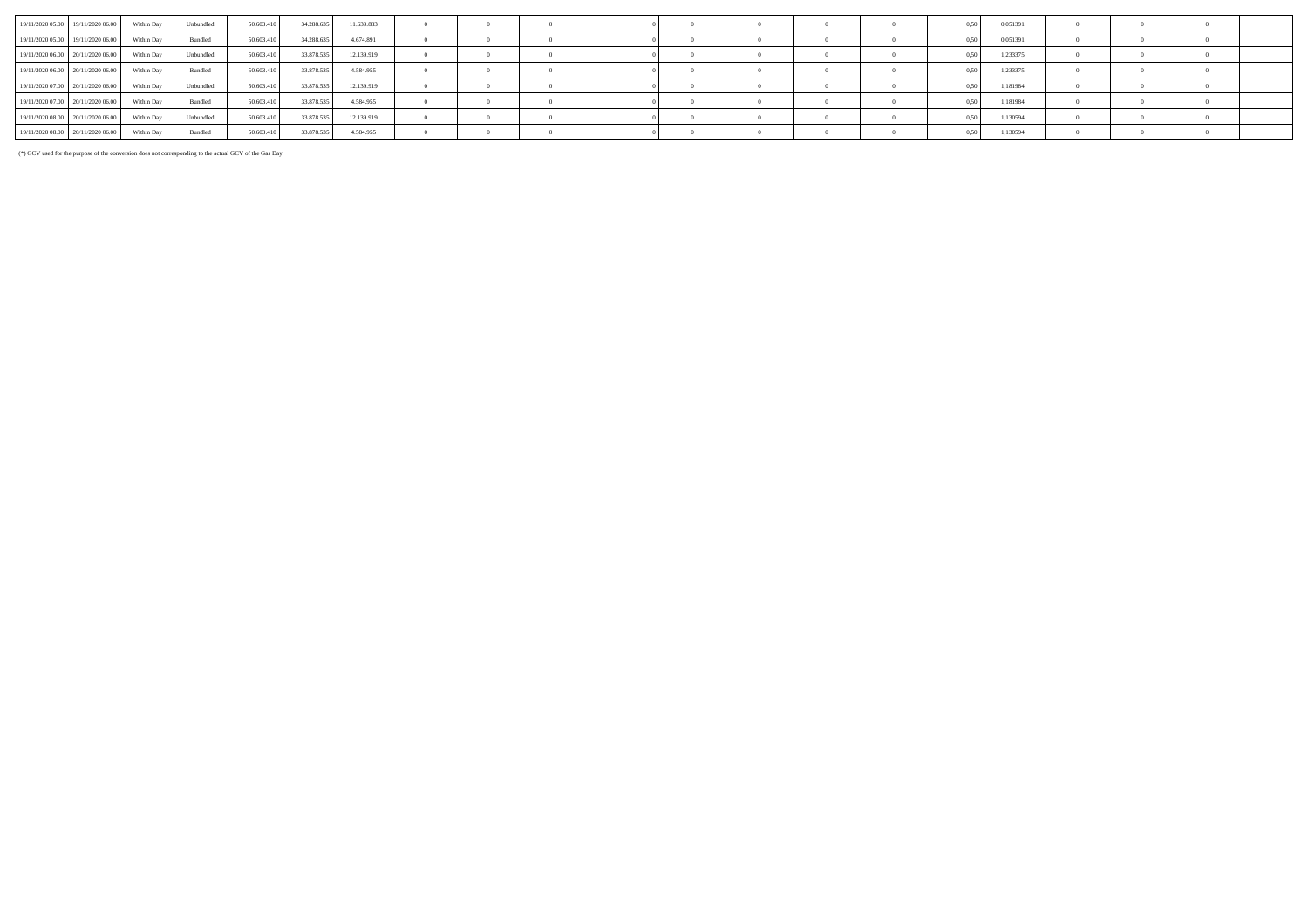## **SNAM RETE GAS**

**Transportation capacity at Entry Point interconnected with foreign pipelines**

**Update to 19/11/2020 of offered and assigned capacity in auction day-ahead and within-day**

**Thermal Year 2020/2021**

(Values in Scm/day (15° C; 1,01325 bar); Prices in c/Scm)

**Entry Point**

**TARVISIO**

|                  | Timeframe        |                     |                          |                             | Assigned                               | <b>Offered capacity</b> |                |                | <b>Assigned capacity</b>                | Day-Ahead                                |                         | <b>Total Prices</b>              |                                  |                                           |                     |                         | <b>SRG Prices</b>                |                                  |                                       |             |
|------------------|------------------|---------------------|--------------------------|-----------------------------|----------------------------------------|-------------------------|----------------|----------------|-----------------------------------------|------------------------------------------|-------------------------|----------------------------------|----------------------------------|-------------------------------------------|---------------------|-------------------------|----------------------------------|----------------------------------|---------------------------------------|-------------|
| From             | To               | <b>Auction type</b> | Offered<br>capacity type | Transportati<br>on capacity | capacity<br><b>(before</b><br>auction) | Firm                    | Interruptible  | Firm           | $\label{prop:1} \textbf{Interruptible}$ | Interrupted<br>Capacity<br>Interruptible | Reserve price -<br>Firm | <b>Auction premium</b><br>- Firm | Reserve price -<br>Interruptible | <b>Auction premium</b><br>- Interruptible | <b>Split factor</b> | Reserve price -<br>Firm | <b>Auction</b><br>premium - Firm | Reserve price -<br>Interruptible | Auction<br>premium -<br>Interruptible | <b>Note</b> |
| 01/11/2020 06.00 | 02/11/2020 06.00 | Day Ahead           | Unbundled                | 113.000.000                 | 75.652.50                              | 27.251.711              | $\overline{0}$ | $\overline{0}$ | $\overline{0}$                          |                                          | $\overline{0}$          | $\bf{0}$                         | $\overline{0}$                   | $\theta$                                  | 0,50                | 0,005523                | $\overline{0}$                   | 0,005523                         | $\overline{0}$                        |             |
| 01/11/2020 06.00 | 02/11/2020 06:00 | Day Ahead           | Bundled                  | 113,000,000                 | 75.652.50                              | 10.095.787              | $\overline{0}$ | $\theta$       | $\Omega$                                |                                          | $\Omega$                |                                  | $\theta$                         | $\theta$                                  | 0,50                | 0.005523                | $\overline{0}$                   | 0.005523                         | $\Omega$                              |             |
| 02/11/2020 06.00 | 03/11/2020 06.00 | Day Ahead           | Unbundled                | 113.000.000                 | 75.652.50                              | 27.251.711              | $\overline{0}$ | 541.935        | $\overline{0}$                          |                                          | $\overline{0}$          | $\theta$                         | $\overline{0}$                   | $\mathbf{0}$                              | 0,50                | 0,005523                | $\overline{0}$                   | 0,005523                         | $\bf{0}$                              |             |
| 02/11/2020 06.00 | 03/11/2020 06.00 | Day Ahead           | Bundled                  | 113.000.000                 | 75.652.50                              | 10.095.787              | $\overline{0}$ | $\Omega$       | $\overline{0}$                          |                                          | $\Omega$                | $\theta$                         | $\overline{0}$                   | $\mathbf{0}$                              | 0,50                | 0,005523                | $\overline{0}$                   | 0,005523                         | $\Omega$                              |             |
| 03/11/2020 06:00 | 04/11/2020 06.00 | Day Ahead           | Bundled                  | 113,000,000                 | 75.652.50                              | 10.095.787              | $\overline{0}$ | $\Omega$       | $\overline{0}$                          |                                          | $\overline{0}$          | $\theta$                         | $\overline{0}$                   | $\overline{0}$                            | 0.50                | 0.005523                | $\overline{0}$                   | 0.005523                         | $\Omega$                              |             |
| 03/11/2020 06:00 | 04/11/2020 06.00 | Day Ahead           | Unbundled                | 113.000.000                 | 75.652.50                              | 27.251.711              | $\overline{0}$ | 3.130.041      | $\Omega$                                |                                          | $\Omega$                |                                  | $\Omega$                         | $\Omega$                                  | 0.50                | 0,005523                | $\overline{0}$                   | 0,005523                         | $\Omega$                              |             |
| 04/11/2020 06:00 | 05/11/2020 06:00 | Day Ahead           | Unbundled                | 113,000,000                 | 75.652.50                              | 27.251.711              | $\overline{0}$ | 3.299.753      | $\overline{0}$                          |                                          | $\overline{0}$          | $\theta$                         | $\overline{0}$                   | $\overline{0}$                            | 0.50                | 0.005523                | $\overline{0}$                   | 0.005523                         | $\bf{0}$                              |             |
| 04/11/2020 06.00 | 05/11/2020 06.00 | Day Ahead           | Bundled                  | 113.000.000                 | 75.652.50                              | 10.095.787              | $\overline{0}$ | 3.726.962      | $\overline{0}$                          |                                          | 1,290779                | $\theta$                         | $\overline{0}$                   | $\mathbf{0}$                              | 0,50                | 0,005523                | $\overline{0}$                   | 0,005523                         | $\Omega$                              |             |
| 05/11/2020 06.00 | 06/11/2020 06.00 | Day Ahead           | Unbundled                | 113.000.000                 | 75.652.50                              | 27.251.711              | $\overline{0}$ | 3.299.753      | $\overline{0}$                          |                                          | $\Omega$                |                                  | $\overline{0}$                   | $\Omega$                                  | 0,50                | 0,005523                | $\overline{0}$                   | 0,005523                         | $\Omega$                              |             |
| 05/11/2020 06.00 | 06/11/2020 06.00 | Day Ahead           | Bundled                  | 113.000.000                 | 75.652.50                              | 10.095.787              | $\overline{0}$ | $\overline{0}$ | $\overline{0}$                          |                                          | $\overline{0}$          | $\theta$                         | $\overline{0}$                   | $\overline{0}$                            | 0,50                | 0,005523                | $\overline{0}$                   | 0,005523                         | $\bf{0}$                              |             |
| 06/11/2020 06.00 | 07/11/2020 06.00 | Day Ahead           | Bundled                  | 113.000.000                 | 75.652.50                              | 10.439.494              | $\overline{0}$ | $\overline{0}$ | $\overline{0}$                          |                                          | $\overline{0}$          | $\theta$                         | $\overline{0}$                   | $\overline{0}$                            | 0,50                | 0,005523                | $\overline{0}$                   | 0,005523                         | $\bf{0}$                              |             |
| 06/11/2020 06:00 | 07/11/2020 06.00 | Day Ahead           | Unbundled                | 113,000,000                 | 75.652.50                              | 26,908,004              | $\overline{0}$ | 2.495.854      | $\theta$                                |                                          | $\Omega$                | $\theta$                         | $\Omega$                         | $\theta$                                  | 0.50                | 0.005523                | $\overline{0}$                   | 0.005523                         | $\Omega$                              |             |
| 07/11/2020 06.00 | 08/11/2020 06.0  | Day Ahead           | Bundled                  | 113.000.000                 | 75.652.50                              | 10.148.563              | $\overline{0}$ | 2.233          | $\overline{0}$                          |                                          | 1,290779                |                                  | $\overline{0}$                   | $\mathbf{0}$                              | 0,50                | 0,005523                | $\overline{0}$                   | 0,005523                         | $\Omega$                              |             |
| 07/11/2020 06.00 | 08/11/2020 06.00 | Day Ahead           | Unbundled                | 113.000.000                 | 75.652.50                              | 27.198.935              | $\overline{0}$ | 2.897.804      | $\Omega$                                |                                          | $\Omega$                | $\theta$                         | $\Omega$                         | $\Omega$                                  | 0,50                | 0,005523                | $\overline{0}$                   | 0,005523                         | $\Omega$                              |             |
| 08/11/2020 06:00 | 09/11/2020 06:00 | Day Ahead           | Unbundled                | 113,000,000                 | 75.652.50                              | 26,908,004              | $\overline{0}$ | 2.897.804      | $\Omega$                                |                                          | $\Omega$                | $\theta$                         | $\theta$                         | $\theta$                                  | 0.50                | 0.005523                | $\overline{0}$                   | 0.005523                         | $\theta$                              |             |
| 08/11/2020 06:00 | 09/11/2020 06.00 | Day Ahead           | Bundled                  | 113.000.000                 | 75.652.50                              | 10.439.494              | $\overline{0}$ | $\overline{0}$ | $\overline{0}$                          |                                          | $\overline{0}$          | $\theta$                         | $\overline{0}$                   | $\mathbf{0}$                              | 0.50                | 0,005523                | $\overline{0}$                   | 0,005523                         | $\bf{0}$                              |             |
| 09/11/2020 06.00 | 10/11/2020 06.00 | Day Ahead           | Unbundled                | 113.000.000                 | 75.652.50                              | 26.908.004              | $\overline{0}$ | 2.971.494      | $\overline{0}$                          |                                          | $\overline{0}$          | $\theta$                         | $\overline{0}$                   | $\overline{0}$                            | 0,50                | 0,005523                | $\overline{0}$                   | 0,005523                         | $\bf{0}$                              |             |
| 09/11/2020 06.00 | 10/11/2020 06.00 | Day Ahead           | Bundled                  | 113.000.000                 | 75.652.50                              | 10.439.494              | $\overline{0}$ | 133.983        | $\overline{0}$                          |                                          | 1,290779                | $\theta$                         | $\overline{0}$                   | $\overline{0}$                            | 0,50                | 0,005523                | $\overline{0}$                   | 0,005523                         | $\overline{0}$                        |             |
| 10/11/2020 06:00 | 11/11/2020 06.00 | Day Ahead           | Unbundled                | 113.000.000                 | 75.652.50                              | 26.908.004              | $\overline{0}$ | 2.964.795      | $\overline{0}$                          |                                          | $\Omega$                |                                  | $\overline{0}$                   | $\theta$                                  | 0,50                | 0,005523                | $\overline{0}$                   | 0,005523                         | $\theta$                              |             |
| 10/11/2020 06.00 | 11/11/2020 06.00 | Day Ahead           | Bundled                  | 113.000.000                 | 75.652.50                              | 10.439.494              | $\overline{0}$ | 2.233          | $\overline{0}$                          |                                          | 1,290779                | $\theta$                         | $\overline{0}$                   | $\overline{0}$                            | 0,50                | 0,005523                | $\overline{0}$                   | 0,005523                         | $\theta$                              |             |
| 11/11/2020 06:00 | 12/11/2020 06.00 | Day Ahead           | Bundled                  | 113.000.000                 | 75.652.50                              | 10.439.494              | $\overline{0}$ | 2.233          | $\Omega$                                |                                          | 1,290779                | $\theta$                         | $\overline{0}$                   | $\Omega$                                  | 0,50                | 0,005523                | $\overline{0}$                   | 0,005523                         | $\Omega$                              |             |
| 11/11/2020 06:00 | 12/11/2020 06:00 | Day Ahead           | Unbundled                | 113,000,000                 | 75.652.50                              | 26,908,004              | $\overline{0}$ | 1.988.952      | $\Omega$                                |                                          | $\Omega$                |                                  | $\theta$                         | $\Omega$                                  | 0.50                | 0.005523                | $\Omega$                         | 0.005523                         | $\theta$                              |             |
| 12/11/2020 06:00 | 13/11/2020 06:00 | Day Ahead           | Unbundled                | 113,000,000                 | 75.652.50                              | 26,908,004              | $\overline{0}$ | 385.621        | $\Omega$                                |                                          | $\Omega$                | $\theta$                         | $\theta$                         | $\Omega$                                  | 0.50                | 0.005523                | $\overline{0}$                   | 0.005523                         | $\Omega$                              |             |
| 12/11/2020 06:00 | 13/11/2020 06:00 | Day Ahead           | Bundled                  | 113.000.000                 | 75.652.50                              | 10.439.494              | $\overline{0}$ | $\overline{0}$ | $\overline{0}$                          |                                          | $\overline{0}$          | $\theta$                         | $\overline{0}$                   | $\mathbf{0}$                              | 0.50                | 0.005523                | $\overline{0}$                   | 0.005523                         | $\bf{0}$                              |             |
| 13/11/2020 06:00 | 14/11/2020 06:00 | Day Ahead           | Bundled                  | 113,000,000                 | 75.652.50                              | 10.439.494              | $\overline{0}$ | 2.233          | $\overline{0}$                          |                                          | 1.290779                | $\theta$                         | $\overline{0}$                   | $\overline{0}$                            | 0.50                | 0.005523                | $\overline{0}$                   | 0.005523                         | $\Omega$                              |             |
| 13/11/2020 06.00 | 14/11/2020 06.00 | Day Ahead           | Unbundled                | 113.000.000                 | 75.652.50                              | 26.908.004              | $\overline{0}$ | 1.085.263      | $\overline{0}$                          |                                          | $\Omega$                | $\theta$                         | $\overline{0}$                   | $\overline{0}$                            | 0,50                | 0,005523                | $\,$ 0 $\,$                      | 0,005523                         | $\Omega$                              |             |
| 14/11/2020 06.00 | 15/11/2020 06.00 | Day Ahead           | Unbundled                | 113.000.000                 | 75.652.50                              | 26.908.004              | $\overline{0}$ | $\overline{0}$ | $\overline{0}$                          |                                          | $\Omega$                | $\theta$                         | $\overline{0}$                   | $\mathbf{0}$                              | 0,50                | 0,005523                | $\overline{0}$                   | 0,005523                         | $\bf{0}$                              |             |
| 14/11/2020 06.00 | 15/11/2020 06.00 | Day Ahead           | Bundled                  | 113.000.000                 | 75.652.50                              | 10.439.494              | $\overline{0}$ | $\theta$       | $\Omega$                                |                                          | $\Omega$                | $\theta$                         | $\overline{0}$                   | $\Omega$                                  | 0,50                | 0,005523                | $\overline{0}$                   | 0,005523                         | $\Omega$                              |             |
| 15/11/2020 06.00 | 16/11/2020 06.00 | Day Ahead           | Bundled                  | 113.000.000                 | 75.652.50                              | 10.439.494              | $\overline{0}$ | $\overline{0}$ | $\overline{0}$                          |                                          | $\overline{0}$          | $\theta$                         | $\overline{0}$                   | $\mathbf{0}$                              | 0,50                | 0,005523                | $\overline{0}$                   | 0,005523                         | $\bf{0}$                              |             |
| 15/11/2020 06:00 | 16/11/2020 06.00 | Day Ahead           | Unbundled                | 113.000.000                 | 75.652.501                             | 26,908,004              | $\overline{0}$ | $\Omega$       | $\Omega$                                |                                          | $\Omega$                | $\theta$                         | $\Omega$                         | $\theta$                                  | 0,50                | 0.005523                | $\overline{0}$                   | 0.005523                         | $\theta$                              |             |
| 16/11/2020 06.00 | 17/11/2020 06.00 | Day Ahead           | Unbundled                | 113.000.000                 | 75.652.50                              | 26.908.004              | $\overline{0}$ | $\overline{0}$ | $\overline{0}$                          |                                          | $\overline{0}$          | $\theta$                         | $\overline{0}$                   | $\overline{0}$                            | 0,50                | 0,005523                | $\overline{0}$                   | 0,005523                         | $\bf{0}$                              |             |
| 16/11/2020 06:00 | 17/11/2020 06.00 | Day Ahead           | Bundled                  | 113.000.000                 | 75.652.50                              | 10.439.494              | $\overline{0}$ | $\theta$       | $\Omega$                                |                                          | $\theta$                |                                  | $\theta$                         | $\theta$                                  | 0.50                | 0,005523                | $\overline{0}$                   | 0,005523                         | $\Omega$                              |             |
| 17/11/2020 06.00 | 18/11/2020 06:00 | Day Ahead           | Bundled                  | 113,000,000                 | 75.652.50                              | 10.439.494              | $\overline{0}$ | 2.233          | $\overline{0}$                          |                                          | 1.290779                | $\theta$                         | $\overline{0}$                   | $\overline{0}$                            | 0.50                | 0.005523                | $\overline{0}$                   | 0.005523                         | $\Omega$                              |             |
| 17/11/2020 06.00 | 18/11/2020 06.00 | Day Ahead           | Unbundled                | 113.000.000                 | 75.652.50                              | 26.908.004              | $\overline{0}$ | $\overline{0}$ | $\overline{0}$                          |                                          | $\theta$                | $\theta$                         | $\overline{0}$                   | $\mathbf{0}$                              | 0,50                | 0,005523                | $\overline{0}$                   | 0,005523                         | $\overline{0}$                        |             |
| 18/11/2020 06.00 | 19/11/2020 06.00 | Day Ahead           | Bundled                  | 113.000.000                 | 75.652.501                             | 10.439.494              | $\overline{0}$ | $\overline{0}$ | $\overline{0}$                          |                                          | $\Omega$                |                                  | $\overline{0}$                   | $\Omega$                                  | 0,50                | 0,005523                | $\overline{0}$                   | 0,005523                         | $\Omega$                              |             |
| 18/11/2020 06.00 | 19/11/2020 06.0  | Day Ahead           | Unbundled                | 113.000.000                 | 75.652.50                              | 26.908.004              | $\overline{0}$ | 915.551        | $\overline{0}$                          |                                          | $\overline{0}$          | $\theta$                         | $\overline{0}$                   | $\overline{0}$                            | 0,50                | 0,005523                | $\overline{0}$                   | 0,005523                         | $\bf{0}$                              |             |
| 19/11/2020 06:00 | 20/11/2020 06:00 | Day Ahead           | Unbundled                | 113.000.000                 | 75.652.501                             | 27.109.059              | 20.970.851     | $\Omega$       | $\Omega$                                |                                          | $\Omega$                |                                  | $\Omega$                         | $\theta$                                  | 0,50                | 0,005523                | $\Omega$                         | 0,005523                         | $\Omega$                              |             |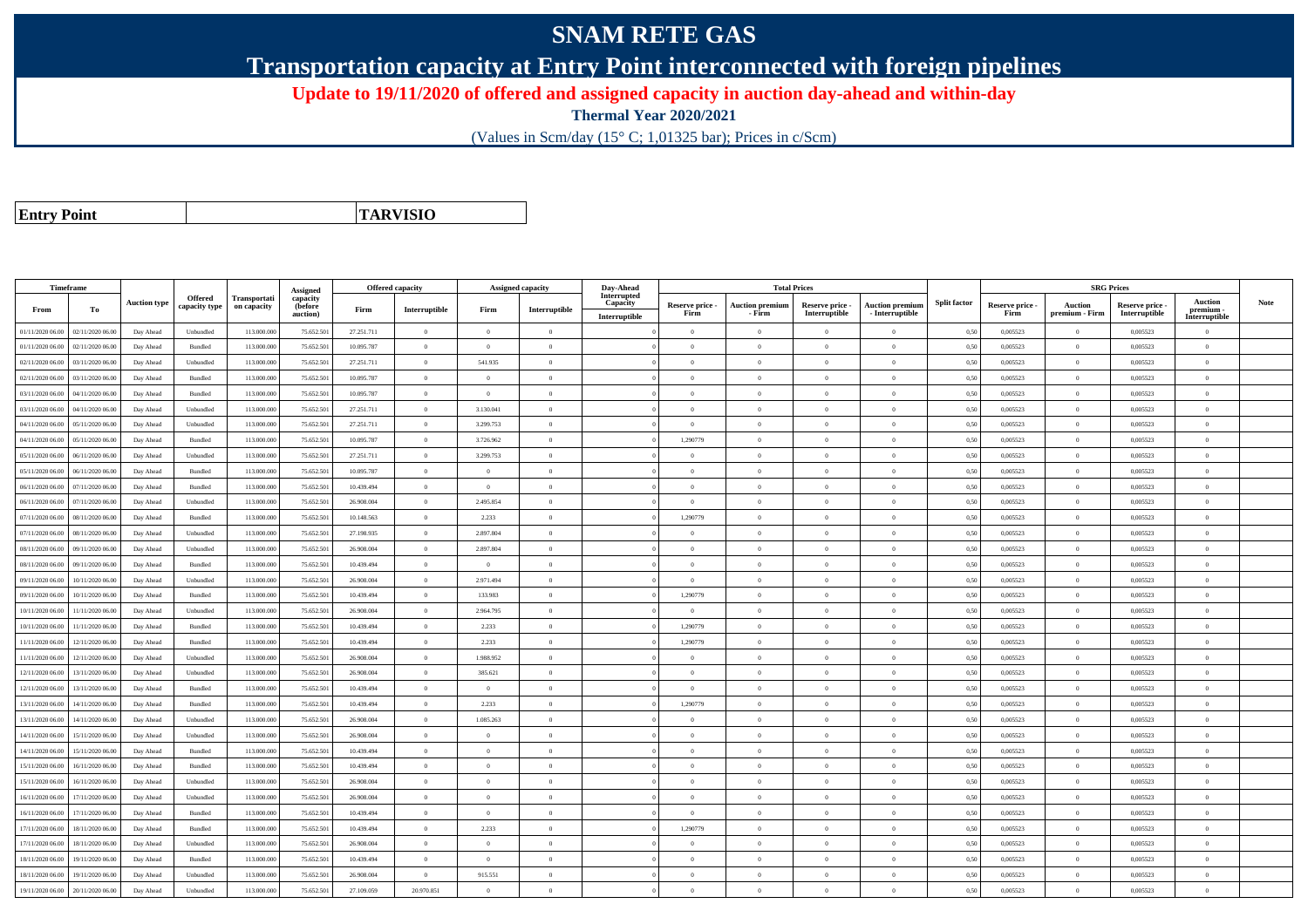| 19/11/2020 06:00<br>20/11/2020 06:00 | Day Ahead  | Bundled   | 113.000.000 | 75.652.501 | 10.238.439 | $\overline{0}$ | $\overline{0}$   | $\overline{0}$ | $\theta$       | $\theta$       |                | $\overline{0}$ | 0,50 | 0,005523 | $\theta$       | 0,005523       | $\overline{0}$ |  |
|--------------------------------------|------------|-----------|-------------|------------|------------|----------------|------------------|----------------|----------------|----------------|----------------|----------------|------|----------|----------------|----------------|----------------|--|
|                                      |            |           |             |            |            |                |                  |                |                |                |                |                |      |          |                |                |                |  |
| 01/11/2020 06.00<br>02/11/2020 06.0  | Within Day | Unbundled | 113.000.000 | 75.652.501 | 27.251.711 | $\overline{0}$ | $\overline{0}$   | $\overline{0}$ | $\,$ 0 $\,$    | $\bf{0}$       | $\overline{0}$ | $\bf{0}$       | 0,50 | 0,552327 | $\,$ 0 $\,$    | $\overline{0}$ | $\overline{0}$ |  |
| 01/11/2020 06.00<br>02/11/2020 06.00 | Within Day | Bundled   | 113,000,000 | 75.652.501 | 10.095.787 | $\overline{0}$ | $\overline{0}$   | $\overline{0}$ | $\bf{0}$       | $\bf{0}$       | $\overline{0}$ | $\mathbf{0}$   | 0.50 | 0,552327 | $\bf{0}$       | $\overline{0}$ | $\overline{0}$ |  |
| 01/11/2020 07.00<br>02/11/2020 06.00 | Within Day | Unbundled | 113.000.000 | 75.652.501 | 26.116.223 | $\overline{0}$ | $\overline{0}$   | $\overline{0}$ | $\overline{0}$ | $\overline{0}$ | $\overline{0}$ | $\bf{0}$       | 0,50 | 0,552327 | $\theta$       | $\theta$       | $\overline{0}$ |  |
| 01/11/2020 07.00<br>02/11/2020 06.0  | Within Day | Bundled   | 113.000.000 | 75.652.501 | 9.675.129  | $\bf{0}$       | $\overline{0}$   | $\bf{0}$       | $\overline{0}$ | $\overline{0}$ | $\overline{0}$ | $\bf{0}$       | 0,50 | 0,552327 | $\,$ 0 $\,$    | $\theta$       | $\overline{0}$ |  |
| 01/11/2020 08:00<br>02/11/2020 06.00 | Within Day | Bundled   | 113,000,000 | 75.652.501 | 9.254.471  | $\overline{0}$ | $\overline{0}$   | $\overline{0}$ | $\overline{0}$ | $\overline{0}$ | $\overline{0}$ | $\mathbf{0}$   | 0.50 | 0.552327 | $\bf{0}$       | $\theta$       | $\overline{0}$ |  |
|                                      |            |           |             |            |            |                | $\overline{0}$   | $\overline{0}$ | $\overline{0}$ | $\overline{0}$ | $\overline{0}$ |                |      |          | $\theta$       | $\theta$       | $\overline{0}$ |  |
| 01/11/2020 08:00<br>02/11/2020 06.00 | Within Day | Unbundled | 113.000.000 | 75.652.501 | 24.980.735 | $\overline{0}$ |                  |                |                |                |                | $\bf{0}$       | 0,50 | 0,552327 |                |                |                |  |
| 01/11/2020 09:00<br>02/11/2020 06.0  | Within Day | Unbundled | 113.000.000 | 75.652.501 | 23.845.247 | $\overline{0}$ | $\overline{0}$   | $\overline{0}$ | $\overline{0}$ | $\bf{0}$       | $\overline{0}$ | $\bf{0}$       | 0,50 | 0,552327 | $\,$ 0 $\,$    | $\bf{0}$       | $\overline{0}$ |  |
| 01/11/2020 09.00<br>02/11/2020 06:00 | Within Day | Bundled   | 113,000,000 | 75.652.501 | 8.833.813  | $\overline{0}$ | $\overline{0}$   | $\overline{0}$ | $\bf{0}$       | $\overline{0}$ | $\overline{0}$ | $\mathbf{0}$   | 0.50 | 0.552327 | $\,$ 0 $\,$    | $\overline{0}$ | $\overline{0}$ |  |
| 01/11/2020 11:00<br>02/11/2020 06.00 | Within Day | Unbundled | 113.000.000 | 75.652.501 | 21.574.271 | $\overline{0}$ | $\overline{0}$   | $\overline{0}$ | $\bf{0}$       | $\overline{0}$ | $\overline{0}$ | $\bf{0}$       | 0,50 | 0,552327 | $\,$ 0 $\,$    | $\theta$       | $\overline{0}$ |  |
| 01/11/2020 11:00<br>02/11/2020 06.0  | Within Day | Bundled   | 113.000.000 | 75.652.501 | 7.992.498  | $\overline{0}$ | $\overline{0}$   | $\overline{0}$ | $\bf{0}$       | $\overline{0}$ | $\overline{0}$ | $\bf{0}$       | 0,50 | 0,552327 | $\,$ 0 $\,$    | $\bf{0}$       | $\overline{0}$ |  |
| 01/11/2020 12:00<br>02/11/2020 06.00 | Within Day | Unbundled | 113,000,000 | 75.652.501 | 20.438.783 | $\overline{0}$ | $\overline{0}$   | $\overline{0}$ | $\bf{0}$       | $\bf{0}$       | $\overline{0}$ | $\,$ 0 $\,$    | 0.50 | 0.552327 | $\bf{0}$       | $\overline{0}$ | $\bf{0}$       |  |
| 01/11/2020 12:00                     |            |           | 113.000.000 |            |            | $\overline{0}$ | $\overline{0}$   | $\overline{0}$ | $\overline{0}$ | $\overline{0}$ | $\overline{0}$ | $\bf{0}$       |      | 0,552327 | $\theta$       | $\theta$       | $\overline{0}$ |  |
| 02/11/2020 06.00                     | Within Day | Bundled   |             | 75.652.501 | 7.571.840  |                |                  |                |                |                |                |                | 0,50 |          |                |                |                |  |
| 01/11/2020 13.00<br>02/11/2020 06.0  | Within Day | Unbundled | 113.000.000 | 75.652.501 | 19.303.295 | $\overline{0}$ | $\overline{0}$   | $\overline{0}$ | $\bf{0}$       | $\bf{0}$       | $\overline{0}$ | $\bf{0}$       | 0,50 | 0,552327 | $\,$ 0 $\,$    | $\bf{0}$       | $\overline{0}$ |  |
| 01/11/2020 13.00<br>02/11/2020 06.00 | Within Day | Bundled   | 113,000,000 | 75.652.501 | 7.151.182  | $\overline{0}$ | $\overline{0}$   | $\overline{0}$ | $\overline{0}$ | $\overline{0}$ | $\overline{0}$ | $\mathbf{0}$   | 0.50 | 0.552327 | $\bf{0}$       | $\theta$       | $\overline{0}$ |  |
| 01/11/2020 14:00<br>02/11/2020 06.00 | Within Day | Unbundled | 113.000.000 | 75.652.501 | 18.167.807 | $\overline{0}$ | $\overline{0}$   | $\overline{0}$ | $\overline{0}$ | $\overline{0}$ | $\overline{0}$ | $\bf{0}$       | 0,50 | 0,552327 | $\theta$       | $\theta$       | $\overline{0}$ |  |
| 01/11/2020 14:00<br>02/11/2020 06.0  | Within Day | Bundled   | 113.000.000 | 75.652.501 | 6.730.524  | $\overline{0}$ | $\overline{0}$   | $\overline{0}$ | $\bf{0}$       | $\overline{0}$ | $\overline{0}$ | $\bf{0}$       | 0,50 | 0,552327 | $\,$ 0 $\,$    | $\bf{0}$       | $\overline{0}$ |  |
| 01/11/2020 15:00<br>02/11/2020 06:00 | Within Day | Unbundled | 113,000,000 | 75.652.501 | 17.032.319 | $\overline{0}$ | $\overline{0}$   | $\overline{0}$ | $\overline{0}$ | $\bf{0}$       | $\overline{0}$ | $\mathbf{0}$   | 0.50 | 0.552327 | $\,$ 0 $\,$    | $\overline{0}$ | $\overline{0}$ |  |
| 01/11/2020 15.00<br>02/11/2020 06.00 | Within Day | Bundled   | 113.000.000 | 75.652.501 | 6.309.866  | $\overline{0}$ | $\overline{0}$   | $\overline{0}$ | $\overline{0}$ | $\overline{0}$ | $\overline{0}$ | $\bf{0}$       | 0,50 | 0,552327 | $\,$ 0 $\,$    | $\theta$       | $\overline{0}$ |  |
|                                      |            |           |             |            |            |                |                  |                |                |                |                |                |      |          |                |                |                |  |
| 01/11/2020 16.00<br>02/11/2020 06.0  | Within Day | Bundled   | 113.000.000 | 75.652.501 | 5.889.209  | $\overline{0}$ | $\overline{0}$   | $\overline{0}$ | $\bf{0}$       | $\bf{0}$       | $\overline{0}$ | $\bf{0}$       | 0,50 | 0,552327 | $\,$ 0 $\,$    | $\bf{0}$       | $\overline{0}$ |  |
| 01/11/2020 16.00<br>02/11/2020 06.00 | Within Day | Unbundled | 113,000,000 | 75.652.501 | 15.896.831 | $\overline{0}$ | $\overline{0}$   | $\overline{0}$ | $\bf{0}$       | $\bf{0}$       | $\overline{0}$ | $\,$ 0 $\,$    | 0.50 | 0.552327 | $\bf{0}$       | $\overline{0}$ | $\overline{0}$ |  |
| 01/11/2020 17.00<br>02/11/2020 06.00 | Within Day | Unbundled | 113.000.000 | 75.652.501 | 14.761.343 | $\overline{0}$ | $\overline{0}$   | $\overline{0}$ | $\overline{0}$ | $\overline{0}$ | $\overline{0}$ | $\,$ 0 $\,$    | 0,50 | 0,552327 | $\theta$       | $\theta$       | $\overline{0}$ |  |
| 01/11/2020 17.00<br>02/11/2020 06.0  | Within Day | Bundled   | 113.000.000 | 75.652.501 | 5.468.551  | $\overline{0}$ | $\overline{0}$   | $\overline{0}$ | $\bf{0}$       | $\bf{0}$       | $\overline{0}$ | $\bf{0}$       | 0,50 | 0,552327 | $\,$ 0 $\,$    | $\bf{0}$       | $\overline{0}$ |  |
| 01/11/2020 18.00<br>02/11/2020 06.00 | Within Day | Unbundled | 113,000,000 | 75.652.501 | 13.625.855 | $\overline{0}$ | 284.366          | $\overline{0}$ | $\overline{0}$ | $\overline{0}$ | $\overline{0}$ | $\mathbf{0}$   | 0.50 | 0.552328 | $\,$ 0 $\,$    | $\theta$       | $\overline{0}$ |  |
| 01/11/2020 18.00<br>02/11/2020 06.00 | Within Day | Bundled   | 113.000.000 | 75.652.501 | 5.047.893  | $\overline{0}$ | $\overline{0}$   | $\overline{0}$ | $\overline{0}$ | $\overline{0}$ | $\overline{0}$ | $\bf{0}$       | 0,50 | 0,552328 | $\theta$       | $\theta$       | $\overline{0}$ |  |
|                                      |            |           |             |            |            |                |                  |                |                |                |                |                |      |          |                |                |                |  |
| 01/11/2020 19:00<br>02/11/2020 06.0  | Within Day | Unbundled | 113.000.000 | 75.936.866 | 12.229.699 | $\overline{0}$ | $\overline{0}$   | $\overline{0}$ | $\overline{0}$ | $\overline{0}$ | $\overline{0}$ | $\bf{0}$       | 0,50 | 0,552327 | $\,$ 0 $\,$    | $\bf{0}$       | $\overline{0}$ |  |
| 01/11/2020 19.00<br>02/11/2020 06:00 | Within Day | Bundled   | 113,000,000 | 75.936.866 | 4.627.235  | $\overline{0}$ | $\overline{0}$   | $\overline{0}$ | $\bf{0}$       | $\overline{0}$ | $\overline{0}$ | $\mathbf{0}$   | 0.50 | 0.552327 | $\,$ 0 $\,$    | $\overline{0}$ | $\overline{0}$ |  |
| 01/11/2020 20.00<br>02/11/2020 06.00 | Within Day | Unbundled | 113.000.000 | 75.936.866 | 11.117.908 | $\overline{0}$ | $\overline{0}$   | $\overline{0}$ | $\overline{0}$ | $\overline{0}$ | $\overline{0}$ | $\bf{0}$       | 0,50 | 0,552327 | $\theta$       | $\theta$       | $\overline{0}$ |  |
| 01/11/2020 20.00<br>02/11/2020 06.0  | Within Day | Bundled   | 113.000.000 | 75.936.866 | 4.206.577  | $\overline{0}$ | $\overline{0}$   | $\overline{0}$ | $\,$ 0 $\,$    | $\bf{0}$       | $\overline{0}$ | $\bf{0}$       | 0,50 | 0,552327 | $\,$ 0 $\,$    | $\bf{0}$       | $\overline{0}$ |  |
| 01/11/2020 21.00<br>02/11/2020 06.00 | Within Day | Unbundled | 113,000,000 | 75.936.866 | 10.006.117 | $\overline{0}$ | 83.739           | $\overline{0}$ | $\bf{0}$       | $\bf{0}$       | $\overline{0}$ | $\,$ 0 $\,$    | 0.50 | 0.552328 | $\bf{0}$       | $\overline{0}$ | $\overline{0}$ |  |
| 01/11/2020 21.00<br>02/11/2020 06:00 | Within Day | Bundled   | 113.000.000 | 75.936.866 | 3.785.920  | $\overline{0}$ | $\overline{0}$   | $\overline{0}$ | $\overline{0}$ | $\overline{0}$ | $\overline{0}$ | $\overline{0}$ | 0.50 | 0,552328 | $\theta$       | $\theta$       | $\overline{0}$ |  |
|                                      |            |           |             |            |            |                |                  |                |                | $\overline{0}$ | $\overline{0}$ |                |      |          |                |                |                |  |
| 01/11/2020 22.00<br>02/11/2020 06.0  | Within Day | Unbundled | 113.000.000 | 76.020.606 | 8.819.891  | $\overline{0}$ | $\overline{0}$   | $\overline{0}$ | $\overline{0}$ |                |                | $\bf{0}$       | 0,50 | 0,552327 | $\,$ 0 $\,$    | $\bf{0}$       | $\overline{0}$ |  |
| 01/11/2020 22.00<br>02/11/2020 06.00 | Within Day | Bundled   | 113,000,000 | 76.020,606 | 3.365.262  | $\overline{0}$ | 451.076          | $\overline{0}$ | 1.290824       | $\overline{0}$ | $\overline{0}$ | $\mathbf{0}$   | 0.50 | 0.552327 | $\,$ 0 $\,$    | $\theta$       | $\overline{0}$ |  |
| 01/11/2020 23.00<br>02/11/2020 06.00 | Within Day | Bundled   | 113.000.000 | 76.471.682 | 2.549.912  | $\overline{0}$ | 279.411          | $\overline{0}$ | 1,290842       | $\overline{0}$ | $\Omega$       | $\overline{0}$ | 0.50 | 0,552327 | $\theta$       | $\theta$       | $\overline{0}$ |  |
| 01/11/2020 23.00<br>02/11/2020 06.0  | Within Day | Unbundled | 113.000.000 | 76.471.682 | 7.717.405  | $\overline{0}$ | $\overline{0}$   | $\overline{0}$ | $\overline{0}$ | $\overline{0}$ | $\overline{0}$ | $\bf{0}$       | 0,50 | 0,552327 | $\,$ 0 $\,$    | $\bf{0}$       | $\overline{0}$ |  |
| 02/11/2020 00.00<br>02/11/2020 06:00 | Within Day | Unbundled | 113,000,000 | 76.751.092 | 6.614.918  | $\overline{0}$ | 173,061          | $\overline{0}$ | $\overline{0}$ | $\overline{0}$ | $\overline{0}$ | $\mathbf{0}$   | 0.50 | 0.552328 | $\,$ 0 $\,$    | $\overline{0}$ | $\overline{0}$ |  |
| 02/11/2020 00.00<br>02/11/2020 06.00 | Within Day | Bundled   | 113.000.000 | 76.751.092 | 1.946.144  | $\overline{0}$ | 65.306           | $\overline{0}$ | 1,290869       | $\overline{0}$ | $\overline{0}$ | $\overline{0}$ | 0.50 | 0,552328 | $\theta$       | $\theta$       | $\overline{0}$ |  |
| 02/11/2020 01:00<br>02/11/2020 06.0  | Within Day | Unbundled | 113.000.000 | 76.989.459 | 5.368.214  | $\overline{0}$ | $\bf{0}$         | $\overline{0}$ | $\bf{0}$       | $\bf{0}$       | $\overline{0}$ | $\bf{0}$       | 0,50 | 0,552327 | $\,$ 0 $\,$    | $\bf{0}$       | $\overline{0}$ |  |
|                                      |            |           |             |            |            |                |                  |                |                |                |                |                |      |          |                |                |                |  |
| 02/11/2020 01:00<br>02/11/2020 06.00 | Within Day | Bundled   | 113,000,000 | 76,989,459 | 1.567.366  | $\overline{0}$ | $\overline{0}$   | $\overline{0}$ | $\bf{0}$       | $\bf{0}$       | $\overline{0}$ | $\mathbf{0}$   | 0.50 | 0.552327 | $\bf{0}$       | $\overline{0}$ | $\overline{0}$ |  |
| 02/11/2020 02.00<br>02/11/2020 06.00 | Within Day | Unbundled | 113.000.000 | 76.989.459 | 4.294.571  | $\overline{0}$ | $\overline{0}$   | $\overline{0}$ | $\overline{0}$ | $\overline{0}$ | $\overline{0}$ | $\overline{0}$ | 0.50 | 0,552329 | $\theta$       | $\theta$       | $\overline{0}$ |  |
| 02/11/2020 02.00<br>02/11/2020 06.0  | Within Day | Bundled   | 113.000.000 | 76.989.459 | 1.253.892  | $\overline{0}$ | $\overline{0}$   | $\overline{0}$ | $\bf{0}$       | $\overline{0}$ | $\overline{0}$ | $\bf{0}$       | 0,50 | 0,552329 | $\,$ 0 $\,$    | $\bf{0}$       | $\overline{0}$ |  |
| 02/11/2020 03.00<br>02/11/2020 06.00 | Within Day | Unbundled | 113,000,000 | 76,989,459 | 3.220.928  | $\overline{0}$ | $\overline{0}$   | $\overline{0}$ | $\overline{0}$ | $\overline{0}$ | $\overline{0}$ | $\mathbf{0}$   | 0.50 | 0.552328 | $\,$ 0 $\,$    | $\theta$       | $\overline{0}$ |  |
| 02/11/2020 03:00<br>02/11/2020 06.00 | Within Day | Bundled   | 113.000.000 | 76,989,459 | 940,419    | $\overline{0}$ | $\overline{0}$   | $\overline{0}$ | $\overline{0}$ | $\overline{0}$ | $\Omega$       | $\overline{0}$ | 0.50 | 0,552328 | $\theta$       | $\theta$       | $\overline{0}$ |  |
| 02/11/2020 04:00<br>02/11/2020 06.00 | Within Day | Unbundled | 113.000.000 | 76.989.459 | 2.147.285  | $\overline{0}$ | $\overline{0}$   | $\bf{0}$       | $\,$ 0 $\,$    | $\,0\,$        | $\overline{0}$ | $\bf{0}$       | 0,50 | 0,552326 | $\,$ 0 $\,$    | $\bf{0}$       | $\overline{0}$ |  |
| 02/11/2020 04:00 02/11/2020 06:00    | Within Day | Bundled   | 113.000.000 | 76.989.459 | 626.946    |                |                  |                |                |                |                |                | 0,50 | 0,552326 | $\theta$       | $\overline{0}$ |                |  |
|                                      |            |           |             |            |            | $\bf{0}$       | $\boldsymbol{0}$ |                | $\bf{0}$       |                |                |                |      |          |                |                |                |  |
| 02/11/2020 05:00<br>02/11/2020 06:00 | Within Day | Unbundled | 113.000.000 | 76.989.459 | 1.073.642  | $\overline{0}$ | $\overline{0}$   | $\overline{0}$ | $\overline{0}$ | $\overline{0}$ | $\overline{0}$ | $\overline{0}$ | 0,50 | 0,552331 | $\theta$       | $\theta$       | $\overline{0}$ |  |
| 02/11/2020 05:00<br>02/11/2020 06.0  | Within Day | Bundled   | 113.000.000 | 76.989.459 | 313.473    | $\overline{0}$ | $\overline{0}$   | $\overline{0}$ | $\bf{0}$       | $\overline{0}$ | $\overline{0}$ | $\mathbf{0}$   | 0,50 | 0,552331 | $\overline{0}$ | $\overline{0}$ | $\bf{0}$       |  |
| 02/11/2020 06.00<br>03/11/2020 06.00 | Within Day | Bundled   | 113.000.000 | 76.194.436 | 10.095.787 | $\overline{0}$ | $\overline{0}$   | $\overline{0}$ | $\,$ 0 $\,$    | $\bf{0}$       | $\overline{0}$ | $\mathbf{0}$   | 0.50 | 0.552327 | $\overline{0}$ | $\bf{0}$       | $\bf{0}$       |  |
| 02/11/2020 06:00<br>03/11/2020 06:00 | Within Dav | Unbundled | 113.000.000 | 76.194.436 | 26.709.776 | $\overline{0}$ | $\overline{0}$   | $\overline{0}$ | $\overline{0}$ | $\overline{0}$ | $\overline{0}$ | $\mathbf{0}$   | 0,50 | 0,552327 | $\overline{0}$ | $\theta$       | $\overline{0}$ |  |
| 02/11/2020 07.00<br>03/11/2020 06.00 | Within Day | Unbundled | 113.000.000 | 76.194.436 | 25.596.869 | $\overline{0}$ | $\overline{0}$   | $\overline{0}$ | $\bf{0}$       | $\bf{0}$       | $\overline{0}$ | $\mathbf{0}$   | 0,50 | 0,552327 | $\overline{0}$ | $\bf{0}$       | $\overline{0}$ |  |
|                                      |            |           | 113.000.000 |            |            |                |                  | $\overline{0}$ |                | $\overline{0}$ | $\overline{0}$ |                | 0.50 | 0.552327 | $\,$ 0 $\,$    | $\theta$       | $\,$ 0         |  |
| 02/11/2020 07.00<br>03/11/2020 06.00 | Within Day | Bundled   |             | 76.194.436 | 9.675.129  | $\overline{0}$ | $\overline{0}$   |                | $\bf{0}$       |                |                | $\mathbf{0}$   |      |          |                |                |                |  |
| 02/11/2020 08:00<br>03/11/2020 06:00 | Within Day | Unbundled | 113.000.000 | 76.194.436 | 24.483.961 | $\overline{0}$ | $\overline{0}$   | $\overline{0}$ | $\overline{0}$ | $\overline{0}$ | $\overline{0}$ | $\mathbf{0}$   | 0,50 | 0,552327 | $\overline{0}$ | $\theta$       | $\overline{0}$ |  |
| 02/11/2020 08:00<br>03/11/2020 06.00 | Within Day | Bundled   | 113.000.000 | 76.194.436 | 9.254.471  | $\overline{0}$ | $\overline{0}$   | $\overline{0}$ | $\bf{0}$       | $\overline{0}$ | $\overline{0}$ | $\,$ 0 $\,$    | 0,50 | 0,552327 | $\bf{0}$       | $\bf{0}$       | $\overline{0}$ |  |
| 02/11/2020 09.00<br>03/11/2020 06.00 | Within Day | Unbundled | 113.000.000 | 76.194.436 | 23.371.054 | $\overline{0}$ | $\overline{0}$   | $\overline{0}$ | $\bf{0}$       | $\overline{0}$ | $\overline{0}$ | $\,$ 0 $\,$    | 0.50 | 0.552327 | $\overline{0}$ | $\bf{0}$       | $\,$ 0         |  |
| 03/11/2020 06:00<br>02/11/2020 09:00 | Within Dav | Bundled   | 113.000.000 | 76.194.436 | 8.833.813  | $\overline{0}$ | $\overline{0}$   | $\overline{0}$ | $\overline{0}$ | $\overline{0}$ | $\overline{0}$ | $\mathbf{0}$   | 0,50 | 0,552327 | $\overline{0}$ | $\theta$       | $\overline{0}$ |  |
| 02/11/2020 10.00<br>03/11/2020 06.0  | Within Day | Unbundled | 113.000.000 | 76.194.436 | 22.258.147 | $\overline{0}$ | $\overline{0}$   | $\overline{0}$ | $\overline{0}$ | $\bf{0}$       | $\overline{0}$ | $\,$ 0 $\,$    | 0,50 | 0,552328 | $\bf{0}$       | $\bf{0}$       | $\overline{0}$ |  |
|                                      |            |           |             |            |            |                |                  |                |                |                |                |                |      |          |                |                |                |  |
| 02/11/2020 10:00 03/11/2020 06:00    | Within Day | Bundled   | 113.000.000 | 76.194.436 | 8.413.155  | $\,$ 0 $\,$    | $\overline{0}$   | $\overline{0}$ | $\bf{0}$       | $\,$ 0         | $\overline{0}$ | $\,$ 0 $\,$    | 0,50 | 0,552328 | $\overline{0}$ | $\,$ 0 $\,$    | $\,$ 0 $\,$    |  |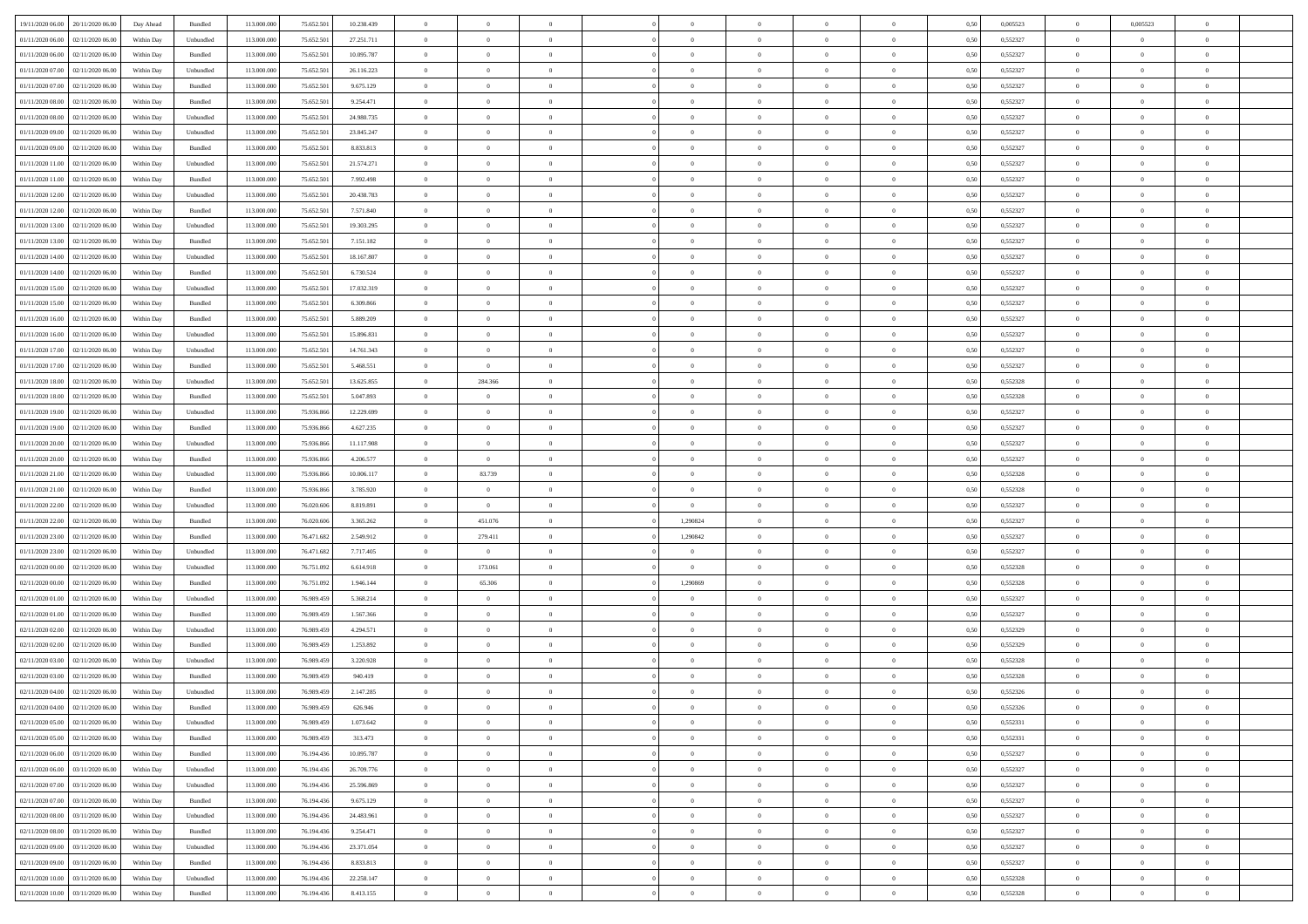| 02/11/2020 11:00<br>03/11/2020 06:00 | Within Day | Unbundled | 113.000.000 | 76.194.436 | 21.145.239 | $\overline{0}$ | $\overline{0}$ | $\overline{0}$ | $\theta$       | $\theta$       |                | $\overline{0}$ | 0,50 | 0,552327 | $\theta$       | $\theta$       | $\theta$       |  |
|--------------------------------------|------------|-----------|-------------|------------|------------|----------------|----------------|----------------|----------------|----------------|----------------|----------------|------|----------|----------------|----------------|----------------|--|
|                                      |            |           |             |            |            |                |                |                |                |                |                |                |      |          |                |                |                |  |
| 02/11/2020 11:00<br>03/11/2020 06.00 | Within Day | Bundled   | 113.000.000 | 76.194.436 | 7.992.498  | $\overline{0}$ | $\overline{0}$ | $\overline{0}$ | $\,$ 0 $\,$    | $\bf{0}$       | $\overline{0}$ | $\mathbf{0}$   | 0,50 | 0,552327 | $\,$ 0 $\,$    | $\bf{0}$       | $\overline{0}$ |  |
| 02/11/2020 12.00<br>03/11/2020 06.00 | Within Day | Unbundled | 113,000,000 | 76.194.436 | 20.032.332 | $\overline{0}$ | $\overline{0}$ | $\overline{0}$ | $\bf{0}$       | $\bf{0}$       | $\overline{0}$ | $\,$ 0 $\,$    | 0.50 | 0,552327 | $\bf{0}$       | $\overline{0}$ | $\bf{0}$       |  |
| 02/11/2020 12:00<br>03/11/2020 06.00 | Within Day | Bundled   | 113.000.000 | 76.194.436 | 7.571.840  | $\overline{0}$ | $\overline{0}$ | $\overline{0}$ | $\overline{0}$ | $\overline{0}$ | $\overline{0}$ | $\,$ 0 $\,$    | 0,50 | 0,552327 | $\,$ 0 $\,$    | $\overline{0}$ | $\overline{0}$ |  |
| 02/11/2020 13.00<br>03/11/2020 06.00 | Within Day | Bundled   | 113.000.000 | 76.194.436 | 7.151.182  | $\overline{0}$ | $\overline{0}$ | $\overline{0}$ | $\bf{0}$       | $\bf{0}$       | $\overline{0}$ | $\bf{0}$       | 0,50 | 0,552327 | $\,$ 0 $\,$    | $\bf{0}$       | $\overline{0}$ |  |
| 02/11/2020 13:00<br>03/11/2020 06.00 | Within Day | Unbundled | 113,000,000 | 76.194.436 | 18.919.425 | $\overline{0}$ | $\overline{0}$ | $\overline{0}$ | $\bf{0}$       | $\bf{0}$       | $\overline{0}$ | $\mathbf{0}$   | 0.50 | 0.552327 | $\,$ 0 $\,$    | $\theta$       | $\overline{0}$ |  |
| 02/11/2020 14:00<br>03/11/2020 06.00 | Within Day | Unbundled | 113.000.000 | 76.194.436 | 17.806.517 | $\overline{0}$ | 126.540        | $\overline{0}$ | $\bf{0}$       | $\overline{0}$ | $\overline{0}$ | $\bf{0}$       | 0,50 | 0,552327 | $\,$ 0 $\,$    | $\theta$       | $\overline{0}$ |  |
|                                      |            |           |             |            |            |                |                |                |                |                |                |                |      |          |                |                |                |  |
| 02/11/2020 14:00<br>03/11/2020 06.00 | Within Day | Bundled   | 113.000.000 | 76.194.436 | 6.730.524  | $\overline{0}$ | $\overline{0}$ | $\overline{0}$ | $\,$ 0 $\,$    | $\bf{0}$       | $\overline{0}$ | $\bf{0}$       | 0,50 | 0,552327 | $\,$ 0 $\,$    | $\bf{0}$       | $\overline{0}$ |  |
| 02/11/2020 15.00<br>03/11/2020 06:00 | Within Day | Unbundled | 113,000,000 | 76.320.975 | 16.574.979 | $\overline{0}$ | 502.436        | $\overline{0}$ | $\bf{0}$       | $\bf{0}$       | $\overline{0}$ | $\mathbf{0}$   | 0.50 | 0.552327 | $\bf{0}$       | $\overline{0}$ | $\bf{0}$       |  |
| 02/11/2020 15:00<br>03/11/2020 06.00 | Within Day | Bundled   | 113.000.000 | 76.320.975 | 6.309.866  | $\overline{0}$ | $\overline{0}$ | $\overline{0}$ | $\bf{0}$       | $\bf{0}$       | $\overline{0}$ | $\bf{0}$       | 0,50 | 0,552327 | $\,$ 0         | $\,$ 0 $\,$    | $\overline{0}$ |  |
| 02/11/2020 16.00<br>03/11/2020 06.00 | Within Day | Unbundled | 113.000.000 | 76.823.412 | 15.001.040 | $\overline{0}$ | 560.124        | $\overline{0}$ | $\,$ 0 $\,$    | $\bf{0}$       | $\overline{0}$ | $\bf{0}$       | 0,50 | 0,552327 | $\,$ 0 $\,$    | $\bf{0}$       | $\overline{0}$ |  |
| 02/11/2020 16.00<br>03/11/2020 06:00 | Within Day | Bundled   | 113,000,000 | 76.823.412 | 5.889.209  | $\overline{0}$ | $\overline{0}$ | $\overline{0}$ | $\bf{0}$       | $\bf{0}$       | $\overline{0}$ | $\,$ 0 $\,$    | 0.50 | 0.552327 | $\bf{0}$       | $\overline{0}$ | $\,$ 0         |  |
| 02/11/2020 17.00<br>03/11/2020 06.00 | Within Day | Unbundled | 113.000.000 | 77.383.535 | 13.409.422 | $\overline{0}$ | $\overline{0}$ | $\overline{0}$ | $\overline{0}$ | $\overline{0}$ | $\overline{0}$ | $\,$ 0 $\,$    | 0,50 | 0,552327 | $\,$ 0 $\,$    | $\theta$       | $\overline{0}$ |  |
|                                      |            |           |             |            |            |                |                |                |                |                |                |                |      |          |                |                |                |  |
| 02/11/2020 17.00<br>03/11/2020 06.00 | Within Day | Bundled   | 113.000.000 | 77.383.535 | 5.468.551  | $\overline{0}$ | 223.770        | $\overline{0}$ | 1,290772       | $\bf{0}$       | $\overline{0}$ | $\bf{0}$       | 0,50 | 0,552327 | $\,$ 0 $\,$    | $\bf{0}$       | $\overline{0}$ |  |
| 02/11/2020 18.00<br>03/11/2020 06.00 | Within Day | Unbundled | 113,000,000 | 77,607,306 | 12.377.928 | $\overline{0}$ | $\overline{0}$ | $\overline{0}$ | $\overline{0}$ | $\bf{0}$       | $\overline{0}$ | $\mathbf{0}$   | 0.50 | 0.552328 | $\,$ 0 $\,$    | $\bf{0}$       | $\overline{0}$ |  |
| 02/11/2020 18:00<br>03/11/2020 06.00 | Within Day | Bundled   | 113.000.000 | 77.607.306 | 4.841.336  | $\overline{0}$ | $\overline{0}$ | $\overline{0}$ | $\bf{0}$       | $\overline{0}$ | $\overline{0}$ | $\bf{0}$       | 0,50 | 0,552328 | $\overline{0}$ | $\theta$       | $\overline{0}$ |  |
| 02/11/2020 19:00<br>03/11/2020 06.00 | Within Day | Unbundled | 113.000.000 | 77.607.306 | 11.346.434 | $\overline{0}$ | $\overline{0}$ | $\overline{0}$ | $\,$ 0 $\,$    | $\bf{0}$       | $\overline{0}$ | $\bf{0}$       | 0,50 | 0,552327 | $\,$ 0 $\,$    | $\bf{0}$       | $\overline{0}$ |  |
| 02/11/2020 19:00<br>03/11/2020 06:00 | Within Day | Bundled   | 113,000,000 | 77,607,306 | 4.437.891  | $\overline{0}$ | $\overline{0}$ | $\overline{0}$ | $\bf{0}$       | $\bf{0}$       | $\overline{0}$ | $\mathbf{0}$   | 0.50 | 0.552327 | $\bf{0}$       | $\overline{0}$ | $\bf{0}$       |  |
| 02/11/2020 20.00<br>03/11/2020 06.00 | Within Day | Bundled   | 113.000.000 | 77.607.306 | 4.034.446  | $\overline{0}$ | 100.487        | $\overline{0}$ | 1,290796       | $\overline{0}$ | $\overline{0}$ | $\bf{0}$       | 0,50 | 0,552327 | $\,$ 0 $\,$    | $\,$ 0 $\,$    | $\overline{0}$ |  |
|                                      |            |           |             |            |            |                |                |                |                |                |                |                |      |          |                |                |                |  |
| 02/11/2020 20.00<br>03/11/2020 06.00 | Within Day | Unbundled | 113.000.000 | 77.607.306 | 10.314.940 | $\overline{0}$ | $\overline{0}$ | $\overline{0}$ | $\bf{0}$       | $\bf{0}$       | $\overline{0}$ | $\bf{0}$       | 0,50 | 0,552327 | $\,$ 0 $\,$    | $\bf{0}$       | $\overline{0}$ |  |
| 02/11/2020 21.00<br>03/11/2020 06.00 | Within Day | Unbundled | 113,000,000 | 77,707,793 | 9.283.446  | $\overline{0}$ | $\overline{0}$ | $\overline{0}$ | $\bf{0}$       | $\bf{0}$       | $\overline{0}$ | $\,$ 0 $\,$    | 0.50 | 0.552328 | $\bf{0}$       | $\overline{0}$ | $\,$ 0         |  |
| 02/11/2020 21.00<br>03/11/2020 06.00 | Within Day | Bundled   | 113.000.000 | 77.707.793 | 3.540.563  | $\overline{0}$ | 2.131.726      | $\overline{0}$ | 1,290809       | $\overline{0}$ | $\overline{0}$ | $\,$ 0 $\,$    | 0,50 | 0,552328 | $\theta$       | $\overline{0}$ | $\overline{0}$ |  |
| 02/11/2020 22.00<br>03/11/2020 06.00 | Within Day | Unbundled | 113.000.000 | 79.839.519 | 8.251.952  | $\overline{0}$ | $\overline{0}$ | $\overline{0}$ | $\overline{0}$ | $\bf{0}$       | $\overline{0}$ | $\bf{0}$       | 0,50 | 0,552327 | $\,$ 0 $\,$    | $\bf{0}$       | $\overline{0}$ |  |
| 02/11/2020 22.00<br>03/11/2020 06.00 | Within Day | Bundled   | 113,000,000 | 79.839.519 | 1.252.300  | $\overline{0}$ | 29.774         | $\overline{0}$ | 1.290824       | $\overline{0}$ | $\overline{0}$ | $\mathbf{0}$   | 0.50 | 0.552327 | $\,$ 0 $\,$    | $\overline{0}$ | $\overline{0}$ |  |
| 02/11/2020 23.00<br>03/11/2020 06.00 | Within Day | Unbundled | 113.000.000 | 79.869.293 | 7.220.458  | $\overline{0}$ | $\overline{0}$ | $\overline{0}$ | $\bf{0}$       | $\overline{0}$ | $\overline{0}$ | $\bf{0}$       | 0,50 | 0,552327 | $\,$ 0 $\,$    | $\theta$       | $\overline{0}$ |  |
|                                      |            |           |             |            |            |                |                |                |                |                |                |                |      |          |                |                |                |  |
| 02/11/2020 23.00<br>03/11/2020 06.00 | Within Day | Bundled   | 113.000.000 | 79.869.293 | 1.069.710  | $\overline{0}$ | $\overline{0}$ | $\overline{0}$ | $\bf{0}$       | $\bf{0}$       | $\overline{0}$ | $\bf{0}$       | 0,50 | 0,552327 | $\,$ 0 $\,$    | $\bf{0}$       | $\overline{0}$ |  |
| 03/11/2020 00.00<br>03/11/2020 06:00 | Within Day | Unbundled | 113,000,000 | 79,869,293 | 6.188.964  | $\overline{0}$ | $\overline{0}$ | $\overline{0}$ | $\bf{0}$       | $\bf{0}$       | $\overline{0}$ | $\mathbf{0}$   | 0.50 | 0.552328 | $\bf{0}$       | $\overline{0}$ | $\bf{0}$       |  |
| 03/11/2020 00:00<br>03/11/2020 06.00 | Within Day | Bundled   | 113.000.000 | 79.869.293 | 916.894    | $\overline{0}$ | 111.653        | $\overline{0}$ | 1,290869       | $\overline{0}$ | $\overline{0}$ | $\bf{0}$       | 0,50 | 0,552328 | $\,$ 0         | $\overline{0}$ | $\overline{0}$ |  |
| 03/11/2020 01:00<br>03/11/2020 06.00 | Within Day | Unbundled | 113.000.000 | 79.980.945 | 5.157.470  | $\overline{0}$ | 5.117          | $\overline{0}$ | $\bf{0}$       | $\bf{0}$       | $\overline{0}$ | $\mathbf{0}$   | 0,50 | 0,552327 | $\overline{0}$ | $\bf{0}$       | $\overline{0}$ |  |
| 03/11/2020 01:00<br>03/11/2020 06:00 | Within Day | Bundled   | 113,000,000 | 79,980,945 | 671.035    | $\overline{0}$ | $\overline{0}$ | $\overline{0}$ | $\bf{0}$       | $\bf{0}$       | $\overline{0}$ | $\,$ 0 $\,$    | 0.50 | 0.552327 | $\bf{0}$       | $\overline{0}$ | $\,$ 0         |  |
| 03/11/2020 02.00<br>03/11/2020 06:00 | Within Day | Unbundled | 113.000.000 | 79,986,063 | 4.121.882  | $\overline{0}$ | $\overline{0}$ | $\overline{0}$ | $\overline{0}$ | $\overline{0}$ | $\overline{0}$ | $\overline{0}$ | 0.50 | 0,552329 | $\theta$       | $\theta$       | $\overline{0}$ |  |
| 03/11/2020 02.00<br>03/11/2020 06.00 | Within Day | Bundled   | 113.000.000 | 79.986.063 | 536.828    | $\overline{0}$ | $\overline{0}$ | $\overline{0}$ | $\,$ 0 $\,$    | $\bf{0}$       | $\overline{0}$ | $\bf{0}$       | 0,50 | 0,552329 | $\,$ 0 $\,$    | $\bf{0}$       | $\overline{0}$ |  |
|                                      |            |           |             |            |            |                |                |                |                |                |                |                |      |          |                |                |                |  |
| 03/11/2020 03.00<br>03/11/2020 06.00 | Within Day | Bundled   | 113,000,000 | 79,986,063 | 402.621    | $\overline{0}$ | $\overline{0}$ | $\bf{0}$       | $\bf{0}$       | $\bf{0}$       | $\overline{0}$ | $\mathbf{0}$   | 0.50 | 0.552328 | $\,$ 0 $\,$    | $\bf{0}$       | $\overline{0}$ |  |
| 03/11/2020 03:00<br>03/11/2020 06.00 | Within Day | Unbundled | 113.000.000 | 79.986.063 | 3.091.411  | $\overline{0}$ | $\overline{0}$ | $\overline{0}$ | $\overline{0}$ | $\overline{0}$ | $\overline{0}$ | $\overline{0}$ | 0.50 | 0,552328 | $\theta$       | $\theta$       | $\overline{0}$ |  |
| 03/11/2020 04:00<br>03/11/2020 06.00 | Within Day | Unbundled | 113.000.000 | 79.986.063 | 2.060.941  | $\overline{0}$ | $\overline{0}$ | $\overline{0}$ | $\,$ 0 $\,$    | $\bf{0}$       | $\overline{0}$ | $\bf{0}$       | 0,50 | 0,552326 | $\,$ 0 $\,$    | $\bf{0}$       | $\overline{0}$ |  |
| 03/11/2020 04:00<br>03/11/2020 06:00 | Within Day | Bundled   | 113,000,000 | 79.986.063 | 268,414    | $\overline{0}$ | $\overline{0}$ | $\overline{0}$ | $\bf{0}$       | $\bf{0}$       | $\overline{0}$ | $\mathbf{0}$   | 0.50 | 0.552326 | $\bf{0}$       | $\overline{0}$ | $\bf{0}$       |  |
| 03/11/2020 05:00<br>03/11/2020 06.00 | Within Day | Unbundled | 113.000.000 | 79,986,063 | 1.030.470  | $\overline{0}$ | $\overline{0}$ | $\overline{0}$ | $\overline{0}$ | $\overline{0}$ | $\overline{0}$ | $\overline{0}$ | 0.50 | 0,552331 | $\overline{0}$ | $\overline{0}$ | $\overline{0}$ |  |
| 03/11/2020 05:00<br>03/11/2020 06.00 | Within Day | Bundled   | 113.000.000 | 79.986.063 | 134.207    | $\overline{0}$ | $\overline{0}$ | $\overline{0}$ | $\overline{0}$ | $\bf{0}$       | $\overline{0}$ | $\mathbf{0}$   | 0,50 | 0,552331 | $\overline{0}$ | $\bf{0}$       | $\overline{0}$ |  |
| 03/11/2020 06.00<br>04/11/2020 06:00 |            | Unbundled | 113,000,000 |            |            |                | 118.352        |                |                | $\bf{0}$       |                | $\,$ 0 $\,$    | 0.50 | 0.552327 | $\bf{0}$       | $\overline{0}$ | $\,$ 0         |  |
|                                      | Within Day |           |             | 78.782.542 | 24.121.670 | $\overline{0}$ |                | $\overline{0}$ | $\bf{0}$       |                | $\overline{0}$ |                |      |          |                |                |                |  |
| 03/11/2020 06:00<br>04/11/2020 06.00 | Within Day | Bundled   | 113.000.000 | 78.782.542 | 10.095.787 | $\overline{0}$ | $\overline{0}$ | $\overline{0}$ | $\overline{0}$ | $\overline{0}$ | $\overline{0}$ | $\overline{0}$ | 0.50 | 0,552327 | $\overline{0}$ | $\theta$       | $\overline{0}$ |  |
| 03/11/2020 07.00<br>04/11/2020 06.00 | Within Day | Unbundled | 113.000.000 | 78.900.893 | 23.003.180 | $\overline{0}$ | $\overline{0}$ | $\overline{0}$ | $\overline{0}$ | $\bf{0}$       | $\overline{0}$ | $\bf{0}$       | 0,50 | 0,552327 | $\,$ 0 $\,$    | $\bf{0}$       | $\overline{0}$ |  |
| 03/11/2020 07.00<br>04/11/2020 06.00 | Within Day | Bundled   | 113,000,000 | 78,900,893 | 9.675.129  | $\overline{0}$ | $\overline{0}$ | $\overline{0}$ | $\overline{0}$ | $\bf{0}$       | $\overline{0}$ | $\mathbf{0}$   | 0.50 | 0.552327 | $\bf{0}$       | $\theta$       | $\overline{0}$ |  |
| 03/11/2020 08:00<br>04/11/2020 06.00 | Within Day | Unbundled | 113.000.000 | 78,900,893 | 22.003.042 | $\overline{0}$ | $\overline{0}$ | $\overline{0}$ | $\overline{0}$ | $\overline{0}$ | $\Omega$       | $\overline{0}$ | 0.50 | 0,552327 | $\theta$       | $\theta$       | $\overline{0}$ |  |
| 03/11/2020 08:00<br>04/11/2020 06.00 | Within Day | Bundled   | 113.000.000 | 78.900.893 | 9.254.471  | $\overline{0}$ | $\overline{0}$ | $\overline{0}$ | $\overline{0}$ | $\bf{0}$       | $\overline{0}$ | $\bf{0}$       | 0,50 | 0,552327 | $\overline{0}$ | $\bf{0}$       | $\overline{0}$ |  |
| 03/11/2020 09:00 04/11/2020 06:00    | Within Day | Unbundled | 113.000.000 | 78.900.893 | 21.002.903 | $\bf{0}$       | $\,$ 0 $\,$    |                | $\bf{0}$       |                |                | $\theta$       | 0,50 | 0,552327 | $\theta$       | $\bf{0}$       |                |  |
|                                      |            |           |             |            |            |                |                |                |                |                |                |                |      |          |                |                |                |  |
| 03/11/2020 09:00 04/11/2020 06:00    | Within Dav | Bundled   | 113.000.000 | 78.900.893 | 8.833.813  | $\overline{0}$ | $\overline{0}$ | $\overline{0}$ | $\overline{0}$ | $\overline{0}$ | $\overline{0}$ | $\overline{0}$ | 0,50 | 0,552327 | $\theta$       | $\theta$       | $\overline{0}$ |  |
| 03/11/2020 10:00<br>04/11/2020 06.00 | Within Day | Bundled   | 113.000.000 | 78.900.893 | 8.413.155  | $\overline{0}$ | $\overline{0}$ | $\overline{0}$ | $\bf{0}$       | $\overline{0}$ | $\overline{0}$ | $\mathbf{0}$   | 0,50 | 0,552328 | $\overline{0}$ | $\overline{0}$ | $\bf{0}$       |  |
| 03/11/2020 10:00<br>04/11/2020 06.00 | Within Day | Unbundled | 113.000.000 | 78,900,893 | 20.002.765 | $\overline{0}$ | $\overline{0}$ | $\overline{0}$ | $\,$ 0 $\,$    | $\bf{0}$       | $\overline{0}$ | $\mathbf{0}$   | 0.50 | 0.552328 | $\overline{0}$ | $\bf{0}$       | $\bf{0}$       |  |
| 03/11/2020 11:00<br>04/11/2020 06:00 | Within Dav | Unbundled | 113.000.000 | 78.900.893 | 19.002.627 | $\overline{0}$ | $\overline{0}$ | $\overline{0}$ | $\overline{0}$ | $\overline{0}$ | $\overline{0}$ | $\mathbf{0}$   | 0,50 | 0,552327 | $\overline{0}$ | $\theta$       | $\overline{0}$ |  |
| 03/11/2020 11:00<br>04/11/2020 06.00 | Within Day | Bundled   | 113.000.000 | 78.900.893 | 7.992.498  | $\overline{0}$ | $\overline{0}$ | $\overline{0}$ | $\bf{0}$       | $\bf{0}$       | $\overline{0}$ | $\mathbf{0}$   | 0,50 | 0,552327 | $\overline{0}$ | $\bf{0}$       | $\overline{0}$ |  |
| 03/11/2020 12:00<br>04/11/2020 06.00 | Within Day | Unbundled | 113.000.000 | 78,900,893 | 18.002.488 | $\overline{0}$ | $\overline{0}$ | $\overline{0}$ | $\bf{0}$       | $\overline{0}$ | $\overline{0}$ | $\mathbf{0}$   | 0.50 | 0.552327 | $\,$ 0 $\,$    | $\theta$       | $\,$ 0         |  |
|                                      |            |           |             |            |            |                |                |                |                |                |                |                |      |          |                |                |                |  |
| 03/11/2020 12:00<br>04/11/2020 06.00 | Within Day | Bundled   | 113.000.000 | 78.900.893 | 7.571.840  | $\overline{0}$ | $\overline{0}$ | $\overline{0}$ | $\overline{0}$ | $\overline{0}$ | $\overline{0}$ | $\mathbf{0}$   | 0,50 | 0,552327 | $\overline{0}$ | $\theta$       | $\overline{0}$ |  |
| 03/11/2020 13.00<br>04/11/2020 06.00 | Within Day | Unbundled | 113.000.000 | 78.900.893 | 17.002.350 | $\overline{0}$ | $\overline{0}$ | $\overline{0}$ | $\bf{0}$       | $\overline{0}$ | $\overline{0}$ | $\,$ 0 $\,$    | 0,50 | 0,552327 | $\bf{0}$       | $\bf{0}$       | $\overline{0}$ |  |
| 03/11/2020 13:00<br>04/11/2020 06.00 | Within Day | Bundled   | 113.000.000 | 78,900,893 | 7.151.182  | $\overline{0}$ | $\overline{0}$ | $\overline{0}$ | $\bf{0}$       | $\overline{0}$ | $\overline{0}$ | $\,$ 0 $\,$    | 0.50 | 0.552327 | $\overline{0}$ | $\bf{0}$       | $\,$ 0         |  |
| 03/11/2020 14:00<br>04/11/2020 06:00 | Within Dav | Unbundled | 113.000.000 | 78.900.893 | 16.002.212 | $\overline{0}$ | $\overline{0}$ | $\overline{0}$ | $\overline{0}$ | $\overline{0}$ | $\overline{0}$ | $\mathbf{0}$   | 0,50 | 0,552327 | $\overline{0}$ | $\theta$       | $\overline{0}$ |  |
| 03/11/2020 14:00<br>04/11/2020 06.00 | Within Day | Bundled   | 113.000.000 | 78.900.893 | 6.730.524  | $\overline{0}$ | $\overline{0}$ | $\overline{0}$ | $\overline{0}$ | $\bf{0}$       | $\overline{0}$ | $\mathbf{0}$   | 0,50 | 0,552327 | $\bf{0}$       | $\bf{0}$       | $\overline{0}$ |  |
| 03/11/2020 15.00 04/11/2020 06.00    | Within Day | Unbundled | 113.000.000 | 78.900.893 | 15.002.074 | $\,$ 0 $\,$    | $\overline{0}$ | $\overline{0}$ | $\bf{0}$       | $\,$ 0         | $\overline{0}$ | $\,$ 0 $\,$    | 0,50 | 0,552327 | $\overline{0}$ | $\,$ 0 $\,$    | $\,$ 0 $\,$    |  |
|                                      |            |           |             |            |            |                |                |                |                |                |                |                |      |          |                |                |                |  |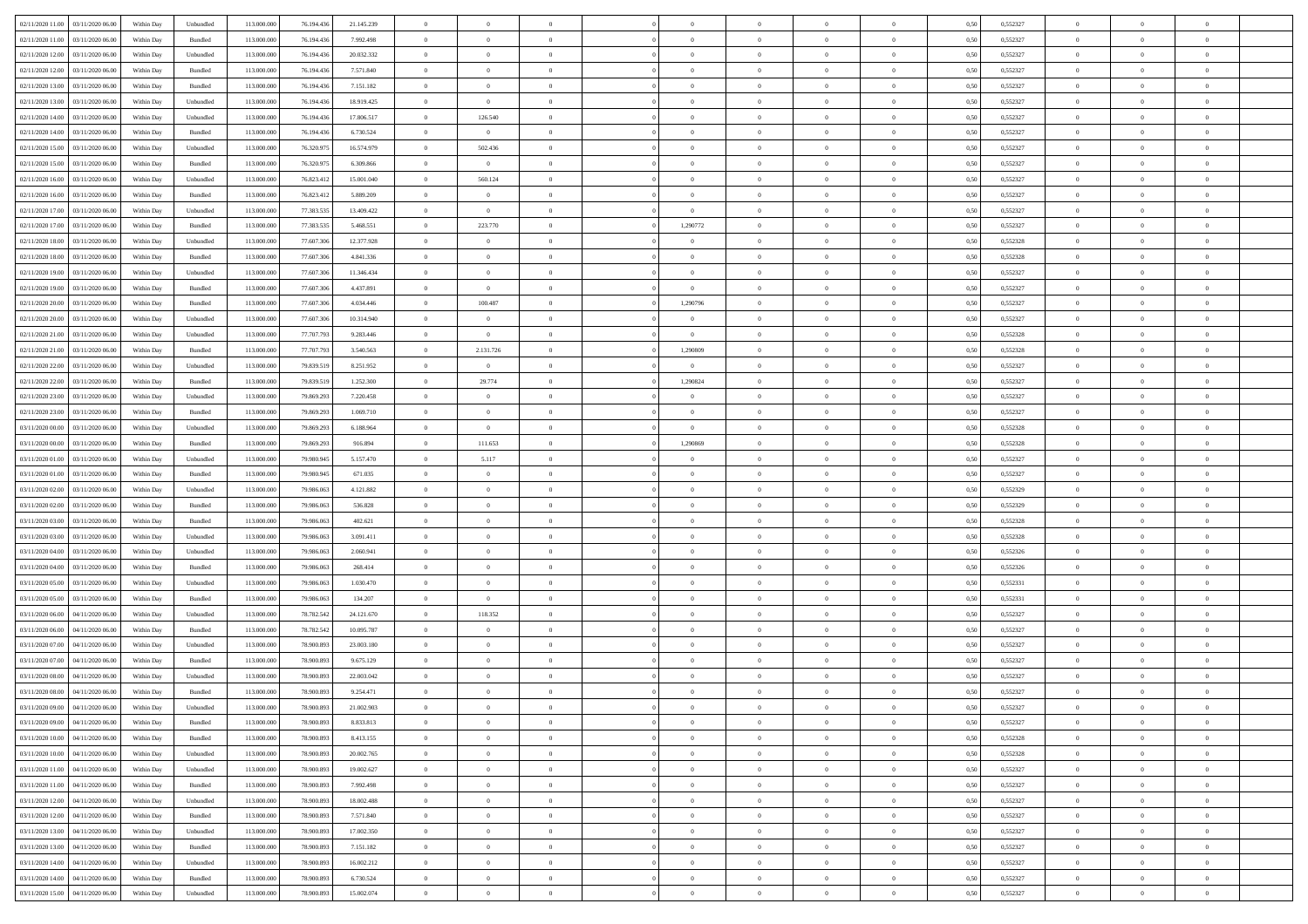| 03/11/2020 15:00<br>04/11/2020 06.00 | Within Day | Bundled            | 113.000.000 | 78.900.893 | 6.309.866  | $\overline{0}$ | $\overline{0}$ | $\overline{0}$ | $\theta$       | $\theta$       |                | $\overline{0}$ | 0,50 | 0,552327 | $\theta$       | $\theta$       | $\theta$       |  |
|--------------------------------------|------------|--------------------|-------------|------------|------------|----------------|----------------|----------------|----------------|----------------|----------------|----------------|------|----------|----------------|----------------|----------------|--|
|                                      |            |                    |             |            |            |                |                |                |                |                |                |                |      |          |                |                |                |  |
| 03/11/2020 16.00<br>04/11/2020 06.00 | Within Day | Unbundled          | 113.000.000 | 78.900.893 | 14.001.935 | $\overline{0}$ | $\overline{0}$ | $\overline{0}$ | $\,$ 0 $\,$    | $\bf{0}$       | $\overline{0}$ | $\mathbf{0}$   | 0,50 | 0,552327 | $\overline{0}$ | $\bf{0}$       | $\overline{0}$ |  |
| 03/11/2020 16.00<br>04/11/2020 06:00 | Within Day | Bundled            | 113,000,000 | 78,900,893 | 5.889.209  | $\overline{0}$ | $\overline{0}$ | $\overline{0}$ | $\bf{0}$       | $\bf{0}$       | $\overline{0}$ | $\,$ 0 $\,$    | 0.50 | 0.552327 | $\bf{0}$       | $\overline{0}$ | $\bf{0}$       |  |
| 03/11/2020 17.00<br>04/11/2020 06.00 | Within Day | Bundled            | 113.000.000 | 78.900.893 | 5.468.551  | $\overline{0}$ | $\overline{0}$ | $\overline{0}$ | $\overline{0}$ | $\overline{0}$ | $\overline{0}$ | $\,$ 0 $\,$    | 0,50 | 0,552327 | $\theta$       | $\overline{0}$ | $\overline{0}$ |  |
| 03/11/2020 17.00<br>04/11/2020 06.00 | Within Day | Unbundled          | 113.000.000 | 78.900.893 | 13.001.797 | $\overline{0}$ | $\overline{0}$ | $\overline{0}$ | $\bf{0}$       | $\overline{0}$ | $\overline{0}$ | $\bf{0}$       | 0,50 | 0,552327 | $\,$ 0 $\,$    | $\bf{0}$       | $\overline{0}$ |  |
| 03/11/2020 18.00<br>04/11/2020 06:00 | Within Day | Unbundled          | 113,000,000 | 78,900,893 | 12.001.659 | $\overline{0}$ | $\overline{0}$ | $\overline{0}$ | $\bf{0}$       | $\bf{0}$       | $\overline{0}$ | $\mathbf{0}$   | 0.50 | 0.552328 | $\,$ 0 $\,$    | $\theta$       | $\overline{0}$ |  |
| 03/11/2020 18.00<br>04/11/2020 06.00 | Within Day | Bundled            | 113.000.000 | 78.900.893 | 5.047.893  | $\overline{0}$ | $\overline{0}$ | $\overline{0}$ | $\overline{0}$ | $\overline{0}$ | $\overline{0}$ | $\bf{0}$       | 0,50 | 0,552328 | $\,$ 0 $\,$    | $\theta$       | $\overline{0}$ |  |
| 03/11/2020 19:00<br>04/11/2020 06.00 | Within Day | Unbundled          | 113.000.000 | 78.900.893 | 11.001.521 | $\overline{0}$ | $\overline{0}$ | $\overline{0}$ | $\overline{0}$ | $\bf{0}$       | $\overline{0}$ | $\bf{0}$       | 0,50 | 0,552327 | $\,$ 0 $\,$    | $\bf{0}$       | $\overline{0}$ |  |
|                                      |            |                    |             |            |            |                |                |                |                |                |                |                |      |          |                |                |                |  |
| 03/11/2020 19.00<br>04/11/2020 06:00 | Within Day | Bundled            | 113,000,000 | 78,900,893 | 4.627.235  | $\overline{0}$ | 413.114        | $\overline{0}$ | 1.290787       | $\bf{0}$       | $\overline{0}$ | $\mathbf{0}$   | 0.50 | 0.552327 | $\bf{0}$       | $\overline{0}$ | $\bf{0}$       |  |
| 03/11/2020 20.00<br>04/11/2020 06.00 | Within Day | Unbundled          | 113.000.000 | 79.314.007 | 10.001.382 | $\overline{0}$ | $\overline{0}$ | $\overline{0}$ | $\bf{0}$       | $\overline{0}$ | $\overline{0}$ | $\bf{0}$       | 0,50 | 0,552327 | $\,$ 0         | $\,$ 0 $\,$    | $\overline{0}$ |  |
| 03/11/2020 20.00<br>04/11/2020 06.00 | Within Day | Bundled            | 113.000.000 | 79.314.007 | 3.831.019  | $\overline{0}$ | 218.653        | $\overline{0}$ | 1,290796       | $\bf{0}$       | $\overline{0}$ | $\bf{0}$       | 0,50 | 0,552327 | $\,$ 0 $\,$    | $\bf{0}$       | $\overline{0}$ |  |
| 03/11/2020 21.00<br>04/11/2020 06:00 | Within Day | Unbundled          | 113,000,000 | 79.532.660 | 9.001.244  | $\overline{0}$ | $\sim$ 0       | $\overline{0}$ | $\overline{0}$ | $\bf{0}$       | $\overline{0}$ | $\,$ 0 $\,$    | 0.50 | 0.552328 | $\bf{0}$       | $\overline{0}$ | $\,$ 0         |  |
| 03/11/2020 21.00<br>04/11/2020 06.00 | Within Day | Bundled            | 113.000.000 | 79.532.660 | 3.251.130  | $\overline{0}$ | 629.348        | $\overline{0}$ | 1,290809       | $\overline{0}$ | $\overline{0}$ | $\,$ 0 $\,$    | 0,50 | 0,552328 | $\,$ 0 $\,$    | $\theta$       | $\overline{0}$ |  |
| 03/11/2020 22.00<br>04/11/2020 06.00 | Within Day | Unbundled          | 113.000.000 | 80.162.008 | 8.001.106  | $\overline{0}$ | $\overline{0}$ | $\overline{0}$ | $\bf{0}$       | $\bf{0}$       | $\overline{0}$ | $\bf{0}$       | 0,50 | 0,552327 | $\,$ 0 $\,$    | $\bf{0}$       | $\overline{0}$ |  |
| 03/11/2020 22.00<br>04/11/2020 06.00 | Within Day | Bundled            | 113,000,000 | 80.162.008 | 2.330.473  | $\overline{0}$ | $\overline{0}$ | $\overline{0}$ | $\bf{0}$       | $\overline{0}$ | $\overline{0}$ | $\mathbf{0}$   | 0.50 | 0.552327 | $\,$ 0 $\,$    | $\theta$       | $\overline{0}$ |  |
| 03/11/2020 23.00                     |            |                    | 113.000.000 |            |            | $\overline{0}$ |                | $\overline{0}$ |                | $\overline{0}$ | $\overline{0}$ | $\bf{0}$       |      | 0,552327 | $\theta$       | $\theta$       | $\overline{0}$ |  |
| 04/11/2020 06.00                     | Within Day | Unbundled          |             | 80.162.008 | 7.000.967  |                | $\overline{0}$ |                | $\bf{0}$       |                |                |                | 0,50 |          |                |                |                |  |
| 03/11/2020 23.00<br>04/11/2020 06.00 | Within Day | Bundled            | 113.000.000 | 80.162.008 | 2.039.164  | $\overline{0}$ | $\overline{0}$ | $\overline{0}$ | $\,$ 0 $\,$    | $\bf{0}$       | $\overline{0}$ | $\bf{0}$       | 0,50 | 0,552327 | $\,$ 0 $\,$    | $\bf{0}$       | $\overline{0}$ |  |
| 04/11/2020 00.00<br>04/11/2020 06.00 | Within Day | Bundled            | 113,000,000 | 80.162.008 | 1.747.854  | $\overline{0}$ | $\overline{0}$ | $\overline{0}$ | $\bf{0}$       | $\bf{0}$       | $\overline{0}$ | $\mathbf{0}$   | 0.50 | 0.552328 | $\bf{0}$       | $\overline{0}$ | $\bf{0}$       |  |
| 04/11/2020 00.00<br>04/11/2020 06.00 | Within Day | Unbundled          | 113.000.000 | 80.162.008 | 6.000.829  | $\overline{0}$ | $\overline{0}$ | $\overline{0}$ | $\bf{0}$       | $\overline{0}$ | $\overline{0}$ | $\bf{0}$       | 0,50 | 0,552328 | $\,$ 0 $\,$    | $\,$ 0 $\,$    | $\overline{0}$ |  |
| 04/11/2020 01:00<br>04/11/2020 06.00 | Within Day | Unbundled          | 113.000.000 | 80.162.008 | 5.000.691  | $\overline{0}$ | $\overline{0}$ | $\overline{0}$ | $\,$ 0 $\,$    | $\bf{0}$       | $\overline{0}$ | $\mathbf{0}$   | 0,50 | 0,552327 | $\,$ 0 $\,$    | $\bf{0}$       | $\overline{0}$ |  |
| 04/11/2020 01.00<br>04/11/2020 06.00 | Within Day | Bundled            | 113,000,000 | 80.162.008 | 1.456.545  | $\overline{0}$ | $\overline{0}$ | $\overline{0}$ | $\bf{0}$       | $\overline{0}$ | $\overline{0}$ | $\,$ 0 $\,$    | 0.50 | 0.552327 | $\bf{0}$       | $\overline{0}$ | $\,$ 0         |  |
| 04/11/2020 02.00<br>04/11/2020 06.00 | Within Day | Unbundled          | 113.000.000 | 80.162.008 | 4.000.553  | $\overline{0}$ | $\overline{0}$ | $\overline{0}$ | $\overline{0}$ | $\overline{0}$ | $\overline{0}$ | $\,$ 0 $\,$    | 0,50 | 0,552329 | $\theta$       | $\overline{0}$ | $\overline{0}$ |  |
|                                      |            |                    |             |            |            |                | $\overline{0}$ |                | $\overline{0}$ | $\bf{0}$       | $\overline{0}$ | $\bf{0}$       |      |          | $\,$ 0 $\,$    | $\bf{0}$       | $\overline{0}$ |  |
| 04/11/2020 02.00<br>04/11/2020 06.00 | Within Day | Bundled            | 113.000.000 | 80.162.008 | 1.165.236  | $\overline{0}$ |                | $\overline{0}$ |                |                |                |                | 0,50 | 0,552329 |                |                |                |  |
| 04/11/2020 03.00<br>04/11/2020 06.00 | Within Day | Unbundled          | 113,000,000 | 80.162.008 | 3.000.414  | $\overline{0}$ | $\overline{0}$ | $\overline{0}$ | $\bf{0}$       | $\bf{0}$       | $\overline{0}$ | $\mathbf{0}$   | 0.50 | 0.552328 | $\,$ 0 $\,$    | $\overline{0}$ | $\overline{0}$ |  |
| 04/11/2020 03.00<br>04/11/2020 06.00 | Within Day | Bundled            | 113.000.000 | 80.162.008 | 873.927    | $\overline{0}$ | $\overline{0}$ | $\overline{0}$ | $\bf{0}$       | $\overline{0}$ | $\overline{0}$ | $\bf{0}$       | 0,50 | 0,552328 | $\,$ 0 $\,$    | $\theta$       | $\overline{0}$ |  |
| 04/11/2020 04.00<br>04/11/2020 06.00 | Within Day | Unbundled          | 113.000.000 | 80.162.008 | 2.000.276  | $\overline{0}$ | $\overline{0}$ | $\overline{0}$ | $\,$ 0 $\,$    | $\bf{0}$       | $\overline{0}$ | $\bf{0}$       | 0,50 | 0,552326 | $\,$ 0 $\,$    | $\bf{0}$       | $\overline{0}$ |  |
| 04/11/2020 04.00<br>04/11/2020 06.00 | Within Day | Bundled            | 113,000,000 | 80.162.008 | 582.618    | $\overline{0}$ | $\overline{0}$ | $\overline{0}$ | $\bf{0}$       | $\bf{0}$       | $\overline{0}$ | $\mathbf{0}$   | 0.50 | 0.552326 | $\bf{0}$       | $\overline{0}$ | $\bf{0}$       |  |
| 04/11/2020 05:00<br>04/11/2020 06.00 | Within Day | Unbundled          | 113.000.000 | 80.162.008 | 1.000.138  | $\overline{0}$ | $\overline{0}$ | $\overline{0}$ | $\overline{0}$ | $\overline{0}$ | $\overline{0}$ | $\bf{0}$       | 0,50 | 0,552331 | $\,$ 0         | $\theta$       | $\overline{0}$ |  |
| 04/11/2020 05.00<br>04/11/2020 06.00 | Within Day | Bundled            | 113.000.000 | 80.162.008 | 291.309    | $\overline{0}$ | 6.794          | $\overline{0}$ | 1,290693       | $\bf{0}$       | $\overline{0}$ | $\mathbf{0}$   | 0,50 | 0,552331 | $\overline{0}$ | $\bf{0}$       | $\overline{0}$ |  |
| 04/11/2020 06.00<br>05/11/2020 06:00 | Within Day | Unbundled          | 113,000,000 | 82.679.216 | 23.951.958 | $\overline{0}$ | $\overline{0}$ | $\overline{0}$ | $\bf{0}$       | $\bf{0}$       | $\overline{0}$ | $\,$ 0 $\,$    | 0.50 | 0.552327 | $\bf{0}$       | $\overline{0}$ | $\,$ 0         |  |
|                                      |            |                    |             |            |            |                |                |                |                |                |                |                |      |          |                |                |                |  |
| 04/11/2020 06:00<br>05/11/2020 06:00 | Within Day | Bundled            | 113.000.000 | 82.679.216 | 6.368.824  | $\overline{0}$ | $\overline{0}$ | $\overline{0}$ | $\overline{0}$ | $\overline{0}$ | $\overline{0}$ | $\overline{0}$ | 0.50 | 0,552327 | $\theta$       | $\theta$       | $\overline{0}$ |  |
| 04/11/2020 07.00<br>05/11/2020 06.00 | Within Day | Bundled            | 113.000.000 | 82.679.216 | 6.103.457  | $\overline{0}$ | $\overline{0}$ | $\overline{0}$ | $\,$ 0 $\,$    | $\bf{0}$       | $\overline{0}$ | $\bf{0}$       | 0,50 | 0,552327 | $\,$ 0 $\,$    | $\bf{0}$       | $\overline{0}$ |  |
| 04/11/2020 07.00<br>05/11/2020 06.00 | Within Day | Unbundled          | 113,000,000 | 82.679.216 | 22.953.960 | $\overline{0}$ | $\overline{0}$ | $\overline{0}$ | $\bf{0}$       | $\bf{0}$       | $\overline{0}$ | $\mathbf{0}$   | 0.50 | 0.552327 | $\,$ 0 $\,$    | $\bf{0}$       | $\overline{0}$ |  |
| 04/11/2020 08:00<br>05/11/2020 06.00 | Within Day | Unbundled          | 113.000.000 | 82.679.216 | 21.955.961 | $\overline{0}$ | $\overline{0}$ | $\overline{0}$ | $\overline{0}$ | $\overline{0}$ | $\overline{0}$ | $\overline{0}$ | 0.50 | 0,552327 | $\theta$       | $\theta$       | $\overline{0}$ |  |
| 04/11/2020 08.00<br>05/11/2020 06.00 | Within Day | Bundled            | 113.000.000 | 82.679.216 | 5.838.089  | $\overline{0}$ | $\overline{0}$ | $\overline{0}$ | $\,$ 0 $\,$    | $\bf{0}$       | $\overline{0}$ | $\bf{0}$       | 0,50 | 0,552327 | $\,$ 0 $\,$    | $\bf{0}$       | $\overline{0}$ |  |
| 04/11/2020 09.00<br>05/11/2020 06:00 | Within Day | Unbundled          | 113,000,000 | 82.679.216 | 20.957.963 | $\overline{0}$ | $\overline{0}$ | $\overline{0}$ | $\bf{0}$       | $\bf{0}$       | $\overline{0}$ | $\mathbf{0}$   | 0.50 | 0.552327 | $\bf{0}$       | $\overline{0}$ | $\bf{0}$       |  |
| 04/11/2020 09:00<br>05/11/2020 06.00 | Within Day | Bundled            | 113.000.000 | 82.679.216 | 5.572.721  | $\overline{0}$ | $\overline{0}$ | $\overline{0}$ | $\overline{0}$ | $\overline{0}$ | $\overline{0}$ | $\overline{0}$ | 0.50 | 0,552327 | $\overline{0}$ | $\overline{0}$ | $\overline{0}$ |  |
| 04/11/2020 10.00<br>05/11/2020 06.00 | Within Day | Unbundled          | 113.000.000 | 82.679.216 | 19.959.965 | $\overline{0}$ | $\overline{0}$ | $\overline{0}$ | $\overline{0}$ | $\bf{0}$       | $\overline{0}$ | $\mathbf{0}$   | 0,50 | 0,552328 | $\overline{0}$ | $\bf{0}$       | $\overline{0}$ |  |
|                                      |            |                    |             |            |            |                |                |                |                |                |                |                |      |          |                |                |                |  |
| 04/11/2020 10.00<br>05/11/2020 06.00 | Within Day | Bundled            | 113.000.000 | 82.679.216 | 5.307.353  | $\overline{0}$ | $\overline{0}$ | $\overline{0}$ | $\bf{0}$       | $\bf{0}$       | $\overline{0}$ | $\,$ 0 $\,$    | 0.50 | 0.552328 | $\bf{0}$       | $\overline{0}$ | $\,$ 0         |  |
| 04/11/2020 11:00<br>05/11/2020 06:00 | Within Day | Unbundled          | 113.000.000 | 82.679.216 | 18.961.967 | $\overline{0}$ | $\overline{0}$ | $\overline{0}$ | $\overline{0}$ | $\overline{0}$ | $\overline{0}$ | $\overline{0}$ | 0.50 | 0,552327 | $\overline{0}$ | $\theta$       | $\overline{0}$ |  |
| 04/11/2020 11.00<br>05/11/2020 06.00 | Within Day | Bundled            | 113.000.000 | 82.679.216 | 5.041.986  | $\overline{0}$ | $\overline{0}$ | $\overline{0}$ | $\overline{0}$ | $\bf{0}$       | $\overline{0}$ | $\bf{0}$       | 0,50 | 0,552327 | $\,$ 0 $\,$    | $\bf{0}$       | $\overline{0}$ |  |
| 04/11/2020 12.00<br>05/11/2020 06.00 | Within Day | Unbundled          | 113,000,000 | 82.679.216 | 17.963.968 | $\overline{0}$ | $\overline{0}$ | $\overline{0}$ | $\bf{0}$       | $\bf{0}$       | $\overline{0}$ | $\mathbf{0}$   | 0.50 | 0.552327 | $\bf{0}$       | $\theta$       | $\overline{0}$ |  |
| 04/11/2020 12:00<br>05/11/2020 06.00 | Within Day | Bundled            | 113.000.000 | 82.679.216 | 4.776.618  | $\overline{0}$ | $\overline{0}$ | $\overline{0}$ | $\overline{0}$ | $\overline{0}$ | $\Omega$       | $\overline{0}$ | 0.50 | 0,552327 | $\theta$       | $\theta$       | $\overline{0}$ |  |
| 04/11/2020 13:00<br>05/11/2020 06.00 | Within Day | Unbundled          | 113.000.000 | 82.679.216 | 16.965.970 | $\overline{0}$ | $\overline{0}$ | $\overline{0}$ | $\overline{0}$ | $\bf{0}$       | $\overline{0}$ | $\bf{0}$       | 0,50 | 0,552327 | $\overline{0}$ | $\bf{0}$       | $\overline{0}$ |  |
| 04/11/2020 13:00 05/11/2020 06:00    | Within Day | $\mathbf B$ undled | 113.000.000 | 82.679.216 | 4.511.250  | $\bf{0}$       | $\,$ 0 $\,$    |                | $\bf{0}$       |                |                | $\Omega$       | 0,50 | 0,552327 | $\theta$       | $\bf{0}$       |                |  |
| 04/11/2020 14:00 05/11/2020 06:00    | Within Dav | Bundled            | 113.000.000 | 82.679.216 | 4.245.883  | $\overline{0}$ | $\overline{0}$ | $\overline{0}$ | $\overline{0}$ | $\overline{0}$ | $\overline{0}$ | $\overline{0}$ | 0,50 | 0,552327 | $\theta$       | $\theta$       | $\overline{0}$ |  |
|                                      |            |                    |             |            |            |                |                |                |                |                |                |                |      |          |                | $\overline{0}$ | $\bf{0}$       |  |
| 04/11/2020 14.00<br>05/11/2020 06.00 | Within Day | Unbundled          | 113.000.000 | 82.679.216 | 15.967.972 | $\overline{0}$ | $\overline{0}$ | $\overline{0}$ | $\bf{0}$       | $\overline{0}$ | $\overline{0}$ | $\mathbf{0}$   | 0,50 | 0,552327 | $\overline{0}$ |                |                |  |
| 04/11/2020 15.00<br>05/11/2020 06.00 | Within Day | Unbundled          | 113.000.000 | 82.679.216 | 14.969.973 | $\overline{0}$ | $\overline{0}$ | $\overline{0}$ | $\,$ 0 $\,$    | $\bf{0}$       | $\overline{0}$ | $\mathbf{0}$   | 0.50 | 0.552327 | $\overline{0}$ | $\bf{0}$       | $\bf{0}$       |  |
| 05/11/2020 06:00<br>04/11/2020 15:00 | Within Dav | Bundled            | 113.000.000 | 82.679.216 | 3.980.515  | $\overline{0}$ | $\overline{0}$ | $\overline{0}$ | $\overline{0}$ | $\overline{0}$ | $\overline{0}$ | $\mathbf{0}$   | 0,50 | 0,552327 | $\overline{0}$ | $\theta$       | $\overline{0}$ |  |
| 04/11/2020 16.00<br>05/11/2020 06.00 | Within Day | Unbundled          | 113.000.000 | 82.679.216 | 13.971.975 | $\overline{0}$ | $\overline{0}$ | $\overline{0}$ | $\bf{0}$       | $\bf{0}$       | $\overline{0}$ | $\mathbf{0}$   | 0,50 | 0,552327 | $\overline{0}$ | $\bf{0}$       | $\overline{0}$ |  |
| 04/11/2020 16.00<br>05/11/2020 06.00 | Within Day | Bundled            | 113.000.000 | 82.679.216 | 3.715.147  | $\overline{0}$ | $\overline{0}$ | $\overline{0}$ | $\bf{0}$       | $\overline{0}$ | $\overline{0}$ | $\mathbf{0}$   | 0.50 | 0.552327 | $\,$ 0 $\,$    | $\theta$       | $\,$ 0         |  |
| 04/11/2020 17.00<br>05/11/2020 06:00 | Within Day | Unbundled          | 113.000.000 | 82.679.216 | 12.973.977 | $\overline{0}$ | $\overline{0}$ | $\overline{0}$ | $\overline{0}$ | $\overline{0}$ | $\overline{0}$ | $\mathbf{0}$   | 0,50 | 0,552327 | $\overline{0}$ | $\theta$       | $\overline{0}$ |  |
| 04/11/2020 17.00<br>05/11/2020 06.00 | Within Day | Bundled            | 113.000.000 | 82.679.216 | 3.449.780  | $\overline{0}$ | $\overline{0}$ | $\overline{0}$ | $\bf{0}$       | $\overline{0}$ | $\overline{0}$ | $\,$ 0 $\,$    | 0,50 | 0,552327 | $\bf{0}$       | $\bf{0}$       | $\overline{0}$ |  |
|                                      |            | Unbundled          | 113.000.000 |            | 11.975.979 |                |                |                |                | $\overline{0}$ |                |                | 0.50 | 0.552328 |                |                | $\,$ 0         |  |
| 04/11/2020 18.00<br>05/11/2020 06.00 | Within Day |                    |             | 82.679.216 |            | $\overline{0}$ | $\overline{0}$ | $\overline{0}$ | $\bf{0}$       |                | $\overline{0}$ | $\,$ 0 $\,$    |      |          | $\overline{0}$ | $\bf{0}$       |                |  |
| 05/11/2020 06:00<br>04/11/2020 18:00 | Within Dav | Bundled            | 113.000.000 | 82.679.216 | 3.184.412  | $\overline{0}$ | $\overline{0}$ | $\overline{0}$ | $\overline{0}$ | $\overline{0}$ | $\overline{0}$ | $\mathbf{0}$   | 0,50 | 0,552328 | $\overline{0}$ | $\theta$       | $\overline{0}$ |  |
| 04/11/2020 19.00<br>05/11/2020 06.00 | Within Day | Unbundled          | 113.000.000 | 82.679.216 | 10.977.980 | $\overline{0}$ | $\overline{0}$ | $\overline{0}$ | $\overline{0}$ | $\bf{0}$       | $\overline{0}$ | $\mathbf{0}$   | 0,50 | 0,552327 | $\bf{0}$       | $\bf{0}$       | $\bf{0}$       |  |
| 04/11/2020 19.00 05/11/2020 06.00    | Within Day | Bundled            | 113.000.000 | 82.679.216 | 2.919.044  | $\,$ 0 $\,$    | $\overline{0}$ | $\overline{0}$ | $\bf{0}$       | $\,$ 0         | $\overline{0}$ | $\,0\,$        | 0,50 | 0,552327 | $\overline{0}$ | $\,$ 0 $\,$    | $\,$ 0 $\,$    |  |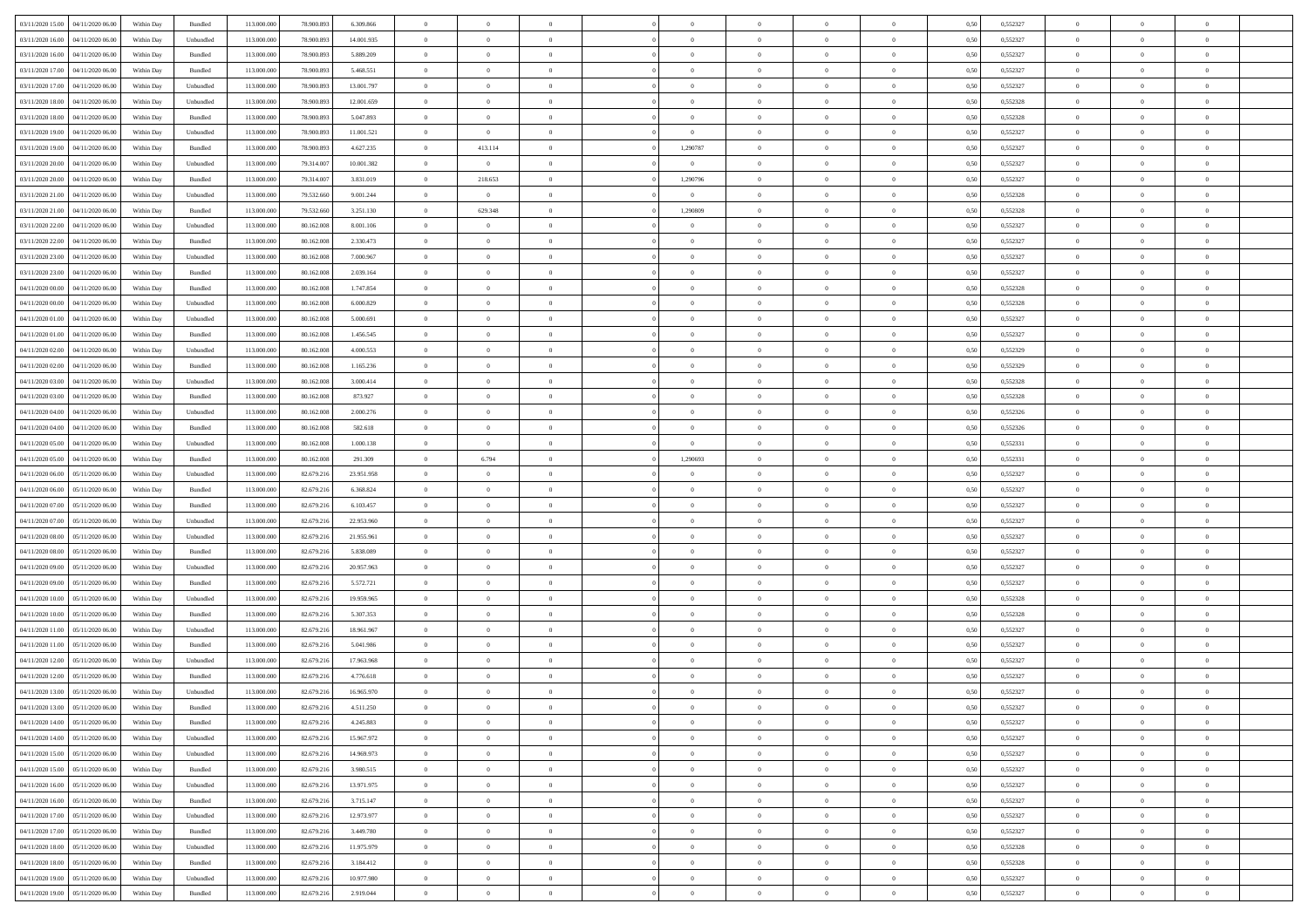| 04/11/2020 20:00<br>05/11/2020 06:00 | Within Day | Unbundled          | 113.000.000 | 82.679.216 | 9.979.982  | $\overline{0}$ | $\overline{0}$ | $\overline{0}$ | $\theta$       | $\theta$       |                | $\overline{0}$ | 0,50 | 0,552327 | $\theta$       | $\theta$       | $\theta$       |  |
|--------------------------------------|------------|--------------------|-------------|------------|------------|----------------|----------------|----------------|----------------|----------------|----------------|----------------|------|----------|----------------|----------------|----------------|--|
|                                      |            |                    |             |            |            |                |                |                |                |                |                |                |      |          |                |                |                |  |
| 04/11/2020 20.00<br>05/11/2020 06.00 | Within Day | Bundled            | 113.000.000 | 82.679.216 | 2.653.676  | $\overline{0}$ | $\overline{0}$ | $\overline{0}$ | $\,$ 0 $\,$    | $\bf{0}$       | $\overline{0}$ | $\mathbf{0}$   | 0,50 | 0,552327 | $\,$ 0 $\,$    | $\bf{0}$       | $\overline{0}$ |  |
| 04/11/2020 21.00<br>05/11/2020 06.00 | Within Day | Bundled            | 113,000,000 | 82.679.216 | 2.388.309  | $\overline{0}$ | $\overline{0}$ | $\overline{0}$ | $\bf{0}$       | $\bf{0}$       | $\overline{0}$ | $\,$ 0 $\,$    | 0.50 | 0.552328 | $\bf{0}$       | $\overline{0}$ | $\bf{0}$       |  |
| 04/11/2020 21.00<br>05/11/2020 06.00 | Within Day | Unbundled          | 113.000.000 | 82.679.216 | 8.981.984  | $\overline{0}$ | $\overline{0}$ | $\overline{0}$ | $\bf{0}$       | $\overline{0}$ | $\overline{0}$ | $\,$ 0 $\,$    | 0,50 | 0,552328 | $\,$ 0 $\,$    | $\overline{0}$ | $\overline{0}$ |  |
| 04/11/2020 22.00<br>05/11/2020 06.00 | Within Day | Unbundled          | 113.000.000 | 82.679.216 | 7.983.986  | $\overline{0}$ | $\overline{0}$ | $\overline{0}$ | $\bf{0}$       | $\bf{0}$       | $\overline{0}$ | $\bf{0}$       | 0,50 | 0,552327 | $\,$ 0 $\,$    | $\bf{0}$       | $\overline{0}$ |  |
| 04/11/2020 22.00<br>05/11/2020 06.00 | Within Day | Bundled            | 113,000,000 | 82.679.216 | 2.122.941  | $\overline{0}$ | $\overline{0}$ | $\overline{0}$ | $\bf{0}$       | $\bf{0}$       | $\overline{0}$ | $\mathbf{0}$   | 0.50 | 0.552327 | $\,$ 0 $\,$    | $\overline{0}$ | $\overline{0}$ |  |
| 04/11/2020 23.00<br>05/11/2020 06.00 | Within Day | Unbundled          | 113.000.000 | 82.679.216 | 6.985.987  | $\overline{0}$ | $\overline{0}$ | $\overline{0}$ | $\bf{0}$       | $\overline{0}$ | $\overline{0}$ | $\bf{0}$       | 0,50 | 0,552327 | $\,$ 0 $\,$    | $\theta$       | $\overline{0}$ |  |
|                                      |            |                    |             |            |            |                |                |                |                |                |                |                |      |          |                |                |                |  |
| 04/11/2020 23.00<br>05/11/2020 06.00 | Within Day | Bundled            | 113.000.000 | 82.679.216 | 1.857.573  | $\overline{0}$ | $\overline{0}$ | $\overline{0}$ | $\,$ 0 $\,$    | $\bf{0}$       | $\overline{0}$ | $\bf{0}$       | 0,50 | 0,552327 | $\,$ 0 $\,$    | $\bf{0}$       | $\overline{0}$ |  |
| 05/11/2020 00.00<br>05/11/2020 06:00 | Within Day | Unbundled          | 113,000,000 | 82.679.216 | 5.987.989  | $\overline{0}$ | $\overline{0}$ | $\overline{0}$ | $\bf{0}$       | $\bf{0}$       | $\overline{0}$ | $\mathbf{0}$   | 0.50 | 0.552328 | $\bf{0}$       | $\overline{0}$ | $\bf{0}$       |  |
| 05/11/2020 00:00<br>05/11/2020 06.00 | Within Day | Bundled            | 113.000.000 | 82.679.216 | 1.592.206  | $\overline{0}$ | $\overline{0}$ | $\overline{0}$ | $\bf{0}$       | $\bf{0}$       | $\overline{0}$ | $\bf{0}$       | 0,50 | 0,552328 | $\,$ 0         | $\,$ 0 $\,$    | $\overline{0}$ |  |
| 05/11/2020 01:00<br>05/11/2020 06.00 | Within Day | Unbundled          | 113.000.000 | 82.679.216 | 4.989.991  | $\overline{0}$ | $\overline{0}$ | $\overline{0}$ | $\,$ 0 $\,$    | $\bf{0}$       | $\overline{0}$ | $\bf{0}$       | 0,50 | 0,552327 | $\,$ 0 $\,$    | $\bf{0}$       | $\overline{0}$ |  |
| 05/11/2020 01:00<br>05/11/2020 06:00 | Within Day | Bundled            | 113,000,000 | 82.679.216 | 1.326.838  | $\overline{0}$ | $\overline{0}$ | $\overline{0}$ | $\bf{0}$       | $\bf{0}$       | $\overline{0}$ | $\,$ 0 $\,$    | 0.50 | 0.552327 | $\bf{0}$       | $\overline{0}$ | $\,$ 0         |  |
| 05/11/2020 02.00<br>05/11/2020 06.00 | Within Day | Unbundled          | 113.000.000 | 82.679.216 | 3.991.993  | $\overline{0}$ | $\overline{0}$ | $\overline{0}$ | $\overline{0}$ | $\overline{0}$ | $\overline{0}$ | $\,$ 0 $\,$    | 0,50 | 0,552329 | $\,$ 0 $\,$    | $\theta$       | $\overline{0}$ |  |
|                                      |            |                    |             |            |            |                | $\overline{0}$ |                |                |                | $\overline{0}$ | $\bf{0}$       |      |          | $\,$ 0 $\,$    | $\bf{0}$       | $\overline{0}$ |  |
| 05/11/2020 02.00<br>05/11/2020 06.00 | Within Day | Bundled            | 113.000.000 | 82.679.216 | 1.061.470  | $\overline{0}$ |                | $\overline{0}$ | $\bf{0}$       | $\bf{0}$       |                |                | 0,50 | 0,552329 |                |                |                |  |
| 05/11/2020 03.00<br>05/11/2020 06.00 | Within Day | Unbundled          | 113,000,000 | 82.679.216 | 2.993.994  | $\overline{0}$ | $\overline{0}$ | $\overline{0}$ | $\bf{0}$       | $\bf{0}$       | $\overline{0}$ | $\mathbf{0}$   | 0.50 | 0.552328 | $\,$ 0 $\,$    | $\bf{0}$       | $\overline{0}$ |  |
| 05/11/2020 03:00<br>05/11/2020 06.00 | Within Day | Bundled            | 113.000.000 | 82.679.216 | 796.103    | $\overline{0}$ | $\overline{0}$ | $\overline{0}$ | $\bf{0}$       | $\overline{0}$ | $\overline{0}$ | $\bf{0}$       | 0,50 | 0,552328 | $\theta$       | $\theta$       | $\overline{0}$ |  |
| 05/11/2020 04.00<br>05/11/2020 06.00 | Within Day | Bundled            | 113.000.000 | 82.679.216 | 530.735    | $\overline{0}$ | $\overline{0}$ | $\overline{0}$ | $\,$ 0 $\,$    | $\bf{0}$       | $\overline{0}$ | $\bf{0}$       | 0,50 | 0,552326 | $\,$ 0 $\,$    | $\bf{0}$       | $\overline{0}$ |  |
| 05/11/2020 04:00<br>05/11/2020 06:00 | Within Day | Unbundled          | 113,000,000 | 82.679.216 | 1.995.996  | $\overline{0}$ | $\overline{0}$ | $\overline{0}$ | $\bf{0}$       | $\bf{0}$       | $\overline{0}$ | $\mathbf{0}$   | 0.50 | 0.552326 | $\bf{0}$       | $\overline{0}$ | $\bf{0}$       |  |
| 05/11/2020 05.00<br>05/11/2020 06.00 | Within Day | Unbundled          | 113.000.000 | 82.679.216 | 997.998    | $\overline{0}$ | $\overline{0}$ | $\overline{0}$ | $\bf{0}$       | $\overline{0}$ | $\overline{0}$ | $\bf{0}$       | 0,50 | 0,552331 | $\,$ 0 $\,$    | $\,$ 0 $\,$    | $\overline{0}$ |  |
| 05/11/2020 05:00<br>05/11/2020 06.00 | Within Day | Bundled            | 113.000.000 | 82.679.216 | 265.367    | $\overline{0}$ | $\overline{0}$ | $\overline{0}$ | $\,$ 0 $\,$    | $\bf{0}$       | $\overline{0}$ | $\bf{0}$       | 0,50 | 0,552331 | $\,$ 0 $\,$    | $\bf{0}$       | $\overline{0}$ |  |
|                                      |            |                    |             |            |            |                |                |                |                |                |                |                |      |          |                |                |                |  |
| 05/11/2020 06.00<br>06/11/2020 06.00 | Within Day | Unbundled          | 113,000,000 | 78.952.254 | 23.951.958 | $\overline{0}$ | $\overline{0}$ | $\overline{0}$ | $\bf{0}$       | $\overline{0}$ | $\overline{0}$ | $\,$ 0 $\,$    | 0.50 | 0.552327 | $\bf{0}$       | $\overline{0}$ | $\,$ 0         |  |
| 05/11/2020 06.00<br>06/11/2020 06:00 | Within Day | Bundled            | 113.000.000 | 78.952.254 | 10.095.787 | $\overline{0}$ | $\overline{0}$ | $\overline{0}$ | $\bf{0}$       | $\overline{0}$ | $\overline{0}$ | $\,$ 0 $\,$    | 0,50 | 0,552327 | $\theta$       | $\overline{0}$ | $\overline{0}$ |  |
| 05/11/2020 07.00<br>06/11/2020 06.00 | Within Day | Unbundled          | 113.000.000 | 78.952.254 | 22.953.960 | $\overline{0}$ | $\overline{0}$ | $\overline{0}$ | $\overline{0}$ | $\bf{0}$       | $\overline{0}$ | $\bf{0}$       | 0,50 | 0,552327 | $\,$ 0 $\,$    | $\bf{0}$       | $\overline{0}$ |  |
| 05/11/2020 07.00<br>06/11/2020 06:00 | Within Day | Bundled            | 113,000,000 | 78.952.254 | 9.675.129  | $\overline{0}$ | $\overline{0}$ | $\overline{0}$ | $\bf{0}$       | $\bf{0}$       | $\overline{0}$ | $\mathbf{0}$   | 0.50 | 0.552327 | $\,$ 0 $\,$    | $\overline{0}$ | $\overline{0}$ |  |
| 05/11/2020 08:00<br>06/11/2020 06.00 | Within Day | Unbundled          | 113.000.000 | 78.952.254 | 21.955.961 | $\overline{0}$ | $\overline{0}$ | $\overline{0}$ | $\bf{0}$       | $\overline{0}$ | $\overline{0}$ | $\bf{0}$       | 0,50 | 0,552327 | $\,$ 0 $\,$    | $\theta$       | $\overline{0}$ |  |
| 05/11/2020 08:00<br>06/11/2020 06.00 | Within Day | Bundled            | 113.000.000 | 78.952.254 | 9.254.471  | $\overline{0}$ | $\overline{0}$ | $\overline{0}$ | $\,$ 0 $\,$    | $\bf{0}$       | $\overline{0}$ | $\bf{0}$       | 0,50 | 0,552327 | $\,$ 0 $\,$    | $\bf{0}$       | $\overline{0}$ |  |
| 05/11/2020 09.00<br>06/11/2020 06:00 | Within Day | Unbundled          | 113,000,000 | 78.952.254 | 20.957.963 | $\overline{0}$ | $\overline{0}$ | $\overline{0}$ | $\bf{0}$       | $\bf{0}$       | $\overline{0}$ | $\mathbf{0}$   | 0.50 | 0.552327 | $\bf{0}$       | $\overline{0}$ | $\bf{0}$       |  |
| 05/11/2020 09:00                     |            |                    | 113.000.000 | 78.952.254 |            | $\overline{0}$ | $\overline{0}$ | $\overline{0}$ |                | $\overline{0}$ | $\overline{0}$ | $\bf{0}$       |      |          | $\,$ 0         | $\theta$       | $\overline{0}$ |  |
| 06/11/2020 06.00                     | Within Day | Bundled            |             |            | 8.833.813  |                |                |                | $\bf{0}$       |                |                |                | 0,50 | 0,552327 |                |                |                |  |
| 05/11/2020 10:00<br>06/11/2020 06.00 | Within Day | Unbundled          | 113.000.000 | 78.952.254 | 19.959.965 | $\overline{0}$ | $\overline{0}$ | $\overline{0}$ | $\overline{0}$ | $\bf{0}$       | $\overline{0}$ | $\mathbf{0}$   | 0,50 | 0,552328 | $\overline{0}$ | $\bf{0}$       | $\overline{0}$ |  |
| 05/11/2020 10:00<br>06/11/2020 06:00 | Within Day | Bundled            | 113,000,000 | 78.952.254 | 8.413.155  | $\overline{0}$ | $\overline{0}$ | $\overline{0}$ | $\bf{0}$       | $\bf{0}$       | $\overline{0}$ | $\,$ 0 $\,$    | 0.50 | 0.552328 | $\bf{0}$       | $\overline{0}$ | $\,$ 0         |  |
| 05/11/2020 11:00<br>06/11/2020 06:00 | Within Day | Bundled            | 113.000.000 | 78.952.254 | 7.992.498  | $\overline{0}$ | $\overline{0}$ | $\overline{0}$ | $\overline{0}$ | $\overline{0}$ | $\overline{0}$ | $\overline{0}$ | 0.50 | 0,552327 | $\theta$       | $\theta$       | $\overline{0}$ |  |
| 05/11/2020 11:00<br>06/11/2020 06.00 | Within Day | Unbundled          | 113.000.000 | 78.952.254 | 18.961.967 | $\overline{0}$ | $\overline{0}$ | $\overline{0}$ | $\,$ 0 $\,$    | $\bf{0}$       | $\overline{0}$ | $\bf{0}$       | 0,50 | 0,552327 | $\,$ 0 $\,$    | $\bf{0}$       | $\overline{0}$ |  |
| 05/11/2020 12.00<br>06/11/2020 06.00 | Within Day | Unbundled          | 113,000,000 | 78.952.254 | 17.963.968 | $\overline{0}$ | $\overline{0}$ | $\overline{0}$ | $\bf{0}$       | $\bf{0}$       | $\overline{0}$ | $\mathbf{0}$   | 0.50 | 0.552327 | $\,$ 0 $\,$    | $\bf{0}$       | $\overline{0}$ |  |
| 05/11/2020 12:00<br>06/11/2020 06.00 | Within Day | Bundled            | 113.000.000 | 78.952.254 | 7.571.840  | $\overline{0}$ | $\overline{0}$ | $\overline{0}$ | $\overline{0}$ | $\overline{0}$ | $\overline{0}$ | $\overline{0}$ | 0.50 | 0,552327 | $\theta$       | $\theta$       | $\overline{0}$ |  |
| 05/11/2020 13:00<br>06/11/2020 06.00 | Within Day | Unbundled          | 113.000.000 | 78.952.254 | 16.965.970 | $\overline{0}$ | $\overline{0}$ | $\overline{0}$ | $\,$ 0 $\,$    | $\bf{0}$       | $\overline{0}$ | $\bf{0}$       | 0,50 | 0,552327 | $\,$ 0 $\,$    | $\bf{0}$       | $\overline{0}$ |  |
| 06/11/2020 06:00                     |            | Bundled            | 113,000,000 | 78.952.254 |            |                |                | $\overline{0}$ |                | $\bf{0}$       | $\overline{0}$ |                | 0.50 | 0.552327 | $\bf{0}$       | $\overline{0}$ | $\bf{0}$       |  |
| 05/11/2020 13:00                     | Within Day |                    |             |            | 7.151.182  | $\overline{0}$ | $\overline{0}$ |                | $\bf{0}$       |                |                | $\mathbf{0}$   |      |          |                |                |                |  |
| 05/11/2020 14:00<br>06/11/2020 06.00 | Within Day | Unbundled          | 113.000.000 | 78.952.254 | 15.967.972 | $\overline{0}$ | $\overline{0}$ | $\overline{0}$ | $\overline{0}$ | $\overline{0}$ | $\overline{0}$ | $\overline{0}$ | 0.50 | 0,552327 | $\overline{0}$ | $\overline{0}$ | $\overline{0}$ |  |
| 05/11/2020 14:00<br>06/11/2020 06.00 | Within Day | Bundled            | 113.000.000 | 78.952.254 | 6.730.524  | $\overline{0}$ | $\overline{0}$ | $\overline{0}$ | $\overline{0}$ | $\bf{0}$       | $\overline{0}$ | $\mathbf{0}$   | 0,50 | 0,552327 | $\overline{0}$ | $\bf{0}$       | $\overline{0}$ |  |
| 05/11/2020 15:00<br>06/11/2020 06.00 | Within Day | Unbundled          | 113.000.000 | 78.952.254 | 14.969.973 | $\overline{0}$ | $\overline{0}$ | $\overline{0}$ | $\bf{0}$       | $\bf{0}$       | $\overline{0}$ | $\,$ 0 $\,$    | 0.50 | 0.552327 | $\bf{0}$       | $\overline{0}$ | $\,$ 0         |  |
| 05/11/2020 15:00<br>06/11/2020 06:00 | Within Day | Bundled            | 113.000.000 | 78.952.254 | 6.309.866  | $\overline{0}$ | $\overline{0}$ | $\overline{0}$ | $\overline{0}$ | $\overline{0}$ | $\overline{0}$ | $\overline{0}$ | 0.50 | 0,552327 | $\overline{0}$ | $\theta$       | $\overline{0}$ |  |
| 05/11/2020 16.00<br>06/11/2020 06.00 | Within Day | Unbundled          | 113.000.000 | 78.952.254 | 13.971.975 | $\overline{0}$ | $\overline{0}$ | $\overline{0}$ | $\overline{0}$ | $\bf{0}$       | $\overline{0}$ | $\bf{0}$       | 0,50 | 0,552327 | $\,$ 0 $\,$    | $\bf{0}$       | $\overline{0}$ |  |
| 05/11/2020 16.00<br>06/11/2020 06.00 | Within Day | Bundled            | 113,000,000 | 78.952.254 | 5.889.209  | $\overline{0}$ | $\overline{0}$ | $\overline{0}$ | $\bf{0}$       | $\bf{0}$       | $\overline{0}$ | $\mathbf{0}$   | 0.50 | 0.552327 | $\bf{0}$       | $\theta$       | $\overline{0}$ |  |
| 05/11/2020 17.00<br>06/11/2020 06:00 | Within Day | Unbundled          | 113.000.000 | 78.952.254 | 12.973.977 | $\overline{0}$ | $\overline{0}$ | $\overline{0}$ | $\overline{0}$ | $\overline{0}$ | $\Omega$       | $\overline{0}$ | 0.50 | 0,552327 | $\theta$       | $\theta$       | $\overline{0}$ |  |
| 05/11/2020 17.00<br>06/11/2020 06.00 | Within Day | Bundled            | 113.000.000 | 78.952.254 | 5.468.551  | $\overline{0}$ | $\overline{0}$ | $\overline{0}$ | $\overline{0}$ | $\bf{0}$       | $\overline{0}$ | $\bf{0}$       | 0,50 | 0,552327 | $\overline{0}$ | $\bf{0}$       | $\overline{0}$ |  |
|                                      |            |                    |             |            |            |                |                |                |                |                |                |                |      |          |                |                |                |  |
|                                      | Within Day | $\mathbf B$ undled | 113.000.000 | 78.952.254 | 5.047.893  | $\bf{0}$       | $\,$ 0 $\,$    |                | $\bf{0}$       |                |                | $\Omega$       | 0,50 | 0,552328 | $\theta$       | $\bf{0}$       |                |  |
| 05/11/2020 18:00 06/11/2020 06:00    | Within Day | Unbundled          | 113.000.000 | 78.952.254 | 11.975.979 | $\overline{0}$ | $\overline{0}$ | $\overline{0}$ | $\overline{0}$ | $\overline{0}$ | $\overline{0}$ | $\overline{0}$ | 0,50 | 0,552328 | $\theta$       | $\theta$       | $\overline{0}$ |  |
| 05/11/2020 19:00<br>06/11/2020 06.00 | Within Day | Unbundled          | 113.000.000 | 78.952.254 | 10.977.980 | $\overline{0}$ | $\overline{0}$ | $\overline{0}$ | $\bf{0}$       | $\overline{0}$ | $\overline{0}$ | $\bf{0}$       | 0,50 | 0,552327 | $\overline{0}$ | $\overline{0}$ | $\bf{0}$       |  |
| 05/11/2020 19:00<br>06/11/2020 06.00 | Within Day | Bundled            | 113.000.000 | 78.952.254 | 4.627.235  | $\overline{0}$ | $\overline{0}$ | $\overline{0}$ | $\,$ 0 $\,$    | $\bf{0}$       | $\overline{0}$ | $\mathbf{0}$   | 0.50 | 0.552327 | $\overline{0}$ | $\bf{0}$       | $\bf{0}$       |  |
| 05/11/2020 20:00<br>06/11/2020 06:00 | Within Dav | Unbundled          | 113.000.000 | 78.952.254 | 9.979.982  | $\overline{0}$ | $\overline{0}$ | $\overline{0}$ | $\overline{0}$ | $\overline{0}$ | $\overline{0}$ | $\mathbf{0}$   | 0,50 | 0,552327 | $\overline{0}$ | $\theta$       | $\overline{0}$ |  |
| 05/11/2020 20.00<br>06/11/2020 06.00 | Within Day | Bundled            | 113.000.000 | 78.952.254 | 4.206.577  | $\overline{0}$ | $\overline{0}$ | $\overline{0}$ | $\bf{0}$       | $\bf{0}$       | $\overline{0}$ | $\mathbf{0}$   | 0,50 | 0,552327 | $\,$ 0         | $\bf{0}$       | $\overline{0}$ |  |
|                                      |            |                    |             |            |            |                |                |                |                |                |                |                |      |          |                |                |                |  |
| 05/11/2020 21.00<br>06/11/2020 06.00 | Within Day | Unbundled          | 113.000.000 | 78.952.254 | 8.981.984  | $\overline{0}$ | $\overline{0}$ | $\overline{0}$ | $\bf{0}$       | $\bf{0}$       | $\overline{0}$ | $\mathbf{0}$   | 0.50 | 0.552328 | $\,$ 0 $\,$    | $\theta$       | $\,$ 0         |  |
| 05/11/2020 21:00<br>06/11/2020 06:00 | Within Day | Bundled            | 113.000.000 | 78.952.254 | 3.785.920  | $\overline{0}$ | $\overline{0}$ | $\overline{0}$ | $\overline{0}$ | $\overline{0}$ | $\overline{0}$ | $\mathbf{0}$   | 0,50 | 0,552328 | $\overline{0}$ | $\theta$       | $\overline{0}$ |  |
| 05/11/2020 22.00<br>06/11/2020 06.00 | Within Day | Unbundled          | 113.000.000 | 78.952.254 | 7.983.986  | $\overline{0}$ | $\overline{0}$ | $\overline{0}$ | $\bf{0}$       | $\overline{0}$ | $\overline{0}$ | $\,$ 0 $\,$    | 0,50 | 0,552327 | $\bf{0}$       | $\bf{0}$       | $\overline{0}$ |  |
| 05/11/2020 22.00<br>06/11/2020 06.00 | Within Day | Bundled            | 113.000.000 | 78.952.254 | 3.365.262  | $\overline{0}$ | $\overline{0}$ | $\overline{0}$ | $\bf{0}$       | $\overline{0}$ | $\overline{0}$ | $\,$ 0 $\,$    | 0.50 | 0.552327 | $\overline{0}$ | $\bf{0}$       | $\,$ 0         |  |
| 05/11/2020 23:00<br>06/11/2020 06:00 | Within Dav | Unbundled          | 113.000.000 | 78.952.254 | 6.985.987  | $\overline{0}$ | $\overline{0}$ | $\overline{0}$ | $\overline{0}$ | $\overline{0}$ | $\overline{0}$ | $\mathbf{0}$   | 0,50 | 0,552327 | $\overline{0}$ | $\theta$       | $\overline{0}$ |  |
| 05/11/2020 23.00<br>06/11/2020 06.0  | Within Day | Bundled            | 113.000.000 | 78.952.254 | 2.944.604  | $\overline{0}$ | $\overline{0}$ | $\overline{0}$ | $\overline{0}$ | $\bf{0}$       | $\overline{0}$ | $\mathbf{0}$   | 0,50 | 0,552327 | $\bf{0}$       | $\bf{0}$       | $\bf{0}$       |  |
| 06/11/2020 00.00 06/11/2020 06.00    |            | Unbundled          | 113.000.000 |            | 5.987.989  | $\,$ 0 $\,$    | $\overline{0}$ | $\overline{0}$ | $\bf{0}$       | $\,$ 0         | $\overline{0}$ | $\,0\,$        | 0,50 | 0,552328 | $\overline{0}$ | $\,$ 0 $\,$    | $\,$ 0 $\,$    |  |
|                                      | Within Day |                    |             | 78.952.254 |            |                |                |                |                |                |                |                |      |          |                |                |                |  |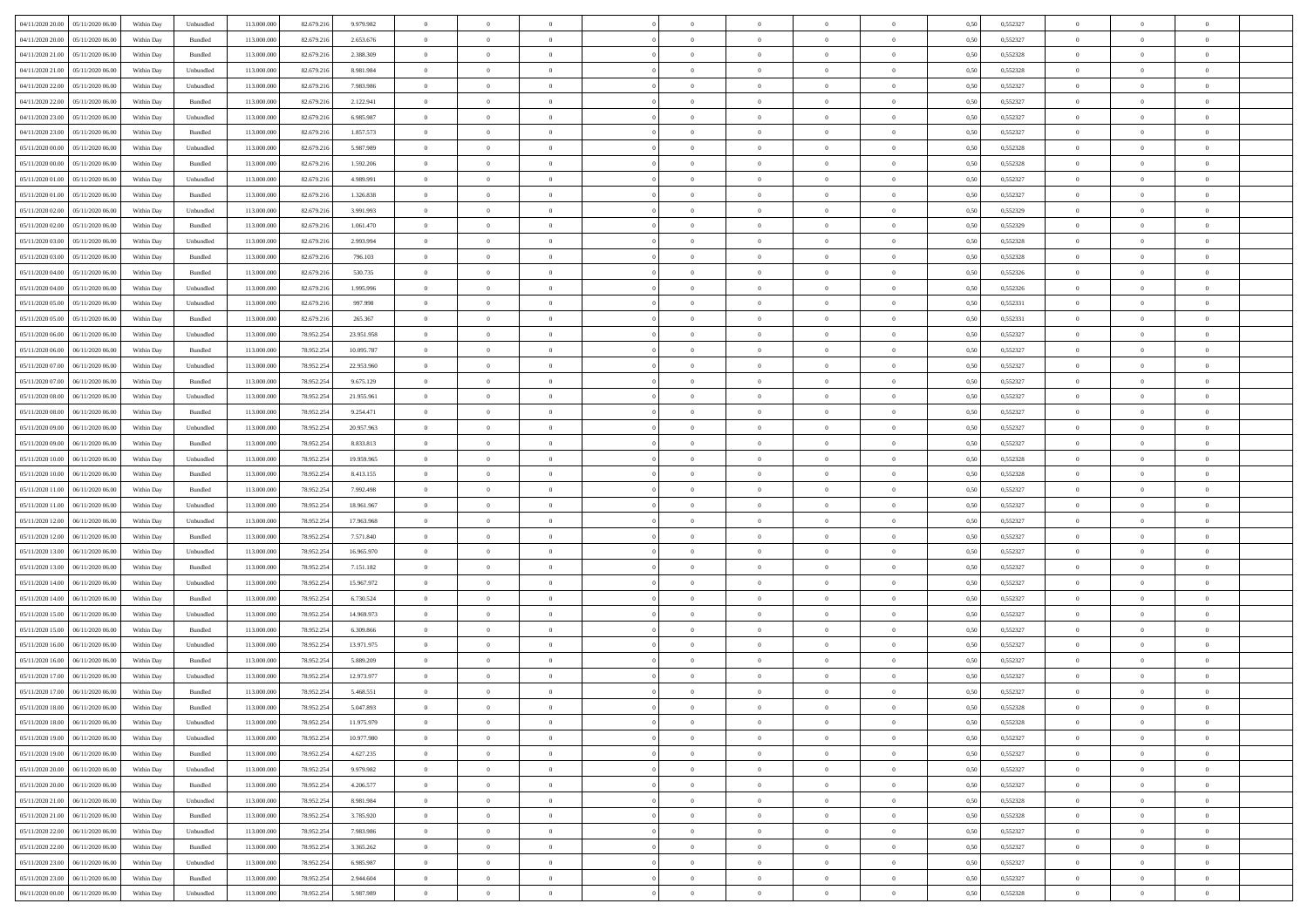| 06/11/2020 00:00<br>06/11/2020 06:00 | Within Day | Bundled           | 113.000.000 | 78.952.254 | 2.523.946  | $\overline{0}$ | $\overline{0}$   | $\overline{0}$ | $\theta$       |                |                | $\overline{0}$ | 0,50 | 0,552328 | $\theta$       | $\theta$       | $\theta$       |  |
|--------------------------------------|------------|-------------------|-------------|------------|------------|----------------|------------------|----------------|----------------|----------------|----------------|----------------|------|----------|----------------|----------------|----------------|--|
|                                      |            |                   |             |            |            |                | $\overline{0}$   |                |                |                |                |                |      |          |                | $\theta$       | $\overline{0}$ |  |
| 06/11/2020 01:00<br>06/11/2020 06.00 | Within Day | Bundled           | 113.000.000 | 78.952.254 | 2.103.288  | $\bf{0}$       |                  | $\overline{0}$ | $\bf{0}$       | $\bf{0}$       | $\overline{0}$ | $\bf{0}$       | 0,50 | 0,552327 | $\,$ 0 $\,$    |                |                |  |
| 06/11/2020 01:00<br>06/11/2020 06.00 | Within Day | Unbundled         | 113,000,000 | 78.952.254 | 4.989.991  | $\overline{0}$ | $\overline{0}$   | $\overline{0}$ | $\bf{0}$       | $\bf{0}$       | $\overline{0}$ | $\mathbf{0}$   | 0.50 | 0,552327 | $\bf{0}$       | $\overline{0}$ | $\overline{0}$ |  |
| 06/11/2020 02.00<br>06/11/2020 06.00 | Within Day | Unbundled         | 113.000.000 | 78.952.254 | 3.991.993  | $\overline{0}$ | $\overline{0}$   | $\overline{0}$ | $\overline{0}$ | $\overline{0}$ | $\overline{0}$ | $\bf{0}$       | 0,50 | 0,552329 | $\theta$       | $\theta$       | $\overline{0}$ |  |
| 06/11/2020 02.00<br>06/11/2020 06.00 | Within Day | Bundled           | 113.000.000 | 78.952.254 | 1.682.631  | $\bf{0}$       | $\overline{0}$   | $\bf{0}$       | $\overline{0}$ | $\overline{0}$ | $\overline{0}$ | $\bf{0}$       | 0,50 | 0,552329 | $\,$ 0 $\,$    | $\theta$       | $\overline{0}$ |  |
| 06/11/2020 03.00<br>06/11/2020 06:00 | Within Day | Unbundled         | 113,000,000 | 78.952.254 | 2.993.994  | $\overline{0}$ | $\overline{0}$   | $\overline{0}$ | $\bf{0}$       | $\overline{0}$ | $\overline{0}$ | $\mathbf{0}$   | 0.50 | 0.552328 | $\bf{0}$       | $\theta$       | $\overline{0}$ |  |
| 06/11/2020 03.00<br>06/11/2020 06.00 | Within Day | Bundled           | 113.000.000 | 78.952.254 | 1.261.973  | $\overline{0}$ | $\overline{0}$   | $\overline{0}$ | $\overline{0}$ | $\overline{0}$ | $\overline{0}$ | $\bf{0}$       | 0,50 | 0,552328 | $\theta$       | $\theta$       | $\overline{0}$ |  |
| 06/11/2020 04:00<br>06/11/2020 06.00 | Within Day | Unbundled         | 113.000.000 | 78.952.254 | 1.995.996  | $\bf{0}$       | $\overline{0}$   | $\overline{0}$ | $\overline{0}$ | $\overline{0}$ | $\overline{0}$ | $\bf{0}$       | 0,50 | 0,552326 | $\,$ 0 $\,$    | $\bf{0}$       | $\overline{0}$ |  |
| 06/11/2020 04.00<br>06/11/2020 06:00 | Within Day | Bundled           | 113,000,000 | 78.952.254 | 841.315    | $\overline{0}$ | $\overline{0}$   | $\overline{0}$ | $\bf{0}$       | $\bf{0}$       | $\overline{0}$ | $\mathbf{0}$   | 0.50 | 0.552326 | $\,$ 0 $\,$    | $\overline{0}$ | $\overline{0}$ |  |
| 06/11/2020 05.00<br>06/11/2020 06.00 | Within Day | Unbundled         | 113.000.000 | 78.952.254 | 997.998    | $\overline{0}$ | $\overline{0}$   | $\overline{0}$ | $\overline{0}$ | $\overline{0}$ | $\overline{0}$ | $\bf{0}$       | 0,50 | 0,552331 | $\,$ 0 $\,$    | $\theta$       | $\overline{0}$ |  |
|                                      |            |                   |             |            |            |                |                  |                |                |                |                |                |      |          |                |                |                |  |
| 06/11/2020 05.00<br>06/11/2020 06.00 | Within Day | Bundled           | 113.000.000 | 78.952.254 | 420.657    | $\overline{0}$ | $\overline{0}$   | $\overline{0}$ | $\bf{0}$       | $\bf{0}$       | $\overline{0}$ | $\bf{0}$       | 0,50 | 0,552331 | $\,$ 0 $\,$    | $\bf{0}$       | $\overline{0}$ |  |
| 06/11/2020 06.00<br>07/11/2020 06.00 | Within Day | Unbundled         | 113.000.000 | 78.148.355 | 24.412.150 | $\overline{0}$ | $\overline{0}$   | $\overline{0}$ | $\bf{0}$       | $\bf{0}$       | $\overline{0}$ | $\,$ 0 $\,$    | 0.50 | 0.552327 | $\bf{0}$       | $\overline{0}$ | $\bf{0}$       |  |
| 06/11/2020 06.00<br>07/11/2020 06.00 | Within Day | Bundled           | 113.000.000 | 78.148.355 | 10.439.493 | $\overline{0}$ | $\overline{0}$   | $\overline{0}$ | $\overline{0}$ | $\overline{0}$ | $\overline{0}$ | $\bf{0}$       | 0,50 | 0,552327 | $\theta$       | $\theta$       | $\overline{0}$ |  |
| 06/11/2020 07.00<br>07/11/2020 06.00 | Within Day | Unbundled         | 113.000.000 | 78.148.355 | 23.394.977 | $\overline{0}$ | $\overline{0}$   | $\bf{0}$       | $\bf{0}$       | $\bf{0}$       | $\overline{0}$ | $\bf{0}$       | 0,50 | 0,552327 | $\,$ 0 $\,$    | $\bf{0}$       | $\overline{0}$ |  |
| 06/11/2020 07.00<br>07/11/2020 06.00 | Within Day | Bundled           | 113,000,000 | 78.148.355 | 10.004.514 | $\overline{0}$ | $\overline{0}$   | $\overline{0}$ | $\bf{0}$       | $\overline{0}$ | $\overline{0}$ | $\mathbf{0}$   | 0.50 | 0.552327 | $\bf{0}$       | $\theta$       | $\overline{0}$ |  |
| 06/11/2020 08:00<br>07/11/2020 06.00 | Within Day | Bundled           | 113.000.000 | 78.148.355 | 9.569.535  | $\overline{0}$ | $\overline{0}$   | $\overline{0}$ | $\overline{0}$ | $\overline{0}$ | $\overline{0}$ | $\bf{0}$       | 0,50 | 0,552327 | $\theta$       | $\theta$       | $\overline{0}$ |  |
| 06/11/2020 08.00<br>07/11/2020 06.00 | Within Day | Unbundled         | 113.000.000 | 78.148.355 | 22.377.804 | $\overline{0}$ | $\overline{0}$   | $\overline{0}$ | $\bf{0}$       | $\overline{0}$ | $\overline{0}$ | $\bf{0}$       | 0,50 | 0,552327 | $\,$ 0 $\,$    | $\bf{0}$       | $\overline{0}$ |  |
| 06/11/2020 09.00<br>07/11/2020 06:00 | Within Day | Unbundled         | 113,000,000 | 78.148.355 | 21.360.631 | $\overline{0}$ | $\overline{0}$   | $\overline{0}$ | $\bf{0}$       | $\bf{0}$       | $\overline{0}$ | $\mathbf{0}$   | 0.50 | 0.552327 | $\,$ 0 $\,$    | $\overline{0}$ | $\overline{0}$ |  |
| 06/11/2020 09:00<br>07/11/2020 06.00 | Within Day | Bundled           | 113.000.000 | 78.148.355 | 9.134.557  | $\overline{0}$ | $\overline{0}$   | $\overline{0}$ | $\overline{0}$ | $\overline{0}$ | $\overline{0}$ | $\bf{0}$       | 0,50 | 0,552327 | $\,$ 0 $\,$    | $\theta$       | $\overline{0}$ |  |
|                                      |            |                   |             |            |            |                |                  |                |                |                |                |                |      |          |                |                |                |  |
| 06/11/2020 10:00<br>07/11/2020 06.00 | Within Day | Unbundled         | 113.000.000 | 78.148.355 | 20.343.458 | $\overline{0}$ | $\overline{0}$   | $\overline{0}$ | $\bf{0}$       | $\bf{0}$       | $\overline{0}$ | $\bf{0}$       | 0,50 | 0,552328 | $\,$ 0 $\,$    | $\bf{0}$       | $\overline{0}$ |  |
| 06/11/2020 10:00<br>07/11/2020 06.00 | Within Day | Bundled           | 113,000,000 | 78.148.355 | 8.699.578  | $\overline{0}$ | $\overline{0}$   | $\overline{0}$ | $\bf{0}$       | $\bf{0}$       | $\overline{0}$ | $\mathbf{0}$   | 0.50 | 0.552328 | $\bf{0}$       | $\overline{0}$ | $\overline{0}$ |  |
| 06/11/2020 11:00<br>07/11/2020 06.00 | Within Day | Unbundled         | 113.000.000 | 78.148.355 | 19.326.285 | $\overline{0}$ | $\overline{0}$   | $\overline{0}$ | $\overline{0}$ | $\overline{0}$ | $\overline{0}$ | $\,$ 0 $\,$    | 0,50 | 0,552327 | $\theta$       | $\theta$       | $\overline{0}$ |  |
| 06/11/2020 11:00<br>07/11/2020 06.00 | Within Day | Bundled           | 113.000.000 | 78.148.355 | 8.264.599  | $\overline{0}$ | $\overline{0}$   | $\overline{0}$ | $\bf{0}$       | $\bf{0}$       | $\overline{0}$ | $\bf{0}$       | 0,50 | 0,552327 | $\,$ 0 $\,$    | $\bf{0}$       | $\overline{0}$ |  |
| 06/11/2020 12:00<br>07/11/2020 06.00 | Within Day | Unbundled         | 113,000,000 | 78.148.355 | 18.309.112 | $\overline{0}$ | $\overline{0}$   | $\overline{0}$ | $\bf{0}$       | $\overline{0}$ | $\overline{0}$ | $\mathbf{0}$   | 0.50 | 0.552327 | $\,$ 0 $\,$    | $\theta$       | $\overline{0}$ |  |
| 06/11/2020 12.00<br>07/11/2020 06.00 | Within Day | Bundled           | 113.000.000 | 78.148.355 | 7.829.620  | $\overline{0}$ | $\overline{0}$   | $\overline{0}$ | $\overline{0}$ | $\overline{0}$ | $\overline{0}$ | $\bf{0}$       | 0,50 | 0,552327 | $\theta$       | $\theta$       | $\overline{0}$ |  |
| 06/11/2020 13:00<br>07/11/2020 06.00 | Within Day | Unbundled         | 113.000.000 | 78.148.355 | 17.291.939 | $\overline{0}$ | $\overline{0}$   | $\overline{0}$ | $\overline{0}$ | $\overline{0}$ | $\overline{0}$ | $\bf{0}$       | 0,50 | 0,552327 | $\,$ 0 $\,$    | $\bf{0}$       | $\overline{0}$ |  |
| 06/11/2020 13.00<br>07/11/2020 06:00 | Within Day | Bundled           | 113,000,000 | 78.148.355 | 7.394.641  | $\overline{0}$ | $\overline{0}$   | $\overline{0}$ | $\bf{0}$       | $\bf{0}$       | $\overline{0}$ | $\mathbf{0}$   | 0.50 | 0.552327 | $\,$ 0 $\,$    | $\overline{0}$ | $\overline{0}$ |  |
| 06/11/2020 14:00<br>07/11/2020 06.00 | Within Day | Unbundled         | 113.000.000 | 78.148.355 | 16.274.766 | $\overline{0}$ | $\overline{0}$   | $\overline{0}$ | $\overline{0}$ | $\overline{0}$ | $\overline{0}$ | $\bf{0}$       | 0,50 | 0,552327 | $\theta$       | $\theta$       | $\overline{0}$ |  |
| 06/11/2020 14:00<br>07/11/2020 06.00 | Within Day | Bundled           | 113.000.000 | 78.148.355 | 6.959.662  | $\overline{0}$ | $\overline{0}$   | $\overline{0}$ | $\,$ 0 $\,$    | $\bf{0}$       | $\overline{0}$ | $\bf{0}$       | 0,50 | 0,552327 | $\,$ 0 $\,$    | $\bf{0}$       | $\overline{0}$ |  |
| 07/11/2020 06:00                     |            |                   | 113,000,000 | 78.148.355 | 6.524.683  |                |                  | $\overline{0}$ |                |                | $\overline{0}$ |                |      | 0.552327 |                |                |                |  |
| 06/11/2020 15.00                     | Within Day | Bundled           |             |            |            | $\overline{0}$ | $\overline{0}$   |                | $\bf{0}$       | $\bf{0}$       |                | $\mathbf{0}$   | 0.50 |          | $\bf{0}$       | $\overline{0}$ | $\bf{0}$       |  |
| 06/11/2020 15:00<br>07/11/2020 06.00 | Within Day | Unbundled         | 113.000.000 | 78.148.355 | 15.257.593 | $\overline{0}$ | $\overline{0}$   | $\overline{0}$ | $\overline{0}$ | $\overline{0}$ | $\overline{0}$ | $\overline{0}$ | 0.50 | 0,552327 | $\theta$       | $\theta$       | $\overline{0}$ |  |
| 06/11/2020 16.00<br>07/11/2020 06.00 | Within Day | Unbundled         | 113.000.000 | 78.148.355 | 14.240.420 | $\overline{0}$ | $\overline{0}$   | $\overline{0}$ | $\bf{0}$       | $\overline{0}$ | $\overline{0}$ | $\bf{0}$       | 0,50 | 0,552327 | $\,$ 0 $\,$    | $\bf{0}$       | $\overline{0}$ |  |
| 06/11/2020 16.00<br>07/11/2020 06.00 | Within Day | Bundled           | 113,000,000 | 78.148.355 | 6.089.704  | $\overline{0}$ | $\overline{0}$   | $\overline{0}$ | $\bf{0}$       | $\overline{0}$ | $\overline{0}$ | $\mathbf{0}$   | 0.50 | 0.552327 | $\,$ 0 $\,$    | $\theta$       | $\overline{0}$ |  |
| 06/11/2020 17.00<br>07/11/2020 06.00 | Within Day | Unbundled         | 113.000.000 | 78.148.355 | 13.223.247 | $\overline{0}$ | $\overline{0}$   | $\overline{0}$ | $\overline{0}$ | $\overline{0}$ | $\Omega$       | $\overline{0}$ | 0.50 | 0,552327 | $\theta$       | $\theta$       | $\overline{0}$ |  |
| 06/11/2020 17.00<br>07/11/2020 06.00 | Within Day | Bundled           | 113.000.000 | 78.148.355 | 5.654.725  | $\overline{0}$ | $\overline{0}$   | $\overline{0}$ | $\bf{0}$       | $\overline{0}$ | $\overline{0}$ | $\bf{0}$       | 0,50 | 0,552327 | $\,$ 0 $\,$    | $\bf{0}$       | $\overline{0}$ |  |
| 06/11/2020 18.00<br>07/11/2020 06:00 | Within Day | Unbundled         | 113,000,000 | 78.148.355 | 12.206.075 | $\overline{0}$ | $\overline{0}$   | $\overline{0}$ | $\bf{0}$       | $\bf{0}$       | $\overline{0}$ | $\mathbf{0}$   | 0.50 | 0.552328 | $\,$ 0 $\,$    | $\overline{0}$ | $\overline{0}$ |  |
| 06/11/2020 18.00<br>07/11/2020 06.00 | Within Day | Bundled           | 113.000.000 | 78.148.355 | 5.219.746  | $\overline{0}$ | $\overline{0}$   | $\overline{0}$ | $\overline{0}$ | $\overline{0}$ | $\overline{0}$ | $\overline{0}$ | 0.50 | 0,552328 | $\theta$       | $\theta$       | $\overline{0}$ |  |
| 06/11/2020 19:00<br>07/11/2020 06.00 | Within Day | Unbundled         | 113.000.000 | 78.148.355 | 11.188.902 | $\overline{0}$ | 368.453          | $\overline{0}$ | $\,$ 0 $\,$    | $\bf{0}$       | $\overline{0}$ | $\bf{0}$       | 0,50 | 0,552327 | $\,$ 0 $\,$    | $\bf{0}$       | $\overline{0}$ |  |
| 06/11/2020 19.00<br>07/11/2020 06.00 | Within Day | Bundled           | 113,000,000 | 78.148.355 | 4.784.767  | $\overline{0}$ | $\overline{0}$   | $\overline{0}$ | $\bf{0}$       | $\bf{0}$       | $\overline{0}$ | $\mathbf{0}$   | 0.50 | 0.552327 | $\bf{0}$       | $\overline{0}$ | $\overline{0}$ |  |
| 06/11/2020 20:00<br>07/11/2020 06.00 | Within Day | Unbundled         | 113.000.000 | 78.516.808 | 9.836.771  | $\overline{0}$ | $\overline{0}$   | $\overline{0}$ | $\overline{0}$ | $\overline{0}$ | $\Omega$       | $\overline{0}$ | 0.50 | 0,552327 | $\theta$       | $\theta$       | $\overline{0}$ |  |
|                                      |            |                   |             |            |            |                | $\overline{0}$   |                | $\bf{0}$       | $\bf{0}$       | $\overline{0}$ | $\bf{0}$       |      |          | $\,$ 0 $\,$    | $\bf{0}$       | $\overline{0}$ |  |
| 06/11/2020 20.00<br>07/11/2020 06.00 | Within Day | Bundled           | 113.000.000 | 78.516.808 | 4.349.789  | $\overline{0}$ |                  | $\overline{0}$ |                |                |                |                | 0,50 | 0,552327 |                |                |                |  |
| 06/11/2020 21.00<br>07/11/2020 06.00 | Within Day | Unbundled         | 113,000,000 | 78.516.808 | 8.853.094  | $\overline{0}$ | $\overline{0}$   | $\overline{0}$ | $\bf{0}$       | $\overline{0}$ | $\overline{0}$ | $\mathbf{0}$   | 0.50 | 0.552328 | $\,$ 0 $\,$    | $\theta$       | $\overline{0}$ |  |
| 06/11/2020 21.00<br>07/11/2020 06.00 | Within Day | Bundled           | 113.000.000 | 78.516.808 | 3.914.810  | $\overline{0}$ | $\overline{0}$   | $\overline{0}$ | $\overline{0}$ | $\overline{0}$ | $\Omega$       | $\overline{0}$ | 0.50 | 0,552328 | $\theta$       | $\theta$       | $\overline{0}$ |  |
| 06/11/2020 22.00<br>07/11/2020 06.00 | Within Day | Bundled           | 113.000.000 | 78.516.808 | 3.479.831  | $\overline{0}$ | $\bf{0}$         | $\bf{0}$       | $\overline{0}$ | $\bf{0}$       | $\overline{0}$ | $\bf{0}$       | 0,50 | 0,552327 | $\overline{0}$ | $\bf{0}$       | $\overline{0}$ |  |
| 06/11/2020 22:00 07/11/2020 06:00    | Within Day | ${\sf Unbundred}$ | 113.000.000 | 78.516.808 | 7.869.417  | $\bf{0}$       | $\boldsymbol{0}$ |                | $\bf{0}$       |                |                |                | 0,50 | 0,552327 | $\theta$       | $\overline{0}$ |                |  |
| 06/11/2020 23:00 07/11/2020 06:00    | Within Day | Unbundled         | 113.000.000 | 78.516.808 | 6.885.740  | $\overline{0}$ | $\overline{0}$   | $\overline{0}$ | $\overline{0}$ | $\overline{0}$ | $\overline{0}$ | $\overline{0}$ | 0,50 | 0,552327 | $\theta$       | $\theta$       | $\overline{0}$ |  |
| 06/11/2020 23.00<br>07/11/2020 06.00 | Within Day | Bundled           | 113.000.000 | 78.516.808 | 3.044.852  | $\overline{0}$ | $\overline{0}$   | $\overline{0}$ | $\bf{0}$       | $\overline{0}$ | $\overline{0}$ | $\,$ 0 $\,$    | 0,50 | 0,552327 | $\overline{0}$ | $\overline{0}$ | $\bf{0}$       |  |
| 07/11/2020 00:00<br>07/11/2020 06:00 | Within Day | Unbundled         | 113.000.000 | 78.516.808 | 5.902.062  | $\overline{0}$ | $\overline{0}$   | $\overline{0}$ | $\,$ 0 $\,$    | $\bf{0}$       | $\overline{0}$ | $\mathbf{0}$   | 0.50 | 0.552328 | $\overline{0}$ | $\bf{0}$       | $\bf{0}$       |  |
| 07/11/2020 00:00<br>07/11/2020 06:00 | Within Dav | Bundled           | 113.000.000 | 78.516.808 | 2.609.873  | $\overline{0}$ | $\overline{0}$   | $\overline{0}$ | $\overline{0}$ | $\overline{0}$ | $\overline{0}$ | $\mathbf{0}$   | 0,50 | 0,552328 | $\overline{0}$ | $\theta$       | $\overline{0}$ |  |
| 07/11/2020 01:00<br>07/11/2020 06.00 | Within Day | Unbundled         | 113.000.000 | 78.516.808 | 4.918.385  | $\overline{0}$ | $\overline{0}$   | $\overline{0}$ | $\bf{0}$       | $\bf{0}$       | $\overline{0}$ | $\mathbf{0}$   | 0,50 | 0,552327 | $\,$ 0         | $\bf{0}$       | $\overline{0}$ |  |
|                                      |            |                   | 113.000.000 |            |            |                | $\overline{0}$   | $\overline{0}$ |                | $\overline{0}$ | $\overline{0}$ |                | 0.50 | 0.552327 | $\,$ 0 $\,$    | $\theta$       | $\,$ 0         |  |
| 07/11/2020 01.00<br>07/11/2020 06.00 | Within Day | Bundled           |             | 78.516.808 | 2.174.894  | $\overline{0}$ |                  |                | $\bf{0}$       |                |                | $\mathbf{0}$   |      |          |                |                |                |  |
| 07/11/2020 02.00<br>07/11/2020 06:00 | Within Day | Unbundled         | 113.000.000 | 78.516.808 | 3.934.708  | $\overline{0}$ | $\overline{0}$   | $\overline{0}$ | $\overline{0}$ | $\overline{0}$ | $\overline{0}$ | $\mathbf{0}$   | 0,50 | 0,552329 | $\overline{0}$ | $\theta$       | $\overline{0}$ |  |
| 07/11/2020 02.00<br>07/11/2020 06.00 | Within Day | Bundled           | 113.000.000 | 78.516.808 | 1.739.915  | $\overline{0}$ | $\overline{0}$   | $\overline{0}$ | $\bf{0}$       | $\overline{0}$ | $\overline{0}$ | $\,$ 0 $\,$    | 0,50 | 0,552329 | $\bf{0}$       | $\overline{0}$ | $\overline{0}$ |  |
| 07/11/2020 03.00<br>07/11/2020 06.00 | Within Day | Unbundled         | 113.000.000 | 78,516,808 | 2.951.031  | $\overline{0}$ | $\overline{0}$   | $\overline{0}$ | $\bf{0}$       | $\overline{0}$ | $\overline{0}$ | $\,$ 0 $\,$    | 0.50 | 0.552328 | $\overline{0}$ | $\bf{0}$       | $\,$ 0         |  |
| 07/11/2020 03:00<br>07/11/2020 06:00 | Within Dav | Bundled           | 113.000.000 | 78.516.808 | 1.304.936  | $\overline{0}$ | $\overline{0}$   | $\overline{0}$ | $\overline{0}$ | $\overline{0}$ | $\overline{0}$ | $\mathbf{0}$   | 0,50 | 0,552328 | $\overline{0}$ | $\theta$       | $\overline{0}$ |  |
| 07/11/2020 04:00<br>07/11/2020 06.00 | Within Day | Unbundled         | 113.000.000 | 78.516.808 | 1.967.354  | $\overline{0}$ | $\overline{0}$   | $\overline{0}$ | $\overline{0}$ | $\bf{0}$       | $\overline{0}$ | $\,$ 0 $\,$    | 0,50 | 0,552326 | $\bf{0}$       | $\bf{0}$       | $\bf{0}$       |  |
| 07/11/2020 04.00 07/11/2020 06.00    | Within Day | Bundled           | 113.000.000 | 78.516.808 | 869.957    | $\,$ 0 $\,$    | $\overline{0}$   | $\overline{0}$ | $\bf{0}$       | $\,$ 0         | $\overline{0}$ | $\,0\,$        | 0,50 | 0,552326 | $\overline{0}$ | $\,$ 0 $\,$    | $\,$ 0 $\,$    |  |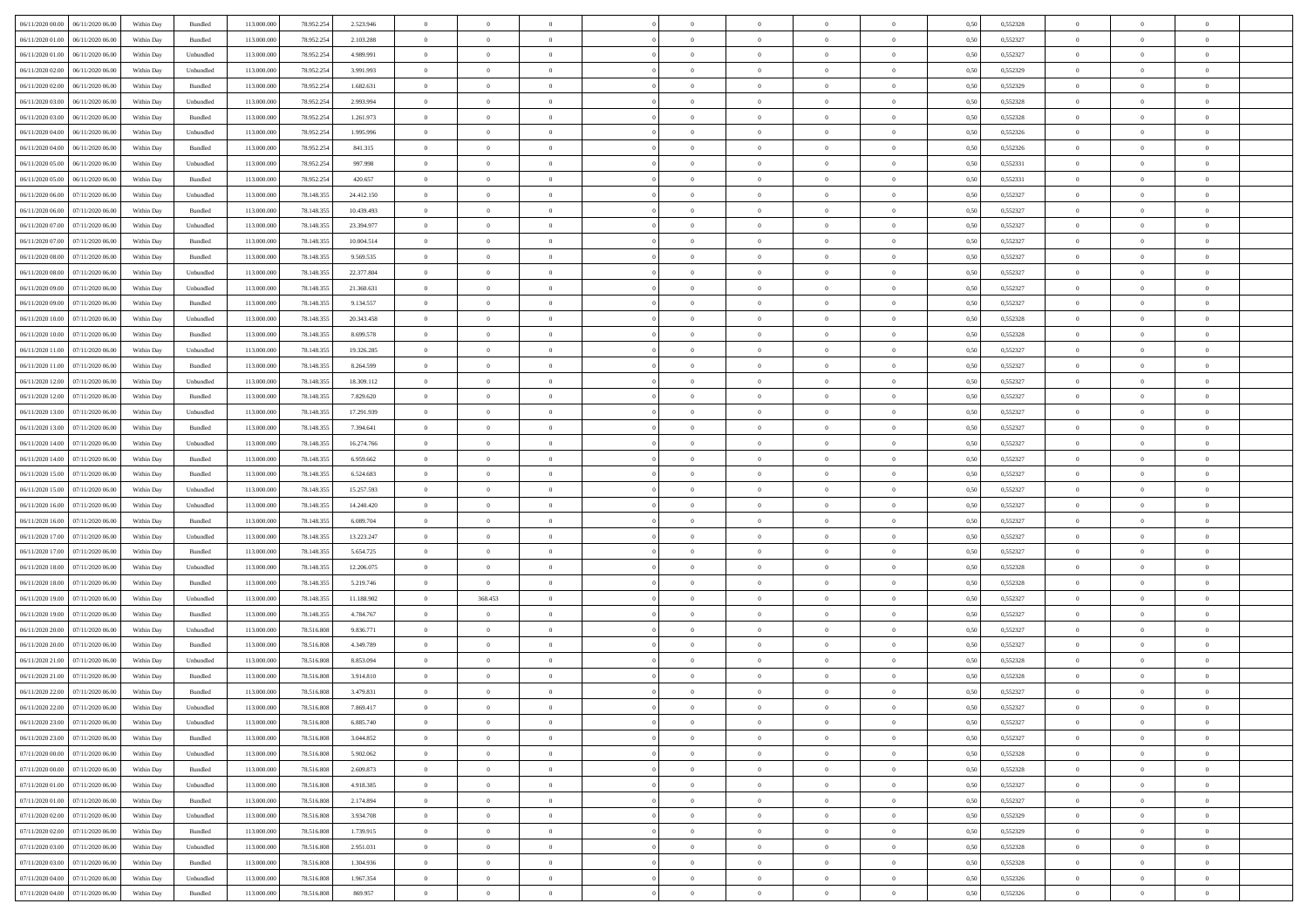| 07/11/2020 05:00<br>07/11/2020 06:00 | Within Day | Bundled   | 113.000.000 | 78.516.808 | 434.978    | $\overline{0}$ | $\overline{0}$ | $\Omega$       | $\theta$       | $\Omega$       | $\Omega$       | $\overline{0}$ | 0,50 | 0,552331 | $\theta$       | $\Omega$       | $\theta$       |  |
|--------------------------------------|------------|-----------|-------------|------------|------------|----------------|----------------|----------------|----------------|----------------|----------------|----------------|------|----------|----------------|----------------|----------------|--|
| 07/11/2020 05.00<br>07/11/2020 06.00 | Within Day | Unbundled | 113.000.000 | 78.516.808 | 983.677    | $\overline{0}$ | $\overline{0}$ | $\overline{0}$ | $\theta$       | $\overline{0}$ | $\overline{0}$ | $\,$ 0 $\,$    | 0,50 | 0,552331 | $\theta$       | $\theta$       | $\overline{0}$ |  |
| 07/11/2020 06.00<br>08/11/2020 06.00 | Within Day | Unbundled | 113.000.000 | 78.552.538 | 24.301.131 | $\overline{0}$ | 55.826         | $\overline{0}$ | $\bf{0}$       | $\bf{0}$       | $\overline{0}$ | $\mathbf{0}$   | 0,50 | 0,552327 | $\bf{0}$       | $\overline{0}$ | $\overline{0}$ |  |
|                                      |            |           |             |            |            |                |                |                |                |                |                |                |      |          |                |                |                |  |
| 07/11/2020 06.00<br>08/11/2020 06:00 | Within Day | Bundled   | 113.000.000 | 78.552.538 | 10.146.329 | $\overline{0}$ | $\overline{0}$ | $\overline{0}$ | $\overline{0}$ | $\overline{0}$ | $\overline{0}$ | $\mathbf{0}$   | 0.50 | 0,552327 | $\overline{0}$ | $\theta$       | $\overline{0}$ |  |
| 07/11/2020 07.00<br>08/11/2020 06.00 | Within Day | Unbundled | 113.000.000 | 78.608.364 | 23.235.084 | $\overline{0}$ | $\overline{0}$ | $\overline{0}$ | $\overline{0}$ | $\overline{0}$ | $\overline{0}$ | $\,$ 0 $\,$    | 0,50 | 0,552327 | $\theta$       | $\theta$       | $\overline{0}$ |  |
| 07/11/2020 07.00<br>08/11/2020 06.00 | Within Day | Bundled   | 113.000.000 | 78.608.364 | 9.723.566  | $\overline{0}$ | 301.741        | $\overline{0}$ | 1,290783       | $\overline{0}$ | $\overline{0}$ | $\overline{0}$ | 0,50 | 0,552327 | $\bf{0}$       | $\overline{0}$ | $\bf{0}$       |  |
| 07/11/2020 08:00<br>08/11/2020 06:00 | Within Dav | Unbundled | 113.000.000 | 78.910.105 | 22.224.863 | $\overline{0}$ | $\overline{0}$ | $\overline{0}$ | $\overline{0}$ | $\overline{0}$ | $\overline{0}$ | $\mathbf{0}$   | 0.5( | 0,552327 | $\overline{0}$ | $\overline{0}$ | $\overline{0}$ |  |
|                                      |            |           |             |            |            |                |                |                |                |                |                |                |      |          |                |                |                |  |
| 07/11/2020 08.00<br>08/11/2020 06.00 | Within Day | Bundled   | 113.000.000 | 78.910.105 | 9.012.180  | $\overline{0}$ | $\overline{0}$ | $\overline{0}$ | $\theta$       | $\overline{0}$ | $\overline{0}$ | $\,$ 0 $\,$    | 0,50 | 0,552327 | $\theta$       | $\theta$       | $\overline{0}$ |  |
| 07/11/2020 09.00<br>08/11/2020 06.00 | Within Day | Unbundled | 113.000.000 | 78.910.105 | 21.214.642 | $\overline{0}$ | $\overline{0}$ | $\overline{0}$ | $\bf{0}$       | $\bf{0}$       | $\overline{0}$ | $\mathbf{0}$   | 0,50 | 0,552327 | $\,$ 0 $\,$    | $\overline{0}$ | $\overline{0}$ |  |
| 07/11/2020 09:00<br>08/11/2020 06:00 | Within Day | Bundled   | 113.000.000 | 78.910.105 | 8.602.535  | $\overline{0}$ | $\overline{0}$ | $\overline{0}$ | $\overline{0}$ | $\overline{0}$ | $\overline{0}$ | $\mathbf{0}$   | 0.50 | 0,552327 | $\overline{0}$ | $\overline{0}$ | $\overline{0}$ |  |
| 07/11/2020 10.00<br>08/11/2020 06.00 |            | Unbundled | 113.000.000 | 78.910.105 | 20.204.421 |                | $\overline{0}$ |                | $\overline{0}$ | $\overline{0}$ | $\overline{0}$ | $\,$ 0 $\,$    |      | 0,552328 | $\theta$       | $\theta$       | $\overline{0}$ |  |
|                                      | Within Day |           |             |            |            | $\overline{0}$ |                | $\overline{0}$ |                |                |                |                | 0,50 |          |                |                |                |  |
| 07/11/2020 10.00<br>08/11/2020 06.00 | Within Day | Bundled   | 113.000.000 | 78.910.105 | 8.192.891  | $\overline{0}$ | $\overline{0}$ | $\overline{0}$ | $\bf{0}$       | $\bf{0}$       | $\overline{0}$ | $\mathbf{0}$   | 0,50 | 0,552328 | $\bf{0}$       | $\overline{0}$ | $\bf{0}$       |  |
| 07/11/2020 11:00<br>08/11/2020 06:00 | Within Day | Unbundled | 113.000.000 | 78.910.105 | 19.194.200 | $\overline{0}$ | $\overline{0}$ | $\overline{0}$ | $\overline{0}$ | $\overline{0}$ | $\overline{0}$ | $\mathbf{0}$   | 0.5( | 0,552327 | $\overline{0}$ | $\theta$       | $\overline{0}$ |  |
| 07/11/2020 11.00<br>08/11/2020 06.00 | Within Day | Bundled   | 113.000.000 | 78.910.105 | 7.783.246  | $\overline{0}$ | $\overline{0}$ | $\overline{0}$ | $\theta$       | $\overline{0}$ | $\overline{0}$ | $\,$ 0 $\,$    | 0,50 | 0,552327 | $\theta$       | $\theta$       | $\overline{0}$ |  |
|                                      |            |           |             |            |            |                |                |                |                |                |                |                |      |          |                |                |                |  |
| 07/11/2020 12.00<br>08/11/2020 06.00 | Within Day | Bundled   | 113.000.000 | 78.910.105 | 7.373.602  | $\overline{0}$ | $\overline{0}$ | $\overline{0}$ | $\bf{0}$       | $\overline{0}$ | $\overline{0}$ | $\mathbf{0}$   | 0,50 | 0,552327 | $\bf{0}$       | $\overline{0}$ | $\overline{0}$ |  |
| 07/11/2020 12:00<br>08/11/2020 06.00 | Within Dav | Unbundled | 113.000.000 | 78.910.105 | 18.183.979 | $\overline{0}$ | $\overline{0}$ | $\overline{0}$ | $\overline{0}$ | $\overline{0}$ | $\overline{0}$ | $\mathbf{0}$   | 0.5( | 0,552327 | $\overline{0}$ | $\overline{0}$ | $\overline{0}$ |  |
| 07/11/2020 13.00<br>08/11/2020 06.00 | Within Day | Unbundled | 113.000.000 | 78.910.105 | 17.173.757 | $\overline{0}$ | $\overline{0}$ | $\overline{0}$ | $\overline{0}$ | $\overline{0}$ | $\overline{0}$ | $\bf{0}$       | 0,50 | 0,552327 | $\theta$       | $\theta$       | $\overline{0}$ |  |
| 07/11/2020 13.00<br>08/11/2020 06.00 | Within Day | Bundled   | 113.000.000 | 78.910.105 | 6.963.957  | $\overline{0}$ | $\overline{0}$ | $\overline{0}$ | $\bf{0}$       | $\bf{0}$       | $\overline{0}$ | $\mathbf{0}$   | 0,50 | 0,552327 | $\bf{0}$       | $\overline{0}$ | $\bf{0}$       |  |
|                                      |            |           |             |            |            |                |                |                |                |                |                |                |      |          |                |                |                |  |
| 07/11/2020 14:00<br>08/11/2020 06:00 | Within Day | Unbundled | 113.000.000 | 78.910.105 | 16.163.536 | $\overline{0}$ | $\overline{0}$ | $\overline{0}$ | $\overline{0}$ | $\overline{0}$ | $\overline{0}$ | $\mathbf{0}$   | 0.50 | 0,552327 | $\overline{0}$ | $\theta$       | $\overline{0}$ |  |
| 07/11/2020 14.00<br>08/11/2020 06.00 | Within Day | Bundled   | 113.000.000 | 78.910.105 | 6.554.313  | $\overline{0}$ | $\overline{0}$ | $\overline{0}$ | $\overline{0}$ | $\overline{0}$ | $\overline{0}$ | $\,$ 0 $\,$    | 0,50 | 0,552327 | $\theta$       | $\theta$       | $\overline{0}$ |  |
| 07/11/2020 15.00<br>08/11/2020 06.00 | Within Day | Unbundled | 113.000.000 | 78.910.105 | 15.153.315 | $\overline{0}$ | $\overline{0}$ | $\overline{0}$ | $\bf{0}$       | $\bf{0}$       | $\overline{0}$ | $\mathbf{0}$   | 0,50 | 0,552327 | $\bf{0}$       | $\overline{0}$ | $\bf{0}$       |  |
| 07/11/2020 15.00<br>08/11/2020 06:00 | Within Day | Bundled   | 113.000.000 | 78.910.105 | 6.144.668  | $\overline{0}$ | $\overline{0}$ | $\overline{0}$ | $\overline{0}$ | $\overline{0}$ | $\overline{0}$ | $\mathbf{0}$   | 0.50 | 0,552327 | $\overline{0}$ | $\overline{0}$ | $\overline{0}$ |  |
|                                      |            |           |             |            |            |                | $\overline{0}$ |                |                |                |                |                |      |          | $\theta$       | $\theta$       |                |  |
| 07/11/2020 16.00<br>08/11/2020 06.00 | Within Day | Unbundled | 113.000.000 | 78.910.105 | 14.143.094 | $\overline{0}$ |                | $\overline{0}$ | $\overline{0}$ | $\overline{0}$ | $\overline{0}$ | $\,$ 0 $\,$    | 0,50 | 0,552327 |                |                | $\overline{0}$ |  |
| 07/11/2020 16.00<br>08/11/2020 06.00 | Within Day | Bundled   | 113.000.000 | 78.910.105 | 5.735.023  | $\overline{0}$ | $\overline{0}$ | $\overline{0}$ | $\bf{0}$       | $\overline{0}$ | $\overline{0}$ | $\overline{0}$ | 0,50 | 0,552327 | $\bf{0}$       | $\overline{0}$ | $\bf{0}$       |  |
| 07/11/2020 17.00<br>08/11/2020 06.00 | Within Dav | Unbundled | 113.000.000 | 78.910.105 | 13.132.873 | $\overline{0}$ | $\overline{0}$ | $\overline{0}$ | $\overline{0}$ | $\overline{0}$ | $\overline{0}$ | $\mathbf{0}$   | 0.5( | 0,552327 | $\overline{0}$ | $\overline{0}$ | $\overline{0}$ |  |
| 07/11/2020 17.00<br>08/11/2020 06.00 | Within Day | Bundled   | 113.000.000 | 78.910.105 | 5.325.379  | $\overline{0}$ | $\overline{0}$ | $\overline{0}$ | $\overline{0}$ | $\overline{0}$ | $\overline{0}$ | $\bf{0}$       | 0,50 | 0,552327 | $\theta$       | $\theta$       | $\overline{0}$ |  |
|                                      |            |           |             |            |            |                |                |                |                |                |                |                |      |          |                |                |                |  |
| 07/11/2020 18.00<br>08/11/2020 06.00 | Within Day | Unbundled | 113.000.000 | 78.910.105 | 12.122.652 | $\overline{0}$ | $\overline{0}$ | $\overline{0}$ | $\bf{0}$       | $\bf{0}$       | $\overline{0}$ | $\mathbf{0}$   | 0,50 | 0,552328 | $\overline{0}$ | $\bf{0}$       | $\overline{0}$ |  |
| 07/11/2020 18.00<br>08/11/2020 06:00 | Within Day | Bundled   | 113.000.000 | 78.910.105 | 4.915.734  | $\overline{0}$ | $\overline{0}$ | $\overline{0}$ | $\overline{0}$ | $\overline{0}$ | $\overline{0}$ | $\mathbf{0}$   | 0.5( | 0,552328 | $\overline{0}$ | $\theta$       | $\overline{0}$ |  |
| 07/11/2020 19.00<br>08/11/2020 06.00 | Within Day | Bundled   | 113.000.000 | 78.910.105 | 4.506.090  | $\overline{0}$ | $\overline{0}$ | $\overline{0}$ | $\overline{0}$ | $\overline{0}$ | $\overline{0}$ | $\,$ 0 $\,$    | 0,50 | 0,552327 | $\,$ 0 $\,$    | $\theta$       | $\overline{0}$ |  |
| 07/11/2020 19.00<br>08/11/2020 06.00 | Within Day | Unbundled | 113.000.000 | 78.910.105 | 11.112.431 | $\overline{0}$ | $\overline{0}$ | $\overline{0}$ | $\bf{0}$       | $\bf{0}$       | $\overline{0}$ | $\mathbf{0}$   | 0,50 | 0,552327 | $\bf{0}$       | $\overline{0}$ | $\bf{0}$       |  |
|                                      |            |           |             | 78.910.105 |            |                | $\overline{0}$ |                |                | $\overline{0}$ | $\theta$       |                |      |          |                | $\theta$       | $\overline{0}$ |  |
| 07/11/2020 20.00<br>08/11/2020 06.00 | Within Day | Unbundled | 113.000.000 |            | 10.102.210 | $\overline{0}$ |                | $\overline{0}$ | $\overline{0}$ |                |                | $\bf{0}$       | 0,50 | 0,552327 | $\,$ 0 $\,$    |                |                |  |
| 07/11/2020 20.00<br>08/11/2020 06.00 | Within Day | Bundled   | 113.000.000 | 78.910.105 | 4.096.445  | $\overline{0}$ | $\overline{0}$ | $\overline{0}$ | $\overline{0}$ | $\overline{0}$ | $\overline{0}$ | $\,$ 0 $\,$    | 0,50 | 0,552327 | $\theta$       | $\theta$       | $\overline{0}$ |  |
| 07/11/2020 21.00<br>08/11/2020 06.00 | Within Day | Unbundled | 113.000.000 | 78.910.105 | 9.091.989  | $\overline{0}$ | $\overline{0}$ | $\overline{0}$ | $\bf{0}$       | $\overline{0}$ | $\overline{0}$ | $\mathbf{0}$   | 0,50 | 0,552328 | $\bf{0}$       | $\overline{0}$ | $\bf{0}$       |  |
| 07/11/2020 21.00<br>08/11/2020 06.00 | Within Day | Bundled   | 113,000,000 | 78.910.105 | 3.686.801  | $\overline{0}$ | $\overline{0}$ | $\overline{0}$ | $\overline{0}$ | $\overline{0}$ | $\Omega$       | $\mathbf{0}$   | 0.50 | 0.552328 | $\,$ 0         | $\theta$       | $\overline{0}$ |  |
| 07/11/2020 22.00<br>08/11/2020 06.00 | Within Day | Unbundled | 113.000.000 | 78.910.105 | 8.081.768  | $\overline{0}$ | $\overline{0}$ | $\overline{0}$ | $\overline{0}$ | $\overline{0}$ | $\overline{0}$ | $\bf{0}$       | 0,50 | 0,552327 | $\theta$       | $\theta$       | $\overline{0}$ |  |
|                                      |            |           |             |            |            |                |                |                |                |                |                |                |      |          |                |                |                |  |
| 07/11/2020 22.00<br>08/11/2020 06.00 | Within Day | Bundled   | 113.000.000 | 78.910.105 | 3.277.156  | $\overline{0}$ | $\overline{0}$ | $\overline{0}$ | $\bf{0}$       | $\bf{0}$       | $\overline{0}$ | $\mathbf{0}$   | 0,50 | 0,552327 | $\bf{0}$       | $\overline{0}$ | $\bf{0}$       |  |
| 07/11/2020 23.00<br>08/11/2020 06.00 | Within Day | Unbundled | 113,000,000 | 78.910.105 | 7.071.547  | $\overline{0}$ | $\overline{0}$ | $\overline{0}$ | $\overline{0}$ | $\overline{0}$ | $\theta$       | $\overline{0}$ | 0.5( | 0.552327 | $\bf{0}$       | $\theta$       | $\overline{0}$ |  |
| 07/11/2020 23.00<br>08/11/2020 06.00 | Within Day | Bundled   | 113.000.000 | 78.910.105 | 2.867.511  | $\overline{0}$ | 601.156        | $\overline{0}$ | 1,290842       | $\overline{0}$ | $\overline{0}$ | $\,$ 0 $\,$    | 0,50 | 0,552327 | $\,$ 0 $\,$    | $\,$ 0 $\,$    | $\overline{0}$ |  |
| 08/11/2020 00.00<br>08/11/2020 06.00 | Within Day | Unbundled | 113.000.000 | 79.511.261 | 6.061.326  | $\overline{0}$ | $\overline{0}$ | $\overline{0}$ | $\bf{0}$       | $\bf{0}$       | $\overline{0}$ | $\mathbf{0}$   | 0,50 | 0,552328 | $\bf{0}$       | $\overline{0}$ | $\bf{0}$       |  |
|                                      |            |           |             |            |            |                |                |                |                |                |                |                |      |          |                |                |                |  |
| 08/11/2020 00:00<br>08/11/2020 06.00 | Within Day | Bundled   | 113.000.000 | 79.511.261 | 1.942.590  | $\overline{0}$ | 279.131        | $\overline{0}$ | 1,290869       | $\overline{0}$ | $\theta$       | $\bf{0}$       | 0.50 | 0,552328 | $\overline{0}$ | $\theta$       | $\overline{0}$ |  |
| 08/11/2020 01.00<br>08/11/2020 06.00 | Within Day | Unbundled | 113.000.000 | 79.790.392 | 5.051.105  | $\overline{0}$ | $\overline{0}$ | $\overline{0}$ | $\overline{0}$ | $\overline{0}$ | $\overline{0}$ | $\,$ 0 $\,$    | 0,50 | 0,552327 | $\,$ 0 $\,$    | $\theta$       | $\overline{0}$ |  |
| 08/11/2020 01.00<br>08/11/2020 06.00 | Within Day | Bundled   | 113.000.000 | 79.790.392 | 1.386.216  | $\overline{0}$ | $\overline{0}$ | $\overline{0}$ | $\bf{0}$       | $\bf{0}$       | $\overline{0}$ | $\overline{0}$ | 0,50 | 0,552327 | $\bf{0}$       | $\overline{0}$ | $\bf{0}$       |  |
|                                      |            |           | 113,000,000 |            |            | $\overline{0}$ | $\overline{0}$ | $\overline{0}$ | $\overline{0}$ | $\overline{0}$ | $\theta$       | $\overline{0}$ | 0.50 | 0.552329 | $\overline{0}$ | $\theta$       | $\overline{0}$ |  |
| 08/11/2020 02:00<br>08/11/2020 06.0  | Within Day | Bundled   |             | 79.790.392 | 1.108.972  |                |                |                |                |                |                |                |      |          |                |                |                |  |
| 08/11/2020 02.00<br>08/11/2020 06:00 | Within Day | Unbundled | 113.000.000 | 79.790.392 | 4.040.884  | $\overline{0}$ | $\overline{0}$ | $\overline{0}$ | $\bf{0}$       | $\bf{0}$       | $\overline{0}$ | $\mathbf{0}$   | 0,50 | 0,552329 | $\bf{0}$       | $\bf{0}$       | $\overline{0}$ |  |
| 08/11/2020 03:00 08/11/2020 06:00    | Within Day | Unbundled | 113.000.000 | 79.790.392 | 3.030.663  | $\bf{0}$       | $\bf{0}$       |                | $\bf{0}$       |                |                |                | 0,50 | 0,552328 | $\bf{0}$       | $\bf{0}$       |                |  |
| 08/11/2020 03.00<br>08/11/2020 06:00 | Within Day | Bundled   | 113,000,000 | 79.790.392 | 831.729    | $\overline{0}$ | 223,305        | $\overline{0}$ | 1.290690       | $\overline{0}$ | $\Omega$       | $\overline{0}$ | 0.50 | 0.552328 | $\overline{0}$ | $\Omega$       | $\theta$       |  |
| 08/11/2020 04.00<br>08/11/2020 06.00 | Within Day | Unbundled | 113.000.000 | 80.013.697 | 2.020.442  | $\overline{0}$ | $\overline{0}$ | $\overline{0}$ | $\bf{0}$       | $\overline{0}$ | $\overline{0}$ | $\,$ 0 $\,$    | 0,50 | 0,552326 | $\,$ 0 $\,$    | $\theta$       | $\bf{0}$       |  |
|                                      |            |           |             |            |            |                |                |                |                |                |                |                |      |          |                |                |                |  |
| 08/11/2020 04.00<br>08/11/2020 06:00 | Within Day | Bundled   | 113.000.000 | 80.013.697 | 405.616    | $\overline{0}$ | $\overline{0}$ | $\overline{0}$ | $\bf{0}$       | $\overline{0}$ | $\overline{0}$ | $\mathbf{0}$   | 0,50 | 0,552326 | $\overline{0}$ | $\bf{0}$       | $\overline{0}$ |  |
| 08/11/2020 05:00<br>08/11/2020 06.00 | Within Day | Unbundled | 113.000.000 | 80.013.697 | 1.010.221  | $\overline{0}$ | $\overline{0}$ | $\overline{0}$ | $\overline{0}$ | $\overline{0}$ | $\overline{0}$ | $\mathbf{0}$   | 0.50 | 0,552331 | $\bf{0}$       | $\theta$       | $\overline{0}$ |  |
| 08/11/2020 05.00<br>08/11/2020 06.00 | Within Day | Bundled   | 113.000.000 | 80.013.697 | 202.808    | $\overline{0}$ | $\overline{0}$ | $\overline{0}$ | $\bf{0}$       | $\bf{0}$       | $\overline{0}$ | $\,$ 0 $\,$    | 0,50 | 0,552331 | $\,$ 0 $\,$    | $\theta$       | $\overline{0}$ |  |
| 08/11/2020 06.00<br>09/11/2020 06.00 | Within Day | Unbundled | 113.000.000 | 78.550.305 | 24.010.200 | $\overline{0}$ | $\overline{0}$ | $\overline{0}$ | $\overline{0}$ | $\bf{0}$       | $\overline{0}$ | $\mathbf{0}$   | 0,50 | 0,552327 | $\overline{0}$ | $\bf{0}$       | $\overline{0}$ |  |
|                                      |            |           |             |            |            |                |                |                |                |                |                |                |      |          |                |                |                |  |
| 08/11/2020 06.00<br>09/11/2020 06.00 | Within Day | Bundled   | 113.000.000 | 78.550.305 | 10.439.493 | $\overline{0}$ | $\overline{0}$ | $\overline{0}$ | $\overline{0}$ | $\overline{0}$ | $\overline{0}$ | $\mathbf{0}$   | 0.50 | 0,552327 | $\bf{0}$       | $\theta$       | $\overline{0}$ |  |
| 08/11/2020 07.00<br>09/11/2020 06.00 | Within Day | Unbundled | 113.000.000 | 78.550.305 | 23.009.775 | $\overline{0}$ | $\overline{0}$ | $\overline{0}$ | $\bf{0}$       | $\bf{0}$       | $\overline{0}$ | $\,$ 0 $\,$    | 0,50 | 0,552327 | $\,$ 0 $\,$    | $\theta$       | $\overline{0}$ |  |
| 08/11/2020 07.00<br>09/11/2020 06.00 | Within Day | Bundled   | 113.000.000 | 78.550.305 | 10.004.514 | $\overline{0}$ | $\overline{0}$ | $\overline{0}$ | $\bf{0}$       | $\bf{0}$       | $\overline{0}$ | $\mathbf{0}$   | 0,50 | 0,552327 | $\overline{0}$ | $\overline{0}$ | $\bf{0}$       |  |
| 08/11/2020 08:00<br>09/11/2020 06.00 | Within Day | Unbundled | 113.000.000 | 78,550,305 | 22.009.350 | $\overline{0}$ | $\overline{0}$ | $\overline{0}$ | $\overline{0}$ | $\overline{0}$ | $\overline{0}$ | $\mathbf{0}$   | 0.50 | 0,552327 | $\bf{0}$       | $\theta$       | $\overline{0}$ |  |
|                                      |            |           |             |            |            |                |                |                |                |                |                |                |      |          |                |                |                |  |
| 08/11/2020 08:00<br>09/11/2020 06.00 | Within Day | Bundled   | 113.000.000 | 78.550.305 | 9.569.535  | $\overline{0}$ | $\overline{0}$ | $\overline{0}$ | $\bf{0}$       | $\bf{0}$       | $\overline{0}$ | $\,$ 0 $\,$    | 0,50 | 0,552327 | $\,$ 0 $\,$    | $\,0\,$        | $\overline{0}$ |  |
| 08/11/2020 10:00 09/11/2020 06:00    | Within Day | Bundled   | 113.000.000 | 78.550.305 | 8.699.578  | $\overline{0}$ | $\overline{0}$ | $\overline{0}$ | $\bf{0}$       | $\bf{0}$       | $\overline{0}$ | $\mathbf{0}$   | 0,50 | 0,552328 | $\overline{0}$ | $\bf{0}$       | $\overline{0}$ |  |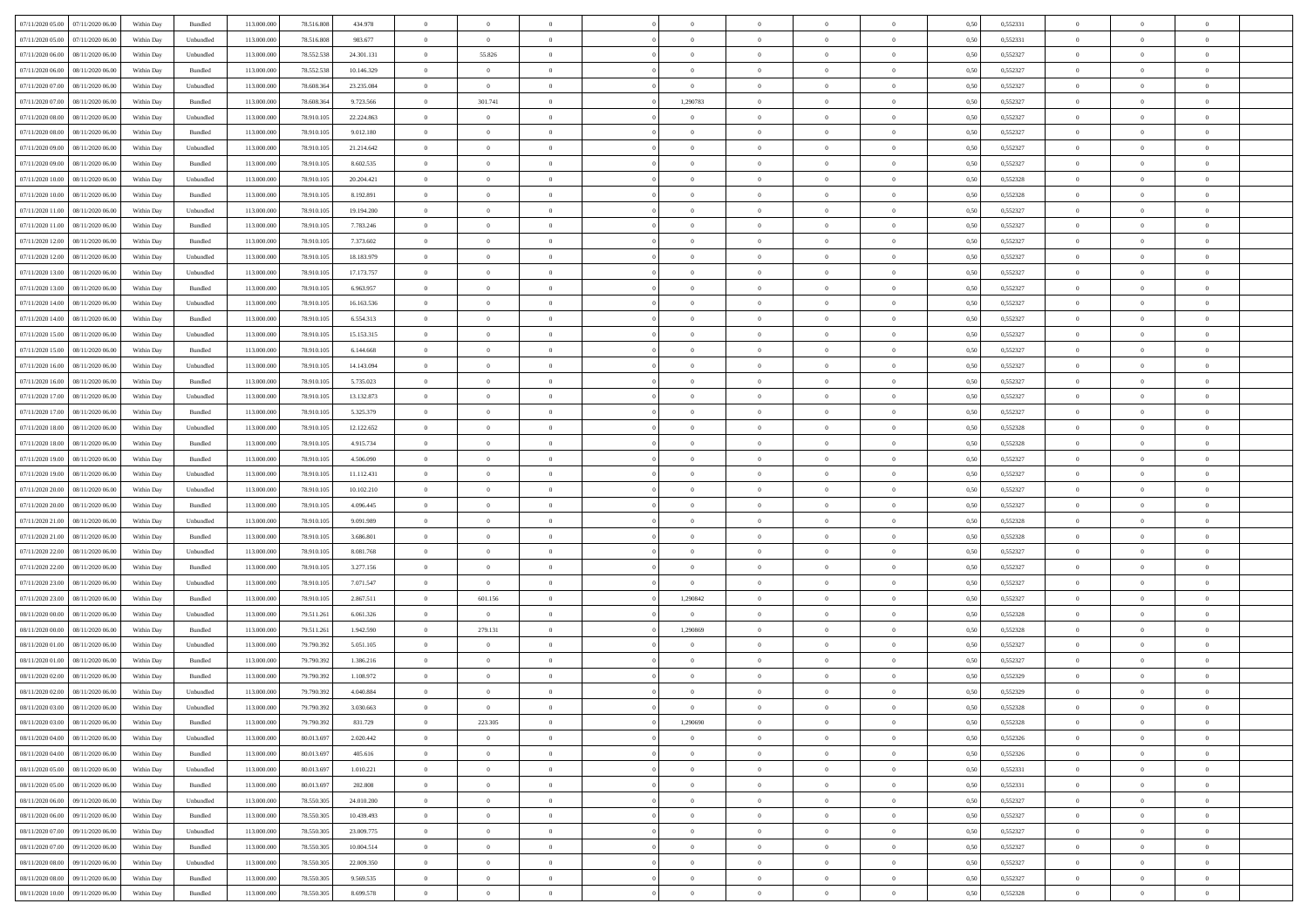| 08/11/2020 10:00<br>09/11/2020 06:00 | Within Day | Unbundled | 113.000.000 | 78.550.305 | 20.008.500 | $\overline{0}$ | $\overline{0}$ | $\overline{0}$ | $\theta$       | $\theta$       |                | $\overline{0}$ | 0,50 | 0,552328 | $\theta$       | $\theta$       | $\theta$       |  |
|--------------------------------------|------------|-----------|-------------|------------|------------|----------------|----------------|----------------|----------------|----------------|----------------|----------------|------|----------|----------------|----------------|----------------|--|
|                                      |            |           |             |            |            |                |                |                |                |                | $\overline{0}$ |                |      |          |                |                |                |  |
| 08/11/2020 11:00<br>09/11/2020 06.0  | Within Day | Unbundled | 113.000.000 | 78.550.305 | 19.008.075 | $\overline{0}$ | $\overline{0}$ | $\overline{0}$ | $\,$ 0 $\,$    | $\bf{0}$       |                | $\mathbf{0}$   | 0,50 | 0,552327 | $\,$ 0 $\,$    | $\bf{0}$       | $\overline{0}$ |  |
| 08/11/2020 11:00<br>09/11/2020 06.00 | Within Day | Bundled   | 113,000,000 | 78.550.305 | 8.264.599  | $\overline{0}$ | $\overline{0}$ | $\overline{0}$ | $\bf{0}$       | $\bf{0}$       | $\overline{0}$ | $\,$ 0 $\,$    | 0.50 | 0.552327 | $\bf{0}$       | $\overline{0}$ | $\bf{0}$       |  |
| 08/11/2020 12:00<br>09/11/2020 06.00 | Within Day | Unbundled | 113.000.000 | 78.550.305 | 18.007.650 | $\overline{0}$ | $\overline{0}$ | $\overline{0}$ | $\overline{0}$ | $\overline{0}$ | $\overline{0}$ | $\,$ 0 $\,$    | 0,50 | 0,552327 | $\theta$       | $\overline{0}$ | $\overline{0}$ |  |
| 08/11/2020 12.00<br>09/11/2020 06.0  | Within Day | Bundled   | 113.000.000 | 78.550.305 | 7.829.620  | $\overline{0}$ | $\overline{0}$ | $\overline{0}$ | $\bf{0}$       | $\bf{0}$       | $\overline{0}$ | $\bf{0}$       | 0,50 | 0,552327 | $\,$ 0 $\,$    | $\bf{0}$       | $\overline{0}$ |  |
| 08/11/2020 13:00<br>09/11/2020 06:00 | Within Day | Unbundled | 113,000,000 | 78,550,305 | 17.007.225 | $\overline{0}$ | $\overline{0}$ | $\overline{0}$ | $\bf{0}$       | $\bf{0}$       | $\overline{0}$ | $\mathbf{0}$   | 0.50 | 0.552327 | $\,$ 0 $\,$    | $\theta$       | $\overline{0}$ |  |
| 08/11/2020 13.00<br>09/11/2020 06.00 | Within Day | Bundled   | 113.000.000 | 78.550.305 | 7.394.641  | $\overline{0}$ | $\overline{0}$ | $\overline{0}$ | $\overline{0}$ | $\overline{0}$ | $\overline{0}$ | $\bf{0}$       | 0,50 | 0,552327 | $\theta$       | $\theta$       | $\overline{0}$ |  |
| 08/11/2020 14:00<br>09/11/2020 06.0  | Within Day | Unbundled | 113.000.000 | 78.550.305 | 16.006.800 | $\overline{0}$ | $\overline{0}$ | $\overline{0}$ | $\,$ 0 $\,$    | $\bf{0}$       | $\overline{0}$ | $\bf{0}$       | 0,50 | 0,552327 | $\,$ 0 $\,$    | $\bf{0}$       | $\overline{0}$ |  |
| 08/11/2020 14.00<br>09/11/2020 06:00 | Within Day | Bundled   | 113,000,000 | 78.550.305 | 6.959.662  | $\overline{0}$ | $\overline{0}$ | $\overline{0}$ | $\bf{0}$       | $\bf{0}$       | $\overline{0}$ | $\mathbf{0}$   | 0.50 | 0.552327 | $\bf{0}$       | $\overline{0}$ | $\bf{0}$       |  |
| 08/11/2020 15:00<br>09/11/2020 06.00 | Within Day | Unbundled | 113.000.000 | 78.550.305 | 15.006.375 | $\overline{0}$ | $\overline{0}$ | $\overline{0}$ | $\bf{0}$       | $\bf{0}$       | $\overline{0}$ | $\bf{0}$       | 0,50 | 0,552327 | $\,$ 0         | $\,$ 0 $\,$    | $\overline{0}$ |  |
|                                      |            |           |             |            |            |                |                |                |                |                |                |                |      |          |                |                |                |  |
| 08/11/2020 15:00<br>09/11/2020 06.0  | Within Day | Bundled   | 113.000.000 | 78.550.305 | 6.524.683  | $\overline{0}$ | $\overline{0}$ | $\overline{0}$ | $\,$ 0 $\,$    | $\bf{0}$       | $\overline{0}$ | $\bf{0}$       | 0,50 | 0,552327 | $\,$ 0 $\,$    | $\bf{0}$       | $\overline{0}$ |  |
| 08/11/2020 16:00<br>09/11/2020 06:00 | Within Day | Unbundled | 113,000,000 | 78.550.305 | 14,005,950 | $\overline{0}$ | $\overline{0}$ | $\overline{0}$ | $\bf{0}$       | $\bf{0}$       | $\overline{0}$ | $\,$ 0 $\,$    | 0.50 | 0.552327 | $\bf{0}$       | $\overline{0}$ | $\,$ 0         |  |
| 08/11/2020 16:00<br>09/11/2020 06.00 | Within Day | Bundled   | 113.000.000 | 78.550.305 | 6.089.704  | $\overline{0}$ | $\overline{0}$ | $\overline{0}$ | $\overline{0}$ | $\overline{0}$ | $\overline{0}$ | $\,$ 0 $\,$    | 0,50 | 0,552327 | $\,$ 0 $\,$    | $\theta$       | $\overline{0}$ |  |
| 08/11/2020 17.00<br>09/11/2020 06.0  | Within Day | Bundled   | 113.000.000 | 78.550.305 | 5.654.725  | $\overline{0}$ | $\overline{0}$ | $\overline{0}$ | $\bf{0}$       | $\bf{0}$       | $\overline{0}$ | $\bf{0}$       | 0,50 | 0,552327 | $\,$ 0 $\,$    | $\bf{0}$       | $\overline{0}$ |  |
| 08/11/2020 17.00<br>09/11/2020 06:00 | Within Day | Unbundled | 113,000,000 | 78,550,305 | 13.005.525 | $\overline{0}$ | $\overline{0}$ | $\overline{0}$ | $\bf{0}$       | $\bf{0}$       | $\overline{0}$ | $\mathbf{0}$   | 0.50 | 0.552327 | $\,$ 0 $\,$    | $\theta$       | $\overline{0}$ |  |
| 08/11/2020 18.00<br>09/11/2020 06.00 | Within Day | Unbundled | 113.000.000 | 78.550.305 | 12.005.100 | $\overline{0}$ | $\overline{0}$ | $\overline{0}$ | $\bf{0}$       | $\overline{0}$ | $\overline{0}$ | $\bf{0}$       | 0,50 | 0,552328 | $\theta$       | $\theta$       | $\overline{0}$ |  |
| 08/11/2020 18:00<br>09/11/2020 06.0  | Within Day | Bundled   | 113.000.000 | 78.550.305 | 5.219.746  | $\overline{0}$ | $\overline{0}$ | $\overline{0}$ | $\,$ 0 $\,$    | $\bf{0}$       | $\overline{0}$ | $\bf{0}$       | 0,50 | 0,552328 | $\,$ 0 $\,$    | $\bf{0}$       | $\overline{0}$ |  |
| 08/11/2020 19.00<br>09/11/2020 06:00 | Within Day | Unbundled | 113,000,000 | 78.550.305 | 11.004.675 | $\overline{0}$ | $\overline{0}$ | $\overline{0}$ | $\bf{0}$       | $\bf{0}$       | $\overline{0}$ | $\mathbf{0}$   | 0.50 | 0.552327 | $\bf{0}$       | $\overline{0}$ | $\bf{0}$       |  |
| 08/11/2020 19:00<br>09/11/2020 06.00 | Within Day | Bundled   | 113.000.000 | 78.550.305 | 4.784.767  | $\overline{0}$ | $\overline{0}$ | $\overline{0}$ | $\bf{0}$       | $\overline{0}$ | $\overline{0}$ | $\bf{0}$       | 0,50 | 0,552327 | $\,$ 0 $\,$    | $\bf{0}$       | $\overline{0}$ |  |
|                                      |            |           |             |            |            |                |                |                |                |                |                |                |      |          |                |                |                |  |
| 08/11/2020 20.00<br>09/11/2020 06.0  | Within Day | Unbundled | 113.000.000 | 78.550.305 | 10.004.250 | $\overline{0}$ | $\overline{0}$ | $\overline{0}$ | $\,$ 0 $\,$    | $\bf{0}$       | $\overline{0}$ | $\bf{0}$       | 0,50 | 0,552327 | $\,$ 0 $\,$    | $\bf{0}$       | $\overline{0}$ |  |
| 08/11/2020 20.00<br>09/11/2020 06:00 | Within Day | Bundled   | 113,000,000 | 78.550.305 | 4.349.789  | $\overline{0}$ | $\overline{0}$ | $\overline{0}$ | $\bf{0}$       | $\overline{0}$ | $\overline{0}$ | $\,$ 0 $\,$    | 0.50 | 0.552327 | $\bf{0}$       | $\overline{0}$ | $\,$ 0         |  |
| 08/11/2020 21.00<br>09/11/2020 06.00 | Within Day | Unbundled | 113.000.000 | 78.550.305 | 9.003.825  | $\overline{0}$ | $\overline{0}$ | $\overline{0}$ | $\overline{0}$ | $\overline{0}$ | $\overline{0}$ | $\,$ 0 $\,$    | 0,50 | 0,552328 | $\theta$       | $\theta$       | $\overline{0}$ |  |
| 08/11/2020 21.00<br>09/11/2020 06.0  | Within Day | Bundled   | 113.000.000 | 78.550.305 | 3.914.810  | $\overline{0}$ | $\overline{0}$ | $\overline{0}$ | $\overline{0}$ | $\bf{0}$       | $\overline{0}$ | $\bf{0}$       | 0,50 | 0,552328 | $\,$ 0 $\,$    | $\bf{0}$       | $\overline{0}$ |  |
| 08/11/2020 22.00<br>09/11/2020 06:00 | Within Day | Unbundled | 113,000,000 | 78,550,305 | 8.003.400  | $\overline{0}$ | $\overline{0}$ | $\overline{0}$ | $\bf{0}$       | $\bf{0}$       | $\overline{0}$ | $\mathbf{0}$   | 0.50 | 0.552327 | $\,$ 0 $\,$    | $\overline{0}$ | $\overline{0}$ |  |
| 08/11/2020 22.00<br>09/11/2020 06.00 | Within Day | Bundled   | 113.000.000 | 78.550.305 | 3.479.831  | $\overline{0}$ | $\overline{0}$ | $\overline{0}$ | $\bf{0}$       | $\overline{0}$ | $\overline{0}$ | $\bf{0}$       | 0,50 | 0,552327 | $\,$ 0 $\,$    | $\theta$       | $\overline{0}$ |  |
| 08/11/2020 23.00<br>09/11/2020 06.0  | Within Day | Unbundled | 113.000.000 | 78.550.305 | 7.002.975  | $\overline{0}$ | $\overline{0}$ | $\overline{0}$ | $\,$ 0 $\,$    | $\bf{0}$       | $\overline{0}$ | $\bf{0}$       | 0,50 | 0,552327 | $\,$ 0 $\,$    | $\bf{0}$       | $\overline{0}$ |  |
| 08/11/2020 23.00<br>09/11/2020 06:00 | Within Day | Bundled   | 113,000,000 | 78.550.305 | 3.044.852  | $\overline{0}$ | $\overline{0}$ | $\overline{0}$ | $\bf{0}$       | $\bf{0}$       | $\overline{0}$ | $\mathbf{0}$   | 0.50 | 0.552327 | $\bf{0}$       | $\overline{0}$ | $\bf{0}$       |  |
| 09/11/2020 00.00<br>09/11/2020 06.00 | Within Day | Bundled   | 113.000.000 | 78.550.305 | 2.609.873  | $\overline{0}$ | 446.610        | $\overline{0}$ | 1,290869       | $\overline{0}$ | $\overline{0}$ | $\bf{0}$       | 0,50 | 0,552328 | $\,$ 0         | $\theta$       | $\overline{0}$ |  |
| 09/11/2020 00.00<br>09/11/2020 06.0  | Within Day | Unbundled | 113.000.000 | 78.550.305 | 6.002.550  | $\overline{0}$ | $\overline{0}$ | $\overline{0}$ | $\bf{0}$       | $\bf{0}$       | $\overline{0}$ | $\mathbf{0}$   | 0,50 | 0,552328 | $\overline{0}$ | $\bf{0}$       | $\overline{0}$ |  |
|                                      |            |           |             |            |            |                |                |                |                |                |                |                |      |          |                |                |                |  |
| 09/11/2020 01.00<br>09/11/2020 06:00 | Within Day | Unbundled | 113,000,000 | 78,996,915 | 5.002.125  | $\overline{0}$ | $\overline{0}$ | $\overline{0}$ | $\bf{0}$       | $\bf{0}$       | $\overline{0}$ | $\,$ 0 $\,$    | 0.50 | 0.552327 | $\bf{0}$       | $\overline{0}$ | $\,$ 0         |  |
| 09/11/2020 01:00<br>09/11/2020 06:00 | Within Day | Bundled   | 113.000.000 | 78.996.915 | 1.802.719  | $\overline{0}$ | $\overline{0}$ | $\overline{0}$ | $\overline{0}$ | $\overline{0}$ | $\overline{0}$ | $\overline{0}$ | 0.50 | 0,552327 | $\theta$       | $\theta$       | $\overline{0}$ |  |
| 09/11/2020 02.00<br>09/11/2020 06.0  | Within Day | Unbundled | 113.000.000 | 78.996.915 | 4.001.700  | $\overline{0}$ | $\overline{0}$ | $\overline{0}$ | $\,$ 0 $\,$    | $\bf{0}$       | $\overline{0}$ | $\bf{0}$       | 0,50 | 0,552329 | $\,$ 0 $\,$    | $\bf{0}$       | $\overline{0}$ |  |
| 09/11/2020 02.00<br>09/11/2020 06.00 | Within Day | Bundled   | 113,000,000 | 78.996.915 | 1.442.175  | $\overline{0}$ | $\overline{0}$ | $\overline{0}$ | $\bf{0}$       | $\bf{0}$       | $\overline{0}$ | $\mathbf{0}$   | 0.50 | 0.552329 | $\,$ 0 $\,$    | $\bf{0}$       | $\overline{0}$ |  |
| 09/11/2020 03:00<br>09/11/2020 06:00 | Within Day | Unbundled | 113.000.000 | 78.996.915 | 3.001.275  | $\overline{0}$ | $\overline{0}$ | $\overline{0}$ | $\overline{0}$ | $\overline{0}$ | $\overline{0}$ | $\overline{0}$ | 0.50 | 0,552328 | $\theta$       | $\theta$       | $\overline{0}$ |  |
| 09/11/2020 03:00<br>09/11/2020 06.0  | Within Day | Bundled   | 113.000.000 | 78.996.915 | 1.081.631  | $\overline{0}$ | $\overline{0}$ | $\overline{0}$ | $\,$ 0 $\,$    | $\bf{0}$       | $\overline{0}$ | $\bf{0}$       | 0,50 | 0,552328 | $\,$ 0 $\,$    | $\bf{0}$       | $\overline{0}$ |  |
| 09/11/2020 04.00<br>09/11/2020 06:00 | Within Day | Unbundled | 113,000,000 | 78,996,915 | 2.000.850  | $\overline{0}$ | $\overline{0}$ | $\overline{0}$ | $\bf{0}$       | $\bf{0}$       | $\overline{0}$ | $\mathbf{0}$   | 0.50 | 0.552326 | $\bf{0}$       | $\overline{0}$ | $\bf{0}$       |  |
| 09/11/2020 04:00<br>09/11/2020 06.00 | Within Day | Bundled   | 113.000.000 | 78,996.915 | 721.087    | $\overline{0}$ | $\overline{0}$ | $\overline{0}$ | $\overline{0}$ | $\overline{0}$ | $\overline{0}$ | $\overline{0}$ | 0.50 | 0,552326 | $\theta$       | $\overline{0}$ | $\overline{0}$ |  |
| 09/11/2020 05.00<br>09/11/2020 06.0  | Within Day | Unbundled | 113.000.000 | 78.996.915 | 1.000.425  | $\overline{0}$ | $\overline{0}$ | $\overline{0}$ | $\overline{0}$ | $\bf{0}$       | $\overline{0}$ | $\mathbf{0}$   | 0,50 | 0,552331 | $\overline{0}$ | $\bf{0}$       | $\overline{0}$ |  |
| 09/11/2020 05.00<br>09/11/2020 06:00 | Within Day | Bundled   | 113,000,000 | 78.996.915 | 360,543    | $\overline{0}$ | $\overline{0}$ | $\overline{0}$ | $\bf{0}$       | $\bf{0}$       | $\overline{0}$ | $\,$ 0 $\,$    | 0.50 | 0.552331 | $\bf{0}$       | $\overline{0}$ | $\,$ 0         |  |
| 09/11/2020 06:00<br>10/11/2020 06.00 | Within Day | Unbundled | 113.000.000 | 78.757.978 | 23.936.510 | $\overline{0}$ | $\overline{0}$ | $\overline{0}$ | $\overline{0}$ | $\overline{0}$ | $\overline{0}$ | $\overline{0}$ | 0.50 | 0,552327 | $\theta$       | $\theta$       | $\overline{0}$ |  |
|                                      |            |           |             |            |            |                |                |                |                |                |                |                |      |          |                |                |                |  |
| 09/11/2020 06.00<br>10/11/2020 06.00 | Within Day | Bundled   | 113.000.000 | 78.757.978 | 10.305.510 | $\overline{0}$ | $\overline{0}$ | $\overline{0}$ | $\overline{0}$ | $\bf{0}$       | $\overline{0}$ | $\bf{0}$       | 0,50 | 0,552327 | $\,$ 0 $\,$    | $\bf{0}$       | $\overline{0}$ |  |
| 09/11/2020 07.00<br>10/11/2020 06.00 | Within Day | Bundled   | 113,000,000 | 78.757.978 | 9.876.114  | $\overline{0}$ | 391.621        | $\overline{0}$ | 1.290783       | $\overline{0}$ | $\overline{0}$ | $\mathbf{0}$   | 0.50 | 0.552327 | $\,$ 0 $\,$    | $\theta$       | $\overline{0}$ |  |
| 09/11/2020 07.00<br>10/11/2020 06.00 | Within Day | Unbundled | 113.000.000 | 78.757.978 | 22.939.155 | $\overline{0}$ | $\overline{0}$ | $\overline{0}$ | $\overline{0}$ | $\overline{0}$ | $\Omega$       | $\overline{0}$ | 0.50 | 0,552327 | $\theta$       | $\theta$       | $\overline{0}$ |  |
| 09/11/2020 08:00<br>10/11/2020 06.00 | Within Day | Unbundled | 113.000.000 | 79.149.599 | 21.941.800 | $\overline{0}$ | $\overline{0}$ | $\overline{0}$ | $\overline{0}$ | $\bf{0}$       | $\overline{0}$ | $\bf{0}$       | 0,50 | 0,552327 | $\overline{0}$ | $\bf{0}$       | $\overline{0}$ |  |
| 09/11/2020 08:00<br>10/11/2020 06:00 | Within Day | Bundled   | 113.000.000 | 79.149.599 | 9.072.123  | $\bf{0}$       | $\,$ 0 $\,$    |                | $\bf{0}$       |                |                |                | 0,50 | 0,552327 | $\theta$       | $\bf{0}$       |                |  |
| 09/11/2020 09:00 10/11/2020 06:00    | Within Dav | Unbundled | 113.000.000 | 79.149.599 | 20.944.446 | $\overline{0}$ | $\overline{0}$ | $\overline{0}$ | $\overline{0}$ | $\overline{0}$ | $\overline{0}$ | $\overline{0}$ | 0,50 | 0,552327 | $\theta$       | $\theta$       | $\overline{0}$ |  |
| 09/11/2020 09:00<br>10/11/2020 06.00 | Within Day | Bundled   | 113.000.000 | 79.149.599 | 8.659.754  | $\overline{0}$ | $\overline{0}$ | $\overline{0}$ | $\bf{0}$       | $\overline{0}$ | $\overline{0}$ | $\mathbf{0}$   | 0,50 | 0,552327 | $\overline{0}$ | $\overline{0}$ | $\bf{0}$       |  |
| 09/11/2020 10.00<br>10/11/2020 06.00 | Within Day | Unbundled | 113.000.000 | 79.149.599 | 19.947.091 | $\overline{0}$ | $\overline{0}$ | $\overline{0}$ | $\,$ 0 $\,$    | $\bf{0}$       | $\overline{0}$ | $\mathbf{0}$   | 0.50 | 0.552328 | $\overline{0}$ | $\bf{0}$       | $\bf{0}$       |  |
| 10/11/2020 06:00<br>09/11/2020 10:00 | Within Dav | Bundled   | 113.000.000 | 79.149.599 | 8.247.385  | $\overline{0}$ | $\overline{0}$ | $\overline{0}$ | $\overline{0}$ | $\overline{0}$ | $\overline{0}$ | $\mathbf{0}$   | 0,50 | 0,552328 | $\overline{0}$ | $\theta$       | $\overline{0}$ |  |
| 09/11/2020 11:00<br>10/11/2020 06.00 | Within Day | Unbundled | 113.000.000 | 79.149.599 | 18.949.737 | $\overline{0}$ | $\overline{0}$ | $\overline{0}$ | $\bf{0}$       | $\bf{0}$       | $\overline{0}$ | $\mathbf{0}$   | 0,50 | 0,552327 | $\overline{0}$ | $\bf{0}$       | $\overline{0}$ |  |
|                                      |            |           |             |            |            |                |                |                |                |                |                |                |      |          |                |                |                |  |
| 09/11/2020 11.00<br>10/11/2020 06.00 | Within Day | Bundled   | 113.000.000 | 79.149.599 | 7.835.016  | $\overline{0}$ | $\overline{0}$ | $\overline{0}$ | $\bf{0}$       | $\overline{0}$ | $\overline{0}$ | $\mathbf{0}$   | 0.50 | 0.552327 | $\,$ 0 $\,$    | $\theta$       | $\,$ 0         |  |
| 09/11/2020 12:00<br>10/11/2020 06:00 | Within Day | Unbundled | 113.000.000 | 79.149.599 | 17.952.382 | $\overline{0}$ | $\overline{0}$ | $\overline{0}$ | $\overline{0}$ | $\overline{0}$ | $\overline{0}$ | $\mathbf{0}$   | 0,50 | 0,552327 | $\overline{0}$ | $\theta$       | $\overline{0}$ |  |
| 09/11/2020 12.00<br>10/11/2020 06.00 | Within Day | Bundled   | 113.000.000 | 79.149.599 | 7.422.646  | $\overline{0}$ | $\overline{0}$ | $\overline{0}$ | $\bf{0}$       | $\overline{0}$ | $\overline{0}$ | $\,$ 0 $\,$    | 0,50 | 0,552327 | $\bf{0}$       | $\bf{0}$       | $\overline{0}$ |  |
| 09/11/2020 13.00<br>10/11/2020 06.00 | Within Day | Unbundled | 113.000.000 | 79.149.599 | 16.955.028 | $\overline{0}$ | $\overline{0}$ | $\overline{0}$ | $\bf{0}$       | $\overline{0}$ | $\overline{0}$ | $\,$ 0 $\,$    | 0.50 | 0.552327 | $\overline{0}$ | $\bf{0}$       | $\,$ 0         |  |
| 10/11/2020 06:00<br>09/11/2020 13:00 | Within Dav | Bundled   | 113.000.000 | 79.149.599 | 7.010.277  | $\overline{0}$ | $\overline{0}$ | $\overline{0}$ | $\overline{0}$ | $\overline{0}$ | $\overline{0}$ | $\mathbf{0}$   | 0,50 | 0,552327 | $\overline{0}$ | $\theta$       | $\overline{0}$ |  |
| 09/11/2020 14.00<br>10/11/2020 06.00 | Within Day | Bundled   | 113.000.000 | 79.149.599 | 6.597.908  | $\overline{0}$ | $\overline{0}$ | $\overline{0}$ | $\overline{0}$ | $\bf{0}$       | $\overline{0}$ | $\mathbf{0}$   | 0,50 | 0,552327 | $\bf{0}$       | $\bf{0}$       | $\overline{0}$ |  |
| 09/11/2020 14:00 10/11/2020 06:00    | Within Day | Unbundled | 113.000.000 | 79.149.599 | 15.957.673 | $\overline{0}$ | $\overline{0}$ | $\overline{0}$ | $\bf{0}$       | $\,$ 0         | $\overline{0}$ | $\,0\,$        | 0,50 | 0,552327 | $\overline{0}$ | $\,$ 0 $\,$    | $\,$ 0 $\,$    |  |
|                                      |            |           |             |            |            |                |                |                |                |                |                |                |      |          |                |                |                |  |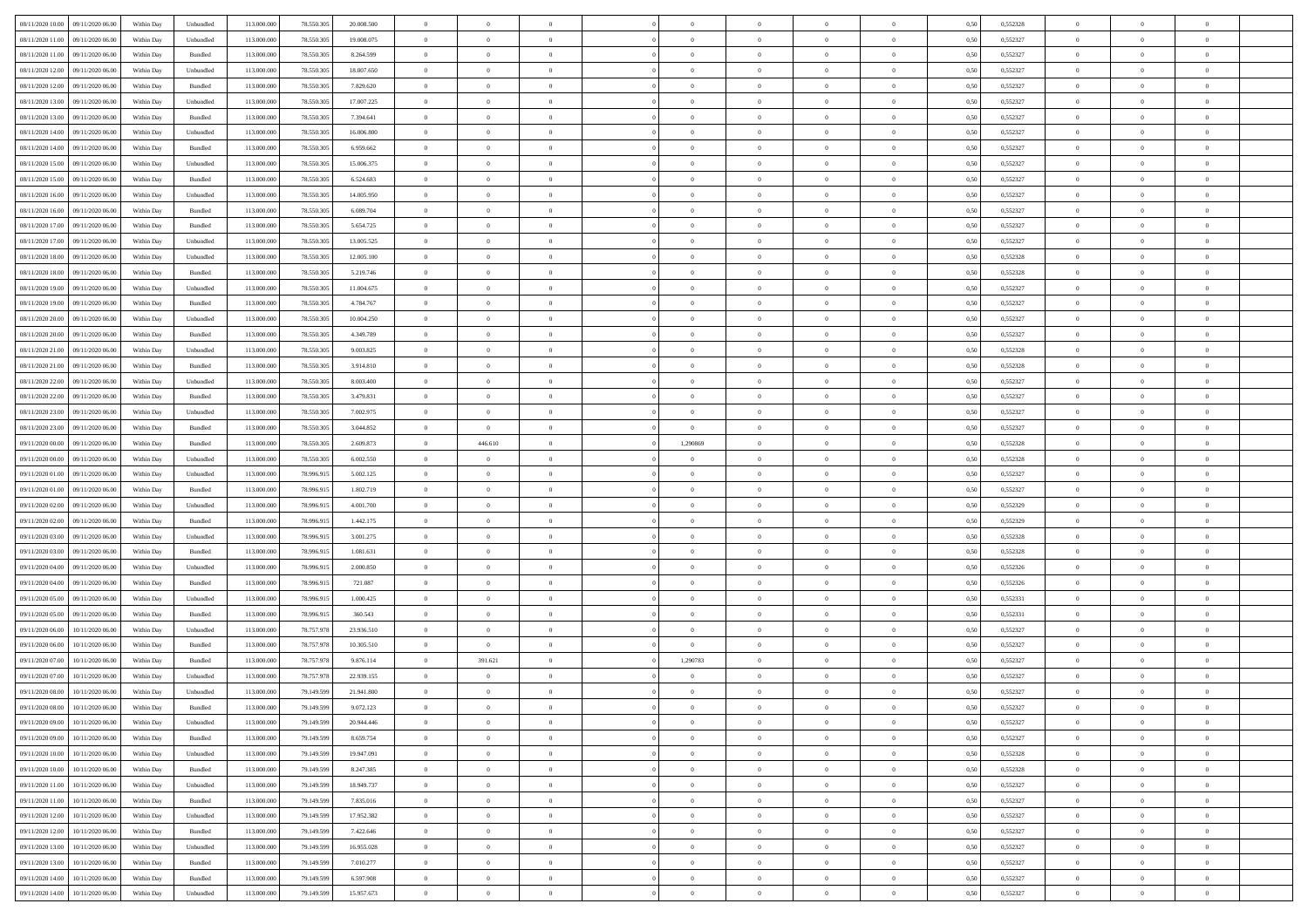| 09/11/2020 15:00 10/11/2020 06:00    | Within Day | Bundled                     | 113.000.000 | 79.149.599 | 6.185.538  | $\overline{0}$ | $\overline{0}$ |                | $\overline{0}$ | $\theta$       |                | $\theta$       | 0,50 | 0,552327 | $\theta$       | $\theta$       | $\overline{0}$ |  |
|--------------------------------------|------------|-----------------------------|-------------|------------|------------|----------------|----------------|----------------|----------------|----------------|----------------|----------------|------|----------|----------------|----------------|----------------|--|
| 09/11/2020 15:00<br>10/11/2020 06.00 | Within Day | Unbundled                   | 113.000.00  | 79.149.59  | 14.960.318 | $\bf{0}$       | $\bf{0}$       | $\bf{0}$       | $\bf{0}$       | $\overline{0}$ | $\overline{0}$ | $\bf{0}$       | 0,50 | 0,552327 | $\,$ 0 $\,$    | $\bf{0}$       | $\overline{0}$ |  |
| 09/11/2020 16.00<br>10/11/2020 06:00 | Within Day | Bundled                     | 113,000,000 | 79.149.599 | 5.773.169  | $\overline{0}$ | $\bf{0}$       | $\overline{0}$ | $\bf{0}$       | $\bf{0}$       | $\overline{0}$ | $\bf{0}$       | 0.50 | 0,552327 | $\bf{0}$       | $\overline{0}$ | $\overline{0}$ |  |
| 09/11/2020 16:00                     |            |                             | 113.000.000 |            |            | $\overline{0}$ | $\overline{0}$ | $\overline{0}$ | $\theta$       | $\theta$       | $\overline{0}$ |                |      | 0,552327 | $\theta$       | $\theta$       | $\overline{0}$ |  |
| 10/11/2020 06.00                     | Within Day | Unbundled                   |             | 79.149.599 | 13.962.964 |                |                |                |                |                |                | $\bf{0}$       | 0,50 |          |                |                |                |  |
| 09/11/2020 17.00<br>10/11/2020 06.00 | Within Day | Unbundled                   | 113.000.00  | 79.149.599 | 12.965.609 | $\bf{0}$       | $\overline{0}$ | $\bf{0}$       | $\overline{0}$ | $\theta$       | $\overline{0}$ | $\bf{0}$       | 0,50 | 0,552327 | $\,$ 0 $\,$    | $\bf{0}$       | $\overline{0}$ |  |
| 09/11/2020 17.00<br>10/11/2020 06.00 | Within Day | Bundled                     | 113,000,000 | 79.149.599 | 5,360,800  | $\overline{0}$ | $\bf{0}$       | $\overline{0}$ | $\bf{0}$       | $\overline{0}$ | $\overline{0}$ | $\bf{0}$       | 0.50 | 0.552327 | $\,$ 0 $\,$    | $\theta$       | $\overline{0}$ |  |
| 09/11/2020 18:00<br>10/11/2020 06.00 | Within Day | Bundled                     | 113.000.000 | 79.149.599 | 4.948.431  | $\overline{0}$ | $\overline{0}$ | $\overline{0}$ | $\overline{0}$ | $\overline{0}$ | $\overline{0}$ | $\bf{0}$       | 0,50 | 0,552328 | $\,$ 0 $\,$    | $\theta$       | $\overline{0}$ |  |
|                                      |            |                             |             |            |            |                |                |                |                |                |                |                |      |          |                |                |                |  |
| 09/11/2020 18:00<br>10/11/2020 06.00 | Within Day | Unbundled                   | 113.000.00  | 79.149.59  | 11.968.255 | $\bf{0}$       | $\bf{0}$       | $\bf{0}$       | $\overline{0}$ | $\overline{0}$ | $\overline{0}$ | $\bf{0}$       | 0,50 | 0,552328 | $\,$ 0 $\,$    | $\bf{0}$       | $\overline{0}$ |  |
| 09/11/2020 19:00<br>10/11/2020 06:00 | Within Day | Unbundled                   | 113,000,000 | 79.149.599 | 10.970.900 | $\overline{0}$ | $\bf{0}$       | $\overline{0}$ | $\bf{0}$       | $\overline{0}$ | $\overline{0}$ | $\bf{0}$       | 0.50 | 0.552327 | $\bf{0}$       | $\overline{0}$ | $\overline{0}$ |  |
| 09/11/2020 19:00<br>10/11/2020 06.00 | Within Day | Bundled                     | 113.000.000 | 79.149.599 | 4.536.061  | $\overline{0}$ | $\bf{0}$       | $\overline{0}$ | $\overline{0}$ | $\overline{0}$ | $\overline{0}$ | $\bf{0}$       | 0,50 | 0,552327 | $\,$ 0 $\,$    | $\bf{0}$       | $\overline{0}$ |  |
| 09/11/2020 20:00<br>10/11/2020 06.00 | Within Day | Unbundled                   | 113.000.00  | 79.149.599 | 9.973.545  | $\bf{0}$       | $\bf{0}$       | $\bf{0}$       | $\bf{0}$       | $\bf{0}$       | $\overline{0}$ | $\bf{0}$       | 0,50 | 0,552327 | $\,$ 0 $\,$    | $\bf{0}$       | $\overline{0}$ |  |
|                                      |            |                             |             |            |            |                |                |                |                |                |                |                |      |          |                |                |                |  |
| 09/11/2020 20.00<br>10/11/2020 06.00 | Within Day | Bundled                     | 113,000,000 | 79.149.599 | 4.123.692  | $\overline{0}$ | $\bf{0}$       | $\overline{0}$ | $\overline{0}$ | $\bf{0}$       | $\overline{0}$ | $\bf{0}$       | 0.50 | 0,552327 | $\bf{0}$       | $\overline{0}$ | $\,$ 0         |  |
| 09/11/2020 21.00<br>10/11/2020 06.00 | Within Day | Unbundled                   | 113.000.000 | 79.149.599 | 8.976.191  | $\overline{0}$ | $\overline{0}$ | $\overline{0}$ | $\theta$       | $\theta$       | $\overline{0}$ | $\bf{0}$       | 0,50 | 0,552328 | $\,$ 0 $\,$    | $\theta$       | $\overline{0}$ |  |
| 09/11/2020 21.00<br>10/11/2020 06.00 | Within Day | Bundled                     | 113.000.00  | 79.149.599 | 3.711.323  | $\bf{0}$       | $\overline{0}$ | $\bf{0}$       | $\bf{0}$       | $\bf{0}$       | $\overline{0}$ | $\bf{0}$       | 0,50 | 0,552328 | $\,$ 0 $\,$    | $\bf{0}$       | $\overline{0}$ |  |
| 09/11/2020 22.00<br>10/11/2020 06.00 | Within Day | Bundled                     | 113,000,000 | 79.149.599 | 3.298.954  | $\overline{0}$ | $\bf{0}$       | $\overline{0}$ | $\bf{0}$       | $\overline{0}$ | $\theta$       | $\bf{0}$       | 0.50 | 0.552327 | $\,$ 0 $\,$    | $\theta$       | $\overline{0}$ |  |
| 09/11/2020 22.00<br>10/11/2020 06.00 | Within Day | Unbundled                   | 113.000.000 | 79.149.599 | 7.978.836  | $\overline{0}$ | $\overline{0}$ | $\overline{0}$ | $\overline{0}$ | $\overline{0}$ | $\overline{0}$ | $\bf{0}$       | 0,50 | 0,552327 | $\theta$       | $\theta$       | $\overline{0}$ |  |
|                                      |            |                             |             |            |            |                |                |                |                |                |                |                |      |          |                |                |                |  |
| 09/11/2020 23.00<br>10/11/2020 06.00 | Within Day | Unbundled                   | 113.000.00  | 79.149.599 | 6.981.482  | $\bf{0}$       | $\bf{0}$       | $\bf{0}$       | $\overline{0}$ | $\bf{0}$       | $\overline{0}$ | $\bf{0}$       | 0,50 | 0,552327 | $\,$ 0 $\,$    | $\bf{0}$       | $\overline{0}$ |  |
| 09/11/2020 23.00<br>10/11/2020 06:00 | Within Day | Bundled                     | 113,000,000 | 79.149.599 | 2.886.584  | $\overline{0}$ | $\bf{0}$       | $\overline{0}$ | $\bf{0}$       | $\overline{0}$ | $\overline{0}$ | $\bf{0}$       | 0.50 | 0.552327 | $\bf{0}$       | $\overline{0}$ | $\overline{0}$ |  |
| 10/11/2020 00:00<br>10/11/2020 06.00 | Within Day | Unbundled                   | 113.000.000 | 79.149.599 | 5.984.127  | $\bf{0}$       | $\bf{0}$       | $\overline{0}$ | $\overline{0}$ | $\overline{0}$ | $\overline{0}$ | $\bf{0}$       | 0,50 | 0,552328 | $\,$ 0 $\,$    | $\bf{0}$       | $\overline{0}$ |  |
| 10/11/2020 00:00<br>10/11/2020 06.00 | Within Day | Bundled                     | 113.000.00  | 79.149.599 | 2.474.215  | $\bf{0}$       | $\bf{0}$       | $\bf{0}$       | $\bf{0}$       | $\overline{0}$ | $\overline{0}$ | $\bf{0}$       | 0,50 | 0,552328 | $\,$ 0 $\,$    | $\bf{0}$       | $\overline{0}$ |  |
|                                      |            |                             |             |            |            |                |                |                |                |                |                |                |      |          |                |                |                |  |
| 10/11/2020 01:00<br>10/11/2020 06.00 | Within Day | Unbundled                   | 113,000,000 | 79.149.599 | 4.986.772  | $\overline{0}$ | $\bf{0}$       | $\overline{0}$ | $\overline{0}$ | $\bf{0}$       | $\overline{0}$ | $\bf{0}$       | 0.50 | 0,552327 | $\bf{0}$       | $\overline{0}$ | $\,$ 0         |  |
| 10/11/2020 01:00<br>10/11/2020 06:00 | Within Day | Bundled                     | 113.000.000 | 79.149.599 | 2.061.846  | $\overline{0}$ | $\overline{0}$ | $\overline{0}$ | $\theta$       | $\theta$       | $\overline{0}$ | $\bf{0}$       | 0,50 | 0,552327 | $\theta$       | $\theta$       | $\overline{0}$ |  |
| 10/11/2020 02.00<br>10/11/2020 06.00 | Within Day | Unbundled                   | 113.000.00  | 79.149.599 | 3.989.418  | $\bf{0}$       | $\bf{0}$       | $\bf{0}$       | $\bf{0}$       | $\overline{0}$ | $\overline{0}$ | $\bf{0}$       | 0,50 | 0,552329 | $\,$ 0 $\,$    | $\bf{0}$       | $\overline{0}$ |  |
| 10/11/2020 02.00<br>10/11/2020 06.00 | Within Day | Bundled                     | 113,000,000 | 79.149.599 | 1.649.477  | $\overline{0}$ | $\bf{0}$       | $\overline{0}$ | $\bf{0}$       | $\overline{0}$ | $\overline{0}$ | $\bf{0}$       | 0.50 | 0.552329 | $\bf{0}$       | $\theta$       | $\overline{0}$ |  |
| 10/11/2020 03:00<br>10/11/2020 06.00 | Within Day | Unbundled                   | 113.000.000 | 79.149.599 | 2.992.063  | $\overline{0}$ | $\overline{0}$ | $\overline{0}$ | $\overline{0}$ | $\overline{0}$ | $\overline{0}$ | $\bf{0}$       | 0,50 | 0,552328 | $\,$ 0 $\,$    | $\theta$       | $\overline{0}$ |  |
|                                      |            |                             |             |            |            |                |                |                |                |                |                |                |      |          |                |                |                |  |
| 10/11/2020 03:00<br>10/11/2020 06.00 | Within Day | Bundled                     | 113.000.00  | 79.149.599 | 1.237.107  | $\bf{0}$       | $\overline{0}$ | $\bf{0}$       | $\overline{0}$ | $\bf{0}$       | $\overline{0}$ | $\bf{0}$       | 0,50 | 0,552328 | $\,$ 0 $\,$    | $\bf{0}$       | $\overline{0}$ |  |
| 10/11/2020 04:00<br>10/11/2020 06:00 | Within Day | Unbundled                   | 113,000,000 | 79.149.599 | 1.994.709  | $\overline{0}$ | $\bf{0}$       | $\overline{0}$ | $\bf{0}$       | $\overline{0}$ | $\overline{0}$ | $\bf{0}$       | 0.50 | 0.552326 | $\bf{0}$       | $\overline{0}$ | $\overline{0}$ |  |
| 10/11/2020 04:00<br>10/11/2020 06.00 | Within Day | Bundled                     | 113.000.000 | 79.149.599 | 824.738    | $\overline{0}$ | $\bf{0}$       | $\overline{0}$ | $\overline{0}$ | $\overline{0}$ | $\overline{0}$ | $\bf{0}$       | 0,50 | 0,552326 | $\,$ 0 $\,$    | $\theta$       | $\overline{0}$ |  |
| 10/11/2020 05:00<br>10/11/2020 06.00 | Within Day | Bundled                     | 113.000.00  | 79.149.599 | 412.369    | $\bf{0}$       | $\bf{0}$       | $\bf{0}$       | $\bf{0}$       | $\overline{0}$ | $\overline{0}$ | $\bf{0}$       | 0,50 | 0,552331 | $\,$ 0 $\,$    | $\bf{0}$       | $\overline{0}$ |  |
|                                      |            |                             |             |            |            |                |                |                |                |                |                |                |      |          |                |                |                |  |
| 10/11/2020 05:00<br>10/11/2020 06:00 | Within Day | Unbundled                   | 113,000,000 | 79.149.599 | 997.354    | $\overline{0}$ | $\bf{0}$       | $\overline{0}$ | $\overline{0}$ | $\bf{0}$       | $\overline{0}$ | $\bf{0}$       | 0.50 | 0.552331 | $\bf{0}$       | $\overline{0}$ | $\,$ 0         |  |
| 10/11/2020 06:00<br>11/11/2020 06.00 | Within Day | Unbundled                   | 113.000.000 | 78.619.529 | 23.943.209 | $\overline{0}$ | $\overline{0}$ | $\overline{0}$ | $\overline{0}$ | $\overline{0}$ | $\overline{0}$ | $\bf{0}$       | 0.5( | 0,552327 | $\theta$       | $\theta$       | $\overline{0}$ |  |
| 10/11/2020 06:00<br>11/11/2020 06.00 | Within Day | Bundled                     | 113.000.00  | 78.619.529 | 10.437.260 | $\bf{0}$       | $\bf{0}$       | $\bf{0}$       | $\bf{0}$       | $\overline{0}$ | $\overline{0}$ | $\bf{0}$       | 0,50 | 0,552327 | $\,$ 0 $\,$    | $\bf{0}$       | $\overline{0}$ |  |
| 10/11/2020 07:00<br>11/11/2020 06.00 | Within Day | Unbundled                   | 113,000,000 | 78.619.529 | 22.945.575 | $\overline{0}$ | $\bf{0}$       | $\overline{0}$ | $\bf{0}$       | $\overline{0}$ | $\overline{0}$ | $\bf{0}$       | 0.50 | 0.552327 | $\,$ 0 $\,$    | $\bf{0}$       | $\overline{0}$ |  |
| 10/11/2020 07.00<br>11/11/2020 06.00 | Within Dav | Bundled                     | 113.000.000 | 78.619.529 | 10.002.374 | $\overline{0}$ | $\overline{0}$ | $\overline{0}$ | $\overline{0}$ | $\overline{0}$ | $\overline{0}$ | $\bf{0}$       | 0.50 | 0,552327 | $\theta$       | $\theta$       | $\overline{0}$ |  |
|                                      |            |                             |             |            |            |                |                |                |                |                |                |                |      |          |                |                |                |  |
| 10/11/2020 08:00<br>11/11/2020 06.00 | Within Day | Unbundled                   | 113.000.00  | 78.619.529 | 21.947.941 | $\bf{0}$       | $\bf{0}$       | $\bf{0}$       | $\bf{0}$       | $\overline{0}$ | $\overline{0}$ | $\bf{0}$       | 0,50 | 0,552327 | $\,$ 0 $\,$    | $\bf{0}$       | $\overline{0}$ |  |
| 10/11/2020 08:00<br>11/11/2020 06:00 | Within Day | Bundled                     | 113,000,00  | 78.619.529 | 9.567.488  | $\overline{0}$ | $\bf{0}$       | $\overline{0}$ | $\bf{0}$       | $\overline{0}$ | $\overline{0}$ | $\bf{0}$       | 0.50 | 0.552327 | $\bf{0}$       | $\overline{0}$ | $\overline{0}$ |  |
| 10/11/2020 09:00<br>11/11/2020 06.00 | Within Day | Unbundled                   | 113.000.000 | 78.619.529 | 20.950.308 | $\overline{0}$ | $\overline{0}$ | $\overline{0}$ | $\overline{0}$ | $\overline{0}$ | $\overline{0}$ | $\bf{0}$       | 0.50 | 0,552327 | $\theta$       | $\theta$       | $\overline{0}$ |  |
| 10/11/2020 09:00<br>11/11/2020 06.00 | Within Day | Bundled                     | 113.000.00  | 78.619.529 | 9.132.603  | $\bf{0}$       | $\bf{0}$       | $\bf{0}$       | $\bf{0}$       | $\overline{0}$ | $\overline{0}$ | $\bf{0}$       | 0,50 | 0,552327 | $\,$ 0 $\,$    | $\bf{0}$       | $\overline{0}$ |  |
|                                      |            |                             | 113,000,000 |            |            |                |                | $\overline{0}$ |                |                | $\overline{0}$ |                | 0.50 |          | $\,$ 0 $\,$    |                |                |  |
| 10/11/2020 10:00<br>11/11/2020 06.00 | Within Day | Unbundled                   |             | 78.619.529 | 19.952.674 | $\overline{0}$ | $\bf{0}$       |                | $\overline{0}$ | $\bf{0}$       |                | $\bf{0}$       |      | 0,552328 |                | $\overline{0}$ | $\overline{0}$ |  |
| 10/11/2020 10:00<br>11/11/2020 06:00 | Within Dav | Bundled                     | 113.000.000 | 78.619.529 | 8.697.717  | $\overline{0}$ | $\overline{0}$ | $\overline{0}$ | $\overline{0}$ | $\overline{0}$ | $\overline{0}$ | $\bf{0}$       | 0.5( | 0,552328 | $\theta$       | $\theta$       | $\overline{0}$ |  |
| 10/11/2020 11:00<br>11/11/2020 06.00 | Within Day | Unbundled                   | 113.000.00  | 78.619.529 | 18.955.040 | $\bf{0}$       | $\bf{0}$       | $\bf{0}$       | $\bf{0}$       | $\overline{0}$ | $\overline{0}$ | $\bf{0}$       | 0,50 | 0,552327 | $\,$ 0 $\,$    | $\bf{0}$       | $\overline{0}$ |  |
| 10/11/2020 11:00<br>11/11/2020 06.00 | Within Day | Bundled                     | 113,000,000 | 78.619.529 | 8.262.831  | $\overline{0}$ | $\overline{0}$ | $\overline{0}$ | $\bf{0}$       | $\overline{0}$ | $\Omega$       | $\bf{0}$       | 0.50 | 0.552327 | $\bf{0}$       | $\theta$       | $\overline{0}$ |  |
| 10/11/2020 12:00<br>11/11/2020 06.00 | Within Dav | Bundled                     | 113.000.000 | 78.619.529 | 7.827.945  | $\overline{0}$ | $\overline{0}$ | $\overline{0}$ | $\overline{0}$ | $\theta$       | $\overline{0}$ | $\overline{0}$ | 0.5( | 0,552327 | $\theta$       | $\theta$       | $\overline{0}$ |  |
|                                      |            |                             |             |            |            |                |                |                |                |                |                |                |      |          |                |                |                |  |
| 10/11/2020 12:00<br>11/11/2020 06.00 | Within Day | Unbundled                   | 113.000.00  | 78.619.529 | 17.957.406 | $\bf{0}$       | $\bf{0}$       | $\bf{0}$       | $\bf{0}$       | $\bf{0}$       | $\overline{0}$ | $\bf{0}$       | 0,50 | 0,552327 | $\,$ 0 $\,$    | $\overline{0}$ | $\overline{0}$ |  |
| 10/11/2020 13:00 11/11/2020 06:00    | Within Day | $\ensuremath{\mathsf{Unb}}$ | 113.000.000 | 78.619.529 | 16 959 773 | $\bf{0}$       | $\theta$       |                | $\overline{0}$ |                |                |                | 0,50 | 0,552327 | $\bf{0}$       | $\bf{0}$       |                |  |
| 10/11/2020 13:00 11/11/2020 06:00    | Within Day | Bundled                     | 113.000.000 | 78.619.529 | 7.393.059  | $\overline{0}$ | $\theta$       | $\Omega$       | $\theta$       | $\theta$       | $\overline{0}$ | $\bf{0}$       | 0,50 | 0,552327 | $\theta$       | $\theta$       | $\overline{0}$ |  |
| 10/11/2020 14:00<br>11/11/2020 06.00 | Within Day | Unbundled                   | 113.000.00  | 78.619.529 | 15.962.139 | $\overline{0}$ | $\bf{0}$       | $\overline{0}$ | $\overline{0}$ | $\bf{0}$       | $\overline{0}$ | $\bf{0}$       | 0,50 | 0,552327 | $\bf{0}$       | $\overline{0}$ | $\bf{0}$       |  |
| 10/11/2020 14:00 11/11/2020 06:00    | Within Day | Bundled                     | 113,000,000 | 78.619.529 | 6.958.173  | $\overline{0}$ | $\bf{0}$       | $\overline{0}$ | $\overline{0}$ | $\overline{0}$ | $\overline{0}$ | $\,$ 0 $\,$    | 0.50 | 0,552327 | $\overline{0}$ | $\bf{0}$       | $\,$ 0 $\,$    |  |
|                                      |            |                             |             |            |            |                |                |                |                |                |                |                |      |          |                |                |                |  |
| 10/11/2020 15:00 11/11/2020 06:00    | Within Dav | Unbundled                   | 113.000.000 | 78.619.529 | 14.964.505 | $\overline{0}$ | $\overline{0}$ | $\overline{0}$ | $\overline{0}$ | $\overline{0}$ | $\overline{0}$ | $\bf{0}$       | 0.50 | 0,552327 | $\overline{0}$ | $\theta$       | $\overline{0}$ |  |
| 10/11/2020 15:00<br>11/11/2020 06.00 | Within Day | Bundled                     | 113.000.000 | 78.619.529 | 6.523.287  | $\overline{0}$ | $\bf{0}$       | $\overline{0}$ | $\bf{0}$       | $\overline{0}$ | $\bf{0}$       | $\bf{0}$       | 0,50 | 0,552327 | $\bf{0}$       | $\bf{0}$       | $\overline{0}$ |  |
| 10/11/2020 16:00<br>11/11/2020 06:00 | Within Day | Unbundled                   | 113,000,000 | 78.619.529 | 13.966.872 | $\overline{0}$ | $\bf{0}$       | $\overline{0}$ | $\overline{0}$ | $\overline{0}$ | $\overline{0}$ | $\bf{0}$       | 0.50 | 0.552327 | $\,$ 0 $\,$    | $\theta$       | $\,$ 0         |  |
| 10/11/2020 16:00<br>11/11/2020 06:00 | Within Dav | Bundled                     | 113.000.000 | 78.619.529 | 6.088.402  | $\overline{0}$ | $\overline{0}$ | $\overline{0}$ | $\overline{0}$ | $\overline{0}$ | $\overline{0}$ | $\bf{0}$       | 0.50 | 0,552327 | $\overline{0}$ | $\theta$       | $\overline{0}$ |  |
|                                      |            |                             |             |            |            |                |                |                |                |                |                |                |      |          |                |                |                |  |
| 10/11/2020 17:00<br>11/11/2020 06.00 | Within Day | Unbundled                   | 113.000.00  | 78.619.529 | 12.969.238 | $\overline{0}$ | $\overline{0}$ | $\overline{0}$ | $\overline{0}$ | $\overline{0}$ | $\overline{0}$ | $\bf{0}$       | 0,50 | 0,552327 | $\bf{0}$       | $\overline{0}$ | $\overline{0}$ |  |
| 11/11/2020 06:00<br>10/11/2020 17.00 | Within Day | Bundled                     | 113,000,000 | 78.619.529 | 5.653.516  | $\overline{0}$ | $\overline{0}$ | $\overline{0}$ | $\overline{0}$ | $\bf{0}$       | $\overline{0}$ | $\bf{0}$       | 0.50 | 0.552327 | $\mathbf{0}$   | $\,$ 0 $\,$    | $\,$ 0         |  |
| 10/11/2020 18:00 11/11/2020 06:00    | Within Dav | Unbundled                   | 113.000.000 | 78.619.529 | 11.971.604 | $\overline{0}$ | $\overline{0}$ | $\overline{0}$ | $\overline{0}$ | $\overline{0}$ | $\overline{0}$ | $\bf{0}$       | 0.50 | 0,552328 | $\overline{0}$ | $\theta$       | $\overline{0}$ |  |
| 10/11/2020 18:00<br>11/11/2020 06.00 | Within Day | Bundled                     | 113.000.00  | 78.619.529 | 5.218.630  | $\overline{0}$ | $\bf{0}$       | $\overline{0}$ | $\bf{0}$       | $\overline{0}$ | $\bf{0}$       | $\bf{0}$       | 0,50 | 0,552328 | $\bf{0}$       | $\bf{0}$       | $\overline{0}$ |  |
|                                      |            |                             |             |            |            |                |                |                |                |                |                |                |      |          |                |                |                |  |
| 10/11/2020 19:00 11/11/2020 06:00    | Within Day | Bundled                     | 113.000.000 | 78.619.529 | 4.783.744  | $\overline{0}$ | $\bf{0}$       | $\overline{0}$ | $\overline{0}$ | $\,$ 0 $\,$    | $\overline{0}$ | $\bf{0}$       | 0,50 | 0,552327 | $\overline{0}$ | $\,$ 0 $\,$    | $\,$ 0 $\,$    |  |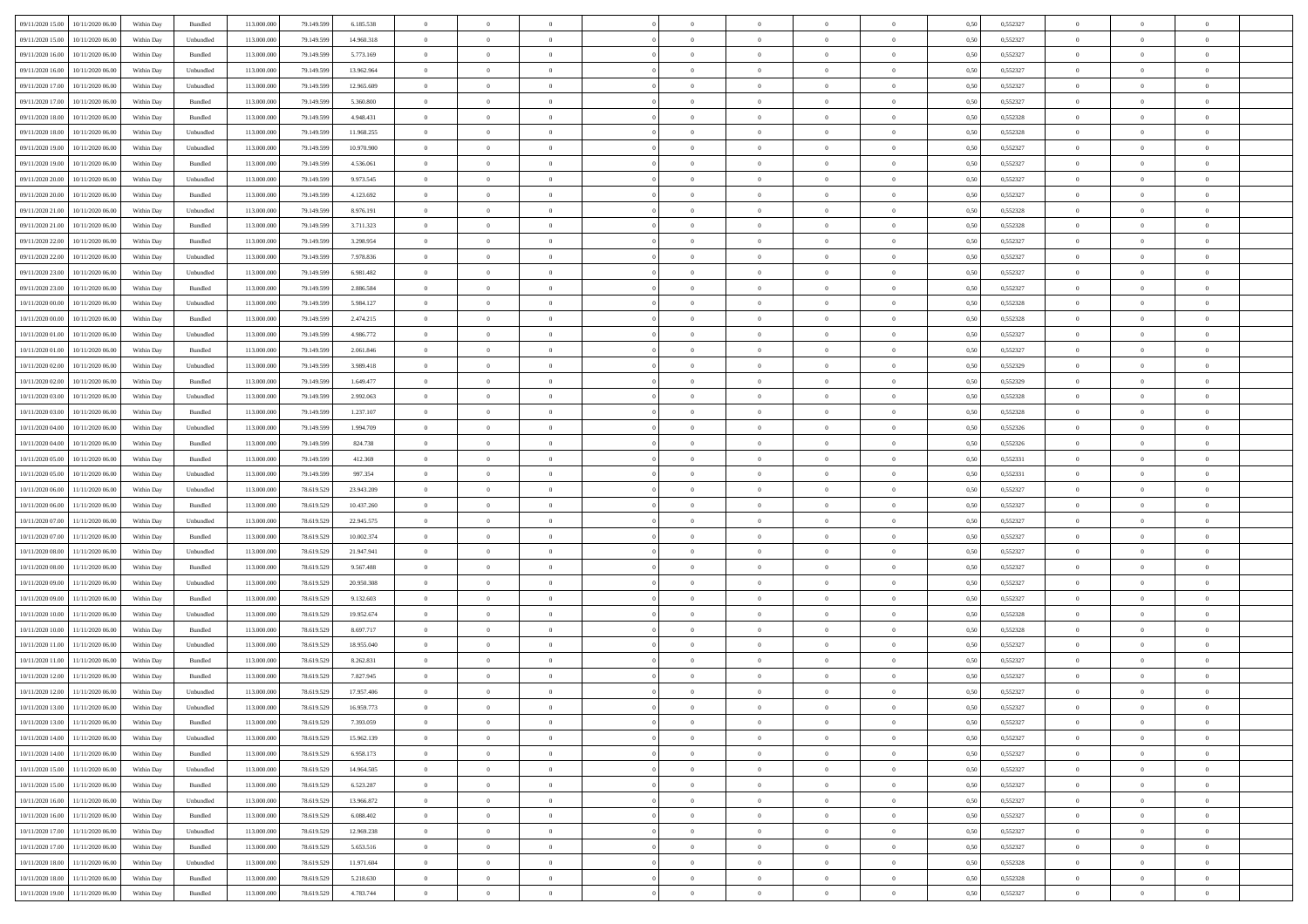| 10/11/2020 19:00                  | 11/11/2020 06:00                  | Within Day | Unbundled          | 113.000.000 | 78.619.529 | 10.973.970 | $\overline{0}$ | $\theta$       |                | $\overline{0}$ | $\bf{0}$       | $\overline{0}$ | $\theta$       | 0,50 | 0,552327 | $\theta$       | $\theta$       | $\theta$                 |  |
|-----------------------------------|-----------------------------------|------------|--------------------|-------------|------------|------------|----------------|----------------|----------------|----------------|----------------|----------------|----------------|------|----------|----------------|----------------|--------------------------|--|
| 10/11/2020 20.00                  | 11/11/2020 06.00                  | Within Day | Unbundled          | 113.000.00  | 78.619.529 | 9.976.337  | $\overline{0}$ | $\,$ 0 $\,$    | $\overline{0}$ | $\overline{0}$ | $\,$ 0         | $\bf{0}$       | $\bf{0}$       | 0,50 | 0,552327 | $\,$ 0 $\,$    | $\overline{0}$ | $\overline{0}$           |  |
|                                   |                                   |            |                    |             |            |            |                |                |                |                |                |                |                |      |          |                |                |                          |  |
| 10/11/2020 20:00                  | 11/11/2020 06:00                  | Within Day | Bundled            | 113.000.000 | 78.619.529 | 4.348.858  | $\overline{0}$ | $\bf{0}$       | $\overline{0}$ | $\overline{0}$ | $\bf{0}$       | $\overline{0}$ | $\mathbf{0}$   | 0.50 | 0,552327 | $\bf{0}$       | $\overline{0}$ | $\overline{0}$           |  |
| 10/11/2020 21:00                  | 11/11/2020 06.00                  | Within Day | Unbundled          | 113.000.000 | 78.619.529 | 8.978.703  | $\overline{0}$ | $\overline{0}$ | $\overline{0}$ | $\overline{0}$ | $\,$ 0         | $\overline{0}$ | $\overline{0}$ | 0,50 | 0,552328 | $\,$ 0 $\,$    | $\overline{0}$ | $\overline{0}$           |  |
| 10/11/2020 21:00                  | 11/11/2020 06.00                  | Within Day | Bundled            | 113.000.00  | 78.619.529 | 3.913.972  | $\overline{0}$ | $\theta$       | $\overline{0}$ |                | $\bf{0}$       | $\overline{0}$ | $\bf{0}$       | 0,50 | 0,552328 | $\,$ 0 $\,$    | $\overline{0}$ | $\overline{0}$           |  |
| 10/11/2020 22.00                  | 11/11/2020 06:00                  | Within Day | Unbundled          | 113,000,000 | 78.619.529 | 7.981.069  | $\overline{0}$ | $\overline{0}$ | $\overline{0}$ | $\overline{0}$ | $\bf{0}$       | $\overline{0}$ | $\bf{0}$       | 0.50 | 0.552327 | $\,0\,$        | $\theta$       | $\overline{0}$           |  |
| 10/11/2020 22.00                  | 11/11/2020 06.00                  | Within Day | Bundled            | 113.000.000 | 78.619.529 | 3.479.086  | $\overline{0}$ | $\overline{0}$ | $\overline{0}$ | $\overline{0}$ | $\bf{0}$       | $\overline{0}$ | $\overline{0}$ | 0,50 | 0,552327 | $\,$ 0 $\,$    | $\theta$       | $\overline{0}$           |  |
| 10/11/2020 23.00                  | 11/11/2020 06.00                  | Within Day | Unbundled          | 113.000.000 | 78.619.529 | 6.983.436  | $\overline{0}$ | $\theta$       | $\overline{0}$ |                | $\,$ 0         | $\overline{0}$ | $\bf{0}$       | 0,50 | 0,552327 | $\,$ 0 $\,$    | $\overline{0}$ | $\overline{0}$           |  |
| 10/11/2020 23.00                  | 11/11/2020 06:00                  | Within Day | Bundled            | 113,000,000 | 78.619.529 | 3.044.201  | $\overline{0}$ | $\overline{0}$ | $\overline{0}$ | $\overline{0}$ | $\bf{0}$       | $\overline{0}$ | $\bf{0}$       | 0.50 | 0.552327 | $\,0\,$        | $\overline{0}$ | $\overline{0}$           |  |
| 11/11/2020 00.00                  | 11/11/2020 06.00                  | Within Day | Unbundled          | 113.000.000 | 78.619.529 | 5.985.802  | $\overline{0}$ | $\overline{0}$ | $\overline{0}$ | $\overline{0}$ | $\bf{0}$       | $\overline{0}$ | $\bf{0}$       | 0,50 | 0,552328 | $\,$ 0 $\,$    | $\overline{0}$ | $\overline{0}$           |  |
| 11/11/2020 00.00                  | 11/11/2020 06.00                  | Within Day | Bundled            | 113.000.000 | 78.619.529 | 2.609.315  | $\bf{0}$       | $\theta$       | $\overline{0}$ | $\overline{0}$ | $\,$ 0         | $\overline{0}$ | $\bf{0}$       | 0,50 | 0,552328 | $\,$ 0 $\,$    | $\overline{0}$ | $\overline{0}$           |  |
| 11/11/2020 01:00                  | 11/11/2020 06:00                  | Within Day | Unbundled          | 113,000,000 | 78.619.529 | 4.988.168  | $\overline{0}$ | $\overline{0}$ | $\overline{0}$ | $\overline{0}$ | $\bf{0}$       | $\overline{0}$ | $\mathbf{0}$   | 0.50 | 0,552327 | $\,$ 0 $\,$    | $\overline{0}$ | $\bf{0}$                 |  |
| 11/11/2020 01:00                  | 11/11/2020 06.00                  | Within Day | Bundled            | 113.000.000 | 78.619.529 | 2.174.429  | $\overline{0}$ | $\overline{0}$ | $\overline{0}$ | $\overline{0}$ | $\,$ 0         | $\overline{0}$ | $\overline{0}$ | 0,50 | 0,552327 | $\,$ 0 $\,$    | $\overline{0}$ | $\overline{0}$           |  |
| 11/11/2020 02.00                  | 11/11/2020 06.00                  | Within Day | Bundled            | 113.000.00  | 78.619.529 | 1.739.543  | $\overline{0}$ | $\theta$       | $\overline{0}$ |                | $\bf{0}$       | $\overline{0}$ | $\bf{0}$       | 0,50 | 0,552329 | $\,$ 0 $\,$    | $\overline{0}$ | $\overline{0}$           |  |
| 11/11/2020 02:00                  | 11/11/2020 06.00                  | Within Day | Unbundled          | 113,000,000 | 78.619.529 | 3.990.534  | $\overline{0}$ | $\overline{0}$ | $\overline{0}$ | $\overline{0}$ | $\,$ 0         | $\overline{0}$ | $\bf{0}$       | 0.50 | 0.552329 | $\,0\,$        | $\theta$       | $\overline{0}$           |  |
|                                   |                                   |            |                    |             |            |            | $\overline{0}$ | $\overline{0}$ | $\overline{0}$ | $\overline{0}$ |                | $\overline{0}$ | $\overline{0}$ |      |          | $\,$ 0 $\,$    | $\theta$       | $\overline{0}$           |  |
| 11/11/2020 03.00                  | 11/11/2020 06.00                  | Within Day | Unbundled          | 113.000.000 | 78.619.529 | 2.992.901  |                |                |                |                | $\,$ 0         |                |                | 0,50 | 0,552328 |                |                |                          |  |
| 11/11/2020 03.00                  | 11/11/2020 06.00                  | Within Day | Bundled            | 113.000.000 | 78.619.529 | 1.304.657  | $\overline{0}$ | $\theta$       | $\overline{0}$ |                | $\,$ 0         | $\overline{0}$ | $\bf{0}$       | 0,50 | 0,552328 | $\,$ 0 $\,$    | $\overline{0}$ | $\overline{0}$           |  |
| 11/11/2020 04:00                  | 11/11/2020 06:00                  | Within Day | Unbundled          | 113,000,000 | 78.619.529 | 1.995.267  | $\overline{0}$ | $\overline{0}$ | $\overline{0}$ | $\overline{0}$ | $\bf{0}$       | $\overline{0}$ | $\bf{0}$       | 0.50 | 0.552326 | $\,0\,$        | $\overline{0}$ | $\overline{\phantom{a}}$ |  |
| 11/11/2020 04:00                  | 11/11/2020 06.00                  | Within Day | Bundled            | 113.000.000 | 78.619.529 | 869.771    | $\overline{0}$ | $\overline{0}$ | $\overline{0}$ | $\overline{0}$ | $\,$ 0         | $\overline{0}$ | $\bf{0}$       | 0,50 | 0,552326 | $\,$ 0 $\,$    | $\overline{0}$ | $\overline{0}$           |  |
| 11/11/2020 05:00                  | 11/11/2020 06.00                  | Within Day | Unbundled          | 113.000.000 | 78.619.529 | 997.633    | $\bf{0}$       | $\,$ 0 $\,$    | $\overline{0}$ | $\overline{0}$ | $\,$ 0         | $\bf{0}$       | $\bf{0}$       | 0,50 | 0,552331 | $\,$ 0 $\,$    | $\overline{0}$ | $\overline{0}$           |  |
| 11/11/2020 05:00                  | 11/11/2020 06:00                  | Within Day | Bundled            | 113.000.000 | 78.619.529 | 434,885    | $\overline{0}$ | $\overline{0}$ | $\overline{0}$ | $\overline{0}$ | $\bf{0}$       | $\overline{0}$ | $\mathbf{0}$   | 0.50 | 0,552331 | $\,$ 0 $\,$    | $\overline{0}$ | $\overline{\phantom{a}}$ |  |
| 11/11/2020 06.00                  | 12/11/2020 06.00                  | Within Day | Unbundled          | 113.000.000 | 77.643.686 | 24.919.052 | $\overline{0}$ | $\overline{0}$ | $\overline{0}$ | $\overline{0}$ | $\,$ 0         | $\overline{0}$ | $\overline{0}$ | 0,50 | 0,552327 | $\,$ 0 $\,$    | $\overline{0}$ | $\overline{0}$           |  |
| 11/11/2020 06:00                  | 12/11/2020 06.00                  | Within Day | Bundled            | 113.000.000 | 77.643.686 | 10.437.260 | $\overline{0}$ | $\theta$       | $\overline{0}$ | $\overline{0}$ | $\,$ 0         | $\overline{0}$ | $\bf{0}$       | 0,50 | 0,552327 | $\,$ 0 $\,$    | $\overline{0}$ | $\overline{0}$           |  |
| 11/11/2020 07:00                  | 12/11/2020 06:00                  | Within Day | Unbundled          | 113,000,000 | 77.643.686 | 23,880,758 | $\overline{0}$ | $\overline{0}$ | $\overline{0}$ | $\overline{0}$ | $\bf{0}$       | $\overline{0}$ | $\bf{0}$       | 0.50 | 0.552327 | $\,0\,$        | $\theta$       | $\overline{0}$           |  |
| 11/11/2020 07.00                  | 12/11/2020 06.00                  | Within Day | Bundled            | 113.000.000 | 77.643.686 | 10.002.374 | $\overline{0}$ | $\overline{0}$ | $\overline{0}$ | $\overline{0}$ | $\,$ 0         | $\overline{0}$ | $\overline{0}$ | 0,50 | 0,552327 | $\,0\,$        | $\theta$       | $\overline{0}$           |  |
| 11/11/2020 08:00                  | 12/11/2020 06.00                  | Within Day | Unbundled          | 113.000.000 | 77.643.686 | 22.842.464 | $\overline{0}$ | $\theta$       | $\overline{0}$ |                | $\,$ 0         | $\overline{0}$ | $\bf{0}$       | 0,50 | 0,552327 | $\,$ 0 $\,$    | $\overline{0}$ | $\overline{0}$           |  |
| 11/11/2020 08:00                  | 12/11/2020 06:00                  | Within Day | Bundled            | 113,000,000 | 77.643.686 | 9.567.488  | $\overline{0}$ | $\overline{0}$ | $\overline{0}$ | $\overline{0}$ | $\bf{0}$       | $\overline{0}$ | $\bf{0}$       | 0.50 | 0.552327 | $\,0\,$        | $\overline{0}$ | $\overline{0}$           |  |
| 11/11/2020 09:00                  | 12/11/2020 06.00                  | Within Day | Bundled            | 113.000.000 | 77.643.686 | 9.132.603  | $\overline{0}$ | $\overline{0}$ | $\overline{0}$ | $\overline{0}$ | $\bf{0}$       | $\overline{0}$ | $\bf{0}$       | 0,50 | 0,552327 | $\,$ 0 $\,$    | $\overline{0}$ | $\overline{0}$           |  |
|                                   | 12/11/2020 06.00                  | Within Day | Unbundled          | 113.000.00  | 77.643.686 | 21.804.171 | $\overline{0}$ | $\overline{0}$ | $\overline{0}$ | $\overline{0}$ | $\,$ 0         | $\bf{0}$       | $\bf{0}$       | 0,50 | 0,552327 | $\,$ 0 $\,$    | $\overline{0}$ | $\overline{0}$           |  |
| 11/11/2020 09:00                  |                                   |            |                    |             |            |            |                |                |                |                |                |                |                |      |          |                |                |                          |  |
| 11/11/2020 10:00                  | 12/11/2020 06:00                  | Within Day | Unbundled          | 113,000,000 | 77.643.686 | 20.765.877 | $\overline{0}$ | $\bf{0}$       | $\overline{0}$ | $\overline{0}$ | $\bf{0}$       | $\overline{0}$ | $\mathbf{0}$   | 0.50 | 0,552328 | $\,$ 0 $\,$    | $\overline{0}$ | $\bf{0}$                 |  |
| 11/11/2020 10:00                  | 12/11/2020 06:00                  | Within Dav | Bundled            | 113.000.000 | 77.643.686 | 8.697.717  | $\overline{0}$ | $\overline{0}$ | $\overline{0}$ | $\overline{0}$ | $\overline{0}$ | $\overline{0}$ | $\overline{0}$ | 0.50 | 0,552328 | $\theta$       | $\overline{0}$ | $\overline{0}$           |  |
| 11/11/2020 11:00                  | 12/11/2020 06.00                  | Within Day | Unbundled          | 113.000.00  | 77.643.686 | 19.727.583 | $\overline{0}$ | $\theta$       | $\overline{0}$ |                | $\,$ 0         | $\overline{0}$ | $\bf{0}$       | 0,50 | 0,552327 | $\,$ 0 $\,$    | $\overline{0}$ | $\overline{0}$           |  |
| 11/11/2020 11:00                  | 12/11/2020 06.00                  | Within Day | Bundled            | 113,000,000 | 77.643.686 | 8.262.831  | $\overline{0}$ | $\overline{0}$ | $\overline{0}$ | $\overline{0}$ | $\bf{0}$       | $\overline{0}$ | $\bf{0}$       | 0.50 | 0.552327 | $\,0\,$        | $\overline{0}$ | $\overline{0}$           |  |
| 11/11/2020 12:00                  | 12/11/2020 06:00                  | Within Dav | Unbundled          | 113.000.000 | 77.643.686 | 18.689.289 | $\overline{0}$ | $\theta$       | $\Omega$       | $\Omega$       | $\mathbf{0}$   | $\overline{0}$ | $\overline{0}$ | 0.50 | 0,552327 | $\theta$       | $\overline{0}$ | $\overline{0}$           |  |
| 11/11/2020 12:00                  | 12/11/2020 06.00                  | Within Day | Bundled            | 113.000.000 | 77.643.686 | 7.827.945  | $\overline{0}$ | $\theta$       | $\overline{0}$ |                | $\,$ 0         | $\overline{0}$ | $\bf{0}$       | 0,50 | 0,552327 | $\,$ 0 $\,$    | $\overline{0}$ | $\overline{0}$           |  |
| 11/11/2020 13:00                  | 12/11/2020 06:00                  | Within Day | Unbundled          | 113,000,000 | 77.643.686 | 17.650.995 | $\overline{0}$ | $\overline{0}$ | $\overline{0}$ | $\overline{0}$ | $\bf{0}$       | $\overline{0}$ | $\bf{0}$       | 0.50 | 0.552327 | $\,0\,$        | $\overline{0}$ | $\overline{0}$           |  |
| 11/11/2020 13:00                  | 12/11/2020 06.00                  | Within Dav | Bundled            | 113.000.000 | 77.643.686 | 7.393.059  | $\overline{0}$ | $\overline{0}$ | $\overline{0}$ | $\overline{0}$ | $\overline{0}$ | $\overline{0}$ | $\overline{0}$ | 0.50 | 0,552327 | $\theta$       | $\overline{0}$ | $\overline{0}$           |  |
| 11/11/2020 14:00                  | 12/11/2020 06.00                  | Within Day | Unbundled          | 113.000.00  | 77.643.686 | 16.612.701 | $\overline{0}$ | $\overline{0}$ | $\overline{0}$ | $\overline{0}$ | $\bf{0}$       | $\bf{0}$       | $\bf{0}$       | 0,50 | 0,552327 | $\,$ 0 $\,$    | $\overline{0}$ | $\overline{0}$           |  |
| 11/11/2020 14:00                  | 12/11/2020 06:00                  | Within Day | Bundled            | 113,000,000 | 77.643.686 | 6.958.173  | $\overline{0}$ | $\bf{0}$       | $\overline{0}$ | $\overline{0}$ | $\bf{0}$       | $\overline{0}$ | $\mathbf{0}$   | 0.50 | 0,552327 | $\,$ 0 $\,$    | $\overline{0}$ | $\overline{0}$           |  |
| 11/11/2020 15:00                  | 12/11/2020 06:00                  | Within Dav | Unbundled          | 113.000.000 | 77.643.686 | 15.574.407 | $\overline{0}$ | $\overline{0}$ | $\Omega$       | $\Omega$       | $\mathbf{0}$   | $\overline{0}$ | $\mathbf{0}$   | 0.50 | 0,552327 | $\theta$       | $\overline{0}$ | $\overline{0}$           |  |
| 11/11/2020 15:00                  | 12/11/2020 06.00                  | Within Day | Bundled            | 113.000.00  | 77.643.686 | 6.523.287  | $\overline{0}$ | $\,$ 0 $\,$    | $\overline{0}$ | $\overline{0}$ | $\,$ 0         | $\overline{0}$ | $\bf{0}$       | 0,50 | 0,552327 | $\,$ 0 $\,$    | $\overline{0}$ | $\overline{0}$           |  |
| 11/11/2020 16:00                  | 12/11/2020 06.00                  | Within Day | Bundled            | 113.000.000 | 77.643.686 | 6.088.402  | $\overline{0}$ | $\overline{0}$ | $\overline{0}$ | $\overline{0}$ | $\bf{0}$       | $\overline{0}$ | $\bf{0}$       | 0.50 | 0.552327 | $\,0\,$        | $\theta$       | $\overline{0}$           |  |
| 11/11/2020 16.00                  | 12/11/2020 06:00                  | Within Dav | Unbundled          | 113.000.000 | 77.643.686 | 14.536.114 | $\overline{0}$ | $\Omega$       | $\Omega$       | $\Omega$       | $\bf{0}$       | $\overline{0}$ | $\mathbf{0}$   | 0.50 | 0,552327 | $\theta$       | $\overline{0}$ | $\overline{0}$           |  |
| 11/11/2020 17:00                  | 12/11/2020 06.00                  | Within Day | Unbundled          | 113.000.000 | 77.643.686 | 13.497.820 | $\overline{0}$ | $\,$ 0 $\,$    | $\overline{0}$ | $\bf{0}$       | $\,$ 0         | $\overline{0}$ | $\bf{0}$       | 0,50 | 0,552327 | $\,$ 0 $\,$    | $\overline{0}$ | $\overline{0}$           |  |
| 11/11/2020 17:00                  | 12/11/2020 06:00                  | Within Day | $\mathbf B$ undled | 113.000.000 | 77.643.686 | 5.653.516  | $\bf{0}$       | $\bf{0}$       |                |                |                |                |                | 0,50 | 0,552327 | $\,$ 0         | $\theta$       |                          |  |
| 11/11/2020 18:00 12/11/2020 06:00 |                                   | Within Day | Unbundled          | 113.000.000 | 77.643.686 | 12.459.526 | $\Omega$       | $\overline{0}$ | $\overline{0}$ | $\Omega$       | $\mathbf{0}$   | $\overline{0}$ | $\mathbf{0}$   | 0.50 | 0,552328 | $\theta$       | $\theta$       | $\overline{0}$           |  |
|                                   |                                   |            |                    |             |            |            |                | $\overline{0}$ |                | $\bf{0}$       |                |                |                |      |          |                | $\overline{0}$ | $\bf{0}$                 |  |
| 11/11/2020 18:00                  | 12/11/2020 06.00                  | Within Day | Bundled            | 113.000.000 | 77.643.686 | 5.218.630  | $\overline{0}$ |                | $\overline{0}$ |                | $\overline{0}$ | $\overline{0}$ | $\mathbf{0}$   | 0,50 | 0,552328 | $\overline{0}$ |                |                          |  |
| 11/11/2020 19:00                  | 12/11/2020 06.00                  | Within Day | Unbundled          | 113,000,000 | 77.643.686 | 11.421.232 | $\overline{0}$ | $\overline{0}$ | $\overline{0}$ | $\overline{0}$ | $\bf{0}$       | $\overline{0}$ | $\mathbf{0}$   | 0.50 | 0,552327 | $\overline{0}$ | $\bf{0}$       | $\bf{0}$                 |  |
| 11/11/2020 19:00                  | 12/11/2020 06:00                  | Within Dav | Bundled            | 113.000.000 | 77.643.686 | 4.783.744  | $\overline{0}$ | $\overline{0}$ | $\overline{0}$ | $\overline{0}$ | $\mathbf{0}$   | $\overline{0}$ | $\mathbf{0}$   | 0.50 | 0,552327 | $\overline{0}$ | $\theta$       | $\overline{0}$           |  |
| 11/11/2020 20.00                  | 12/11/2020 06.00                  | Within Day | Unbundled          | 113.000.000 | 77.643.686 | 10.382.938 | $\overline{0}$ | $\overline{0}$ | $\overline{0}$ | $\overline{0}$ | $\bf{0}$       | $\bf{0}$       | $\bf{0}$       | 0,50 | 0,552327 | $\bf{0}$       | $\overline{0}$ | $\overline{0}$           |  |
| 11/11/2020 20:00                  | 12/11/2020 06.00                  | Within Day | Bundled            | 113.000.000 | 77.643.686 | 4.348.858  | $\overline{0}$ | $\overline{0}$ | $\overline{0}$ | $\overline{0}$ | $\bf{0}$       | $\overline{0}$ | $\mathbf{0}$   | 0.50 | 0.552327 | $\,$ 0 $\,$    | $\theta$       | $\overline{0}$           |  |
| 11/11/2020 21:00                  | 12/11/2020 06:00                  | Within Day | Unbundled          | 113.000.000 | 77.643.686 | 9.344.644  | $\overline{0}$ | $\overline{0}$ | $\overline{0}$ | $\overline{0}$ | $\overline{0}$ | $\overline{0}$ | $\overline{0}$ | 0.50 | 0,552328 | $\overline{0}$ | $\theta$       | $\overline{0}$           |  |
| 11/11/2020 21.00                  | 12/11/2020 06.00                  | Within Day | Bundled            | 113.000.000 | 77.643.686 | 3.913.972  | $\overline{0}$ | $\,$ 0         | $\overline{0}$ | $\bf{0}$       | $\,$ 0 $\,$    | $\bf{0}$       | $\bf{0}$       | 0,50 | 0,552328 | $\,$ 0 $\,$    | $\overline{0}$ | $\,$ 0                   |  |
| 11/11/2020 22.00                  | 12/11/2020 06.00                  | Within Day | Unbundled          | 113,000,000 | 77.643.686 | 8,306,350  | $\overline{0}$ | $\overline{0}$ | $\overline{0}$ | $\overline{0}$ | $\bf{0}$       | $\overline{0}$ | $\mathbf{0}$   | 0.50 | 0.552327 | $\mathbf{0}$   | $\,$ 0 $\,$    | $\overline{0}$           |  |
| 11/11/2020 22.00                  | 12/11/2020 06:00                  | Within Dav | Bundled            | 113.000.000 | 77.643.686 | 3.479.086  | $\overline{0}$ | $\overline{0}$ | $\overline{0}$ | $\overline{0}$ | $\overline{0}$ | $\overline{0}$ | $\overline{0}$ | 0,50 | 0,552327 | $\overline{0}$ | $\theta$       | $\overline{0}$           |  |
| 11/11/2020 23.00                  | 12/11/2020 06.00                  | Within Day | Bundled            | 113.000.000 | 77.643.686 | 3.044.201  | $\overline{0}$ | $\overline{0}$ | $\overline{0}$ | $\bf{0}$       | $\bf{0}$       | $\bf{0}$       | $\bf{0}$       | 0,50 | 0,552327 | $\bf{0}$       | $\,$ 0 $\,$    | $\bf{0}$                 |  |
|                                   | 11/11/2020 23:00 12/11/2020 06:00 | Within Day | Unbundled          | 113.000.000 | 77.643.686 | 7.268.057  | $\overline{0}$ | $\overline{0}$ | $\overline{0}$ | $\overline{0}$ | $\bf{0}$       | $\overline{0}$ | $\,$ 0 $\,$    | 0,50 | 0,552327 | $\overline{0}$ | $\,$ 0 $\,$    | $\,$ 0 $\,$              |  |
|                                   |                                   |            |                    |             |            |            |                |                |                |                |                |                |                |      |          |                |                |                          |  |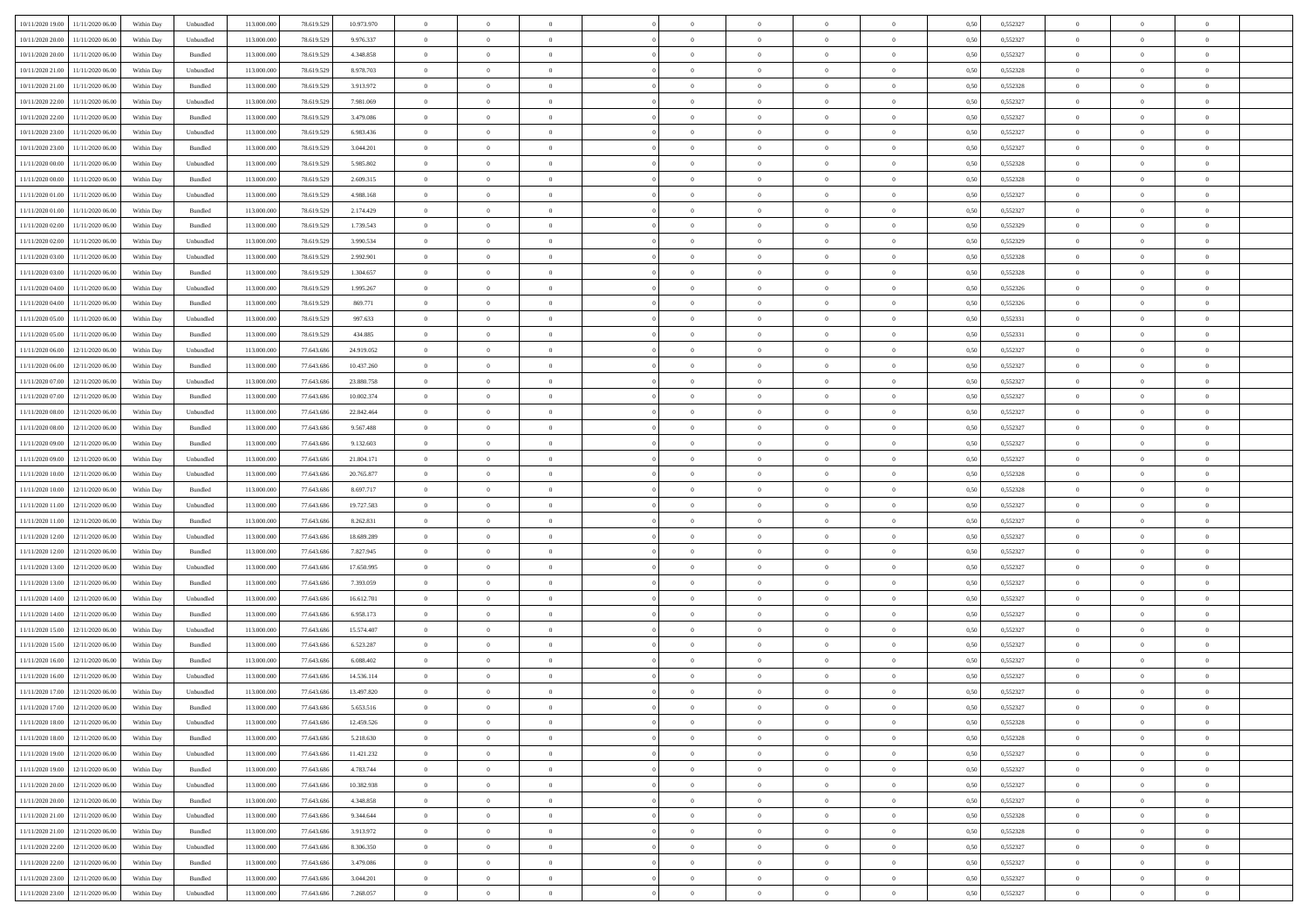| 12/11/2020 00:00 12/11/2020 06:00    | Within Day | Unbundled                   | 113.000.000 | 77.643.686 | 6.229.763  | $\overline{0}$ | $\overline{0}$ |                | $\overline{0}$ | $\theta$       |                | $\theta$       | 0,50 | 0,552328 | $\theta$       | $\theta$       | $\overline{0}$ |  |
|--------------------------------------|------------|-----------------------------|-------------|------------|------------|----------------|----------------|----------------|----------------|----------------|----------------|----------------|------|----------|----------------|----------------|----------------|--|
| 12/11/2020 00:00<br>12/11/2020 06.00 | Within Day | Bundled                     | 113.000.00  | 77.643.68  | 2.609.315  | $\bf{0}$       | $\bf{0}$       | $\bf{0}$       | $\bf{0}$       | $\overline{0}$ | $\overline{0}$ | $\bf{0}$       | 0,50 | 0,552328 | $\,$ 0 $\,$    | $\bf{0}$       | $\overline{0}$ |  |
| 12/11/2020 01:00<br>12/11/2020 06:00 | Within Day | Unbundled                   | 113,000,000 | 77.643.686 | 5.191.469  | $\overline{0}$ | $\bf{0}$       | $\overline{0}$ | $\bf{0}$       | $\bf{0}$       | $\overline{0}$ | $\bf{0}$       | 0.50 | 0,552327 | $\bf{0}$       | $\overline{0}$ | $\overline{0}$ |  |
| 12/11/2020 01:00<br>12/11/2020 06.00 | Within Day | Bundled                     | 113.000.000 | 77.643.686 | 2.174.429  | $\overline{0}$ | $\overline{0}$ | $\overline{0}$ | $\overline{0}$ | $\theta$       | $\overline{0}$ | $\bf{0}$       | 0,50 | 0,552327 | $\,$ 0 $\,$    | $\theta$       | $\overline{0}$ |  |
|                                      |            |                             |             |            |            |                | $\overline{0}$ |                |                |                |                |                |      |          |                |                | $\overline{0}$ |  |
| 12/11/2020 02.00<br>12/11/2020 06.00 | Within Day | Unbundled                   | 113.000.00  | 77.643.68  | 4.153.175  | $\bf{0}$       |                | $\bf{0}$       | $\overline{0}$ | $\bf{0}$       | $\overline{0}$ | $\bf{0}$       | 0,50 | 0,552329 | $\,$ 0 $\,$    | $\bf{0}$       |                |  |
| 12/11/2020 02:00<br>12/11/2020 06.00 | Within Day | Bundled                     | 113,000,000 | 77.643.686 | 1.739.543  | $\overline{0}$ | $\bf{0}$       | $\overline{0}$ | $\bf{0}$       | $\overline{0}$ | $\overline{0}$ | $\bf{0}$       | 0.50 | 0.552329 | $\bf{0}$       | $\theta$       | $\overline{0}$ |  |
| 12/11/2020 03:00<br>12/11/2020 06.00 | Within Day | Unbundled                   | 113.000.000 | 77.643.686 | 3.114.881  | $\bf{0}$       | $\overline{0}$ | $\overline{0}$ | $\overline{0}$ | $\overline{0}$ | $\overline{0}$ | $\bf{0}$       | 0,50 | 0,552328 | $\,$ 0 $\,$    | $\theta$       | $\overline{0}$ |  |
| 12/11/2020 03:00<br>12/11/2020 06.00 | Within Day | Bundled                     | 113.000.00  | 77.643.68  | 1.304.657  | $\bf{0}$       | $\bf{0}$       | $\bf{0}$       | $\bf{0}$       | $\overline{0}$ | $\overline{0}$ | $\bf{0}$       | 0,50 | 0,552328 | $\,$ 0 $\,$    | $\bf{0}$       | $\overline{0}$ |  |
| 12/11/2020 04:00<br>12/11/2020 06:00 | Within Day | Unbundled                   | 113,000,00  | 77.643.686 | 2.076.587  | $\overline{0}$ | $\bf{0}$       | $\overline{0}$ | $\bf{0}$       | $\overline{0}$ | $\overline{0}$ | $\bf{0}$       | 0.50 | 0.552326 | $\bf{0}$       | $\overline{0}$ | $\overline{0}$ |  |
| 12/11/2020 04:00<br>12/11/2020 06.00 | Within Day | Bundled                     | 113.000.000 | 77.643.686 | 869.771    | $\bf{0}$       | $\bf{0}$       | $\overline{0}$ | $\overline{0}$ | $\overline{0}$ | $\overline{0}$ | $\bf{0}$       | 0,50 | 0,552326 | $\,$ 0 $\,$    | $\bf{0}$       | $\overline{0}$ |  |
|                                      |            |                             |             |            |            | $\bf{0}$       | $\bf{0}$       |                |                | $\overline{0}$ | $\overline{0}$ |                |      |          | $\,$ 0 $\,$    | $\bf{0}$       | $\overline{0}$ |  |
| 12/11/2020 05:00<br>12/11/2020 06.00 | Within Day | Unbundled                   | 113.000.00  | 77.643.68  | 1.038.293  |                |                | $\bf{0}$       | $\bf{0}$       |                |                | $\bf{0}$       | 0,50 | 0,552331 |                |                |                |  |
| 12/11/2020 05:00<br>12/11/2020 06.00 | Within Day | Bundled                     | 113,000,000 | 77.643.686 | 434,885    | $\overline{0}$ | $\bf{0}$       | $\overline{0}$ | $\overline{0}$ | $\bf{0}$       | $\overline{0}$ | $\bf{0}$       | 0.50 | 0,552331 | $\bf{0}$       | $\overline{0}$ | $\,$ 0         |  |
| 12/11/2020 06:00<br>13/11/2020 06:00 | Within Day | Bundled                     | 113.000.000 | 76.038.122 | 10.439.493 | $\overline{0}$ | $\bf{0}$       | $\overline{0}$ | $\theta$       | $\theta$       | $\overline{0}$ | $\bf{0}$       | 0,50 | 0,552327 | $\,$ 0 $\,$    | $\theta$       | $\overline{0}$ |  |
| 12/11/2020 06:00<br>13/11/2020 06.00 | Within Day | Unbundled                   | 113.000.00  | 76.038.12  | 26.522.383 | $\bf{0}$       | 66.992         | $\bf{0}$       | $\bf{0}$       | $\bf{0}$       | $\overline{0}$ | $\bf{0}$       | 0,50 | 0,552327 | $\,$ 0 $\,$    | $\bf{0}$       | $\overline{0}$ |  |
| 12/11/2020 07:00<br>13/11/2020 06.00 | Within Day | Unbundled                   | 113,000,000 | 76.105.113 | 25.353.083 | $\overline{0}$ | $\overline{0}$ | $\overline{0}$ | $\bf{0}$       | $\overline{0}$ | $\overline{0}$ | $\bf{0}$       | 0.50 | 0.552327 | $\,$ 0 $\,$    | $\theta$       | $\overline{0}$ |  |
| 12/11/2020 07:00<br>13/11/2020 06.00 | Within Day | Bundled                     | 113.000.000 | 76.105.113 | 10.004.514 | $\overline{0}$ | $\overline{0}$ | $\overline{0}$ | $\overline{0}$ | $\overline{0}$ | $\overline{0}$ | $\bf{0}$       | 0,50 | 0,552327 | $\,$ 0 $\,$    | $\theta$       | $\overline{0}$ |  |
| 12/11/2020 08:00<br>13/11/2020 06.00 | Within Day | Unbundled                   | 113.000.00  | 76.105.11  | 24.250.775 | $\bf{0}$       | $\bf{0}$       | $\bf{0}$       | $\overline{0}$ | $\bf{0}$       | $\overline{0}$ | $\bf{0}$       | 0,50 | 0,552327 | $\,$ 0 $\,$    | $\bf{0}$       | $\overline{0}$ |  |
| 12/11/2020 08:00<br>13/11/2020 06:00 | Within Day | Bundled                     | 113,000,00  | 76.105.113 | 9.569.535  | $\overline{0}$ | $\bf{0}$       | $\overline{0}$ | $\bf{0}$       | $\overline{0}$ | $\overline{0}$ | $\bf{0}$       | 0.50 | 0.552327 | $\bf{0}$       | $\overline{0}$ | $\overline{0}$ |  |
|                                      |            |                             |             |            |            |                |                |                |                |                |                |                |      |          |                |                |                |  |
| 12/11/2020 09:00<br>13/11/2020 06.00 | Within Day | Unbundled                   | 113.000.000 | 76.105.113 | 23.148.467 | $\bf{0}$       | $\bf{0}$       | $\overline{0}$ | $\overline{0}$ | $\overline{0}$ | $\overline{0}$ | $\bf{0}$       | 0,50 | 0,552327 | $\,$ 0 $\,$    | $\bf{0}$       | $\overline{0}$ |  |
| 12/11/2020 09:00<br>13/11/2020 06.00 | Within Day | Bundled                     | 113.000.00  | 76.105.113 | 9.134.557  | $\bf{0}$       | $\bf{0}$       | $\bf{0}$       | $\bf{0}$       | $\overline{0}$ | $\overline{0}$ | $\bf{0}$       | 0,50 | 0,552327 | $\,$ 0 $\,$    | $\bf{0}$       | $\overline{0}$ |  |
| 12/11/2020 10:00<br>13/11/2020 06.00 | Within Day | Unbundled                   | 113,000,000 | 76.105.113 | 22.046.159 | $\overline{0}$ | $\bf{0}$       | $\overline{0}$ | $\overline{0}$ | $\bf{0}$       | $\overline{0}$ | $\bf{0}$       | 0.50 | 0,552328 | $\bf{0}$       | $\overline{0}$ | $\,$ 0         |  |
| 12/11/2020 10:00<br>13/11/2020 06:00 | Within Day | Bundled                     | 113.000.000 | 76.105.113 | 8.699.578  | $\overline{0}$ | $\overline{0}$ | $\overline{0}$ | $\theta$       | $\theta$       | $\overline{0}$ | $\bf{0}$       | 0,50 | 0,552328 | $\,$ 0 $\,$    | $\theta$       | $\overline{0}$ |  |
| 12/11/2020 11:00<br>13/11/2020 06.00 | Within Day | Unbundled                   | 113.000.00  | 76.105.113 | 20.943.851 | $\bf{0}$       | $\bf{0}$       | $\bf{0}$       | $\bf{0}$       | $\overline{0}$ | $\overline{0}$ | $\bf{0}$       | 0,50 | 0,552327 | $\,$ 0 $\,$    | $\bf{0}$       | $\overline{0}$ |  |
| 12/11/2020 11:00<br>13/11/2020 06.00 | Within Day | Bundled                     | 113,000,000 | 76.105.113 | 8.264.599  | $\overline{0}$ | $\bf{0}$       | $\overline{0}$ | $\bf{0}$       | $\overline{0}$ | $\overline{0}$ | $\bf{0}$       | 0.50 | 0.552327 | $\bf{0}$       | $\theta$       | $\overline{0}$ |  |
| 12/11/2020 12:00<br>13/11/2020 06.00 | Within Day | Unbundled                   | 113.000.000 | 76.105.113 | 19.841.543 | $\overline{0}$ | $\overline{0}$ | $\overline{0}$ | $\overline{0}$ | $\overline{0}$ | $\overline{0}$ | $\bf{0}$       | 0,50 | 0,552327 | $\,$ 0 $\,$    | $\theta$       | $\overline{0}$ |  |
|                                      |            |                             |             |            |            |                |                |                |                |                | $\overline{0}$ |                |      |          |                |                |                |  |
| 12/11/2020 12:00<br>13/11/2020 06.00 | Within Day | Bundled                     | 113.000.00  | 76.105.11  | 7.829.620  | $\bf{0}$       | $\bf{0}$       | $\bf{0}$       | $\overline{0}$ | $\overline{0}$ |                | $\bf{0}$       | 0,50 | 0,552327 | $\,$ 0 $\,$    | $\bf{0}$       | $\overline{0}$ |  |
| 12/11/2020 13:00<br>13/11/2020 06:00 | Within Day | Bundled                     | 113,000,000 | 76.105.113 | 7.394.641  | $\overline{0}$ | $\bf{0}$       | $\overline{0}$ | $\bf{0}$       | $\overline{0}$ | $\overline{0}$ | $\bf{0}$       | 0.50 | 0.552327 | $\bf{0}$       | $\overline{0}$ | $\overline{0}$ |  |
| 12/11/2020 13:00<br>13/11/2020 06.00 | Within Day | Unbundled                   | 113.000.000 | 76.105.113 | 18.739.235 | $\overline{0}$ | $\bf{0}$       | $\overline{0}$ | $\overline{0}$ | $\overline{0}$ | $\overline{0}$ | $\bf{0}$       | 0,50 | 0,552327 | $\,$ 0 $\,$    | $\bf{0}$       | $\overline{0}$ |  |
| 12/11/2020 14:00<br>13/11/2020 06.00 | Within Day | Unbundled                   | 113.000.00  | 76.105.113 | 17.636.927 | $\bf{0}$       | 535.932        | $\bf{0}$       | $\bf{0}$       | $\overline{0}$ | $\overline{0}$ | $\bf{0}$       | 0,50 | 0,552327 | $\,$ 0 $\,$    | $\bf{0}$       | $\overline{0}$ |  |
| 12/11/2020 14:00<br>13/11/2020 06.00 | Within Day | Bundled                     | 113,000,000 | 76.105.113 | 6.959.662  | $\overline{0}$ | $\bf{0}$       | $\overline{0}$ | $\overline{0}$ | $\bf{0}$       | $\overline{0}$ | $\bf{0}$       | 0.50 | 0,552327 | $\bf{0}$       | $\overline{0}$ | $\,$ 0         |  |
| 12/11/2020 15:00<br>13/11/2020 06:00 | Within Day | Unbundled                   | 113.000.000 | 76.641.045 | 16.032.183 | $\overline{0}$ | $\overline{0}$ | $\overline{0}$ | $\overline{0}$ | $\overline{0}$ | $\overline{0}$ | $\bf{0}$       | 0.5( | 0,552327 | $\theta$       | $\theta$       | $\overline{0}$ |  |
| 12/11/2020 15:00<br>13/11/2020 06.00 | Within Day | Bundled                     | 113.000.00  | 76.641.04  | 6.524.683  | $\bf{0}$       | $\bf{0}$       | $\bf{0}$       | $\bf{0}$       | $\overline{0}$ | $\overline{0}$ | $\bf{0}$       | 0,50 | 0,552327 | $\,$ 0 $\,$    | $\bf{0}$       | $\overline{0}$ |  |
| 12/11/2020 16:00<br>13/11/2020 06.00 | Within Day | Unbundled                   | 113,000,000 | 76.641.045 | 14,963,371 | $\overline{0}$ | $\bf{0}$       | $\overline{0}$ | $\bf{0}$       | $\overline{0}$ | $\overline{0}$ | $\bf{0}$       | 0.50 | 0.552327 | $\bf{0}$       | $\bf{0}$       | $\overline{0}$ |  |
|                                      |            |                             |             |            |            |                |                |                |                |                |                |                |      |          |                |                |                |  |
| 12/11/2020 16:00<br>13/11/2020 06.00 | Within Day | Bundled                     | 113.000.000 | 76.641.045 | 6.089.704  | $\overline{0}$ | $\overline{0}$ | $\overline{0}$ | $\overline{0}$ | $\overline{0}$ | $\overline{0}$ | $\bf{0}$       | 0.5( | 0,552327 | $\theta$       | $\theta$       | $\overline{0}$ |  |
| 12/11/2020 17:00<br>13/11/2020 06.00 | Within Day | Unbundled                   | 113.000.00  | 76.641.045 | 13.894.558 | $\bf{0}$       | $\bf{0}$       | $\bf{0}$       | $\bf{0}$       | $\overline{0}$ | $\overline{0}$ | $\bf{0}$       | 0,50 | 0,552327 | $\,$ 0 $\,$    | $\bf{0}$       | $\overline{0}$ |  |
| 12/11/2020 17.00<br>13/11/2020 06:00 | Within Day | Bundled                     | 113,000,000 | 76.641.04  | 5.654.725  | $\overline{0}$ | $\bf{0}$       | $\overline{0}$ | $\bf{0}$       | $\overline{0}$ | $\overline{0}$ | $\bf{0}$       | 0.50 | 0.552327 | $\bf{0}$       | $\overline{0}$ | $\overline{0}$ |  |
| 12/11/2020 18:00<br>13/11/2020 06.00 | Within Day | Unbundled                   | 113.000.000 | 76.641.045 | 12.825.746 | $\overline{0}$ | $\overline{0}$ | $\overline{0}$ | $\overline{0}$ | $\overline{0}$ | $\overline{0}$ | $\bf{0}$       | 0.50 | 0,552328 | $\theta$       | $\theta$       | $\overline{0}$ |  |
| 12/11/2020 18:00<br>13/11/2020 06.00 | Within Day | Bundled                     | 113.000.00  | 76.641.04  | 5.219.746  | $\bf{0}$       | $\bf{0}$       | $\bf{0}$       | $\bf{0}$       | $\overline{0}$ | $\overline{0}$ | $\bf{0}$       | 0,50 | 0,552328 | $\,$ 0 $\,$    | $\bf{0}$       | $\overline{0}$ |  |
| 12/11/2020 19:00<br>13/11/2020 06.00 | Within Day | Unbundled                   | 113,000,000 | 76.641.045 | 11.756.934 | $\overline{0}$ | $\bf{0}$       | $\overline{0}$ | $\overline{0}$ | $\bf{0}$       | $\overline{0}$ | $\bf{0}$       | 0.50 | 0,552327 | $\bf{0}$       | $\overline{0}$ | $\overline{0}$ |  |
| 12/11/2020 19:00<br>13/11/2020 06.00 | Within Day | Bundled                     | 113.000.000 | 76.641.045 | 4.784.767  | $\overline{0}$ | $\overline{0}$ | $\overline{0}$ | $\overline{0}$ | $\overline{0}$ | $\overline{0}$ | $\bf{0}$       | 0.5( | 0,552327 | $\theta$       | $\theta$       | $\overline{0}$ |  |
| 12/11/2020 20:00<br>13/11/2020 06.00 | Within Day | Bundled                     | 113.000.00  | 76.641.045 | 4.349.789  | $\bf{0}$       | $\bf{0}$       | $\bf{0}$       | $\bf{0}$       | $\overline{0}$ | $\overline{0}$ | $\bf{0}$       | 0,50 | 0,552327 | $\,$ 0 $\,$    | $\bf{0}$       | $\overline{0}$ |  |
| 12/11/2020 20:00<br>13/11/2020 06.00 |            | Unbundled                   | 113,000,000 | 76.641.04: | 10.688.122 | $\overline{0}$ | $\bf{0}$       | $\overline{0}$ | $\bf{0}$       | $\overline{0}$ | $\overline{0}$ | $\bf{0}$       | 0.50 | 0.552327 | $\bf{0}$       | $\bf{0}$       | $\overline{0}$ |  |
|                                      | Within Day |                             |             |            |            |                |                |                |                |                |                |                |      |          |                |                |                |  |
| 12/11/2020 21:00<br>13/11/2020 06.00 | Within Day | Unbundled                   | 113.000.000 | 76.641.045 | 9.619.310  | $\overline{0}$ | $\overline{0}$ | $\overline{0}$ | $\theta$       | $\theta$       | $\overline{0}$ | $\overline{0}$ | 0.5( | 0,552328 | $\theta$       | $\theta$       | $\overline{0}$ |  |
| 12/11/2020 21:00<br>13/11/2020 06.00 | Within Day | Bundled                     | 113.000.00  | 76.641.045 | 3.914.810  | $\bf{0}$       | $\bf{0}$       | $\bf{0}$       | $\bf{0}$       | $\bf{0}$       | $\overline{0}$ | $\bf{0}$       | 0,50 | 0,552328 | $\,$ 0 $\,$    | $\bf{0}$       | $\overline{0}$ |  |
| 12/11/2020 22:00 13/11/2020 06:00    | Within Day | $\ensuremath{\mathsf{Unb}}$ | 113.000.000 | 76.641.045 | 8.550.497  | $\bf{0}$       | $\theta$       |                | $\Omega$       | $\Omega$       |                | $\bf{0}$       | 0,50 | 0,552327 | $\bf{0}$       | $\bf{0}$       |                |  |
| 12/11/2020 22.00 13/11/2020 06.00    | Within Day | Bundled                     | 113.000.000 | 76.641.045 | 3.479.831  | $\overline{0}$ | $\theta$       | $\Omega$       | $\theta$       | $\theta$       | $\overline{0}$ | $\bf{0}$       | 0,50 | 0,552327 | $\theta$       | $\theta$       | $\overline{0}$ |  |
| 12/11/2020 23.00<br>13/11/2020 06.00 | Within Day | Unbundled                   | 113.000.00  | 76.641.045 | 7.481.685  | $\overline{0}$ | $\bf{0}$       | $\overline{0}$ | $\overline{0}$ | $\bf{0}$       | $\overline{0}$ | $\bf{0}$       | 0,50 | 0,552327 | $\bf{0}$       | $\overline{0}$ | $\bf{0}$       |  |
| 12/11/2020 23:00 13/11/2020 06:00    | Within Day | Bundled                     | 113,000,000 | 76.641.045 | 3.044.852  | $\overline{0}$ | $\bf{0}$       | $\overline{0}$ | $\overline{0}$ | $\overline{0}$ | $\overline{0}$ | $\,$ 0 $\,$    | 0.50 | 0,552327 | $\overline{0}$ | $\bf{0}$       | $\,$ 0 $\,$    |  |
| 13/11/2020 00:00 13/11/2020 06:00    | Within Dav | Unbundled                   | 113.000.000 | 76.641.045 | 6.412.873  | $\overline{0}$ | $\overline{0}$ | $\overline{0}$ | $\overline{0}$ | $\overline{0}$ | $\overline{0}$ | $\bf{0}$       | 0.50 | 0,552328 | $\overline{0}$ | $\theta$       | $\overline{0}$ |  |
| 13/11/2020 00:00<br>13/11/2020 06.00 | Within Day | Bundled                     | 113.000.000 | 76.641.045 | 2.609.873  | $\overline{0}$ | $\bf{0}$       | $\overline{0}$ | $\bf{0}$       | $\overline{0}$ | $\bf{0}$       | $\bf{0}$       | 0,50 | 0,552328 | $\bf{0}$       | $\bf{0}$       | $\overline{0}$ |  |
|                                      |            |                             |             |            |            |                |                |                |                |                |                |                |      |          |                |                |                |  |
| 13/11/2020 01:00<br>13/11/2020 06:00 | Within Day | Unbundled                   | 113,000,000 | 76.641.045 | 5.344.061  | $\overline{0}$ | $\bf{0}$       | $\overline{0}$ | $\overline{0}$ | $\overline{0}$ | $\overline{0}$ | $\bf{0}$       | 0.50 | 0.552327 | $\,$ 0 $\,$    | $\theta$       | $\overline{0}$ |  |
| 13/11/2020 01:00<br>13/11/2020 06:00 | Within Dav | Bundled                     | 113.000.000 | 76.641.045 | 2.174.894  | $\overline{0}$ | $\overline{0}$ | $\overline{0}$ | $\overline{0}$ | $\overline{0}$ | $\overline{0}$ | $\bf{0}$       | 0.50 | 0,552327 | $\overline{0}$ | $\theta$       | $\overline{0}$ |  |
| 13/11/2020 02:00<br>13/11/2020 06.00 | Within Day | Unbundled                   | 113.000.00  | 76.641.045 | 4.275.248  | $\overline{0}$ | $\overline{0}$ | $\overline{0}$ | $\overline{0}$ | $\overline{0}$ | $\overline{0}$ | $\bf{0}$       | 0,50 | 0,552329 | $\bf{0}$       | $\overline{0}$ | $\overline{0}$ |  |
| 13/11/2020 02:00<br>13/11/2020 06:00 | Within Day | Bundled                     | 113,000,000 | 76.641.045 | 1.739.915  | $\overline{0}$ | $\overline{0}$ | $\overline{0}$ | $\overline{0}$ | $\bf{0}$       | $\overline{0}$ | $\bf{0}$       | 0.50 | 0.552329 | $\mathbf{0}$   | $\,$ 0 $\,$    | $\,$ 0         |  |
| 13/11/2020 03:00 13/11/2020 06:00    | Within Dav | Bundled                     | 113.000.000 | 76.641.045 | 1.304.936  | $\overline{0}$ | $\overline{0}$ | $\overline{0}$ | $\overline{0}$ | $\overline{0}$ | $\overline{0}$ | $\bf{0}$       | 0,50 | 0,552328 | $\overline{0}$ | $\theta$       | $\overline{0}$ |  |
| 13/11/2020 03:00<br>13/11/2020 06.00 | Within Day | Unbundled                   | 113.000.00  | 76.641.045 | 3.206.436  | $\overline{0}$ | $\bf{0}$       | $\overline{0}$ | $\bf{0}$       | $\overline{0}$ | $\bf{0}$       | $\bf{0}$       | 0,50 | 0,552328 | $\bf{0}$       | $\bf{0}$       | $\overline{0}$ |  |
|                                      |            |                             |             |            |            |                |                | $\overline{0}$ |                | $\,$ 0 $\,$    | $\overline{0}$ |                |      |          | $\overline{0}$ | $\,$ 0 $\,$    | $\,$ 0 $\,$    |  |
| 13/11/2020 04:00 13/11/2020 06:00    | Within Day | Unbundled                   | 113.000.000 | 76.641.045 | 2.137.624  | $\,$ 0 $\,$    | $\bf{0}$       |                | $\overline{0}$ |                |                | $\bf{0}$       | 0,50 | 0,552326 |                |                |                |  |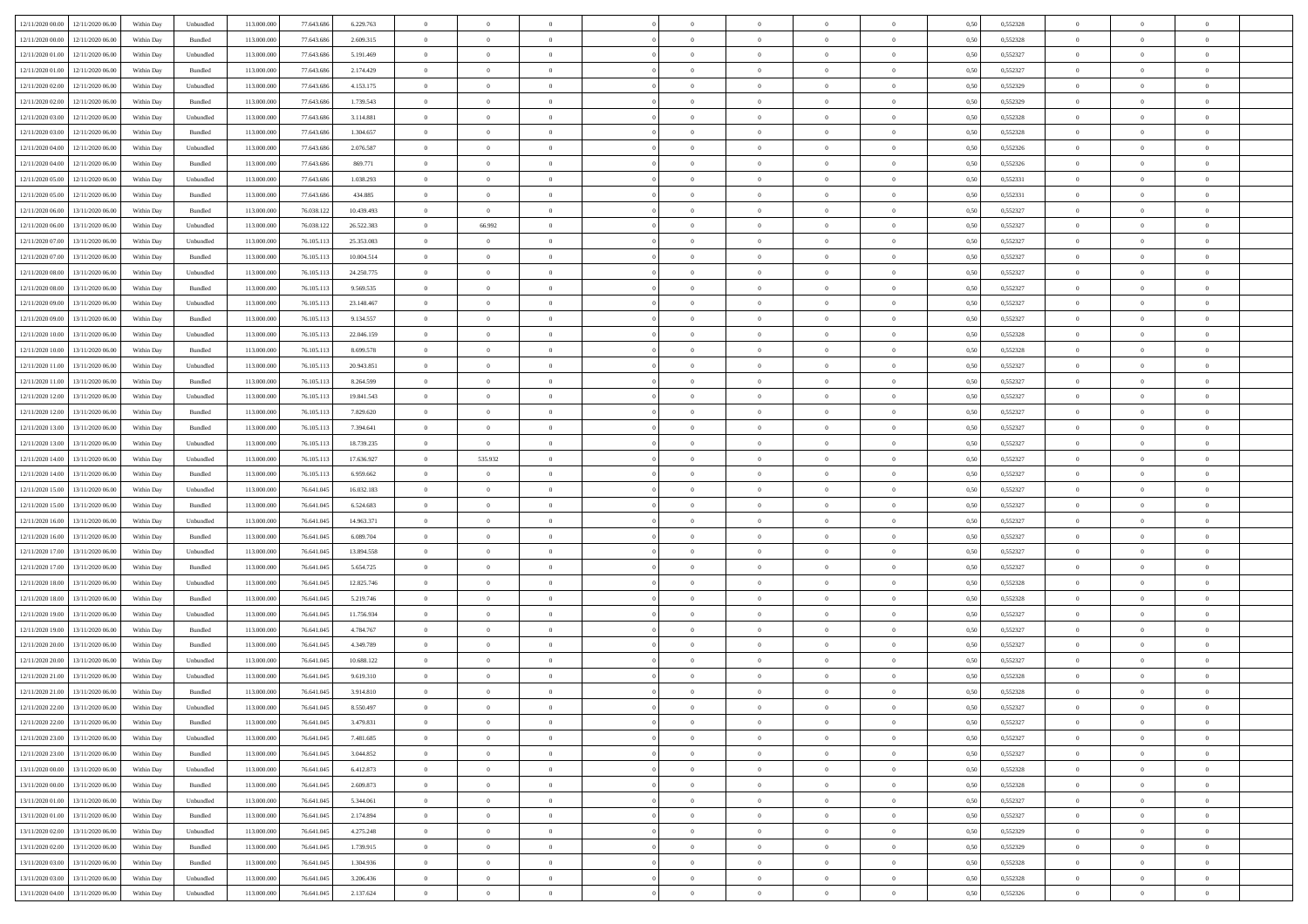| 13/11/2020 04:00 13/11/2020 06:00    | Within Day | Bundled            | 113.000.000 | 76.641.045 | 869.957    | $\overline{0}$ | $\overline{0}$ |                | $\overline{0}$ | $\theta$       |                | $\theta$       | 0,50 | 0,552326 | $\theta$       | $\theta$       | $\overline{0}$ |  |
|--------------------------------------|------------|--------------------|-------------|------------|------------|----------------|----------------|----------------|----------------|----------------|----------------|----------------|------|----------|----------------|----------------|----------------|--|
| 13/11/2020 05:00<br>13/11/2020 06.00 | Within Day | Unbundled          | 113.000.00  | 76.641.04  | 1.068.812  | $\bf{0}$       | $\bf{0}$       | $\bf{0}$       | $\bf{0}$       | $\overline{0}$ | $\overline{0}$ | $\bf{0}$       | 0,50 | 0,552331 | $\,$ 0 $\,$    | $\bf{0}$       | $\overline{0}$ |  |
| 13/11/2020 05:00<br>13/11/2020 06:00 | Within Day | Bundled            | 113,000,000 | 76.641.045 | 434,978    | $\overline{0}$ | $\bf{0}$       | $\overline{0}$ | $\bf{0}$       | $\overline{0}$ | $\overline{0}$ | $\bf{0}$       | 0.50 | 0,552331 | $\overline{0}$ | $\overline{0}$ | $\bf{0}$       |  |
|                                      |            |                    |             |            |            | $\overline{0}$ | $\overline{0}$ | $\overline{0}$ | $\overline{0}$ | $\theta$       | $\overline{0}$ |                |      |          | $\,$ 0 $\,$    | $\,$ 0 $\,$    | $\overline{0}$ |  |
| 13/11/2020 06:00<br>14/11/2020 06:00 | Within Day | Unbundled          | 113.000.000 | 76.739.997 | 25.822.741 |                |                |                |                |                |                | $\bf{0}$       | 0,50 | 0,552327 |                |                |                |  |
| 13/11/2020 06:00<br>14/11/2020 06.00 | Within Day | Bundled            | 113.000.00  | 76.739.99  | 10.437.260 | $\bf{0}$       | $\overline{0}$ | $\bf{0}$       | $\overline{0}$ | $\bf{0}$       | $\overline{0}$ | $\bf{0}$       | 0,50 | 0,552327 | $\,$ 0 $\,$    | $\bf{0}$       | $\overline{0}$ |  |
| 13/11/2020 07:00<br>14/11/2020 06.00 | Within Day | Bundled            | 113,000,000 | 76.739.99  | 10,002.374 | $\overline{0}$ | $\bf{0}$       | $\overline{0}$ | $\bf{0}$       | $\overline{0}$ | $\overline{0}$ | $\bf{0}$       | 0.50 | 0.552327 | $\bf{0}$       | $\overline{0}$ | $\overline{0}$ |  |
| 13/11/2020 07:00<br>14/11/2020 06.00 | Within Day | Unbundled          | 113.000.000 | 76.739.997 | 24.746.794 | $\overline{0}$ | $\overline{0}$ | $\overline{0}$ | $\overline{0}$ | $\overline{0}$ | $\overline{0}$ | $\bf{0}$       | 0,50 | 0,552327 | $\,$ 0 $\,$    | $\theta$       | $\overline{0}$ |  |
|                                      |            |                    |             |            |            |                |                |                |                |                |                |                |      |          |                |                |                |  |
| 13/11/2020 08:00<br>14/11/2020 06.00 | Within Day | Unbundled          | 113.000.00  | 76.739.99  | 23.670.846 | $\bf{0}$       | $\bf{0}$       | $\bf{0}$       | $\overline{0}$ | $\overline{0}$ | $\overline{0}$ | $\bf{0}$       | 0,50 | 0,552327 | $\,$ 0 $\,$    | $\bf{0}$       | $\overline{0}$ |  |
| 13/11/2020 08:00<br>14/11/2020 06:00 | Within Day | Bundled            | 113,000,000 | 76.739.997 | 9.567.488  | $\overline{0}$ | $\bf{0}$       | $\overline{0}$ | $\bf{0}$       | $\overline{0}$ | $\overline{0}$ | $\bf{0}$       | 0.50 | 0.552327 | $\bf{0}$       | $\overline{0}$ | $\overline{0}$ |  |
| 13/11/2020 09:00<br>14/11/2020 06.00 | Within Day | Unbundled          | 113.000.000 | 76.739.997 | 22.594.898 | $\bf{0}$       | $\bf{0}$       | $\overline{0}$ | $\overline{0}$ | $\overline{0}$ | $\overline{0}$ | $\bf{0}$       | 0,50 | 0,552327 | $\,$ 0         | $\bf{0}$       | $\overline{0}$ |  |
| 13/11/2020 09:00<br>14/11/2020 06.00 | Within Day | Bundled            | 113.000.00  | 76.739.99  | 9.132.603  | $\bf{0}$       | $\bf{0}$       | $\bf{0}$       | $\bf{0}$       | $\overline{0}$ | $\overline{0}$ | $\bf{0}$       | 0,50 | 0,552327 | $\,$ 0 $\,$    | $\bf{0}$       | $\overline{0}$ |  |
|                                      |            |                    |             |            |            |                |                |                |                |                |                |                |      |          |                |                |                |  |
| 13/11/2020 10:00<br>14/11/2020 06:00 | Within Day | Bundled            | 113,000,000 | 76.739.997 | 8.697.717  | $\overline{0}$ | $\bf{0}$       | $\overline{0}$ | $\overline{0}$ | $\overline{0}$ | $\overline{0}$ | $\bf{0}$       | 0.50 | 0,552328 | $\overline{0}$ | $\,$ 0 $\,$    | $\,$ 0         |  |
| 13/11/2020 10:00<br>14/11/2020 06.00 | Within Day | Unbundled          | 113.000.000 | 76.739.997 | 21.518.951 | $\overline{0}$ | $\bf{0}$       | $\overline{0}$ | $\theta$       | $\theta$       | $\overline{0}$ | $\bf{0}$       | 0,50 | 0,552328 | $\,$ 0 $\,$    | $\,$ 0 $\,$    | $\overline{0}$ |  |
| 13/11/2020 11:00<br>14/11/2020 06.00 | Within Day | Unbundled          | 113.000.00  | 76.739.99  | 20.443.003 | $\bf{0}$       | $\bf{0}$       | $\bf{0}$       | $\bf{0}$       | $\bf{0}$       | $\overline{0}$ | $\bf{0}$       | 0,50 | 0,552327 | $\,$ 0 $\,$    | $\bf{0}$       | $\overline{0}$ |  |
| 13/11/2020 11:00<br>14/11/2020 06.00 | Within Day | Bundled            | 113,000,000 | 76.739.997 | 8.262.831  | $\overline{0}$ | $\bf{0}$       | $\overline{0}$ | $\bf{0}$       | $\overline{0}$ | $\overline{0}$ | $\bf{0}$       | 0.50 | 0.552327 | $\,$ 0 $\,$    | $\bf{0}$       | $\overline{0}$ |  |
| 13/11/2020 12:00<br>14/11/2020 06.00 | Within Day | Unbundled          | 113.000.000 | 76.739.997 | 19.367.056 | $\overline{0}$ | $\overline{0}$ | $\overline{0}$ | $\overline{0}$ | $\overline{0}$ | $\overline{0}$ | $\bf{0}$       | 0,50 | 0,552327 | $\,$ 0 $\,$    | $\theta$       | $\overline{0}$ |  |
|                                      |            |                    |             |            |            |                |                |                |                |                |                |                |      |          |                |                |                |  |
| 13/11/2020 12:00<br>14/11/2020 06.00 | Within Day | Bundled            | 113.000.00  | 76.739.99  | 7.827.945  | $\bf{0}$       | $\bf{0}$       | $\bf{0}$       | $\overline{0}$ | $\bf{0}$       | $\overline{0}$ | $\bf{0}$       | 0,50 | 0,552327 | $\,$ 0 $\,$    | $\bf{0}$       | $\overline{0}$ |  |
| 13/11/2020 13:00<br>14/11/2020 06:00 | Within Day | Unbundled          | 113,000,000 | 76.739.99  | 18.291.108 | $\overline{0}$ | $\bf{0}$       | $\overline{0}$ | $\bf{0}$       | $\bf{0}$       | $\overline{0}$ | $\bf{0}$       | 0.50 | 0.552327 | $\bf{0}$       | $\overline{0}$ | $\bf{0}$       |  |
| 13/11/2020 13:00<br>14/11/2020 06.00 | Within Day | Bundled            | 113.000.000 | 76.739.997 | 7.393.059  | $\bf{0}$       | $\bf{0}$       | $\overline{0}$ | $\overline{0}$ | $\overline{0}$ | $\overline{0}$ | $\bf{0}$       | 0,50 | 0,552327 | $\,$ 0 $\,$    | $\bf{0}$       | $\overline{0}$ |  |
| 13/11/2020 14:00<br>14/11/2020 06.00 | Within Day | Unbundled          | 113.000.00  | 76.739.99  | 17.215.161 | $\bf{0}$       | $\bf{0}$       | $\bf{0}$       | $\bf{0}$       | $\overline{0}$ | $\overline{0}$ | $\bf{0}$       | 0,50 | 0,552327 | $\,$ 0 $\,$    | $\bf{0}$       | $\overline{0}$ |  |
|                                      |            |                    |             |            |            |                |                |                |                |                |                |                |      |          |                |                |                |  |
| 13/11/2020 14:00<br>14/11/2020 06:00 | Within Day | Bundled            | 113,000,000 | 76.739.997 | 6.958.173  | $\overline{0}$ | $\bf{0}$       | $\overline{0}$ | $\overline{0}$ | $\bf{0}$       | $\overline{0}$ | $\bf{0}$       | 0.50 | 0,552327 | $\bf{0}$       | $\overline{0}$ | $\,$ 0         |  |
| 13/11/2020 15:00<br>14/11/2020 06.00 | Within Day | Unbundled          | 113.000.000 | 76.739.997 | 16.139.213 | $\overline{0}$ | $\overline{0}$ | $\overline{0}$ | $\theta$       | $\theta$       | $\overline{0}$ | $\bf{0}$       | 0,50 | 0,552327 | $\,$ 0 $\,$    | $\theta$       | $\overline{0}$ |  |
| 13/11/2020 15:00<br>14/11/2020 06.00 | Within Day | Bundled            | 113.000.00  | 76.739.99  | 6.523.287  | $\bf{0}$       | $\bf{0}$       | $\bf{0}$       | $\bf{0}$       | $\overline{0}$ | $\overline{0}$ | $\bf{0}$       | 0,50 | 0,552327 | $\,$ 0 $\,$    | $\bf{0}$       | $\overline{0}$ |  |
| 13/11/2020 16:00<br>14/11/2020 06.00 | Within Day | Unbundled          | 113,000,000 | 76.739.997 | 15.063.265 | $\overline{0}$ | $\bf{0}$       | $\overline{0}$ | $\bf{0}$       | $\overline{0}$ | $\overline{0}$ | $\bf{0}$       | 0.50 | 0.552327 | $\bf{0}$       | $\overline{0}$ | $\overline{0}$ |  |
| 13/11/2020 16:00<br>14/11/2020 06.00 | Within Day | Bundled            | 113.000.000 | 76.739.997 | 6.088.402  | $\overline{0}$ | $\overline{0}$ | $\overline{0}$ | $\overline{0}$ | $\overline{0}$ | $\overline{0}$ | $\bf{0}$       | 0,50 | 0,552327 | $\,$ 0 $\,$    | $\theta$       | $\overline{0}$ |  |
|                                      |            |                    |             |            |            |                |                |                |                |                |                |                |      |          |                |                |                |  |
| 13/11/2020 17:00<br>14/11/2020 06.00 | Within Day | Bundled            | 113.000.00  | 76.739.99  | 5.653.516  | $\bf{0}$       | $\overline{0}$ | $\bf{0}$       | $\overline{0}$ | $\overline{0}$ | $\overline{0}$ | $\bf{0}$       | 0,50 | 0,552327 | $\,$ 0 $\,$    | $\bf{0}$       | $\overline{0}$ |  |
| 13/11/2020 17:00<br>14/11/2020 06:00 | Within Day | Unbundled          | 113,000,000 | 76.739.997 | 13,987.318 | $\overline{0}$ | $\bf{0}$       | $\overline{0}$ | $\bf{0}$       | $\overline{0}$ | $\overline{0}$ | $\bf{0}$       | 0.50 | 0.552327 | $\bf{0}$       | $\overline{0}$ | $\overline{0}$ |  |
| 13/11/2020 18:00<br>14/11/2020 06.00 | Within Day | Unbundled          | 113.000.000 | 76.739.997 | 12.911.370 | $\overline{0}$ | $\bf{0}$       | $\overline{0}$ | $\overline{0}$ | $\overline{0}$ | $\overline{0}$ | $\bf{0}$       | 0,50 | 0,552328 | $\,$ 0 $\,$    | $\overline{0}$ | $\overline{0}$ |  |
| 13/11/2020 18:00<br>14/11/2020 06.00 | Within Day | Bundled            | 113.000.00  | 76.739.99  | 5.218.630  | $\bf{0}$       | $\bf{0}$       | $\bf{0}$       | $\bf{0}$       | $\overline{0}$ | $\overline{0}$ | $\bf{0}$       | 0,50 | 0,552328 | $\,$ 0 $\,$    | $\bf{0}$       | $\overline{0}$ |  |
|                                      |            |                    |             |            |            |                |                |                |                |                |                |                |      |          |                |                |                |  |
| 13/11/2020 19:00<br>14/11/2020 06:00 | Within Day | Unbundled          | 113,000,000 | 76.739.997 | 11.835.423 | $\overline{0}$ | $\bf{0}$       | $\overline{0}$ | $\bf{0}$       | $\overline{0}$ | $\overline{0}$ | $\bf{0}$       | 0.50 | 0,552327 | $\overline{0}$ | $\,$ 0 $\,$    | $\,$ 0         |  |
| 13/11/2020 19:00<br>14/11/2020 06.00 | Within Day | Bundled            | 113.000.000 | 76.739.997 | 4.783.744  | $\overline{0}$ | $\overline{0}$ | $\overline{0}$ | $\overline{0}$ | $\overline{0}$ | $\overline{0}$ | $\bf{0}$       | 0.50 | 0,552327 | $\theta$       | $\overline{0}$ | $\overline{0}$ |  |
| 13/11/2020 20:00<br>14/11/2020 06.00 | Within Day | Unbundled          | 113.000.00  | 76.739.99  | 10.759.475 | $\bf{0}$       | $\bf{0}$       | $\bf{0}$       | $\bf{0}$       | $\overline{0}$ | $\overline{0}$ | $\bf{0}$       | 0,50 | 0,552327 | $\,$ 0 $\,$    | $\bf{0}$       | $\overline{0}$ |  |
| 13/11/2020 20:00<br>14/11/2020 06.00 | Within Day | Bundled            | 113,000,000 | 76.739.997 | 4,348,858  | $\overline{0}$ | $\bf{0}$       | $\overline{0}$ | $\bf{0}$       | $\overline{0}$ | $\overline{0}$ | $\bf{0}$       | 0.50 | 0.552327 | $\bf{0}$       | $\bf{0}$       | $\overline{0}$ |  |
| 13/11/2020 21:00<br>14/11/2020 06.00 | Within Dav | Unbundled          | 113.000.000 | 76.739.997 | 9.683.528  | $\overline{0}$ | $\overline{0}$ | $\overline{0}$ | $\overline{0}$ | $\overline{0}$ | $\overline{0}$ | $\bf{0}$       | 0.50 | 0,552328 | $\theta$       | $\theta$       | $\overline{0}$ |  |
|                                      |            |                    |             |            |            |                |                |                |                |                |                |                |      |          |                |                |                |  |
| 13/11/2020 21:00<br>14/11/2020 06.00 | Within Day | Bundled            | 113.000.00  | 76.739.99  | 3.913.972  | $\bf{0}$       | $\bf{0}$       | $\bf{0}$       | $\bf{0}$       | $\overline{0}$ | $\overline{0}$ | $\bf{0}$       | 0,50 | 0,552328 | $\,$ 0 $\,$    | $\bf{0}$       | $\overline{0}$ |  |
| 13/11/2020 22.00<br>14/11/2020 06.00 | Within Day | Unbundled          | 113,000,000 | 76.739.99  | 8.607.580  | $\overline{0}$ | $\bf{0}$       | $\overline{0}$ | $\bf{0}$       | $\overline{0}$ | $\overline{0}$ | $\bf{0}$       | 0.50 | 0.552327 | $\bf{0}$       | $\overline{0}$ | $\overline{0}$ |  |
| 13/11/2020 22.00<br>14/11/2020 06.00 | Within Day | Bundled            | 113.000.000 | 76.739.997 | 3.479.086  | $\overline{0}$ | $\overline{0}$ | $\overline{0}$ | $\overline{0}$ | $\overline{0}$ | $\overline{0}$ | $\bf{0}$       | 0.50 | 0,552327 | $\theta$       | $\overline{0}$ | $\overline{0}$ |  |
| 13/11/2020 23.00<br>14/11/2020 06.00 | Within Day | Unbundled          | 113.000.00  | 76.739.99  | 7.531.632  | $\bf{0}$       | $\bf{0}$       | $\bf{0}$       | $\bf{0}$       | $\overline{0}$ | $\overline{0}$ | $\bf{0}$       | 0,50 | 0,552327 | $\,$ 0 $\,$    | $\bf{0}$       | $\overline{0}$ |  |
| 13/11/2020 23.00<br>14/11/2020 06:00 | Within Day | Bundled            | 113,000,000 | 76.739.997 | 3.044.201  | $\overline{0}$ | $\bf{0}$       | $\overline{0}$ | $\overline{0}$ | $\bf{0}$       | $\overline{0}$ | $\bf{0}$       | 0.50 | 0,552327 | $\bf{0}$       | $\overline{0}$ | $\,$ 0         |  |
|                                      |            |                    |             |            |            |                |                |                |                |                |                |                |      |          |                |                |                |  |
| 14/11/2020 00.00<br>14/11/2020 06.00 | Within Day | Bundled            | 113.000.000 | 76.739.997 | 2.609.315  | $\overline{0}$ | $\overline{0}$ | $\overline{0}$ | $\overline{0}$ | $\overline{0}$ | $\overline{0}$ | $\bf{0}$       | 0.5( | 0,552328 | $\theta$       | $\theta$       | $\overline{0}$ |  |
| 14/11/2020 00:00<br>14/11/2020 06.00 | Within Day | Unbundled          | 113.000.00  | 76.739.99  | 6.455.685  | $\bf{0}$       | $\bf{0}$       | $\bf{0}$       | $\bf{0}$       | $\overline{0}$ | $\overline{0}$ | $\bf{0}$       | 0,50 | 0,552328 | $\,$ 0 $\,$    | $\bf{0}$       | $\overline{0}$ |  |
| 14/11/2020 01:00<br>14/11/2020 06.00 | Within Day | Unbundled          | 113,000,000 | 76.739.997 | 5.379.737  | $\overline{0}$ | $\bf{0}$       | $\overline{0}$ | $\bf{0}$       | $\overline{0}$ | $\overline{0}$ | $\bf{0}$       | 0.50 | 0.552327 | $\bf{0}$       | $\overline{0}$ | $\overline{0}$ |  |
| 14/11/2020 01:00<br>14/11/2020 06.00 | Within Day | Bundled            | 113.000.000 | 76.739.997 | 2.174.429  | $\overline{0}$ | $\overline{0}$ | $\overline{0}$ | $\overline{0}$ | $\theta$       | $\overline{0}$ | $\overline{0}$ | 0.5( | 0,552327 | $\theta$       | $\theta$       | $\overline{0}$ |  |
| 14/11/2020 02:00<br>14/11/2020 06.00 | Within Day | Unbundled          | 113.000.000 | 76.739.997 | 4.303.790  | $\bf{0}$       | $\bf{0}$       | $\bf{0}$       | $\bf{0}$       | $\bf{0}$       | $\overline{0}$ | $\bf{0}$       | 0,50 | 0,552329 | $\overline{0}$ | $\bf{0}$       | $\overline{0}$ |  |
|                                      |            |                    |             |            |            |                |                |                |                |                |                |                |      |          |                |                |                |  |
| 14/11/2020 02:00 14/11/2020 06:00    | Within Day | $\mathbf B$ undled | 113.000.000 | 76.739.997 | 1.739.543  | $\bf{0}$       | $\bf{0}$       |                | $\overline{0}$ | $\bf{0}$       |                |                | 0,50 | 0,552329 | $\bf{0}$       | $\bf{0}$       |                |  |
| 14/11/2020 03:00 14/11/2020 06:00    | Within Day | Unbundled          | 113.000.000 | 76.739.997 | 3.227.842  | $\overline{0}$ | $\theta$       | $\Omega$       | $\theta$       | $\overline{0}$ | $\overline{0}$ | $\bf{0}$       | 0,50 | 0,552328 | $\theta$       | $\theta$       | $\overline{0}$ |  |
| 14/11/2020 03:00<br>14/11/2020 06.00 | Within Day | Bundled            | 113.000.00  | 76.739.99  | 1.304.657  | $\overline{0}$ | $\bf{0}$       | $\overline{0}$ | $\overline{0}$ | $\bf{0}$       | $\overline{0}$ | $\bf{0}$       | 0,50 | 0,552328 | $\bf{0}$       | $\overline{0}$ | $\bf{0}$       |  |
| 14/11/2020 04:00 14/11/2020 06:00    | Within Day | Unbundled          | 113,000,000 | 76.739.997 | 2.151.895  | $\overline{0}$ | $\bf{0}$       | $\overline{0}$ | $\overline{0}$ | $\overline{0}$ | $\overline{0}$ | $\,$ 0 $\,$    | 0.50 | 0,552326 | $\overline{0}$ | $\bf{0}$       | $\,$ 0 $\,$    |  |
|                                      |            |                    |             |            |            |                | $\overline{0}$ |                |                | $\overline{0}$ |                |                |      |          | $\overline{0}$ | $\theta$       | $\overline{0}$ |  |
| 14/11/2020 04:00 14/11/2020 06:00    | Within Dav | Bundled            | 113.000.000 | 76.739.997 | 869.771    | $\overline{0}$ |                | $\overline{0}$ | $\overline{0}$ |                | $\overline{0}$ | $\bf{0}$       | 0.50 | 0,552326 |                |                |                |  |
| 14/11/2020 05:00<br>14/11/2020 06.00 | Within Day | Unbundled          | 113.000.000 | 76.739.997 | 1.075.947  | $\overline{0}$ | $\bf{0}$       | $\overline{0}$ | $\bf{0}$       | $\overline{0}$ | $\bf{0}$       | $\bf{0}$       | 0,50 | 0,552331 | $\bf{0}$       | $\overline{0}$ | $\overline{0}$ |  |
| 14/11/2020 06:00<br>14/11/2020 05:00 | Within Day | Bundled            | 113,000,000 | 76.739.997 | 434,885    | $\overline{0}$ | $\bf{0}$       | $\overline{0}$ | $\overline{0}$ | $\overline{0}$ | $\overline{0}$ | $\bf{0}$       | 0.50 | 0.552331 | $\,$ 0 $\,$    | $\theta$       | $\overline{0}$ |  |
| 14/11/2020 06.00<br>15/11/2020 06:00 | Within Dav | Unbundled          | 113.000.000 | 75.652.501 | 26.908.004 | $\overline{0}$ | $\overline{0}$ | $\overline{0}$ | $\overline{0}$ | $\overline{0}$ | $\overline{0}$ | $\bf{0}$       | 0.50 | 0,552327 | $\overline{0}$ | $\theta$       | $\overline{0}$ |  |
| 14/11/2020 06:00<br>15/11/2020 06.00 | Within Day | Bundled            | 113.000.00  | 75.652.501 | 10.439.493 | $\overline{0}$ | $\overline{0}$ | $\overline{0}$ | $\overline{0}$ | $\overline{0}$ | $\overline{0}$ | $\bf{0}$       | 0,50 | 0,552327 | $\bf{0}$       | $\overline{0}$ | $\overline{0}$ |  |
|                                      |            |                    |             |            |            |                |                |                |                |                |                |                |      |          |                |                |                |  |
| 14/11/2020 07:00<br>15/11/2020 06:00 | Within Day | Bundled            | 113,000,000 | 75.652.501 | 10,004.514 | $\overline{0}$ | $\overline{0}$ | $\overline{0}$ | $\overline{0}$ | $\bf{0}$       | $\overline{0}$ | $\bf{0}$       | 0.50 | 0.552327 | $\mathbf{0}$   | $\bf{0}$       | $\,$ 0         |  |
| 14/11/2020 07:00 15/11/2020 06:00    | Within Dav | Unbundled          | 113.000.000 | 75.652.501 | 25.786.837 | $\overline{0}$ | $\overline{0}$ | $\overline{0}$ | $\overline{0}$ | $\overline{0}$ | $\overline{0}$ | $\bf{0}$       | 0.50 | 0,552327 | $\overline{0}$ | $\theta$       | $\overline{0}$ |  |
| 14/11/2020 08:00<br>15/11/2020 06.00 | Within Day | Bundled            | 113.000.00  | 75.652.50  | 9.569.535  | $\overline{0}$ | $\bf{0}$       | $\overline{0}$ | $\bf{0}$       | $\overline{0}$ | $\bf{0}$       | $\bf{0}$       | 0,50 | 0,552327 | $\bf{0}$       | $\bf{0}$       | $\overline{0}$ |  |
| 14/11/2020 08:00 15/11/2020 06:00    | Within Day | Unbundled          | 113.000.000 | 75.652.501 | 24.665.670 | $\overline{0}$ | $\bf{0}$       | $\overline{0}$ | $\overline{0}$ | $\,$ 0 $\,$    | $\overline{0}$ | $\bf{0}$       | 0,50 | 0,552327 | $\overline{0}$ | $\,$ 0 $\,$    | $\,$ 0 $\,$    |  |
|                                      |            |                    |             |            |            |                |                |                |                |                |                |                |      |          |                |                |                |  |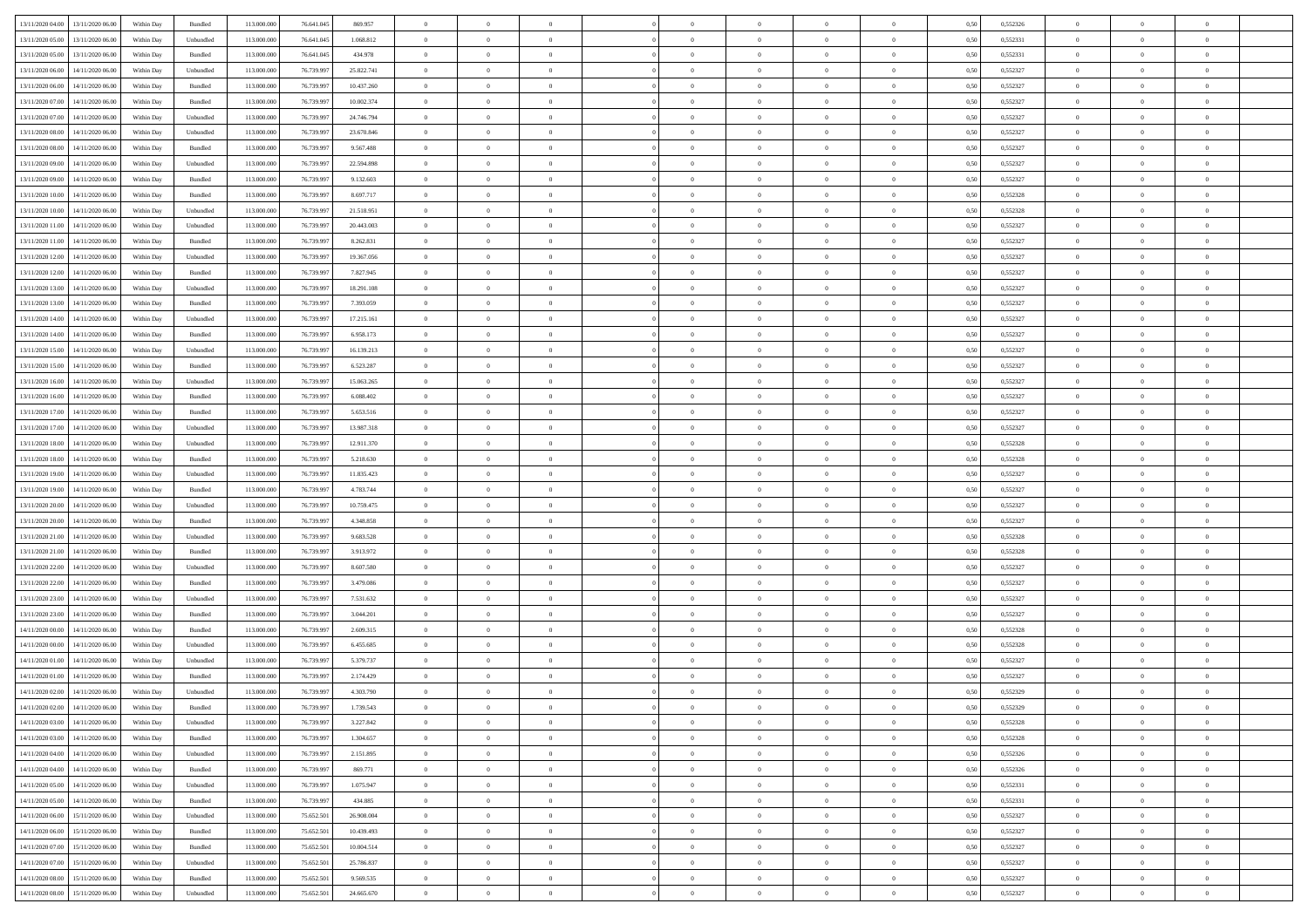| 14/11/2020 09:00 15/11/2020 06:00    | Within Day | Bundled                     | 113.000.000 | 75.652.501 | 9.134.557  | $\overline{0}$ | $\overline{0}$ |                | $\overline{0}$ | $\theta$       |                | $\theta$       | 0,50 | 0,552327 | $\theta$       | $\theta$       | $\overline{0}$ |  |
|--------------------------------------|------------|-----------------------------|-------------|------------|------------|----------------|----------------|----------------|----------------|----------------|----------------|----------------|------|----------|----------------|----------------|----------------|--|
| 14/11/2020 09:00<br>15/11/2020 06.00 | Within Day | Unbundled                   | 113.000.00  | 75.652.50  | 23.544.503 | $\bf{0}$       | $\bf{0}$       | $\bf{0}$       | $\bf{0}$       | $\overline{0}$ | $\overline{0}$ | $\bf{0}$       | 0,50 | 0,552327 | $\,$ 0 $\,$    | $\bf{0}$       | $\overline{0}$ |  |
| 14/11/2020 10:00<br>15/11/2020 06:00 | Within Day | Unbundled                   | 113,000,000 | 75.652.501 | 22.423.337 | $\overline{0}$ | $\bf{0}$       | $\overline{0}$ | $\bf{0}$       | $\overline{0}$ | $\overline{0}$ | $\bf{0}$       | 0.50 | 0,552328 | $\overline{0}$ | $\overline{0}$ | $\bf{0}$       |  |
| 14/11/2020 10:00<br>15/11/2020 06:00 | Within Day | Bundled                     | 113.000.000 | 75.652.501 | 8.699.578  | $\bf{0}$       | $\overline{0}$ | $\overline{0}$ | $\theta$       | $\theta$       | $\overline{0}$ | $\bf{0}$       | 0,50 | 0,552328 | $\,$ 0 $\,$    | $\,$ 0 $\,$    | $\overline{0}$ |  |
| 14/11/2020 11:00<br>15/11/2020 06.00 | Within Day | Bundled                     | 113.000.00  | 75.652.50  | 8.264.599  | $\bf{0}$       | $\overline{0}$ | $\bf{0}$       | $\overline{0}$ | $\bf{0}$       | $\overline{0}$ | $\bf{0}$       | 0,50 | 0,552327 | $\,$ 0 $\,$    | $\bf{0}$       | $\overline{0}$ |  |
| 14/11/2020 11:00<br>15/11/2020 06.00 | Within Day | Unbundled                   | 113,000,000 | 75.652.50  | 21.302.170 | $\overline{0}$ | $\bf{0}$       | $\overline{0}$ | $\bf{0}$       | $\overline{0}$ | $\overline{0}$ | $\bf{0}$       | 0.50 | 0.552327 | $\bf{0}$       | $\overline{0}$ | $\overline{0}$ |  |
|                                      |            |                             | 113.000.000 |            |            | $\overline{0}$ | $\overline{0}$ | $\overline{0}$ | $\overline{0}$ | $\overline{0}$ | $\overline{0}$ |                |      |          | $\,$ 0 $\,$    | $\theta$       | $\overline{0}$ |  |
| 14/11/2020 12:00<br>15/11/2020 06.00 | Within Day | Unbundled                   |             | 75.652.50  | 20.181.003 |                |                |                |                |                |                | $\bf{0}$       | 0,50 | 0,552327 |                |                |                |  |
| 14/11/2020 12:00<br>15/11/2020 06.00 | Within Day | Bundled                     | 113.000.00  | 75.652.50  | 7.829.620  | $\bf{0}$       | $\bf{0}$       | $\bf{0}$       | $\overline{0}$ | $\overline{0}$ | $\overline{0}$ | $\bf{0}$       | 0,50 | 0,552327 | $\,$ 0 $\,$    | $\bf{0}$       | $\overline{0}$ |  |
| 14/11/2020 13:00<br>15/11/2020 06.00 | Within Day | Unbundled                   | 113,000,000 | 75.652.50  | 19.059.836 | $\overline{0}$ | $\bf{0}$       | $\overline{0}$ | $\bf{0}$       | $\overline{0}$ | $\overline{0}$ | $\bf{0}$       | 0.50 | 0.552327 | $\bf{0}$       | $\overline{0}$ | $\overline{0}$ |  |
| 14/11/2020 13:00<br>15/11/2020 06.00 | Within Day | Bundled                     | 113.000.000 | 75.652.501 | 7.394.641  | $\bf{0}$       | $\bf{0}$       | $\overline{0}$ | $\overline{0}$ | $\overline{0}$ | $\overline{0}$ | $\bf{0}$       | 0,50 | 0,552327 | $\,$ 0 $\,$    | $\bf{0}$       | $\overline{0}$ |  |
| 14/11/2020 14:00<br>15/11/2020 06.00 | Within Day | Unbundled                   | 113.000.00  | 75.652.50  | 17.938.669 | $\bf{0}$       | $\bf{0}$       | $\bf{0}$       | $\bf{0}$       | $\overline{0}$ | $\overline{0}$ | $\bf{0}$       | 0,50 | 0,552327 | $\,$ 0 $\,$    | $\bf{0}$       | $\overline{0}$ |  |
| 14/11/2020 14:00<br>15/11/2020 06:00 | Within Day | Bundled                     | 113,000,000 | 75.652.501 | 6.959.662  | $\overline{0}$ | $\bf{0}$       | $\overline{0}$ | $\overline{0}$ | $\overline{0}$ | $\overline{0}$ | $\bf{0}$       | 0.50 | 0,552327 | $\overline{0}$ | $\,$ 0 $\,$    | $\,$ 0         |  |
| 14/11/2020 15:00<br>15/11/2020 06.00 | Within Day | Bundled                     | 113.000.000 | 75.652.501 | 6.524.683  | $\overline{0}$ | $\bf{0}$       | $\overline{0}$ | $\theta$       | $\theta$       | $\overline{0}$ | $\bf{0}$       | 0,50 | 0,552327 | $\,$ 0 $\,$    | $\,$ 0 $\,$    | $\overline{0}$ |  |
| 14/11/2020 15:00<br>15/11/2020 06.00 | Within Day | Unbundled                   | 113.000.00  | 75.652.50  | 16.817.502 | $\bf{0}$       | $\bf{0}$       | $\bf{0}$       | $\bf{0}$       | $\bf{0}$       | $\overline{0}$ | $\bf{0}$       | 0,50 | 0,552327 | $\,$ 0 $\,$    | $\bf{0}$       | $\overline{0}$ |  |
| 14/11/2020 16:00<br>15/11/2020 06.00 | Within Day | Unbundled                   | 113,000,000 | 75.652.50  | 15.696.335 | $\overline{0}$ | $\bf{0}$       | $\overline{0}$ | $\bf{0}$       | $\overline{0}$ | $\overline{0}$ | $\bf{0}$       | 0.50 | 0.552327 | $\,$ 0 $\,$    | $\bf{0}$       | $\overline{0}$ |  |
|                                      |            |                             |             |            |            | $\overline{0}$ | $\overline{0}$ | $\overline{0}$ | $\overline{0}$ | $\overline{0}$ | $\overline{0}$ |                |      |          |                | $\theta$       | $\overline{0}$ |  |
| 14/11/2020 16.00<br>15/11/2020 06.00 | Within Day | Bundled                     | 113.000.000 | 75.652.501 | 6.089.704  |                |                |                |                |                |                | $\bf{0}$       | 0,50 | 0,552327 | $\,$ 0 $\,$    |                |                |  |
| 14/11/2020 17:00<br>15/11/2020 06.00 | Within Day | Unbundled                   | 113.000.00  | 75.652.50  | 14.575.169 | $\bf{0}$       | $\bf{0}$       | $\bf{0}$       | $\overline{0}$ | $\bf{0}$       | $\overline{0}$ | $\bf{0}$       | 0,50 | 0,552327 | $\,$ 0 $\,$    | $\bf{0}$       | $\overline{0}$ |  |
| 14/11/2020 17:00<br>15/11/2020 06.00 | Within Day | Bundled                     | 113,000,00  | 75.652.50  | 5.654.725  | $\overline{0}$ | $\bf{0}$       | $\overline{0}$ | $\bf{0}$       | $\bf{0}$       | $\overline{0}$ | $\bf{0}$       | 0.50 | 0.552327 | $\bf{0}$       | $\overline{0}$ | $\bf{0}$       |  |
| 14/11/2020 18:00<br>15/11/2020 06.00 | Within Day | Unbundled                   | 113.000.000 | 75.652.501 | 13.454.002 | $\bf{0}$       | $\bf{0}$       | $\overline{0}$ | $\overline{0}$ | $\overline{0}$ | $\overline{0}$ | $\bf{0}$       | 0,50 | 0,552328 | $\,$ 0 $\,$    | $\bf{0}$       | $\overline{0}$ |  |
| 14/11/2020 18:00<br>15/11/2020 06.00 | Within Day | Bundled                     | 113.000.00  | 75.652.50  | 5.219.746  | $\bf{0}$       | $\bf{0}$       | $\bf{0}$       | $\bf{0}$       | $\overline{0}$ | $\overline{0}$ | $\bf{0}$       | 0,50 | 0,552328 | $\,$ 0 $\,$    | $\bf{0}$       | $\overline{0}$ |  |
| 14/11/2020 19:00<br>15/11/2020 06.00 | Within Day | Unbundled                   | 113,000,000 | 75.652.501 | 12.332.835 | $\overline{0}$ | $\bf{0}$       | $\overline{0}$ | $\overline{0}$ | $\bf{0}$       | $\overline{0}$ | $\bf{0}$       | 0.50 | 0,552327 | $\bf{0}$       | $\overline{0}$ | $\,$ 0         |  |
| 14/11/2020 19:00<br>15/11/2020 06:00 | Within Day | Bundled                     | 113.000.000 | 75.652.501 | 4.784.767  | $\overline{0}$ | $\overline{0}$ | $\overline{0}$ | $\theta$       | $\theta$       | $\overline{0}$ | $\bf{0}$       | 0,50 | 0,552327 | $\,$ 0 $\,$    | $\theta$       | $\overline{0}$ |  |
| 14/11/2020 20.00<br>15/11/2020 06.00 | Within Day | Unbundled                   | 113.000.00  | 75.652.50  | 11.211.668 | $\bf{0}$       | $\bf{0}$       | $\bf{0}$       | $\bf{0}$       | $\overline{0}$ | $\overline{0}$ | $\bf{0}$       | 0,50 | 0,552327 | $\,$ 0 $\,$    | $\bf{0}$       | $\overline{0}$ |  |
| 14/11/2020 20:00<br>15/11/2020 06.00 | Within Day | Bundled                     | 113,000,000 | 75.652.50  | 4.349.789  | $\overline{0}$ | $\bf{0}$       | $\overline{0}$ | $\bf{0}$       | $\overline{0}$ | $\overline{0}$ | $\bf{0}$       | 0.50 | 0.552327 | $\bf{0}$       | $\overline{0}$ | $\overline{0}$ |  |
| 14/11/2020 21:00<br>15/11/2020 06.00 | Within Day | Unbundled                   | 113.000.000 | 75.652.501 | 10.090.501 | $\overline{0}$ | $\overline{0}$ | $\overline{0}$ | $\overline{0}$ | $\overline{0}$ | $\overline{0}$ | $\bf{0}$       | 0,50 | 0,552328 | $\,$ 0 $\,$    | $\theta$       | $\overline{0}$ |  |
|                                      |            |                             |             |            |            |                |                |                |                |                |                |                |      |          |                |                |                |  |
| 14/11/2020 21.00<br>15/11/2020 06.00 | Within Day | Bundled                     | 113.000.00  | 75.652.50  | 3.914.810  | $\bf{0}$       | $\overline{0}$ | $\bf{0}$       | $\overline{0}$ | $\overline{0}$ | $\overline{0}$ | $\bf{0}$       | 0,50 | 0,552328 | $\,$ 0 $\,$    | $\bf{0}$       | $\overline{0}$ |  |
| 14/11/2020 22.00<br>15/11/2020 06.00 | Within Day | Bundled                     | 113,000,000 | 75.652.50  | 3.479.831  | $\overline{0}$ | $\bf{0}$       | $\overline{0}$ | $\bf{0}$       | $\overline{0}$ | $\overline{0}$ | $\bf{0}$       | 0.50 | 0.552327 | $\bf{0}$       | $\overline{0}$ | $\overline{0}$ |  |
| 14/11/2020 22.00<br>15/11/2020 06:00 | Within Day | Unbundled                   | 113.000.000 | 75.652.501 | 8.969.334  | $\overline{0}$ | $\bf{0}$       | $\overline{0}$ | $\overline{0}$ | $\overline{0}$ | $\overline{0}$ | $\bf{0}$       | 0,50 | 0,552327 | $\,$ 0 $\,$    | $\overline{0}$ | $\overline{0}$ |  |
| 14/11/2020 23.00<br>15/11/2020 06.00 | Within Day | Unbundled                   | 113.000.00  | 75.652.50  | 7.848.167  | $\bf{0}$       | $\bf{0}$       | $\bf{0}$       | $\bf{0}$       | $\overline{0}$ | $\overline{0}$ | $\bf{0}$       | 0,50 | 0,552327 | $\,$ 0 $\,$    | $\bf{0}$       | $\overline{0}$ |  |
| 14/11/2020 23.00<br>15/11/2020 06:00 | Within Day | Bundled                     | 113,000,000 | 75.652.501 | 3.044.852  | $\overline{0}$ | $\bf{0}$       | $\overline{0}$ | $\bf{0}$       | $\bf{0}$       | $\overline{0}$ | $\bf{0}$       | 0.50 | 0,552327 | $\overline{0}$ | $\,$ 0 $\,$    | $\,$ 0         |  |
| 15/11/2020 00:00<br>15/11/2020 06:00 | Within Day | Unbundled                   | 113.000.000 | 75.652.501 | 6.727.001  | $\overline{0}$ | $\overline{0}$ | $\overline{0}$ | $\overline{0}$ | $\overline{0}$ | $\overline{0}$ | $\bf{0}$       | 0.50 | 0,552328 | $\theta$       | $\theta$       | $\overline{0}$ |  |
| 15/11/2020 00:00<br>15/11/2020 06.00 | Within Day | Bundled                     | 113.000.00  | 75.652.50  | 2.609.873  | $\bf{0}$       | $\bf{0}$       | $\bf{0}$       | $\bf{0}$       | $\overline{0}$ | $\overline{0}$ | $\bf{0}$       | 0,50 | 0,552328 | $\,$ 0 $\,$    | $\bf{0}$       | $\overline{0}$ |  |
| 15/11/2020 01:00<br>15/11/2020 06.00 | Within Day | Unbundled                   | 113,000,000 | 75.652.501 | 5.605.834  | $\overline{0}$ | $\bf{0}$       | $\overline{0}$ | $\bf{0}$       | $\overline{0}$ | $\overline{0}$ | $\bf{0}$       | 0.50 | 0.552327 | $\bf{0}$       | $\bf{0}$       | $\overline{0}$ |  |
| 15/11/2020 01:00<br>15/11/2020 06:00 | Within Day | Bundled                     | 113.000.000 | 75.652.501 | 2.174.894  | $\overline{0}$ | $\overline{0}$ | $\overline{0}$ | $\overline{0}$ | $\overline{0}$ | $\overline{0}$ | $\bf{0}$       | 0.50 | 0,552327 | $\theta$       | $\theta$       | $\overline{0}$ |  |
| 15/11/2020 02.00<br>15/11/2020 06.00 | Within Day | Unbundled                   | 113.000.00  | 75.652.50  | 4.484.667  | $\bf{0}$       | $\bf{0}$       | $\bf{0}$       | $\bf{0}$       | $\overline{0}$ | $\overline{0}$ | $\bf{0}$       | 0,50 | 0,552329 | $\,$ 0 $\,$    | $\bf{0}$       | $\overline{0}$ |  |
| 15/11/2020 02.00<br>15/11/2020 06.00 | Within Day | Bundled                     | 113,000,000 | 75.652.50  | 1.739.915  | $\overline{0}$ | $\bf{0}$       | $\overline{0}$ | $\bf{0}$       | $\overline{0}$ | $\overline{0}$ | $\bf{0}$       | 0.50 | 0.552329 | $\bf{0}$       | $\overline{0}$ | $\overline{0}$ |  |
|                                      |            |                             |             |            |            |                | $\overline{0}$ |                |                | $\overline{0}$ |                |                |      |          | $\theta$       | $\overline{0}$ | $\overline{0}$ |  |
| 15/11/2020 03:00<br>15/11/2020 06:00 | Within Day | Unbundled                   | 113.000.000 | 75.652.501 | 3.363.500  | $\overline{0}$ |                | $\overline{0}$ | $\overline{0}$ |                | $\overline{0}$ | $\bf{0}$       | 0.50 | 0,552328 |                |                |                |  |
| 15/11/2020 03:00<br>15/11/2020 06.00 | Within Day | Bundled                     | 113.000.00  | 75.652.50  | 1.304.936  | $\bf{0}$       | $\bf{0}$       | $\bf{0}$       | $\bf{0}$       | $\overline{0}$ | $\overline{0}$ | $\bf{0}$       | 0,50 | 0,552328 | $\,$ 0 $\,$    | $\bf{0}$       | $\overline{0}$ |  |
| 15/11/2020 04:00<br>15/11/2020 06:00 | Within Day | Unbundled                   | 113,000,000 | 75.652.501 | 2.242.333  | $\overline{0}$ | $\bf{0}$       | $\overline{0}$ | $\overline{0}$ | $\bf{0}$       | $\overline{0}$ | $\bf{0}$       | 0.50 | 0,552326 | $\bf{0}$       | $\overline{0}$ | $\,$ 0         |  |
| 15/11/2020 04:00<br>15/11/2020 06:00 | Within Day | Bundled                     | 113.000.000 | 75.652.501 | 869.957    | $\overline{0}$ | $\overline{0}$ | $\overline{0}$ | $\overline{0}$ | $\overline{0}$ | $\overline{0}$ | $\bf{0}$       | 0.5( | 0,552326 | $\theta$       | $\theta$       | $\overline{0}$ |  |
| 15/11/2020 05:00<br>15/11/2020 06.00 | Within Day | Bundled                     | 113.000.00  | 75.652.501 | 434.978    | $\bf{0}$       | $\bf{0}$       | $\bf{0}$       | $\bf{0}$       | $\overline{0}$ | $\overline{0}$ | $\bf{0}$       | 0,50 | 0,552331 | $\,$ 0 $\,$    | $\bf{0}$       | $\overline{0}$ |  |
| 15/11/2020 05:00<br>15/11/2020 06.00 | Within Day | Unbundled                   | 113,000,00  | 75.652.50  | 1.121.166  | $\overline{0}$ | $\bf{0}$       | $\overline{0}$ | $\bf{0}$       | $\overline{0}$ | $\overline{0}$ | $\bf{0}$       | 0.50 | 0.552331 | $\bf{0}$       | $\overline{0}$ | $\overline{0}$ |  |
| 15/11/2020 06:00<br>16/11/2020 06:00 | Within Day | Unbundled                   | 113.000.000 | 75.652.501 | 26.908.004 | $\overline{0}$ | $\overline{0}$ | $\overline{0}$ | $\theta$       | $\theta$       | $\overline{0}$ | $\overline{0}$ | 0.5( | 0,552327 | $\theta$       | $\theta$       | $\overline{0}$ |  |
| 15/11/2020 06:00<br>16/11/2020 06.00 | Within Day | Bundled                     | 113.000.00  | 75.652.50  | 10.439.493 | $\bf{0}$       | $\bf{0}$       | $\bf{0}$       | $\bf{0}$       | $\bf{0}$       | $\overline{0}$ | $\bf{0}$       | 0,50 | 0,552327 | $\,$ 0 $\,$    | $\bf{0}$       | $\overline{0}$ |  |
| 15/11/2020 07:00 16/11/2020 06:00    | Within Day | $\ensuremath{\mathsf{Unb}}$ | 113.000.000 | 75.652.501 | 25.786.837 | $\bf{0}$       | $\bf{0}$       |                | $\overline{0}$ | $\bf{0}$       |                |                | 0,50 | 0,552327 | $\bf{0}$       | $\bf{0}$       |                |  |
| 15/11/2020 07:00 16/11/2020 06:00    | Within Day | Bundled                     | 113.000.000 | 75.652.501 | 10.004.514 | $\overline{0}$ | $\theta$       | $\Omega$       | $\theta$       | $\theta$       | $\overline{0}$ | $\bf{0}$       | 0,50 | 0,552327 | $\theta$       | $\theta$       | $\overline{0}$ |  |
| 15/11/2020 08:00<br>16/11/2020 06.00 | Within Day | Unbundled                   | 113.000.00  | 75.652.50  | 24.665.670 | $\overline{0}$ | $\bf{0}$       | $\overline{0}$ | $\overline{0}$ | $\bf{0}$       | $\overline{0}$ | $\bf{0}$       | 0,50 | 0,552327 | $\bf{0}$       | $\overline{0}$ | $\bf{0}$       |  |
|                                      |            |                             |             |            |            |                |                |                |                |                |                |                |      |          |                |                |                |  |
| 15/11/2020 08:00 16/11/2020 06:00    | Within Day | Bundled                     | 113,000,000 | 75.652.501 | 9.569.535  | $\overline{0}$ | $\bf{0}$       | $\overline{0}$ | $\overline{0}$ | $\overline{0}$ | $\overline{0}$ | $\,$ 0 $\,$    | 0.50 | 0,552327 | $\overline{0}$ | $\bf{0}$       | $\,$ 0 $\,$    |  |
| 15/11/2020 10:00 16/11/2020 06:00    | Within Dav | Unbundled                   | 113.000.000 | 75.652.501 | 22.423.337 | $\overline{0}$ | $\overline{0}$ | $\overline{0}$ | $\overline{0}$ | $\overline{0}$ | $\overline{0}$ | $\bf{0}$       | 0.50 | 0,552328 | $\overline{0}$ | $\theta$       | $\overline{0}$ |  |
| 15/11/2020 10:00<br>16/11/2020 06.00 | Within Day | Bundled                     | 113.000.000 | 75.652.501 | 8.699.578  | $\overline{0}$ | $\bf{0}$       | $\overline{0}$ | $\bf{0}$       | $\overline{0}$ | $\bf{0}$       | $\bf{0}$       | 0,50 | 0,552328 | $\bf{0}$       | $\overline{0}$ | $\overline{0}$ |  |
| 15/11/2020 11:00<br>16/11/2020 06:00 | Within Day | Unbundled                   | 113,000,000 | 75.652.501 | 21.302.170 | $\overline{0}$ | $\bf{0}$       | $\overline{0}$ | $\overline{0}$ | $\overline{0}$ | $\overline{0}$ | $\bf{0}$       | 0.50 | 0.552327 | $\,$ 0 $\,$    | $\theta$       | $\overline{0}$ |  |
| 15/11/2020 11:00<br>16/11/2020 06:00 | Within Dav | Bundled                     | 113.000.000 | 75.652.501 | 8.264.599  | $\overline{0}$ | $\overline{0}$ | $\overline{0}$ | $\overline{0}$ | $\overline{0}$ | $\overline{0}$ | $\bf{0}$       | 0.50 | 0,552327 | $\overline{0}$ | $\theta$       | $\overline{0}$ |  |
| 15/11/2020 12:00<br>16/11/2020 06.00 | Within Day | Unbundled                   | 113.000.00  | 75.652.501 | 20.181.003 | $\overline{0}$ | $\overline{0}$ | $\overline{0}$ | $\overline{0}$ | $\overline{0}$ | $\overline{0}$ | $\bf{0}$       | 0,50 | 0,552327 | $\bf{0}$       | $\overline{0}$ | $\overline{0}$ |  |
| 15/11/2020 12:00<br>16/11/2020 06:00 | Within Day | Bundled                     | 113,000,000 | 75.652.501 | 7.829.620  | $\overline{0}$ | $\overline{0}$ | $\overline{0}$ | $\overline{0}$ | $\bf{0}$       | $\overline{0}$ | $\bf{0}$       | 0.50 | 0.552327 | $\mathbf{0}$   | $\bf{0}$       | $\,$ 0         |  |
| 15/11/2020 13:00 16/11/2020 06:00    | Within Dav | Bundled                     | 113.000.000 | 75.652.501 | 7.394.641  | $\overline{0}$ | $\overline{0}$ | $\overline{0}$ | $\overline{0}$ | $\overline{0}$ | $\overline{0}$ | $\bf{0}$       | 0.50 | 0,552327 | $\overline{0}$ | $\theta$       | $\overline{0}$ |  |
|                                      |            |                             |             |            |            |                |                |                |                |                |                |                |      |          |                |                |                |  |
| 15/11/2020 13:00<br>16/11/2020 06.00 | Within Day | Unbundled                   | 113.000.00  | 75.652.50  | 19.059.836 | $\overline{0}$ | $\bf{0}$       | $\overline{0}$ | $\bf{0}$       | $\overline{0}$ | $\bf{0}$       | $\bf{0}$       | 0,50 | 0,552327 | $\bf{0}$       | $\bf{0}$       | $\overline{0}$ |  |
| 15/11/2020 14:00 16/11/2020 06:00    | Within Day | Unbundled                   | 113.000.000 | 75.652.501 | 17.938.669 | $\overline{0}$ | $\bf{0}$       | $\overline{0}$ | $\overline{0}$ | $\,$ 0 $\,$    | $\overline{0}$ | $\bf{0}$       | 0,50 | 0,552327 | $\overline{0}$ | $\,$ 0 $\,$    | $\,$ 0 $\,$    |  |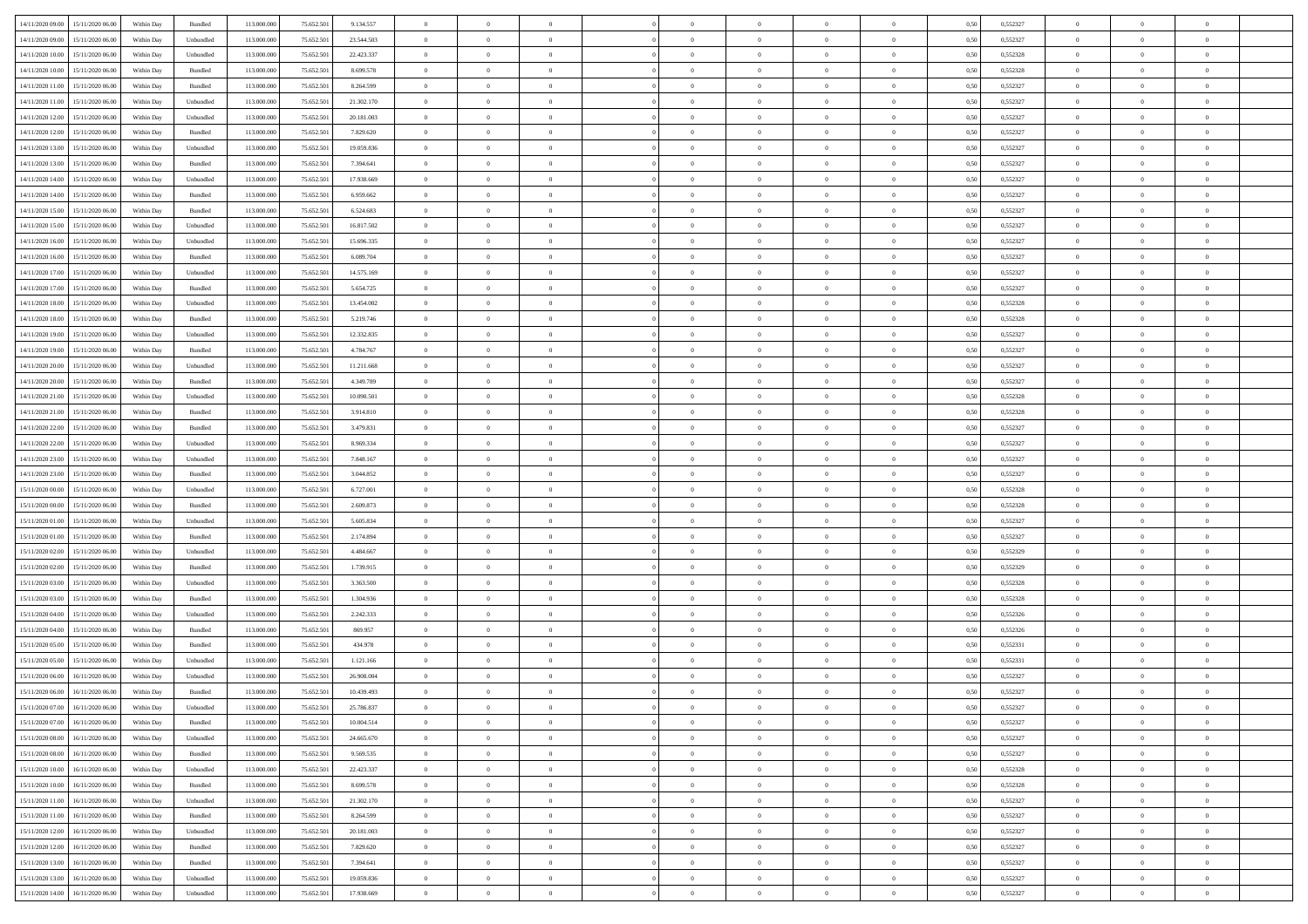| 15/11/2020 14:00 16/11/2020 06:00    | Within Day | Bundled   | 113.000.000 | 75.652.501 | 6.959.662  | $\overline{0}$ | $\overline{0}$ |                | $\overline{0}$ | $\theta$       |                | $\theta$       | 0,50 | 0,552327 | $\theta$       | $\theta$       | $\overline{0}$ |  |
|--------------------------------------|------------|-----------|-------------|------------|------------|----------------|----------------|----------------|----------------|----------------|----------------|----------------|------|----------|----------------|----------------|----------------|--|
| 15/11/2020 15:00<br>16/11/2020 06.00 | Within Day | Unbundled | 113.000.00  | 75.652.50  | 16.817.502 | $\bf{0}$       | $\bf{0}$       | $\bf{0}$       | $\bf{0}$       | $\overline{0}$ | $\overline{0}$ | $\bf{0}$       | 0,50 | 0,552327 | $\,$ 0 $\,$    | $\bf{0}$       | $\overline{0}$ |  |
| 15/11/2020 15:00<br>16/11/2020 06:00 | Within Day | Bundled   | 113,000,000 | 75.652.501 | 6.524.683  | $\overline{0}$ | $\bf{0}$       | $\overline{0}$ | $\bf{0}$       | $\bf{0}$       | $\overline{0}$ | $\bf{0}$       | 0.50 | 0,552327 | $\bf{0}$       | $\overline{0}$ | $\overline{0}$ |  |
| 15/11/2020 16:00                     |            |           | 113.000.000 |            |            | $\overline{0}$ | $\overline{0}$ | $\overline{0}$ | $\overline{0}$ | $\theta$       | $\overline{0}$ |                |      | 0,552327 | $\theta$       | $\theta$       | $\overline{0}$ |  |
| 16/11/2020 06.00                     | Within Day | Unbundled |             | 75.652.501 | 15.696.335 |                |                |                |                |                |                | $\bf{0}$       | 0,50 |          |                |                |                |  |
| 15/11/2020 16.00<br>16/11/2020 06.00 | Within Day | Bundled   | 113.000.00  | 75.652.50  | 6.089.704  | $\bf{0}$       | $\overline{0}$ | $\bf{0}$       | $\overline{0}$ | $\theta$       | $\overline{0}$ | $\bf{0}$       | 0,50 | 0,552327 | $\,$ 0 $\,$    | $\bf{0}$       | $\overline{0}$ |  |
| 15/11/2020 17:00<br>16/11/2020 06.00 | Within Day | Unbundled | 113,000,000 | 75.652.50  | 14.575.169 | $\overline{0}$ | $\bf{0}$       | $\overline{0}$ | $\bf{0}$       | $\overline{0}$ | $\overline{0}$ | $\bf{0}$       | 0.50 | 0.552327 | $\,$ 0 $\,$    | $\theta$       | $\overline{0}$ |  |
| 15/11/2020 17:00<br>16/11/2020 06.00 | Within Day | Bundled   | 113.000.000 | 75.652.501 | 5.654.725  | $\bf{0}$       | $\overline{0}$ | $\overline{0}$ | $\overline{0}$ | $\overline{0}$ | $\overline{0}$ | $\bf{0}$       | 0,50 | 0,552327 | $\,$ 0 $\,$    | $\theta$       | $\overline{0}$ |  |
|                                      |            |           |             |            |            |                |                |                |                |                |                |                |      |          |                |                |                |  |
| 15/11/2020 18:00<br>16/11/2020 06.00 | Within Day | Unbundled | 113.000.00  | 75.652.50  | 13.454.002 | $\bf{0}$       | $\bf{0}$       | $\bf{0}$       | $\overline{0}$ | $\overline{0}$ | $\overline{0}$ | $\bf{0}$       | 0,50 | 0,552328 | $\,$ 0 $\,$    | $\bf{0}$       | $\overline{0}$ |  |
| 15/11/2020 18:00<br>16/11/2020 06:00 | Within Day | Bundled   | 113,000,000 | 75.652.50  | 5.219.746  | $\overline{0}$ | $\bf{0}$       | $\overline{0}$ | $\bf{0}$       | $\overline{0}$ | $\overline{0}$ | $\bf{0}$       | 0.50 | 0.552328 | $\bf{0}$       | $\overline{0}$ | $\overline{0}$ |  |
| 15/11/2020 19:00<br>16/11/2020 06.00 | Within Day | Unbundled | 113.000.000 | 75.652.501 | 12.332.835 | $\bf{0}$       | $\bf{0}$       | $\overline{0}$ | $\overline{0}$ | $\overline{0}$ | $\overline{0}$ | $\bf{0}$       | 0,50 | 0,552327 | $\,$ 0 $\,$    | $\bf{0}$       | $\overline{0}$ |  |
| 15/11/2020 19:00<br>16/11/2020 06.00 | Within Day | Bundled   | 113.000.00  | 75.652.50  | 4.784.767  | $\bf{0}$       | $\bf{0}$       | $\bf{0}$       | $\bf{0}$       | $\overline{0}$ | $\overline{0}$ | $\bf{0}$       | 0,50 | 0,552327 | $\,$ 0 $\,$    | $\bf{0}$       | $\overline{0}$ |  |
|                                      |            |           |             |            |            |                |                |                |                |                |                |                |      |          |                |                |                |  |
| 15/11/2020 20:00<br>16/11/2020 06.00 | Within Day | Bundled   | 113,000,000 | 75.652.501 | 4.349.789  | $\overline{0}$ | $\bf{0}$       | $\overline{0}$ | $\overline{0}$ | $\bf{0}$       | $\overline{0}$ | $\bf{0}$       | 0.50 | 0,552327 | $\bf{0}$       | $\overline{0}$ | $\,$ 0         |  |
| 15/11/2020 20.00<br>16/11/2020 06.00 | Within Day | Unbundled | 113.000.000 | 75.652.50  | 11.211.668 | $\overline{0}$ | $\overline{0}$ | $\overline{0}$ | $\theta$       | $\theta$       | $\overline{0}$ | $\bf{0}$       | 0,50 | 0,552327 | $\,$ 0 $\,$    | $\theta$       | $\overline{0}$ |  |
| 15/11/2020 21.00<br>16/11/2020 06.00 | Within Day | Unbundled | 113.000.00  | 75.652.50  | 10.090.501 | $\bf{0}$       | $\overline{0}$ | $\bf{0}$       | $\bf{0}$       | $\bf{0}$       | $\overline{0}$ | $\bf{0}$       | 0,50 | 0,552328 | $\,$ 0 $\,$    | $\bf{0}$       | $\overline{0}$ |  |
| 15/11/2020 21.00<br>16/11/2020 06.00 | Within Day | Bundled   | 113,000,000 | 75.652.50  | 3.914.810  | $\overline{0}$ | $\bf{0}$       | $\overline{0}$ | $\bf{0}$       | $\overline{0}$ | $\theta$       | $\bf{0}$       | 0.50 | 0.552328 | $\,$ 0 $\,$    | $\theta$       | $\overline{0}$ |  |
| 15/11/2020 22.00<br>16/11/2020 06.00 | Within Day | Unbundled | 113.000.000 | 75.652.501 | 8.969.334  | $\overline{0}$ | $\overline{0}$ | $\overline{0}$ | $\overline{0}$ | $\overline{0}$ | $\overline{0}$ | $\bf{0}$       | 0,50 | 0,552327 | $\theta$       | $\theta$       | $\overline{0}$ |  |
|                                      |            |           |             |            |            |                |                |                |                |                |                |                |      |          |                |                |                |  |
| 15/11/2020 22.00<br>16/11/2020 06.00 | Within Day | Bundled   | 113.000.00  | 75.652.50  | 3.479.831  | $\bf{0}$       | $\bf{0}$       | $\bf{0}$       | $\overline{0}$ | $\overline{0}$ | $\overline{0}$ | $\bf{0}$       | 0,50 | 0,552327 | $\,$ 0 $\,$    | $\bf{0}$       | $\overline{0}$ |  |
| 15/11/2020 23:00<br>16/11/2020 06:00 | Within Day | Unbundled | 113,000,00  | 75.652.50  | 7.848.167  | $\overline{0}$ | $\bf{0}$       | $\overline{0}$ | $\bf{0}$       | $\overline{0}$ | $\overline{0}$ | $\bf{0}$       | 0.50 | 0.552327 | $\bf{0}$       | $\overline{0}$ | $\bf{0}$       |  |
| 15/11/2020 23.00<br>16/11/2020 06.00 | Within Day | Bundled   | 113.000.000 | 75.652.501 | 3.044.852  | $\bf{0}$       | $\bf{0}$       | $\overline{0}$ | $\overline{0}$ | $\overline{0}$ | $\overline{0}$ | $\bf{0}$       | 0,50 | 0,552327 | $\,$ 0 $\,$    | $\bf{0}$       | $\overline{0}$ |  |
| 16/11/2020 00:00<br>16/11/2020 06.00 | Within Day | Unbundled | 113.000.00  | 75.652.50  | 6.727.001  | $\bf{0}$       | $\bf{0}$       | $\bf{0}$       | $\bf{0}$       | $\overline{0}$ | $\overline{0}$ | $\bf{0}$       | 0,50 | 0,552328 | $\,$ 0 $\,$    | $\bf{0}$       | $\overline{0}$ |  |
|                                      |            |           |             |            |            |                |                |                |                |                |                |                |      |          |                |                |                |  |
| 16/11/2020 00:00<br>16/11/2020 06.00 | Within Day | Bundled   | 113,000,000 | 75.652.501 | 2.609.873  | $\overline{0}$ | $\bf{0}$       | $\overline{0}$ | $\overline{0}$ | $\bf{0}$       | $\overline{0}$ | $\bf{0}$       | 0.50 | 0,552328 | $\bf{0}$       | $\overline{0}$ | $\,$ 0         |  |
| 16/11/2020 01:00<br>16/11/2020 06.00 | Within Day | Unbundled | 113.000.000 | 75.652.501 | 5.605.834  | $\overline{0}$ | $\overline{0}$ | $\overline{0}$ | $\theta$       | $\theta$       | $\overline{0}$ | $\bf{0}$       | 0,50 | 0,552327 | $\theta$       | $\theta$       | $\overline{0}$ |  |
| 16/11/2020 01:00<br>16/11/2020 06.00 | Within Day | Bundled   | 113.000.00  | 75.652.50  | 2.174.894  | $\bf{0}$       | $\bf{0}$       | $\bf{0}$       | $\bf{0}$       | $\overline{0}$ | $\overline{0}$ | $\bf{0}$       | 0,50 | 0,552327 | $\,$ 0 $\,$    | $\bf{0}$       | $\overline{0}$ |  |
| 16/11/2020 02.00<br>16/11/2020 06.00 | Within Day | Unbundled | 113,000,000 | 75.652.50  | 4.484.667  | $\overline{0}$ | $\bf{0}$       | $\overline{0}$ | $\bf{0}$       | $\overline{0}$ | $\overline{0}$ | $\bf{0}$       | 0.50 | 0.552329 | $\bf{0}$       | $\theta$       | $\overline{0}$ |  |
| 16/11/2020 02.00<br>16/11/2020 06.00 | Within Day | Bundled   | 113.000.000 | 75.652.501 | 1.739.915  | $\overline{0}$ | $\overline{0}$ | $\overline{0}$ | $\overline{0}$ | $\overline{0}$ | $\overline{0}$ | $\bf{0}$       | 0,50 | 0,552329 | $\,$ 0 $\,$    | $\theta$       | $\overline{0}$ |  |
|                                      |            |           |             |            |            |                |                |                |                |                |                |                |      |          |                |                |                |  |
| 16/11/2020 03:00<br>16/11/2020 06.00 | Within Day | Bundled   | 113.000.00  | 75.652.50  | 1.304.936  | $\bf{0}$       | $\overline{0}$ | $\bf{0}$       | $\overline{0}$ | $\bf{0}$       | $\overline{0}$ | $\bf{0}$       | 0,50 | 0,552328 | $\,$ 0 $\,$    | $\bf{0}$       | $\overline{0}$ |  |
| 16/11/2020 03.00<br>16/11/2020 06:00 | Within Day | Unbundled | 113,000,000 | 75.652.50  | 3.363.500  | $\overline{0}$ | $\bf{0}$       | $\overline{0}$ | $\bf{0}$       | $\overline{0}$ | $\overline{0}$ | $\bf{0}$       | 0.50 | 0.552328 | $\bf{0}$       | $\overline{0}$ | $\overline{0}$ |  |
| 16/11/2020 04:00<br>16/11/2020 06.00 | Within Day | Unbundled | 113.000.000 | 75.652.501 | 2.242.333  | $\overline{0}$ | $\bf{0}$       | $\overline{0}$ | $\overline{0}$ | $\overline{0}$ | $\overline{0}$ | $\bf{0}$       | 0,50 | 0,552326 | $\,$ 0 $\,$    | $\theta$       | $\overline{0}$ |  |
| 16/11/2020 04:00<br>16/11/2020 06.00 | Within Day | Bundled   | 113.000.00  | 75.652.50  | 869.957    | $\bf{0}$       | $\bf{0}$       | $\bf{0}$       | $\bf{0}$       | $\overline{0}$ | $\overline{0}$ | $\bf{0}$       | 0,50 | 0,552326 | $\,$ 0 $\,$    | $\bf{0}$       | $\overline{0}$ |  |
|                                      |            |           |             |            |            |                |                |                |                |                |                |                |      |          |                |                |                |  |
| 16/11/2020 05:00<br>16/11/2020 06.00 | Within Day | Unbundled | 113,000,000 | 75.652.501 | 1.121.166  | $\overline{0}$ | $\bf{0}$       | $\overline{0}$ | $\overline{0}$ | $\bf{0}$       | $\overline{0}$ | $\bf{0}$       | 0.50 | 0.552331 | $\bf{0}$       | $\overline{0}$ | $\,$ 0         |  |
| 16/11/2020 05:00<br>16/11/2020 06:00 | Within Day | Bundled   | 113.000.000 | 75.652.50  | 434,978    | $\overline{0}$ | $\overline{0}$ | $\overline{0}$ | $\overline{0}$ | $\overline{0}$ | $\overline{0}$ | $\bf{0}$       | 0.5( | 0,552331 | $\theta$       | $\theta$       | $\overline{0}$ |  |
| 16/11/2020 06.00<br>17/11/2020 06.00 | Within Day | Unbundled | 113.000.00  | 75.652.50  | 26.908.004 | $\bf{0}$       | $\bf{0}$       | $\bf{0}$       | $\bf{0}$       | $\overline{0}$ | $\overline{0}$ | $\bf{0}$       | 0,50 | 0,552327 | $\,$ 0 $\,$    | $\bf{0}$       | $\overline{0}$ |  |
| 16/11/2020 06:00<br>17/11/2020 06.00 | Within Day | Bundled   | 113,000,000 | 75.652.50  | 10.439.493 | $\overline{0}$ | $\bf{0}$       | $\overline{0}$ | $\bf{0}$       | $\overline{0}$ | $\overline{0}$ | $\bf{0}$       | 0.50 | 0.552327 | $\bf{0}$       | $\bf{0}$       | $\overline{0}$ |  |
| 16/11/2020 07.00<br>17/11/2020 06.00 | Within Dav | Unbundled | 113.000.000 | 75.652.501 | 25.786.837 | $\overline{0}$ | $\overline{0}$ | $\overline{0}$ | $\overline{0}$ | $\overline{0}$ | $\overline{0}$ | $\bf{0}$       | 0.50 | 0,552327 | $\theta$       | $\theta$       | $\overline{0}$ |  |
|                                      |            |           |             |            |            |                |                |                |                |                |                |                |      |          |                |                |                |  |
| 16/11/2020 07:00<br>17/11/2020 06.00 | Within Day | Bundled   | 113.000.00  | 75.652.50  | 10.004.514 | $\bf{0}$       | $\bf{0}$       | $\bf{0}$       | $\bf{0}$       | $\overline{0}$ | $\overline{0}$ | $\bf{0}$       | 0,50 | 0,552327 | $\,$ 0 $\,$    | $\bf{0}$       | $\overline{0}$ |  |
| 16/11/2020 08:00<br>17/11/2020 06:00 | Within Day | Unbundled | 113,000,00  | 75.652.50  | 24,665,670 | $\overline{0}$ | $\bf{0}$       | $\overline{0}$ | $\bf{0}$       | $\overline{0}$ | $\overline{0}$ | $\bf{0}$       | 0.50 | 0.552327 | $\bf{0}$       | $\overline{0}$ | $\overline{0}$ |  |
| 16/11/2020 08:00<br>17/11/2020 06.00 | Within Dav | Bundled   | 113.000.000 | 75.652.501 | 9.569.535  | $\overline{0}$ | $\overline{0}$ | $\overline{0}$ | $\overline{0}$ | $\overline{0}$ | $\overline{0}$ | $\bf{0}$       | 0.50 | 0,552327 | $\theta$       | $\theta$       | $\overline{0}$ |  |
| 16/11/2020 09:00<br>17/11/2020 06.00 | Within Day | Unbundled | 113.000.00  | 75.652.50  | 23.544.503 | $\bf{0}$       | $\bf{0}$       | $\bf{0}$       | $\bf{0}$       | $\overline{0}$ | $\overline{0}$ | $\bf{0}$       | 0,50 | 0,552327 | $\,$ 0 $\,$    | $\bf{0}$       | $\overline{0}$ |  |
| 16/11/2020 09:00<br>17/11/2020 06.00 | Within Day | Bundled   | 113,000,000 | 75.652.501 | 9.134.557  | $\overline{0}$ | $\bf{0}$       | $\overline{0}$ | $\overline{0}$ | $\bf{0}$       | $\overline{0}$ | $\bf{0}$       | 0.50 | 0,552327 | $\bf{0}$       | $\overline{0}$ | $\,$ 0         |  |
|                                      |            |           |             |            |            |                |                |                |                |                |                |                |      |          |                |                |                |  |
| 16/11/2020 10:00<br>17/11/2020 06.00 | Within Dav | Bundled   | 113.000.000 | 75.652.501 | 8.699.578  | $\overline{0}$ | $\overline{0}$ | $\overline{0}$ | $\overline{0}$ | $\overline{0}$ | $\overline{0}$ | $\bf{0}$       | 0.5( | 0,552328 | $\theta$       | $\theta$       | $\overline{0}$ |  |
| 16/11/2020 10:00<br>17/11/2020 06.00 | Within Day | Unbundled | 113.000.00  | 75.652.50  | 22.423.337 | $\bf{0}$       | $\bf{0}$       | $\bf{0}$       | $\bf{0}$       | $\overline{0}$ | $\overline{0}$ | $\bf{0}$       | 0,50 | 0,552328 | $\,$ 0 $\,$    | $\bf{0}$       | $\overline{0}$ |  |
| 16/11/2020 11:00<br>17/11/2020 06.00 | Within Day | Unbundled | 113,000,00  | 75.652.50  | 21.302.170 | $\overline{0}$ | $\overline{0}$ | $\overline{0}$ | $\bf{0}$       | $\overline{0}$ | $\overline{0}$ | $\bf{0}$       | 0.50 | 0.552327 | $\bf{0}$       | $\theta$       | $\overline{0}$ |  |
| 16/11/2020 11:00<br>17/11/2020 06.00 | Within Day | Bundled   | 113.000.000 | 75.652.50  | 8.264.599  | $\overline{0}$ | $\overline{0}$ | $\overline{0}$ | $\theta$       | $\theta$       | $\overline{0}$ | $\overline{0}$ | 0.5( | 0,552327 | $\theta$       | $\theta$       | $\overline{0}$ |  |
| 16/11/2020 12:00<br>17/11/2020 06.00 | Within Day | Unbundled | 113.000.00  | 75.652.50  | 20.181.003 | $\bf{0}$       | $\bf{0}$       | $\bf{0}$       | $\bf{0}$       | $\bf{0}$       | $\overline{0}$ | $\bf{0}$       | 0,50 | 0,552327 | $\,$ 0 $\,$    | $\overline{0}$ | $\overline{0}$ |  |
|                                      |            |           |             |            |            |                |                |                |                |                |                |                |      |          |                |                |                |  |
| 16/11/2020 12:00 17/11/2020 06:00    | Within Day | Bundled   | 113.000.000 | 75.652.501 | 7.829.620  | $\bf{0}$       | $\theta$       |                | $\overline{0}$ | $\Omega$       |                | $\bf{0}$       | 0,50 | 0,552327 | $\bf{0}$       | $\bf{0}$       |                |  |
| 16/11/2020 13:00 17/11/2020 06:00    | Within Day | Unbundled | 113.000.000 | 75.652.501 | 19.059.836 | $\overline{0}$ | $\theta$       | $\Omega$       | $\theta$       | $\overline{0}$ | $\overline{0}$ | $\bf{0}$       | 0,50 | 0,552327 | $\theta$       | $\theta$       | $\overline{0}$ |  |
| 16/11/2020 13:00<br>17/11/2020 06.00 | Within Day | Bundled   | 113.000.00  | 75.652.50  | 7.394.641  | $\overline{0}$ | $\bf{0}$       | $\overline{0}$ | $\overline{0}$ | $\bf{0}$       | $\overline{0}$ | $\bf{0}$       | 0,50 | 0,552327 | $\bf{0}$       | $\overline{0}$ | $\bf{0}$       |  |
| 16/11/2020 14:00 17/11/2020 06:00    | Within Day | Unbundled | 113,000,000 | 75.652.501 | 17.938.669 | $\overline{0}$ | $\bf{0}$       | $\overline{0}$ | $\overline{0}$ | $\overline{0}$ | $\overline{0}$ | $\,$ 0 $\,$    | 0.50 | 0,552327 | $\overline{0}$ | $\bf{0}$       | $\,$ 0 $\,$    |  |
|                                      |            |           |             |            |            |                | $\overline{0}$ |                |                | $\overline{0}$ |                |                |      |          | $\overline{0}$ | $\theta$       | $\overline{0}$ |  |
| 16/11/2020 14:00 17/11/2020 06:00    | Within Dav | Bundled   | 113.000.000 | 75.652.501 | 6.959.662  | $\overline{0}$ |                | $\overline{0}$ | $\overline{0}$ |                | $\overline{0}$ | $\bf{0}$       | 0.50 | 0,552327 |                |                |                |  |
| 16/11/2020 15:00<br>17/11/2020 06.00 | Within Day | Unbundled | 113.000.000 | 75.652.501 | 16.817.502 | $\overline{0}$ | $\bf{0}$       | $\overline{0}$ | $\bf{0}$       | $\overline{0}$ | $\bf{0}$       | $\bf{0}$       | 0,50 | 0,552327 | $\bf{0}$       | $\overline{0}$ | $\overline{0}$ |  |
| 17/11/2020 06:00<br>16/11/2020 15:00 | Within Day | Bundled   | 113,000,000 | 75.652.501 | 6.524.683  | $\overline{0}$ | $\bf{0}$       | $\overline{0}$ | $\overline{0}$ | $\overline{0}$ | $\overline{0}$ | $\bf{0}$       | 0.50 | 0.552327 | $\,$ 0 $\,$    | $\overline{0}$ | $\,$ 0         |  |
| 16/11/2020 16:00<br>17/11/2020 06:00 | Within Dav | Unbundled | 113.000.000 | 75.652.501 | 15.696.335 | $\overline{0}$ | $\overline{0}$ | $\overline{0}$ | $\overline{0}$ | $\overline{0}$ | $\overline{0}$ | $\bf{0}$       | 0.50 | 0,552327 | $\overline{0}$ | $\theta$       | $\overline{0}$ |  |
| 16/11/2020 16:00<br>17/11/2020 06.00 | Within Day | Bundled   | 113.000.00  | 75.652.501 | 6.089.704  | $\overline{0}$ | $\overline{0}$ | $\overline{0}$ | $\overline{0}$ | $\overline{0}$ | $\overline{0}$ | $\bf{0}$       | 0,50 | 0,552327 | $\bf{0}$       | $\overline{0}$ | $\overline{0}$ |  |
|                                      |            |           |             |            |            |                |                |                |                |                |                |                |      |          |                |                |                |  |
| 17/11/2020 06:00<br>16/11/2020 17.00 | Within Day | Bundled   | 113,000,000 | 75.652.501 | 5.654.725  | $\overline{0}$ | $\overline{0}$ | $\overline{0}$ | $\overline{0}$ | $\bf{0}$       | $\overline{0}$ | $\bf{0}$       | 0.50 | 0.552327 | $\mathbf{0}$   | $\bf{0}$       | $\,$ 0         |  |
| 16/11/2020 17:00 17/11/2020 06:00    | Within Dav | Unbundled | 113.000.000 | 75.652.501 | 14.575.169 | $\overline{0}$ | $\overline{0}$ | $\overline{0}$ | $\overline{0}$ | $\overline{0}$ | $\overline{0}$ | $\bf{0}$       | 0.50 | 0,552327 | $\overline{0}$ | $\theta$       | $\overline{0}$ |  |
| 16/11/2020 18:00<br>17/11/2020 06.00 | Within Day | Unbundled | 113.000.00  | 75.652.50  | 13.454.002 | $\overline{0}$ | $\bf{0}$       | $\overline{0}$ | $\bf{0}$       | $\overline{0}$ | $\bf{0}$       | $\bf{0}$       | 0,50 | 0,552328 | $\bf{0}$       | $\bf{0}$       | $\overline{0}$ |  |
| 16/11/2020 18:00 17/11/2020 06:00    | Within Day | Bundled   | 113.000.000 | 75.652.501 | 5.219.746  | $\,$ 0 $\,$    | $\bf{0}$       | $\overline{0}$ | $\overline{0}$ | $\,$ 0 $\,$    | $\overline{0}$ | $\bf{0}$       | 0,50 | 0,552328 | $\overline{0}$ | $\,$ 0 $\,$    | $\,$ 0 $\,$    |  |
|                                      |            |           |             |            |            |                |                |                |                |                |                |                |      |          |                |                |                |  |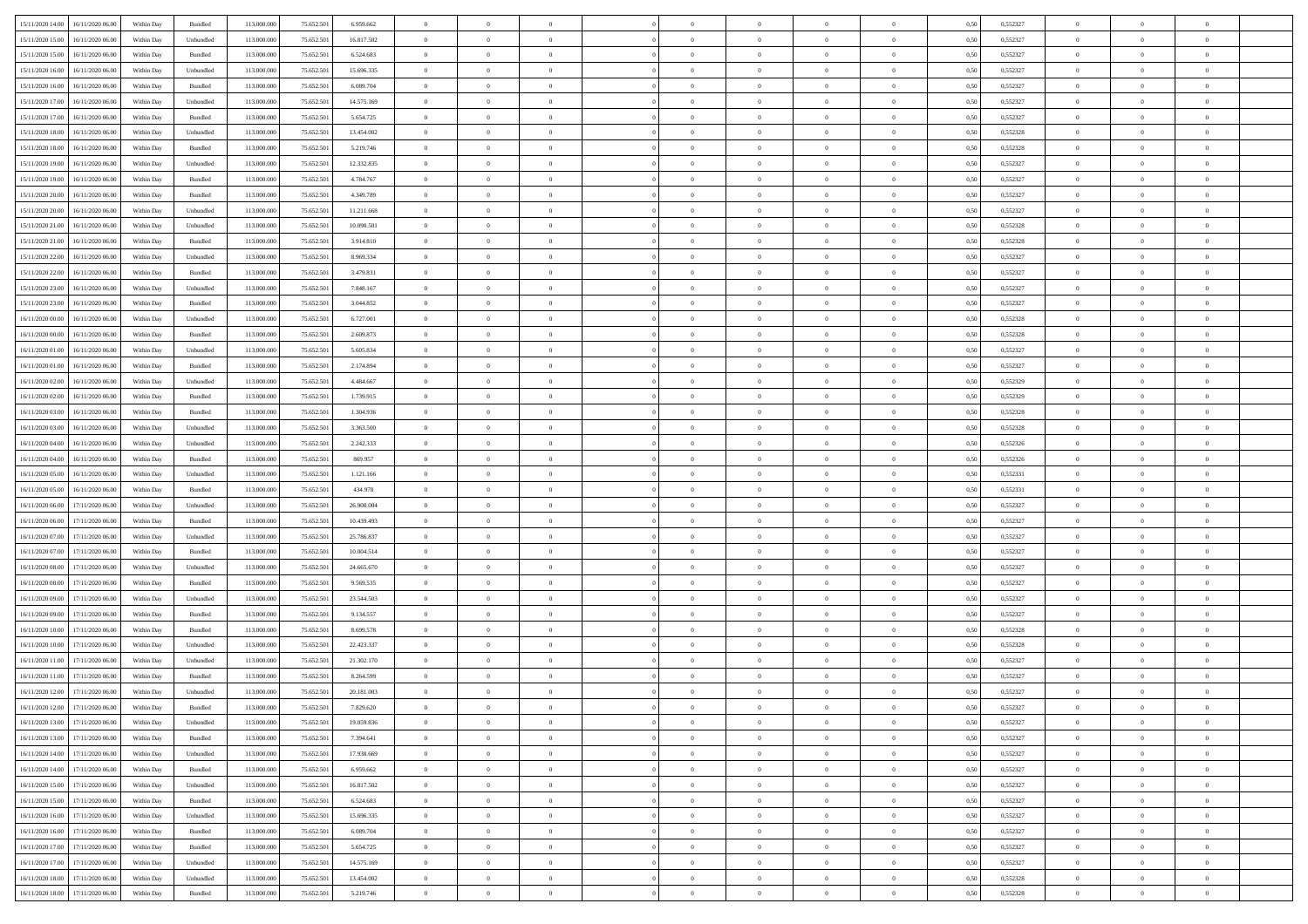| 16/11/2020 19:00 17/11/2020 06:00    | Within Day | Unbundled                   | 113.000.000 | 75.652.501 | 12.332.835 | $\overline{0}$ | $\overline{0}$ |                | $\overline{0}$ | $\theta$       |                | $\theta$       | 0,50 | 0,552327 | $\theta$       | $\theta$       | $\overline{0}$ |  |
|--------------------------------------|------------|-----------------------------|-------------|------------|------------|----------------|----------------|----------------|----------------|----------------|----------------|----------------|------|----------|----------------|----------------|----------------|--|
| 16/11/2020 19:00<br>17/11/2020 06.00 | Within Day | Bundled                     | 113.000.00  | 75.652.50  | 4.784.767  | $\bf{0}$       | $\bf{0}$       | $\bf{0}$       | $\bf{0}$       | $\overline{0}$ | $\overline{0}$ | $\bf{0}$       | 0,50 | 0,552327 | $\,$ 0 $\,$    | $\bf{0}$       | $\overline{0}$ |  |
| 16/11/2020 20:00<br>17/11/2020 06:00 | Within Day | Unbundled                   | 113,000,000 | 75.652.501 | 11.211.668 | $\overline{0}$ | $\bf{0}$       | $\overline{0}$ | $\bf{0}$       | $\bf{0}$       | $\overline{0}$ | $\bf{0}$       | 0.50 | 0,552327 | $\bf{0}$       | $\overline{0}$ | $\bf{0}$       |  |
| 16/11/2020 20:00<br>17/11/2020 06:00 | Within Day | Bundled                     | 113.000.000 | 75.652.501 | 4.349.789  | $\overline{0}$ | $\overline{0}$ | $\overline{0}$ | $\overline{0}$ | $\theta$       | $\overline{0}$ | $\bf{0}$       | 0,50 | 0,552327 | $\theta$       | $\theta$       | $\overline{0}$ |  |
| 16/11/2020 21:00<br>17/11/2020 06.00 | Within Day | Unbundled                   | 113.000.00  | 75.652.50  | 10.090.501 | $\bf{0}$       | $\overline{0}$ | $\bf{0}$       | $\overline{0}$ | $\bf{0}$       | $\overline{0}$ | $\bf{0}$       | 0,50 | 0,552328 | $\,$ 0 $\,$    | $\bf{0}$       | $\overline{0}$ |  |
|                                      |            |                             |             |            |            |                |                |                |                |                |                |                |      |          |                |                |                |  |
| 16/11/2020 21:00<br>17/11/2020 06.00 | Within Day | Bundled                     | 113,000,000 | 75.652.50  | 3.914.810  | $\overline{0}$ | $\bf{0}$       | $\overline{0}$ | $\bf{0}$       | $\overline{0}$ | $\overline{0}$ | $\bf{0}$       | 0.50 | 0.552328 | $\,$ 0 $\,$    | $\theta$       | $\overline{0}$ |  |
| 16/11/2020 22.00<br>17/11/2020 06.00 | Within Day | Unbundled                   | 113.000.000 | 75.652.501 | 8.969.334  | $\overline{0}$ | $\overline{0}$ | $\overline{0}$ | $\overline{0}$ | $\overline{0}$ | $\overline{0}$ | $\bf{0}$       | 0,50 | 0,552327 | $\,$ 0 $\,$    | $\theta$       | $\overline{0}$ |  |
| 16/11/2020 22.00<br>17/11/2020 06.00 | Within Day | Bundled                     | 113.000.00  | 75.652.50  | 3.479.831  | $\bf{0}$       | $\bf{0}$       | $\bf{0}$       | $\overline{0}$ | $\overline{0}$ | $\overline{0}$ | $\bf{0}$       | 0,50 | 0,552327 | $\,$ 0 $\,$    | $\bf{0}$       | $\overline{0}$ |  |
| 16/11/2020 23:00<br>17/11/2020 06:00 | Within Day | Unbundled                   | 113,000,00  | 75.652.50  | 7.848.167  | $\overline{0}$ | $\bf{0}$       | $\overline{0}$ | $\bf{0}$       | $\overline{0}$ | $\overline{0}$ | $\bf{0}$       | 0.50 | 0.552327 | $\bf{0}$       | $\overline{0}$ | $\overline{0}$ |  |
| 16/11/2020 23:00<br>17/11/2020 06.00 | Within Day | Bundled                     | 113.000.000 | 75.652.501 | 3.044.852  | $\bf{0}$       | $\bf{0}$       | $\overline{0}$ | $\overline{0}$ | $\overline{0}$ | $\overline{0}$ | $\bf{0}$       | 0,50 | 0,552327 | $\,$ 0 $\,$    | $\bf{0}$       | $\overline{0}$ |  |
| 17/11/2020 00:00<br>17/11/2020 06.00 | Within Day | Bundled                     | 113.000.00  | 75.652.50  | 2.609.873  | $\bf{0}$       | $\bf{0}$       | $\bf{0}$       | $\bf{0}$       | $\overline{0}$ | $\overline{0}$ | $\bf{0}$       | 0,50 | 0,552328 | $\,$ 0 $\,$    | $\bf{0}$       | $\overline{0}$ |  |
| 17/11/2020 00:00<br>17/11/2020 06.00 | Within Day | Unbundled                   | 113,000,000 | 75.652.501 | 6.727.001  | $\overline{0}$ | $\bf{0}$       | $\overline{0}$ | $\overline{0}$ | $\bf{0}$       | $\overline{0}$ | $\bf{0}$       | 0.50 | 0,552328 | $\bf{0}$       | $\overline{0}$ | $\,$ 0         |  |
| 17/11/2020 01:00<br>17/11/2020 06.00 | Within Day | Unbundled                   | 113.000.000 | 75.652.501 | 5.605.834  | $\overline{0}$ | $\overline{0}$ | $\overline{0}$ | $\theta$       | $\theta$       | $\overline{0}$ | $\bf{0}$       | 0,50 | 0,552327 | $\,$ 0 $\,$    | $\theta$       | $\overline{0}$ |  |
|                                      |            |                             |             |            |            |                |                |                |                |                |                |                |      |          |                |                |                |  |
| 17/11/2020 01:00<br>17/11/2020 06.00 | Within Day | Bundled                     | 113.000.00  | 75.652.50  | 2.174.894  | $\bf{0}$       | $\overline{0}$ | $\bf{0}$       | $\bf{0}$       | $\bf{0}$       | $\overline{0}$ | $\bf{0}$       | 0,50 | 0,552327 | $\,$ 0 $\,$    | $\bf{0}$       | $\overline{0}$ |  |
| 17/11/2020 02.00<br>17/11/2020 06.00 | Within Day | Unbundled                   | 113,000,000 | 75.652.50  | 4.484.667  | $\overline{0}$ | $\bf{0}$       | $\overline{0}$ | $\bf{0}$       | $\overline{0}$ | $\overline{0}$ | $\bf{0}$       | 0.50 | 0.552329 | $\,$ 0 $\,$    | $\theta$       | $\overline{0}$ |  |
| 17/11/2020 02.00<br>17/11/2020 06.00 | Within Day | Bundled                     | 113.000.000 | 75.652.501 | 1.739.915  | $\overline{0}$ | $\overline{0}$ | $\overline{0}$ | $\overline{0}$ | $\overline{0}$ | $\overline{0}$ | $\bf{0}$       | 0,50 | 0,552329 | $\theta$       | $\theta$       | $\overline{0}$ |  |
| 17/11/2020 03:00<br>17/11/2020 06.00 | Within Day | Unbundled                   | 113.000.00  | 75.652.50  | 3.363.500  | $\bf{0}$       | $\bf{0}$       | $\bf{0}$       | $\overline{0}$ | $\bf{0}$       | $\overline{0}$ | $\bf{0}$       | 0,50 | 0,552328 | $\,$ 0 $\,$    | $\bf{0}$       | $\overline{0}$ |  |
| 17/11/2020 03:00<br>17/11/2020 06:00 | Within Day | Bundled                     | 113,000,00  | 75.652.50  | 1.304.936  | $\overline{0}$ | $\bf{0}$       | $\overline{0}$ | $\bf{0}$       | $\overline{0}$ | $\overline{0}$ | $\bf{0}$       | 0.50 | 0.552328 | $\bf{0}$       | $\overline{0}$ | $\overline{0}$ |  |
| 17/11/2020 04:00<br>17/11/2020 06.00 | Within Day | Unbundled                   | 113.000.000 | 75.652.501 | 2.242.333  | $\bf{0}$       | $\bf{0}$       | $\overline{0}$ | $\overline{0}$ | $\overline{0}$ | $\overline{0}$ | $\bf{0}$       | 0,50 | 0,552326 | $\,$ 0 $\,$    | $\bf{0}$       | $\overline{0}$ |  |
| 17/11/2020 04:00<br>17/11/2020 06.00 | Within Day | Bundled                     | 113.000.00  | 75.652.50  | 869.957    | $\bf{0}$       | $\bf{0}$       | $\bf{0}$       | $\bf{0}$       | $\overline{0}$ | $\overline{0}$ | $\bf{0}$       | 0,50 | 0,552326 | $\,$ 0 $\,$    | $\bf{0}$       | $\overline{0}$ |  |
|                                      |            |                             |             |            |            |                |                |                |                |                |                |                |      |          |                |                |                |  |
| 17/11/2020 05:00<br>17/11/2020 06.00 | Within Day | Unbundled                   | 113,000,000 | 75.652.501 | 1.121.166  | $\overline{0}$ | $\bf{0}$       | $\overline{0}$ | $\overline{0}$ | $\bf{0}$       | $\overline{0}$ | $\bf{0}$       | 0.50 | 0,552331 | $\bf{0}$       | $\overline{0}$ | $\,$ 0         |  |
| 17/11/2020 05:00<br>17/11/2020 06:00 | Within Day | Bundled                     | 113.000.000 | 75.652.501 | 434.978    | $\overline{0}$ | $\overline{0}$ | $\overline{0}$ | $\theta$       | $\theta$       | $\overline{0}$ | $\bf{0}$       | 0,50 | 0,552331 | $\,$ 0 $\,$    | $\theta$       | $\overline{0}$ |  |
| 17/11/2020 06.00<br>18/11/2020 06.00 | Within Day | Unbundled                   | 113.000.00  | 75.654.73  | 26.908.004 | $\bf{0}$       | $\bf{0}$       | $\bf{0}$       | $\bf{0}$       | $\overline{0}$ | $\overline{0}$ | $\bf{0}$       | 0,50 | 0,552327 | $\,$ 0 $\,$    | $\bf{0}$       | $\overline{0}$ |  |
| 17/11/2020 06.00<br>18/11/2020 06.00 | Within Day | Bundled                     | 113,000,000 | 75.654.73  | 10.437.260 | $\overline{0}$ | $\bf{0}$       | $\overline{0}$ | $\bf{0}$       | $\overline{0}$ | $\overline{0}$ | $\bf{0}$       | 0.50 | 0.552327 | $\bf{0}$       | $\theta$       | $\overline{0}$ |  |
| 17/11/2020 07:00<br>18/11/2020 06.00 | Within Day | Bundled                     | 113.000.000 | 75.654.734 | 10.002.374 | $\overline{0}$ | $\overline{0}$ | $\overline{0}$ | $\overline{0}$ | $\overline{0}$ | $\overline{0}$ | $\bf{0}$       | 0,50 | 0,552327 | $\,$ 0 $\,$    | $\theta$       | $\overline{0}$ |  |
| 17/11/2020 07:00<br>18/11/2020 06.00 | Within Day | Unbundled                   | 113.000.00  | 75.654.73  | 25.786.837 | $\bf{0}$       | $\overline{0}$ | $\bf{0}$       | $\overline{0}$ | $\overline{0}$ | $\overline{0}$ | $\bf{0}$       | 0,50 | 0,552327 | $\,$ 0 $\,$    | $\bf{0}$       | $\overline{0}$ |  |
| 17/11/2020 08:00<br>18/11/2020 06:00 | Within Day | Unbundled                   | 113,000,000 | 75.654.73  | 24,665,670 | $\overline{0}$ | $\bf{0}$       | $\overline{0}$ | $\bf{0}$       | $\overline{0}$ | $\overline{0}$ | $\bf{0}$       | 0.50 | 0.552327 | $\bf{0}$       | $\overline{0}$ | $\overline{0}$ |  |
| 17/11/2020 08:00<br>18/11/2020 06.00 | Within Day | Bundled                     | 113.000.000 | 75.654.734 | 9.567.488  | $\overline{0}$ | $\bf{0}$       | $\overline{0}$ | $\overline{0}$ | $\overline{0}$ | $\overline{0}$ | $\bf{0}$       | 0,50 | 0,552327 | $\,$ 0 $\,$    | $\bf{0}$       | $\overline{0}$ |  |
|                                      |            |                             |             |            |            |                |                |                |                |                |                |                |      |          |                |                |                |  |
| 17/11/2020 09:00<br>18/11/2020 06.00 | Within Day | Unbundled                   | 113.000.00  | 75.654.73  | 23.544.503 | $\bf{0}$       | $\bf{0}$       | $\bf{0}$       | $\bf{0}$       | $\overline{0}$ | $\overline{0}$ | $\bf{0}$       | 0,50 | 0,552327 | $\,$ 0 $\,$    | $\bf{0}$       | $\overline{0}$ |  |
| 17/11/2020 09:00<br>18/11/2020 06.00 | Within Day | Bundled                     | 113,000,000 | 75.654.734 | 9.132.603  | $\overline{0}$ | $\bf{0}$       | $\overline{0}$ | $\overline{0}$ | $\bf{0}$       | $\overline{0}$ | $\bf{0}$       | 0.50 | 0.552327 | $\bf{0}$       | $\overline{0}$ | $\,$ 0         |  |
| 17/11/2020 10:00<br>18/11/2020 06:00 | Within Day | Unbundled                   | 113.000.000 | 75.654.73  | 22.423.337 | $\overline{0}$ | $\overline{0}$ | $\overline{0}$ | $\overline{0}$ | $\overline{0}$ | $\overline{0}$ | $\bf{0}$       | 0.5( | 0,552328 | $\theta$       | $\theta$       | $\overline{0}$ |  |
| 17/11/2020 10:00<br>18/11/2020 06.00 | Within Day | Bundled                     | 113.000.00  | 75.654.73  | 8.697.717  | $\bf{0}$       | $\bf{0}$       | $\bf{0}$       | $\bf{0}$       | $\overline{0}$ | $\overline{0}$ | $\bf{0}$       | 0,50 | 0,552328 | $\,$ 0 $\,$    | $\bf{0}$       | $\overline{0}$ |  |
| 17/11/2020 11:00<br>18/11/2020 06.00 | Within Day | Unbundled                   | 113,000,000 | 75.654.734 | 21.302.170 | $\overline{0}$ | $\bf{0}$       | $\overline{0}$ | $\bf{0}$       | $\overline{0}$ | $\overline{0}$ | $\bf{0}$       | 0.50 | 0.552327 | $\bf{0}$       | $\bf{0}$       | $\overline{0}$ |  |
| 17/11/2020 11:00<br>18/11/2020 06.00 | Within Day | Bundled                     | 113.000.000 | 75.654.734 | 8.262.831  | $\overline{0}$ | $\overline{0}$ | $\overline{0}$ | $\overline{0}$ | $\overline{0}$ | $\overline{0}$ | $\bf{0}$       | 0.5( | 0,552327 | $\theta$       | $\theta$       | $\overline{0}$ |  |
| 17/11/2020 12:00<br>18/11/2020 06.00 | Within Day | Unbundled                   | 113.000.00  | 75.654.73  | 20.181.003 | $\bf{0}$       | $\bf{0}$       | $\bf{0}$       | $\bf{0}$       | $\overline{0}$ | $\overline{0}$ | $\bf{0}$       | 0,50 | 0,552327 | $\,$ 0 $\,$    | $\bf{0}$       | $\overline{0}$ |  |
| 17/11/2020 12:00<br>18/11/2020 06:00 | Within Day | Bundled                     | 113,000,00  | 75.654.73  | 7.827.945  | $\overline{0}$ | $\bf{0}$       | $\overline{0}$ | $\bf{0}$       | $\overline{0}$ | $\overline{0}$ | $\bf{0}$       | 0.50 | 0.552327 | $\bf{0}$       | $\overline{0}$ | $\overline{0}$ |  |
|                                      |            |                             |             |            |            |                |                |                |                |                |                |                |      |          |                |                |                |  |
| 17/11/2020 13:00<br>18/11/2020 06:00 | Within Day | Unbundled                   | 113.000.000 | 75.654.734 | 19.059.836 | $\overline{0}$ | $\overline{0}$ | $\overline{0}$ | $\overline{0}$ | $\overline{0}$ | $\overline{0}$ | $\bf{0}$       | 0.50 | 0,552327 | $\theta$       | $\theta$       | $\overline{0}$ |  |
| 17/11/2020 13:00<br>18/11/2020 06.00 | Within Day | Bundled                     | 113.000.00  | 75.654.73  | 7.393.059  | $\bf{0}$       | $\bf{0}$       | $\bf{0}$       | $\bf{0}$       | $\overline{0}$ | $\overline{0}$ | $\bf{0}$       | 0,50 | 0,552327 | $\,$ 0 $\,$    | $\bf{0}$       | $\overline{0}$ |  |
| 17/11/2020 14:00<br>18/11/2020 06.00 | Within Day | Bundled                     | 113,000,000 | 75.654.734 | 6.958.173  | $\overline{0}$ | $\bf{0}$       | $\overline{0}$ | $\overline{0}$ | $\bf{0}$       | $\overline{0}$ | $\bf{0}$       | 0.50 | 0,552327 | $\bf{0}$       | $\overline{0}$ | $\,$ 0         |  |
| 17/11/2020 14:00<br>18/11/2020 06:00 | Within Dav | Unbundled                   | 113.000.000 | 75.654.734 | 17.938.669 | $\overline{0}$ | $\overline{0}$ | $\overline{0}$ | $\overline{0}$ | $\overline{0}$ | $\overline{0}$ | $\bf{0}$       | 0.5( | 0,552327 | $\theta$       | $\theta$       | $\overline{0}$ |  |
| 17/11/2020 15:00<br>18/11/2020 06.00 | Within Day | Unbundled                   | 113.000.00  | 75.654.73  | 16.817.502 | $\bf{0}$       | $\bf{0}$       | $\bf{0}$       | $\bf{0}$       | $\overline{0}$ | $\overline{0}$ | $\bf{0}$       | 0,50 | 0,552327 | $\,$ 0 $\,$    | $\bf{0}$       | $\overline{0}$ |  |
| 17/11/2020 15:00<br>18/11/2020 06.00 | Within Day | Bundled                     | 113,000,000 | 75.654.73  | 6.523.287  | $\overline{0}$ | $\overline{0}$ | $\overline{0}$ | $\bf{0}$       | $\overline{0}$ | $\overline{0}$ | $\bf{0}$       | 0.50 | 0.552327 | $\bf{0}$       | $\theta$       | $\overline{0}$ |  |
| 17/11/2020 16:00<br>18/11/2020 06.00 | Within Dav | Unbundled                   | 113.000.000 | 75.654.73  | 15.696.335 | $\overline{0}$ | $\overline{0}$ | $\overline{0}$ | $\theta$       | $\theta$       | $\overline{0}$ | $\overline{0}$ | 0.5( | 0,552327 | $\theta$       | $\theta$       | $\overline{0}$ |  |
| 17/11/2020 16:00<br>18/11/2020 06.00 | Within Day | Bundled                     | 113.000.00  | 75.654.73  | 6.088.402  | $\bf{0}$       | $\bf{0}$       | $\bf{0}$       | $\bf{0}$       | $\bf{0}$       | $\overline{0}$ | $\bf{0}$       | 0,50 | 0,552327 | $\,$ 0 $\,$    | $\bf{0}$       | $\overline{0}$ |  |
| 17/11/2020 17:00 18/11/2020 06:00    | Within Day | $\ensuremath{\mathsf{Unb}}$ | 113.000.000 | 75.654.734 | 14.575.169 | $\bf{0}$       | $\theta$       |                | $\Omega$       | $\Omega$       |                | $\bf{0}$       | 0,50 | 0,552327 | $\bf{0}$       | $\bf{0}$       |                |  |
|                                      |            |                             |             |            |            |                |                |                |                |                |                |                |      |          |                |                |                |  |
| 17/11/2020 17:00 18/11/2020 06:00    | Within Day | Bundled                     | 113.000.000 | 75.654.734 | 5.653.516  | $\overline{0}$ | $\theta$       | $\Omega$       | $\theta$       | $\theta$       | $\overline{0}$ | $\bf{0}$       | 0,50 | 0,552327 | $\theta$       | $\theta$       | $\overline{0}$ |  |
| 17/11/2020 18:00<br>18/11/2020 06.00 | Within Day | Unbundled                   | 113.000.00  | 75.654.73  | 13.454.002 | $\overline{0}$ | $\bf{0}$       | $\overline{0}$ | $\overline{0}$ | $\bf{0}$       | $\overline{0}$ | $\bf{0}$       | 0,50 | 0,552328 | $\bf{0}$       | $\overline{0}$ | $\bf{0}$       |  |
| 17/11/2020 18:00 18/11/2020 06:00    | Within Day | Bundled                     | 113,000,000 | 75.654.734 | 5.218.630  | $\overline{0}$ | $\bf{0}$       | $\overline{0}$ | $\overline{0}$ | $\overline{0}$ | $\overline{0}$ | $\,$ 0 $\,$    | 0.50 | 0,552328 | $\overline{0}$ | $\bf{0}$       | $\,$ 0 $\,$    |  |
| 17/11/2020 19:00 18/11/2020 06:00    | Within Dav | Unbundled                   | 113.000.000 | 75.654.734 | 12.332.835 | $\overline{0}$ | $\overline{0}$ | $\overline{0}$ | $\overline{0}$ | $\overline{0}$ | $\overline{0}$ | $\bf{0}$       | 0.50 | 0,552327 | $\overline{0}$ | $\theta$       | $\overline{0}$ |  |
| 17/11/2020 19:00<br>18/11/2020 06.00 | Within Day | Bundled                     | 113.000.000 | 75.654.734 | 4.783.744  | $\overline{0}$ | $\bf{0}$       | $\overline{0}$ | $\bf{0}$       | $\overline{0}$ | $\bf{0}$       | $\bf{0}$       | 0,50 | 0,552327 | $\bf{0}$       | $\overline{0}$ | $\overline{0}$ |  |
| 17/11/2020 20:00<br>18/11/2020 06:00 | Within Day | Unbundled                   | 113,000,000 | 75.654.734 | 11.211.668 | $\overline{0}$ | $\bf{0}$       | $\overline{0}$ | $\overline{0}$ | $\overline{0}$ | $\overline{0}$ | $\bf{0}$       | 0.50 | 0.552327 | $\,$ 0 $\,$    | $\theta$       | $\overline{0}$ |  |
| 17/11/2020 20:00<br>18/11/2020 06:00 | Within Dav | Bundled                     | 113.000.000 | 75.654.734 | 4.348.858  | $\overline{0}$ | $\overline{0}$ | $\overline{0}$ | $\overline{0}$ | $\overline{0}$ | $\overline{0}$ | $\bf{0}$       | 0.50 | 0,552327 | $\overline{0}$ | $\theta$       | $\overline{0}$ |  |
|                                      |            |                             |             |            |            |                |                |                |                |                |                |                |      |          |                |                |                |  |
| 17/11/2020 21.00<br>18/11/2020 06.00 | Within Day | Bundled                     | 113.000.00  | 75.654.73  | 3.913.972  | $\overline{0}$ | $\overline{0}$ | $\overline{0}$ | $\overline{0}$ | $\overline{0}$ | $\overline{0}$ | $\bf{0}$       | 0,50 | 0,552328 | $\bf{0}$       | $\overline{0}$ | $\overline{0}$ |  |
| 17/11/2020 21.00 18/11/2020 06.00    | Within Day | Unbundled                   | 113,000,000 | 75.654.734 | 10,090.501 | $\overline{0}$ | $\overline{0}$ | $\overline{0}$ | $\overline{0}$ | $\bf{0}$       | $\overline{0}$ | $\bf{0}$       | 0.50 | 0.552328 | $\mathbf{0}$   | $\bf{0}$       | $\,$ 0         |  |
| 17/11/2020 22.00 18/11/2020 06.00    | Within Dav | Unbundled                   | 113.000.000 | 75.654.734 | 8.969.334  | $\overline{0}$ | $\overline{0}$ | $\overline{0}$ | $\overline{0}$ | $\overline{0}$ | $\overline{0}$ | $\bf{0}$       | 0.50 | 0,552327 | $\overline{0}$ | $\theta$       | $\overline{0}$ |  |
| 17/11/2020 22.00<br>18/11/2020 06.00 | Within Day | Bundled                     | 113.000.00  | 75.654.73  | 3.479.086  | $\overline{0}$ | $\bf{0}$       | $\overline{0}$ | $\bf{0}$       | $\overline{0}$ | $\bf{0}$       | $\bf{0}$       | 0,50 | 0,552327 | $\bf{0}$       | $\bf{0}$       | $\overline{0}$ |  |
| 17/11/2020 23.00 18/11/2020 06.00    | Within Day | Unbundled                   | 113.000.000 | 75.654.734 | 7.848.167  | $\overline{0}$ | $\bf{0}$       | $\overline{0}$ | $\overline{0}$ | $\,$ 0 $\,$    | $\overline{0}$ | $\bf{0}$       | 0,50 | 0,552327 | $\overline{0}$ | $\,$ 0 $\,$    | $\,$ 0 $\,$    |  |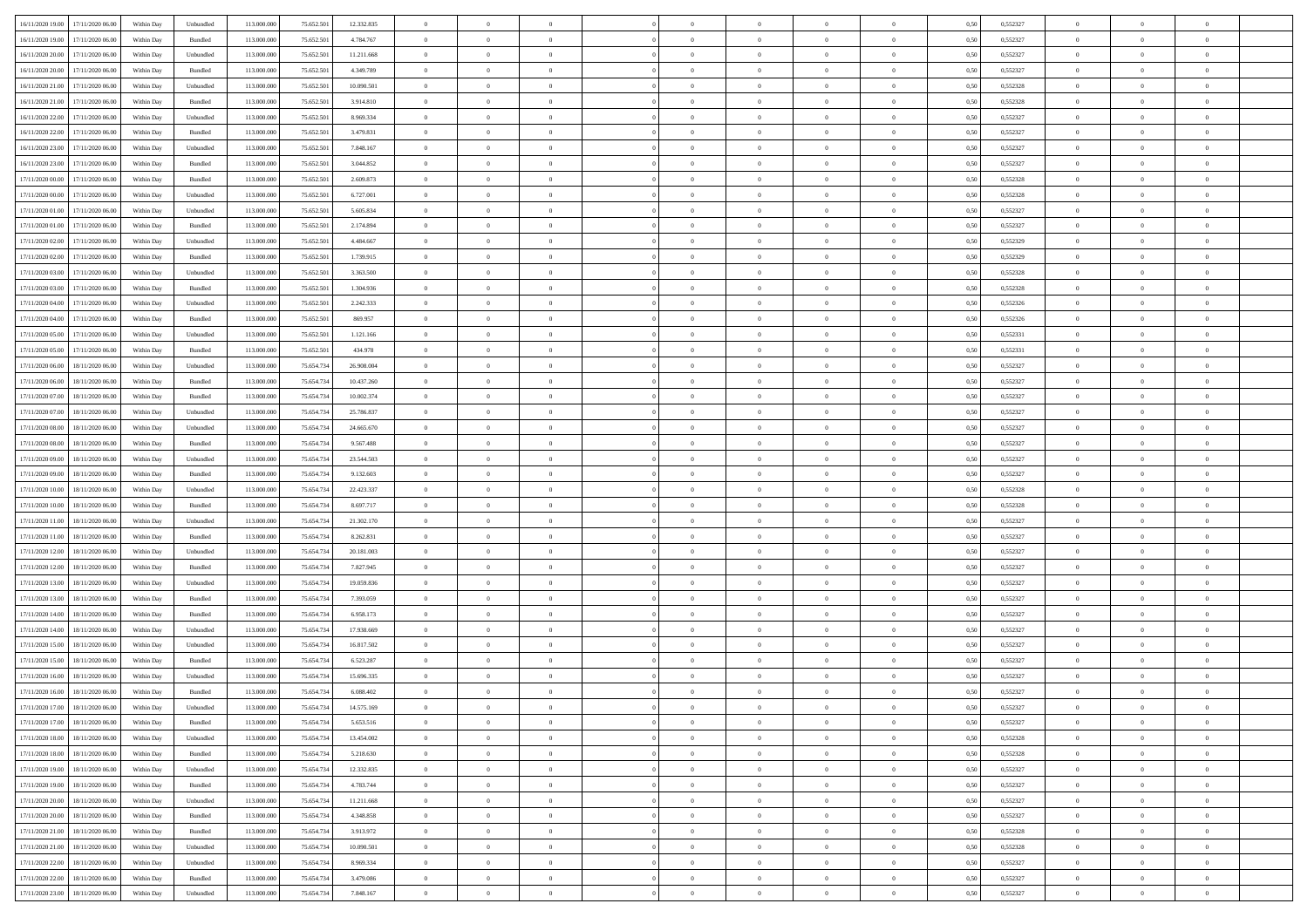| 17/11/2020 23.00 18/11/2020 06.00    | Within Day | Bundled   | 113.000.000 | 75.654.734 | 3.044.201  | $\overline{0}$ | $\overline{0}$ |                | $\overline{0}$ | $\theta$       |                | $\theta$       | 0,50 | 0,552327 | $\theta$       | $\theta$       | $\overline{0}$ |  |
|--------------------------------------|------------|-----------|-------------|------------|------------|----------------|----------------|----------------|----------------|----------------|----------------|----------------|------|----------|----------------|----------------|----------------|--|
| 18/11/2020 00:00<br>18/11/2020 06.00 | Within Day | Unbundled | 113.000.00  | 75.654.73  | 6.727.001  | $\bf{0}$       | $\bf{0}$       | $\bf{0}$       | $\bf{0}$       | $\overline{0}$ | $\overline{0}$ | $\bf{0}$       | 0,50 | 0,552328 | $\,$ 0 $\,$    | $\bf{0}$       | $\overline{0}$ |  |
| 18/11/2020 00:00<br>18/11/2020 06:00 | Within Day | Bundled   | 113,000,000 | 75.654.734 | 2.609.315  | $\overline{0}$ | $\bf{0}$       | $\overline{0}$ | $\bf{0}$       | $\bf{0}$       | $\overline{0}$ | $\bf{0}$       | 0.50 | 0,552328 | $\bf{0}$       | $\overline{0}$ | $\overline{0}$ |  |
| 18/11/2020 01:00<br>18/11/2020 06.00 | Within Day | Unbundled | 113.000.000 | 75.654.734 | 5.605.834  | $\overline{0}$ | $\overline{0}$ | $\overline{0}$ | $\theta$       | $\theta$       | $\overline{0}$ | $\bf{0}$       | 0,50 | 0,552327 | $\theta$       | $\theta$       | $\overline{0}$ |  |
|                                      |            |           |             |            |            |                | $\overline{0}$ |                |                |                |                |                |      |          |                |                | $\overline{0}$ |  |
| 18/11/2020 01:00<br>18/11/2020 06.00 | Within Day | Bundled   | 113.000.00  | 75.654.73  | 2.174.429  | $\bf{0}$       |                | $\bf{0}$       | $\overline{0}$ | $\theta$       | $\overline{0}$ | $\bf{0}$       | 0,50 | 0,552327 | $\,$ 0 $\,$    | $\bf{0}$       |                |  |
| 18/11/2020 02:00<br>18/11/2020 06.00 | Within Day | Unbundled | 113,000,000 | 75.654.73  | 4.484.667  | $\overline{0}$ | $\overline{0}$ | $\overline{0}$ | $\bf{0}$       | $\overline{0}$ | $\theta$       | $\bf{0}$       | 0.50 | 0.552329 | $\,$ 0 $\,$    | $\theta$       | $\overline{0}$ |  |
| 18/11/2020 02.00<br>18/11/2020 06.00 | Within Day | Bundled   | 113.000.000 | 75.654.734 | 1.739.543  | $\overline{0}$ | $\overline{0}$ | $\overline{0}$ | $\overline{0}$ | $\overline{0}$ | $\overline{0}$ | $\bf{0}$       | 0,50 | 0,552329 | $\,$ 0 $\,$    | $\theta$       | $\overline{0}$ |  |
| 18/11/2020 03:00<br>18/11/2020 06.00 | Within Day | Unbundled | 113.000.00  | 75.654.73  | 3.363.500  | $\bf{0}$       | $\bf{0}$       | $\bf{0}$       | $\overline{0}$ | $\overline{0}$ | $\overline{0}$ | $\bf{0}$       | 0,50 | 0,552328 | $\,$ 0 $\,$    | $\bf{0}$       | $\overline{0}$ |  |
| 18/11/2020 03.00<br>18/11/2020 06:00 | Within Day | Bundled   | 113,000,000 | 75.654.73  | 1.304.657  | $\overline{0}$ | $\bf{0}$       | $\overline{0}$ | $\bf{0}$       | $\overline{0}$ | $\overline{0}$ | $\bf{0}$       | 0.50 | 0.552328 | $\bf{0}$       | $\overline{0}$ | $\overline{0}$ |  |
| 18/11/2020 04:00<br>18/11/2020 06.00 | Within Day | Bundled   | 113.000.000 | 75.654.734 | 869.771    | $\bf{0}$       | $\bf{0}$       | $\overline{0}$ | $\overline{0}$ | $\overline{0}$ | $\overline{0}$ | $\bf{0}$       | 0,50 | 0,552326 | $\,$ 0 $\,$    | $\bf{0}$       | $\overline{0}$ |  |
|                                      |            |           |             |            |            |                |                |                |                |                |                |                |      |          |                |                |                |  |
| 18/11/2020 04:00<br>18/11/2020 06.00 | Within Day | Unbundled | 113.000.00  | 75.654.73  | 2.242.333  | $\bf{0}$       | $\bf{0}$       | $\bf{0}$       | $\bf{0}$       | $\bf{0}$       | $\overline{0}$ | $\bf{0}$       | 0,50 | 0,552326 | $\,$ 0 $\,$    | $\bf{0}$       | $\overline{0}$ |  |
| 18/11/2020 05:00<br>18/11/2020 06:00 | Within Day | Unbundled | 113,000,000 | 75.654.734 | 1.121.166  | $\overline{0}$ | $\bf{0}$       | $\overline{0}$ | $\overline{0}$ | $\bf{0}$       | $\overline{0}$ | $\bf{0}$       | 0.50 | 0,552331 | $\bf{0}$       | $\overline{0}$ | $\,$ 0         |  |
| 18/11/2020 05:00<br>18/11/2020 06.00 | Within Day | Bundled   | 113.000.000 | 75.654.734 | 434.885    | $\overline{0}$ | $\overline{0}$ | $\overline{0}$ | $\theta$       | $\theta$       | $\overline{0}$ | $\bf{0}$       | 0,50 | 0,552331 | $\,$ 0 $\,$    | $\theta$       | $\overline{0}$ |  |
| 18/11/2020 06:00<br>19/11/2020 06.00 | Within Day | Unbundled | 113.000.00  | 76.568.052 | 25.992.453 | $\bf{0}$       | $\overline{0}$ | $\bf{0}$       | $\bf{0}$       | $\bf{0}$       | $\overline{0}$ | $\bf{0}$       | 0,50 | 0,552327 | $\,$ 0 $\,$    | $\bf{0}$       | $\overline{0}$ |  |
| 18/11/2020 06:00<br>19/11/2020 06.00 | Within Day | Bundled   | 113,000,000 | 76.568.052 | 10.439.493 | $\overline{0}$ | $\overline{0}$ | $\overline{0}$ | $\bf{0}$       | $\overline{0}$ | $\theta$       | $\bf{0}$       | 0.50 | 0.552327 | $\,$ 0 $\,$    | $\theta$       | $\overline{0}$ |  |
| 18/11/2020 07:00<br>19/11/2020 06.00 | Within Day | Unbundled | 113.000.000 | 76.568.052 | 24.909.434 | $\overline{0}$ | $\overline{0}$ | $\overline{0}$ | $\overline{0}$ | $\overline{0}$ | $\overline{0}$ | $\bf{0}$       | 0,50 | 0,552327 | $\theta$       | $\theta$       | $\overline{0}$ |  |
|                                      |            |           |             |            |            |                |                |                |                |                |                |                |      |          |                |                |                |  |
| 18/11/2020 07:00<br>19/11/2020 06.00 | Within Day | Bundled   | 113.000.00  | 76.568.052 | 10.004.514 | $\bf{0}$       | $\bf{0}$       | $\bf{0}$       | $\overline{0}$ | $\bf{0}$       | $\overline{0}$ | $\bf{0}$       | 0,50 | 0,552327 | $\,$ 0 $\,$    | $\bf{0}$       | $\overline{0}$ |  |
| 18/11/2020 08:00<br>19/11/2020 06:00 | Within Day | Unbundled | 113,000,00  | 76.568.052 | 23.826.415 | $\overline{0}$ | $\bf{0}$       | $\overline{0}$ | $\bf{0}$       | $\overline{0}$ | $\overline{0}$ | $\bf{0}$       | 0.50 | 0.552327 | $\bf{0}$       | $\overline{0}$ | $\overline{0}$ |  |
| 18/11/2020 08:00<br>19/11/2020 06.00 | Within Day | Bundled   | 113.000.000 | 76.568.052 | 9.569.535  | $\bf{0}$       | $\bf{0}$       | $\overline{0}$ | $\overline{0}$ | $\overline{0}$ | $\overline{0}$ | $\bf{0}$       | 0,50 | 0,552327 | $\,$ 0 $\,$    | $\bf{0}$       | $\overline{0}$ |  |
| 18/11/2020 09:00<br>19/11/2020 06.00 | Within Day | Unbundled | 113.000.00  | 76.568.052 | 22.743.396 | $\bf{0}$       | $\bf{0}$       | $\bf{0}$       | $\bf{0}$       | $\overline{0}$ | $\overline{0}$ | $\bf{0}$       | 0,50 | 0,552327 | $\,$ 0 $\,$    | $\bf{0}$       | $\overline{0}$ |  |
| 18/11/2020 09:00<br>19/11/2020 06.00 | Within Day | Bundled   | 113,000,000 | 76.568.052 | 9.134.557  | $\overline{0}$ | $\bf{0}$       | $\overline{0}$ | $\overline{0}$ | $\bf{0}$       | $\overline{0}$ | $\bf{0}$       | 0.50 | 0,552327 | $\bf{0}$       | $\overline{0}$ | $\,$ 0         |  |
| 18/11/2020 10:00<br>19/11/2020 06.00 | Within Day | Unbundled | 113.000.000 | 76.568.052 | 21.660.377 | $\overline{0}$ | $\overline{0}$ | $\overline{0}$ | $\theta$       | $\theta$       | $\overline{0}$ | $\bf{0}$       | 0,50 | 0,552328 | $\theta$       | $\theta$       | $\overline{0}$ |  |
|                                      |            |           |             |            |            |                |                |                |                |                |                |                |      |          |                |                |                |  |
| 18/11/2020 10:00<br>19/11/2020 06.00 | Within Day | Bundled   | 113.000.00  | 76.568.052 | 8.699.578  | $\bf{0}$       | $\bf{0}$       | $\bf{0}$       | $\bf{0}$       | $\overline{0}$ | $\overline{0}$ | $\bf{0}$       | 0,50 | 0,552328 | $\,$ 0 $\,$    | $\bf{0}$       | $\overline{0}$ |  |
| 18/11/2020 11:00<br>19/11/2020 06.00 | Within Day | Bundled   | 113,000,000 | 76.568.052 | 8.264.599  | $\overline{0}$ | $\overline{0}$ | $\overline{0}$ | $\bf{0}$       | $\overline{0}$ | $\overline{0}$ | $\bf{0}$       | 0.50 | 0.552327 | $\bf{0}$       | $\theta$       | $\overline{0}$ |  |
| 18/11/2020 11:00<br>19/11/2020 06.00 | Within Day | Unbundled | 113.000.000 | 76.568.052 | 20.577.359 | $\overline{0}$ | $\overline{0}$ | $\overline{0}$ | $\overline{0}$ | $\overline{0}$ | $\overline{0}$ | $\bf{0}$       | 0,50 | 0,552327 | $\,$ 0 $\,$    | $\theta$       | $\overline{0}$ |  |
| 18/11/2020 12:00<br>19/11/2020 06.00 | Within Day | Unbundled | 113.000.00  | 76.568.052 | 19.494.340 | $\bf{0}$       | $\overline{0}$ | $\bf{0}$       | $\overline{0}$ | $\bf{0}$       | $\overline{0}$ | $\bf{0}$       | 0,50 | 0,552327 | $\,$ 0 $\,$    | $\bf{0}$       | $\overline{0}$ |  |
| 18/11/2020 12:00<br>19/11/2020 06:00 | Within Day | Bundled   | 113,000,000 | 76.568.052 | 7.829.620  | $\overline{0}$ | $\bf{0}$       | $\overline{0}$ | $\bf{0}$       | $\overline{0}$ | $\overline{0}$ | $\bf{0}$       | 0.50 | 0.552327 | $\bf{0}$       | $\overline{0}$ | $\overline{0}$ |  |
| 18/11/2020 13:00<br>19/11/2020 06.00 | Within Day | Unbundled | 113.000.000 | 76.568.052 | 18.411.321 | $\overline{0}$ | $\bf{0}$       | $\overline{0}$ | $\overline{0}$ | $\overline{0}$ | $\overline{0}$ | $\bf{0}$       | 0,50 | 0,552327 | $\,$ 0 $\,$    | $\theta$       | $\overline{0}$ |  |
|                                      |            |           |             |            |            |                |                |                |                |                |                |                |      |          |                |                |                |  |
| 18/11/2020 13:00<br>19/11/2020 06.00 | Within Day | Bundled   | 113.000.00  | 76.568.052 | 7.394.641  | $\bf{0}$       | $\bf{0}$       | $\bf{0}$       | $\bf{0}$       | $\overline{0}$ | $\overline{0}$ | $\bf{0}$       | 0,50 | 0,552327 | $\,$ 0 $\,$    | $\bf{0}$       | $\overline{0}$ |  |
| 18/11/2020 14:00<br>19/11/2020 06.00 | Within Day | Unbundled | 113,000,000 | 76.568.052 | 17.328.302 | $\overline{0}$ | $\bf{0}$       | $\overline{0}$ | $\overline{0}$ | $\bf{0}$       | $\overline{0}$ | $\bf{0}$       | 0.50 | 0.552327 | $\bf{0}$       | $\overline{0}$ | $\,$ 0         |  |
| 18/11/2020 14:00<br>19/11/2020 06:00 | Within Day | Bundled   | 113.000.000 | 76.568.052 | 6.959.662  | $\overline{0}$ | 149            | $\overline{0}$ | 1,290756       | $\overline{0}$ | $\overline{0}$ | $\bf{0}$       | 0.5( | 0,552327 | $\theta$       | $\theta$       | $\overline{0}$ |  |
| 18/11/2020 15:00<br>19/11/2020 06.00 | Within Day | Unbundled | 113.000.00  | 76.568.20  | 16.245.283 | $\bf{0}$       | $\overline{0}$ | $\bf{0}$       | $\overline{0}$ | $\overline{0}$ | $\overline{0}$ | $\bf{0}$       | 0,50 | 0,552327 | $\,$ 0 $\,$    | $\bf{0}$       | $\overline{0}$ |  |
| 18/11/2020 15:00<br>19/11/2020 06.00 | Within Day | Bundled   | 113,000,000 | 76.568.200 | 6.524.544  | $\overline{0}$ | $\bf{0}$       | $\overline{0}$ | $\bf{0}$       | $\overline{0}$ | $\overline{0}$ | $\bf{0}$       | 0.50 | 0.552327 | $\,$ 0 $\,$    | $\bf{0}$       | $\overline{0}$ |  |
| 18/11/2020 16:00<br>19/11/2020 06.00 | Within Dav | Unbundled | 113.000.000 | 76.568.200 | 15.162.264 | $\overline{0}$ | $\overline{0}$ | $\overline{0}$ | $\overline{0}$ | $\overline{0}$ | $\overline{0}$ | $\bf{0}$       | 0.50 | 0,552327 | $\theta$       | $\theta$       | $\overline{0}$ |  |
| 18/11/2020 16:00<br>19/11/2020 06.00 | Within Day | Bundled   | 113.000.00  | 76.568.200 | 6.089.574  | $\bf{0}$       | $\bf{0}$       | $\bf{0}$       | $\bf{0}$       | $\overline{0}$ | $\overline{0}$ | $\bf{0}$       | 0,50 | 0,552327 | $\,$ 0 $\,$    | $\bf{0}$       | $\overline{0}$ |  |
| 19/11/2020 06:00                     |            | Unbundled | 113,000,000 |            | 14.079.245 |                |                |                |                |                | $\overline{0}$ |                |      | 0.552327 |                |                |                |  |
| 18/11/2020 17.00                     | Within Day |           |             | 76.568.20  |            | $\overline{0}$ | $\bf{0}$       | $\overline{0}$ | $\bf{0}$       | $\overline{0}$ |                | $\bf{0}$       | 0.50 |          | $\bf{0}$       | $\overline{0}$ | $\overline{0}$ |  |
| 18/11/2020 17:00<br>19/11/2020 06:00 | Within Dav | Bundled   | 113.000.000 | 76.568.200 | 5.654.604  | $\overline{0}$ | $\overline{0}$ | $\overline{0}$ | $\overline{0}$ | $\overline{0}$ | $\overline{0}$ | $\bf{0}$       | 0.50 | 0,552327 | $\theta$       | $\theta$       | $\overline{0}$ |  |
| 18/11/2020 18:00<br>19/11/2020 06.00 | Within Day | Bundled   | 113.000.00  | 76.568.20  | 5.219.635  | $\bf{0}$       | $\bf{0}$       | $\bf{0}$       | $\bf{0}$       | $\overline{0}$ | $\overline{0}$ | $\bf{0}$       | 0,50 | 0,552328 | $\,$ 0 $\,$    | $\bf{0}$       | $\overline{0}$ |  |
| 18/11/2020 18:00<br>19/11/2020 06.00 | Within Day | Unbundled | 113,000,000 | 76,568,200 | 12.996.226 | $\overline{0}$ | $\bf{0}$       | $\overline{0}$ | $\overline{0}$ | $\bf{0}$       | $\overline{0}$ | $\bf{0}$       | 0.50 | 0,552328 | $\bf{0}$       | $\overline{0}$ | $\,$ 0         |  |
| 18/11/2020 19:00<br>19/11/2020 06.00 | Within Day | Unbundled | 113.000.000 | 76.568.200 | 11.913.207 | $\overline{0}$ | $\overline{0}$ | $\overline{0}$ | $\overline{0}$ | $\overline{0}$ | $\overline{0}$ | $\bf{0}$       | 0.5( | 0,552327 | $\theta$       | $\theta$       | $\overline{0}$ |  |
| 18/11/2020 19:00<br>19/11/2020 06.00 | Within Day | Bundled   | 113.000.00  | 76.568.200 | 4.784.665  | $\bf{0}$       | $\bf{0}$       | $\bf{0}$       | $\bf{0}$       | $\overline{0}$ | $\overline{0}$ | $\bf{0}$       | 0,50 | 0,552327 | $\,$ 0 $\,$    | $\bf{0}$       | $\overline{0}$ |  |
| 18/11/2020 20:00<br>19/11/2020 06.00 | Within Day | Unbundled | 113,000,00  | 76.568.20  | 10.830.188 | $\overline{0}$ | $\overline{0}$ | $\overline{0}$ | $\bf{0}$       | $\overline{0}$ | $\Omega$       | $\bf{0}$       | 0.50 | 0.552327 | $\bf{0}$       | $\theta$       | $\overline{0}$ |  |
| 18/11/2020 20:00<br>19/11/2020 06.00 | Within Dav | Bundled   | 113.000.000 | 76.568.200 | 4.349.696  | $\overline{0}$ | $\overline{0}$ | $\overline{0}$ | $\theta$       | $\theta$       | $\overline{0}$ | $\overline{0}$ | 0.5( | 0,552327 | $\theta$       | $\theta$       | $\overline{0}$ |  |
|                                      |            |           |             |            |            |                |                |                |                |                |                |                |      |          |                |                |                |  |
| 18/11/2020 21:00<br>19/11/2020 06.00 | Within Day | Unbundled | 113.000.00  | 76.568.200 | 9.747.170  | $\bf{0}$       | $\bf{0}$       | $\bf{0}$       | $\bf{0}$       | $\bf{0}$       | $\overline{0}$ | $\bf{0}$       | 0,50 | 0,552328 | $\,$ 0 $\,$    | $\bf{0}$       | $\overline{0}$ |  |
| 18/11/2020 21:00 19/11/2020 06:00    | Within Day | Bundled   | 113.000.000 | 76.568.200 | 3.914.726  | $\bf{0}$       | $\theta$       |                | $\Omega$       | $\Omega$       |                |                | 0,50 | 0,552328 | $\bf{0}$       | $\bf{0}$       |                |  |
| 18/11/2020 22:00 19/11/2020 06:00    | Within Day | Unbundled | 113.000.000 | 76.568.200 | 8.664.151  | $\overline{0}$ | $\theta$       | $\Omega$       | $\theta$       | $\theta$       | $\overline{0}$ | $\bf{0}$       | 0,50 | 0,552327 | $\theta$       | $\theta$       | $\overline{0}$ |  |
| 18/11/2020 22.00<br>19/11/2020 06.00 | Within Day | Bundled   | 113.000.00  | 76.568.200 | 3.479.756  | $\overline{0}$ | $\bf{0}$       | $\overline{0}$ | $\overline{0}$ | $\bf{0}$       | $\overline{0}$ | $\bf{0}$       | 0,50 | 0,552327 | $\bf{0}$       | $\overline{0}$ | $\bf{0}$       |  |
| 18/11/2020 23:00 19/11/2020 06:00    | Within Day | Unbundled | 113,000,000 | 76.568.200 | 7.581.132  | $\overline{0}$ | $\bf{0}$       | $\overline{0}$ | $\overline{0}$ | $\overline{0}$ | $\overline{0}$ | $\,$ 0 $\,$    | 0.50 | 0,552327 | $\overline{0}$ | $\bf{0}$       | $\,$ 0 $\,$    |  |
| 18/11/2020 23.00 19/11/2020 06.00    | Within Dav | Bundled   | 113.000.000 | 76.568.200 | 3.044.787  | $\overline{0}$ | $\overline{0}$ | $\overline{0}$ | $\overline{0}$ | $\overline{0}$ | $\overline{0}$ | $\bf{0}$       | 0.50 | 0,552327 | $\overline{0}$ | $\theta$       | $\overline{0}$ |  |
|                                      |            |           |             |            |            |                |                |                |                |                |                |                |      |          |                |                |                |  |
| 19/11/2020 00:00<br>19/11/2020 06.00 | Within Day | Unbundled | 113.000.000 | 76.568.200 | 6.498.113  | $\overline{0}$ | $\bf{0}$       | $\overline{0}$ | $\bf{0}$       | $\overline{0}$ | $\bf{0}$       | $\bf{0}$       | 0,50 | 0,552328 | $\bf{0}$       | $\overline{0}$ | $\overline{0}$ |  |
| 19/11/2020 00:00<br>19/11/2020 06:00 | Within Day | Bundled   | 113,000,000 | 76,568,200 | 2.609.817  | $\overline{0}$ | $\bf{0}$       | $\overline{0}$ | $\overline{0}$ | $\overline{0}$ | $\overline{0}$ | $\bf{0}$       | 0.50 | 0.552328 | $\,$ 0 $\,$    | $\theta$       | $\overline{0}$ |  |
| 19/11/2020 01:00<br>19/11/2020 06:00 | Within Dav | Bundled   | 113.000.000 | 76.568.200 | 2.174.848  | $\overline{0}$ | $\overline{0}$ | $\overline{0}$ | $\overline{0}$ | $\overline{0}$ | $\overline{0}$ | $\bf{0}$       | 0.50 | 0,552327 | $\overline{0}$ | $\theta$       | $\overline{0}$ |  |
| 19/11/2020 01:00<br>19/11/2020 06.00 | Within Day | Unbundled | 113.000.00  | 76.568.200 | 5.415.094  | $\overline{0}$ | $\overline{0}$ | $\overline{0}$ | $\overline{0}$ | $\overline{0}$ | $\overline{0}$ | $\bf{0}$       | 0,50 | 0,552327 | $\bf{0}$       | $\overline{0}$ | $\overline{0}$ |  |
| 19/11/2020 02.00<br>19/11/2020 06:00 | Within Day | Unbundled | 113,000,000 | 76,568,200 | 4.332.075  | $\overline{0}$ | $\overline{0}$ | $\overline{0}$ | $\overline{0}$ | $\bf{0}$       | $\overline{0}$ | $\bf{0}$       | 0.50 | 0.552329 | $\mathbf{0}$   | $\bf{0}$       | $\,$ 0         |  |
| 19/11/2020 02:00 19/11/2020 06:00    | Within Dav | Bundled   | 113.000.000 | 76.568.200 | 1.739.878  | $\overline{0}$ | $\overline{0}$ | $\overline{0}$ | $\overline{0}$ | $\overline{0}$ | $\overline{0}$ | $\bf{0}$       | 0,50 | 0,552329 | $\overline{0}$ | $\theta$       | $\overline{0}$ |  |
|                                      |            |           |             |            |            |                |                |                |                |                |                |                |      |          |                |                |                |  |
| 19/11/2020 03:00<br>19/11/2020 06.00 | Within Day | Unbundled | 113.000.00  | 76.568.200 | 3.249.056  | $\overline{0}$ | $\bf{0}$       | $\overline{0}$ | $\bf{0}$       | $\overline{0}$ | $\bf{0}$       | $\bf{0}$       | 0,50 | 0,552328 | $\bf{0}$       | $\bf{0}$       | $\overline{0}$ |  |
| 19/11/2020 03:00 19/11/2020 06:00    | Within Day | Bundled   | 113.000.000 | 76.568.200 | 1.304.908  | $\overline{0}$ | $\bf{0}$       | $\overline{0}$ | $\overline{0}$ | $\,$ 0 $\,$    | $\overline{0}$ | $\bf{0}$       | 0,50 | 0,552328 | $\overline{0}$ | $\,$ 0 $\,$    | $\,$ 0 $\,$    |  |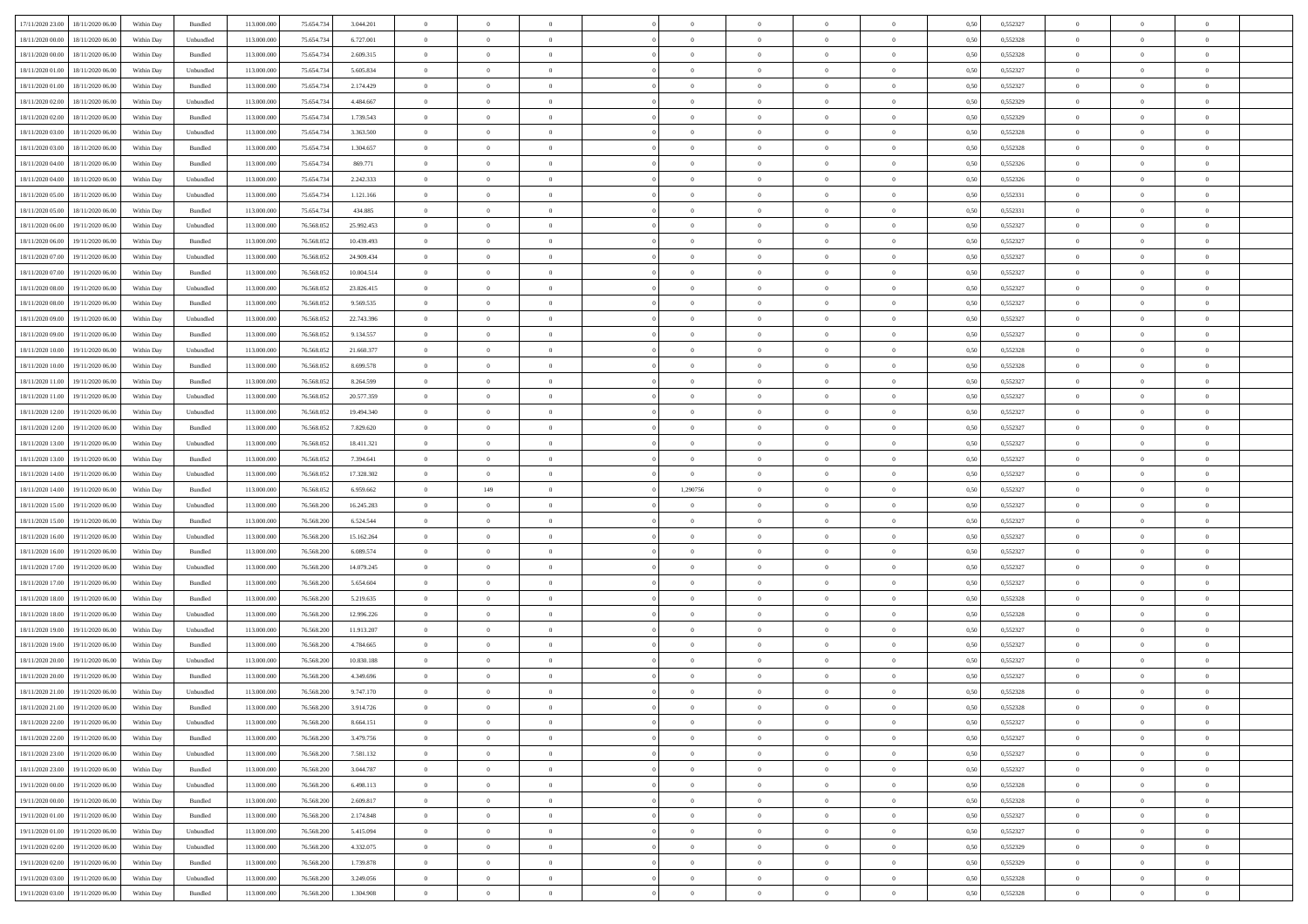| 19/11/2020 04:00 19/11/2020 06:00 | Within Day | Unbundled | 113,000,000 | 76,568,200 | 2.166.037  |  |  |  |  |      | 0,552326 |  |  |
|-----------------------------------|------------|-----------|-------------|------------|------------|--|--|--|--|------|----------|--|--|
| 19/11/2020 04:00 19/11/2020 06:00 | Within Dav | Bundled   | 113,000,000 | 76.568.200 | 869,939    |  |  |  |  |      | 0,552326 |  |  |
| 19/11/2020 05:00 19/11/2020 06:00 | Within Day | Unbundled | 113,000,000 | 76.568.200 | 1.083.018  |  |  |  |  |      | 0,552331 |  |  |
| 19/11/2020 05:00 19/11/2020 06:00 | Within Dav | Bundled   | 113,000,000 | 76.568.200 | 434,969    |  |  |  |  |      | 0,552331 |  |  |
| 19/11/2020 06:00 20/11/2020 06:00 | Within Day | Unbundled | 113,000,000 | 75.652.501 | 27.109.059 |  |  |  |  |      | 0,552327 |  |  |
| 19/11/2020 06:00 20/11/2020 06:00 | Within Day | Bundled   | 113.000.000 | 75.652.501 | 10.238.438 |  |  |  |  |      | 0,552327 |  |  |
| 19/11/2020 07:00 20/11/2020 06:00 | Within Day | Unbundled | 113,000,000 | 75.652.501 | 25.979.515 |  |  |  |  |      | 0,552327 |  |  |
| 19/11/2020 07:00 20/11/2020 06:00 | Within Dav | Bundled   | 113,000,000 | 75.652.501 | 9.811.837  |  |  |  |  |      | 0,552327 |  |  |
| 19/11/2020 08:00 20/11/2020 06:00 | Within Day | Unbundled | 113,000,000 | 75.652.501 | 24.849.971 |  |  |  |  |      | 0,552327 |  |  |
| 19/11/2020 08:00 20/11/2020 06:00 | Within Day | Bundled   | 113.000.000 | 75.652.501 | 9.385.235  |  |  |  |  | 0.50 | 0,552327 |  |  |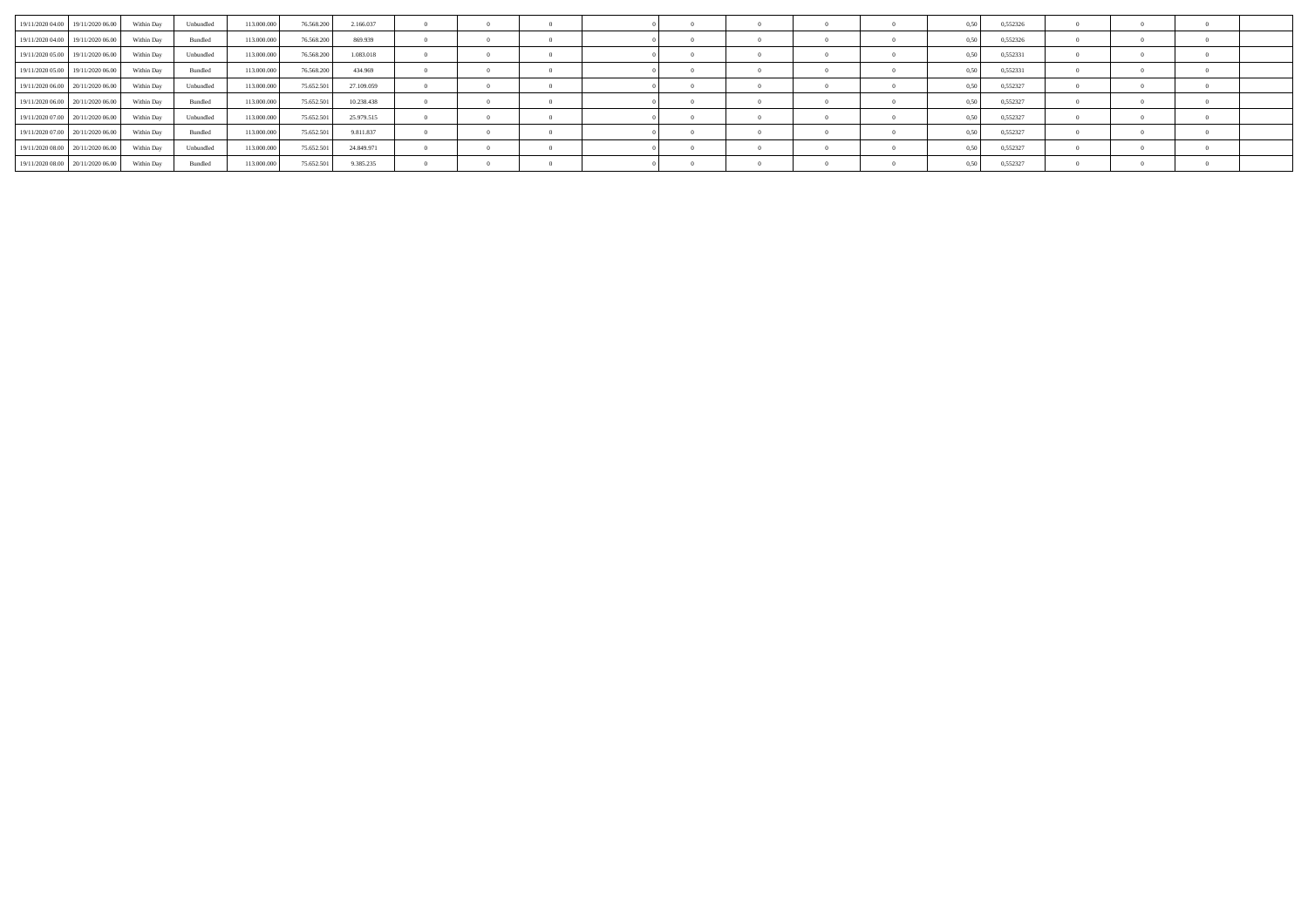## **SNAM RETE GAS**

**Transportation capacity at Entry Point interconnected with foreign pipelines**

**Update to 19/11/2020 of offered and assigned capacity in auction day-ahead and within-day**

**Thermal Year 2020/2021**

(Values in Ncm/day (0° C; 1,01325 bar) - 1 Scm=0,94794378 Ncm; Prices in c/Ncm)

**Entry Point**

**TARVISIO**

|                  | Timeframe        |                     |                          |                             |                                             |            | <b>Offered capacity</b> |                | <b>Assigned capacity</b> | Day-Ahead                                |                         | <b>Total Prices</b>              |                                  |                                      |                     |                         | <b>SRG Prices</b>                |                                |                                            |             |
|------------------|------------------|---------------------|--------------------------|-----------------------------|---------------------------------------------|------------|-------------------------|----------------|--------------------------|------------------------------------------|-------------------------|----------------------------------|----------------------------------|--------------------------------------|---------------------|-------------------------|----------------------------------|--------------------------------|--------------------------------------------|-------------|
| From             | To               | <b>Auction type</b> | Offered<br>capacity type | Transportati<br>on capacity | Assigned<br>capacity<br>(before<br>auction) | Firm       | Interruptible           | Firm           | Interruptible            | Interrupted<br>Capacity<br>Interruptible | Reserve price -<br>Firm | <b>Auction premium</b><br>- Firm | Reserve price -<br>Interruptible | Auction premiun<br>$-$ Interruptible | <b>Split factor</b> | Reserve price -<br>Firm | <b>Auction</b><br>premium - Firm | Reserve price<br>Interruptible | <b>Auction</b><br>premium<br>Interruptible | <b>Note</b> |
| 01/11/2020 06:00 | 02/11/2020 06.00 | Day Ahead           | Unbundled                | 119.205.382                 | 79.806.949                                  | 28.748.235 | $\overline{0}$          | $\overline{0}$ | $\overline{0}$           |                                          | $\Omega$                | $\theta$                         | $\overline{0}$                   | $\theta$                             | 0,50                | 0,005236                | $\overline{0}$                   | 0,005236                       | $\bf{0}$                                   |             |
| 01/11/2020 06.00 | 02/11/2020 06.00 | Day Ahead           | Bundled                  | 119.205.382                 | 79.806.949                                  | 10.650.196 | $\overline{0}$          | $\Omega$       | $\Omega$                 |                                          | $\Omega$                | $\theta$                         | $\overline{0}$                   | $\Omega$                             | 0,50                | 0,005236                | $\overline{0}$                   | 0,005236                       | $\Omega$                                   |             |
| 02/11/2020 06.00 | 03/11/2020 06.00 | Day Ahead           | Unbundled                | 119.205.382                 | 79.806.949                                  | 28.748.235 | $\theta$                | 571.695        | $\Omega$                 |                                          | $\Omega$                |                                  | $\Omega$                         | $\theta$                             | 0,50                | 0,005236                | $\Omega$                         | 0,005236                       | $\Omega$                                   |             |
| 02/11/2020 06:00 | 03/11/2020 06.00 | Day Ahead           | Bundled                  | 119.205.382                 | 79,806,949                                  | 10.650.196 | $\overline{0}$          | $\overline{0}$ | $\overline{0}$           |                                          | $\Omega$                | $\theta$                         | $\theta$                         | $\theta$                             | 0.50                | 0.005236                | $\overline{0}$                   | 0.005236                       | $\theta$                                   |             |
| 03/11/2020 06:00 | 04/11/2020 06.00 | Day Ahead           | Bundled                  | 119.205.382                 | 79.806.949                                  | 10.650.196 | $\overline{0}$          | $\theta$       | $\overline{0}$           |                                          | $\Omega$                | $\theta$                         | $\overline{0}$                   | $\mathbf{0}$                         | 0,50                | 0,005236                | $\overline{0}$                   | 0,005236                       | $\Omega$                                   |             |
| 03/11/2020 06:00 | 04/11/2020 06:00 | Day Ahead           | Unbundled                | 119.205.382                 | 79,806,949                                  | 28.748.235 | $\overline{0}$          | 3.301.927      | $\Omega$                 |                                          | $\theta$                | $\theta$                         | $\Omega$                         | $\theta$                             | 0.50                | 0.005236                | $\overline{0}$                   | 0.005236                       | $\theta$                                   |             |
| 04/11/2020 06.00 | 05/11/2020 06.00 | Day Ahead           | Unbundled                | 119.205.382                 | 79.806.949                                  | 28.748.235 | $\overline{0}$          | 3.480.959      | $\overline{0}$           |                                          | $\Omega$                | $\theta$                         | $\Omega$                         | $\theta$                             | 0.50                | 0,005236                | $\overline{0}$                   | 0,005236                       | $\Omega$                                   |             |
| 04/11/2020 06.00 | 05/11/2020 06.00 | Day Ahead           | Bundled                  | 119.205.382                 | 79.806.949                                  | 10.650.196 | $\overline{0}$          | 3.931.628      | $\overline{0}$           |                                          | 1,223586                | $\theta$                         | $\overline{0}$                   | $\mathbf{0}$                         | 0,50                | 0,005236                | $\overline{0}$                   | 0,005236                       | $\bf{0}$                                   |             |
| 05/11/2020 06:00 | 06/11/2020 06:00 | Day Ahead           | Unbundled                | 119.205.382                 | 79,806,949                                  | 28,748,235 | $\overline{0}$          | 3.480.959      | $\Omega$                 |                                          | $\Omega$                |                                  | $\Omega$                         | $\theta$                             | 0.50                | 0.005236                | $\Omega$                         | 0.005236                       | $\Omega$                                   |             |
| 05/11/2020 06.00 | 06/11/2020 06.0  | Day Ahead           | Bundled                  | 119.205.382                 | 79.806.949                                  | 10.650.196 | $\overline{0}$          | $\Omega$       | $\Omega$                 |                                          | $\Omega$                |                                  | $\Omega$                         | $\theta$                             | 0,50                | 0,005236                | $\theta$                         | 0,005236                       | $\Omega$                                   |             |
| 06/11/2020 06:00 | 07/11/2020 06.00 | Day Ahead           | Bundled                  | 119.205.382                 | 79.806.949                                  | 11.012.778 | $\overline{0}$          | $\theta$       | $\Omega$                 |                                          | $\Omega$                | $\theta$                         | $\overline{0}$                   | $\theta$                             | 0,50                | 0,005236                | $\overline{0}$                   | 0,005236                       | $\Omega$                                   |             |
| 06/11/2020 06.00 | 07/11/2020 06:00 | Day Ahead           | Unbundled                | 119.205.382                 | 79,806,949                                  | 28,385,654 | $\overline{0}$          | 2.632.914      | $\overline{0}$           |                                          | $\overline{0}$          | $\Omega$                         | $\overline{0}$                   | $\theta$                             | 0.50                | 0.005236                | $\overline{0}$                   | 0.005236                       | $\theta$                                   |             |
| 07/11/2020 06:00 | 08/11/2020 06:00 | Day Ahead           | Bundled                  | 119.205.382                 | 79,806,949                                  | 10,705.870 | $\overline{0}$          | 2.356          | $\Omega$                 |                                          | 1,223586                |                                  | $\Omega$                         | $\theta$                             | 0.50                | 0.005236                | $\overline{0}$                   | 0,005236                       | $\Omega$                                   |             |
| 07/11/2020 06.00 | 08/11/2020 06.00 | Day Ahead           | Unbundled                | 119.205.382                 | 79.806.949                                  | 28.692.561 | $\overline{0}$          | 3.056.937      | $\overline{0}$           |                                          | $\Omega$                | $\theta$                         | $\overline{0}$                   | $\mathbf{0}$                         | 0,50                | 0,005236                | $\overline{0}$                   | 0,005236                       | $\Omega$                                   |             |
| 08/11/2020 06.00 | 09/11/2020 06:00 | Day Ahead           | Unbundled                | 119.205.382                 | 79.806.949                                  | 28.385.654 | $\overline{0}$          | 3.056.937      | $\Omega$                 |                                          | $\Omega$                | $\theta$                         | $\overline{0}$                   | $\Omega$                             | 0,50                | 0,005236                | $\overline{0}$                   | 0,005236                       | $\Omega$                                   |             |
| 08/11/2020 06:00 | 09/11/2020 06.00 | Day Ahead           | Bundled                  | 119.205.382                 | 79.806.949                                  | 11.012.778 | $\theta$                | $\theta$       | $\Omega$                 |                                          | $\Omega$                |                                  | $\Omega$                         | $\theta$                             | 0,50                | 0,005236                | $\overline{0}$                   | 0,005236                       | $\Omega$                                   |             |
| 09/11/2020 06:00 | 10/11/2020 06:00 | Day Ahead           | Unbundled                | 119.205.382                 | 79,806,949                                  | 28.385.654 | $\overline{0}$          | 3.134.673      | $\overline{0}$           |                                          | $\Omega$                | $\Omega$                         | $\theta$                         | $\theta$                             | 0,50                | 0,005236                | $\overline{0}$                   | 0,005236                       | $\theta$                                   |             |
| 09/11/2020 06.00 | 10/11/2020 06.00 | Day Ahead           | Bundled                  | 119.205.382                 | 79.806.949                                  | 11.012.778 | $\overline{0}$          | 141.341        | $\overline{0}$           |                                          | 1,223586                | $\theta$                         | $\overline{0}$                   | $\mathbf{0}$                         | 0,50                | 0,005236                | $\overline{0}$                   | 0,005236                       | $\Omega$                                   |             |
| 10/11/2020 06:00 | 11/11/2020 06:00 | Day Ahead           | Unbundled                | 119.205.382                 | 79,806,949                                  | 28,385,654 | $\overline{0}$          | 3.127.606      | $\Omega$                 |                                          | $\Omega$                |                                  | $\Omega$                         | $\theta$                             | 0.50                | 0.005236                | $\Omega$                         | 0.005236                       | $\sqrt{2}$                                 |             |
| 10/11/2020 06.00 | 11/11/2020 06.00 | Day Ahead           | Bundled                  | 119.205.382                 | 79,806,949                                  | 11.012.778 | $\overline{0}$          | 2.356          | $\overline{0}$           |                                          | 1.223586                | $\theta$                         | $\overline{0}$                   | $\overline{0}$                       | 0.50                | 0.005236                | $\overline{0}$                   | 0.005236                       | $\Omega$                                   |             |
| 11/11/2020 06.00 | 12/11/2020 06.00 | Day Ahead           | Bundled                  | 119.205.382                 | 79.806.949                                  | 11.012.778 | $\overline{0}$          | 2.356          | $\overline{0}$           |                                          | 1,223586                | $\theta$                         | $\overline{0}$                   | $\mathbf{0}$                         | 0,50                | 0,005236                | $\overline{0}$                   | 0,005236                       | $\bf{0}$                                   |             |
| 11/11/2020 06:00 | 12/11/2020 06:00 | Day Ahead           | Unbundled                | 119.205.382                 | 79,806,949                                  | 28 385 654 | $\overline{0}$          | 2.098.175      | $\Omega$                 |                                          | $\Omega$                | $\sqrt{ }$                       | $\Omega$                         | $\Omega$                             | 0.50                | 0.005236                | $\Omega$                         | 0.005236                       | $\Omega$                                   |             |
| 12/11/2020 06.00 | 13/11/2020 06.00 | Day Ahead           | Unbundled                | 119.205.382                 | 79.806.949                                  | 28.385.654 | $\overline{0}$          | 406.797        | $\theta$                 |                                          | $\Omega$                | $\sqrt{2}$                       | $\Omega$                         | $\theta$                             | 0,50                | 0,005236                | $\Omega$                         | 0,005236                       | $\Omega$                                   |             |
| 12/11/2020 06.00 | 13/11/2020 06:00 | Day Ahead           | Bundled                  | 119.205.382                 | 79.806.949                                  | 11.012.778 | $\overline{0}$          | $\Omega$       | $\Omega$                 |                                          | $\Omega$                |                                  | $\overline{0}$                   | $\Omega$                             | 0,50                | 0,005236                | $\overline{0}$                   | 0,005236                       | $\Omega$                                   |             |
| 13/11/2020 06.00 | 14/11/2020 06.00 | Day Ahead           | Bundled                  | 119.205.382                 | 79,806,949                                  | 11.012.778 | $\overline{0}$          | 2.356          | $\theta$                 |                                          | 1.223586                | $\theta$                         | $\overline{0}$                   | $\theta$                             | 0.50                | 0.005236                | $\overline{0}$                   | 0.005236                       | $\Omega$                                   |             |
| 13/11/2020 06.00 | 14/11/2020 06.0  | Day Ahead           | Unbundled                | 119.205.382                 | 79.806.949                                  | 28.385.654 | $\overline{0}$          | 1.144.860      | $\overline{0}$           |                                          | $\Omega$                | $\Omega$                         | $\overline{0}$                   | $\theta$                             | 0.50                | 0,005236                | $\overline{0}$                   | 0,005236                       | $\Omega$                                   |             |
| 14/11/2020 06.00 | 15/11/2020 06:00 | Day Ahead           | Unbundled                | 119.205.382                 | 79,806,949                                  | 28,385,654 | $\overline{0}$          | $\overline{0}$ | $\overline{0}$           |                                          | $\overline{0}$          | $\theta$                         | $\overline{0}$                   | $\overline{0}$                       | 0.50                | 0.005236                | $\overline{0}$                   | 0.005236                       | $\bf{0}$                                   |             |
| 14/11/2020 06.00 | 15/11/2020 06.00 | Day Ahead           | Bundled                  | 119.205.382                 | 79.806.949                                  | 11.012.778 | $\overline{0}$          | $\Omega$       | $\Omega$                 |                                          | $\Omega$                | $\theta$                         | $\overline{0}$                   | $\Omega$                             | 0,50                | 0,005236                | $\overline{0}$                   | 0,005236                       | $\Omega$                                   |             |
| 15/11/2020 06.00 | 16/11/2020 06.0  | Day Ahead           | Bundled                  | 119.205.382                 | 79.806.949                                  | 11.012.778 | $\overline{0}$          | $\overline{0}$ | $\overline{0}$           |                                          | $\overline{0}$          | $\theta$                         | $\overline{0}$                   | $\mathbf{0}$                         | 0,50                | 0,005236                | $\overline{0}$                   | 0,005236                       | $\bf{0}$                                   |             |
| 15/11/2020 06:00 | 16/11/2020 06.00 | Day Ahead           | Unbundled                | 119.205.382                 | 79,806,949                                  | 28.385.654 | $\overline{0}$          | $\theta$       | $\Omega$                 |                                          | $\Omega$                | $\theta$                         | $\Omega$                         | $\overline{0}$                       | 0,50                | 0,005236                | $\overline{0}$                   | 0.005236                       | $\theta$                                   |             |
| 16/11/2020 06.00 | 17/11/2020 06.00 | Day Ahead           | Unbundled                | 119.205.382                 | 79.806.949                                  | 28.385.654 | $\overline{0}$          | $\overline{0}$ | $\overline{0}$           |                                          | $\overline{0}$          | $\theta$                         | $\overline{0}$                   | $\mathbf{0}$                         | 0,50                | 0,005236                | $\overline{0}$                   | 0,005236                       | $\bf{0}$                                   |             |
| 16/11/2020 06:00 | 17/11/2020 06.00 | Day Ahead           | Bundled                  | 119.205.382                 | 79.806.949                                  | 11.012.778 | $\theta$                | $\Omega$       | $\Omega$                 |                                          | $\Omega$                |                                  | $\Omega$                         | $\Omega$                             | 0.50                | 0,005236                | $\overline{0}$                   | 0,005236                       | $\Omega$                                   |             |
| 17/11/2020 06.00 | 18/11/2020 06:00 | Day Ahead           | Bundled                  | 119.205.382                 | 79,806,949                                  | 11.012.778 | $\overline{0}$          | 2.356          | $\Omega$                 |                                          | 1.223586                | $\theta$                         | $\theta$                         | $\theta$                             | 0.50                | 0.005236                | $\overline{0}$                   | 0.005236                       | $\Omega$                                   |             |
| 17/11/2020 06.00 | 18/11/2020 06.00 | Day Ahead           | Unbundled                | 119.205.382                 | 79.806.949                                  | 28.385.654 | $\overline{0}$          | $\theta$       | $\overline{0}$           |                                          | $\Omega$                | $\theta$                         | $\overline{0}$                   | $\theta$                             | 0.50                | 0.005236                | $\overline{0}$                   | 0.005236                       | $\bf{0}$                                   |             |
| 18/11/2020 06.00 | 19/11/2020 06.00 | Day Ahead           | Bundled                  | 119.205.382                 | 79.806.949                                  | 11.012.778 | $\overline{0}$          | $\overline{0}$ | $\overline{0}$           |                                          | $\Omega$                |                                  | $\overline{0}$                   | $\theta$                             | 0,50                | 0,005236                | $\overline{0}$                   | 0,005236                       | $\Omega$                                   |             |
| 18/11/2020 06.00 | 19/11/2020 06.0  | Day Ahead           | Unbundled                | 119.205.382                 | 79.806.949                                  | 28.385.654 | $\overline{0}$          | 965.828        | $\overline{0}$           |                                          | $\Omega$                | $\theta$                         | $\overline{0}$                   | $\mathbf{0}$                         | 0,50                | 0,005236                | $\overline{0}$                   | 0,005236                       | $\bf{0}$                                   |             |
| 19/11/2020 06:00 | 20/11/2020 06:00 | Day Ahead           | Unbundled                | 119.205.382                 | 79.806.949                                  | 28.597.750 | 22.122.463              | $\Omega$       | $\Omega$                 |                                          | $\Omega$                |                                  | $\Omega$                         | $\theta$                             | 0,50                | 0,005236                | $\Omega$                         | 0,005236                       | $\Omega$                                   |             |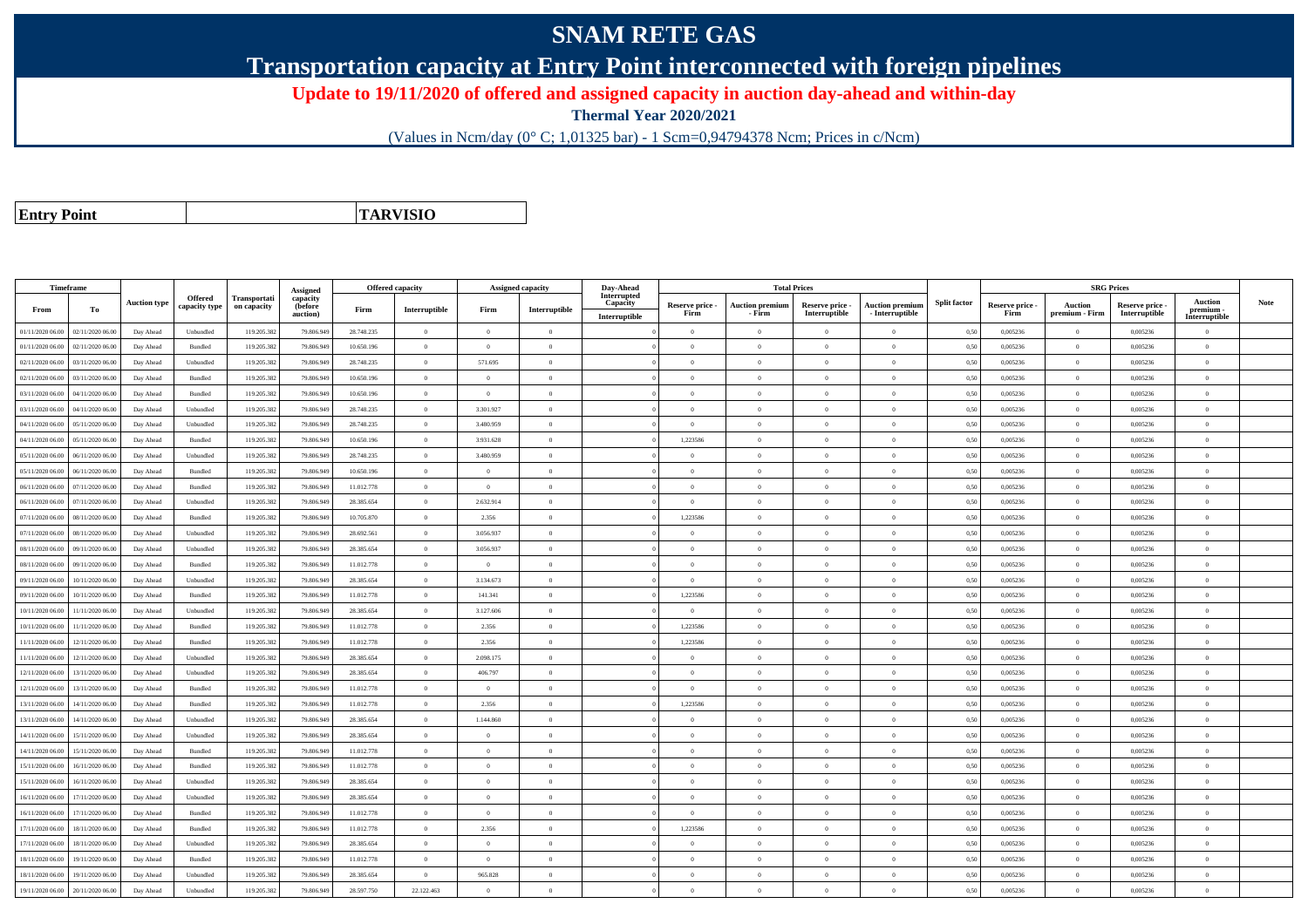| 19/11/2020 06:00 20/11/2020 06:00       | Day Ahead  | Bundled   | 119.205.382 | 79.806.949 | 10.800.682 | $\overline{0}$ | $\overline{0}$ |                | $\overline{0}$ | $\theta$       |                | $\theta$       | 0,50 | 0,005236 | $\theta$       | 0,005236       | $\theta$       |  |
|-----------------------------------------|------------|-----------|-------------|------------|------------|----------------|----------------|----------------|----------------|----------------|----------------|----------------|------|----------|----------------|----------------|----------------|--|
| 01/11/2020 06.00<br>02/11/2020 06.00    | Within Day | Unbundled | 119.205.38  | 79.806.94  | 28.748.235 | $\bf{0}$       | $\bf{0}$       | $\bf{0}$       | $\bf{0}$       | $\overline{0}$ | $\overline{0}$ | $\bf{0}$       | 0,50 | 0,523575 | $\,$ 0 $\,$    | $\overline{0}$ | $\overline{0}$ |  |
| $01/11/2020\ 06.00$<br>02/11/2020 06.00 | Within Day | Bundled   | 119.205.382 | 79,806,949 | 10.650.196 | $\overline{0}$ | $\bf{0}$       | $\overline{0}$ | $\bf{0}$       | $\bf{0}$       | $\overline{0}$ | $\bf{0}$       | 0.50 | 0,523575 | $\overline{0}$ | $\overline{0}$ | $\overline{0}$ |  |
| 01/11/2020 07:00<br>02/11/2020 06.00    | Within Day | Unbundled | 119.205.382 | 79.806.949 | 27.550.392 | $\overline{0}$ | $\overline{0}$ | $\overline{0}$ | $\theta$       | $\theta$       | $\overline{0}$ | $\bf{0}$       | 0,50 | 0,523575 | $\,$ 0 $\,$    | $\theta$       | $\overline{0}$ |  |
| 01/11/2020 07:00<br>02/11/2020 06.00    | Within Day | Bundled   | 119.205.38  | 79.806.949 | 10.206.438 | $\bf{0}$       | $\overline{0}$ | $\bf{0}$       | $\overline{0}$ | $\bf{0}$       | $\overline{0}$ | $\bf{0}$       | 0,50 | 0,523575 | $\,$ 0 $\,$    | $\bf{0}$       | $\overline{0}$ |  |
|                                         |            |           |             |            |            |                |                |                |                |                |                |                |      |          |                |                |                |  |
| 01/11/2020 08:00<br>02/11/2020 06.00    | Within Day | Bundled   | 119,205.38  | 79,806,949 | 9.762.679  | $\overline{0}$ | $\bf{0}$       | $\overline{0}$ | $\bf{0}$       | $\overline{0}$ | $\overline{0}$ | $\bf{0}$       | 0.50 | 0.523575 | $\,$ 0 $\,$    | $\theta$       | $\overline{0}$ |  |
| 01/11/2020 08:00<br>02/11/2020 06.00    | Within Day | Unbundled | 119.205.38  | 79.806.949 | 26.352.549 | $\overline{0}$ | $\overline{0}$ | $\overline{0}$ | $\overline{0}$ | $\overline{0}$ | $\overline{0}$ | $\bf{0}$       | 0,50 | 0,523575 | $\,$ 0 $\,$    | $\theta$       | $\overline{0}$ |  |
| 01/11/2020 09:00<br>02/11/2020 06.00    | Within Day | Unbundled | 119.205.38  | 79.806.94  | 25.154.706 | $\bf{0}$       | $\bf{0}$       | $\bf{0}$       | $\overline{0}$ | $\overline{0}$ | $\overline{0}$ | $\bf{0}$       | 0,50 | 0,523575 | $\,$ 0 $\,$    | $\bf{0}$       | $\overline{0}$ |  |
| 01/11/2020 09:00<br>02/11/2020 06:00    | Within Day | Bundled   | 119,205.38  | 79,806,949 | 9.318.921  | $\overline{0}$ | $\bf{0}$       | $\overline{0}$ | $\bf{0}$       | $\overline{0}$ | $\overline{0}$ | $\bf{0}$       | 0.50 | 0.523575 | $\bf{0}$       | $\overline{0}$ | $\overline{0}$ |  |
| 01/11/2020 11:00<br>02/11/2020 06.00    | Within Day | Unbundled | 119.205.382 | 79.806.949 | 22.759.020 | $\bf{0}$       | $\bf{0}$       | $\overline{0}$ | $\overline{0}$ | $\overline{0}$ | $\overline{0}$ | $\bf{0}$       | 0,50 | 0,523575 | $\,$ 0 $\,$    | $\bf{0}$       | $\overline{0}$ |  |
| 01/11/2020 11:00<br>02/11/2020 06.00    | Within Day | Bundled   | 119.205.38  | 79.806.949 | 8.431.405  | $\bf{0}$       | $\bf{0}$       | $\bf{0}$       | $\bf{0}$       | $\bf{0}$       | $\overline{0}$ | $\bf{0}$       | 0,50 | 0,523575 | $\,$ 0 $\,$    | $\bf{0}$       | $\overline{0}$ |  |
| 01/11/2020 12:00<br>02/11/2020 06.00    | Within Day | Unbundled | 119.205.382 | 79,806,949 | 21.561.176 | $\overline{0}$ | $\bf{0}$       | $\overline{0}$ | $\overline{0}$ | $\bf{0}$       | $\overline{0}$ | $\bf{0}$       | 0.50 | 0,523575 | $\bf{0}$       | $\overline{0}$ | $\,$ 0         |  |
| 01/11/2020 12:00<br>02/11/2020 06.00    | Within Day | Bundled   | 119.205.38  | 79.806.949 | 7.987.647  | $\overline{0}$ | $\overline{0}$ | $\overline{0}$ | $\theta$       | $\theta$       | $\overline{0}$ | $\bf{0}$       | 0,50 | 0,523575 | $\,$ 0 $\,$    | $\theta$       | $\overline{0}$ |  |
|                                         |            |           |             |            |            |                |                |                |                |                |                |                |      |          |                |                |                |  |
| 01/11/2020 13:00<br>02/11/2020 06.00    | Within Day | Unbundled | 119.205.38  | 79.806.949 | 20.363.333 | $\bf{0}$       | $\overline{0}$ | $\bf{0}$       | $\overline{0}$ | $\bf{0}$       | $\overline{0}$ | $\bf{0}$       | 0,50 | 0,523575 | $\,$ 0 $\,$    | $\bf{0}$       | $\overline{0}$ |  |
| 01/11/2020 13:00<br>02/11/2020 06.00    | Within Day | Bundled   | 119.205.382 | 79,806,949 | 7.543.888  | $\overline{0}$ | $\bf{0}$       | $\overline{0}$ | $\bf{0}$       | $\overline{0}$ | $\overline{0}$ | $\bf{0}$       | 0.50 | 0.523575 | $\,$ 0 $\,$    | $\theta$       | $\overline{0}$ |  |
| 01/11/2020 14:00<br>02/11/2020 06.00    | Within Day | Unbundled | 119.205.382 | 79.806.949 | 19.165.490 | $\overline{0}$ | $\overline{0}$ | $\overline{0}$ | $\overline{0}$ | $\overline{0}$ | $\overline{0}$ | $\bf{0}$       | 0,50 | 0,523575 | $\theta$       | $\theta$       | $\overline{0}$ |  |
| 01/11/2020 14:00<br>02/11/2020 06.00    | Within Day | Bundled   | 119.205.38  | 79.806.949 | 7.100.130  | $\bf{0}$       | $\bf{0}$       | $\bf{0}$       | $\overline{0}$ | $\bf{0}$       | $\overline{0}$ | $\bf{0}$       | 0,50 | 0,523575 | $\,$ 0 $\,$    | $\bf{0}$       | $\overline{0}$ |  |
| 01/11/2020 15:00<br>02/11/2020 06:00    | Within Day | Unbundled | 119,205.38  | 79,806.949 | 17.967.647 | $\overline{0}$ | $\bf{0}$       | $\overline{0}$ | $\bf{0}$       | $\overline{0}$ | $\overline{0}$ | $\bf{0}$       | 0.50 | 0.523575 | $\bf{0}$       | $\overline{0}$ | $\overline{0}$ |  |
| 01/11/2020 15:00<br>02/11/2020 06.00    | Within Day | Bundled   | 119.205.382 | 79.806.949 | 6.656.372  | $\bf{0}$       | $\bf{0}$       | $\overline{0}$ | $\overline{0}$ | $\overline{0}$ | $\overline{0}$ | $\bf{0}$       | 0,50 | 0,523575 | $\,$ 0 $\,$    | $\bf{0}$       | $\overline{0}$ |  |
| 01/11/2020 16.00<br>02/11/2020 06.00    | Within Day | Bundled   | 119.205.38  | 79.806.949 | 6.212.614  | $\bf{0}$       | $\bf{0}$       | $\bf{0}$       | $\bf{0}$       | $\overline{0}$ | $\overline{0}$ | $\bf{0}$       | 0,50 | 0,523575 | $\,$ 0 $\,$    | $\bf{0}$       | $\overline{0}$ |  |
|                                         |            |           |             |            |            |                |                |                |                |                |                |                |      |          |                |                |                |  |
| 01/11/2020 16.00<br>02/11/2020 06.00    | Within Day | Unbundled | 119.205.382 | 79,806,949 | 16,769,804 | $\overline{0}$ | $\bf{0}$       | $\overline{0}$ | $\overline{0}$ | $\bf{0}$       | $\overline{0}$ | $\bf{0}$       | 0.50 | 0,523575 | $\bf{0}$       | $\overline{0}$ | $\,$ 0         |  |
| 01/11/2020 17.00<br>02/11/2020 06:00    | Within Day | Unbundled | 119.205.382 | 79.806.949 | 15.571.960 | $\overline{0}$ | $\overline{0}$ | $\overline{0}$ | $\theta$       | $\theta$       | $\overline{0}$ | $\bf{0}$       | 0,50 | 0,523575 | $\theta$       | $\theta$       | $\overline{0}$ |  |
| 01/11/2020 17:00<br>02/11/2020 06.00    | Within Day | Bundled   | 119.205.38  | 79.806.949 | 5.768.856  | $\bf{0}$       | $\bf{0}$       | $\bf{0}$       | $\bf{0}$       | $\overline{0}$ | $\overline{0}$ | $\bf{0}$       | 0,50 | 0,523575 | $\,$ 0 $\,$    | $\bf{0}$       | $\overline{0}$ |  |
| 01/11/2020 18:00<br>02/11/2020 06.00    | Within Day | Unbundled | 119,205.38  | 79,806,949 | 14.374.117 | $\overline{0}$ | 299.982        | $\overline{0}$ | $\bf{0}$       | $\overline{0}$ | $\overline{0}$ | $\bf{0}$       | 0.50 | 0.523576 | $\,$ 0 $\,$    | $\theta$       | $\overline{0}$ |  |
| 01/11/2020 18:00<br>02/11/2020 06.00    | Within Day | Bundled   | 119.205.382 | 79.806.949 | 5.325.097  | $\overline{0}$ | $\overline{0}$ | $\overline{0}$ | $\overline{0}$ | $\overline{0}$ | $\overline{0}$ | $\bf{0}$       | 0,50 | 0,523576 | $\,$ 0 $\,$    | $\theta$       | $\overline{0}$ |  |
| 01/11/2020 19:00<br>02/11/2020 06.00    | Within Day | Unbundled | 119.205.38  | 80.106.93  | 12.901.291 | $\bf{0}$       | $\overline{0}$ | $\bf{0}$       | $\overline{0}$ | $\bf{0}$       | $\overline{0}$ | $\bf{0}$       | 0,50 | 0,523575 | $\,$ 0 $\,$    | $\bf{0}$       | $\overline{0}$ |  |
| 01/11/2020 19:00<br>02/11/2020 06:00    | Within Day | Bundled   | 119,205.38  | 80.106.930 | 4.881.339  | $\overline{0}$ | $\bf{0}$       | $\overline{0}$ | $\bf{0}$       | $\overline{0}$ | $\overline{0}$ | $\bf{0}$       | 0.50 | 0.523575 | $\bf{0}$       | $\overline{0}$ | $\overline{0}$ |  |
| 01/11/2020 20.00<br>02/11/2020 06.00    | Within Day | Unbundled | 119.205.382 | 80.106.930 | 11.728.447 | $\overline{0}$ | $\bf{0}$       | $\overline{0}$ | $\overline{0}$ | $\overline{0}$ | $\overline{0}$ | $\bf{0}$       | 0,50 | 0,523575 | $\,$ 0 $\,$    | $\theta$       | $\overline{0}$ |  |
|                                         |            |           |             |            |            |                |                |                |                |                |                |                |      |          |                |                |                |  |
| 01/11/2020 20.00<br>02/11/2020 06.00    | Within Day | Bundled   | 119.205.38  | 80.106.93  | 4.437.581  | $\bf{0}$       | $\bf{0}$       | $\bf{0}$       | $\bf{0}$       | $\overline{0}$ | $\overline{0}$ | $\bf{0}$       | 0,50 | 0,523575 | $\,$ 0 $\,$    | $\bf{0}$       | $\overline{0}$ |  |
| 01/11/2020 21.00<br>02/11/2020 06.00    | Within Day | Unbundled | 119.205.382 | 80.106.930 | 10.555.602 | $\overline{0}$ | 88.338         | $\overline{0}$ | $\bf{0}$       | $\bf{0}$       | $\overline{0}$ | $\bf{0}$       | 0.50 | 0,523576 | $\bf{0}$       | $\overline{0}$ | $\,$ 0         |  |
| 01/11/2020 21:00<br>02/11/2020 06:00    | Within Day | Bundled   | 119.205.382 | 80,106,930 | 3.993.823  | $\overline{0}$ | $\overline{0}$ | $\overline{0}$ | $\overline{0}$ | $\overline{0}$ | $\overline{0}$ | $\bf{0}$       | 0.5( | 0,523576 | $\theta$       | $\theta$       | $\overline{0}$ |  |
| 01/11/2020 22.00<br>02/11/2020 06.00    | Within Day | Unbundled | 119.205.38  | 80.195.269 | 9.304.234  | $\bf{0}$       | $\overline{0}$ | $\bf{0}$       | $\bf{0}$       | $\overline{0}$ | $\overline{0}$ | $\bf{0}$       | 0,50 | 0,523575 | $\,$ 0 $\,$    | $\bf{0}$       | $\overline{0}$ |  |
| 01/11/2020 22.00<br>02/11/2020 06.00    | Within Day | Bundled   | 119.205.382 | 80.195.269 | 3.550,065  | $\overline{0}$ | 475.847        | $\overline{0}$ | 1,223628       | $\overline{0}$ | $\overline{0}$ | $\bf{0}$       | 0.50 | 0.523575 | $\,$ 0 $\,$    | $\bf{0}$       | $\overline{0}$ |  |
| 01/11/2020 23.00<br>02/11/2020 06.00    | Within Dav | Bundled   | 119.205.38  | 80.671.115 | 2.689.940  | $\overline{0}$ | 294.755        | $\overline{0}$ | 1,223646       | $\overline{0}$ | $\overline{0}$ | $\bf{0}$       | 0.5( | 0,523575 | $\theta$       | $\theta$       | $\overline{0}$ |  |
| 01/11/2020 23.00<br>02/11/2020 06.00    | Within Day | Unbundled | 119.205.38  | 80.671.11: | 8.141.205  | $\bf{0}$       | $\bf{0}$       | $\bf{0}$       | $\overline{0}$ | $\bf{0}$       | $\overline{0}$ | $\bf{0}$       | 0,50 | 0,523575 | $\,$ 0 $\,$    | $\bf{0}$       | $\overline{0}$ |  |
| 02/11/2020 00:00<br>02/11/2020 06:00    | Within Day | Unbundled | 119,205.38  | 80.965.869 | 6.978.175  | $\overline{0}$ | 182.565        | $\overline{0}$ | $\overline{0}$ | $\overline{0}$ | $\overline{0}$ | $\bf{0}$       | 0.50 | 0.523576 | $\bf{0}$       | $\overline{0}$ | $\overline{0}$ |  |
| 02/11/2020 00:00<br>02/11/2020 06.00    | Within Dav | Bundled   | 119.205.38  | 80.965.869 | 2.053.016  | $\overline{0}$ | 68.892         | $\overline{0}$ | 1,223671       | $\overline{0}$ | $\overline{0}$ | $\bf{0}$       | 0.50 | 0,523576 | $\theta$       | $\theta$       | $\overline{0}$ |  |
|                                         |            |           |             |            |            |                |                |                |                |                |                |                |      |          |                |                |                |  |
| 02/11/2020 01:00<br>02/11/2020 06.00    | Within Day | Unbundled | 119.205.38  | 81.217.326 | 5.663.009  | $\bf{0}$       | $\bf{0}$       | $\overline{0}$ | $\bf{0}$       | $\overline{0}$ | $\overline{0}$ | $\bf{0}$       | 0,50 | 0,523575 | $\,$ 0 $\,$    | $\bf{0}$       | $\overline{0}$ |  |
| 02/11/2020 01:00<br>02/11/2020 06.00    | Within Day | Bundled   | 119.205.382 | 81.217.326 | 1.653.438  | $\overline{0}$ | $\bf{0}$       | $\overline{0}$ | $\bf{0}$       | $\bf{0}$       | $\overline{0}$ | $\bf{0}$       | 0.50 | 0,523575 | $\bf{0}$       | $\overline{0}$ | $\overline{0}$ |  |
| 02/11/2020 02:00<br>02/11/2020 06:00    | Within Day | Unbundled | 119.205.382 | 81.217.326 | 4.530.407  | $\overline{0}$ | $\overline{0}$ | $\overline{0}$ | $\overline{0}$ | $\overline{0}$ | $\overline{0}$ | $\bf{0}$       | 0.5( | 0,523576 | $\theta$       | $\theta$       | $\overline{0}$ |  |
| 02/11/2020 02.00<br>02/11/2020 06.00    | Within Day | Bundled   | 119.205.38  | 81.217.32  | 1.322.749  | $\bf{0}$       | $\bf{0}$       | $\bf{0}$       | $\bf{0}$       | $\overline{0}$ | $\overline{0}$ | $\bf{0}$       | 0,50 | 0,523576 | $\,$ 0 $\,$    | $\bf{0}$       | $\overline{0}$ |  |
| 02/11/2020 03:00<br>02/11/2020 06.00    | Within Day | Unbundled | 119.205.38  | 81.217.32  | 3.397.805  | $\overline{0}$ | $\overline{0}$ | $\overline{0}$ | $\bf{0}$       | $\overline{0}$ | $\overline{0}$ | $\bf{0}$       | 0.50 | 0,523576 | $\bf{0}$       | $\theta$       | $\overline{0}$ |  |
| 02/11/2020 03:00<br>02/11/2020 06.00    | Within Dav | Bundled   | 119.205.38  | 81.217.326 | 992.062    | $\overline{0}$ | $\overline{0}$ | $\Omega$       | $\overline{0}$ | $\theta$       | $\overline{0}$ | $\overline{0}$ | 0.5( | 0,523576 | $\theta$       | $\theta$       | $\overline{0}$ |  |
| 02/11/2020 04:00<br>02/11/2020 06.00    | Within Day | Unbundled | 119.205.38  | 81.217.326 | 2.265.203  | $\bf{0}$       | $\bf{0}$       | $\bf{0}$       | $\bf{0}$       | $\bf{0}$       | $\overline{0}$ | $\bf{0}$       | 0,50 | 0,523574 | $\,$ 0 $\,$    | $\bf{0}$       | $\overline{0}$ |  |
| 02/11/2020 04:00 02/11/2020 06:00       | Within Day | Bundled   | 119.205.382 | 81.217.326 | 661.375    | $\bf{0}$       | $\theta$       |                | $\overline{0}$ |                |                |                | 0,50 | 0,523574 | $\bf{0}$       | $\bf{0}$       |                |  |
| 02/11/2020 05:00 02/11/2020 06:00       |            |           |             |            |            | $\overline{0}$ | $\theta$       | $\Omega$       |                | $\theta$       |                |                |      |          | $\theta$       | $\theta$       | $\overline{0}$ |  |
|                                         | Within Day | Unbundled | 119.205.382 | 81.217.326 | 1.132.601  |                |                |                | $\theta$       |                | $\overline{0}$ | $\bf{0}$       | 0,50 | 0,523579 |                |                |                |  |
| 02/11/2020 05:00<br>02/11/2020 06.00    | Within Day | Bundled   | 119.205.38  | 81.217.326 | 330.687    | $\overline{0}$ | $\bf{0}$       | $\overline{0}$ | $\overline{0}$ | $\bf{0}$       | $\overline{0}$ | $\bf{0}$       | 0,50 | 0,523579 | $\bf{0}$       | $\overline{0}$ | $\bf{0}$       |  |
| 02/11/2020 06:00 03/11/2020 06:00       | Within Day | Bundled   | 119.205.382 | 80.378.644 | 10.650.196 | $\overline{0}$ | $\bf{0}$       | $\overline{0}$ | $\overline{0}$ | $\overline{0}$ | $\overline{0}$ | $\,$ 0 $\,$    | 0.50 | 0,523575 | $\overline{0}$ | $\bf{0}$       | $\,$ 0 $\,$    |  |
| 02/11/2020 06:00 03/11/2020 06:00       | Within Dav | Unbundled | 119.205.382 | 80.378.644 | 28.176.540 | $\overline{0}$ | $\overline{0}$ | $\overline{0}$ | $\overline{0}$ | $\overline{0}$ | $\overline{0}$ | $\bf{0}$       | 0.50 | 0,523575 | $\theta$       | $\theta$       | $\overline{0}$ |  |
| 02/11/2020 07:00<br>03/11/2020 06:00    | Within Day | Unbundled | 119.205.382 | 80.378.644 | 27.002.518 | $\overline{0}$ | $\bf{0}$       | $\overline{0}$ | $\bf{0}$       | $\overline{0}$ | $\bf{0}$       | $\bf{0}$       | 0,50 | 0,523575 | $\bf{0}$       | $\bf{0}$       | $\overline{0}$ |  |
| 02/11/2020 07:00 03/11/2020 06:00       | Within Day | Bundled   | 119.205.382 | 80.378.644 | 10.206.438 | $\overline{0}$ | $\bf{0}$       | $\overline{0}$ | $\overline{0}$ | $\overline{0}$ | $\overline{0}$ | $\bf{0}$       | 0.50 | 0.523575 | $\,$ 0 $\,$    | $\theta$       | $\overline{0}$ |  |
| 02/11/2020 08:00<br>03/11/2020 06:00    | Within Dav | Unbundled | 119.205.382 | 80.378.644 | 25.828.495 | $\overline{0}$ | $\overline{0}$ | $\overline{0}$ | $\overline{0}$ | $\overline{0}$ | $\overline{0}$ | $\bf{0}$       | 0.50 | 0,523575 | $\overline{0}$ | $\theta$       | $\overline{0}$ |  |
| 02/11/2020 08:00<br>03/11/2020 06.00    | Within Day | Bundled   | 119.205.38  | 80.378.644 | 9.762.679  | $\overline{0}$ | $\overline{0}$ | $\overline{0}$ | $\overline{0}$ | $\overline{0}$ | $\overline{0}$ | $\bf{0}$       | 0,50 | 0,523575 | $\bf{0}$       | $\bf{0}$       | $\overline{0}$ |  |
|                                         |            |           |             |            |            |                |                |                |                |                |                |                |      |          |                |                |                |  |
| 02/11/2020 09:00 03/11/2020 06:00       | Within Day | Unbundled | 119.205.38  | 80.378.644 | 24.654.473 | $\overline{0}$ | $\overline{0}$ | $\overline{0}$ | $\overline{0}$ | $\bf{0}$       | $\overline{0}$ | $\bf{0}$       | 0.50 | 0.523575 | $\overline{0}$ | $\,$ 0 $\,$    | $\,$ 0         |  |
| 02/11/2020 09:00 03/11/2020 06:00       | Within Dav | Bundled   | 119.205.382 | 80.378.644 | 9.318.921  | $\overline{0}$ | $\overline{0}$ | $\overline{0}$ | $\overline{0}$ | $\overline{0}$ | $\overline{0}$ | $\bf{0}$       | 0,50 | 0,523575 | $\overline{0}$ | $\theta$       | $\overline{0}$ |  |
| 02/11/2020 10:00<br>03/11/2020 06.00    | Within Day | Unbundled | 119.205.38  | 80.378.644 | 23.480.450 | $\overline{0}$ | $\bf{0}$       | $\overline{0}$ | $\bf{0}$       | $\overline{0}$ | $\bf{0}$       | $\bf{0}$       | 0,50 | 0,523575 | $\bf{0}$       | $\bf{0}$       | $\overline{0}$ |  |
| 02/11/2020 10:00 03/11/2020 06:00       | Within Day | Bundled   | 119.205.382 | 80.378.644 | 8.875.162  | $\overline{0}$ | $\bf{0}$       | $\overline{0}$ | $\overline{0}$ | $\,$ 0 $\,$    | $\overline{0}$ | $\bf{0}$       | 0,50 | 0,523575 | $\overline{0}$ | $\,$ 0 $\,$    | $\,$ 0 $\,$    |  |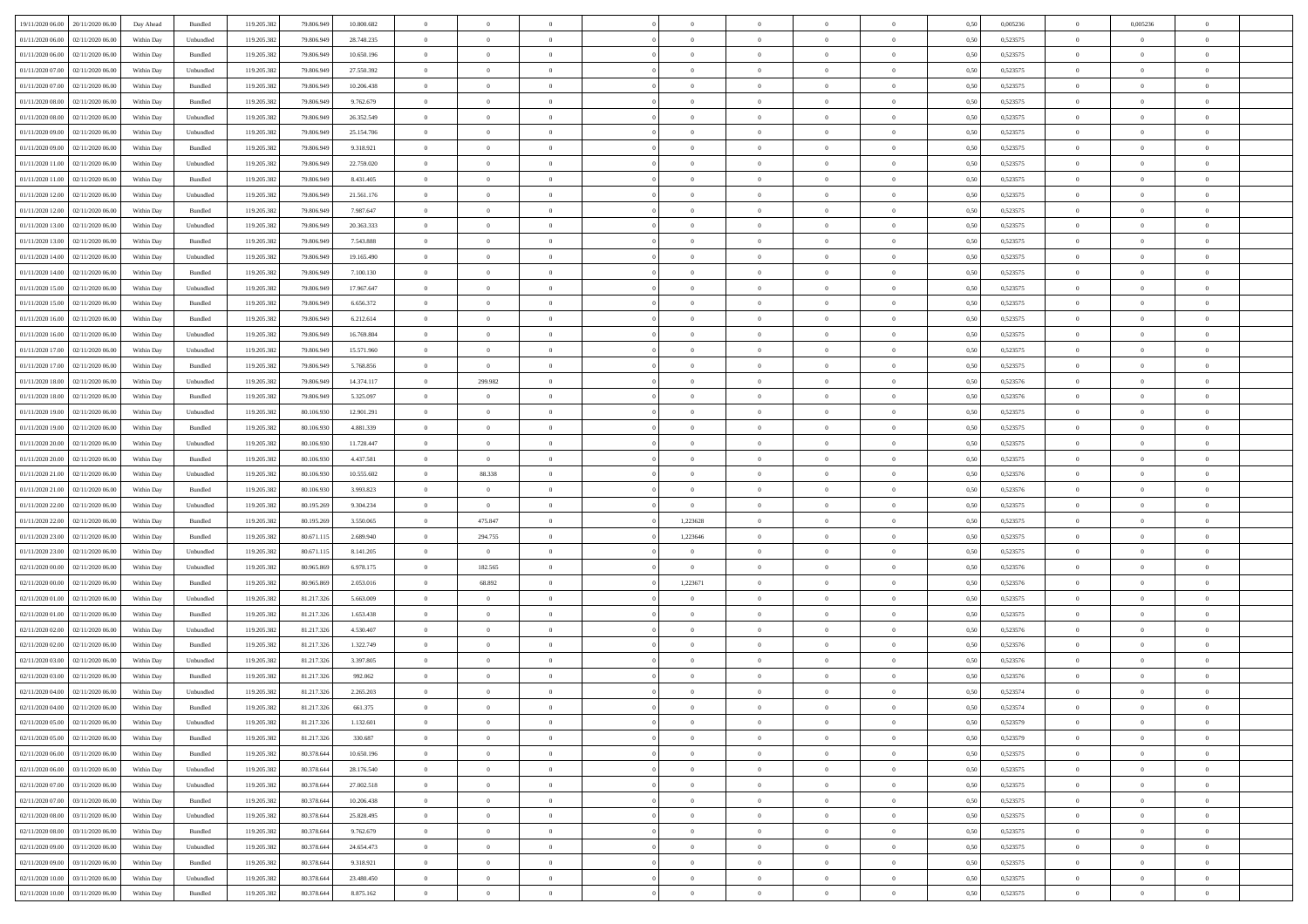| 02/11/2020 11:00 03/11/2020 06:00       | Within Day | Unbundled                   | 119.205.382 | 80.378.644 | 22.306.427 | $\overline{0}$ | $\overline{0}$ |                | $\overline{0}$ | $\theta$       |                | $\theta$       | 0,50 | 0,523575 | $\theta$       | $\theta$       | $\overline{0}$ |  |
|-----------------------------------------|------------|-----------------------------|-------------|------------|------------|----------------|----------------|----------------|----------------|----------------|----------------|----------------|------|----------|----------------|----------------|----------------|--|
| 02/11/2020 11:00<br>03/11/2020 06.00    | Within Day | Bundled                     | 119.205.38  | 80.378.64  | 8.431.405  | $\bf{0}$       | $\bf{0}$       | $\bf{0}$       | $\bf{0}$       | $\overline{0}$ | $\overline{0}$ | $\bf{0}$       | 0,50 | 0,523575 | $\,$ 0 $\,$    | $\bf{0}$       | $\overline{0}$ |  |
| 02/11/2020 12:00<br>03/11/2020 06.00    | Within Day | Unbundled                   | 119.205.382 | 80.378.644 | 21.132.405 | $\overline{0}$ | $\bf{0}$       | $\overline{0}$ | $\bf{0}$       | $\bf{0}$       | $\overline{0}$ | $\bf{0}$       | 0.50 | 0,523575 | $\bf{0}$       | $\overline{0}$ | $\overline{0}$ |  |
| 02/11/2020 12:00<br>03/11/2020 06:00    | Within Day | Bundled                     | 119.205.382 | 80.378.644 | 7.987.647  | $\overline{0}$ | $\overline{0}$ | $\overline{0}$ | $\overline{0}$ | $\theta$       | $\overline{0}$ | $\bf{0}$       | 0,50 | 0,523575 | $\theta$       | $\theta$       | $\overline{0}$ |  |
| 02/11/2020 13:00<br>03/11/2020 06.00    | Within Day | Bundled                     | 119.205.38  | 80.378.64  | 7.543.888  | $\bf{0}$       | $\overline{0}$ | $\bf{0}$       | $\overline{0}$ | $\bf{0}$       | $\overline{0}$ | $\bf{0}$       | 0,50 | 0,523575 | $\,$ 0 $\,$    | $\bf{0}$       | $\overline{0}$ |  |
|                                         |            |                             |             |            |            |                |                |                |                |                |                |                |      |          |                |                |                |  |
| 02/11/2020 13:00<br>03/11/2020 06:00    | Within Day | Unbundled                   | 119,205.38  | 80.378.64  | 19.958.383 | $\overline{0}$ | $\overline{0}$ | $\overline{0}$ | $\bf{0}$       | $\overline{0}$ | $\overline{0}$ | $\bf{0}$       | 0.50 | 0.523575 | $\,$ 0 $\,$    | $\theta$       | $\overline{0}$ |  |
| 02/11/2020 14:00<br>03/11/2020 06.00    | Within Day | Unbundled                   | 119.205.38  | 80.378.644 | 18.784.360 | $\overline{0}$ | 133.489        | $\overline{0}$ | $\overline{0}$ | $\overline{0}$ | $\overline{0}$ | $\bf{0}$       | 0,50 | 0,523575 | $\,$ 0 $\,$    | $\theta$       | $\overline{0}$ |  |
| 02/11/2020 14:00<br>03/11/2020 06.00    | Within Day | Bundled                     | 119.205.38  | 80.378.64  | 7.100.130  | $\bf{0}$       | $\bf{0}$       | $\bf{0}$       | $\overline{0}$ | $\overline{0}$ | $\overline{0}$ | $\bf{0}$       | 0,50 | 0,523575 | $\,$ 0 $\,$    | $\bf{0}$       | $\overline{0}$ |  |
| 02/11/2020 15:00<br>03/11/2020 06:00    | Within Day | Unbundled                   | 119,205.38  | 80.512.132 | 17.485.192 | $\overline{0}$ | 530.027        | $\overline{0}$ | $\bf{0}$       | $\overline{0}$ | $\overline{0}$ | $\bf{0}$       | 0.50 | 0.523575 | $\bf{0}$       | $\overline{0}$ | $\overline{0}$ |  |
| 02/11/2020 15:00<br>03/11/2020 06:00    | Within Day | Bundled                     | 119.205.382 | 80.512.132 | 6.656.372  | $\bf{0}$       | $\overline{0}$ | $\overline{0}$ | $\overline{0}$ | $\overline{0}$ | $\overline{0}$ | $\bf{0}$       | 0,50 | 0,523575 | $\,$ 0 $\,$    | $\bf{0}$       | $\overline{0}$ |  |
| 02/11/2020 16.00<br>03/11/2020 06.00    | Within Day | Unbundled                   | 119.205.38  | 81.042.16  | 15.824.820 | $\bf{0}$       | 590.883        | $\bf{0}$       | $\bf{0}$       | $\bf{0}$       | $\overline{0}$ | $\bf{0}$       | 0,50 | 0,523575 | $\,$ 0 $\,$    | $\bf{0}$       | $\overline{0}$ |  |
| 02/11/2020 16.00<br>03/11/2020 06.00    | Within Day | Bundled                     | 119.205.382 | 81.042.161 | 6.212.614  | $\overline{0}$ | $\overline{0}$ | $\overline{0}$ | $\overline{0}$ | $\bf{0}$       | $\overline{0}$ | $\bf{0}$       | 0.50 | 0,523575 | $\bf{0}$       | $\overline{0}$ | $\,$ 0         |  |
|                                         |            |                             |             |            |            |                |                |                |                |                |                |                |      |          |                |                |                |  |
| 02/11/2020 17:00<br>03/11/2020 06:00    | Within Day | Unbundled                   | 119.205.38  | 81.633.043 | 14.145.799 | $\overline{0}$ | $\bf{0}$       | $\overline{0}$ | $\overline{0}$ | $\theta$       | $\overline{0}$ | $\bf{0}$       | 0,50 | 0,523575 | $\,$ 0 $\,$    | $\theta$       | $\overline{0}$ |  |
| 02/11/2020 17.00<br>03/11/2020 06.00    | Within Day | Bundled                     | 119.205.38  | 81.633.043 | 5.768.856  | $\bf{0}$       | 236.058        | $\bf{0}$       | 1,223579       | $\theta$       | $\overline{0}$ | $\bf{0}$       | 0,50 | 0,523575 | $\,$ 0 $\,$    | $\bf{0}$       | $\overline{0}$ |  |
| 02/11/2020 18:00<br>03/11/2020 06:00    | Within Day | Unbundled                   | 119.205.38  | 81,869.102 | 13.057.660 | $\overline{0}$ | $\overline{0}$ | $\overline{0}$ | $\bf{0}$       | $\overline{0}$ | $\overline{0}$ | $\bf{0}$       | 0.50 | 0.523576 | $\,$ 0 $\,$    | $\theta$       | $\overline{0}$ |  |
| 02/11/2020 18:00<br>03/11/2020 06.00    | Within Day | Bundled                     | 119.205.382 | 81.869.102 | 5.107.197  | $\overline{0}$ | $\overline{0}$ | $\overline{0}$ | $\overline{0}$ | $\overline{0}$ | $\overline{0}$ | $\bf{0}$       | 0,50 | 0,523576 | $\theta$       | $\theta$       | $\overline{0}$ |  |
| 02/11/2020 19:00<br>03/11/2020 06.00    | Within Day | Unbundled                   | 119.205.38  | 81.869.10  | 11.969.522 | $\bf{0}$       | $\overline{0}$ | $\bf{0}$       | $\overline{0}$ | $\bf{0}$       | $\overline{0}$ | $\bf{0}$       | 0,50 | 0,523575 | $\,$ 0 $\,$    | $\bf{0}$       | $\overline{0}$ |  |
| 02/11/2020 19:00<br>03/11/2020 06:00    | Within Day | Bundled                     | 119,205.38  | 81,869.102 | 4.681.597  | $\overline{0}$ | $\overline{0}$ | $\overline{0}$ | $\overline{0}$ | $\overline{0}$ | $\overline{0}$ | $\bf{0}$       | 0.50 | 0.523575 | $\bf{0}$       | $\overline{0}$ | $\overline{0}$ |  |
| 02/11/2020 20:00<br>03/11/2020 06.00    | Within Day | Bundled                     | 119.205.382 | 81.869.102 | 4.255.997  | $\bf{0}$       | 106.005        | $\overline{0}$ | 1,223602       | $\overline{0}$ | $\overline{0}$ | $\bf{0}$       | 0,50 | 0,523575 | $\,$ 0 $\,$    | $\bf{0}$       | $\overline{0}$ |  |
|                                         |            |                             |             |            |            |                |                |                |                |                |                |                |      |          |                |                |                |  |
| 02/11/2020 20:00<br>03/11/2020 06.00    | Within Day | Unbundled                   | 119.205.38  | 81.869.10  | 10.881.384 | $\bf{0}$       | $\bf{0}$       | $\bf{0}$       | $\bf{0}$       | $\overline{0}$ | $\overline{0}$ | $\bf{0}$       | 0,50 | 0,523575 | $\,$ 0 $\,$    | $\bf{0}$       | $\overline{0}$ |  |
| 02/11/2020 21:00<br>03/11/2020 06:00    | Within Day | Unbundled                   | 119.205.382 | 81.975.10  | 9.793.245  | $\overline{0}$ | $\overline{0}$ | $\overline{0}$ | $\bf{0}$       | $\overline{0}$ | $\overline{0}$ | $\bf{0}$       | 0.50 | 0,523576 | $\bf{0}$       | $\overline{0}$ | $\,$ 0         |  |
| 02/11/2020 21:00<br>03/11/2020 06:00    | Within Day | Bundled                     | 119.205.382 | 81.975.107 | 3.734.993  | $\overline{0}$ | 2.248.789      | $\overline{0}$ | 1,223614       | $\theta$       | $\overline{0}$ | $\bf{0}$       | 0,50 | 0,523576 | $\theta$       | $\theta$       | $\overline{0}$ |  |
| 02/11/2020 22.00<br>03/11/2020 06.00    | Within Day | Unbundled                   | 119.205.38  | 84.223.89  | 8.705.107  | $\bf{0}$       | $\bf{0}$       | $\bf{0}$       | $\bf{0}$       | $\overline{0}$ | $\overline{0}$ | $\bf{0}$       | 0,50 | 0,523575 | $\,$ 0 $\,$    | $\bf{0}$       | $\overline{0}$ |  |
| 02/11/2020 22.00<br>03/11/2020 06:00    | Within Day | Bundled                     | 119,205.38  | 84.223.897 | 1.321.070  | $\overline{0}$ | 31.409         | $\overline{0}$ | 1,223628       | $\overline{0}$ | $\overline{0}$ | $\bf{0}$       | 0.50 | 0.523575 | $\bf{0}$       | $\theta$       | $\overline{0}$ |  |
| 02/11/2020 23.00<br>03/11/2020 06.00    | Within Day | Unbundled                   | 119.205.382 | 84.255.306 | 7.616.969  | $\overline{0}$ | $\overline{0}$ | $\overline{0}$ | $\overline{0}$ | $\overline{0}$ | $\overline{0}$ | $\bf{0}$       | 0,50 | 0,523575 | $\,$ 0 $\,$    | $\theta$       | $\overline{0}$ |  |
| 02/11/2020 23.00<br>03/11/2020 06.00    | Within Day | Bundled                     | 119.205.38  | 84.255.30  | 1.128.453  | $\bf{0}$       | $\overline{0}$ | $\bf{0}$       | $\overline{0}$ | $\bf{0}$       | $\overline{0}$ | $\bf{0}$       | 0,50 | 0,523575 | $\,$ 0 $\,$    | $\bf{0}$       | $\overline{0}$ |  |
| 03/11/2020 00:00<br>03/11/2020 06:00    | Within Day | Unbundled                   | 119,205.38  | 84.255.30  | 6.528.830  | $\overline{0}$ | $\overline{0}$ | $\overline{0}$ | $\bf{0}$       | $\overline{0}$ | $\overline{0}$ | $\bf{0}$       | 0.50 | 0.523576 | $\bf{0}$       | $\overline{0}$ | $\overline{0}$ |  |
| 03/11/2020 00:00                        |            |                             | 119.205.382 |            |            | $\overline{0}$ | 117.784        | $\overline{0}$ | 1,223671       | $\overline{0}$ | $\overline{0}$ |                |      |          | $\,$ 0 $\,$    | $\theta$       | $\overline{0}$ |  |
| 03/11/2020 06.00                        | Within Day | Bundled                     |             | 84.255.306 | 967.245    |                |                |                |                |                |                | $\bf{0}$       | 0,50 | 0,523576 |                |                |                |  |
| 03/11/2020 01:00<br>03/11/2020 06.00    | Within Day | Unbundled                   | 119.205.38  | 84.373.089 | 5.440.692  | $\bf{0}$       | 5.398          | $\bf{0}$       | $\bf{0}$       | $\overline{0}$ | $\overline{0}$ | $\bf{0}$       | 0,50 | 0,523575 | $\,$ 0 $\,$    | $\bf{0}$       | $\overline{0}$ |  |
| 03/11/2020 01:00<br>03/11/2020 06.00    | Within Day | Bundled                     | 119.205.382 | 84,373,089 | 707.885    | $\overline{0}$ | $\bf{0}$       | $\overline{0}$ | $\bf{0}$       | $\bf{0}$       | $\overline{0}$ | $\bf{0}$       | 0.50 | 0,523575 | $\bf{0}$       | $\overline{0}$ | $\,$ 0         |  |
| 03/11/2020 02.00<br>03/11/2020 06:00    | Within Day | Unbundled                   | 119.205.38  | 84.378.488 | 4.348.235  | $\overline{0}$ | $\overline{0}$ | $\overline{0}$ | $\overline{0}$ | $\overline{0}$ | $\overline{0}$ | $\bf{0}$       | 0.5( | 0,523576 | $\theta$       | $\theta$       | $\overline{0}$ |  |
| 03/11/2020 02.00<br>03/11/2020 06.00    | Within Day | Bundled                     | 119.205.38  | 84.378.488 | 566.308    | $\bf{0}$       | $\bf{0}$       | $\bf{0}$       | $\bf{0}$       | $\overline{0}$ | $\overline{0}$ | $\bf{0}$       | 0,50 | 0,523576 | $\,$ 0 $\,$    | $\bf{0}$       | $\overline{0}$ |  |
| 03/11/2020 03:00<br>03/11/2020 06:00    | Within Day | Bundled                     | 119.205.382 | 84,378,488 | 424.731    | $\overline{0}$ | $\bf{0}$       | $\overline{0}$ | $\bf{0}$       | $\overline{0}$ | $\overline{0}$ | $\bf{0}$       | 0.50 | 0.523576 | $\,$ 0 $\,$    | $\bf{0}$       | $\overline{0}$ |  |
| 03/11/2020 03:00<br>03/11/2020 06:00    | Within Day | Unbundled                   | 119.205.38  | 84.378.488 | 3.261.175  | $\overline{0}$ | $\overline{0}$ | $\overline{0}$ | $\overline{0}$ | $\overline{0}$ | $\overline{0}$ | $\bf{0}$       | 0.5( | 0,523576 | $\theta$       | $\theta$       | $\overline{0}$ |  |
| 03/11/2020 04:00<br>03/11/2020 06.00    | Within Day | Unbundled                   | 119.205.38  | 84.378.488 | 2.174.117  | $\bf{0}$       | $\bf{0}$       | $\bf{0}$       | $\bf{0}$       | $\overline{0}$ | $\overline{0}$ | $\bf{0}$       | 0,50 | 0,523574 | $\,$ 0 $\,$    | $\bf{0}$       | $\overline{0}$ |  |
| 03/11/2020 04:00<br>03/11/2020 06:00    | Within Day | Bundled                     | 119,205.38  | 84,378,488 | 283.154    | $\overline{0}$ | $\bf{0}$       | $\overline{0}$ | $\bf{0}$       | $\overline{0}$ | $\overline{0}$ | $\bf{0}$       | 0.50 | 0.523574 | $\bf{0}$       | $\overline{0}$ | $\overline{0}$ |  |
|                                         |            |                             |             |            |            |                |                |                |                |                |                |                |      |          |                |                |                |  |
| 03/11/2020 05:00<br>03/11/2020 06:00    | Within Day | Unbundled                   | 119.205.38  | 84.378.488 | 1.087.058  | $\overline{0}$ | $\overline{0}$ | $\overline{0}$ | $\overline{0}$ | $\overline{0}$ | $\overline{0}$ | $\bf{0}$       | 0.50 | 0,523579 | $\theta$       | $\theta$       | $\overline{0}$ |  |
| 03/11/2020 05:00<br>03/11/2020 06.00    | Within Day | Bundled                     | 119.205.38  | 84.378.488 | 141.577    | $\bf{0}$       | $\bf{0}$       | $\bf{0}$       | $\bf{0}$       | $\overline{0}$ | $\overline{0}$ | $\bf{0}$       | 0,50 | 0,523579 | $\,$ 0 $\,$    | $\bf{0}$       | $\overline{0}$ |  |
| 03/11/2020 06:00<br>04/11/2020 06:00    | Within Day | Unbundled                   | 119.205.382 | 83,108,876 | 25,446.309 | $\overline{0}$ | 124.851        | $\overline{0}$ | $\overline{0}$ | $\bf{0}$       | $\overline{0}$ | $\bf{0}$       | 0.50 | 0,523575 | $\bf{0}$       | $\overline{0}$ | $\overline{0}$ |  |
| 03/11/2020 06:00<br>04/11/2020 06.00    | Within Day | Bundled                     | 119.205.382 | 83.108.876 | 10.650.196 | $\overline{0}$ | $\overline{0}$ | $\overline{0}$ | $\overline{0}$ | $\overline{0}$ | $\overline{0}$ | $\bf{0}$       | 0.5( | 0,523575 | $\theta$       | $\theta$       | $\overline{0}$ |  |
| 03/11/2020 07:00<br>04/11/2020 06.00    | Within Day | Unbundled                   | 119.205.38  | 83.233.72  | 24.266.397 | $\bf{0}$       | $\bf{0}$       | $\bf{0}$       | $\bf{0}$       | $\overline{0}$ | $\overline{0}$ | $\bf{0}$       | 0,50 | 0,523575 | $\,$ 0 $\,$    | $\bf{0}$       | $\overline{0}$ |  |
| 03/11/2020 07.00<br>04/11/2020 06.00    | Within Day | Bundled                     | 119.205.38  | 83.233.72  | 10.206.438 | $\overline{0}$ | $\overline{0}$ | $\overline{0}$ | $\bf{0}$       | $\overline{0}$ | $\overline{0}$ | $\bf{0}$       | 0.50 | 0,523575 | $\bf{0}$       | $\theta$       | $\overline{0}$ |  |
| 03/11/2020 08:00<br>04/11/2020 06.00    | Within Dav | Unbundled                   | 119.205.38  | 83.233.726 | 23.211.336 | $\overline{0}$ | $\overline{0}$ | $\overline{0}$ | $\theta$       | $\theta$       | $\overline{0}$ | $\overline{0}$ | 0.5( | 0,523575 | $\theta$       | $\theta$       | $\overline{0}$ |  |
| $03/11/2020\ 08.00$<br>04/11/2020 06.00 | Within Day | Bundled                     | 119.205.38  | 83.233.72  | 9.762.679  | $\bf{0}$       | $\bf{0}$       | $\bf{0}$       | $\bf{0}$       | $\bf{0}$       | $\overline{0}$ | $\bf{0}$       | 0,50 | 0,523575 | $\,$ 0 $\,$    | $\bf{0}$       | $\overline{0}$ |  |
| 03/11/2020 09:00 04/11/2020 06:00       | Within Day | $\ensuremath{\mathsf{Unb}}$ | 119.205.382 | 83.233.726 | 22.156.275 | $\bf{0}$       | $\theta$       |                | $\overline{0}$ | $\Omega$       |                |                | 0,50 | 0,523575 | $\bf{0}$       | $\bf{0}$       |                |  |
|                                         |            |                             |             |            |            |                |                |                |                |                |                |                |      |          |                |                |                |  |
| 03/11/2020 09:00 04/11/2020 06:00       | Within Day | Bundled                     | 119.205.382 | 83.233.726 | 9.318.921  | $\overline{0}$ | $\theta$       | $\Omega$       | $\theta$       | $\overline{0}$ | $\overline{0}$ | $\bf{0}$       | 0,50 | 0,523575 | $\theta$       | $\theta$       | $\overline{0}$ |  |
| 03/11/2020 10:00<br>04/11/2020 06.00    | Within Day | Bundled                     | 119.205.38  | 83.233.726 | 8.875.162  | $\overline{0}$ | $\bf{0}$       | $\overline{0}$ | $\overline{0}$ | $\bf{0}$       | $\overline{0}$ | $\bf{0}$       | 0,50 | 0,523575 | $\bf{0}$       | $\overline{0}$ | $\bf{0}$       |  |
| 03/11/2020 10:00 04/11/2020 06:00       | Within Day | Unbundled                   | 119.205.382 | 83.233.726 | 21.101.214 | $\overline{0}$ | $\bf{0}$       | $\overline{0}$ | $\overline{0}$ | $\overline{0}$ | $\overline{0}$ | $\,$ 0 $\,$    | 0.50 | 0,523575 | $\overline{0}$ | $\bf{0}$       | $\,$ 0 $\,$    |  |
| 03/11/2020 11:00 04/11/2020 06:00       | Within Day | Unbundled                   | 119.205.382 | 83.233.726 | 20.046.154 | $\overline{0}$ | $\overline{0}$ | $\overline{0}$ | $\overline{0}$ | $\overline{0}$ | $\overline{0}$ | $\bf{0}$       | 0,50 | 0,523575 | $\theta$       | $\theta$       | $\overline{0}$ |  |
| 03/11/2020 11:00<br>04/11/2020 06.00    | Within Day | Bundled                     | 119.205.382 | 83.233.726 | 8.431.405  | $\overline{0}$ | $\bf{0}$       | $\overline{0}$ | $\bf{0}$       | $\overline{0}$ | $\bf{0}$       | $\bf{0}$       | 0,50 | 0,523575 | $\bf{0}$       | $\bf{0}$       | $\overline{0}$ |  |
| 03/11/2020 12:00<br>04/11/2020 06:00    | Within Day | Unbundled                   | 119.205.382 | 83.233.726 | 18.991.092 | $\overline{0}$ | $\bf{0}$       | $\overline{0}$ | $\overline{0}$ | $\overline{0}$ | $\overline{0}$ | $\bf{0}$       | 0.50 | 0.523575 | $\,$ 0 $\,$    | $\theta$       | $\overline{0}$ |  |
| 03/11/2020 12:00 04/11/2020 06:00       | Within Dav | Bundled                     | 119.205.382 | 83.233.726 | 7.987.647  | $\overline{0}$ | $\overline{0}$ | $\overline{0}$ | $\overline{0}$ | $\overline{0}$ | $\overline{0}$ | $\bf{0}$       | 0,50 | 0,523575 | $\overline{0}$ | $\theta$       | $\overline{0}$ |  |
|                                         |            |                             |             |            |            |                |                |                |                |                |                |                |      |          |                |                |                |  |
| 03/11/2020 13:00<br>04/11/2020 06.00    | Within Day | Unbundled                   | 119.205.38  | 83.233.726 | 17.936.032 | $\overline{0}$ | $\overline{0}$ | $\overline{0}$ | $\overline{0}$ | $\overline{0}$ | $\overline{0}$ | $\bf{0}$       | 0,50 | 0,523575 | $\bf{0}$       | $\overline{0}$ | $\overline{0}$ |  |
| 03/11/2020 13:00 04/11/2020 06:00       | Within Day | Bundled                     | 119.205.38  | 83.233.726 | 7.543.888  | $\overline{0}$ | $\overline{0}$ | $\overline{0}$ | $\overline{0}$ | $\bf{0}$       | $\overline{0}$ | $\bf{0}$       | 0.50 | 0.523575 | $\overline{0}$ | $\,$ 0 $\,$    | $\,$ 0         |  |
| 03/11/2020 14:00 04/11/2020 06:00       | Within Dav | Unbundled                   | 119.205.382 | 83.233.726 | 16.880.972 | $\overline{0}$ | $\overline{0}$ | $\overline{0}$ | $\overline{0}$ | $\overline{0}$ | $\overline{0}$ | $\bf{0}$       | 0,50 | 0,523575 | $\overline{0}$ | $\theta$       | $\overline{0}$ |  |
| 03/11/2020 14:00<br>04/11/2020 06.00    | Within Day | Bundled                     | 119.205.38  | 83.233.726 | 7.100.130  | $\overline{0}$ | $\bf{0}$       | $\overline{0}$ | $\bf{0}$       | $\overline{0}$ | $\bf{0}$       | $\bf{0}$       | 0,50 | 0,523575 | $\bf{0}$       | $\bf{0}$       | $\overline{0}$ |  |
| 03/11/2020 15:00 04/11/2020 06:00       | Within Day | ${\sf Unbundred}$           | 119.205.382 | 83.233.726 | 15.825.911 | $\overline{0}$ | $\bf{0}$       | $\overline{0}$ | $\overline{0}$ | $\,$ 0 $\,$    | $\overline{0}$ | $\bf{0}$       | 0,50 | 0,523575 | $\overline{0}$ | $\,$ 0 $\,$    | $\,$ 0 $\,$    |  |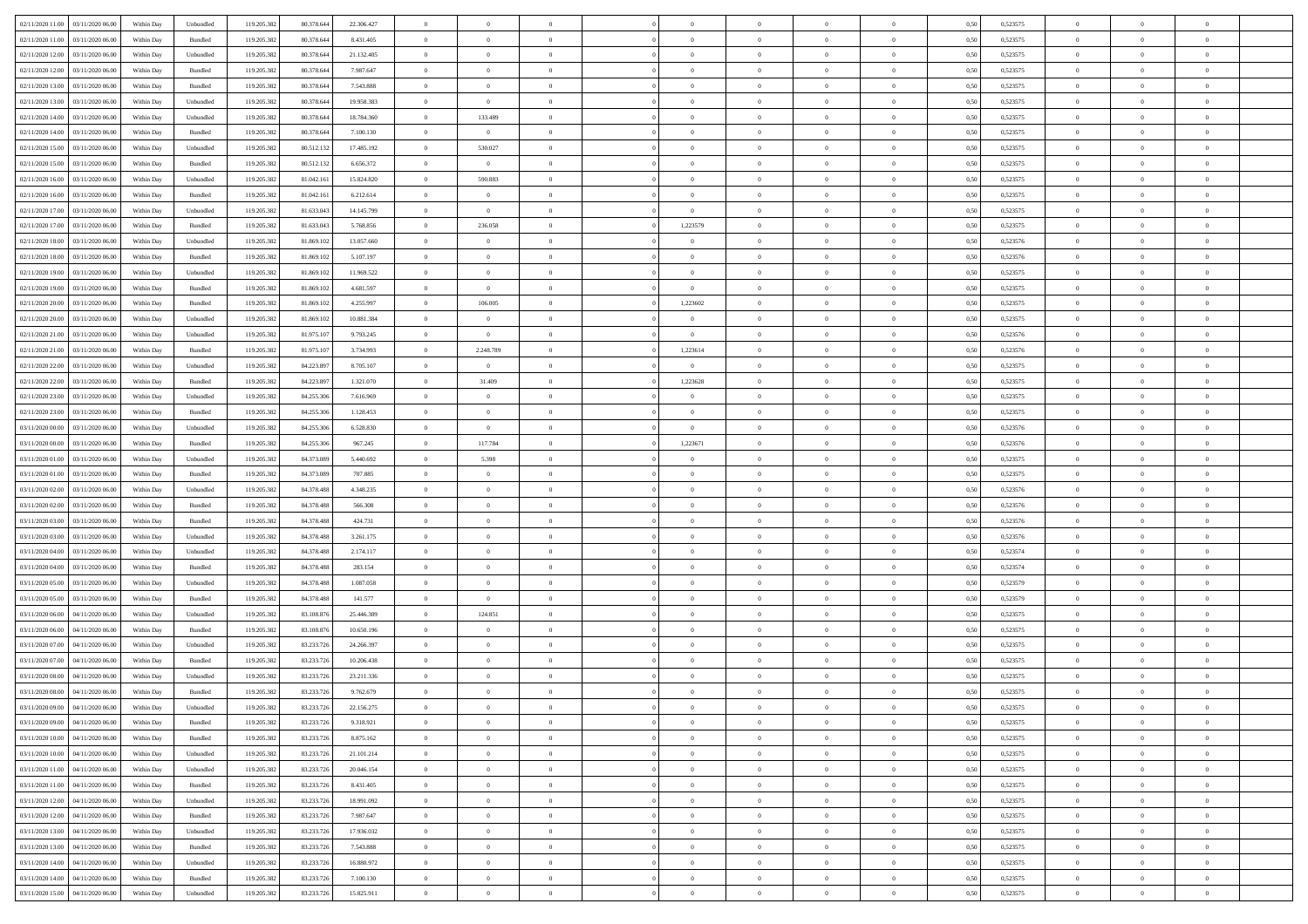| 03/11/2020 15:00                  | 04/11/2020 06.00 | Within Day | Bundled            | 119.205.382 | 83.233.726 | 6.656.372  | $\overline{0}$ | $\theta$       |                | $\overline{0}$ | $\bf{0}$       | $\overline{0}$ | $\theta$       | 0,50 | 0,523575 | $\theta$       | $\theta$       | $\overline{0}$           |  |
|-----------------------------------|------------------|------------|--------------------|-------------|------------|------------|----------------|----------------|----------------|----------------|----------------|----------------|----------------|------|----------|----------------|----------------|--------------------------|--|
|                                   |                  |            |                    |             |            |            | $\overline{0}$ | $\overline{0}$ |                |                |                |                |                |      |          |                |                |                          |  |
| 03/11/2020 16.00                  | 04/11/2020 06.00 | Within Day | Unbundled          | 119.205.382 | 83.233.726 | 14.770.850 |                |                | $\overline{0}$ | $\overline{0}$ | $\,$ 0         | $\bf{0}$       | $\bf{0}$       | 0,50 | 0,523575 | $\,$ 0 $\,$    | $\overline{0}$ | $\overline{0}$           |  |
| 03/11/2020 16.00                  | 04/11/2020 06.00 | Within Day | Bundled            | 119.205.382 | 83.233.726 | 6.212.614  | $\overline{0}$ | $\overline{0}$ | $\overline{0}$ | $\overline{0}$ | $\bf{0}$       | $\overline{0}$ | $\mathbf{0}$   | 0.50 | 0,523575 | $\bf{0}$       | $\overline{0}$ | $\overline{0}$           |  |
| 03/11/2020 17.00                  | 04/11/2020 06.00 | Within Day | Bundled            | 119.205.382 | 83.233.726 | 5.768.856  | $\overline{0}$ | $\overline{0}$ | $\overline{0}$ | $\overline{0}$ | $\,$ 0         | $\overline{0}$ | $\overline{0}$ | 0,50 | 0,523575 | $\,$ 0 $\,$    | $\overline{0}$ | $\overline{0}$           |  |
| 03/11/2020 17.00                  | 04/11/2020 06.00 | Within Day | Unbundled          | 119.205.382 | 83.233.726 | 13.715.789 | $\overline{0}$ | $\theta$       | $\overline{0}$ |                | $\bf{0}$       | $\overline{0}$ | $\bf{0}$       | 0,50 | 0,523575 | $\,$ 0 $\,$    | $\overline{0}$ | $\overline{0}$           |  |
| 03/11/2020 18.00                  | 04/11/2020 06.00 | Within Day | Unbundled          | 119.205.382 | 83.233.726 | 12.660.729 | $\overline{0}$ | $\overline{0}$ | $\overline{0}$ | $\overline{0}$ | $\bf{0}$       | $\overline{0}$ | $\bf{0}$       | 0.50 | 0.523576 | $\,0\,$        | $\theta$       | $\overline{0}$           |  |
| 03/11/2020 18.00                  | 04/11/2020 06.00 | Within Day | Bundled            | 119.205.382 | 83.233.726 | 5.325.097  | $\overline{0}$ | $\overline{0}$ | $\overline{0}$ | $\overline{0}$ | $\,$ 0         | $\overline{0}$ | $\overline{0}$ | 0,50 | 0,523576 | $\,0\,$        | $\theta$       | $\overline{0}$           |  |
| 03/11/2020 19:00                  | 04/11/2020 06.00 | Within Day | Unbundled          | 119.205.382 | 83.233.726 | 11.605.668 | $\overline{0}$ | $\overline{0}$ | $\overline{0}$ | $\overline{0}$ | $\,$ 0         | $\overline{0}$ | $\bf{0}$       | 0,50 | 0,523575 | $\,$ 0 $\,$    | $\overline{0}$ | $\overline{0}$           |  |
|                                   |                  |            |                    |             |            |            |                |                |                |                |                |                |                |      |          |                |                |                          |  |
| 03/11/2020 19:00                  | 04/11/2020 06.00 | Within Day | Bundled            | 119.205.382 | 83.233.72  | 4.881.339  | $\overline{0}$ | 435.800        | $\overline{0}$ | 1,223594       | $\bf{0}$       | $\overline{0}$ | $\bf{0}$       | 0.50 | 0.523575 | $\,0\,$        | $\overline{0}$ | $\overline{0}$           |  |
| 03/11/2020 20.00                  | 04/11/2020 06.00 | Within Day | Unbundled          | 119.205.382 | 83.669.526 | 10.550.607 | $\overline{0}$ | $\overline{0}$ | $\overline{0}$ | $\overline{0}$ | $\,$ 0         | $\overline{0}$ | $\bf{0}$       | 0,50 | 0,523575 | $\,$ 0 $\,$    | $\overline{0}$ | $\overline{0}$           |  |
| 03/11/2020 20.00                  | 04/11/2020 06.00 | Within Day | Bundled            | 119.205.382 | 83.669.526 | 4.041.399  | $\bf{0}$       | 230.660        | $\overline{0}$ | 1,223602       | $\,$ 0         | $\overline{0}$ | $\bf{0}$       | 0,50 | 0,523575 | $\,$ 0 $\,$    | $\overline{0}$ | $\overline{0}$           |  |
| 03/11/2020 21.00                  | 04/11/2020 06.00 | Within Day | Unbundled          | 119.205.382 | 83,900.187 | 9.495.546  | $\overline{0}$ | $\overline{0}$ | $\overline{0}$ | $\overline{0}$ | $\bf{0}$       | $\overline{0}$ | $\mathbf{0}$   | 0.50 | 0,523576 | $\bf{0}$       | $\overline{0}$ | $\overline{\phantom{a}}$ |  |
| 03/11/2020 21.00                  | 04/11/2020 06.00 | Within Day | Bundled            | 119.205.382 | 83.900.187 | 3.429.665  | $\overline{0}$ | 663.909        | $\overline{0}$ | 1,223614       | $\bf{0}$       | $\overline{0}$ | $\overline{0}$ | 0,50 | 0,523576 | $\,$ 0 $\,$    | $\overline{0}$ | $\overline{0}$           |  |
| 03/11/2020 22.00                  | 04/11/2020 06.00 | Within Day | Unbundled          | 119.205.382 | 84.564.095 | 8.440.486  | $\overline{0}$ | $\theta$       | $\overline{0}$ |                | $\bf{0}$       | $\overline{0}$ | $\bf{0}$       | 0,50 | 0,523575 | $\,$ 0 $\,$    | $\overline{0}$ | $\overline{0}$           |  |
| 03/11/2020 22.00                  | 04/11/2020 06.00 | Within Day | Bundled            | 119.205.382 | 84.564.095 | 2.458.451  | $\overline{0}$ | $\overline{0}$ | $\overline{0}$ | $\overline{0}$ | $\bf{0}$       | $\overline{0}$ | $\bf{0}$       | 0.50 | 0,523575 | $\,0\,$        | $\theta$       | $\overline{0}$           |  |
|                                   |                  |            |                    |             |            |            |                |                |                |                |                |                |                |      |          |                |                |                          |  |
| 03/11/2020 23.00                  | 04/11/2020 06.00 | Within Day | Unbundled          | 119.205.382 | 84.564.095 | 7.385.424  | $\overline{0}$ | $\overline{0}$ | $\overline{0}$ | $\overline{0}$ | $\bf{0}$       | $\overline{0}$ | $\overline{0}$ | 0,50 | 0,523575 | $\,0\,$        | $\theta$       | $\overline{0}$           |  |
| 03/11/2020 23.00                  | 04/11/2020 06.00 | Within Day | Bundled            | 119.205.382 | 84.564.095 | 2.151.144  | $\overline{0}$ | $\theta$       | $\overline{0}$ |                | $\,$ 0         | $\overline{0}$ | $\bf{0}$       | 0,50 | 0,523575 | $\,$ 0 $\,$    | $\overline{0}$ | $\overline{0}$           |  |
| 04/11/2020 00.00                  | 04/11/2020 06.00 | Within Day | Bundled            | 119.205.382 | 84.564.095 | 1.843.837  | $\overline{0}$ | $\overline{0}$ | $\overline{0}$ | $\overline{0}$ | $\bf{0}$       | $\overline{0}$ | $\bf{0}$       | 0.50 | 0.523576 | $\,0\,$        | $\overline{0}$ | $\overline{\phantom{a}}$ |  |
| 04/11/2020 00.00                  | 04/11/2020 06.00 | Within Day | Unbundled          | 119.205.382 | 84.564.095 | 6.330.364  | $\overline{0}$ | $\overline{0}$ | $\overline{0}$ | $\overline{0}$ | $\,$ 0         | $\overline{0}$ | $\bf{0}$       | 0,50 | 0,523576 | $\,$ 0 $\,$    | $\overline{0}$ | $\overline{0}$           |  |
| 04/11/2020 01:00                  | 04/11/2020 06.00 | Within Day | Unbundled          | 119.205.382 | 84.564.095 | 5.275.303  | $\bf{0}$       | $\,$ 0 $\,$    | $\overline{0}$ | $\overline{0}$ | $\,$ 0         | $\bf{0}$       | $\bf{0}$       | 0,50 | 0,523575 | $\,$ 0 $\,$    | $\overline{0}$ | $\overline{0}$           |  |
| 04/11/2020 01.00                  | 04/11/2020 06.00 | Within Day | Bundled            | 119.205.382 | 84.564.095 | 1.536.531  | $\overline{0}$ | $\overline{0}$ | $\overline{0}$ | $\overline{0}$ | $\bf{0}$       | $\overline{0}$ | $\mathbf{0}$   | 0.50 | 0,523575 | $\,$ 0 $\,$    | $\overline{0}$ | $\overline{\phantom{a}}$ |  |
| 04/11/2020 02.00                  | 04/11/2020 06.00 | Within Day | Unbundled          | 119.205.382 | 84.564.095 | 4.220.243  | $\overline{0}$ | $\overline{0}$ | $\overline{0}$ | $\overline{0}$ | $\,$ 0         | $\overline{0}$ | $\overline{0}$ | 0,50 | 0,523576 | $\,$ 0 $\,$    | $\overline{0}$ | $\overline{0}$           |  |
|                                   |                  |            |                    |             |            |            |                |                |                |                |                |                |                |      |          |                |                |                          |  |
| 04/11/2020 02.00                  | 04/11/2020 06.00 | Within Day | Bundled            | 119.205.382 | 84.564.095 | 1.229.225  | $\overline{0}$ | $\theta$       | $\overline{0}$ | $\overline{0}$ | $\,$ 0         | $\overline{0}$ | $\bf{0}$       | 0,50 | 0,523576 | $\,$ 0 $\,$    | $\overline{0}$ | $\overline{0}$           |  |
| 04/11/2020 03.00                  | 04/11/2020 06.00 | Within Day | Unbundled          | 119.205.382 | 84.564.095 | 3.165.181  | $\overline{0}$ | $\overline{0}$ | $\overline{0}$ | $\overline{0}$ | $\bf{0}$       | $\overline{0}$ | $\bf{0}$       | 0.50 | 0.523576 | $\,0\,$        | $\theta$       | $\overline{0}$           |  |
| 04/11/2020 03.00                  | 04/11/2020 06.00 | Within Day | Bundled            | 119.205.382 | 84.564.095 | 921.919    | $\overline{0}$ | $\overline{0}$ | $\overline{0}$ | $\overline{0}$ | $\bf{0}$       | $\overline{0}$ | $\overline{0}$ | 0,50 | 0,523576 | $\,0\,$        | $\theta$       | $\overline{0}$           |  |
| 04/11/2020 04.00                  | 04/11/2020 06.00 | Within Day | Unbundled          | 119.205.382 | 84.564.095 | 2.110.121  | $\overline{0}$ | $\theta$       | $\overline{0}$ |                | $\,$ 0         | $\overline{0}$ | $\bf{0}$       | 0,50 | 0,523574 | $\,$ 0 $\,$    | $\overline{0}$ | $\overline{0}$           |  |
| 04/11/2020 04.00                  | 04/11/2020 06.00 | Within Day | Bundled            | 119.205.382 | 84.564.095 | 614.612    | $\overline{0}$ | $\overline{0}$ | $\overline{0}$ | $\overline{0}$ | $\bf{0}$       | $\overline{0}$ | $\bf{0}$       | 0.50 | 0.523574 | $\,0\,$        | $\overline{0}$ | $\overline{0}$           |  |
| 04/11/2020 05.00                  | 04/11/2020 06.00 | Within Day | Unbundled          | 119.205.382 | 84.564.095 | 1.055.060  | $\overline{0}$ | $\overline{0}$ | $\overline{0}$ | $\overline{0}$ | $\bf{0}$       | $\overline{0}$ | $\bf{0}$       | 0,50 | 0,523579 | $\,$ 0 $\,$    | $\theta$       | $\overline{0}$           |  |
|                                   |                  |            |                    |             |            |            |                | 7.167          | $\overline{0}$ |                | $\,$ 0         |                |                |      |          | $\,$ 0 $\,$    | $\overline{0}$ | $\overline{0}$           |  |
| 04/11/2020 05.00                  | 04/11/2020 06.00 | Within Day | Bundled            | 119.205.382 | 84.564.095 | 307.306    | $\bf{0}$       |                |                | 1,223505       |                | $\bf{0}$       | $\bf{0}$       | 0,50 | 0,523579 |                |                |                          |  |
| 04/11/2020 06.00                  | 05/11/2020 06:00 | Within Day | Unbundled          | 119.205.382 | 87.219.535 | 25.267.277 | $\overline{0}$ | $\overline{0}$ | $\overline{0}$ | $\overline{0}$ | $\bf{0}$       | $\overline{0}$ | $\mathbf{0}$   | 0.50 | 0,523575 | $\bf{0}$       | $\overline{0}$ | $\overline{\phantom{a}}$ |  |
| 04/11/2020 06.00                  | 05/11/2020 06.00 | Within Dav | Bundled            | 119.205.382 | 87.219.535 | 6.718.567  | $\overline{0}$ | $\overline{0}$ | $\overline{0}$ | $\overline{0}$ | $\mathbf{0}$   | $\overline{0}$ | $\overline{0}$ | 0.50 | 0,523575 | $\theta$       | $\overline{0}$ | $\overline{0}$           |  |
| 04/11/2020 07.00                  | 05/11/2020 06.00 | Within Day | Bundled            | 119.205.382 | 87.219.535 | 6.438.628  | $\overline{0}$ | $\theta$       | $\overline{0}$ | $\overline{0}$ | $\,$ 0         | $\overline{0}$ | $\bf{0}$       | 0,50 | 0,523575 | $\,$ 0 $\,$    | $\overline{0}$ | $\overline{0}$           |  |
| 04/11/2020 07.00                  | 05/11/2020 06:00 | Within Day | Unbundled          | 119.205.382 | 87.219.535 | 24.214.474 | $\overline{0}$ | $\overline{0}$ | $\overline{0}$ | $\overline{0}$ | $\bf{0}$       | $\overline{0}$ | $\bf{0}$       | 0.50 | 0,523575 | $\,0\,$        | $\overline{0}$ | $\overline{0}$           |  |
| 04/11/2020 08:00                  | 05/11/2020 06.00 | Within Dav | Unbundled          | 119.205.382 | 87.219.535 | 23.161.670 | $\overline{0}$ | $\theta$       | $\Omega$       | $\Omega$       | $\mathbf{0}$   | $\overline{0}$ | $\overline{0}$ | 0.50 | 0,523575 | $\theta$       | $\overline{0}$ | $\overline{0}$           |  |
| 04/11/2020 08.00                  | 05/11/2020 06.00 | Within Day | Bundled            | 119.205.382 | 87.219.535 | 6.158.687  | $\overline{0}$ | $\theta$       | $\overline{0}$ |                | $\,$ 0         | $\overline{0}$ | $\bf{0}$       | 0,50 | 0,523575 | $\,$ 0 $\,$    | $\overline{0}$ | $\overline{0}$           |  |
| 04/11/2020 09:00                  | 05/11/2020 06:00 | Within Day | Unbundled          | 119.205.382 | 87.219.535 | 22.108.867 | $\overline{0}$ | $\overline{0}$ | $\overline{0}$ | $\overline{0}$ | $\bf{0}$       | $\overline{0}$ | $\bf{0}$       | 0.50 | 0.523575 | $\,0\,$        | $\overline{0}$ | $\overline{0}$           |  |
| 04/11/2020 09:00                  | 05/11/2020 06.00 | Within Dav | Bundled            | 119.205.382 | 87.219.535 | 5.878.746  | $\overline{0}$ | $\overline{0}$ | $\overline{0}$ |                | $\overline{0}$ | $\overline{0}$ | $\overline{0}$ | 0.50 | 0,523575 | $\theta$       | $\overline{0}$ | $\overline{0}$           |  |
|                                   |                  |            |                    |             |            |            |                |                |                | $\overline{0}$ |                |                |                |      |          |                |                |                          |  |
| 04/11/2020 10.00                  | 05/11/2020 06.00 | Within Day | Unbundled          | 119.205.382 | 87.219.535 | 21.056.064 | $\overline{0}$ | $\overline{0}$ | $\overline{0}$ | $\overline{0}$ | $\bf{0}$       | $\bf{0}$       | $\bf{0}$       | 0,50 | 0,523575 | $\,$ 0 $\,$    | $\overline{0}$ | $\overline{0}$           |  |
| 04/11/2020 10:00                  | 05/11/2020 06:00 | Within Day | Bundled            | 119.205.382 | 87.219.535 | 5.598.806  | $\overline{0}$ | $\overline{0}$ | $\overline{0}$ | $\overline{0}$ | $\bf{0}$       | $\overline{0}$ | $\mathbf{0}$   | 0.50 | 0,523575 | $\,$ 0 $\,$    | $\overline{0}$ | $\overline{0}$           |  |
| 04/11/2020 11:00                  | 05/11/2020 06.00 | Within Dav | Unbundled          | 119.205.382 | 87.219.535 | 20.003.261 | $\overline{0}$ | $\overline{0}$ | $\Omega$       | $\Omega$       | $\mathbf{0}$   | $\overline{0}$ | $\overline{0}$ | 0.50 | 0,523575 | $\theta$       | $\overline{0}$ | $\overline{0}$           |  |
| 04/11/2020 11:00                  | 05/11/2020 06.00 | Within Day | Bundled            | 119.205.382 | 87.219.535 | 5.318.866  | $\overline{0}$ | $\theta$       | $\overline{0}$ | $\overline{0}$ | $\,$ 0         | $\overline{0}$ | $\bf{0}$       | 0,50 | 0,523575 | $\,$ 0 $\,$    | $\overline{0}$ | $\overline{0}$           |  |
| 04/11/2020 12.00                  | 05/11/2020 06:00 | Within Day | Unbundled          | 119.205.382 | 87.219.535 | 18,950,457 | $\overline{0}$ | $\overline{0}$ | $\overline{0}$ | $\overline{0}$ | $\bf{0}$       | $\overline{0}$ | $\bf{0}$       | 0.50 | 0,523575 | $\,0\,$        | $\theta$       | $\overline{0}$           |  |
| 04/11/2020 12.00                  | 05/11/2020 06:00 | Within Dav | Bundled            | 119.205.382 | 87.219.535 | 5.038.925  | $\overline{0}$ | $\Omega$       | $\Omega$       | $\Omega$       | $\bf{0}$       | $\overline{0}$ | $\overline{0}$ | 0.50 | 0,523575 | $\theta$       | $\overline{0}$ | $\overline{0}$           |  |
| 04/11/2020 13:00                  | 05/11/2020 06.00 | Within Day | Unbundled          | 119.205.382 | 87.219.535 | 17.897.654 | $\overline{0}$ | $\,$ 0 $\,$    | $\overline{0}$ | $\bf{0}$       | $\,$ 0         | $\bf{0}$       | $\bf{0}$       | 0,50 | 0,523575 | $\,$ 0 $\,$    | $\overline{0}$ | $\overline{0}$           |  |
| 04/11/2020 13.00                  | 05/11/2020 06:00 | Within Day | $\mathbf B$ undled | 119.205.382 | 87.219.535 | 4 758 985  |                | $\bf{0}$       |                |                |                |                |                | 0,50 | 0,523575 | $\bf{0}$       | $\theta$       |                          |  |
|                                   |                  |            |                    |             |            |            | $\bf{0}$       |                |                |                |                |                |                |      |          |                |                |                          |  |
| 04/11/2020 14:00 05/11/2020 06:00 |                  | Within Day | Bundled            | 119.205.382 | 87.219.535 | 4.479.045  | $\Omega$       | $\overline{0}$ | $\Omega$       | $\Omega$       | $\mathbf{0}$   | $\overline{0}$ | $\mathbf{0}$   | 0.50 | 0,523575 | $\theta$       | $\theta$       | $\overline{0}$           |  |
| 04/11/2020 14:00                  | 05/11/2020 06.00 | Within Day | Unbundled          | 119.205.382 | 87.219.535 | 16.844.851 | $\overline{0}$ | $\overline{0}$ | $\overline{0}$ | $\bf{0}$       | $\overline{0}$ | $\overline{0}$ | $\mathbf{0}$   | 0,50 | 0,523575 | $\overline{0}$ | $\overline{0}$ | $\bf{0}$                 |  |
| 04/11/2020 15:00                  | 05/11/2020 06.00 | Within Day | Unbundled          | 119.205.382 | 87.219.535 | 15.792.047 | $\overline{0}$ | $\overline{0}$ | $\overline{0}$ | $\overline{0}$ | $\bf{0}$       | $\overline{0}$ | $\mathbf{0}$   | 0.50 | 0,523575 | $\overline{0}$ | $\bf{0}$       | $\bf{0}$                 |  |
| 04/11/2020 15:00                  | 05/11/2020 06.00 | Within Dav | Bundled            | 119.205.382 | 87.219.535 | 4.199.105  | $\overline{0}$ | $\overline{0}$ | $\overline{0}$ | $\overline{0}$ | $\mathbf{0}$   | $\overline{0}$ | $\mathbf{0}$   | 0.50 | 0,523575 | $\overline{0}$ | $\theta$       | $\overline{0}$           |  |
| 04/11/2020 16.00                  | 05/11/2020 06.00 | Within Day | Unbundled          | 119.205.382 | 87.219.535 | 14.739.244 | $\overline{0}$ | $\overline{0}$ | $\overline{0}$ | $\overline{0}$ | $\bf{0}$       | $\bf{0}$       | $\bf{0}$       | 0,50 | 0,523575 | $\bf{0}$       | $\overline{0}$ | $\overline{0}$           |  |
| 04/11/2020 16.00                  | 05/11/2020 06.00 | Within Day | Bundled            | 119.205.382 | 87.219.535 | 3.919.164  | $\overline{0}$ | $\overline{0}$ | $\overline{0}$ | $\overline{0}$ | $\bf{0}$       | $\overline{0}$ | $\mathbf{0}$   | 0.50 | 0.523575 | $\,$ 0 $\,$    | $\theta$       | $\overline{0}$           |  |
| 04/11/2020 17.00                  | 05/11/2020 06:00 | Within Day | Unbundled          | 119.205.382 | 87.219.535 | 13.686.441 | $\overline{0}$ | $\overline{0}$ | $\overline{0}$ | $\overline{0}$ | $\overline{0}$ | $\overline{0}$ | $\overline{0}$ | 0,50 | 0,523575 | $\overline{0}$ | $\theta$       | $\overline{0}$           |  |
|                                   |                  |            |                    |             |            |            |                |                |                |                |                |                |                |      |          |                |                |                          |  |
| 04/11/2020 17.00                  | 05/11/2020 06.00 | Within Day | Bundled            | 119.205.382 | 87.219.535 | 3.639.224  | $\overline{0}$ | $\,$ 0         | $\overline{0}$ | $\bf{0}$       | $\,$ 0 $\,$    | $\bf{0}$       | $\bf{0}$       | 0,50 | 0,523575 | $\,$ 0 $\,$    | $\overline{0}$ | $\,$ 0                   |  |
| 04/11/2020 18.00                  | 05/11/2020 06:00 | Within Day | Unbundled          | 119.205.382 | 87.219.535 | 12.633.638 | $\overline{0}$ | $\overline{0}$ | $\overline{0}$ | $\overline{0}$ | $\bf{0}$       | $\overline{0}$ | $\mathbf{0}$   | 0.50 | 0.523576 | $\mathbf{0}$   | $\,$ 0 $\,$    | $\overline{0}$           |  |
| 04/11/2020 18:00                  | 05/11/2020 06.00 | Within Dav | Bundled            | 119.205.382 | 87.219.535 | 3.359.284  | $\overline{0}$ | $\overline{0}$ | $\overline{0}$ | $\overline{0}$ | $\overline{0}$ | $\overline{0}$ | $\overline{0}$ | 0,50 | 0,523576 | $\overline{0}$ | $\theta$       | $\overline{0}$           |  |
| 04/11/2020 19.00                  | 05/11/2020 06.00 | Within Day | Unbundled          | 119.205.382 | 87.219.535 | 11.580.834 | $\overline{0}$ | $\overline{0}$ | $\overline{0}$ | $\overline{0}$ | $\bf{0}$       | $\bf{0}$       | $\bf{0}$       | 0,50 | 0,523575 | $\bf{0}$       | $\,$ 0 $\,$    | $\bf{0}$                 |  |
| 04/11/2020 19:00 05/11/2020 06:00 |                  | Within Day | Bundled            | 119.205.382 | 87.219.535 | 3.079.343  | $\overline{0}$ | $\overline{0}$ | $\overline{0}$ | $\overline{0}$ | $\bf{0}$       | $\overline{0}$ | $\,$ 0 $\,$    | 0,50 | 0,523575 | $\overline{0}$ | $\,$ 0 $\,$    | $\,$ 0 $\,$              |  |
|                                   |                  |            |                    |             |            |            |                |                |                |                |                |                |                |      |          |                |                |                          |  |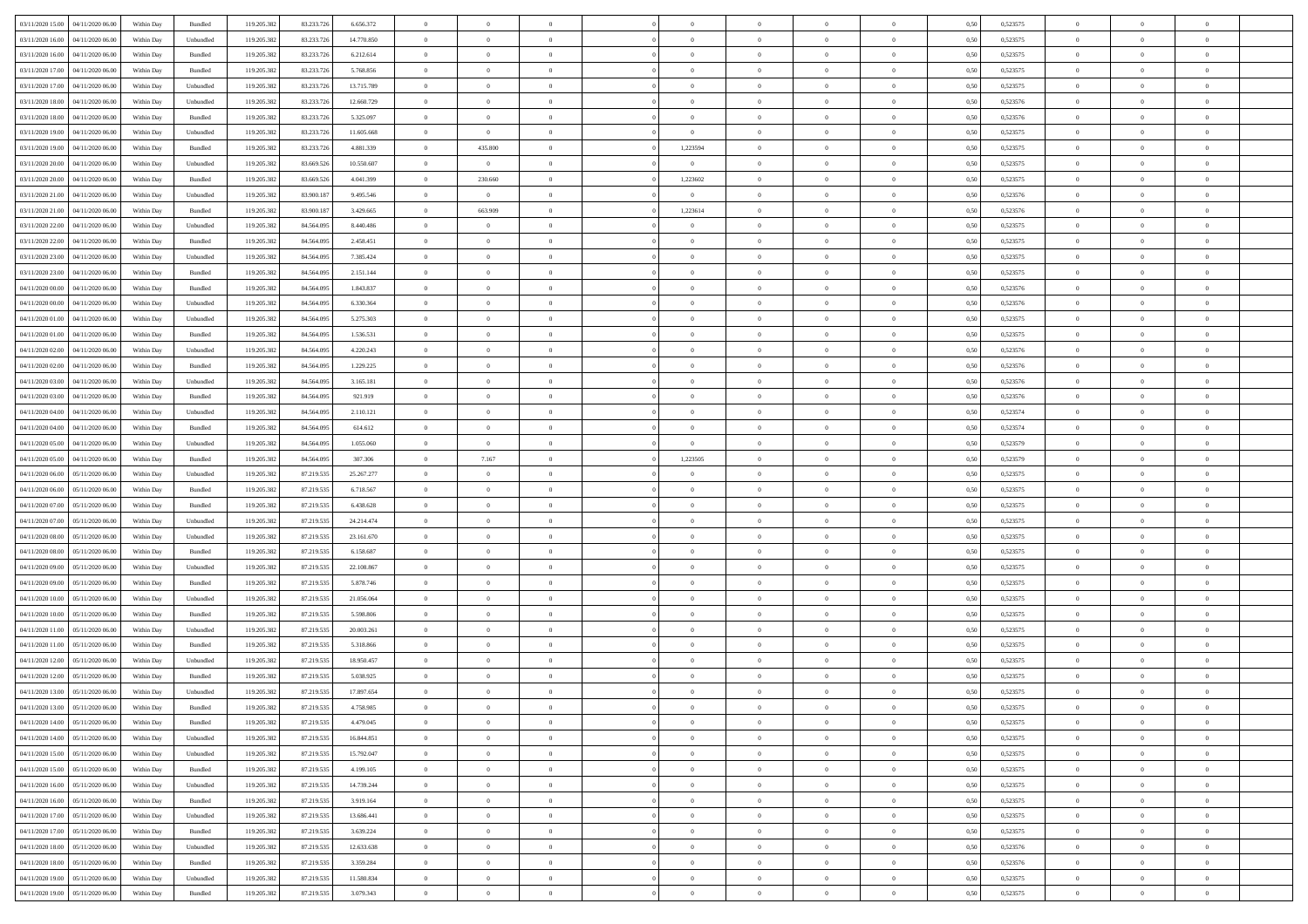| 04/11/2020 20:00<br>05/11/2020 06:00 | Within Day | Unbundled          | 119.205.382 | 87.219.535 | 10.528.032 | $\overline{0}$ | $\overline{0}$   | $\overline{0}$ | $\theta$       | $\theta$       |                | $\overline{0}$ | 0,50 | 0,523575 | $\theta$       | $\theta$       | $\theta$       |  |
|--------------------------------------|------------|--------------------|-------------|------------|------------|----------------|------------------|----------------|----------------|----------------|----------------|----------------|------|----------|----------------|----------------|----------------|--|
|                                      |            |                    |             |            |            |                |                  |                |                |                |                |                |      |          |                |                |                |  |
| 04/11/2020 20.00<br>05/11/2020 06.00 | Within Day | Bundled            | 119.205.382 | 87.219.535 | 2.799.402  | $\bf{0}$       | $\overline{0}$   | $\overline{0}$ | $\,$ 0 $\,$    | $\bf{0}$       | $\overline{0}$ | $\bf{0}$       | 0,50 | 0,523575 | $\,$ 0 $\,$    | $\theta$       | $\overline{0}$ |  |
| 04/11/2020 21.00<br>05/11/2020 06.00 | Within Day | Bundled            | 119.205.382 | 87.219.535 | 2.519.463  | $\overline{0}$ | $\overline{0}$   | $\overline{0}$ | $\bf{0}$       | $\bf{0}$       | $\overline{0}$ | $\mathbf{0}$   | 0.50 | 0,523576 | $\bf{0}$       | $\overline{0}$ | $\overline{0}$ |  |
| 04/11/2020 21.00<br>05/11/2020 06.00 | Within Day | Unbundled          | 119.205.382 | 87.219.535 | 9.475.229  | $\overline{0}$ | $\overline{0}$   | $\overline{0}$ | $\overline{0}$ | $\overline{0}$ | $\overline{0}$ | $\bf{0}$       | 0,50 | 0,523576 | $\theta$       | $\theta$       | $\overline{0}$ |  |
| 04/11/2020 22.00<br>05/11/2020 06.00 | Within Day | Unbundled          | 119.205.382 | 87.219.535 | 8.422.426  | $\bf{0}$       | $\overline{0}$   | $\bf{0}$       | $\bf{0}$       | $\overline{0}$ | $\overline{0}$ | $\bf{0}$       | 0,50 | 0,523575 | $\,$ 0 $\,$    | $\theta$       | $\overline{0}$ |  |
|                                      |            |                    |             |            |            |                |                  |                |                |                |                |                |      |          |                |                |                |  |
| 04/11/2020 22.00<br>05/11/2020 06.00 | Within Day | Bundled            | 119.205.382 | 87.219.535 | 2.239.522  | $\overline{0}$ | $\overline{0}$   | $\overline{0}$ | $\bf{0}$       | $\bf{0}$       | $\overline{0}$ | $\mathbf{0}$   | 0.50 | 0.523575 | $\,$ 0 $\,$    | $\theta$       | $\overline{0}$ |  |
| 04/11/2020 23.00<br>05/11/2020 06.00 | Within Day | Unbundled          | 119.205.382 | 87.219.535 | 7.369.622  | $\overline{0}$ | $\overline{0}$   | $\overline{0}$ | $\overline{0}$ | $\overline{0}$ | $\overline{0}$ | $\bf{0}$       | 0,50 | 0,523575 | $\theta$       | $\theta$       | $\overline{0}$ |  |
| 04/11/2020 23.00<br>05/11/2020 06.00 | Within Day | Bundled            | 119.205.382 | 87.219.535 | 1.959.581  | $\bf{0}$       | $\overline{0}$   | $\overline{0}$ | $\overline{0}$ | $\bf{0}$       | $\overline{0}$ | $\bf{0}$       | 0,50 | 0,523575 | $\,$ 0 $\,$    | $\bf{0}$       | $\overline{0}$ |  |
| 05/11/2020 00.00<br>05/11/2020 06:00 | Within Day | Unbundled          | 119.205.382 | 87.219.535 | 6.316.819  | $\overline{0}$ | $\overline{0}$   | $\overline{0}$ | $\bf{0}$       | $\overline{0}$ | $\overline{0}$ | $\mathbf{0}$   | 0.50 | 0.523576 | $\,$ 0 $\,$    | $\overline{0}$ | $\overline{0}$ |  |
| 05/11/2020 00:00<br>05/11/2020 06.00 | Within Day | Bundled            | 119.205.382 | 87.219.535 | 1.679.642  | $\overline{0}$ | $\overline{0}$   | $\overline{0}$ | $\bf{0}$       | $\overline{0}$ | $\overline{0}$ | $\bf{0}$       | 0,50 | 0,523576 | $\,$ 0 $\,$    | $\theta$       | $\overline{0}$ |  |
|                                      |            |                    |             |            |            |                | $\overline{0}$   |                |                | $\overline{0}$ | $\overline{0}$ | $\bf{0}$       |      |          | $\,$ 0 $\,$    | $\bf{0}$       | $\overline{0}$ |  |
| 05/11/2020 01:00<br>05/11/2020 06.00 | Within Day | Unbundled          | 119.205.382 | 87.219.535 | 5.264.016  | $\overline{0}$ |                  | $\overline{0}$ | $\bf{0}$       |                |                |                | 0,50 | 0,523575 |                |                |                |  |
| 05/11/2020 01:00<br>05/11/2020 06.00 | Within Day | Bundled            | 119.205.382 | 87.219.535 | 1.399.701  | $\overline{0}$ | $\overline{0}$   | $\overline{0}$ | $\bf{0}$       | $\bf{0}$       | $\overline{0}$ | $\,$ 0 $\,$    | 0.50 | 0,523575 | $\bf{0}$       | $\overline{0}$ | $\bf{0}$       |  |
| 05/11/2020 02.00<br>05/11/2020 06.00 | Within Day | Unbundled          | 119.205.382 | 87.219.535 | 4.211.213  | $\overline{0}$ | $\overline{0}$   | $\overline{0}$ | $\overline{0}$ | $\overline{0}$ | $\overline{0}$ | $\bf{0}$       | 0,50 | 0,523576 | $\,$ 0 $\,$    | $\theta$       | $\overline{0}$ |  |
| 05/11/2020 02.00<br>05/11/2020 06.00 | Within Day | Bundled            | 119.205.382 | 87.219.535 | 1.119.760  | $\overline{0}$ | $\overline{0}$   | $\bf{0}$       | $\bf{0}$       | $\bf{0}$       | $\overline{0}$ | $\bf{0}$       | 0,50 | 0,523576 | $\,$ 0 $\,$    | $\bf{0}$       | $\overline{0}$ |  |
| 05/11/2020 03.00<br>05/11/2020 06.00 | Within Day | Unbundled          | 119.205.382 | 87.219.535 | 3.158.409  | $\overline{0}$ | $\overline{0}$   | $\overline{0}$ | $\bf{0}$       | $\overline{0}$ | $\overline{0}$ | $\mathbf{0}$   | 0.50 | 0.523576 | $\,$ 0 $\,$    | $\theta$       | $\overline{0}$ |  |
| 05/11/2020 03.00<br>05/11/2020 06.00 | Within Day | Bundled            | 119.205.382 | 87.219.535 | 839.821    | $\overline{0}$ | $\overline{0}$   | $\overline{0}$ | $\overline{0}$ | $\overline{0}$ | $\overline{0}$ | $\bf{0}$       | 0,50 | 0,523576 | $\theta$       | $\theta$       | $\overline{0}$ |  |
|                                      |            |                    |             |            |            |                |                  |                |                |                |                |                |      |          |                |                |                |  |
| 05/11/2020 04:00<br>05/11/2020 06.00 | Within Day | Bundled            | 119.205.382 | 87.219.535 | 559.880    | $\overline{0}$ | $\overline{0}$   | $\overline{0}$ | $\bf{0}$       | $\overline{0}$ | $\overline{0}$ | $\bf{0}$       | 0,50 | 0,523574 | $\,$ 0 $\,$    | $\bf{0}$       | $\overline{0}$ |  |
| 05/11/2020 04:00<br>05/11/2020 06:00 | Within Day | Unbundled          | 119.205.382 | 87.219.535 | 2.105.606  | $\overline{0}$ | $\overline{0}$   | $\overline{0}$ | $\bf{0}$       | $\bf{0}$       | $\overline{0}$ | $\mathbf{0}$   | 0.50 | 0.523574 | $\,$ 0 $\,$    | $\overline{0}$ | $\overline{0}$ |  |
| 05/11/2020 05.00<br>05/11/2020 06.00 | Within Day | Unbundled          | 119.205.382 | 87.219.535 | 1.052.803  | $\overline{0}$ | $\overline{0}$   | $\overline{0}$ | $\overline{0}$ | $\overline{0}$ | $\overline{0}$ | $\bf{0}$       | 0,50 | 0,523579 | $\,$ 0 $\,$    | $\theta$       | $\overline{0}$ |  |
| 05/11/2020 05:00<br>05/11/2020 06.00 | Within Day | Bundled            | 119.205.382 | 87.219.535 | 279.940    | $\overline{0}$ | $\overline{0}$   | $\overline{0}$ | $\bf{0}$       | $\bf{0}$       | $\overline{0}$ | $\bf{0}$       | 0,50 | 0,523579 | $\,$ 0 $\,$    | $\bf{0}$       | $\overline{0}$ |  |
| 05/11/2020 06.00<br>06/11/2020 06.00 | Within Day | Unbundled          | 119.205.382 | 83,287,908 | 25.267.277 | $\overline{0}$ | $\overline{0}$   | $\overline{0}$ | $\bf{0}$       | $\bf{0}$       | $\overline{0}$ | $\mathbf{0}$   | 0.50 | 0,523575 | $\bf{0}$       | $\overline{0}$ | $\overline{0}$ |  |
| 05/11/2020 06.00<br>06/11/2020 06:00 | Within Day | Bundled            | 119.205.382 | 83.287.908 | 10.650.196 | $\overline{0}$ | $\overline{0}$   | $\overline{0}$ | $\overline{0}$ | $\overline{0}$ | $\overline{0}$ | $\,$ 0 $\,$    | 0,50 | 0,523575 | $\theta$       | $\theta$       | $\overline{0}$ |  |
|                                      |            |                    |             |            |            |                |                  |                |                |                |                |                |      |          |                |                |                |  |
| 05/11/2020 07.00<br>06/11/2020 06.00 | Within Day | Unbundled          | 119.205.382 | 83.287.908 | 24.214.474 | $\overline{0}$ | $\overline{0}$   | $\overline{0}$ | $\bf{0}$       | $\overline{0}$ | $\overline{0}$ | $\bf{0}$       | 0,50 | 0,523575 | $\,$ 0 $\,$    | $\bf{0}$       | $\overline{0}$ |  |
| 05/11/2020 07.00<br>06/11/2020 06:00 | Within Day | Bundled            | 119.205.382 | 83.287.908 | 10.206.438 | $\overline{0}$ | $\overline{0}$   | $\overline{0}$ | $\bf{0}$       | $\overline{0}$ | $\overline{0}$ | $\mathbf{0}$   | 0.50 | 0.523575 | $\,$ 0 $\,$    | $\theta$       | $\overline{0}$ |  |
| 05/11/2020 08:00<br>06/11/2020 06.00 | Within Day | Unbundled          | 119.205.382 | 83.287.908 | 23.161.670 | $\overline{0}$ | $\overline{0}$   | $\overline{0}$ | $\overline{0}$ | $\overline{0}$ | $\overline{0}$ | $\bf{0}$       | 0,50 | 0,523575 | $\theta$       | $\theta$       | $\overline{0}$ |  |
| 05/11/2020 08.00<br>06/11/2020 06.00 | Within Day | Bundled            | 119.205.382 | 83.287.908 | 9.762.679  | $\overline{0}$ | $\overline{0}$   | $\overline{0}$ | $\overline{0}$ | $\overline{0}$ | $\overline{0}$ | $\bf{0}$       | 0,50 | 0,523575 | $\,$ 0 $\,$    | $\bf{0}$       | $\overline{0}$ |  |
| 05/11/2020 09.00<br>06/11/2020 06:00 | Within Day | Unbundled          | 119.205.382 | 83.287.908 | 22.108.867 | $\overline{0}$ | $\overline{0}$   | $\overline{0}$ | $\bf{0}$       | $\bf{0}$       | $\overline{0}$ | $\mathbf{0}$   | 0.50 | 0.523575 | $\,$ 0 $\,$    | $\overline{0}$ | $\overline{0}$ |  |
| 05/11/2020 09:00<br>06/11/2020 06.00 | Within Day | Bundled            | 119.205.382 | 83.287.908 | 9.318.921  | $\overline{0}$ | $\overline{0}$   | $\overline{0}$ | $\overline{0}$ | $\overline{0}$ | $\overline{0}$ | $\bf{0}$       | 0,50 | 0,523575 | $\theta$       | $\theta$       | $\overline{0}$ |  |
|                                      |            |                    |             |            |            |                |                  |                |                |                |                |                |      |          |                |                |                |  |
| 05/11/2020 10:00<br>06/11/2020 06.00 | Within Day | Unbundled          | 119.205.382 | 83.287.908 | 21.056.064 | $\overline{0}$ | $\overline{0}$   | $\overline{0}$ | $\,$ 0 $\,$    | $\bf{0}$       | $\overline{0}$ | $\bf{0}$       | 0,50 | 0,523575 | $\,$ 0 $\,$    | $\bf{0}$       | $\overline{0}$ |  |
| 05/11/2020 10:00<br>06/11/2020 06:00 | Within Day | Bundled            | 119.205.382 | 83.287.908 | 8.875.162  | $\overline{0}$ | $\overline{0}$   | $\overline{0}$ | $\bf{0}$       | $\bf{0}$       | $\overline{0}$ | $\,$ 0 $\,$    | 0.50 | 0.523575 | $\bf{0}$       | $\overline{0}$ | $\bf{0}$       |  |
| 05/11/2020 11:00<br>06/11/2020 06:00 | Within Day | Bundled            | 119.205.382 | 83.287.908 | 8.431.405  | $\overline{0}$ | $\overline{0}$   | $\overline{0}$ | $\overline{0}$ | $\overline{0}$ | $\overline{0}$ | $\overline{0}$ | 0.50 | 0,523575 | $\theta$       | $\theta$       | $\overline{0}$ |  |
| 05/11/2020 11:00<br>06/11/2020 06.00 | Within Day | Unbundled          | 119.205.382 | 83.287.908 | 20.003.261 | $\overline{0}$ | $\overline{0}$   | $\overline{0}$ | $\bf{0}$       | $\overline{0}$ | $\overline{0}$ | $\bf{0}$       | 0,50 | 0,523575 | $\,$ 0 $\,$    | $\bf{0}$       | $\overline{0}$ |  |
| 05/11/2020 12:00<br>06/11/2020 06:00 | Within Day | Unbundled          | 119.205.382 | 83.287.908 | 18.950.457 | $\overline{0}$ | $\overline{0}$   | $\overline{0}$ | $\bf{0}$       | $\overline{0}$ | $\overline{0}$ | $\mathbf{0}$   | 0.50 | 0.523575 | $\,$ 0 $\,$    | $\theta$       | $\overline{0}$ |  |
| 05/11/2020 12:00<br>06/11/2020 06.00 | Within Day | Bundled            | 119.205.382 | 83.287.908 | 7.987.647  | $\overline{0}$ | $\overline{0}$   | $\overline{0}$ | $\overline{0}$ | $\overline{0}$ | $\Omega$       | $\overline{0}$ | 0.50 | 0,523575 | $\theta$       | $\theta$       | $\overline{0}$ |  |
| 06/11/2020 06.00                     | Within Day | Unbundled          |             | 83.287.908 | 17.897.654 | $\overline{0}$ | $\overline{0}$   | $\overline{0}$ | $\bf{0}$       | $\overline{0}$ | $\overline{0}$ | $\bf{0}$       | 0,50 | 0,523575 | $\,$ 0 $\,$    | $\bf{0}$       | $\overline{0}$ |  |
| 05/11/2020 13:00                     |            |                    | 119.205.382 |            |            |                |                  |                |                |                |                |                |      |          |                |                |                |  |
| 05/11/2020 13:00<br>06/11/2020 06:00 | Within Day | Bundled            | 119.205.382 | 83.287.908 | 7.543.888  | $\overline{0}$ | $\overline{0}$   | $\overline{0}$ | $\bf{0}$       | $\bf{0}$       | $\overline{0}$ | $\mathbf{0}$   | 0.50 | 0.523575 | $\,$ 0 $\,$    | $\overline{0}$ | $\overline{0}$ |  |
| 05/11/2020 14:00<br>06/11/2020 06.00 | Within Day | Unbundled          | 119.205.382 | 83.287.908 | 16.844.851 | $\overline{0}$ | $\overline{0}$   | $\overline{0}$ | $\overline{0}$ | $\overline{0}$ | $\overline{0}$ | $\overline{0}$ | 0.50 | 0,523575 | $\theta$       | $\theta$       | $\overline{0}$ |  |
| 05/11/2020 14:00<br>06/11/2020 06.00 | Within Day | Bundled            | 119.205.382 | 83.287.908 | 7.100.130  | $\overline{0}$ | $\overline{0}$   | $\overline{0}$ | $\,$ 0 $\,$    | $\bf{0}$       | $\overline{0}$ | $\bf{0}$       | 0,50 | 0,523575 | $\,$ 0 $\,$    | $\bf{0}$       | $\overline{0}$ |  |
| 05/11/2020 15:00<br>06/11/2020 06.00 | Within Day | Unbundled          | 119.205.382 | 83,287,908 | 15.792.047 | $\overline{0}$ | $\overline{0}$   | $\overline{0}$ | $\bf{0}$       | $\bf{0}$       | $\overline{0}$ | $\mathbf{0}$   | 0.50 | 0,523575 | $\bf{0}$       | $\overline{0}$ | $\overline{0}$ |  |
| 05/11/2020 15:00<br>06/11/2020 06:00 | Within Day | Bundled            | 119.205.382 | 83.287.908 | 6.656.372  | $\overline{0}$ | $\overline{0}$   | $\overline{0}$ | $\overline{0}$ | $\overline{0}$ | $\overline{0}$ | $\overline{0}$ | 0.50 | 0,523575 | $\theta$       | $\theta$       | $\overline{0}$ |  |
| 05/11/2020 16.00<br>06/11/2020 06.00 | Within Day | Unbundled          | 119.205.382 | 83.287.908 | 14.739.244 | $\overline{0}$ | $\overline{0}$   | $\overline{0}$ | $\bf{0}$       | $\bf{0}$       | $\overline{0}$ | $\bf{0}$       | 0,50 | 0,523575 | $\,$ 0 $\,$    | $\bf{0}$       | $\overline{0}$ |  |
|                                      |            |                    |             |            |            |                |                  |                |                |                |                |                |      |          |                |                |                |  |
| 05/11/2020 16.00<br>06/11/2020 06.00 | Within Day | Bundled            | 119.205.382 | 83.287.908 | 6.212.614  | $\overline{0}$ | $\overline{0}$   | $\overline{0}$ | $\bf{0}$       | $\overline{0}$ | $\overline{0}$ | $\mathbf{0}$   | 0.50 | 0.523575 | $\,$ 0 $\,$    | $\theta$       | $\overline{0}$ |  |
| 05/11/2020 17.00<br>06/11/2020 06.00 | Within Day | Unbundled          | 119.205.382 | 83.287.908 | 13.686.441 | $\overline{0}$ | $\overline{0}$   | $\overline{0}$ | $\overline{0}$ | $\overline{0}$ | $\Omega$       | $\overline{0}$ | 0.50 | 0,523575 | $\theta$       | $\theta$       | $\overline{0}$ |  |
| 05/11/2020 17.00<br>06/11/2020 06.00 | Within Day | Bundled            | 119.205.382 | 83.287.908 | 5.768.856  | $\overline{0}$ | $\overline{0}$   | $\bf{0}$       | $\,$ 0 $\,$    | $\bf{0}$       | $\overline{0}$ | $\bf{0}$       | 0,50 | 0,523575 | $\overline{0}$ | $\bf{0}$       | $\overline{0}$ |  |
|                                      | Within Day | $\mathbf B$ undled | 119.205.382 | 83.287.908 | 5.325.097  | $\bf{0}$       | $\boldsymbol{0}$ |                | $\bf{0}$       |                |                |                | 0,50 | 0,523576 | $\theta$       | $\overline{0}$ |                |  |
| 05/11/2020 18:00 06/11/2020 06:00    | Within Day | Unbundled          | 119.205.382 | 83.287.908 | 12.633.638 | $\overline{0}$ | $\overline{0}$   | $\overline{0}$ | $\overline{0}$ | $\overline{0}$ | $\overline{0}$ | $\overline{0}$ | 0,50 | 0,523576 | $\theta$       | $\theta$       | $\overline{0}$ |  |
| 05/11/2020 19:00<br>06/11/2020 06.00 | Within Day | Unbundled          | 119.205.382 | 83.287.908 | 11.580.834 | $\overline{0}$ | $\overline{0}$   | $\overline{0}$ | $\bf{0}$       | $\bf{0}$       | $\overline{0}$ | $\bf{0}$       | 0,50 | 0,523575 | $\overline{0}$ | $\overline{0}$ | $\bf{0}$       |  |
|                                      |            |                    |             |            |            |                |                  |                |                |                |                |                |      |          |                |                |                |  |
| 05/11/2020 19:00<br>06/11/2020 06.00 | Within Day | Bundled            | 119.205.382 | 83.287.908 | 4.881.339  | $\overline{0}$ | $\overline{0}$   | $\overline{0}$ | $\,$ 0 $\,$    | $\bf{0}$       | $\overline{0}$ | $\mathbf{0}$   | 0.50 | 0,523575 | $\overline{0}$ | $\bf{0}$       | $\bf{0}$       |  |
| 05/11/2020 20:00<br>06/11/2020 06:00 | Within Dav | Unbundled          | 119.205.382 | 83.287.908 | 10.528.032 | $\overline{0}$ | $\overline{0}$   | $\overline{0}$ | $\overline{0}$ | $\overline{0}$ | $\overline{0}$ | $\mathbf{0}$   | 0,50 | 0,523575 | $\overline{0}$ | $\theta$       | $\overline{0}$ |  |
| 05/11/2020 20.00<br>06/11/2020 06.00 | Within Day | Bundled            | 119.205.382 | 83.287.908 | 4.437.581  | $\overline{0}$ | $\overline{0}$   | $\overline{0}$ | $\bf{0}$       | $\bf{0}$       | $\overline{0}$ | $\mathbf{0}$   | 0,50 | 0,523575 | $\,$ 0         | $\bf{0}$       | $\overline{0}$ |  |
| 05/11/2020 21.00<br>06/11/2020 06.00 | Within Day | Unbundled          | 119.205.382 | 83.287.908 | 9.475.229  | $\overline{0}$ | $\overline{0}$   | $\overline{0}$ | $\bf{0}$       | $\overline{0}$ | $\overline{0}$ | $\mathbf{0}$   | 0.50 | 0.523576 | $\,$ 0 $\,$    | $\theta$       | $\,$ 0         |  |
| 05/11/2020 21:00<br>06/11/2020 06:00 | Within Day | Bundled            | 119.205.382 | 83.287.908 | 3.993.823  | $\overline{0}$ | $\overline{0}$   | $\overline{0}$ | $\overline{0}$ | $\overline{0}$ | $\overline{0}$ | $\mathbf{0}$   | 0,50 | 0,523576 | $\overline{0}$ | $\theta$       | $\overline{0}$ |  |
| 05/11/2020 22.00<br>06/11/2020 06.00 | Within Day | Unbundled          | 119.205.382 | 83.287.908 | 8.422.426  | $\overline{0}$ | $\overline{0}$   | $\overline{0}$ | $\bf{0}$       | $\bf{0}$       | $\overline{0}$ | $\,$ 0 $\,$    | 0,50 | 0,523575 | $\bf{0}$       | $\bf{0}$       | $\overline{0}$ |  |
| 05/11/2020 22.00<br>06/11/2020 06.00 | Within Day | Bundled            | 119.205.382 | 83.287.908 | 3.550.065  | $\overline{0}$ | $\overline{0}$   | $\overline{0}$ | $\bf{0}$       | $\overline{0}$ | $\overline{0}$ | $\,$ 0 $\,$    | 0.50 | 0.523575 | $\overline{0}$ | $\bf{0}$       | $\,$ 0         |  |
|                                      |            |                    |             |            |            |                |                  |                |                |                |                |                |      |          |                |                |                |  |
| 05/11/2020 23:00<br>06/11/2020 06:00 | Within Dav | Unbundled          | 119.205.382 | 83.287.908 | 7.369.622  | $\overline{0}$ | $\overline{0}$   | $\overline{0}$ | $\overline{0}$ | $\overline{0}$ | $\overline{0}$ | $\mathbf{0}$   | 0,50 | 0,523575 | $\overline{0}$ | $\theta$       | $\overline{0}$ |  |
| 05/11/2020 23.00<br>06/11/2020 06.0  | Within Day | Bundled            | 119.205.382 | 83.287.908 | 3.106.307  | $\overline{0}$ | $\overline{0}$   | $\overline{0}$ | $\overline{0}$ | $\bf{0}$       | $\overline{0}$ | $\mathbf{0}$   | 0,50 | 0,523575 | $\bf{0}$       | $\bf{0}$       | $\bf{0}$       |  |
| 06/11/2020 00.00 06/11/2020 06.00    | Within Day | Unbundled          | 119.205.382 | 83.287.908 | 6.316.819  | $\,$ 0 $\,$    | $\overline{0}$   | $\overline{0}$ | $\bf{0}$       | $\,$ 0         | $\overline{0}$ | $\,0\,$        | 0,50 | 0,523576 | $\overline{0}$ | $\,$ 0 $\,$    | $\,$ 0 $\,$    |  |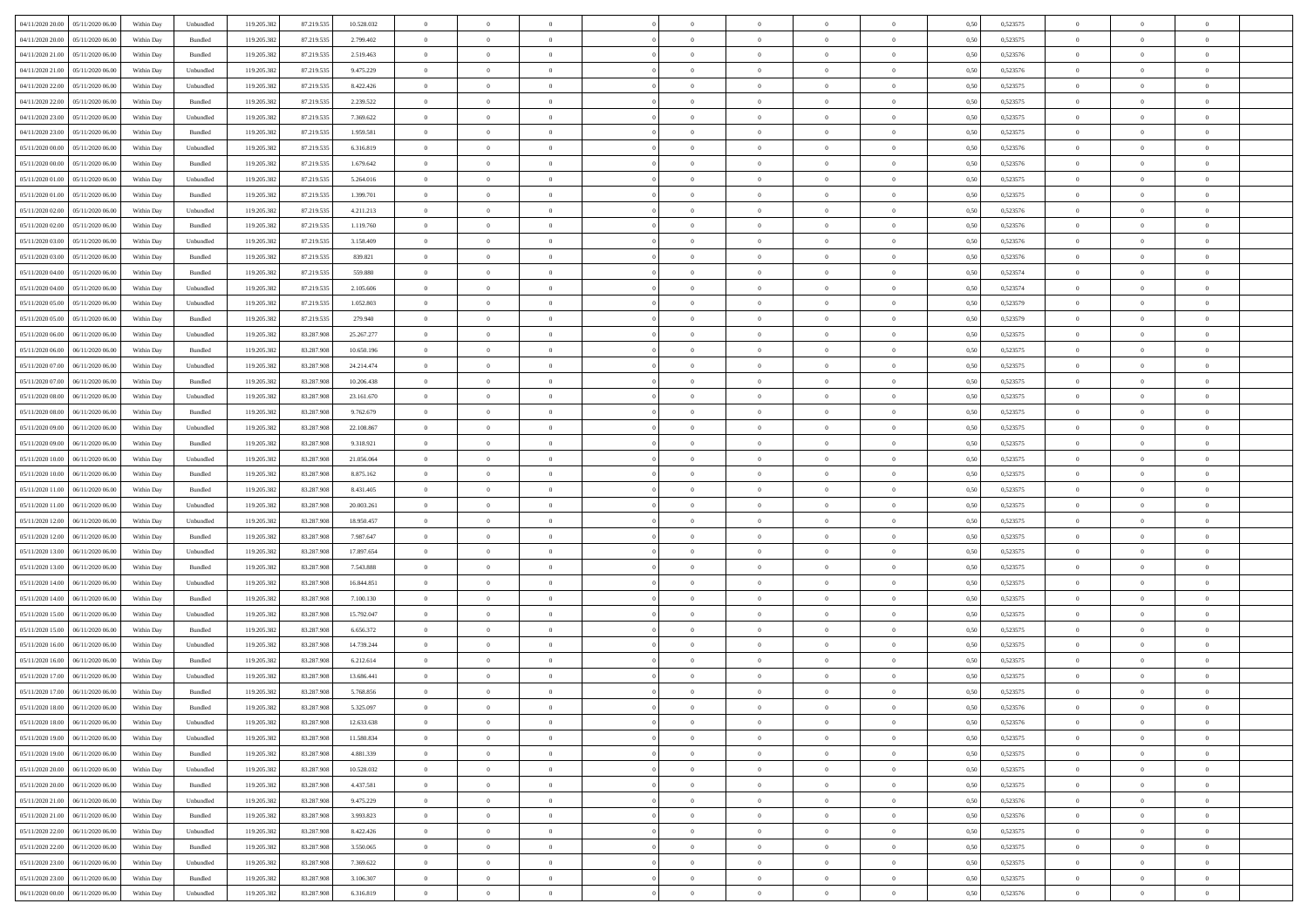| 06/11/2020 00:00<br>06/11/2020 06:00 | Within Day | Bundled           | 119.205.382 | 83.287.908 | 2.662.548  | $\overline{0}$ | $\overline{0}$   | $\overline{0}$ | $\theta$       | $\theta$       |                | $\overline{0}$ | 0,50 | 0,523576 | $\theta$       | $\theta$       | $\theta$       |  |
|--------------------------------------|------------|-------------------|-------------|------------|------------|----------------|------------------|----------------|----------------|----------------|----------------|----------------|------|----------|----------------|----------------|----------------|--|
|                                      |            |                   |             |            |            |                |                  |                |                |                |                |                |      |          |                |                |                |  |
| 06/11/2020 01:00<br>06/11/2020 06.00 | Within Day | Bundled           | 119.205.382 | 83.287.908 | 2.218.790  | $\overline{0}$ | $\overline{0}$   | $\overline{0}$ | $\,$ 0 $\,$    | $\bf{0}$       | $\overline{0}$ | $\bf{0}$       | 0,50 | 0,523575 | $\,$ 0 $\,$    | $\theta$       | $\overline{0}$ |  |
| 06/11/2020 01:00<br>06/11/2020 06.00 | Within Day | Unbundled         | 119.205.382 | 83.287.908 | 5.264.016  | $\overline{0}$ | $\overline{0}$   | $\overline{0}$ | $\bf{0}$       | $\bf{0}$       | $\overline{0}$ | $\mathbf{0}$   | 0.50 | 0,523575 | $\bf{0}$       | $\overline{0}$ | $\overline{0}$ |  |
| 06/11/2020 02.00<br>06/11/2020 06.00 | Within Day | Unbundled         | 119.205.382 | 83.287.908 | 4.211.213  | $\overline{0}$ | $\overline{0}$   | $\overline{0}$ | $\overline{0}$ | $\overline{0}$ | $\overline{0}$ | $\bf{0}$       | 0,50 | 0,523576 | $\theta$       | $\theta$       | $\overline{0}$ |  |
| 06/11/2020 02.00<br>06/11/2020 06.00 | Within Day | Bundled           | 119.205.382 | 83.287.908 | 1.775.032  | $\overline{0}$ | $\overline{0}$   | $\bf{0}$       | $\overline{0}$ | $\overline{0}$ | $\overline{0}$ | $\bf{0}$       | 0,50 | 0,523576 | $\,$ 0 $\,$    | $\theta$       | $\overline{0}$ |  |
| 06/11/2020 03.00<br>06/11/2020 06:00 | Within Day | Unbundled         | 119.205.382 | 83.287.908 | 3.158.409  | $\overline{0}$ | $\overline{0}$   | $\overline{0}$ | $\bf{0}$       | $\overline{0}$ | $\overline{0}$ | $\mathbf{0}$   | 0.50 | 0.523576 | $\,$ 0 $\,$    | $\theta$       | $\overline{0}$ |  |
|                                      |            |                   |             |            |            |                |                  |                |                |                |                |                |      |          |                |                |                |  |
| 06/11/2020 03.00<br>06/11/2020 06.00 | Within Day | Bundled           | 119.205.382 | 83.287.908 | 1.331.274  | $\overline{0}$ | $\overline{0}$   | $\overline{0}$ | $\overline{0}$ | $\overline{0}$ | $\overline{0}$ | $\bf{0}$       | 0,50 | 0,523576 | $\theta$       | $\theta$       | $\overline{0}$ |  |
| 06/11/2020 04:00<br>06/11/2020 06.00 | Within Day | Unbundled         | 119.205.382 | 83.287.908 | 2.105.606  | $\bf{0}$       | $\overline{0}$   | $\overline{0}$ | $\overline{0}$ | $\bf{0}$       | $\overline{0}$ | $\bf{0}$       | 0,50 | 0,523574 | $\,$ 0 $\,$    | $\bf{0}$       | $\overline{0}$ |  |
| 06/11/2020 04.00<br>06/11/2020 06:00 | Within Day | Bundled           | 119.205.382 | 83.287.908 | 887,516    | $\overline{0}$ | $\overline{0}$   | $\overline{0}$ | $\bf{0}$       | $\overline{0}$ | $\overline{0}$ | $\mathbf{0}$   | 0.50 | 0.523574 | $\,$ 0 $\,$    | $\overline{0}$ | $\overline{0}$ |  |
| 06/11/2020 05.00<br>06/11/2020 06.00 | Within Day | Unbundled         | 119.205.382 | 83.287.908 | 1.052.803  | $\overline{0}$ | $\overline{0}$   | $\overline{0}$ | $\overline{0}$ | $\overline{0}$ | $\overline{0}$ | $\bf{0}$       | 0,50 | 0,523579 | $\,$ 0 $\,$    | $\theta$       | $\overline{0}$ |  |
| 06/11/2020 05.00<br>06/11/2020 06.00 | Within Day | Bundled           | 119.205.382 | 83.287.908 | 443.757    | $\overline{0}$ | $\overline{0}$   | $\overline{0}$ | $\bf{0}$       | $\overline{0}$ | $\overline{0}$ | $\bf{0}$       | 0,50 | 0,523579 | $\,$ 0 $\,$    | $\bf{0}$       | $\overline{0}$ |  |
| 06/11/2020 06.00<br>07/11/2020 06.00 | Within Day | Unbundled         | 119.205.382 | 82.439.863 | 25.752.740 | $\overline{0}$ | $\overline{0}$   | $\overline{0}$ | $\bf{0}$       | $\bf{0}$       | $\overline{0}$ | $\,$ 0 $\,$    | 0.50 | 0,523575 | $\bf{0}$       | $\overline{0}$ | $\bf{0}$       |  |
|                                      |            |                   |             |            |            |                | $\overline{0}$   |                |                |                |                |                |      |          | $\theta$       | $\theta$       |                |  |
| 06/11/2020 06.00<br>07/11/2020 06.00 | Within Day | Bundled           | 119.205.382 | 82.439.863 | 11.012.777 | $\overline{0}$ |                  | $\overline{0}$ | $\overline{0}$ | $\overline{0}$ | $\overline{0}$ | $\bf{0}$       | 0,50 | 0,523575 |                |                | $\overline{0}$ |  |
| 06/11/2020 07.00<br>07/11/2020 06.00 | Within Day | Unbundled         | 119.205.382 | 82.439.863 | 24.679.709 | $\overline{0}$ | $\overline{0}$   | $\bf{0}$       | $\bf{0}$       | $\bf{0}$       | $\overline{0}$ | $\bf{0}$       | 0,50 | 0,523575 | $\,$ 0 $\,$    | $\bf{0}$       | $\overline{0}$ |  |
| 06/11/2020 07.00<br>07/11/2020 06.00 | Within Day | Bundled           | 119.205.382 | 82.439.863 | 10.553.911 | $\overline{0}$ | $\overline{0}$   | $\overline{0}$ | $\bf{0}$       | $\overline{0}$ | $\overline{0}$ | $\mathbf{0}$   | 0.50 | 0.523575 | $\bf{0}$       | $\theta$       | $\overline{0}$ |  |
| 06/11/2020 08:00<br>07/11/2020 06.00 | Within Day | Bundled           | 119.205.382 | 82.439.863 | 10.095.045 | $\overline{0}$ | $\overline{0}$   | $\overline{0}$ | $\overline{0}$ | $\overline{0}$ | $\overline{0}$ | $\bf{0}$       | 0,50 | 0,523575 | $\theta$       | $\theta$       | $\overline{0}$ |  |
| 06/11/2020 08.00<br>07/11/2020 06.00 | Within Day | Unbundled         | 119.205.382 | 82.439.863 | 23.606.678 | $\overline{0}$ | $\overline{0}$   | $\overline{0}$ | $\bf{0}$       | $\overline{0}$ | $\overline{0}$ | $\bf{0}$       | 0,50 | 0,523575 | $\,$ 0 $\,$    | $\bf{0}$       | $\overline{0}$ |  |
| 06/11/2020 09.00<br>07/11/2020 06:00 | Within Day | Unbundled         | 119.205.382 | 82.439.863 | 22.533.648 | $\overline{0}$ | $\overline{0}$   | $\overline{0}$ | $\bf{0}$       | $\bf{0}$       | $\overline{0}$ | $\mathbf{0}$   | 0.50 | 0.523575 | $\,$ 0 $\,$    | $\overline{0}$ | $\overline{0}$ |  |
| 06/11/2020 09:00                     |            |                   | 119.205.382 |            |            | $\overline{0}$ | $\overline{0}$   |                | $\overline{0}$ | $\overline{0}$ | $\overline{0}$ | $\bf{0}$       |      |          | $\,$ 0 $\,$    | $\theta$       | $\overline{0}$ |  |
| 07/11/2020 06.00                     | Within Day | Bundled           |             | 82.439.863 | 9.636.180  |                |                  | $\overline{0}$ |                |                |                |                | 0,50 | 0,523575 |                |                |                |  |
| 06/11/2020 10:00<br>07/11/2020 06.00 | Within Day | Unbundled         | 119.205.382 | 82.439.863 | 21.460.617 | $\overline{0}$ | $\overline{0}$   | $\overline{0}$ | $\bf{0}$       | $\bf{0}$       | $\overline{0}$ | $\bf{0}$       | 0,50 | 0,523575 | $\,$ 0 $\,$    | $\bf{0}$       | $\overline{0}$ |  |
| 06/11/2020 10:00<br>07/11/2020 06.00 | Within Day | Bundled           | 119.205.382 | 82.439.863 | 9.177.314  | $\overline{0}$ | $\overline{0}$   | $\overline{0}$ | $\bf{0}$       | $\bf{0}$       | $\overline{0}$ | $\mathbf{0}$   | 0.50 | 0,523575 | $\bf{0}$       | $\overline{0}$ | $\overline{0}$ |  |
| 06/11/2020 11:00<br>07/11/2020 06.00 | Within Day | Unbundled         | 119.205.382 | 82.439.863 | 20.387.586 | $\overline{0}$ | $\overline{0}$   | $\overline{0}$ | $\overline{0}$ | $\overline{0}$ | $\overline{0}$ | $\,$ 0 $\,$    | 0,50 | 0,523575 | $\theta$       | $\theta$       | $\overline{0}$ |  |
| 06/11/2020 11:00<br>07/11/2020 06.00 | Within Day | Bundled           | 119.205.382 | 82.439.863 | 8.718.448  | $\overline{0}$ | $\overline{0}$   | $\overline{0}$ | $\bf{0}$       | $\overline{0}$ | $\overline{0}$ | $\bf{0}$       | 0,50 | 0,523575 | $\,$ 0 $\,$    | $\bf{0}$       | $\overline{0}$ |  |
| 06/11/2020 12:00<br>07/11/2020 06.00 | Within Day | Unbundled         | 119.205.382 | 82.439.863 | 19.314.555 | $\overline{0}$ | $\overline{0}$   | $\overline{0}$ | $\overline{0}$ | $\overline{0}$ | $\overline{0}$ | $\mathbf{0}$   | 0.50 | 0.523575 | $\,$ 0 $\,$    | $\theta$       | $\overline{0}$ |  |
| 06/11/2020 12.00<br>07/11/2020 06.00 | Within Day | Bundled           | 119.205.382 | 82.439.863 | 8.259.583  | $\overline{0}$ | $\overline{0}$   | $\overline{0}$ | $\overline{0}$ | $\overline{0}$ | $\overline{0}$ | $\bf{0}$       | 0,50 | 0,523575 | $\theta$       | $\theta$       | $\overline{0}$ |  |
|                                      |            |                   |             |            |            |                |                  |                |                |                |                |                |      |          |                |                |                |  |
| 06/11/2020 13:00<br>07/11/2020 06.00 | Within Day | Unbundled         | 119.205.382 | 82.439.863 | 18.241.524 | $\overline{0}$ | $\overline{0}$   | $\overline{0}$ | $\overline{0}$ | $\overline{0}$ | $\overline{0}$ | $\bf{0}$       | 0,50 | 0,523575 | $\,$ 0 $\,$    | $\bf{0}$       | $\overline{0}$ |  |
| 06/11/2020 13.00<br>07/11/2020 06:00 | Within Day | Bundled           | 119.205.382 | 82.439.863 | 7.800.717  | $\overline{0}$ | $\overline{0}$   | $\overline{0}$ | $\overline{0}$ | $\bf{0}$       | $\overline{0}$ | $\mathbf{0}$   | 0.50 | 0.523575 | $\,$ 0 $\,$    | $\overline{0}$ | $\overline{0}$ |  |
| 06/11/2020 14:00<br>07/11/2020 06.00 | Within Day | Unbundled         | 119.205.382 | 82.439.863 | 17.168.493 | $\overline{0}$ | $\overline{0}$   | $\overline{0}$ | $\overline{0}$ | $\overline{0}$ | $\overline{0}$ | $\bf{0}$       | 0,50 | 0,523575 | $\theta$       | $\theta$       | $\overline{0}$ |  |
| 06/11/2020 14:00<br>07/11/2020 06.00 | Within Day | Bundled           | 119.205.382 | 82.439.863 | 7.341.851  | $\overline{0}$ | $\overline{0}$   | $\overline{0}$ | $\,$ 0 $\,$    | $\bf{0}$       | $\overline{0}$ | $\bf{0}$       | 0,50 | 0,523575 | $\,$ 0 $\,$    | $\bf{0}$       | $\overline{0}$ |  |
| 06/11/2020 15.00<br>07/11/2020 06:00 | Within Day | Bundled           | 119.205.382 | 82.439.863 | 6.882.985  | $\overline{0}$ | $\overline{0}$   | $\overline{0}$ | $\bf{0}$       | $\bf{0}$       | $\overline{0}$ | $\,$ 0 $\,$    | 0.50 | 0.523575 | $\bf{0}$       | $\overline{0}$ | $\bf{0}$       |  |
| 06/11/2020 15:00<br>07/11/2020 06.00 | Within Day | Unbundled         | 119.205.382 | 82.439.863 | 16.095.462 | $\overline{0}$ | $\overline{0}$   | $\overline{0}$ | $\overline{0}$ | $\overline{0}$ | $\overline{0}$ | $\overline{0}$ | 0.50 | 0,523575 | $\theta$       | $\theta$       | $\overline{0}$ |  |
| 06/11/2020 16.00<br>07/11/2020 06.00 | Within Day | Unbundled         | 119.205.382 | 82.439.863 | 15.022.431 | $\overline{0}$ | $\overline{0}$   | $\overline{0}$ | $\bf{0}$       | $\overline{0}$ | $\overline{0}$ | $\bf{0}$       | 0,50 | 0,523575 | $\,$ 0 $\,$    | $\bf{0}$       | $\overline{0}$ |  |
|                                      |            |                   |             |            |            |                |                  |                |                |                |                |                |      |          |                |                |                |  |
| 06/11/2020 16.00<br>07/11/2020 06.00 | Within Day | Bundled           | 119.205.382 | 82.439.863 | 6.424.119  | $\overline{0}$ | $\overline{0}$   | $\overline{0}$ | $\overline{0}$ | $\overline{0}$ | $\overline{0}$ | $\mathbf{0}$   | 0.50 | 0.523575 | $\,$ 0 $\,$    | $\theta$       | $\overline{0}$ |  |
| 06/11/2020 17.00<br>07/11/2020 06.00 | Within Day | Unbundled         | 119.205.382 | 82.439.863 | 13.949.400 | $\overline{0}$ | $\overline{0}$   | $\overline{0}$ | $\overline{0}$ | $\overline{0}$ | $\Omega$       | $\overline{0}$ | 0.50 | 0,523575 | $\theta$       | $\theta$       | $\overline{0}$ |  |
| 06/11/2020 17.00<br>07/11/2020 06.00 | Within Day | Bundled           | 119.205.382 | 82.439.863 | 5.965.254  | $\overline{0}$ | $\overline{0}$   | $\overline{0}$ | $\bf{0}$       | $\overline{0}$ | $\overline{0}$ | $\bf{0}$       | 0,50 | 0,523575 | $\,$ 0 $\,$    | $\bf{0}$       | $\overline{0}$ |  |
| 06/11/2020 18.00<br>07/11/2020 06:00 | Within Day | Unbundled         | 119.205.382 | 82.439.863 | 12.876.370 | $\overline{0}$ | $\overline{0}$   | $\overline{0}$ | $\overline{0}$ | $\bf{0}$       | $\overline{0}$ | $\mathbf{0}$   | 0.50 | 0.523576 | $\,$ 0 $\,$    | $\overline{0}$ | $\overline{0}$ |  |
| 06/11/2020 18.00<br>07/11/2020 06.00 | Within Day | Bundled           | 119.205.382 | 82.439.863 | 5.506.388  | $\overline{0}$ | $\overline{0}$   | $\overline{0}$ | $\overline{0}$ | $\overline{0}$ | $\overline{0}$ | $\overline{0}$ | 0.50 | 0,523576 | $\theta$       | $\theta$       | $\overline{0}$ |  |
| 06/11/2020 19:00<br>07/11/2020 06.00 | Within Day | Unbundled         | 119.205.382 | 82.439.863 | 11.803.339 | $\overline{0}$ | 388.687          | $\overline{0}$ | $\,$ 0 $\,$    | $\bf{0}$       | $\overline{0}$ | $\bf{0}$       | 0,50 | 0,523575 | $\,$ 0 $\,$    | $\bf{0}$       | $\overline{0}$ |  |
| 06/11/2020 19.00<br>07/11/2020 06.00 | Within Day | Bundled           | 119.205.382 | 82.439.863 | 5.047.522  | $\overline{0}$ | $\overline{0}$   | $\overline{0}$ | $\bf{0}$       | $\bf{0}$       | $\overline{0}$ | $\mathbf{0}$   | 0.50 | 0,523575 | $\bf{0}$       | $\overline{0}$ | $\overline{0}$ |  |
|                                      |            |                   |             |            |            |                |                  |                |                |                |                |                |      |          |                |                |                |  |
| 06/11/2020 20:00<br>07/11/2020 06.00 | Within Day | Unbundled         | 119.205.382 | 82.828.549 | 10.376.956 | $\overline{0}$ | $\overline{0}$   | $\overline{0}$ | $\overline{0}$ | $\overline{0}$ | $\overline{0}$ | $\overline{0}$ | 0.50 | 0,523575 | $\theta$       | $\theta$       | $\overline{0}$ |  |
| 06/11/2020 20.00<br>07/11/2020 06.00 | Within Day | Bundled           | 119.205.382 | 82.828.549 | 4.588.657  | $\overline{0}$ | $\overline{0}$   | $\overline{0}$ | $\bf{0}$       | $\overline{0}$ | $\overline{0}$ | $\bf{0}$       | 0,50 | 0,523575 | $\,$ 0 $\,$    | $\bf{0}$       | $\overline{0}$ |  |
| 06/11/2020 21.00<br>07/11/2020 06.00 | Within Day | Unbundled         | 119.205.382 | 82.828.549 | 9.339.261  | $\overline{0}$ | $\overline{0}$   | $\overline{0}$ | $\overline{0}$ | $\overline{0}$ | $\overline{0}$ | $\mathbf{0}$   | 0.50 | 0.523576 | $\,$ 0 $\,$    | $\theta$       | $\overline{0}$ |  |
| 06/11/2020 21.00<br>07/11/2020 06.00 | Within Day | Bundled           | 119.205.382 | 82.828.549 | 4.129.791  | $\overline{0}$ | $\overline{0}$   | $\overline{0}$ | $\overline{0}$ | $\overline{0}$ | $\Omega$       | $\overline{0}$ | 0.50 | 0,523576 | $\theta$       | $\theta$       | $\overline{0}$ |  |
| 06/11/2020 22.00<br>07/11/2020 06.00 | Within Day | Bundled           | 119.205.382 | 82.828.549 | 3.670.926  | $\overline{0}$ | $\bf{0}$         | $\bf{0}$       | $\overline{0}$ | $\bf{0}$       | $\overline{0}$ | $\bf{0}$       | 0,50 | 0,523575 | $\overline{0}$ | $\bf{0}$       | $\overline{0}$ |  |
| 06/11/2020 22:00 07/11/2020 06:00    | Within Day | ${\sf Unbundred}$ | 119.205.382 | 82.828.549 | 8.301.565  | $\bf{0}$       | $\boldsymbol{0}$ |                | $\bf{0}$       |                |                |                | 0,50 | 0,523575 | $\theta$       | $\overline{0}$ |                |  |
| 06/11/2020 23:00 07/11/2020 06:00    | Within Day | Unbundled         | 119.205.382 | 82.828.549 | 7.263.870  | $\overline{0}$ | $\overline{0}$   | $\overline{0}$ | $\overline{0}$ | $\overline{0}$ | $\overline{0}$ | $\overline{0}$ | 0,50 | 0,523575 | $\theta$       | $\theta$       | $\overline{0}$ |  |
|                                      |            |                   |             |            |            |                |                  |                |                |                |                |                |      |          |                |                |                |  |
| 06/11/2020 23.00<br>07/11/2020 06.00 | Within Day | Bundled           | 119.205.382 | 82.828.549 | 3.212.060  | $\overline{0}$ | $\overline{0}$   | $\overline{0}$ | $\bf{0}$       | $\bf{0}$       | $\overline{0}$ | $\,$ 0 $\,$    | 0,50 | 0,523575 | $\overline{0}$ | $\overline{0}$ | $\bf{0}$       |  |
| 07/11/2020 00:00<br>07/11/2020 06:00 | Within Day | Unbundled         | 119.205.382 | 82.828.549 | 6.226.173  | $\overline{0}$ | $\overline{0}$   | $\overline{0}$ | $\,$ 0 $\,$    | $\bf{0}$       | $\overline{0}$ | $\mathbf{0}$   | 0.50 | 0,523576 | $\overline{0}$ | $\bf{0}$       | $\bf{0}$       |  |
| 07/11/2020 00:00<br>07/11/2020 06:00 | Within Dav | Bundled           | 119.205.382 | 82.828.549 | 2.753.194  | $\overline{0}$ | $\overline{0}$   | $\overline{0}$ | $\overline{0}$ | $\overline{0}$ | $\overline{0}$ | $\mathbf{0}$   | 0,50 | 0,523576 | $\overline{0}$ | $\theta$       | $\overline{0}$ |  |
| 07/11/2020 01:00<br>07/11/2020 06.00 | Within Day | Unbundled         | 119.205.382 | 82.828.549 | 5.188.478  | $\overline{0}$ | $\overline{0}$   | $\overline{0}$ | $\bf{0}$       | $\bf{0}$       | $\overline{0}$ | $\mathbf{0}$   | 0,50 | 0,523575 | $\,$ 0         | $\bf{0}$       | $\overline{0}$ |  |
| 07/11/2020 01.00<br>07/11/2020 06.00 | Within Day | Bundled           | 119.205.382 | 82.828.549 | 2.294.328  | $\overline{0}$ | $\overline{0}$   | $\overline{0}$ | $\bf{0}$       | $\overline{0}$ | $\overline{0}$ | $\mathbf{0}$   | 0.50 | 0.523575 | $\,$ 0 $\,$    | $\theta$       | $\,$ 0         |  |
| 07/11/2020 02.00<br>07/11/2020 06:00 | Within Day | Unbundled         | 119.205.382 | 82.828.549 | 4.150.782  | $\overline{0}$ | $\overline{0}$   | $\overline{0}$ | $\overline{0}$ | $\overline{0}$ | $\overline{0}$ | $\mathbf{0}$   | 0,50 | 0,523576 | $\overline{0}$ | $\theta$       | $\overline{0}$ |  |
| 07/11/2020 02.00<br>07/11/2020 06.00 | Within Day | Bundled           |             | 82.828.549 | 1.835.462  | $\overline{0}$ | $\overline{0}$   | $\overline{0}$ | $\bf{0}$       | $\bf{0}$       | $\overline{0}$ | $\,$ 0 $\,$    | 0,50 | 0,523576 | $\bf{0}$       | $\overline{0}$ | $\overline{0}$ |  |
|                                      |            |                   | 119.205.382 |            |            |                |                  |                |                |                |                |                |      |          |                |                |                |  |
| 07/11/2020 03.00<br>07/11/2020 06.00 | Within Day | Unbundled         | 119.205.382 | 82.828.549 | 3.113.087  | $\overline{0}$ | $\overline{0}$   | $\overline{0}$ | $\bf{0}$       | $\overline{0}$ | $\overline{0}$ | $\,$ 0 $\,$    | 0.50 | 0.523576 | $\overline{0}$ | $\bf{0}$       | $\,$ 0         |  |
| 07/11/2020 03:00<br>07/11/2020 06:00 | Within Dav | Bundled           | 119.205.382 | 82.828.549 | 1.376.596  | $\overline{0}$ | $\overline{0}$   | $\overline{0}$ | $\overline{0}$ | $\overline{0}$ | $\overline{0}$ | $\mathbf{0}$   | 0,50 | 0,523576 | $\overline{0}$ | $\theta$       | $\overline{0}$ |  |
| 07/11/2020 04:00<br>07/11/2020 06.00 | Within Day | Unbundled         | 119.205.382 | 82.828.549 | 2.075.391  | $\overline{0}$ | $\overline{0}$   | $\overline{0}$ | $\overline{0}$ | $\bf{0}$       | $\overline{0}$ | $\,$ 0 $\,$    | 0,50 | 0,523574 | $\bf{0}$       | $\bf{0}$       | $\bf{0}$       |  |
| 07/11/2020 04.00 07/11/2020 06.00    | Within Day | Bundled           | 119.205.382 | 82.828.549 | 917.731    | $\,$ 0 $\,$    | $\overline{0}$   | $\overline{0}$ | $\bf{0}$       | $\,$ 0         | $\overline{0}$ | $\,0\,$        | 0,50 | 0,523574 | $\overline{0}$ | $\,$ 0 $\,$    | $\,$ 0 $\,$    |  |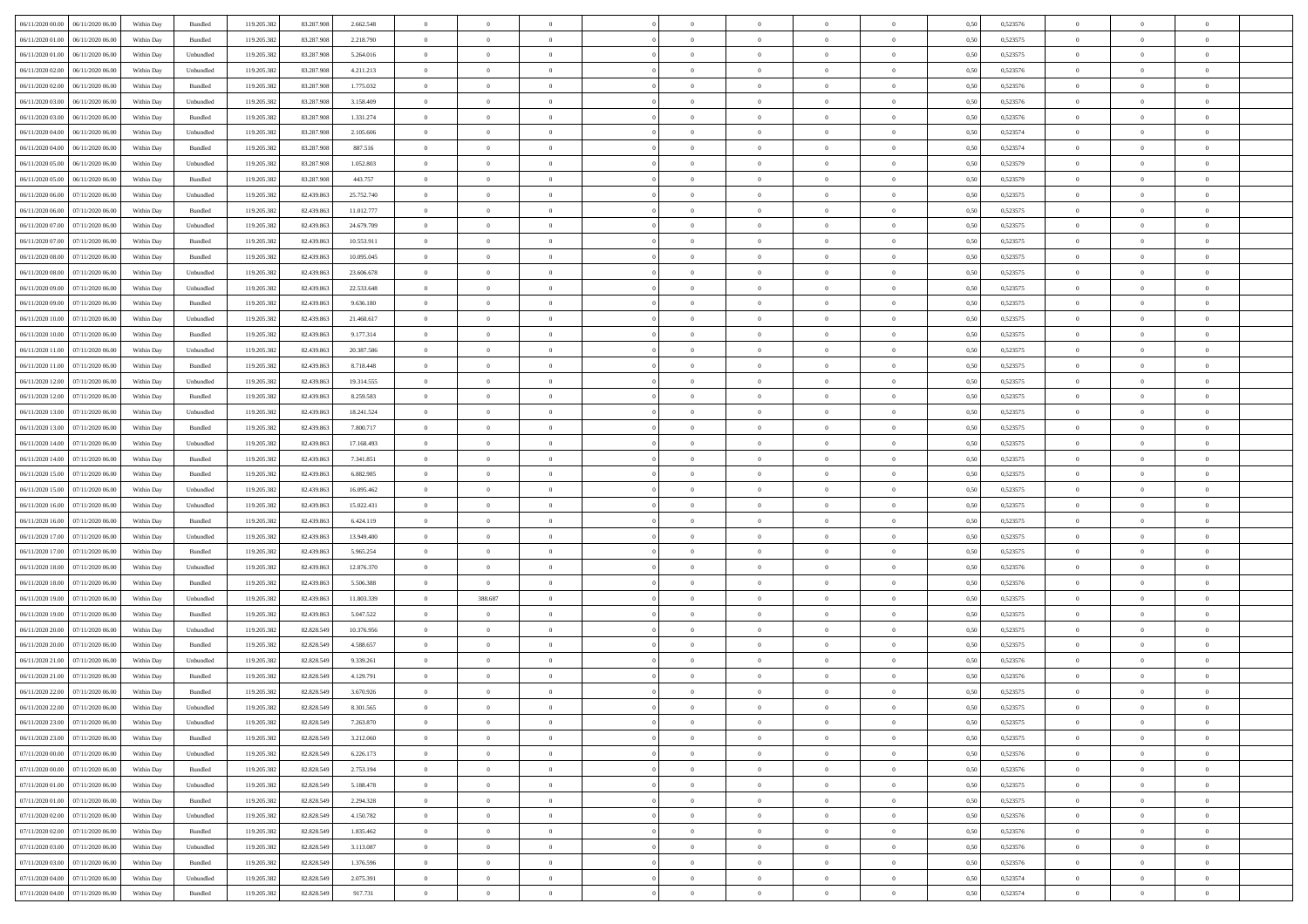| 07/11/2020 05:00 07/11/2020 06:00                        | Within Day | Bundled              | 119.205.382                | 82.828.549               | 458.865                 | $\overline{0}$                   | $\overline{0}$             | $\Omega$                         | $\Omega$                         | $\theta$                         | $\Omega$                         | $\theta$             | 0,50         | 0,523579             | $\theta$                   | $\theta$                         | $\theta$                         |  |
|----------------------------------------------------------|------------|----------------------|----------------------------|--------------------------|-------------------------|----------------------------------|----------------------------|----------------------------------|----------------------------------|----------------------------------|----------------------------------|----------------------|--------------|----------------------|----------------------------|----------------------------------|----------------------------------|--|
| 07/11/2020 05:00<br>07/11/2020 06.00                     | Within Day | Unbundled            | 119.205.382                | 82.828.549               | 1.037.696               | $\overline{0}$                   | $\overline{0}$             | $\overline{0}$                   | $\overline{0}$                   | $\theta$                         | $\overline{0}$                   | $\bf{0}$             | 0,50         | 0,523579             | $\theta$                   | $\theta$                         | $\overline{0}$                   |  |
| 07/11/2020 06.00<br>08/11/2020 06.00                     | Within Day | Unbundled            | 119.205.382                | 82.866.241               | 25.635.625              | $\overline{0}$                   | 58.892                     | $\overline{0}$                   | $\overline{0}$                   | $\overline{0}$                   | $\overline{0}$                   | $\bf{0}$             | 0,50         | 0,523575             | $\bf{0}$                   | $\overline{0}$                   | $\overline{0}$                   |  |
| 07/11/2020 06:00<br>08/11/2020 06:00                     | Within Day | Bundled              | 119.205.382                | 82.866.24                | 10.703.513              | $\overline{0}$                   | $\overline{0}$             | $\overline{0}$                   | $\overline{0}$                   | $\overline{0}$                   | $\overline{0}$                   | $\overline{0}$       | 0.50         | 0,523575             | $\theta$                   | $\theta$                         | $\overline{0}$                   |  |
| 07/11/2020 07:00<br>08/11/2020 06.00                     | Within Day | Unbundled            | 119.205.382                | 82.925.133               | 24.511.036              | $\overline{0}$                   | $\theta$                   | $\overline{0}$                   | $\overline{0}$                   | $\theta$                         | $\overline{0}$                   | $\bf{0}$             | 0,50         | 0,523575             | $\theta$                   | $\theta$                         | $\overline{0}$                   |  |
| 07/11/2020 07:00<br>08/11/2020 06.00                     | Within Day | Bundled              | 119.205.38                 | 82.925.133               | 10.257.534              | $\overline{0}$                   | 318.311                    | $\overline{0}$                   | 1,223589                         | $\overline{0}$                   | $\overline{0}$                   | $\bf{0}$             | 0,50         | 0,523575             | $\bf{0}$                   | $\overline{0}$                   | $\bf{0}$                         |  |
| 07/11/2020 08:00<br>08/11/2020 06:00                     | Within Day | Unbundled            | 119.205.382                | 83.243.44                | 23,445.339              | $\overline{0}$                   | $\overline{0}$             | $\overline{0}$                   | $\overline{0}$                   | $\overline{0}$                   | $\overline{0}$                   | $\bf{0}$             | 0.5(         | 0,523575             | $\theta$                   | $\theta$                         | $\overline{0}$                   |  |
| 07/11/2020 08:00<br>08/11/2020 06:00                     | Within Day | Bundled              | 119.205.38                 | 83.243.444               | 9.507.083               | $\overline{0}$                   | $\overline{0}$             | $\overline{0}$                   | $\overline{0}$                   | $\overline{0}$                   | $\overline{0}$                   | $\bf{0}$             | 0,50         | 0,523575             | $\theta$                   | $\theta$                         | $\overline{0}$                   |  |
| 07/11/2020 09:00<br>08/11/2020 06.00                     | Within Day | Unbundled            | 119.205.38                 | 83.243.444               | 22.379.642              | $\overline{0}$                   | $\bf{0}$                   | $\overline{0}$                   | $\overline{0}$                   | $\overline{0}$                   | $\bf{0}$                         | $\bf{0}$             | 0,50         | 0,523575             | $\bf{0}$                   | $\bf{0}$                         | $\overline{0}$                   |  |
| 07/11/2020 09:00<br>08/11/2020 06:00                     | Within Day | Bundled              | 119.205.38                 | 83.243.444               | 9.074.942               | $\overline{0}$                   | $\overline{0}$             | $\overline{0}$                   | $\overline{0}$                   | $\overline{0}$                   | $\overline{0}$                   | $\bf{0}$             | 0.5(         | 0,523575             | $\theta$                   | $\theta$                         | $\overline{0}$                   |  |
| 07/11/2020 10:00<br>08/11/2020 06:00                     | Within Day | Unbundled            | 119.205.382                | 83.243.444               | 21.313.944              | $\overline{0}$                   | $\overline{0}$             | $\overline{0}$                   | $\overline{0}$                   | $\theta$                         | $\overline{0}$                   | $\bf{0}$             | 0,50         | 0,523575             | $\theta$                   | $\theta$                         | $\overline{0}$                   |  |
| 07/11/2020 10:00<br>08/11/2020 06.00                     | Within Day | Bundled              | 119.205.38                 | 83.243.444               | 8.642.803               | $\overline{0}$                   | $\bf{0}$                   | $\overline{0}$                   | $\overline{0}$                   | $\overline{0}$                   | $\overline{0}$                   | $\bf{0}$             | 0,50         | 0,523575             | $\bf{0}$                   | $\overline{0}$                   | $\overline{0}$                   |  |
| 07/11/2020 11:00<br>08/11/2020 06:00                     | Within Day | Unbundled            | 119.205.382                | 83.243.44                | 20.248.247              | $\overline{0}$                   | $\overline{0}$             | $\overline{0}$                   | $\overline{0}$                   | $\overline{0}$                   | $\overline{0}$                   | $\overline{0}$       | 0.5(         | 0,523575             | $\theta$                   | $\theta$                         | $\overline{0}$                   |  |
| 07/11/2020 11:00<br>08/11/2020 06:00                     | Within Day | Bundled              | 119.205.382                | 83.243.444               | 8.210.662               | $\overline{0}$                   | $\overline{0}$             | $\overline{0}$                   | $\overline{0}$                   | $\theta$                         | $\overline{0}$                   | $\bf{0}$             | 0,50         | 0,523575             | $\theta$                   | $\theta$                         | $\overline{0}$                   |  |
|                                                          |            |                      |                            |                          |                         |                                  |                            |                                  |                                  |                                  |                                  |                      |              |                      |                            |                                  |                                  |  |
| 07/11/2020 12:00<br>08/11/2020 06.00<br>08/11/2020 06:00 | Within Day | Bundled<br>Unbundled | 119.205.382<br>119.205.382 | 83.243.444<br>83.243.444 | 7.778.522<br>19.182.550 | $\overline{0}$<br>$\overline{0}$ | $\bf{0}$<br>$\overline{0}$ | $\overline{0}$<br>$\overline{0}$ | $\overline{0}$<br>$\overline{0}$ | $\overline{0}$<br>$\overline{0}$ | $\overline{0}$<br>$\overline{0}$ | $\bf{0}$<br>$\bf{0}$ | 0,50<br>0.5( | 0,523575<br>0,523575 | $\bf{0}$<br>$\overline{0}$ | $\overline{0}$<br>$\overline{0}$ | $\bf{0}$<br>$\overline{0}$       |  |
| 07/11/2020 12:00                                         | Within Day |                      |                            |                          |                         |                                  |                            |                                  |                                  |                                  |                                  |                      |              |                      |                            |                                  |                                  |  |
| 07/11/2020 13:00<br>08/11/2020 06:00                     | Within Day | Unbundled            | 119.205.38                 | 83.243.444               | 18.116.852              | $\bf{0}$                         | $\overline{0}$             | $\overline{0}$                   | $\overline{0}$                   | $\theta$                         | $\overline{0}$                   | $\bf{0}$             | 0,50         | 0,523575             | $\theta$                   | $\theta$                         | $\overline{0}$                   |  |
| 07/11/2020 13:00<br>08/11/2020 06.00<br>08/11/2020 06:00 | Within Day | Bundled<br>Unbundled | 119.205.38<br>119.205.38   | 83.243.444<br>83.243.44  | 7.346.382<br>17.051.155 | $\overline{0}$<br>$\overline{0}$ | $\bf{0}$<br>$\overline{0}$ | $\overline{0}$<br>$\overline{0}$ | $\overline{0}$<br>$\overline{0}$ | $\overline{0}$<br>$\overline{0}$ | $\overline{0}$<br>$\overline{0}$ | $\bf{0}$<br>$\bf{0}$ | 0,50<br>0.5( | 0,523575<br>0,523575 | $\bf{0}$<br>$\theta$       | $\overline{0}$<br>$\theta$       | $\overline{0}$<br>$\overline{0}$ |  |
| 07/11/2020 14:00<br>07/11/2020 14:00<br>08/11/2020 06:00 | Within Day |                      | 119.205.382                | 83.243.444               | 6.914.242               | $\bf{0}$                         | $\overline{0}$             | $\overline{0}$                   | $\overline{0}$                   | $\theta$                         | $\overline{0}$                   | $\bf{0}$             |              | 0,523575             | $\theta$                   | $\theta$                         | $\overline{0}$                   |  |
|                                                          | Within Day | Bundled              |                            |                          |                         |                                  |                            |                                  |                                  |                                  |                                  |                      | 0,50         |                      |                            |                                  |                                  |  |
| 07/11/2020 15:00<br>08/11/2020 06.00                     | Within Day | Unbundled            | 119.205.38                 | 83.243.444               | 15.985.457              | $\overline{0}$                   | $\bf{0}$                   | $\overline{0}$                   | $\overline{0}$                   | $\overline{0}$                   | $\overline{0}$                   | $\bf{0}$             | 0,50         | 0,523575             | $\bf{0}$                   | $\overline{0}$                   | $\overline{0}$                   |  |
| 07/11/2020 15:00<br>08/11/2020 06:00                     | Within Day | Bundled              | 119.205.382                | 83.243.444               | 6.482.102               | $\overline{0}$                   | $\overline{0}$             | $\overline{0}$                   | $\overline{0}$                   | $\overline{0}$                   | $\overline{0}$                   | $\overline{0}$       | 0.5(         | 0,523575             | $\overline{0}$             | $\theta$                         | $\overline{0}$                   |  |
| 07/11/2020 16:00<br>08/11/2020 06:00                     | Within Day | Unbundled            | 119.205.38                 | 83.243.444               | 14.919.760              | $\overline{0}$                   | $\theta$                   | $\overline{0}$                   | $\overline{0}$                   | $\theta$                         | $\overline{0}$                   | $\bf{0}$             | 0,50         | 0,523575             | $\theta$                   | $\theta$                         | $\overline{0}$                   |  |
| 07/11/2020 16.00<br>08/11/2020 06.00                     | Within Day | Bundled              | 119.205.38                 | 83.243.444               | 6.049.961               | $\overline{0}$                   | $\bf{0}$                   | $\overline{0}$                   | $\overline{0}$                   | $\overline{0}$                   | $\overline{0}$                   | $\bf{0}$             | 0,50         | 0,523575             | $\bf{0}$                   | $\overline{0}$                   | $\bf{0}$                         |  |
| 07/11/2020 17:00<br>08/11/2020 06:00                     | Within Day | Unbundled            | 119.205.382                | 83.243.44                | 13.854.063              | $\overline{0}$                   | $\overline{0}$             | $\overline{0}$                   | $\overline{0}$                   | $\overline{0}$                   | $\overline{0}$                   | $\overline{0}$       | 0.5(         | 0,523575             | $\theta$                   | $\theta$                         | $\overline{0}$                   |  |
| 07/11/2020 17:00<br>08/11/2020 06:00                     | Within Day | Bundled              | 119.205.382                | 83.243.444               | 5.617.822               | $\overline{0}$                   | $\overline{0}$             | $\overline{0}$                   | $\overline{0}$                   | $\theta$                         | $\overline{0}$                   | $\bf{0}$             | 0,50         | 0,523575             | $\theta$                   | $\theta$                         | $\overline{0}$                   |  |
| 07/11/2020 18:00<br>08/11/2020 06.00                     | Within Day | Unbundled            | 119.205.38                 | 83.243.444               | 12.788.366              | $\overline{0}$                   | $\bf{0}$                   | $\overline{0}$                   | $\overline{0}$                   | $\overline{0}$                   | $\bf{0}$                         | $\bf{0}$             | 0,50         | 0,523576             | $\bf{0}$                   | $\bf{0}$                         | $\overline{0}$                   |  |
| 07/11/2020 18:00<br>08/11/2020 06:00                     | Within Day | Bundled              | 119.205.382                | 83.243.444               | 5.185.681               | $\overline{0}$                   | $\overline{0}$             | $\overline{0}$                   | $\overline{0}$                   | $\overline{0}$                   | $\overline{0}$                   | $\overline{0}$       | 0.5(         | 0,523576             | $\theta$                   | $\theta$                         | $\overline{0}$                   |  |
| 07/11/2020 19:00<br>08/11/2020 06:00                     | Within Day | Bundled              | 119.205.382                | 83.243.444               | 4.753.541               | $\bf{0}$                         | $\overline{0}$             | $\overline{0}$                   | $\overline{0}$                   | $\theta$                         | $\overline{0}$                   | $\bf{0}$             | 0,50         | 0,523575             | $\theta$                   | $\theta$                         | $\overline{0}$                   |  |
| 07/11/2020 19:00<br>08/11/2020 06.00                     | Within Day | Unbundled            | 119.205.38                 | 83.243.444               | 11.722.669              | $\overline{0}$                   | $\bf{0}$                   | $\overline{0}$                   | $\overline{0}$                   | $\overline{0}$                   | $\overline{0}$                   | $\bf{0}$             | 0,50         | 0,523575             | $\bf{0}$                   | $\overline{0}$                   | $\overline{0}$                   |  |
| $07\slash 11\slash 2020$ $20.00$<br>08/11/2020 06.00     | Within Day | Unbundled            | 119.205.38                 | 83.243.444               | 10.656.972              | $\overline{0}$                   | $\overline{0}$             | $\Omega$                         | $\Omega$                         | $\theta$                         | $\theta$                         | $\bf{0}$             | 0,50         | 0,523575             | $\,$ 0 $\,$                | $\overline{0}$                   | $\theta$                         |  |
| 07/11/2020 20.00<br>08/11/2020 06:00                     | Within Day | Bundled              | 119.205.38                 | 83.243.444               | 4.321.401               | $\overline{0}$                   | $\overline{0}$             | $\overline{0}$                   | $\overline{0}$                   | $\theta$                         | $\overline{0}$                   | $\bf{0}$             | 0,50         | 0,523575             | $\theta$                   | $\theta$                         | $\overline{0}$                   |  |
| 07/11/2020 21.00<br>08/11/2020 06.00                     | Within Day | Unbundled            | 119.205.382                | 83.243.444               | 9.591.274               | $\overline{0}$                   | $\bf{0}$                   | $\overline{0}$                   | $\overline{0}$                   | $\bf{0}$                         | $\overline{0}$                   | $\bf{0}$             | 0,50         | 0,523576             | $\bf{0}$                   | $\overline{0}$                   | $\bf{0}$                         |  |
| 07/11/2020 21.00<br>08/11/2020 06:00                     | Within Day | Bundled              | 119.205.382                | 83.243.44                | 3.889.261               | $\overline{0}$                   | $\overline{0}$             | $\Omega$                         | $\Omega$                         | $\overline{0}$                   | $\Omega$                         | $\overline{0}$       | 0.50         | 0,523576             | $\bf{0}$                   | $\theta$                         | $\theta$                         |  |
| 07/11/2020 22.00<br>08/11/2020 06:00                     | Within Day | Unbundled            | 119.205.38                 | 83.243.444               | 8.525.577               | $\bf{0}$                         | $\overline{0}$             | $\overline{0}$                   | $\overline{0}$                   | $\theta$                         | $\overline{0}$                   | $\bf{0}$             | 0,50         | 0,523575             | $\theta$                   | $\theta$                         | $\overline{0}$                   |  |
| 07/11/2020 22.00<br>08/11/2020 06.00                     | Within Day | Bundled              | 119.205.38                 | 83.243.444               | 3.457.121               | $\overline{0}$                   | $\bf{0}$                   | $\overline{0}$                   | $\overline{0}$                   | $\overline{0}$                   | $\bf{0}$                         | $\bf{0}$             | 0,50         | 0,523575             | $\bf{0}$                   | $\bf{0}$                         | $\overline{0}$                   |  |
| 07/11/2020 23.00<br>08/11/2020 06.00                     | Within Day | Unbundled            | 119.205.38                 | 83.243.44                | 7.459.880               | $\overline{0}$                   | $\overline{0}$             | $\Omega$                         | $\Omega$                         | $\overline{0}$                   | $\theta$                         | $\overline{0}$       | 0.50         | 0,523575             | $\,$ 0 $\,$                | $\theta$                         | $\theta$                         |  |
| 07/11/2020 23.00<br>08/11/2020 06:00                     | Within Day | Bundled              | 119.205.382                | 83.243.444               | 3.024.980               | $\bf{0}$                         | 634.168                    | $\overline{0}$                   | 1,223646                         | $\theta$                         | $\overline{0}$                   | $\bf{0}$             | 0,50         | 0,523575             | $\,$ 0 $\,$                | $\theta$                         | $\overline{0}$                   |  |
| 08/11/2020 00:00<br>08/11/2020 06.00                     | Within Day | Unbundled            | 119.205.38                 | 83.877.612               | 6.394.183               | $\overline{0}$                   | $\overline{0}$             | $\overline{0}$                   | $\overline{0}$                   | $\overline{0}$                   | $\overline{0}$                   | $\bf{0}$             | 0,50         | 0,523576             | $\bf{0}$                   | $\overline{0}$                   | $\overline{0}$                   |  |
| 08/11/2020 00:00<br>08/11/2020 06.00                     | Within Day | Bundled              | 119.205.38                 | 83.877.612               | 2.049.267               | $\overline{0}$                   | 294.459                    | $\overline{0}$                   | 1,223671                         | $\theta$                         | $\overline{0}$                   | $\bf{0}$             | 0.50         | 0,523576             | $\,$ 0 $\,$                | $\theta$                         | $\theta$                         |  |
| 08/11/2020 01:00<br>08/11/2020 06.00                     | Within Day | Unbundled            | 119.205.38                 | 84.172.072               | 5.328.486               | $\bf{0}$                         | $\overline{0}$             | $\overline{0}$                   | $\overline{0}$                   | $\overline{0}$                   | $\overline{0}$                   | $\bf{0}$             | 0,50         | 0,523575             | $\theta$                   | $\theta$                         | $\overline{0}$                   |  |
| 08/11/2020 01:00<br>08/11/2020 06.00                     | Within Day | Bundled              | 119.205.38                 | 84.172.072               | 1.462.340               | $\overline{0}$                   | $\bf{0}$                   | $\overline{0}$                   | $\overline{0}$                   | $\overline{0}$                   | $\overline{0}$                   | $\bf{0}$             | 0,50         | 0,523575             | $\bf{0}$                   | $\overline{0}$                   | $\bf{0}$                         |  |
| 08/11/2020 02.00<br>08/11/2020 06.00                     | Within Day | Bundled              | 119.205.38                 | 84.172.07                | 1.169.871               | $\overline{0}$                   | $\overline{0}$             | $\Omega$                         | $\Omega$                         | $\theta$                         | $\theta$                         | $\overline{0}$       | 0.50         | 0,523576             | $\theta$                   | $\theta$                         | $\theta$                         |  |
| 08/11/2020 02.00<br>08/11/2020 06:00                     | Within Day | Unbundled            | 119.205.382                | 84.172.072               | 4.262.789               | $\bf{0}$                         | $\bf{0}$                   | $\overline{0}$                   | $\overline{0}$                   | $\bf{0}$                         | $\overline{0}$                   | $\bf{0}$             | 0,50         | 0,523576             | $\bf{0}$                   | $\,0\,$                          | $\overline{0}$                   |  |
| 08/11/2020 03:00 08/11/2020 06:00                        | Within Day | Unbundled            | 119.205.382                | 84.172.072               | 3.197.091               | $\bf{0}$                         |                            |                                  |                                  |                                  |                                  |                      | 0,50         | 0,523576             | $\bf{0}$                   | $\bf{0}$                         |                                  |  |
| 08/11/2020 03:00 08/11/2020 06:00                        | Within Day | Bundled              | 119.205.382                | 84.172.072               | 877.403                 | $\Omega$                         | 235.568                    | $\Omega$                         | 1,223501                         | $\Omega$                         | $\theta$                         | $\overline{0}$       | 0.50         | 0,523576             | $\theta$                   | $\Omega$                         | $\theta$                         |  |
| 08/11/2020 04:00<br>08/11/2020 06:00                     | Within Day | Unbundled            | 119.205.382                | 84.407.640               | 2.131.394               | $\bf{0}$                         | $\overline{0}$             | $\overline{0}$                   | $\overline{0}$                   | $\bf{0}$                         | $\overline{0}$                   | $\,$ 0 $\,$          | 0,50         | 0,523574             | $\,$ 0 $\,$                | $\theta$                         | $\bf{0}$                         |  |
| 08/11/2020 04:00<br>08/11/2020 06.00                     | Within Day | Bundled              | 119.205.382                | 84.407.640               | 427.890                 | $\overline{0}$                   | $\bf{0}$                   | $\overline{0}$                   | $\overline{0}$                   | $\overline{0}$                   | $\overline{0}$                   | $\bf{0}$             | 0,50         | 0,523574             | $\overline{0}$             | $\bf{0}$                         | $\bf{0}$                         |  |
| 08/11/2020 05:00<br>08/11/2020 06:00                     | Within Day | Unbundled            | 119.205.382                | 84,407,640               | 1.065.697               | $\overline{0}$                   | $\overline{0}$             | $\overline{0}$                   | $\overline{0}$                   | $\overline{0}$                   | $\overline{0}$                   | $\bf{0}$             | 0,50         | 0,523579             | $\bf{0}$                   | $\theta$                         | $\overline{0}$                   |  |
| 08/11/2020 05:00<br>08/11/2020 06:00                     | Within Day | Bundled              | 119.205.382                | 84.407.640               | 213.945                 | $\overline{0}$                   | $\overline{0}$             | $\overline{0}$                   | $\overline{0}$                   | $\overline{0}$                   | $\overline{0}$                   | $\bf{0}$             | 0,50         | 0,523579             | $\,$ 0 $\,$                | $\theta$                         | $\overline{0}$                   |  |
| 08/11/2020 06.00<br>09/11/2020 06.00                     | Within Day | Unbundled            | 119.205.382                | 82.863.886               | 25.328.717              | $\overline{0}$                   | $\overline{0}$             | $\overline{0}$                   | $\overline{0}$                   | $\overline{0}$                   | $\overline{0}$                   | $\bf{0}$             | 0,50         | 0,523575             | $\overline{0}$             | $\bf{0}$                         | $\bf{0}$                         |  |
| 08/11/2020 06:00<br>09/11/2020 06:00                     | Within Day | Bundled              | 119.205.382                | 82.863.88                | 11.012.777              | $\overline{0}$                   | $\overline{0}$             | $\overline{0}$                   | $\overline{0}$                   | $\overline{0}$                   | $\overline{0}$                   | $\bf{0}$             | 0.50         | 0,523575             | $\overline{0}$             | $\theta$                         | $\overline{0}$                   |  |
| 08/11/2020 07.00<br>09/11/2020 06:00                     | Within Day | Unbundled            | 119.205.382                | 82.863.886               | 24.273.354              | $\overline{0}$                   | $\bf{0}$                   | $\overline{0}$                   | $\overline{0}$                   | $\overline{0}$                   | $\overline{0}$                   | $\bf{0}$             | 0,50         | 0,523575             | $\,$ 0 $\,$                | $\theta$                         | $\overline{0}$                   |  |
| 08/11/2020 07:00<br>09/11/2020 06.00                     | Within Day | Bundled              | 119.205.38                 | 82.863.886               | 10.553.911              | $\overline{0}$                   | $\bf{0}$                   | $\overline{0}$                   | $\overline{0}$                   | $\overline{0}$                   | $\overline{0}$                   | $\bf{0}$             | 0,50         | 0,523575             | $\bf{0}$                   | $\overline{0}$                   | $\bf{0}$                         |  |
| 08/11/2020 08:00<br>09/11/2020 06.00                     | Within Day | Unbundled            | 119.205.382                | 82,863,886               | 23.217.991              | $\overline{0}$                   | $\overline{0}$             | $\overline{0}$                   | $\overline{0}$                   | $\overline{0}$                   | $\overline{0}$                   | $\bf{0}$             | 0.50         | 0,523575             | $\overline{0}$             | $\theta$                         | $\overline{0}$                   |  |
| 08/11/2020 08:00<br>09/11/2020 06.00                     | Within Day | Bundled              | 119.205.382                | 82.863.886               | 10.095.045              | $\overline{0}$                   | $\bf{0}$                   | $\overline{0}$                   | $\overline{0}$                   | $\overline{0}$                   | $\bf{0}$                         | $\bf{0}$             | 0,50         | 0,523575             | $\,$ 0 $\,$                | $\,$ 0 $\,$                      | $\overline{0}$                   |  |
| 08/11/2020 10:00 09/11/2020 06:00                        | Within Day | Bundled              | 119.205.382                | 82.863.886               | 9.177.314               | $\overline{0}$                   | $\bf{0}$                   | $\overline{0}$                   | $\overline{0}$                   | $\bf{0}$                         | $\overline{0}$                   | $\bf{0}$             | 0,50         | 0,523575             | $\overline{0}$             | $\bf{0}$                         | $\overline{0}$                   |  |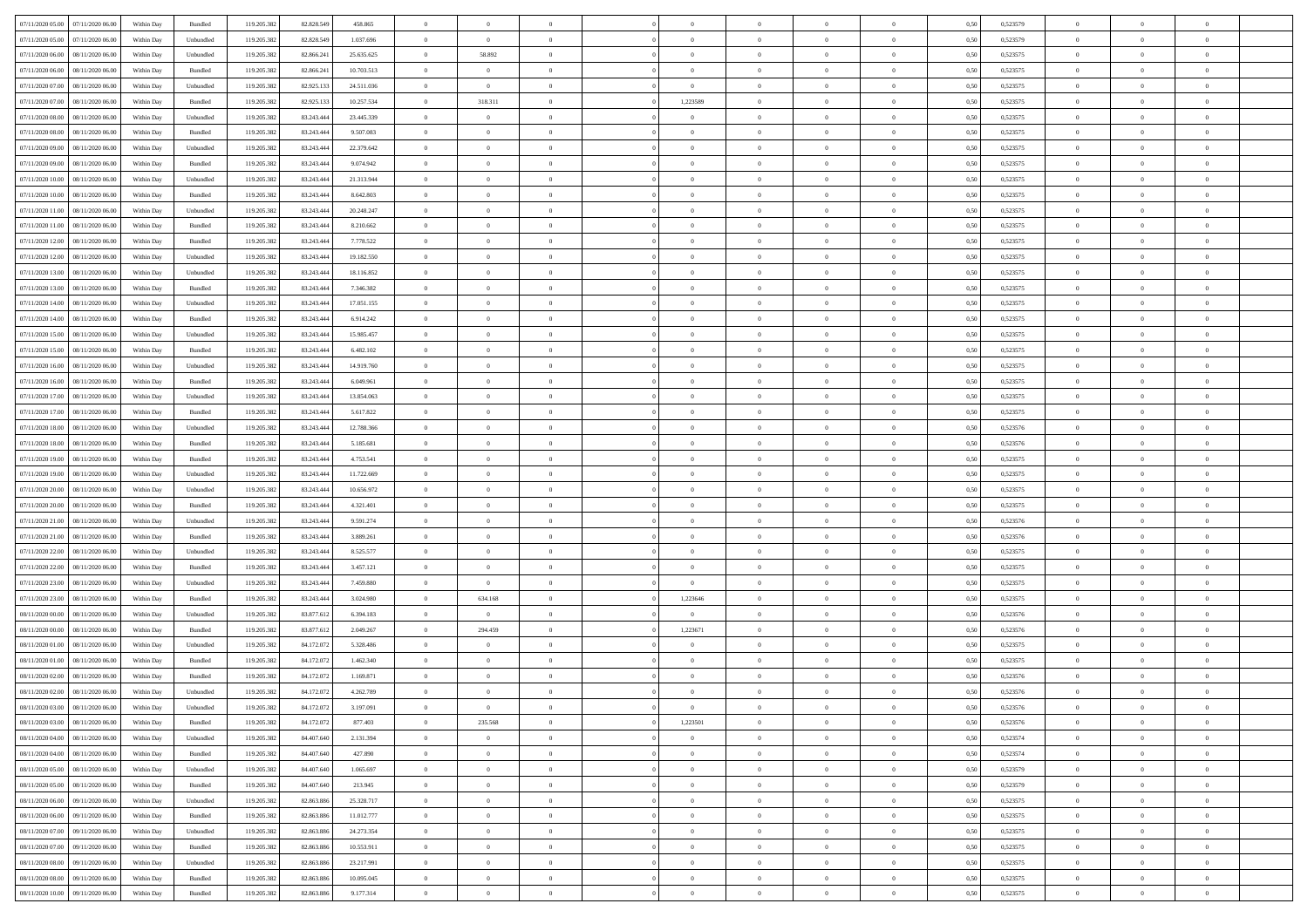| 08/11/2020 10:00 09/11/2020 06:00          | Within Day | Unbundled | 119.205.382 | 82.863.886 | 21.107.264 | $\overline{0}$ | $\overline{0}$ |                | $\overline{0}$ | $\theta$       |                | $\theta$       | 0,50 | 0,523575 | $\theta$       | $\theta$       | $\overline{0}$ |  |
|--------------------------------------------|------------|-----------|-------------|------------|------------|----------------|----------------|----------------|----------------|----------------|----------------|----------------|------|----------|----------------|----------------|----------------|--|
| 08/11/2020 11:00<br>09/11/2020 06.00       | Within Day | Unbundled | 119.205.38  | 82.863.88  | 20.051.901 | $\bf{0}$       | $\bf{0}$       | $\bf{0}$       | $\bf{0}$       | $\overline{0}$ | $\bf{0}$       | $\bf{0}$       | 0,50 | 0,523575 | $\,$ 0 $\,$    | $\bf{0}$       | $\overline{0}$ |  |
| 08/11/2020 11:00<br>09/11/2020 06.00       | Within Day | Bundled   | 119.205.382 | 82.863.88  | 8.718.448  | $\overline{0}$ | $\bf{0}$       | $\overline{0}$ | $\overline{0}$ | $\overline{0}$ | $\overline{0}$ | $\bf{0}$       | 0.50 | 0,523575 | $\overline{0}$ | $\,$ 0 $\,$    | $\bf{0}$       |  |
| 08/11/2020 12:00<br>09/11/2020 06:00       | Within Day | Unbundled | 119.205.382 | 82.863.886 | 18.996.538 | $\overline{0}$ | $\overline{0}$ | $\overline{0}$ | $\overline{0}$ | $\theta$       | $\overline{0}$ | $\bf{0}$       | 0,50 | 0,523575 | $\,$ 0 $\,$    | $\overline{0}$ | $\overline{0}$ |  |
| 08/11/2020 12:00<br>09/11/2020 06.00       | Within Day | Bundled   | 119.205.38  | 82.863.88  | 8.259.583  | $\bf{0}$       | $\bf{0}$       | $\bf{0}$       | $\overline{0}$ | $\bf{0}$       | $\overline{0}$ | $\bf{0}$       | 0,50 | 0,523575 | $\,$ 0 $\,$    | $\bf{0}$       | $\overline{0}$ |  |
|                                            |            |           |             |            |            |                |                |                |                |                |                |                |      |          |                |                |                |  |
| 08/11/2020 13:00<br>09/11/2020 06:00       | Within Day | Unbundled | 119,205.38  | 82.863.88  | 17.941.175 | $\overline{0}$ | $\bf{0}$       | $\overline{0}$ | $\bf{0}$       | $\overline{0}$ | $\overline{0}$ | $\bf{0}$       | 0.50 | 0.523575 | $\bf{0}$       | $\overline{0}$ | $\overline{0}$ |  |
| 08/11/2020 13:00<br>09/11/2020 06.00       | Within Day | Bundled   | 119.205.38  | 82.863.886 | 7.800.717  | $\bf{0}$       | $\bf{0}$       | $\overline{0}$ | $\overline{0}$ | $\overline{0}$ | $\overline{0}$ | $\bf{0}$       | 0,50 | 0,523575 | $\,$ 0 $\,$    | $\theta$       | $\overline{0}$ |  |
| 08/11/2020 14:00<br>09/11/2020 06.00       | Within Day | Unbundled | 119.205.38  | 82.863.88  | 16.885.812 | $\bf{0}$       | $\bf{0}$       | $\bf{0}$       | $\bf{0}$       | $\overline{0}$ | $\overline{0}$ | $\bf{0}$       | 0,50 | 0,523575 | $\,$ 0 $\,$    | $\bf{0}$       | $\overline{0}$ |  |
| 08/11/2020 14:00<br>09/11/2020 06:00       | Within Day | Bundled   | 119,205.38  | 82.863.88  | 7.341.851  | $\overline{0}$ | $\bf{0}$       | $\overline{0}$ | $\bf{0}$       | $\overline{0}$ | $\overline{0}$ | $\bf{0}$       | 0.50 | 0.523575 | $\bf{0}$       | $\overline{0}$ | $\overline{0}$ |  |
| 08/11/2020 15:00<br>09/11/2020 06:00       | Within Day | Unbundled | 119.205.382 | 82.863.886 | 15.830.448 | $\bf{0}$       | $\bf{0}$       | $\overline{0}$ | $\overline{0}$ | $\overline{0}$ | $\overline{0}$ | $\bf{0}$       | 0,50 | 0,523575 | $\,$ 0 $\,$    | $\,$ 0 $\,$    | $\overline{0}$ |  |
| 08/11/2020 15:00<br>09/11/2020 06.00       | Within Day | Bundled   | 119.205.38  | 82.863.88  | 6.882.985  | $\bf{0}$       | $\bf{0}$       | $\bf{0}$       | $\bf{0}$       | $\overline{0}$ | $\overline{0}$ | $\bf{0}$       | 0,50 | 0,523575 | $\,$ 0 $\,$    | $\bf{0}$       | $\overline{0}$ |  |
| 08/11/2020 16:00<br>09/11/2020 06.00       | Within Day | Unbundled | 119.205.382 | 82.863.88  | 14,775,085 | $\overline{0}$ | $\bf{0}$       | $\overline{0}$ | $\overline{0}$ | $\overline{0}$ | $\overline{0}$ | $\bf{0}$       | 0.50 | 0,523575 | $\bf{0}$       | $\,$ 0 $\,$    | $\,$ 0         |  |
| 08/11/2020 16:00<br>09/11/2020 06.00       | Within Day | Bundled   | 119.205.38  | 82.863.886 | 6.424.119  | $\overline{0}$ | $\overline{0}$ | $\overline{0}$ | $\theta$       | $\theta$       | $\overline{0}$ | $\bf{0}$       | 0,50 | 0,523575 | $\,$ 0 $\,$    | $\,$ 0 $\,$    | $\overline{0}$ |  |
|                                            |            |           |             |            |            |                |                |                |                |                |                |                |      |          |                |                |                |  |
| 08/11/2020 17:00<br>09/11/2020 06.00       | Within Day | Bundled   | 119.205.38  | 82.863.88  | 5.965.254  | $\bf{0}$       | $\bf{0}$       | $\bf{0}$       | $\bf{0}$       | $\bf{0}$       | $\overline{0}$ | $\bf{0}$       | 0,50 | 0,523575 | $\,$ 0 $\,$    | $\bf{0}$       | $\overline{0}$ |  |
| 08/11/2020 17.00<br>09/11/2020 06:00       | Within Day | Unbundled | 119.205.382 | 82.863.88  | 13.719.722 | $\overline{0}$ | $\bf{0}$       | $\overline{0}$ | $\bf{0}$       | $\overline{0}$ | $\overline{0}$ | $\bf{0}$       | 0.50 | 0.523575 | $\,$ 0 $\,$    | $\bf{0}$       | $\overline{0}$ |  |
| 08/11/2020 18:00<br>09/11/2020 06.00       | Within Day | Unbundled | 119.205.382 | 82.863.886 | 12.664.359 | $\overline{0}$ | $\bf{0}$       | $\overline{0}$ | $\overline{0}$ | $\overline{0}$ | $\overline{0}$ | $\bf{0}$       | 0,50 | 0,523576 | $\theta$       | $\theta$       | $\overline{0}$ |  |
| 08/11/2020 18:00<br>09/11/2020 06.00       | Within Day | Bundled   | 119.205.38  | 82.863.88  | 5.506.388  | $\bf{0}$       | $\bf{0}$       | $\bf{0}$       | $\overline{0}$ | $\overline{0}$ | $\overline{0}$ | $\bf{0}$       | 0,50 | 0,523576 | $\,$ 0 $\,$    | $\bf{0}$       | $\overline{0}$ |  |
| 08/11/2020 19:00<br>09/11/2020 06:00       | Within Day | Unbundled | 119,205.38  | 82.863.88  | 11.608.995 | $\overline{0}$ | $\bf{0}$       | $\overline{0}$ | $\bf{0}$       | $\overline{0}$ | $\overline{0}$ | $\bf{0}$       | 0.50 | 0.523575 | $\bf{0}$       | $\overline{0}$ | $\bf{0}$       |  |
| 08/11/2020 19:00<br>09/11/2020 06.00       | Within Day | Bundled   | 119.205.382 | 82.863.886 | 5.047.522  | $\bf{0}$       | $\bf{0}$       | $\overline{0}$ | $\overline{0}$ | $\overline{0}$ | $\overline{0}$ | $\bf{0}$       | 0,50 | 0,523575 | $\,$ 0 $\,$    | $\bf{0}$       | $\overline{0}$ |  |
| 08/11/2020 20:00<br>09/11/2020 06.00       | Within Day | Unbundled | 119.205.38  | 82.863.88  | 10.553.632 | $\bf{0}$       | $\bf{0}$       | $\bf{0}$       | $\bf{0}$       | $\overline{0}$ | $\overline{0}$ | $\bf{0}$       | 0,50 | 0,523575 | $\,$ 0 $\,$    | $\bf{0}$       | $\overline{0}$ |  |
|                                            |            |           |             |            |            |                |                |                |                |                |                |                |      |          |                |                |                |  |
| 08/11/2020 20:00<br>09/11/2020 06.00       | Within Day | Bundled   | 119.205.382 | 82,863,886 | 4.588.657  | $\overline{0}$ | $\bf{0}$       | $\overline{0}$ | $\overline{0}$ | $\overline{0}$ | $\overline{0}$ | $\bf{0}$       | 0.50 | 0,523575 | $\bf{0}$       | $\,$ 0 $\,$    | $\,$ 0         |  |
| 08/11/2020 21:00<br>09/11/2020 06:00       | Within Day | Unbundled | 119.205.38  | 82.863.886 | 9.498.269  | $\overline{0}$ | $\overline{0}$ | $\overline{0}$ | $\overline{0}$ | $\overline{0}$ | $\overline{0}$ | $\bf{0}$       | 0,50 | 0,523576 | $\,$ 0 $\,$    | $\overline{0}$ | $\overline{0}$ |  |
| 08/11/2020 21:00<br>09/11/2020 06.00       | Within Day | Bundled   | 119.205.38  | 82.863.88  | 4.129.791  | $\bf{0}$       | $\bf{0}$       | $\bf{0}$       | $\bf{0}$       | $\overline{0}$ | $\overline{0}$ | $\bf{0}$       | 0,50 | 0,523576 | $\,$ 0 $\,$    | $\bf{0}$       | $\overline{0}$ |  |
| 08/11/2020 22.00<br>09/11/2020 06:00       | Within Day | Unbundled | 119,205.38  | 82.863.88  | 8.442.906  | $\overline{0}$ | $\bf{0}$       | $\overline{0}$ | $\bf{0}$       | $\overline{0}$ | $\overline{0}$ | $\bf{0}$       | 0.50 | 0.523575 | $\bf{0}$       | $\overline{0}$ | $\overline{0}$ |  |
| 08/11/2020 22.00<br>09/11/2020 06.00       | Within Day | Bundled   | 119.205.382 | 82.863.886 | 3.670.926  | $\overline{0}$ | $\overline{0}$ | $\overline{0}$ | $\overline{0}$ | $\overline{0}$ | $\overline{0}$ | $\bf{0}$       | 0,50 | 0,523575 | $\,$ 0 $\,$    | $\theta$       | $\overline{0}$ |  |
| 08/11/2020 23.00<br>09/11/2020 06.00       | Within Day | Unbundled | 119.205.38  | 82.863.88  | 7.387.543  | $\bf{0}$       | $\bf{0}$       | $\bf{0}$       | $\bf{0}$       | $\overline{0}$ | $\overline{0}$ | $\bf{0}$       | 0,50 | 0,523575 | $\,$ 0 $\,$    | $\bf{0}$       | $\overline{0}$ |  |
| 08/11/2020 23.00<br>09/11/2020 06:00       | Within Day | Bundled   | 119,205.38  | 82.863.88  | 3.212.060  | $\overline{0}$ | $\overline{0}$ | $\overline{0}$ | $\bf{0}$       | $\overline{0}$ | $\overline{0}$ | $\bf{0}$       | 0.50 | 0.523575 | $\bf{0}$       | $\overline{0}$ | $\overline{0}$ |  |
| 09/11/2020 00:00                           |            |           | 119.205.382 |            |            | $\overline{0}$ | 471.136        | $\overline{0}$ | 1,223671       | $\overline{0}$ | $\overline{0}$ |                |      |          | $\,$ 0 $\,$    | $\bf{0}$       | $\overline{0}$ |  |
| 09/11/2020 06.00                           | Within Day | Bundled   |             | 82.863.886 | 2.753.194  |                |                |                |                |                |                | $\bf{0}$       | 0,50 | 0,523576 |                |                |                |  |
| 09/11/2020 00:00<br>09/11/2020 06.00       | Within Day | Unbundled | 119.205.38  | 82.863.88  | 6.332.179  | $\bf{0}$       | $\bf{0}$       | $\bf{0}$       | $\bf{0}$       | $\overline{0}$ | $\overline{0}$ | $\bf{0}$       | 0,50 | 0,523576 | $\,$ 0 $\,$    | $\bf{0}$       | $\overline{0}$ |  |
| 09/11/2020 01:00<br>09/11/2020 06.00       | Within Day | Unbundled | 119.205.382 | 83.335.02  | 5.276.816  | $\overline{0}$ | $\bf{0}$       | $\overline{0}$ | $\bf{0}$       | $\overline{0}$ | $\overline{0}$ | $\bf{0}$       | 0.50 | 0,523575 | $\bf{0}$       | $\,$ 0 $\,$    | $\,$ 0         |  |
| 09/11/2020 01:00<br>09/11/2020 06:00       | Within Day | Bundled   | 119.205.382 | 83.335.021 | 1.901.715  | $\overline{0}$ | $\overline{0}$ | $\overline{0}$ | $\overline{0}$ | $\overline{0}$ | $\overline{0}$ | $\bf{0}$       | 0.5( | 0,523575 | $\theta$       | $\theta$       | $\overline{0}$ |  |
| 09/11/2020 02.00<br>09/11/2020 06.00       | Within Day | Unbundled | 119.205.38  | 83.335.02  | 4.221.453  | $\bf{0}$       | $\bf{0}$       | $\bf{0}$       | $\bf{0}$       | $\overline{0}$ | $\overline{0}$ | $\bf{0}$       | 0,50 | 0,523576 | $\,$ 0 $\,$    | $\bf{0}$       | $\overline{0}$ |  |
| 09/11/2020 02.00<br>09/11/2020 06:00       | Within Day | Bundled   | 119.205.382 | 83.335.02  | 1.521.372  | $\overline{0}$ | $\bf{0}$       | $\overline{0}$ | $\bf{0}$       | $\overline{0}$ | $\overline{0}$ | $\bf{0}$       | 0.50 | 0.523576 | $\bf{0}$       | $\bf{0}$       | $\overline{0}$ |  |
| 09/11/2020 03:00<br>09/11/2020 06:00       | Within Dav | Unbundled | 119.205.382 | 83.335.021 | 3.166.090  | $\overline{0}$ | $\overline{0}$ | $\overline{0}$ | $\overline{0}$ | $\overline{0}$ | $\overline{0}$ | $\bf{0}$       | 0.50 | 0,523576 | $\theta$       | $\theta$       | $\overline{0}$ |  |
| 09/11/2020 03:00<br>09/11/2020 06.00       | Within Day | Bundled   | 119.205.38  | 83.335.02  | 1.141.029  | $\bf{0}$       | $\bf{0}$       | $\bf{0}$       | $\bf{0}$       | $\overline{0}$ | $\overline{0}$ | $\bf{0}$       | 0,50 | 0,523576 | $\,$ 0 $\,$    | $\bf{0}$       | $\overline{0}$ |  |
| 09/11/2020 04.00<br>09/11/2020 06:00       | Within Day | Unbundled | 119,205.38  | 83.335.02  | 2.110.726  | $\overline{0}$ | $\bf{0}$       | $\overline{0}$ | $\bf{0}$       | $\bf{0}$       | $\overline{0}$ | $\bf{0}$       | 0.50 | 0.523574 | $\bf{0}$       | $\overline{0}$ | $\bf{0}$       |  |
|                                            |            |           |             |            |            |                |                |                |                |                |                |                |      |          |                |                |                |  |
| 09/11/2020 04:00<br>09/11/2020 06:00       | Within Day | Bundled   | 119.205.38  | 83.335.021 | 760,685    | $\overline{0}$ | $\overline{0}$ | $\overline{0}$ | $\overline{0}$ | $\overline{0}$ | $\overline{0}$ | $\bf{0}$       | 0.50 | 0,523574 | $\theta$       | $\theta$       | $\overline{0}$ |  |
| 09/11/2020 05:00<br>09/11/2020 06.00       | Within Day | Unbundled | 119.205.38  | 83.335.021 | 1.055.363  | $\bf{0}$       | $\bf{0}$       | $\bf{0}$       | $\bf{0}$       | $\overline{0}$ | $\bf{0}$       | $\bf{0}$       | 0,50 | 0,523579 | $\,$ 0 $\,$    | $\bf{0}$       | $\overline{0}$ |  |
| 09/11/2020 05:00<br>09/11/2020 06.00       | Within Day | Bundled   | 119.205.382 | 83.335.02  | 380,342    | $\overline{0}$ | $\bf{0}$       | $\overline{0}$ | $\overline{0}$ | $\bf{0}$       | $\overline{0}$ | $\bf{0}$       | 0.50 | 0,523579 | $\,$ 0 $\,$    | $\,$ 0 $\,$    | $\,$ 0         |  |
| 09/11/2020 06:00<br>10/11/2020 06:00       | Within Day | Unbundled | 119.205.382 | 83.082.963 | 25.250.981 | $\overline{0}$ | $\overline{0}$ | $\overline{0}$ | $\overline{0}$ | $\overline{0}$ | $\overline{0}$ | $\bf{0}$       | 0.5( | 0,523575 | $\theta$       | $\theta$       | $\overline{0}$ |  |
| 09/11/2020 06.00<br>10/11/2020 06.00       | Within Day | Bundled   | 119.205.38  | 83.082.96  | 10.871.436 | $\bf{0}$       | $\bf{0}$       | $\bf{0}$       | $\overline{0}$ | $\overline{0}$ | $\overline{0}$ | $\bf{0}$       | 0,50 | 0,523575 | $\,$ 0 $\,$    | $\bf{0}$       | $\overline{0}$ |  |
| 09/11/2020 07.00<br>10/11/2020 06.00       | Within Day | Bundled   | 119.205.382 | 83,082.963 | 10.418.460 | $\overline{0}$ | 413.127        | $\overline{0}$ | 1,223589       | $\overline{0}$ | $\overline{0}$ | $\bf{0}$       | 0.50 | 0,523575 | $\bf{0}$       | $\bf{0}$       | $\overline{0}$ |  |
| 09/11/2020 07:00<br>10/11/2020 06.00       | Within Dav | Unbundled | 119.205.38  | 83,082.96  | 24.198.856 | $\overline{0}$ | $\overline{0}$ | $\overline{0}$ | $\overline{0}$ | $\theta$       | $\overline{0}$ | $\overline{0}$ | 0.5( | 0,523575 | $\theta$       | $\theta$       | $\overline{0}$ |  |
| 09/11/2020 08:00<br>10/11/2020 06.00       | Within Day | Unbundled | 119.205.38  | 83.496.090 | 23.146.731 | $\bf{0}$       | $\bf{0}$       | $\bf{0}$       | $\bf{0}$       | $\overline{0}$ | $\overline{0}$ | $\bf{0}$       | 0,50 | 0,523575 | $\overline{0}$ | $\overline{0}$ | $\overline{0}$ |  |
| $09/11/2020~08.00 \qquad 10/11/2020~06.00$ | Within Day | Bundled   | 119.205.382 | 83.496.090 | 9.570.318  | $\bf{0}$       | $\bf{0}$       |                | $\overline{0}$ | $\bf{0}$       |                | $\bf{0}$       | 0,50 | 0,523575 | $\bf{0}$       | $\,$ 0         |                |  |
|                                            |            |           |             |            |            |                |                |                |                |                |                |                |      |          |                |                |                |  |
| 09/11/2020 09:00 10/11/2020 06:00          | Within Day | Unbundled | 119.205.382 | 83.496.090 | 22.094.608 | $\overline{0}$ | $\theta$       | $\Omega$       | $\theta$       | $\overline{0}$ | $\overline{0}$ | $\bf{0}$       | 0,50 | 0,523575 | $\theta$       | $\theta$       | $\overline{0}$ |  |
| 09/11/2020 09:00<br>10/11/2020 06.00       | Within Day | Bundled   | 119.205.38  | 83.496.090 | 9.135.303  | $\overline{0}$ | $\bf{0}$       | $\overline{0}$ | $\overline{0}$ | $\bf{0}$       | $\overline{0}$ | $\bf{0}$       | 0,50 | 0,523575 | $\bf{0}$       | $\overline{0}$ | $\bf{0}$       |  |
| 09/11/2020 10:00 10/11/2020 06:00          | Within Day | Unbundled | 119.205.382 | 83,496,090 | 21.042.483 | $\overline{0}$ | $\bf{0}$       | $\overline{0}$ | $\overline{0}$ | $\overline{0}$ | $\overline{0}$ | $\,$ 0 $\,$    | 0.50 | 0,523575 | $\overline{0}$ | $\bf{0}$       | $\,$ 0 $\,$    |  |
| 09/11/2020 10:00 10/11/2020 06:00          | Within Dav | Bundled   | 119.205.382 | 83.496.090 | 8.700.289  | $\overline{0}$ | $\overline{0}$ | $\overline{0}$ | $\overline{0}$ | $\overline{0}$ | $\overline{0}$ | $\bf{0}$       | 0.50 | 0,523575 | $\theta$       | $\theta$       | $\overline{0}$ |  |
| 09/11/2020 11:00<br>10/11/2020 06.00       | Within Day | Unbundled | 119.205.382 | 83.496.090 | 19.990.360 | $\overline{0}$ | $\bf{0}$       | $\overline{0}$ | $\bf{0}$       | $\overline{0}$ | $\bf{0}$       | $\bf{0}$       | 0,50 | 0,523575 | $\bf{0}$       | $\bf{0}$       | $\overline{0}$ |  |
| 09/11/2020 11:00<br>10/11/2020 06:00       | Within Day | Bundled   | 119.205.382 | 83,496,090 | 8.265.275  | $\overline{0}$ | $\bf{0}$       | $\overline{0}$ | $\overline{0}$ | $\overline{0}$ | $\overline{0}$ | $\bf{0}$       | 0.50 | 0.523575 | $\,$ 0 $\,$    | $\theta$       | $\overline{0}$ |  |
| 09/11/2020 12:00<br>10/11/2020 06:00       | Within Dav | Unbundled | 119.205.382 | 83.496.090 | 18.938.235 | $\overline{0}$ | $\overline{0}$ | $\overline{0}$ | $\overline{0}$ | $\overline{0}$ | $\overline{0}$ | $\bf{0}$       | 0.50 | 0,523575 | $\overline{0}$ | $\theta$       | $\overline{0}$ |  |
|                                            |            |           |             |            |            |                |                |                |                |                |                |                |      |          |                |                |                |  |
| 09/11/2020 12:00<br>10/11/2020 06.00       | Within Day | Bundled   | 119.205.38  | 83.496.090 | 7.830.260  | $\overline{0}$ | $\overline{0}$ | $\overline{0}$ | $\overline{0}$ | $\overline{0}$ | $\overline{0}$ | $\bf{0}$       | 0,50 | 0,523575 | $\bf{0}$       | $\bf{0}$       | $\overline{0}$ |  |
| 10/11/2020 06:00<br>09/11/2020 13:00       | Within Day | Unbundled | 119.205.38  | 83,496,090 | 17,886,111 | $\overline{0}$ | $\overline{0}$ | $\overline{0}$ | $\overline{0}$ | $\bf{0}$       | $\overline{0}$ | $\bf{0}$       | 0.50 | 0.523575 | $\overline{0}$ | $\,$ 0 $\,$    | $\,$ 0         |  |
| 09/11/2020 13:00<br>10/11/2020 06:00       | Within Dav | Bundled   | 119.205.382 | 83.496.090 | 7.395.246  | $\overline{0}$ | $\overline{0}$ | $\overline{0}$ | $\overline{0}$ | $\overline{0}$ | $\overline{0}$ | $\bf{0}$       | 0,50 | 0,523575 | $\overline{0}$ | $\theta$       | $\overline{0}$ |  |
| 09/11/2020 14:00<br>10/11/2020 06.00       | Within Day | Bundled   | 119.205.38  | 83.496.090 | 6.960.231  | $\overline{0}$ | $\bf{0}$       | $\overline{0}$ | $\bf{0}$       | $\overline{0}$ | $\bf{0}$       | $\bf{0}$       | 0,50 | 0,523575 | $\bf{0}$       | $\bf{0}$       | $\overline{0}$ |  |
| 09/11/2020 14:00 10/11/2020 06:00          | Within Day | Unbundled | 119.205.382 | 83.496.090 | 16.833.987 | $\overline{0}$ | $\bf{0}$       | $\overline{0}$ | $\overline{0}$ | $\,$ 0 $\,$    | $\overline{0}$ | $\bf{0}$       | 0,50 | 0,523575 | $\overline{0}$ | $\,$ 0 $\,$    | $\,$ 0 $\,$    |  |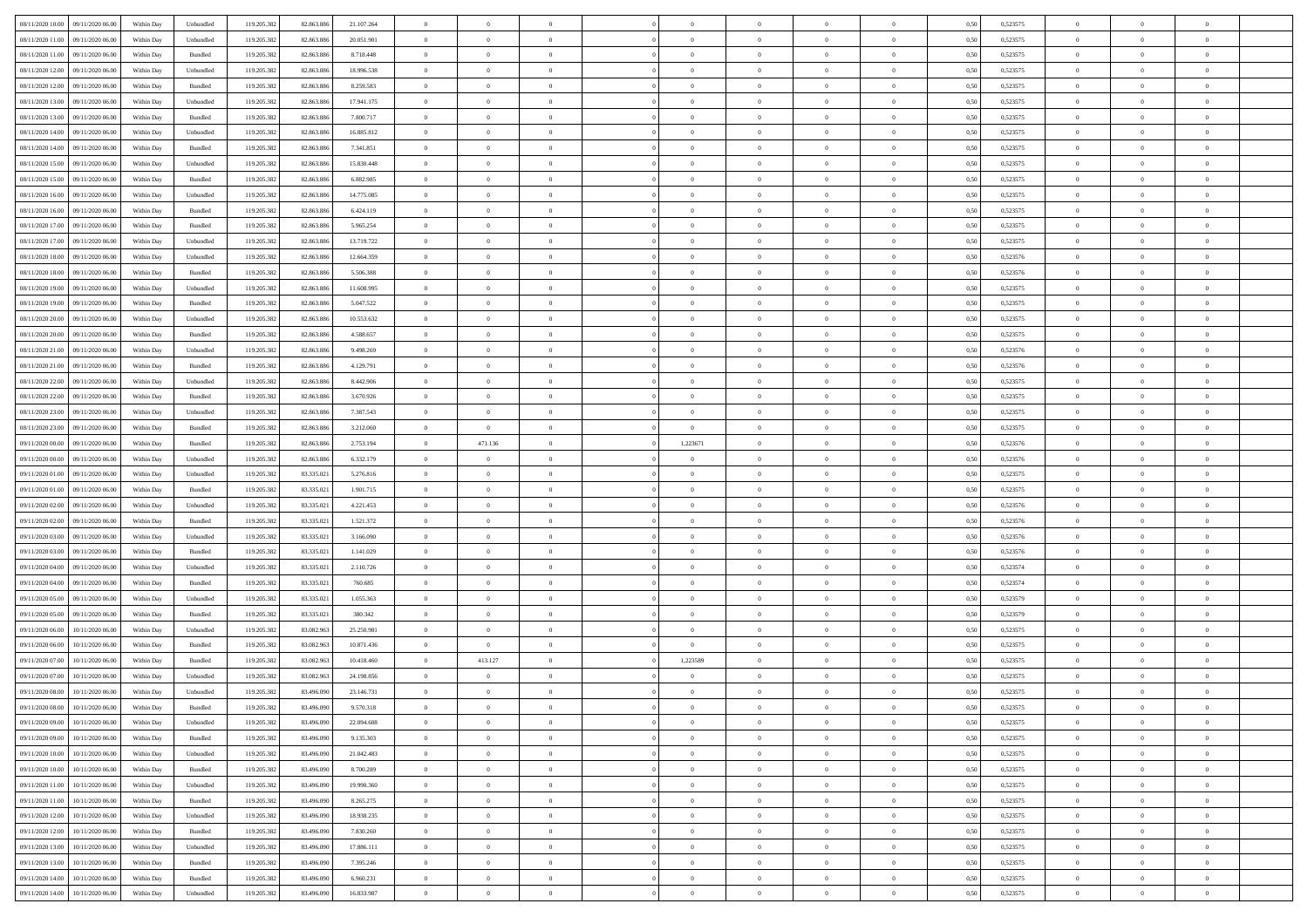| 09/11/2020 15:00 10/11/2020 06:00    | Within Day | Bundled                     | 119.205.382 | 83.496.090 | 6.525.216  | $\overline{0}$ | $\overline{0}$ |                | $\overline{0}$ | $\theta$       |                | $\theta$       | 0,50 | 0,523575 | $\theta$       | $\theta$       | $\overline{0}$ |  |
|--------------------------------------|------------|-----------------------------|-------------|------------|------------|----------------|----------------|----------------|----------------|----------------|----------------|----------------|------|----------|----------------|----------------|----------------|--|
| 09/11/2020 15:00<br>10/11/2020 06.00 | Within Day | Unbundled                   | 119.205.38  | 83.496.09  | 15.781.862 | $\bf{0}$       | $\bf{0}$       | $\bf{0}$       | $\bf{0}$       | $\overline{0}$ | $\overline{0}$ | $\bf{0}$       | 0,50 | 0,523575 | $\,$ 0 $\,$    | $\bf{0}$       | $\overline{0}$ |  |
| 09/11/2020 16.00<br>10/11/2020 06:00 | Within Day | Bundled                     | 119.205.382 | 83,496,090 | 6.090.202  | $\overline{0}$ | $\bf{0}$       | $\overline{0}$ | $\bf{0}$       | $\bf{0}$       | $\overline{0}$ | $\bf{0}$       | 0.50 | 0,523575 | $\bf{0}$       | $\overline{0}$ | $\overline{0}$ |  |
|                                      |            |                             |             |            |            | $\overline{0}$ | $\overline{0}$ | $\overline{0}$ | $\overline{0}$ | $\theta$       | $\overline{0}$ |                |      |          | $\,$ 0 $\,$    | $\,$ 0 $\,$    | $\overline{0}$ |  |
| 09/11/2020 16:00<br>10/11/2020 06.00 | Within Day | Unbundled                   | 119.205.382 | 83.496.090 | 14.729.739 |                |                |                |                |                |                | $\bf{0}$       | 0,50 | 0,523575 |                |                |                |  |
| 09/11/2020 17.00<br>10/11/2020 06.00 | Within Day | Unbundled                   | 119.205.38  | 83.496.090 | 13.677.614 | $\bf{0}$       | $\overline{0}$ | $\bf{0}$       | $\overline{0}$ | $\bf{0}$       | $\overline{0}$ | $\bf{0}$       | 0,50 | 0,523575 | $\,$ 0 $\,$    | $\bf{0}$       | $\overline{0}$ |  |
| 09/11/2020 17.00<br>10/11/2020 06.00 | Within Day | Bundled                     | 119.205.382 | 83,496,090 | 5.655.188  | $\overline{0}$ | $\bf{0}$       | $\overline{0}$ | $\bf{0}$       | $\overline{0}$ | $\overline{0}$ | $\bf{0}$       | 0.50 | 0.523575 | $\,$ 0 $\,$    | $\theta$       | $\overline{0}$ |  |
| 09/11/2020 18:00<br>10/11/2020 06.00 | Within Day | Bundled                     | 119.205.382 | 83.496.090 | 5.220.174  | $\bf{0}$       | $\overline{0}$ | $\overline{0}$ | $\overline{0}$ | $\overline{0}$ | $\overline{0}$ | $\bf{0}$       | 0,50 | 0,523576 | $\,$ 0 $\,$    | $\theta$       | $\overline{0}$ |  |
|                                      |            |                             |             |            |            |                |                |                |                |                |                |                |      |          |                |                |                |  |
| 09/11/2020 18:00<br>10/11/2020 06.00 | Within Day | Unbundled                   | 119.205.38  | 83.496.090 | 12.625.490 | $\bf{0}$       | $\bf{0}$       | $\bf{0}$       | $\overline{0}$ | $\overline{0}$ | $\overline{0}$ | $\bf{0}$       | 0,50 | 0,523576 | $\,$ 0 $\,$    | $\bf{0}$       | $\overline{0}$ |  |
| 09/11/2020 19:00<br>10/11/2020 06:00 | Within Day | Unbundled                   | 119,205.38  | 83,496,090 | 11.573.366 | $\overline{0}$ | $\bf{0}$       | $\overline{0}$ | $\bf{0}$       | $\overline{0}$ | $\overline{0}$ | $\bf{0}$       | 0.50 | 0.523575 | $\bf{0}$       | $\overline{0}$ | $\overline{0}$ |  |
| 09/11/2020 19:00<br>10/11/2020 06.00 | Within Day | Bundled                     | 119.205.382 | 83.496.090 | 4.785.158  | $\bf{0}$       | $\bf{0}$       | $\overline{0}$ | $\overline{0}$ | $\overline{0}$ | $\overline{0}$ | $\bf{0}$       | 0,50 | 0,523575 | $\,$ 0 $\,$    | $\bf{0}$       | $\overline{0}$ |  |
| 09/11/2020 20:00<br>10/11/2020 06.00 | Within Day | Unbundled                   | 119.205.38  | 83.496.090 | 10.521.241 | $\bf{0}$       | $\bf{0}$       | $\bf{0}$       | $\bf{0}$       | $\overline{0}$ | $\overline{0}$ | $\bf{0}$       | 0,50 | 0,523575 | $\,$ 0 $\,$    | $\bf{0}$       | $\overline{0}$ |  |
|                                      |            |                             |             |            |            |                |                |                |                |                |                |                |      |          |                |                |                |  |
| 09/11/2020 20.00<br>10/11/2020 06.00 | Within Day | Bundled                     | 119.205.382 | 83,496,090 | 4.350.144  | $\overline{0}$ | $\bf{0}$       | $\overline{0}$ | $\overline{0}$ | $\bf{0}$       | $\overline{0}$ | $\bf{0}$       | 0.50 | 0,523575 | $\bf{0}$       | $\overline{0}$ | $\,$ 0         |  |
| 09/11/2020 21.00<br>10/11/2020 06.00 | Within Day | Unbundled                   | 119.205.38  | 83.496.090 | 9.469.117  | $\overline{0}$ | $\overline{0}$ | $\overline{0}$ | $\theta$       | $\theta$       | $\overline{0}$ | $\bf{0}$       | 0,50 | 0,523576 | $\,$ 0 $\,$    | $\theta$       | $\overline{0}$ |  |
| 09/11/2020 21.00<br>10/11/2020 06.00 | Within Day | Bundled                     | 119.205.38  | 83.496.090 | 3.915.130  | $\bf{0}$       | $\bf{0}$       | $\bf{0}$       | $\bf{0}$       | $\bf{0}$       | $\overline{0}$ | $\bf{0}$       | 0,50 | 0,523576 | $\,$ 0 $\,$    | $\bf{0}$       | $\overline{0}$ |  |
|                                      |            |                             |             |            |            |                |                |                |                |                |                |                |      |          |                |                |                |  |
| 09/11/2020 22.00<br>10/11/2020 06.00 | Within Day | Bundled                     | 119.205.382 | 83,496,090 | 3.480.116  | $\overline{0}$ | $\bf{0}$       | $\overline{0}$ | $\bf{0}$       | $\overline{0}$ | $\overline{0}$ | $\bf{0}$       | 0.50 | 0.523575 | $\,$ 0 $\,$    | $\bf{0}$       | $\overline{0}$ |  |
| 09/11/2020 22.00<br>10/11/2020 06.00 | Within Day | Unbundled                   | 119.205.382 | 83.496.090 | 8.416.993  | $\overline{0}$ | $\overline{0}$ | $\overline{0}$ | $\overline{0}$ | $\overline{0}$ | $\overline{0}$ | $\bf{0}$       | 0,50 | 0,523575 | $\theta$       | $\theta$       | $\overline{0}$ |  |
| 09/11/2020 23.00<br>10/11/2020 06.00 | Within Day | Unbundled                   | 119.205.38  | 83.496.090 | 7.364.869  | $\bf{0}$       | $\bf{0}$       | $\bf{0}$       | $\overline{0}$ | $\overline{0}$ | $\overline{0}$ | $\bf{0}$       | 0,50 | 0,523575 | $\,$ 0 $\,$    | $\bf{0}$       | $\overline{0}$ |  |
| 09/11/2020 23.00<br>10/11/2020 06:00 | Within Day | Bundled                     | 119,205.38  | 83,496,090 | 3.045.100  | $\overline{0}$ | $\bf{0}$       | $\overline{0}$ | $\bf{0}$       | $\overline{0}$ | $\overline{0}$ | $\bf{0}$       | 0.50 | 0.523575 | $\bf{0}$       | $\overline{0}$ | $\overline{0}$ |  |
| 10/11/2020 00:00<br>10/11/2020 06.00 | Within Day | Unbundled                   | 119.205.382 | 83.496.090 | 6.312.745  | $\bf{0}$       | $\bf{0}$       | $\overline{0}$ | $\overline{0}$ | $\overline{0}$ | $\overline{0}$ | $\bf{0}$       | 0,50 | 0,523576 | $\,$ 0 $\,$    | $\bf{0}$       | $\overline{0}$ |  |
|                                      |            |                             |             |            |            |                |                |                |                |                |                |                |      |          |                |                |                |  |
| 10/11/2020 00:00<br>10/11/2020 06.00 | Within Day | Bundled                     | 119.205.38  | 83.496.090 | 2.610.086  | $\bf{0}$       | $\bf{0}$       | $\bf{0}$       | $\bf{0}$       | $\overline{0}$ | $\overline{0}$ | $\bf{0}$       | 0,50 | 0,523576 | $\,$ 0 $\,$    | $\bf{0}$       | $\overline{0}$ |  |
| 10/11/2020 01:00<br>10/11/2020 06.00 | Within Day | Unbundled                   | 119.205.382 | 83,496,090 | 5.260.620  | $\overline{0}$ | $\bf{0}$       | $\overline{0}$ | $\overline{0}$ | $\bf{0}$       | $\overline{0}$ | $\bf{0}$       | 0.50 | 0,523575 | $\bf{0}$       | $\overline{0}$ | $\,$ 0         |  |
| 10/11/2020 01:00<br>10/11/2020 06:00 | Within Day | Bundled                     | 119.205.382 | 83.496.090 | 2.175.072  | $\overline{0}$ | $\overline{0}$ | $\overline{0}$ | $\theta$       | $\theta$       | $\overline{0}$ | $\bf{0}$       | 0,50 | 0,523575 | $\,$ 0 $\,$    | $\theta$       | $\overline{0}$ |  |
|                                      |            |                             |             |            |            |                | $\bf{0}$       |                |                | $\overline{0}$ | $\overline{0}$ |                |      |          | $\,$ 0 $\,$    | $\bf{0}$       | $\overline{0}$ |  |
| 10/11/2020 02.00<br>10/11/2020 06.00 | Within Day | Unbundled                   | 119.205.38  | 83.496.090 | 4.208.496  | $\bf{0}$       |                | $\bf{0}$       | $\bf{0}$       |                |                | $\bf{0}$       | 0,50 | 0,523576 |                |                |                |  |
| 10/11/2020 02:00<br>10/11/2020 06.00 | Within Day | Bundled                     | 119,205.38  | 83,496,090 | 1.740.058  | $\overline{0}$ | $\bf{0}$       | $\overline{0}$ | $\bf{0}$       | $\overline{0}$ | $\overline{0}$ | $\bf{0}$       | 0.50 | 0.523576 | $\bf{0}$       | $\theta$       | $\overline{0}$ |  |
| 10/11/2020 03:00<br>10/11/2020 06.00 | Within Day | Unbundled                   | 119.205.382 | 83.496.090 | 3.156.372  | $\overline{0}$ | $\overline{0}$ | $\overline{0}$ | $\overline{0}$ | $\overline{0}$ | $\overline{0}$ | $\bf{0}$       | 0,50 | 0,523576 | $\,$ 0 $\,$    | $\theta$       | $\overline{0}$ |  |
| 10/11/2020 03:00<br>10/11/2020 06.00 | Within Day | Bundled                     | 119.205.38  | 83.496.090 | 1.305.043  | $\bf{0}$       | $\overline{0}$ | $\bf{0}$       | $\overline{0}$ | $\bf{0}$       | $\overline{0}$ | $\bf{0}$       | 0,50 | 0,523576 | $\,$ 0 $\,$    | $\bf{0}$       | $\overline{0}$ |  |
| 10/11/2020 04:00<br>10/11/2020 06:00 | Within Day | Unbundled                   | 119,205.38  | 83,496,090 | 2.104.248  | $\overline{0}$ | $\bf{0}$       | $\overline{0}$ | $\bf{0}$       | $\overline{0}$ | $\overline{0}$ | $\bf{0}$       | 0.50 | 0.523574 | $\bf{0}$       | $\overline{0}$ | $\overline{0}$ |  |
|                                      |            |                             |             |            |            |                |                |                |                |                |                |                |      |          |                |                |                |  |
| 10/11/2020 04:00<br>10/11/2020 06.00 | Within Day | Bundled                     | 119.205.382 | 83.496.090 | 870.028    | $\overline{0}$ | $\bf{0}$       | $\overline{0}$ | $\overline{0}$ | $\overline{0}$ | $\overline{0}$ | $\bf{0}$       | 0,50 | 0,523574 | $\,$ 0 $\,$    | $\bf{0}$       | $\overline{0}$ |  |
| 10/11/2020 05:00<br>10/11/2020 06.00 | Within Day | Bundled                     | 119.205.38  | 83.496.090 | 435.014    | $\bf{0}$       | $\bf{0}$       | $\bf{0}$       | $\bf{0}$       | $\overline{0}$ | $\overline{0}$ | $\bf{0}$       | 0,50 | 0,523579 | $\,$ 0 $\,$    | $\bf{0}$       | $\overline{0}$ |  |
| 10/11/2020 05:00<br>10/11/2020 06:00 | Within Day | Unbundled                   | 119.205.382 | 83,496,090 | 1.052.124  | $\overline{0}$ | $\bf{0}$       | $\overline{0}$ | $\overline{0}$ | $\bf{0}$       | $\overline{0}$ | $\bf{0}$       | 0.50 | 0,523579 | $\bf{0}$       | $\,$ 0 $\,$    | $\,$ 0         |  |
| 10/11/2020 06:00<br>11/11/2020 06.00 | Within Day | Unbundled                   | 119.205.38  | 82.936.911 | 25.258.047 | $\overline{0}$ | $\overline{0}$ | $\overline{0}$ | $\overline{0}$ | $\overline{0}$ | $\overline{0}$ | $\bf{0}$       | 0.5( | 0,523575 | $\theta$       | $\theta$       | $\overline{0}$ |  |
|                                      |            |                             |             |            |            |                |                |                |                |                |                |                |      |          |                |                |                |  |
| 10/11/2020 06:00<br>11/11/2020 06.00 | Within Day | Bundled                     | 119.205.38  | 82.936.91  | 11.010.421 | $\bf{0}$       | $\bf{0}$       | $\bf{0}$       | $\bf{0}$       | $\overline{0}$ | $\overline{0}$ | $\bf{0}$       | 0,50 | 0,523575 | $\,$ 0 $\,$    | $\bf{0}$       | $\overline{0}$ |  |
| 10/11/2020 07:00<br>11/11/2020 06.00 | Within Day | Unbundled                   | 119.205.382 | 82.936.91  | 24.205.629 | $\overline{0}$ | $\bf{0}$       | $\overline{0}$ | $\bf{0}$       | $\overline{0}$ | $\overline{0}$ | $\bf{0}$       | 0.50 | 0.523575 | $\bf{0}$       | $\bf{0}$       | $\overline{0}$ |  |
| 10/11/2020 07.00<br>11/11/2020 06.00 | Within Dav | Bundled                     | 119.205.382 | 82.936.911 | 10.551.653 | $\overline{0}$ | $\overline{0}$ | $\overline{0}$ | $\overline{0}$ | $\overline{0}$ | $\overline{0}$ | $\bf{0}$       | 0.50 | 0,523575 | $\theta$       | $\theta$       | $\overline{0}$ |  |
| 10/11/2020 08:00<br>11/11/2020 06.00 | Within Day | Unbundled                   | 119.205.38  | 82.936.91  | 23.153.210 | $\bf{0}$       | $\bf{0}$       | $\bf{0}$       | $\bf{0}$       | $\overline{0}$ | $\overline{0}$ | $\bf{0}$       | 0,50 | 0,523575 | $\,$ 0 $\,$    | $\bf{0}$       | $\overline{0}$ |  |
|                                      |            |                             |             |            |            |                |                |                |                |                |                |                |      |          |                |                |                |  |
| 10/11/2020 08:00<br>11/11/2020 06:00 | Within Day | Bundled                     | 119,205.38  | 82.936.91  | 10.092.885 | $\overline{0}$ | $\bf{0}$       | $\overline{0}$ | $\bf{0}$       | $\overline{0}$ | $\overline{0}$ | $\bf{0}$       | 0.50 | 0.523575 | $\bf{0}$       | $\overline{0}$ | $\overline{0}$ |  |
| 10/11/2020 09:00<br>11/11/2020 06.00 | Within Day | Unbundled                   | 119.205.38  | 82.936.911 | 22.100.792 | $\overline{0}$ | $\overline{0}$ | $\overline{0}$ | $\overline{0}$ | $\overline{0}$ | $\overline{0}$ | $\bf{0}$       | 0.50 | 0,523575 | $\theta$       | $\theta$       | $\overline{0}$ |  |
| 10/11/2020 09:00<br>11/11/2020 06.00 | Within Day | Bundled                     | 119.205.38  | 82.936.91  | 9.634.119  | $\bf{0}$       | $\bf{0}$       | $\bf{0}$       | $\bf{0}$       | $\overline{0}$ | $\overline{0}$ | $\bf{0}$       | 0,50 | 0,523575 | $\,$ 0 $\,$    | $\bf{0}$       | $\overline{0}$ |  |
| 10/11/2020 10:00<br>11/11/2020 06.00 | Within Day | Unbundled                   | 119.205.382 | 82.936.911 | 21.048.373 | $\overline{0}$ | $\bf{0}$       | $\overline{0}$ | $\overline{0}$ | $\bf{0}$       | $\overline{0}$ | $\bf{0}$       | 0.50 | 0,523575 | $\,$ 0 $\,$    | $\overline{0}$ | $\overline{0}$ |  |
| 11/11/2020 06:00                     | Within Day | Bundled                     | 119.205.382 | 82.936.911 | 9.175.351  | $\overline{0}$ | $\overline{0}$ | $\overline{0}$ | $\overline{0}$ | $\overline{0}$ | $\overline{0}$ | $\bf{0}$       | 0.5( | 0,523575 | $\theta$       | $\theta$       | $\overline{0}$ |  |
| 10/11/2020 10:00                     |            |                             |             |            |            |                |                |                |                |                |                |                |      |          |                |                |                |  |
| 10/11/2020 11:00<br>11/11/2020 06.00 | Within Day | Unbundled                   | 119.205.38  | 82.936.91  | 19.995.954 | $\bf{0}$       | $\bf{0}$       | $\bf{0}$       | $\bf{0}$       | $\overline{0}$ | $\overline{0}$ | $\bf{0}$       | 0,50 | 0,523575 | $\,$ 0 $\,$    | $\bf{0}$       | $\overline{0}$ |  |
| 10/11/2020 11:00<br>11/11/2020 06.00 | Within Day | Bundled                     | 119.205.382 | 82.936.911 | 8.716.583  | $\overline{0}$ | $\bf{0}$       | $\overline{0}$ | $\bf{0}$       | $\overline{0}$ | $\overline{0}$ | $\bf{0}$       | 0.50 | 0,523575 | $\bf{0}$       | $\bf{0}$       | $\overline{0}$ |  |
| 10/11/2020 12:00<br>11/11/2020 06.00 | Within Dav | Bundled                     | 119.205.38  | 82.936.911 | 8.257.816  | $\overline{0}$ | $\overline{0}$ | $\overline{0}$ | $\theta$       | $\theta$       | $\overline{0}$ | $\overline{0}$ | 0.5( | 0,523575 | $\theta$       | $\theta$       | $\overline{0}$ |  |
| 10/11/2020 12:00<br>11/11/2020 06.00 | Within Day | Unbundled                   | 119.205.382 | 82.936.91  | 18.943.535 | $\bf{0}$       | $\bf{0}$       | $\bf{0}$       | $\bf{0}$       | $\bf{0}$       | $\overline{0}$ | $\bf{0}$       | 0,50 | 0,523575 | $\,$ 0 $\,$    | $\bf{0}$       | $\overline{0}$ |  |
|                                      |            |                             |             |            |            |                |                |                |                |                |                |                |      |          |                |                |                |  |
| 10/11/2020 13:00 11/11/2020 06:00    | Within Day | $\ensuremath{\mathsf{Unb}}$ | 119.205.382 | 82.936.911 | 17.891.117 | $\bf{0}$       | $\theta$       |                | $\overline{0}$ | $\Omega$       |                |                | 0,50 | 0,523575 | $\bf{0}$       | $\bf{0}$       |                |  |
| 10/11/2020 13:00 11/11/2020 06:00    | Within Day | Bundled                     | 119.205.382 | 82.936.911 | 7.799.048  | $\overline{0}$ | $\theta$       | $\Omega$       | $\theta$       | $\overline{0}$ | $\overline{0}$ | $\bf{0}$       | 0,50 | 0,523575 | $\theta$       | $\theta$       | $\overline{0}$ |  |
| 10/11/2020 14:00<br>11/11/2020 06.00 | Within Day | Unbundled                   | 119.205.38  | 82.936.91  | 16.838.698 | $\overline{0}$ | $\bf{0}$       | $\overline{0}$ | $\overline{0}$ | $\bf{0}$       | $\overline{0}$ | $\bf{0}$       | 0,50 | 0,523575 | $\bf{0}$       | $\overline{0}$ | $\bf{0}$       |  |
| 10/11/2020 14:00 11/11/2020 06:00    | Within Day | Bundled                     | 119.205.382 | 82.936.911 | 7.340.280  | $\overline{0}$ | $\bf{0}$       | $\overline{0}$ | $\overline{0}$ | $\overline{0}$ | $\overline{0}$ | $\,$ 0 $\,$    | 0.50 | 0,523575 | $\overline{0}$ | $\bf{0}$       | $\,$ 0 $\,$    |  |
|                                      |            |                             |             |            |            |                |                |                |                |                |                |                |      |          |                |                |                |  |
| 10/11/2020 15:00 11/11/2020 06:00    | Within Dav | Unbundled                   | 119.205.382 | 82.936.911 | 15.786.279 | $\overline{0}$ | $\overline{0}$ | $\overline{0}$ | $\overline{0}$ | $\overline{0}$ | $\overline{0}$ | $\bf{0}$       | 0.50 | 0,523575 | $\overline{0}$ | $\theta$       | $\overline{0}$ |  |
| 10/11/2020 15:00<br>11/11/2020 06.00 | Within Day | Bundled                     | 119.205.382 | 82.936.911 | 6.881.513  | $\overline{0}$ | $\bf{0}$       | $\overline{0}$ | $\bf{0}$       | $\overline{0}$ | $\bf{0}$       | $\bf{0}$       | 0,50 | 0,523575 | $\bf{0}$       | $\overline{0}$ | $\overline{0}$ |  |
| 11/11/2020 06:00<br>10/11/2020 16:00 | Within Day | Unbundled                   | 119.205.382 | 82.936.911 | 14,733,861 | $\overline{0}$ | $\bf{0}$       | $\overline{0}$ | $\overline{0}$ | $\overline{0}$ | $\overline{0}$ | $\bf{0}$       | 0.50 | 0.523575 | $\,$ 0 $\,$    | $\theta$       | $\,$ 0         |  |
| 10/11/2020 16:00<br>11/11/2020 06:00 | Within Dav | Bundled                     | 119.205.382 | 82.936.911 | 6.422.746  | $\overline{0}$ | $\overline{0}$ | $\overline{0}$ | $\overline{0}$ | $\overline{0}$ | $\overline{0}$ | $\bf{0}$       | 0.50 | 0,523575 | $\overline{0}$ | $\theta$       | $\overline{0}$ |  |
|                                      |            |                             |             |            |            |                |                |                |                |                |                |                |      |          |                |                |                |  |
| 10/11/2020 17:00<br>11/11/2020 06.00 | Within Day | Unbundled                   | 119.205.38  | 82.936.911 | 13.681.442 | $\overline{0}$ | $\overline{0}$ | $\overline{0}$ | $\overline{0}$ | $\overline{0}$ | $\overline{0}$ | $\bf{0}$       | 0,50 | 0,523575 | $\bf{0}$       | $\overline{0}$ | $\overline{0}$ |  |
| 11/11/2020 06:00<br>10/11/2020 17.00 | Within Day | Bundled                     | 119.205.38  | 82.936.91  | 5.963.978  | $\overline{0}$ | $\overline{0}$ | $\overline{0}$ | $\overline{0}$ | $\bf{0}$       | $\overline{0}$ | $\bf{0}$       | 0.50 | 0.523575 | $\mathbf{0}$   | $\,$ 0 $\,$    | $\,$ 0         |  |
| 10/11/2020 18:00 11/11/2020 06:00    | Within Dav | Unbundled                   | 119.205.382 | 82.936.911 | 12.629.023 | $\overline{0}$ | $\overline{0}$ | $\overline{0}$ | $\overline{0}$ | $\overline{0}$ | $\overline{0}$ | $\bf{0}$       | 0,50 | 0,523576 | $\overline{0}$ | $\theta$       | $\overline{0}$ |  |
| 10/11/2020 18:00<br>11/11/2020 06.00 | Within Day | Bundled                     | 119.205.38  | 82.936.911 | 5.505.210  | $\overline{0}$ | $\bf{0}$       | $\overline{0}$ | $\bf{0}$       | $\overline{0}$ | $\bf{0}$       | $\bf{0}$       | 0,50 | 0,523576 | $\bf{0}$       | $\bf{0}$       | $\overline{0}$ |  |
|                                      |            |                             |             |            |            |                |                |                |                |                |                |                |      |          |                |                |                |  |
| 10/11/2020 19:00 11/11/2020 06:00    | Within Day | Bundled                     | 119.205.382 | 82.936.911 | 5.046.443  | $\,$ 0 $\,$    | $\bf{0}$       | $\overline{0}$ | $\overline{0}$ | $\,$ 0 $\,$    | $\overline{0}$ | $\bf{0}$       | 0,50 | 0,523575 | $\overline{0}$ | $\,$ 0 $\,$    | $\,$ 0 $\,$    |  |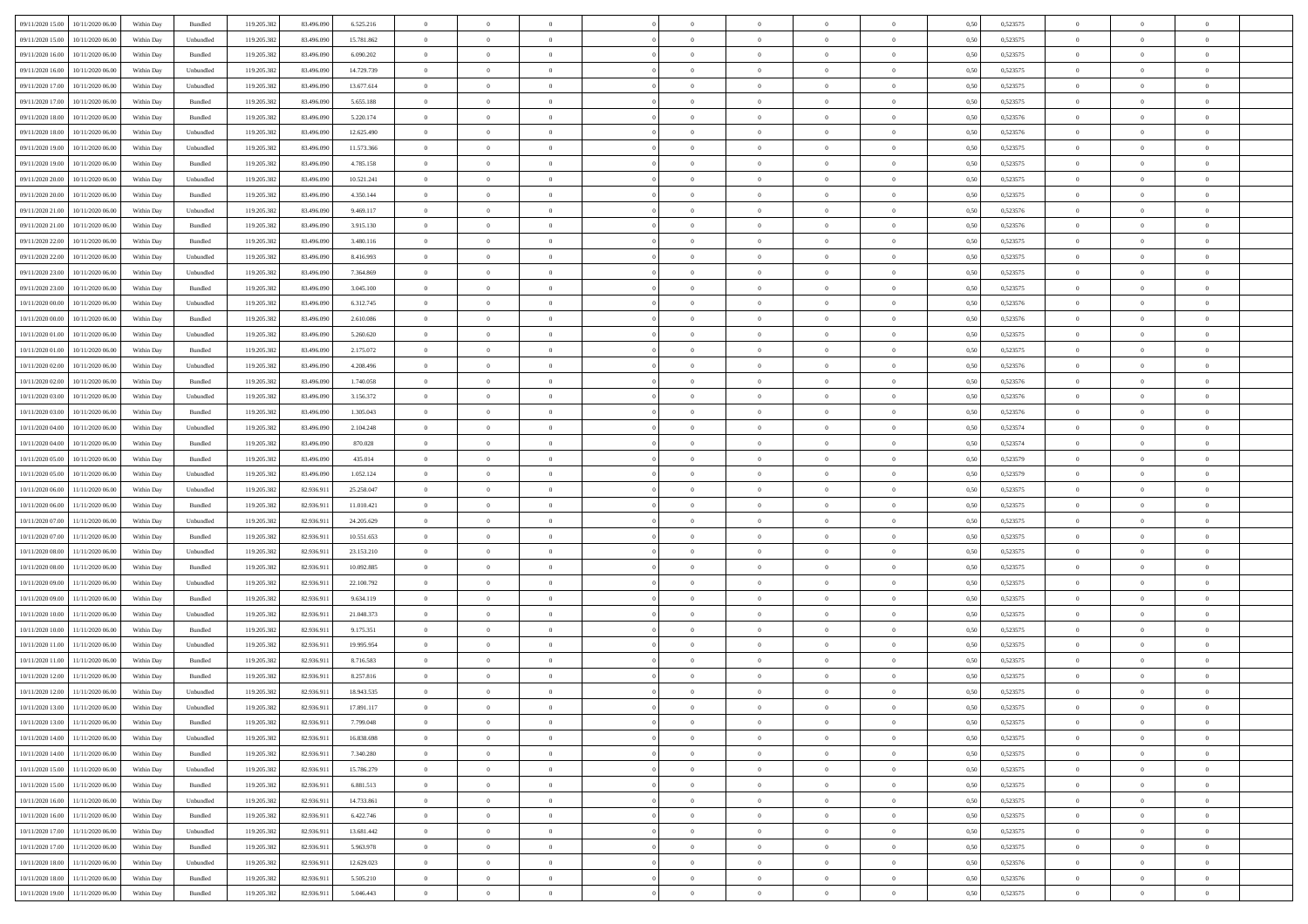| 10/11/2020 19:00                  | 11/11/2020 06:00                  | Within Day | Unbundled          | 119.205.382 | 82.936.911 | 11.576.604 | $\overline{0}$ | $\theta$       |                | $\overline{0}$ | $\bf{0}$       | $\overline{0}$ | $\theta$       | 0,50 | 0,523575 | $\theta$       | $\theta$       | $\theta$                 |  |
|-----------------------------------|-----------------------------------|------------|--------------------|-------------|------------|------------|----------------|----------------|----------------|----------------|----------------|----------------|----------------|------|----------|----------------|----------------|--------------------------|--|
| 10/11/2020 20.00                  | 11/11/2020 06.00                  | Within Day | Unbundled          | 119.205.382 | 82.936.91  | 10.524.186 | $\overline{0}$ | $\theta$       | $\overline{0}$ | $\overline{0}$ | $\,$ 0         | $\bf{0}$       | $\bf{0}$       | 0,50 | 0,523575 | $\,$ 0 $\,$    | $\overline{0}$ | $\overline{0}$           |  |
|                                   |                                   |            |                    |             |            |            |                |                |                |                |                |                |                |      |          |                |                |                          |  |
| 10/11/2020 20:00                  | 11/11/2020 06:00                  | Within Day | Bundled            | 119.205.382 | 82.936.911 | 4.587.675  | $\overline{0}$ | $\bf{0}$       | $\overline{0}$ | $\overline{0}$ | $\bf{0}$       | $\overline{0}$ | $\mathbf{0}$   | 0.50 | 0,523575 | $\bf{0}$       | $\overline{0}$ | $\overline{0}$           |  |
| 10/11/2020 21:00                  | 11/11/2020 06.00                  | Within Day | Unbundled          | 119.205.382 | 82.936.911 | 9.471.767  | $\overline{0}$ | $\overline{0}$ | $\overline{0}$ | $\overline{0}$ | $\,$ 0         | $\overline{0}$ | $\overline{0}$ | 0,50 | 0,523576 | $\,$ 0 $\,$    | $\overline{0}$ | $\overline{0}$           |  |
| 10/11/2020 21:00                  | 11/11/2020 06.00                  | Within Day | Bundled            | 119.205.382 | 82.936.911 | 4.128.907  | $\overline{0}$ | $\theta$       | $\overline{0}$ |                | $\bf{0}$       | $\overline{0}$ | $\bf{0}$       | 0,50 | 0,523576 | $\,$ 0 $\,$    | $\overline{0}$ | $\overline{0}$           |  |
| 10/11/2020 22.00                  | 11/11/2020 06:00                  | Within Day | Unbundled          | 119.205.382 | 82.936.911 | 8.419.348  | $\overline{0}$ | $\overline{0}$ | $\overline{0}$ | $\overline{0}$ | $\bf{0}$       | $\overline{0}$ | $\bf{0}$       | 0.50 | 0,523575 | $\,0\,$        | $\theta$       | $\overline{0}$           |  |
| 10/11/2020 22.00                  | 11/11/2020 06.00                  | Within Day | Bundled            | 119.205.382 | 82.936.911 | 3.670.140  | $\overline{0}$ | $\overline{0}$ | $\overline{0}$ | $\overline{0}$ | $\,$ 0         | $\overline{0}$ | $\overline{0}$ | 0,50 | 0,523575 | $\,$ 0 $\,$    | $\theta$       | $\overline{0}$           |  |
| 10/11/2020 23.00                  | 11/11/2020 06.00                  | Within Day | Unbundled          | 119.205.382 | 82.936.91  | 7.366.931  | $\overline{0}$ | $\theta$       | $\overline{0}$ |                | $\,$ 0         | $\overline{0}$ | $\bf{0}$       | 0,50 | 0,523575 | $\,$ 0 $\,$    | $\overline{0}$ | $\overline{0}$           |  |
| 10/11/2020 23.00                  | 11/11/2020 06:00                  | Within Day | Bundled            | 119.205.382 | 82.936.91  | 3.211.373  | $\overline{0}$ | $\overline{0}$ | $\overline{0}$ | $\overline{0}$ | $\bf{0}$       | $\overline{0}$ | $\bf{0}$       | 0.50 | 0.523575 | $\,0\,$        | $\overline{0}$ | $\overline{0}$           |  |
| 11/11/2020 00.00                  | 11/11/2020 06.00                  | Within Day | Unbundled          | 119.205.382 | 82.936.911 | 6.314.512  | $\overline{0}$ | $\overline{0}$ | $\overline{0}$ | $\overline{0}$ | $\bf{0}$       | $\overline{0}$ | $\bf{0}$       | 0,50 | 0,523576 | $\,$ 0 $\,$    | $\overline{0}$ | $\overline{0}$           |  |
| 11/11/2020 00.00                  | 11/11/2020 06.00                  | Within Day | Bundled            | 119.205.382 | 82.936.911 | 2.752.605  | $\bf{0}$       | $\theta$       | $\overline{0}$ | $\overline{0}$ | $\,$ 0         | $\overline{0}$ | $\bf{0}$       | 0,50 | 0,523576 | $\,$ 0 $\,$    | $\overline{0}$ | $\overline{0}$           |  |
|                                   | 11/11/2020 06:00                  |            |                    |             |            |            | $\overline{0}$ | $\bf{0}$       |                | $\overline{0}$ | $\bf{0}$       | $\overline{0}$ |                | 0.50 |          | $\,$ 0 $\,$    | $\overline{0}$ | $\overline{\phantom{a}}$ |  |
| 11/11/2020 01:00                  |                                   | Within Day | Unbundled          | 119.205.382 | 82.936.911 | 5.262.093  |                |                | $\overline{0}$ |                |                |                | $\mathbf{0}$   |      | 0,523575 |                |                |                          |  |
| 11/11/2020 01:00                  | 11/11/2020 06.00                  | Within Day | Bundled            | 119.205.382 | 82.936.911 | 2.293.838  | $\overline{0}$ | $\overline{0}$ | $\overline{0}$ | $\overline{0}$ | $\,$ 0         | $\overline{0}$ | $\overline{0}$ | 0,50 | 0,523575 | $\,$ 0 $\,$    | $\overline{0}$ | $\overline{0}$           |  |
| 11/11/2020 02.00                  | 11/11/2020 06.00                  | Within Day | Bundled            | 119.205.382 | 82.936.91  | 1.835.070  | $\overline{0}$ | $\theta$       | $\overline{0}$ |                | $\bf{0}$       | $\overline{0}$ | $\bf{0}$       | 0,50 | 0,523576 | $\,$ 0 $\,$    | $\overline{0}$ | $\overline{0}$           |  |
| 11/11/2020 02:00                  | 11/11/2020 06.00                  | Within Day | Unbundled          | 119.205.382 | 82.936.911 | 4.209.674  | $\overline{0}$ | $\overline{0}$ | $\overline{0}$ | $\overline{0}$ | $\,$ 0         | $\overline{0}$ | $\bf{0}$       | 0.50 | 0.523576 | $\,0\,$        | $\theta$       | $\overline{0}$           |  |
| 11/11/2020 03.00                  | 11/11/2020 06.00                  | Within Day | Unbundled          | 119.205.382 | 82.936.911 | 3.157.256  | $\overline{0}$ | $\overline{0}$ | $\overline{0}$ | $\overline{0}$ | $\,$ 0         | $\overline{0}$ | $\overline{0}$ | 0,50 | 0,523576 | $\,0\,$        | $\theta$       | $\overline{0}$           |  |
| 11/11/2020 03.00                  | 11/11/2020 06.00                  | Within Day | Bundled            | 119.205.382 | 82.936.911 | 1.376.302  | $\overline{0}$ | $\theta$       | $\overline{0}$ |                | $\,$ 0         | $\overline{0}$ | $\bf{0}$       | 0,50 | 0,523576 | $\,$ 0 $\,$    | $\overline{0}$ | $\overline{0}$           |  |
| 11/11/2020 04:00                  | 11/11/2020 06:00                  | Within Day | Unbundled          | 119.205.382 | 82.936.91  | 2.104.837  | $\overline{0}$ | $\overline{0}$ | $\overline{0}$ | $\overline{0}$ | $\bf{0}$       | $\overline{0}$ | $\bf{0}$       | 0.50 | 0.523574 | $\,0\,$        | $\overline{0}$ | $\overline{\phantom{a}}$ |  |
| 11/11/2020 04:00                  | 11/11/2020 06.00                  | Within Day | Bundled            | 119.205.382 | 82.936.911 | 917.534    | $\overline{0}$ | $\overline{0}$ | $\overline{0}$ | $\overline{0}$ | $\,$ 0         | $\overline{0}$ | $\bf{0}$       | 0,50 | 0,523574 | $\,$ 0 $\,$    | $\overline{0}$ | $\overline{0}$           |  |
| 11/11/2020 05:00                  | 11/11/2020 06.00                  | Within Day | Unbundled          | 119.205.382 | 82.936.911 | 1.052.418  | $\bf{0}$       | $\,$ 0 $\,$    | $\overline{0}$ | $\overline{0}$ | $\,$ 0         | $\bf{0}$       | $\bf{0}$       | 0,50 | 0,523579 | $\,$ 0 $\,$    | $\overline{0}$ | $\overline{0}$           |  |
| 11/11/2020 05:00                  | 11/11/2020 06:00                  | Within Day | Bundled            | 119.205.382 | 82.936.911 | 458.767    | $\overline{0}$ | $\overline{0}$ | $\overline{0}$ | $\overline{0}$ | $\bf{0}$       | $\overline{0}$ | $\mathbf{0}$   | 0.50 | 0,523579 | $\,$ 0 $\,$    | $\overline{0}$ | $\overline{\phantom{a}}$ |  |
| 11/11/2020 06.00                  | 12/11/2020 06.00                  | Within Day | Unbundled          | 119.205.382 | 81.907.480 | 26.287.479 | $\overline{0}$ | $\overline{0}$ | $\overline{0}$ | $\overline{0}$ | $\,$ 0         | $\overline{0}$ | $\overline{0}$ | 0,50 | 0,523575 | $\,$ 0 $\,$    | $\overline{0}$ | $\overline{0}$           |  |
| 11/11/2020 06.00                  | 12/11/2020 06.00                  | Within Day | Bundled            | 119.205.382 | 81.907.480 | 11.010.421 | $\overline{0}$ | $\theta$       | $\overline{0}$ | $\overline{0}$ | $\,$ 0         | $\overline{0}$ | $\bf{0}$       | 0,50 | 0,523575 | $\,$ 0 $\,$    | $\overline{0}$ | $\overline{0}$           |  |
|                                   |                                   |            |                    |             |            |            |                |                |                |                |                |                |                |      |          |                |                |                          |  |
| 11/11/2020 07:00                  | 12/11/2020 06:00                  | Within Day | Unbundled          | 119.205.382 | 81.907.480 | 25.192.167 | $\overline{0}$ | $\overline{0}$ | $\overline{0}$ | $\overline{0}$ | $\bf{0}$       | $\overline{0}$ | $\bf{0}$       | 0.50 | 0,523575 | $\,0\,$        | $\theta$       | $\overline{0}$           |  |
| 11/11/2020 07.00                  | 12/11/2020 06.00                  | Within Day | Bundled            | 119.205.382 | 81.907.480 | 10.551.653 | $\overline{0}$ | $\overline{0}$ | $\overline{0}$ | $\overline{0}$ | $\,$ 0         | $\overline{0}$ | $\overline{0}$ | 0,50 | 0,523575 | $\,0\,$        | $\theta$       | $\overline{0}$           |  |
| 11/11/2020 08:00                  | 12/11/2020 06.00                  | Within Day | Unbundled          | 119.205.382 | 81.907.480 | 24.096.855 | $\overline{0}$ | $\theta$       | $\overline{0}$ |                | $\,$ 0         | $\overline{0}$ | $\bf{0}$       | 0,50 | 0,523575 | $\,$ 0 $\,$    | $\overline{0}$ | $\overline{0}$           |  |
| 11/11/2020 08:00                  | 12/11/2020 06:00                  | Within Day | Bundled            | 119.205.382 | 81.907.480 | 10.092.885 | $\overline{0}$ | $\overline{0}$ | $\overline{0}$ | $\overline{0}$ | $\bf{0}$       | $\overline{0}$ | $\bf{0}$       | 0.50 | 0.523575 | $\,0\,$        | $\overline{0}$ | $\overline{0}$           |  |
| 11/11/2020 09:00                  | 12/11/2020 06.00                  | Within Day | Bundled            | 119.205.382 | 81.907.480 | 9.634.119  | $\overline{0}$ | $\overline{0}$ | $\overline{0}$ | $\overline{0}$ | $\bf{0}$       | $\overline{0}$ | $\bf{0}$       | 0,50 | 0,523575 | $\,$ 0 $\,$    | $\overline{0}$ | $\overline{0}$           |  |
| 11/11/2020 09:00                  | 12/11/2020 06.00                  | Within Day | Unbundled          | 119.205.382 | 81.907.480 | 23.001.544 | $\bf{0}$       | $\overline{0}$ | $\overline{0}$ | $\overline{0}$ | $\,$ 0         | $\bf{0}$       | $\bf{0}$       | 0,50 | 0,523575 | $\,$ 0 $\,$    | $\overline{0}$ | $\overline{0}$           |  |
| 11/11/2020 10:00                  | 12/11/2020 06:00                  | Within Day | Unbundled          | 119.205.382 | 81.907.480 | 21.906.233 | $\overline{0}$ | $\bf{0}$       | $\overline{0}$ | $\overline{0}$ | $\bf{0}$       | $\overline{0}$ | $\mathbf{0}$   | 0.50 | 0,523575 | $\,$ 0 $\,$    | $\overline{0}$ | $\overline{\phantom{a}}$ |  |
| 11/11/2020 10:00                  | 12/11/2020 06:00                  | Within Dav | Bundled            | 119.205.382 | 81.907.480 | 9.175.351  | $\overline{0}$ | $\overline{0}$ | $\overline{0}$ | $\overline{0}$ | $\overline{0}$ | $\overline{0}$ | $\overline{0}$ | 0.50 | 0,523575 | $\theta$       | $\overline{0}$ | $\overline{0}$           |  |
| 11/11/2020 11:00                  | 12/11/2020 06.00                  | Within Day | Unbundled          | 119.205.382 | 81.907.480 | 20.810.921 | $\overline{0}$ | $\theta$       | $\overline{0}$ |                | $\,$ 0         | $\overline{0}$ | $\bf{0}$       | 0,50 | 0,523575 | $\,$ 0 $\,$    | $\overline{0}$ | $\overline{0}$           |  |
| 11/11/2020 11:00                  | 12/11/2020 06.00                  | Within Day | Bundled            | 119.205.382 | 81.907.480 | 8.716.583  | $\overline{0}$ | $\overline{0}$ | $\overline{0}$ | $\overline{0}$ | $\bf{0}$       | $\overline{0}$ | $\bf{0}$       | 0.50 | 0,523575 | $\,0\,$        | $\overline{0}$ | $\overline{0}$           |  |
| 11/11/2020 12:00                  | 12/11/2020 06:00                  | Within Dav | Unbundled          | 119.205.382 | 81.907.480 | 19.715.609 | $\overline{0}$ | $\theta$       | $\Omega$       | $\Omega$       | $\mathbf{0}$   | $\overline{0}$ | $\overline{0}$ | 0.50 | 0,523575 | $\theta$       | $\overline{0}$ | $\overline{0}$           |  |
| 11/11/2020 12:00                  | 12/11/2020 06.00                  | Within Day | Bundled            | 119.205.382 | 81.907.480 | 8.257.816  | $\overline{0}$ | $\theta$       | $\overline{0}$ |                | $\,$ 0         | $\overline{0}$ | $\bf{0}$       | 0,50 | 0,523575 | $\,$ 0 $\,$    | $\overline{0}$ | $\overline{0}$           |  |
|                                   |                                   |            |                    |             |            |            |                |                |                |                |                |                |                |      |          |                |                |                          |  |
| 11/11/2020 13:00                  | 12/11/2020 06:00                  | Within Day | Unbundled          | 119.205.382 | 81.907.480 | 18.620.297 | $\overline{0}$ | $\overline{0}$ | $\overline{0}$ | $\overline{0}$ | $\bf{0}$       | $\overline{0}$ | $\bf{0}$       | 0.50 | 0.523575 | $\,0\,$        | $\overline{0}$ | $\overline{0}$           |  |
| 11/11/2020 13:00                  | 12/11/2020 06.00                  | Within Dav | Bundled            | 119.205.382 | 81.907.480 | 7.799.048  | $\overline{0}$ | $\overline{0}$ | $\overline{0}$ | $\overline{0}$ | $\overline{0}$ | $\overline{0}$ | $\overline{0}$ | 0.50 | 0,523575 | $\theta$       | $\overline{0}$ | $\overline{0}$           |  |
| 11/11/2020 14:00                  | 12/11/2020 06.00                  | Within Day | Unbundled          | 119.205.382 | 81.907.480 | 17.524.986 | $\bf{0}$       | $\overline{0}$ | $\overline{0}$ | $\overline{0}$ | $\bf{0}$       | $\bf{0}$       | $\bf{0}$       | 0,50 | 0,523575 | $\,$ 0 $\,$    | $\overline{0}$ | $\overline{0}$           |  |
| 11/11/2020 14:00                  | 12/11/2020 06:00                  | Within Day | Bundled            | 119.205.382 | 81.907.480 | 7,340,280  | $\overline{0}$ | $\overline{0}$ | $\overline{0}$ | $\overline{0}$ | $\bf{0}$       | $\overline{0}$ | $\mathbf{0}$   | 0.50 | 0,523575 | $\,$ 0 $\,$    | $\overline{0}$ | $\overline{0}$           |  |
| 11/11/2020 15:00                  | 12/11/2020 06:00                  | Within Dav | Unbundled          | 119.205.382 | 81.907.480 | 16.429.674 | $\overline{0}$ | $\overline{0}$ | $\Omega$       | $\Omega$       | $\mathbf{0}$   | $\overline{0}$ | $\mathbf{0}$   | 0.50 | 0,523575 | $\theta$       | $\overline{0}$ | $\overline{0}$           |  |
| 11/11/2020 15:00                  | 12/11/2020 06.00                  | Within Day | Bundled            | 119.205.382 | 81.907.480 | 6.881.513  | $\overline{0}$ | $\,$ 0 $\,$    | $\overline{0}$ | $\overline{0}$ | $\,$ 0         | $\overline{0}$ | $\bf{0}$       | 0,50 | 0,523575 | $\,$ 0 $\,$    | $\overline{0}$ | $\overline{0}$           |  |
| 11/11/2020 16:00                  | 12/11/2020 06.00                  | Within Day | Bundled            | 119.205.382 | 81.907.480 | 6.422.746  | $\overline{0}$ | $\overline{0}$ | $\overline{0}$ | $\overline{0}$ | $\bf{0}$       | $\overline{0}$ | $\bf{0}$       | 0.50 | 0,523575 | $\,0\,$        | $\theta$       | $\overline{0}$           |  |
| 11/11/2020 16:00                  | 12/11/2020 06:00                  | Within Dav | Unbundled          | 119.205.382 | 81.907.480 | 15.334.363 | $\overline{0}$ | $\Omega$       | $\Omega$       | $\Omega$       | $\bf{0}$       | $\overline{0}$ | $\overline{0}$ | 0.50 | 0,523575 | $\theta$       | $\overline{0}$ | $\overline{0}$           |  |
| 11/11/2020 17:00                  | 12/11/2020 06.00                  | Within Day | Unbundled          | 119.205.382 | 81.907.480 | 14.239.051 | $\overline{0}$ | $\,$ 0 $\,$    | $\overline{0}$ | $\bf{0}$       | $\,$ 0         | $\bf{0}$       | $\bf{0}$       | 0,50 | 0,523575 | $\,$ 0 $\,$    | $\overline{0}$ | $\overline{0}$           |  |
| 11/11/2020 17:00                  | 12/11/2020 06:00                  | Within Day | $\mathbf B$ undled | 119.205.382 | 81.907.480 | 5.963.978  | $\bf{0}$       | $\bf{0}$       |                |                |                |                |                | 0,50 | 0,523575 | $\bf{0}$       | $\theta$       |                          |  |
| 11/11/2020 18:00 12/11/2020 06:00 |                                   | Within Day | Unbundled          | 119.205.382 | 81.907.480 | 13.143.739 | $\Omega$       | $\overline{0}$ | $\overline{0}$ | $\Omega$       | $\mathbf{0}$   | $\overline{0}$ | $\mathbf{0}$   | 0.50 | 0,523576 | $\theta$       | $\theta$       | $\overline{0}$           |  |
| 11/11/2020 18:00                  | 12/11/2020 06.00                  | Within Day | Bundled            | 119.205.382 | 81.907.480 | 5.505.210  | $\overline{0}$ | $\overline{0}$ | $\overline{0}$ | $\bf{0}$       | $\overline{0}$ | $\overline{0}$ | $\mathbf{0}$   | 0,50 | 0,523576 | $\overline{0}$ | $\overline{0}$ | $\bf{0}$                 |  |
|                                   |                                   |            |                    |             |            |            |                |                |                |                |                |                |                |      |          |                |                |                          |  |
| 11/11/2020 19:00                  | 12/11/2020 06.00                  | Within Day | Unbundled          | 119.205.382 | 81.907.480 | 12.048.428 | $\overline{0}$ | $\overline{0}$ | $\overline{0}$ | $\overline{0}$ | $\bf{0}$       | $\overline{0}$ | $\mathbf{0}$   | 0.50 | 0,523575 | $\overline{0}$ | $\bf{0}$       | $\bf{0}$                 |  |
| 11/11/2020 19:00                  | 12/11/2020 06:00                  | Within Dav | Bundled            | 119.205.382 | 81.907.480 | 5.046.443  | $\overline{0}$ | $\overline{0}$ | $\overline{0}$ | $\overline{0}$ | $\mathbf{0}$   | $\overline{0}$ | $\overline{0}$ | 0.50 | 0,523575 | $\overline{0}$ | $\theta$       | $\overline{0}$           |  |
| 11/11/2020 20.00                  | 12/11/2020 06.00                  | Within Day | Unbundled          | 119.205.382 | 81.907.480 | 10.953.116 | $\bf{0}$       | $\overline{0}$ | $\overline{0}$ | $\overline{0}$ | $\bf{0}$       | $\overline{0}$ | $\bf{0}$       | 0,50 | 0,523575 | $\bf{0}$       | $\overline{0}$ | $\overline{0}$           |  |
| 11/11/2020 20:00                  | 12/11/2020 06.00                  | Within Day | Bundled            | 119.205.382 | 81.907.480 | 4.587.675  | $\overline{0}$ | $\overline{0}$ | $\overline{0}$ | $\overline{0}$ | $\bf{0}$       | $\overline{0}$ | $\mathbf{0}$   | 0.50 | 0.523575 | $\,$ 0 $\,$    | $\theta$       | $\overline{0}$           |  |
| 11/11/2020 21:00                  | 12/11/2020 06:00                  | Within Day | Unbundled          | 119.205.382 | 81.907.480 | 9.857.804  | $\overline{0}$ | $\overline{0}$ | $\overline{0}$ | $\overline{0}$ | $\overline{0}$ | $\overline{0}$ | $\overline{0}$ | 0,50 | 0,523576 | $\overline{0}$ | $\theta$       | $\overline{0}$           |  |
| 11/11/2020 21.00                  | 12/11/2020 06.00                  | Within Day | Bundled            | 119.205.382 | 81.907.480 | 4.128.907  | $\overline{0}$ | $\,$ 0         | $\overline{0}$ | $\bf{0}$       | $\,$ 0 $\,$    | $\overline{0}$ | $\bf{0}$       | 0,50 | 0,523576 | $\,$ 0 $\,$    | $\overline{0}$ | $\,$ 0                   |  |
| 11/11/2020 22.00                  | 12/11/2020 06.00                  | Within Day | Unbundled          | 119.205.382 | 81.907.480 | 8.762.492  | $\overline{0}$ | $\overline{0}$ | $\overline{0}$ | $\overline{0}$ | $\bf{0}$       | $\overline{0}$ | $\mathbf{0}$   | 0.50 | 0.523575 | $\mathbf{0}$   | $\,$ 0 $\,$    | $\overline{0}$           |  |
| 11/11/2020 22.00                  | 12/11/2020 06:00                  | Within Dav | Bundled            | 119.205.382 | 81.907.480 | 3.670.140  | $\overline{0}$ | $\overline{0}$ | $\overline{0}$ | $\overline{0}$ | $\overline{0}$ | $\overline{0}$ | $\overline{0}$ | 0,50 | 0,523575 | $\overline{0}$ | $\theta$       | $\overline{0}$           |  |
| 11/11/2020 23.00                  | 12/11/2020 06.00                  | Within Day | Bundled            | 119.205.382 | 81.907.480 | 3.211.373  | $\overline{0}$ | $\overline{0}$ | $\overline{0}$ | $\bf{0}$       | $\bf{0}$       | $\bf{0}$       | $\bf{0}$       | 0,50 | 0,523575 | $\bf{0}$       | $\,0\,$        | $\bf{0}$                 |  |
|                                   | 11/11/2020 23:00 12/11/2020 06:00 | Within Day | Unbundled          | 119.205.382 | 81.907.480 | 7.667.181  | $\overline{0}$ | $\overline{0}$ | $\overline{0}$ | $\overline{0}$ | $\bf{0}$       | $\overline{0}$ | $\,$ 0 $\,$    | 0,50 | 0,523575 | $\overline{0}$ | $\,$ 0 $\,$    | $\,$ 0 $\,$              |  |
|                                   |                                   |            |                    |             |            |            |                |                |                |                |                |                |                |      |          |                |                |                          |  |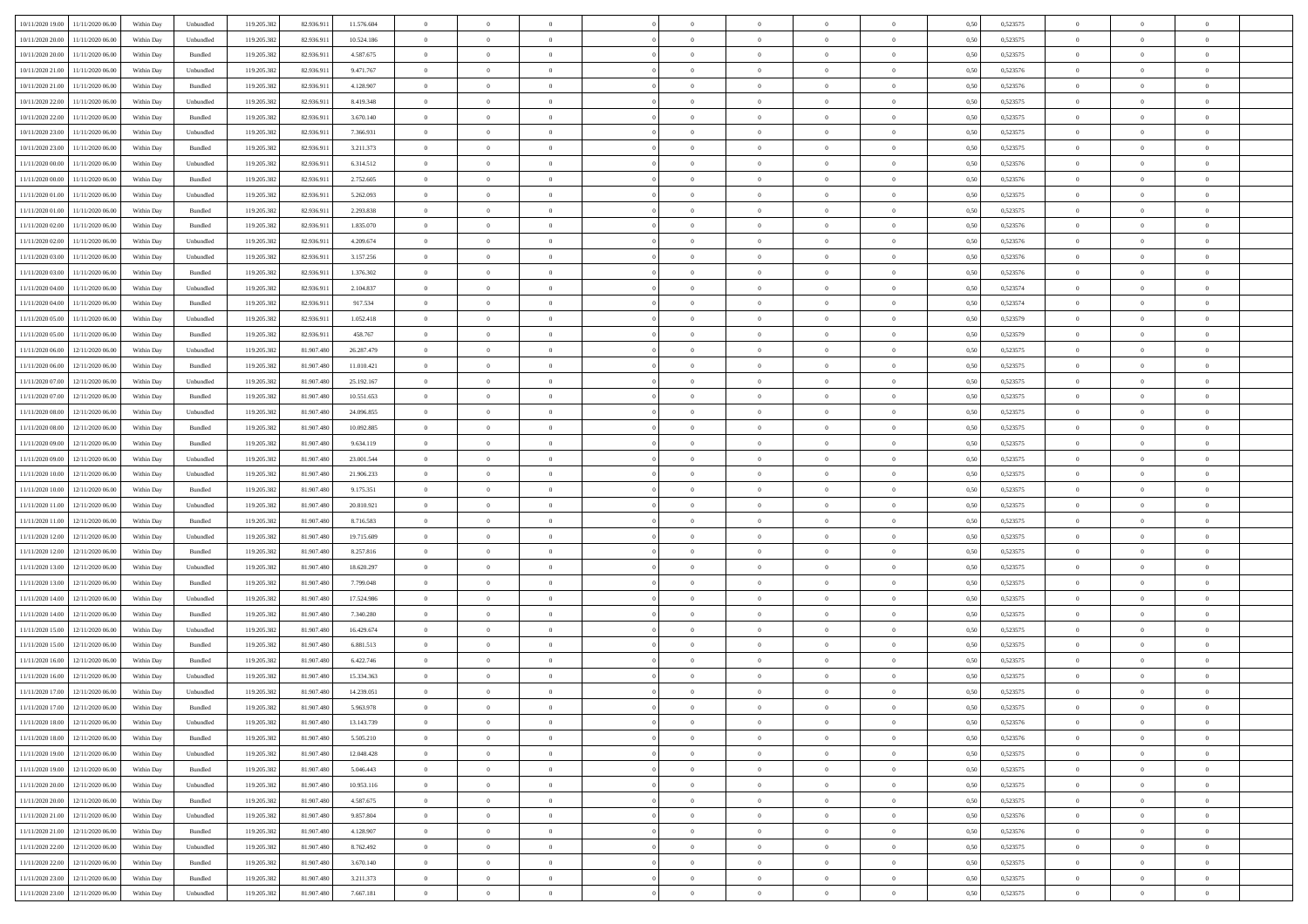| 12/11/2020 00:00 12/11/2020 06:00    | Within Day | Unbundled | 119.205.382 | 81.907.480 | 6.571.870  | $\overline{0}$ | $\overline{0}$ |                | $\overline{0}$ | $\theta$       |                | $\theta$       | 0,50 | 0,523576 | $\theta$       | $\theta$       | $\overline{0}$ |  |
|--------------------------------------|------------|-----------|-------------|------------|------------|----------------|----------------|----------------|----------------|----------------|----------------|----------------|------|----------|----------------|----------------|----------------|--|
| 12/11/2020 00:00<br>12/11/2020 06.00 | Within Day | Bundled   | 119.205.38  | 81.907.48  | 2.752.605  | $\bf{0}$       | $\bf{0}$       | $\bf{0}$       | $\bf{0}$       | $\overline{0}$ | $\overline{0}$ | $\bf{0}$       | 0,50 | 0,523576 | $\,$ 0 $\,$    | $\bf{0}$       | $\overline{0}$ |  |
| 12/11/2020 01:00<br>12/11/2020 06:00 | Within Day | Unbundled | 119.205.382 | 81,907,480 | 5.476.558  | $\overline{0}$ | $\bf{0}$       | $\overline{0}$ | $\bf{0}$       | $\overline{0}$ | $\overline{0}$ | $\bf{0}$       | 0.50 | 0,523575 | $\bf{0}$       | $\overline{0}$ | $\overline{0}$ |  |
| 12/11/2020 01:00<br>12/11/2020 06.00 | Within Day | Bundled   | 119.205.382 | 81.907.480 | 2.293.838  | $\overline{0}$ | $\overline{0}$ | $\overline{0}$ | $\overline{0}$ | $\theta$       | $\overline{0}$ | $\bf{0}$       | 0,50 | 0,523575 | $\,$ 0 $\,$    | $\,$ 0 $\,$    | $\overline{0}$ |  |
| 12/11/2020 02.00<br>12/11/2020 06.00 | Within Day | Unbundled | 119.205.38  | 81.907.48  | 4.381.246  | $\bf{0}$       | $\overline{0}$ | $\bf{0}$       | $\overline{0}$ | $\bf{0}$       | $\overline{0}$ | $\bf{0}$       | 0,50 | 0,523576 | $\,$ 0 $\,$    | $\bf{0}$       | $\overline{0}$ |  |
| 12/11/2020 02:00<br>12/11/2020 06.00 | Within Day | Bundled   | 119.205.382 | 81.907.48  | 1.835.070  | $\overline{0}$ | $\bf{0}$       | $\overline{0}$ | $\bf{0}$       | $\overline{0}$ | $\overline{0}$ | $\bf{0}$       | 0.50 | 0.523576 | $\bf{0}$       | $\theta$       | $\overline{0}$ |  |
| 12/11/2020 03:00<br>12/11/2020 06.00 | Within Day | Unbundled | 119.205.382 | 81.907.480 | 3.285.934  | $\bf{0}$       | $\overline{0}$ | $\overline{0}$ | $\overline{0}$ | $\overline{0}$ | $\overline{0}$ | $\bf{0}$       | 0,50 | 0,523576 | $\,$ 0 $\,$    | $\theta$       | $\overline{0}$ |  |
| 12/11/2020 06.00                     | Within Day | Bundled   |             | 81.907.48  | 1.376.302  | $\bf{0}$       | $\bf{0}$       | $\bf{0}$       | $\bf{0}$       | $\overline{0}$ | $\overline{0}$ | $\bf{0}$       | 0,50 | 0,523576 | $\,$ 0 $\,$    | $\bf{0}$       | $\overline{0}$ |  |
| 12/11/2020 03:00                     |            |           | 119.205.38  |            |            |                |                |                |                |                |                |                |      |          |                |                |                |  |
| 12/11/2020 04:00<br>12/11/2020 06:00 | Within Day | Unbundled | 119,205.38  | 81.907.48  | 2.190.623  | $\overline{0}$ | $\bf{0}$       | $\overline{0}$ | $\bf{0}$       | $\overline{0}$ | $\overline{0}$ | $\bf{0}$       | 0.50 | 0.523574 | $\bf{0}$       | $\overline{0}$ | $\overline{0}$ |  |
| 12/11/2020 04:00<br>12/11/2020 06.00 | Within Day | Bundled   | 119.205.382 | 81.907.480 | 917.534    | $\bf{0}$       | $\bf{0}$       | $\overline{0}$ | $\overline{0}$ | $\overline{0}$ | $\overline{0}$ | $\bf{0}$       | 0,50 | 0,523574 | $\,$ 0 $\,$    | $\bf{0}$       | $\overline{0}$ |  |
| 12/11/2020 05:00<br>12/11/2020 06.00 | Within Day | Unbundled | 119.205.38  | 81.907.480 | 1.095.311  | $\bf{0}$       | $\bf{0}$       | $\bf{0}$       | $\bf{0}$       | $\overline{0}$ | $\overline{0}$ | $\bf{0}$       | 0,50 | 0,523579 | $\,$ 0 $\,$    | $\bf{0}$       | $\overline{0}$ |  |
| 12/11/2020 05:00<br>12/11/2020 06.00 | Within Day | Bundled   | 119.205.382 | 81,907,480 | 458.767    | $\overline{0}$ | $\bf{0}$       | $\overline{0}$ | $\overline{0}$ | $\bf{0}$       | $\overline{0}$ | $\bf{0}$       | 0.50 | 0,523579 | $\bf{0}$       | $\overline{0}$ | $\,$ 0         |  |
| 12/11/2020 06:00<br>13/11/2020 06:00 | Within Day | Bundled   | 119.205.38  | 80.213.746 | 11.012.777 | $\overline{0}$ | $\bf{0}$       | $\overline{0}$ | $\theta$       | $\theta$       | $\overline{0}$ | $\bf{0}$       | 0,50 | 0,523575 | $\,$ 0 $\,$    | $\,$ 0 $\,$    | $\overline{0}$ |  |
| 12/11/2020 06:00<br>13/11/2020 06.00 | Within Day | Unbundled | 119.205.38  | 80.213.74  | 27.978.857 | $\bf{0}$       | 70.671         | $\bf{0}$       | $\bf{0}$       | $\bf{0}$       | $\overline{0}$ | $\bf{0}$       | 0,50 | 0,523575 | $\,$ 0 $\,$    | $\bf{0}$       | $\overline{0}$ |  |
| 12/11/2020 07:00<br>13/11/2020 06.00 | Within Day | Unbundled | 119.205.382 | 80.284.416 | 26.745.345 | $\overline{0}$ | $\bf{0}$       | $\overline{0}$ | $\bf{0}$       | $\overline{0}$ | $\overline{0}$ | $\bf{0}$       | 0.50 | 0.523575 | $\,$ 0 $\,$    | $\bf{0}$       | $\overline{0}$ |  |
| 12/11/2020 07:00<br>13/11/2020 06.00 | Within Day | Bundled   | 119.205.382 | 80.284.416 | 10.553.911 | $\bf{0}$       | $\bf{0}$       | $\overline{0}$ | $\overline{0}$ | $\overline{0}$ | $\overline{0}$ | $\bf{0}$       | 0,50 | 0,523575 | $\,$ 0 $\,$    | $\theta$       | $\overline{0}$ |  |
| 12/11/2020 08:00<br>13/11/2020 06.00 | Within Day | Unbundled | 119.205.38  | 80.284.41  | 25.582.503 | $\bf{0}$       | $\bf{0}$       | $\bf{0}$       | $\overline{0}$ | $\overline{0}$ | $\overline{0}$ | $\bf{0}$       | 0,50 | 0,523575 | $\,$ 0 $\,$    | $\bf{0}$       | $\overline{0}$ |  |
| 12/11/2020 08:00<br>13/11/2020 06:00 | Within Day | Bundled   | 119,205.38  | 80.284.416 | 10.095.045 | $\overline{0}$ | $\bf{0}$       | $\overline{0}$ | $\bf{0}$       | $\bf{0}$       | $\overline{0}$ | $\bf{0}$       | 0.50 | 0.523575 | $\bf{0}$       | $\overline{0}$ | $\overline{0}$ |  |
| 12/11/2020 09:00<br>13/11/2020 06.00 | Within Day | Unbundled | 119.205.382 | 80.284.416 | 24.419.662 | $\bf{0}$       | $\bf{0}$       | $\overline{0}$ | $\overline{0}$ | $\overline{0}$ | $\overline{0}$ | $\bf{0}$       | 0,50 | 0,523575 | $\,$ 0 $\,$    | $\bf{0}$       | $\overline{0}$ |  |
|                                      |            |           |             |            |            |                |                |                |                |                |                |                |      |          |                |                |                |  |
| 12/11/2020 09:00<br>13/11/2020 06.00 | Within Day | Bundled   | 119.205.38  | 80.284.41  | 9.636.180  | $\bf{0}$       | $\bf{0}$       | $\bf{0}$       | $\bf{0}$       | $\overline{0}$ | $\overline{0}$ | $\bf{0}$       | 0,50 | 0,523575 | $\,$ 0 $\,$    | $\bf{0}$       | $\overline{0}$ |  |
| 12/11/2020 10:00<br>13/11/2020 06.00 | Within Day | Unbundled | 119.205.382 | 80.284.416 | 23.256.821 | $\overline{0}$ | $\bf{0}$       | $\overline{0}$ | $\overline{0}$ | $\bf{0}$       | $\overline{0}$ | $\bf{0}$       | 0.50 | 0,523575 | $\bf{0}$       | $\overline{0}$ | $\,$ 0         |  |
| 12/11/2020 10:00<br>13/11/2020 06:00 | Within Day | Bundled   | 119.205.382 | 80.284.416 | 9.177.314  | $\overline{0}$ | $\overline{0}$ | $\overline{0}$ | $\overline{0}$ | $\theta$       | $\overline{0}$ | $\bf{0}$       | 0,50 | 0,523575 | $\,$ 0 $\,$    | $\theta$       | $\overline{0}$ |  |
| 12/11/2020 11:00<br>13/11/2020 06.00 | Within Day | Unbundled | 119.205.38  | 80.284.41  | 22.093.980 | $\bf{0}$       | $\bf{0}$       | $\bf{0}$       | $\bf{0}$       | $\overline{0}$ | $\overline{0}$ | $\bf{0}$       | 0,50 | 0,523575 | $\,$ 0 $\,$    | $\bf{0}$       | $\overline{0}$ |  |
| 12/11/2020 11:00<br>13/11/2020 06.00 | Within Day | Bundled   | 119.205.382 | 80.284.416 | 8.718.448  | $\overline{0}$ | $\bf{0}$       | $\overline{0}$ | $\bf{0}$       | $\overline{0}$ | $\overline{0}$ | $\bf{0}$       | 0.50 | 0.523575 | $\bf{0}$       | $\bf{0}$       | $\overline{0}$ |  |
| 12/11/2020 12:00<br>13/11/2020 06.00 | Within Day | Unbundled | 119.205.382 | 80.284.416 | 20.931.139 | $\overline{0}$ | $\overline{0}$ | $\overline{0}$ | $\overline{0}$ | $\overline{0}$ | $\overline{0}$ | $\bf{0}$       | 0,50 | 0,523575 | $\,$ 0 $\,$    | $\theta$       | $\overline{0}$ |  |
| 12/11/2020 12:00<br>13/11/2020 06.00 | Within Day | Bundled   | 119.205.38  | 80.284.41  | 8.259.583  | $\bf{0}$       | $\bf{0}$       | $\bf{0}$       | $\overline{0}$ | $\overline{0}$ | $\overline{0}$ | $\bf{0}$       | 0,50 | 0,523575 | $\,$ 0 $\,$    | $\bf{0}$       | $\overline{0}$ |  |
| 12/11/2020 13:00<br>13/11/2020 06:00 | Within Day | Bundled   | 119,205.38  | 80.284.416 | 7.800.717  | $\overline{0}$ | $\bf{0}$       | $\overline{0}$ | $\bf{0}$       | $\overline{0}$ | $\overline{0}$ | $\bf{0}$       | 0.50 | 0.523575 | $\bf{0}$       | $\overline{0}$ | $\overline{0}$ |  |
| 12/11/2020 13:00<br>13/11/2020 06.00 | Within Day | Unbundled | 119.205.382 | 80.284.416 | 19.768.298 | $\overline{0}$ | $\bf{0}$       | $\overline{0}$ | $\overline{0}$ | $\overline{0}$ | $\overline{0}$ | $\bf{0}$       | 0,50 | 0,523575 | $\,$ 0 $\,$    | $\bf{0}$       | $\overline{0}$ |  |
| 12/11/2020 14:00<br>13/11/2020 06.00 | Within Day | Unbundled | 119.205.38  | 80.284.41  | 18.605.457 | $\bf{0}$       | 565.363        | $\bf{0}$       | $\bf{0}$       | $\overline{0}$ | $\overline{0}$ | $\bf{0}$       | 0,50 | 0,523575 | $\,$ 0 $\,$    | $\bf{0}$       | $\overline{0}$ |  |
| 12/11/2020 14:00<br>13/11/2020 06.00 | Within Day | Bundled   | 119.205.382 | 80.284.416 | 7.341.851  | $\overline{0}$ | $\bf{0}$       | $\overline{0}$ | $\overline{0}$ | $\bf{0}$       | $\overline{0}$ | $\bf{0}$       | 0.50 | 0,523575 | $\bf{0}$       | $\overline{0}$ | $\,$ 0         |  |
| 12/11/2020 15:00<br>13/11/2020 06:00 | Within Day | Unbundled | 119.205.382 | 80.849.77  | 16.912.588 | $\overline{0}$ | $\overline{0}$ | $\overline{0}$ | $\overline{0}$ | $\overline{0}$ | $\overline{0}$ | $\bf{0}$       | 0.5( | 0,523575 | $\theta$       | $\theta$       | $\overline{0}$ |  |
|                                      |            |           |             |            |            | $\bf{0}$       | $\bf{0}$       | $\bf{0}$       |                | $\overline{0}$ | $\overline{0}$ |                |      |          | $\,$ 0 $\,$    | $\bf{0}$       | $\overline{0}$ |  |
| 12/11/2020 15:00<br>13/11/2020 06.00 | Within Day | Bundled   | 119.205.38  | 80.849.77  | 6.882.985  |                |                |                | $\bf{0}$       |                |                | $\bf{0}$       | 0,50 | 0,523575 |                |                |                |  |
| 12/11/2020 16:00<br>13/11/2020 06.00 | Within Day | Unbundled | 119.205.382 | 80.849.779 | 15.785.083 | $\overline{0}$ | $\bf{0}$       | $\overline{0}$ | $\bf{0}$       | $\overline{0}$ | $\overline{0}$ | $\bf{0}$       | 0.50 | 0,523575 | $\bf{0}$       | $\bf{0}$       | $\overline{0}$ |  |
| 12/11/2020 16:00<br>13/11/2020 06.00 | Within Day | Bundled   | 119.205.382 | 80.849.779 | 6.424.119  | $\overline{0}$ | $\overline{0}$ | $\overline{0}$ | $\overline{0}$ | $\overline{0}$ | $\overline{0}$ | $\bf{0}$       | 0.5( | 0,523575 | $\theta$       | $\theta$       | $\overline{0}$ |  |
| 12/11/2020 17:00<br>13/11/2020 06.00 | Within Day | Unbundled | 119.205.38  | 80.849.77  | 14.657.576 | $\bf{0}$       | $\bf{0}$       | $\bf{0}$       | $\bf{0}$       | $\overline{0}$ | $\overline{0}$ | $\bf{0}$       | 0,50 | 0,523575 | $\,$ 0 $\,$    | $\bf{0}$       | $\overline{0}$ |  |
| 12/11/2020 17:00<br>13/11/2020 06:00 | Within Day | Bundled   | 119,205.38  | 80.849.779 | 5.965.254  | $\overline{0}$ | $\bf{0}$       | $\overline{0}$ | $\bf{0}$       | $\overline{0}$ | $\overline{0}$ | $\bf{0}$       | 0.50 | 0.523575 | $\bf{0}$       | $\overline{0}$ | $\overline{0}$ |  |
| 12/11/2020 18:00<br>13/11/2020 06.00 | Within Day | Unbundled | 119.205.38  | 80.849.77  | 13.530.070 | $\overline{0}$ | $\overline{0}$ | $\overline{0}$ | $\overline{0}$ | $\overline{0}$ | $\overline{0}$ | $\bf{0}$       | 0.50 | 0,523576 | $\theta$       | $\theta$       | $\overline{0}$ |  |
| 12/11/2020 18:00<br>13/11/2020 06.00 | Within Day | Bundled   | 119.205.38  | 80.849.77  | 5.506.388  | $\bf{0}$       | $\bf{0}$       | $\bf{0}$       | $\bf{0}$       | $\overline{0}$ | $\bf{0}$       | $\bf{0}$       | 0,50 | 0,523576 | $\,$ 0 $\,$    | $\bf{0}$       | $\overline{0}$ |  |
| 12/11/2020 19:00<br>13/11/2020 06.00 | Within Day | Unbundled | 119.205.382 | 80.849.779 | 12.402.565 | $\overline{0}$ | $\bf{0}$       | $\overline{0}$ | $\overline{0}$ | $\bf{0}$       | $\overline{0}$ | $\bf{0}$       | 0.50 | 0,523575 | $\bf{0}$       | $\overline{0}$ | $\overline{0}$ |  |
| 12/11/2020 19:00<br>13/11/2020 06.00 | Within Day | Bundled   | 119.205.382 | 80.849.779 | 5.047.522  | $\overline{0}$ | $\overline{0}$ | $\overline{0}$ | $\overline{0}$ | $\overline{0}$ | $\overline{0}$ | $\bf{0}$       | 0.5( | 0,523575 | $\theta$       | $\theta$       | $\overline{0}$ |  |
| 12/11/2020 20:00<br>13/11/2020 06.00 | Within Day | Bundled   | 119.205.38  | 80.849.77  | 4.588.657  | $\bf{0}$       | $\bf{0}$       | $\bf{0}$       | $\bf{0}$       | $\overline{0}$ | $\overline{0}$ | $\bf{0}$       | 0,50 | 0,523575 | $\,$ 0 $\,$    | $\bf{0}$       | $\overline{0}$ |  |
| 12/11/2020 20:00<br>13/11/2020 06.00 | Within Day | Unbundled | 119.205.382 | 80.849.779 | 11.275.059 | $\overline{0}$ | $\bf{0}$       | $\overline{0}$ | $\bf{0}$       | $\overline{0}$ | $\overline{0}$ | $\bf{0}$       | 0.50 | 0,523575 | $\bf{0}$       | $\bf{0}$       | $\overline{0}$ |  |
| 12/11/2020 21:00<br>13/11/2020 06.00 | Within Day | Unbundled | 119.205.38  | 80.849.77  | 10.147.553 | $\overline{0}$ | $\overline{0}$ | $\overline{0}$ | $\theta$       | $\theta$       | $\overline{0}$ | $\overline{0}$ | 0.5( | 0,523576 | $\theta$       | $\theta$       | $\overline{0}$ |  |
| 12/11/2020 21:00<br>13/11/2020 06.00 | Within Day | Bundled   | 119.205.38  | 80.849.77  | 4.129.791  | $\bf{0}$       | $\bf{0}$       | $\bf{0}$       | $\bf{0}$       | $\bf{0}$       | $\overline{0}$ | $\bf{0}$       | 0,50 | 0,523576 | $\,$ 0 $\,$    | $\bf{0}$       | $\overline{0}$ |  |
| 12/11/2020 22:00 13/11/2020 06:00    | Within Day | Unbundled | 119.205.382 | 80.849.779 | 9.020.047  | $\bf{0}$       | $\theta$       |                | $\overline{0}$ | $\bf{0}$       |                | $\bf{0}$       | 0,50 | 0,523575 | $\bf{0}$       | $\bf{0}$       |                |  |
|                                      |            |           |             |            |            | $\overline{0}$ | $\theta$       | $\Omega$       |                | $\theta$       |                |                |      |          | $\theta$       | $\theta$       | $\overline{0}$ |  |
| 12/11/2020 22.00 13/11/2020 06.00    | Within Day | Bundled   | 119.205.382 | 80.849.779 | 3.670.926  |                |                |                | $\theta$       |                | $\overline{0}$ | $\bf{0}$       | 0,50 | 0,523575 |                |                |                |  |
| 12/11/2020 23.00<br>13/11/2020 06.00 | Within Day | Unbundled | 119.205.38  | 80.849.77  | 7.892.541  | $\overline{0}$ | $\bf{0}$       | $\overline{0}$ | $\overline{0}$ | $\bf{0}$       | $\overline{0}$ | $\bf{0}$       | 0,50 | 0,523575 | $\bf{0}$       | $\overline{0}$ | $\bf{0}$       |  |
| 12/11/2020 23:00 13/11/2020 06:00    | Within Day | Bundled   | 119.205.382 | 80.849.779 | 3.212.060  | $\overline{0}$ | $\bf{0}$       | $\overline{0}$ | $\overline{0}$ | $\overline{0}$ | $\overline{0}$ | $\,$ 0 $\,$    | 0.50 | 0,523575 | $\overline{0}$ | $\bf{0}$       | $\,$ 0 $\,$    |  |
| 13/11/2020 00:00 13/11/2020 06:00    | Within Day | Unbundled | 119.205.382 | 80.849.779 | 6.765.035  | $\overline{0}$ | $\overline{0}$ | $\overline{0}$ | $\overline{0}$ | $\overline{0}$ | $\overline{0}$ | $\bf{0}$       | 0,50 | 0,523576 | $\overline{0}$ | $\theta$       | $\overline{0}$ |  |
| 13/11/2020 00:00<br>13/11/2020 06.00 | Within Day | Bundled   | 119.205.382 | 80.849.779 | 2.753.194  | $\overline{0}$ | $\bf{0}$       | $\overline{0}$ | $\bf{0}$       | $\overline{0}$ | $\bf{0}$       | $\bf{0}$       | 0,50 | 0,523576 | $\bf{0}$       | $\overline{0}$ | $\overline{0}$ |  |
| 13/11/2020 01:00<br>13/11/2020 06:00 | Within Day | Unbundled | 119.205.382 | 80.849.779 | 5.637.529  | $\overline{0}$ | $\bf{0}$       | $\overline{0}$ | $\overline{0}$ | $\bf{0}$       | $\overline{0}$ | $\bf{0}$       | 0.50 | 0.523575 | $\,$ 0 $\,$    | $\theta$       | $\overline{0}$ |  |
| 13/11/2020 01:00<br>13/11/2020 06:00 | Within Dav | Bundled   | 119.205.382 | 80.849.779 | 2.294.328  | $\overline{0}$ | $\overline{0}$ | $\overline{0}$ | $\overline{0}$ | $\overline{0}$ | $\overline{0}$ | $\bf{0}$       | 0,50 | 0,523575 | $\overline{0}$ | $\theta$       | $\overline{0}$ |  |
| 13/11/2020 02:00<br>13/11/2020 06.00 | Within Day | Unbundled | 119.205.38  | 80.849.779 | 4.510.023  | $\overline{0}$ | $\overline{0}$ | $\overline{0}$ | $\overline{0}$ | $\overline{0}$ | $\overline{0}$ | $\bf{0}$       | 0,50 | 0,523576 | $\bf{0}$       | $\overline{0}$ | $\overline{0}$ |  |
| 13/11/2020 02:00<br>13/11/2020 06:00 | Within Day | Bundled   | 119.205.382 | 80.849.779 | 1.835.462  | $\overline{0}$ | $\overline{0}$ | $\overline{0}$ | $\overline{0}$ | $\bf{0}$       | $\overline{0}$ | $\bf{0}$       | 0.50 | 0.523576 | $\mathbf{0}$   | $\bf{0}$       | $\,$ 0         |  |
| 13/11/2020 03:00 13/11/2020 06:00    | Within Dav | Bundled   | 119.205.382 | 80.849.779 | 1.376.596  | $\overline{0}$ | $\overline{0}$ | $\overline{0}$ | $\overline{0}$ | $\overline{0}$ | $\overline{0}$ | $\bf{0}$       | 0,50 | 0,523576 | $\overline{0}$ | $\theta$       | $\overline{0}$ |  |
| 13/11/2020 03:00<br>13/11/2020 06.00 | Within Day | Unbundled | 119.205.38  | 80.849.779 | 3.382.517  | $\overline{0}$ | $\bf{0}$       | $\overline{0}$ | $\bf{0}$       | $\overline{0}$ | $\bf{0}$       | $\bf{0}$       | 0,50 | 0,523576 | $\bf{0}$       | $\bf{0}$       | $\overline{0}$ |  |
|                                      |            |           |             |            |            |                |                |                |                |                |                |                |      |          |                |                |                |  |
| 13/11/2020 04:00 13/11/2020 06:00    | Within Day | Unbundled | 119.205.382 | 80.849.779 | 2.255.011  | $\,$ 0 $\,$    | $\bf{0}$       | $\overline{0}$ | $\overline{0}$ | $\,$ 0 $\,$    | $\overline{0}$ | $\bf{0}$       | 0,50 | 0,523574 | $\overline{0}$ | $\,$ 0 $\,$    | $\,$ 0 $\,$    |  |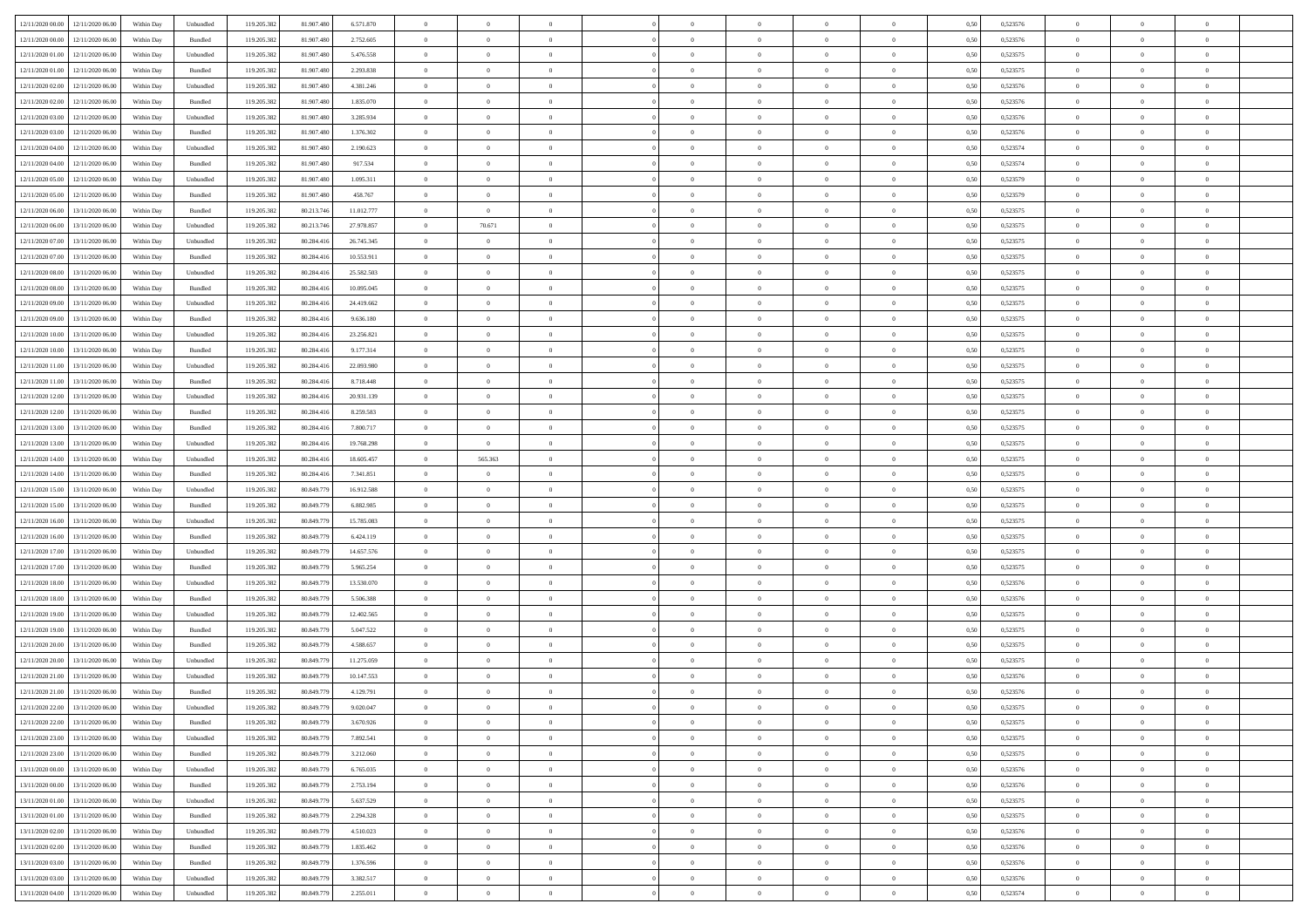| 13/11/2020 04:00                  | 13/11/2020 06:00                  | Within Day | Bundled            | 119.205.382 | 80.849.779 | 917.731    | $\overline{0}$ | $\theta$       |                | $\overline{0}$ | $\bf{0}$       | $\overline{0}$ | $\theta$       | 0,50 | 0,523574 | $\theta$       | $\theta$       | $\theta$                 |  |
|-----------------------------------|-----------------------------------|------------|--------------------|-------------|------------|------------|----------------|----------------|----------------|----------------|----------------|----------------|----------------|------|----------|----------------|----------------|--------------------------|--|
|                                   |                                   |            |                    |             |            |            | $\overline{0}$ | $\overline{0}$ | $\overline{0}$ | $\overline{0}$ | $\,$ 0         |                |                |      |          | $\,$ 0 $\,$    | $\overline{0}$ | $\overline{0}$           |  |
| 13/11/2020 05:00                  | 13/11/2020 06.00                  | Within Day | Unbundled          | 119.205.382 | 80.849.77  | 1.127.506  |                |                |                |                |                | $\bf{0}$       | $\bf{0}$       | 0,50 | 0,523579 |                |                |                          |  |
| 13/11/2020 05:00                  | 13/11/2020 06:00                  | Within Day | Bundled            | 119.205.382 | 80,849.779 | 458,865    | $\overline{0}$ | $\bf{0}$       | $\overline{0}$ | $\overline{0}$ | $\bf{0}$       | $\overline{0}$ | $\mathbf{0}$   | 0.50 | 0,523579 | $\bf{0}$       | $\overline{0}$ | $\overline{0}$           |  |
| 13/11/2020 06.00                  | 14/11/2020 06.00                  | Within Day | Unbundled          | 119.205.382 | 80.954.165 | 27.240.794 | $\overline{0}$ | $\overline{0}$ | $\overline{0}$ | $\overline{0}$ | $\,$ 0         | $\overline{0}$ | $\overline{0}$ | 0,50 | 0,523575 | $\,$ 0 $\,$    | $\overline{0}$ | $\overline{0}$           |  |
| 13/11/2020 06.00                  | 14/11/2020 06.00                  | Within Day | Bundled            | 119.205.382 | 80.954.165 | 11.010.421 | $\overline{0}$ | $\theta$       | $\overline{0}$ |                | $\bf{0}$       | $\overline{0}$ | $\bf{0}$       | 0,50 | 0,523575 | $\,$ 0 $\,$    | $\overline{0}$ | $\overline{0}$           |  |
| 13/11/2020 07:00                  | 14/11/2020 06:00                  | Within Day | Bundled            | 119.205.382 | 80.954.165 | 10.551.653 | $\overline{0}$ | $\overline{0}$ | $\overline{0}$ | $\overline{0}$ | $\bf{0}$       | $\overline{0}$ | $\bf{0}$       | 0.50 | 0,523575 | $\,0\,$        | $\theta$       | $\overline{0}$           |  |
| 13/11/2020 07.00                  | 14/11/2020 06.00                  | Within Day | Unbundled          | 119.205.382 | 80.954.165 | 26.105.761 | $\overline{0}$ | $\overline{0}$ | $\overline{0}$ | $\overline{0}$ | $\,$ 0         | $\overline{0}$ | $\overline{0}$ | 0,50 | 0,523575 | $\,$ 0 $\,$    | $\theta$       | $\overline{0}$           |  |
| 13/11/2020 08:00                  | 14/11/2020 06.00                  | Within Day | Unbundled          | 119.205.382 | 80.954.165 | 24.970.728 | $\overline{0}$ | $\theta$       | $\overline{0}$ |                | $\,$ 0         | $\overline{0}$ | $\bf{0}$       | 0,50 | 0,523575 | $\,$ 0 $\,$    | $\overline{0}$ | $\overline{0}$           |  |
|                                   |                                   |            |                    |             |            |            |                |                |                |                |                |                |                |      |          |                |                |                          |  |
| 13/11/2020 08:00                  | 14/11/2020 06:00                  | Within Day | Bundled            | 119.205.382 | 80.954.165 | 10.092.885 | $\overline{0}$ | $\overline{0}$ | $\overline{0}$ | $\overline{0}$ | $\bf{0}$       | $\overline{0}$ | $\bf{0}$       | 0.50 | 0.523575 | $\,0\,$        | $\overline{0}$ | $\overline{0}$           |  |
| 13/11/2020 09:00                  | 14/11/2020 06.00                  | Within Day | Unbundled          | 119.205.382 | 80.954.165 | 23.835.694 | $\overline{0}$ | $\overline{0}$ | $\overline{0}$ | $\overline{0}$ | $\bf{0}$       | $\overline{0}$ | $\bf{0}$       | 0,50 | 0,523575 | $\,$ 0 $\,$    | $\overline{0}$ | $\overline{0}$           |  |
| 13/11/2020 09:00                  | 14/11/2020 06.00                  | Within Day | Bundled            | 119.205.382 | 80.954.165 | 9.634.119  | $\bf{0}$       | $\theta$       | $\overline{0}$ | $\overline{0}$ | $\,$ 0         | $\overline{0}$ | $\bf{0}$       | 0,50 | 0,523575 | $\,$ 0 $\,$    | $\overline{0}$ | $\overline{0}$           |  |
| 13/11/2020 10:00                  | 14/11/2020 06:00                  | Within Day | Bundled            | 119.205.382 | 80.954.165 | 9.175.351  | $\overline{0}$ | $\overline{0}$ | $\overline{0}$ | $\overline{0}$ | $\bf{0}$       | $\overline{0}$ | $\mathbf{0}$   | 0.50 | 0,523575 | $\bf{0}$       | $\overline{0}$ | $\overline{\phantom{a}}$ |  |
| 13/11/2020 10:00                  | 14/11/2020 06.00                  | Within Day | Unbundled          | 119.205.382 | 80.954.165 | 22.700.662 | $\overline{0}$ | $\overline{0}$ | $\overline{0}$ | $\overline{0}$ | $\,$ 0         | $\overline{0}$ | $\overline{0}$ | 0,50 | 0,523575 | $\,$ 0 $\,$    | $\overline{0}$ | $\overline{0}$           |  |
| 13/11/2020 11:00                  | 14/11/2020 06.00                  | Within Day | Unbundled          | 119.205.382 | 80.954.165 | 21.565.628 | $\overline{0}$ | $\theta$       | $\overline{0}$ |                | $\bf{0}$       | $\overline{0}$ | $\bf{0}$       | 0,50 | 0,523575 | $\,$ 0 $\,$    | $\overline{0}$ | $\overline{0}$           |  |
| 13/11/2020 11:00                  | 14/11/2020 06:00                  | Within Day | Bundled            | 119.205.382 | 80.954.165 | 8.716.583  | $\overline{0}$ | $\overline{0}$ | $\overline{0}$ | $\overline{0}$ | $\,$ 0         | $\overline{0}$ | $\bf{0}$       | 0.50 | 0,523575 | $\,0\,$        | $\theta$       | $\overline{0}$           |  |
|                                   |                                   |            |                    |             |            |            | $\overline{0}$ | $\overline{0}$ | $\overline{0}$ | $\overline{0}$ | $\bf{0}$       | $\overline{0}$ | $\overline{0}$ |      |          |                | $\theta$       | $\overline{0}$           |  |
| 13/11/2020 12:00                  | 14/11/2020 06.00                  | Within Day | Unbundled          | 119.205.382 | 80.954.165 | 20.430.596 |                |                |                |                |                |                |                | 0,50 | 0,523575 | $\,0\,$        |                |                          |  |
| 13/11/2020 12:00                  | 14/11/2020 06.00                  | Within Day | Bundled            | 119.205.382 | 80.954.165 | 8.257.816  | $\overline{0}$ | $\theta$       | $\overline{0}$ |                | $\,$ 0         | $\overline{0}$ | $\bf{0}$       | 0,50 | 0,523575 | $\,$ 0 $\,$    | $\overline{0}$ | $\overline{0}$           |  |
| 13/11/2020 13:00                  | 14/11/2020 06:00                  | Within Day | Unbundled          | 119.205.382 | 80.954.165 | 19.295.562 | $\overline{0}$ | $\overline{0}$ | $\overline{0}$ | $\overline{0}$ | $\bf{0}$       | $\overline{0}$ | $\bf{0}$       | 0.50 | 0.523575 | $\,0\,$        | $\overline{0}$ | $\overline{\phantom{a}}$ |  |
| 13/11/2020 13:00                  | 14/11/2020 06.00                  | Within Day | Bundled            | 119.205.382 | 80.954.165 | 7.799.048  | $\overline{0}$ | $\overline{0}$ | $\overline{0}$ | $\overline{0}$ | $\,$ 0         | $\overline{0}$ | $\bf{0}$       | 0,50 | 0,523575 | $\,$ 0 $\,$    | $\overline{0}$ | $\overline{0}$           |  |
| 13/11/2020 14:00                  | 14/11/2020 06.00                  | Within Day | Unbundled          | 119.205.382 | 80.954.165 | 18.160.530 | $\bf{0}$       | $\,$ 0 $\,$    | $\overline{0}$ | $\overline{0}$ | $\,$ 0         | $\bf{0}$       | $\bf{0}$       | 0,50 | 0,523575 | $\,$ 0 $\,$    | $\overline{0}$ | $\overline{0}$           |  |
| 13/11/2020 14:00                  | 14/11/2020 06:00                  | Within Day | Bundled            | 119.205.382 | 80.954.165 | 7,340,280  | $\overline{0}$ | $\overline{0}$ | $\overline{0}$ | $\overline{0}$ | $\bf{0}$       | $\overline{0}$ | $\mathbf{0}$   | 0.50 | 0,523575 | $\,$ 0 $\,$    | $\overline{0}$ | $\overline{\phantom{a}}$ |  |
| 13/11/2020 15:00                  | 14/11/2020 06.00                  | Within Day | Unbundled          | 119.205.382 | 80.954.165 | 17.025.496 | $\overline{0}$ | $\overline{0}$ | $\overline{0}$ | $\overline{0}$ | $\bf{0}$       | $\overline{0}$ | $\overline{0}$ | 0,50 | 0,523575 | $\,$ 0 $\,$    | $\overline{0}$ | $\overline{0}$           |  |
|                                   |                                   |            |                    |             |            |            |                |                |                |                |                |                |                |      |          |                |                |                          |  |
| 13/11/2020 15:00                  | 14/11/2020 06.00                  | Within Day | Bundled            | 119.205.382 | 80.954.165 | 6.881.513  | $\overline{0}$ | $\theta$       | $\overline{0}$ | $\overline{0}$ | $\,$ 0         | $\overline{0}$ | $\bf{0}$       | 0,50 | 0,523575 | $\,$ 0 $\,$    | $\overline{0}$ | $\overline{0}$           |  |
| 13/11/2020 16:00                  | 14/11/2020 06:00                  | Within Day | Unbundled          | 119.205.382 | 80.954.165 | 15.890.462 | $\overline{0}$ | $\overline{0}$ | $\overline{0}$ | $\overline{0}$ | $\bf{0}$       | $\overline{0}$ | $\bf{0}$       | 0.50 | 0,523575 | $\,0\,$        | $\theta$       | $\overline{0}$           |  |
| 13/11/2020 16:00                  | 14/11/2020 06.00                  | Within Day | Bundled            | 119.205.382 | 80.954.165 | 6.422.746  | $\overline{0}$ | $\overline{0}$ | $\overline{0}$ | $\overline{0}$ | $\bf{0}$       | $\overline{0}$ | $\overline{0}$ | 0,50 | 0,523575 | $\,0\,$        | $\theta$       | $\overline{0}$           |  |
| 13/11/2020 17:00                  | 14/11/2020 06.00                  | Within Day | Bundled            | 119.205.382 | 80.954.165 | 5.963.978  | $\overline{0}$ | $\theta$       | $\overline{0}$ |                | $\,$ 0         | $\overline{0}$ | $\bf{0}$       | 0,50 | 0,523575 | $\,$ 0 $\,$    | $\overline{0}$ | $\overline{0}$           |  |
| 13/11/2020 17:00                  | 14/11/2020 06:00                  | Within Day | Unbundled          | 119.205.382 | 80.954.165 | 14.755.430 | $\overline{0}$ | $\overline{0}$ | $\overline{0}$ | $\overline{0}$ | $\bf{0}$       | $\overline{0}$ | $\bf{0}$       | 0.50 | 0.523575 | $\,0\,$        | $\overline{0}$ | $\overline{0}$           |  |
| 13/11/2020 18:00                  | 14/11/2020 06.00                  | Within Day | Unbundled          | 119.205.382 | 80.954.165 | 13.620.396 | $\overline{0}$ | $\overline{0}$ | $\overline{0}$ | $\overline{0}$ | $\bf{0}$       | $\overline{0}$ | $\bf{0}$       | 0,50 | 0,523576 | $\,$ 0 $\,$    | $\overline{0}$ | $\overline{0}$           |  |
| 13/11/2020 18:00                  | 14/11/2020 06.00                  | Within Day | Bundled            | 119.205.382 | 80.954.165 | 5.505.210  | $\overline{0}$ | $\overline{0}$ | $\overline{0}$ | $\overline{0}$ | $\,$ 0         | $\bf{0}$       | $\bf{0}$       | 0,50 | 0,523576 | $\,$ 0 $\,$    | $\overline{0}$ | $\overline{0}$           |  |
| 13/11/2020 19:00                  | 14/11/2020 06:00                  | Within Day | Unbundled          | 119.205.382 | 80.954.165 | 12,485,364 | $\overline{0}$ | $\bf{0}$       | $\overline{0}$ | $\overline{0}$ | $\bf{0}$       | $\overline{0}$ | $\mathbf{0}$   | 0.50 | 0,523575 | $\,$ 0 $\,$    | $\overline{0}$ | $\overline{\phantom{a}}$ |  |
|                                   |                                   |            |                    |             |            |            |                |                |                |                |                |                |                |      |          |                |                |                          |  |
| 13/11/2020 19:00                  | 14/11/2020 06.00                  | Within Dav | Bundled            | 119.205.382 | 80.954.165 | 5.046.443  | $\overline{0}$ | $\overline{0}$ | $\overline{0}$ | $\overline{0}$ | $\overline{0}$ | $\overline{0}$ | $\overline{0}$ | 0.50 | 0,523575 | $\theta$       | $\overline{0}$ | $\overline{0}$           |  |
| 13/11/2020 20.00                  | 14/11/2020 06.00                  | Within Day | Unbundled          | 119.205.382 | 80.954.165 | 11.350.330 | $\overline{0}$ | $\theta$       | $\overline{0}$ |                | $\,$ 0         | $\overline{0}$ | $\bf{0}$       | 0,50 | 0,523575 | $\,$ 0 $\,$    | $\overline{0}$ | $\overline{0}$           |  |
| 13/11/2020 20.00                  | 14/11/2020 06:00                  | Within Day | Bundled            | 119.205.382 | 80.954.165 | 4.587.675  | $\overline{0}$ | $\overline{0}$ | $\overline{0}$ | $\overline{0}$ | $\bf{0}$       | $\overline{0}$ | $\bf{0}$       | 0.50 | 0,523575 | $\,0\,$        | $\overline{0}$ | $\overline{0}$           |  |
| 13/11/2020 21:00                  | 14/11/2020 06.00                  | Within Dav | Unbundled          | 119.205.382 | 80.954.165 | 10.215.298 | $\overline{0}$ | $\overline{0}$ | $\Omega$       | $\Omega$       | $\mathbf{0}$   | $\overline{0}$ | $\overline{0}$ | 0.50 | 0,523576 | $\theta$       | $\overline{0}$ | $\overline{0}$           |  |
| 13/11/2020 21.00                  | 14/11/2020 06.00                  | Within Day | Bundled            | 119.205.382 | 80.954.165 | 4.128.907  | $\overline{0}$ | $\theta$       | $\overline{0}$ |                | $\,$ 0         | $\overline{0}$ | $\bf{0}$       | 0,50 | 0,523576 | $\,$ 0 $\,$    | $\overline{0}$ | $\overline{0}$           |  |
| 13/11/2020 22.00                  | 14/11/2020 06:00                  | Within Day | Unbundled          | 119.205.382 | 80.954.165 | 9.080.264  | $\overline{0}$ | $\overline{0}$ | $\overline{0}$ | $\overline{0}$ | $\bf{0}$       | $\overline{0}$ | $\bf{0}$       | 0.50 | 0.523575 | $\,0\,$        | $\overline{0}$ | $\overline{0}$           |  |
| 13/11/2020 22.00                  | 14/11/2020 06.00                  | Within Dav | Bundled            | 119.205.382 | 80.954.165 | 3.670.140  | $\overline{0}$ | $\overline{0}$ | $\overline{0}$ | $\overline{0}$ | $\overline{0}$ | $\overline{0}$ | $\overline{0}$ | 0.50 | 0,523575 | $\theta$       | $\overline{0}$ | $\overline{0}$           |  |
|                                   | 14/11/2020 06.00                  | Within Day | Unbundled          |             | 80.954.165 | 7.945.231  | $\overline{0}$ | $\overline{0}$ | $\overline{0}$ | $\overline{0}$ | $\bf{0}$       | $\bf{0}$       | $\bf{0}$       | 0,50 | 0,523575 | $\,$ 0 $\,$    | $\overline{0}$ | $\overline{0}$           |  |
| 13/11/2020 23.00                  |                                   |            |                    | 119.205.382 |            |            |                |                |                |                |                |                |                |      |          |                |                |                          |  |
| 13/11/2020 23.00                  | 14/11/2020 06:00                  | Within Day | Bundled            | 119.205.382 | 80.954.165 | 3.211.373  | $\overline{0}$ | $\bf{0}$       | $\overline{0}$ | $\overline{0}$ | $\bf{0}$       | $\overline{0}$ | $\mathbf{0}$   | 0.50 | 0,523575 | $\,$ 0 $\,$    | $\overline{0}$ | $\overline{0}$           |  |
| 14/11/2020 00.00                  | 14/11/2020 06.00                  | Within Dav | Bundled            | 119.205.382 | 80.954.165 | 2.752.605  | $\overline{0}$ | $\overline{0}$ | $\Omega$       | $\Omega$       | $\mathbf{0}$   | $\overline{0}$ | $\overline{0}$ | 0.50 | 0,523576 | $\theta$       | $\overline{0}$ | $\overline{0}$           |  |
| 14/11/2020 00.00                  | 14/11/2020 06.00                  | Within Day | Unbundled          | 119.205.382 | 80.954.165 | 6.810.198  | $\overline{0}$ | $\,$ 0 $\,$    | $\overline{0}$ | $\overline{0}$ | $\,$ 0         | $\overline{0}$ | $\bf{0}$       | 0,50 | 0,523576 | $\,$ 0 $\,$    | $\overline{0}$ | $\overline{0}$           |  |
| 14/11/2020 01:00                  | 14/11/2020 06:00                  | Within Day | Unbundled          | 119.205.382 | 80.954.165 | 5.675.165  | $\overline{0}$ | $\overline{0}$ | $\overline{0}$ | $\overline{0}$ | $\bf{0}$       | $\overline{0}$ | $\bf{0}$       | 0.50 | 0,523575 | $\,0\,$        | $\theta$       | $\overline{0}$           |  |
| 14/11/2020 01:00                  | 14/11/2020 06.00                  | Within Dav | Bundled            | 119.205.382 | 80.954.16  | 2.293.838  | $\overline{0}$ | $\Omega$       | $\Omega$       | $\Omega$       | $\bf{0}$       | $\overline{0}$ | $\overline{0}$ | 0.50 | 0,523575 | $\theta$       | $\overline{0}$ | $\overline{0}$           |  |
| 14/11/2020 02.00                  | 14/11/2020 06.00                  | Within Day | Unbundled          | 119.205.382 | 80.954.165 | 4.540.132  | $\overline{0}$ | $\,$ 0 $\,$    | $\overline{0}$ | $\bf{0}$       | $\,$ 0         | $\bf{0}$       | $\bf{0}$       | 0,50 | 0,523576 | $\,$ 0 $\,$    | $\overline{0}$ | $\overline{0}$           |  |
| 14/11/2020 02:00 14/11/2020 06:00 |                                   | Within Day | $\mathbf B$ undled | 119.205.382 | 80.954.165 | 1835070    | $\bf{0}$       | $\bf{0}$       |                |                |                |                |                | 0,50 | 0,523576 | $\bf{0}$       | $\theta$       |                          |  |
|                                   |                                   |            |                    |             |            |            | $\Omega$       |                | $\Omega$       |                |                |                |                |      |          |                |                |                          |  |
| 14/11/2020 03:00                  | 14/11/2020 06.00                  | Within Day | Unbundled          | 119.205.382 | 80.954.165 | 3.405.099  |                | $\overline{0}$ |                | $\Omega$       | $\mathbf{0}$   | $\overline{0}$ | $\mathbf{0}$   | 0.50 | 0,523576 | $\theta$       | $\theta$       | $\overline{0}$           |  |
| 14/11/2020 03.00                  | 14/11/2020 06.00                  | Within Day | Bundled            | 119.205.382 | 80.954.165 | 1.376.302  | $\overline{0}$ | $\overline{0}$ | $\overline{0}$ | $\bf{0}$       | $\overline{0}$ | $\overline{0}$ | $\mathbf{0}$   | 0,50 | 0,523576 | $\overline{0}$ | $\overline{0}$ | $\bf{0}$                 |  |
| 14/11/2020 04:00                  | 14/11/2020 06.00                  | Within Day | Unbundled          | 119.205.382 | 80.954.165 | 2.270.066  | $\overline{0}$ | $\overline{0}$ | $\overline{0}$ | $\overline{0}$ | $\bf{0}$       | $\overline{0}$ | $\mathbf{0}$   | 0.50 | 0,523574 | $\overline{0}$ | $\bf{0}$       | $\bf{0}$                 |  |
| 14/11/2020 04:00                  | 14/11/2020 06:00                  | Within Dav | Bundled            | 119.205.382 | 80.954.165 | 917.534    | $\overline{0}$ | $\overline{0}$ | $\overline{0}$ | $\overline{0}$ | $\mathbf{0}$   | $\overline{0}$ | $\mathbf{0}$   | 0.50 | 0,523574 | $\overline{0}$ | $\theta$       | $\overline{0}$           |  |
| 14/11/2020 05.00                  | 14/11/2020 06.00                  | Within Day | Unbundled          | 119.205.382 | 80.954.165 | 1.135.033  | $\overline{0}$ | $\overline{0}$ | $\overline{0}$ | $\overline{0}$ | $\bf{0}$       | $\bf{0}$       | $\bf{0}$       | 0,50 | 0,523579 | $\bf{0}$       | $\overline{0}$ | $\overline{0}$           |  |
| 14/11/2020 05.00                  | 14/11/2020 06:00                  | Within Day | Bundled            | 119.205.382 | 80.954.165 | 458.767    | $\overline{0}$ | $\overline{0}$ | $\overline{0}$ | $\overline{0}$ | $\bf{0}$       | $\overline{0}$ | $\mathbf{0}$   | 0.50 | 0.523579 | $\,$ 0 $\,$    | $\theta$       | $\overline{0}$           |  |
| 14/11/2020 06:00                  | 15/11/2020 06:00                  | Within Day | Unbundled          | 119.205.382 | 79.806.949 | 28.385.654 | $\overline{0}$ | $\overline{0}$ | $\overline{0}$ | $\overline{0}$ | $\overline{0}$ | $\overline{0}$ | $\overline{0}$ | 0.50 | 0,523575 | $\overline{0}$ | $\theta$       | $\overline{0}$           |  |
| 14/11/2020 06.00                  | 15/11/2020 06.00                  | Within Day | Bundled            | 119.205.382 | 79.806.949 | 11.012.777 | $\overline{0}$ | $\,$ 0         | $\overline{0}$ | $\bf{0}$       | $\,$ 0 $\,$    | $\bf{0}$       | $\bf{0}$       | 0,50 | 0,523575 | $\,$ 0 $\,$    | $\overline{0}$ | $\,$ 0                   |  |
|                                   |                                   |            |                    |             |            |            |                |                |                |                |                |                |                |      |          |                |                |                          |  |
| 14/11/2020 07.00                  | 15/11/2020 06.00                  | Within Day | Bundled            | 119.205.382 | 79,806,949 | 10.553.911 | $\overline{0}$ | $\overline{0}$ | $\overline{0}$ | $\overline{0}$ | $\bf{0}$       | $\overline{0}$ | $\mathbf{0}$   | 0.50 | 0.523575 | $\mathbf{0}$   | $\,$ 0 $\,$    | $\overline{0}$           |  |
| 14/11/2020 07.00                  | 15/11/2020 06:00                  | Within Day | Unbundled          | 119.205.382 | 79.806.949 | 27.202.918 | $\overline{0}$ | $\overline{0}$ | $\overline{0}$ | $\overline{0}$ | $\overline{0}$ | $\overline{0}$ | $\overline{0}$ | 0,50 | 0,523575 | $\overline{0}$ | $\theta$       | $\overline{0}$           |  |
| 14/11/2020 08.00                  | 15/11/2020 06.00                  | Within Day | Bundled            | 119.205.382 | 79.806.949 | 10.095.045 | $\overline{0}$ | $\overline{0}$ | $\overline{0}$ | $\bf{0}$       | $\bf{0}$       | $\bf{0}$       | $\bf{0}$       | 0,50 | 0,523575 | $\bf{0}$       | $\overline{0}$ | $\bf{0}$                 |  |
|                                   | 14/11/2020 08:00 15/11/2020 06:00 | Within Day | Unbundled          | 119.205.382 | 79.806.949 | 26.020.182 | $\overline{0}$ | $\overline{0}$ | $\overline{0}$ | $\overline{0}$ | $\bf{0}$       | $\overline{0}$ | $\,$ 0 $\,$    | 0,50 | 0,523575 | $\overline{0}$ | $\,$ 0 $\,$    | $\,$ 0 $\,$              |  |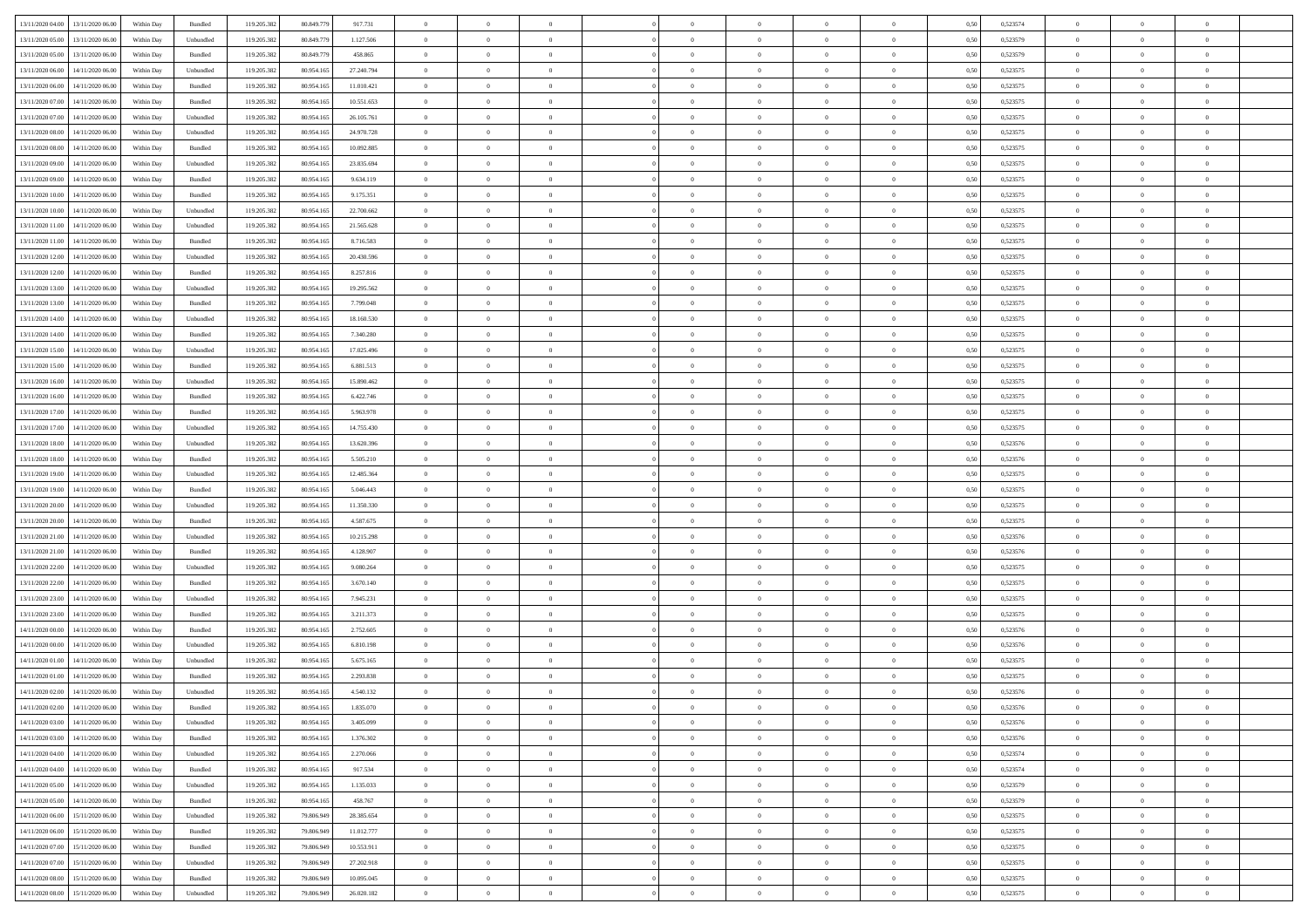| 14/11/2020 09:00 | 15/11/2020 06:00                  | Within Day | Bundled                     | 119.205.382 | 79.806.949 | 9.636.180  | $\overline{0}$ | $\theta$       |                | $\overline{0}$ | $\overline{0}$ | $\overline{0}$ | $\theta$       | 0,50 | 0,523575 | $\theta$       | $\theta$       | $\theta$                 |  |
|------------------|-----------------------------------|------------|-----------------------------|-------------|------------|------------|----------------|----------------|----------------|----------------|----------------|----------------|----------------|------|----------|----------------|----------------|--------------------------|--|
|                  |                                   |            |                             |             |            |            | $\overline{0}$ | $\overline{0}$ |                |                |                |                |                |      |          |                |                |                          |  |
| 14/11/2020 09:00 | 15/11/2020 06.00                  | Within Day | Unbundled                   | 119.205.382 | 79.806.949 | 24.837.447 |                |                | $\overline{0}$ | $\overline{0}$ | $\,$ 0         | $\bf{0}$       | $\bf{0}$       | 0,50 | 0,523575 | $\,$ 0 $\,$    | $\overline{0}$ | $\overline{0}$           |  |
| 14/11/2020 10:00 | 15/11/2020 06:00                  | Within Day | Unbundled                   | 119.205.382 | 79.806.949 | 23.654.712 | $\overline{0}$ | $\bf{0}$       | $\overline{0}$ | $\overline{0}$ | $\bf{0}$       | $\overline{0}$ | $\mathbf{0}$   | 0.50 | 0,523575 | $\bf{0}$       | $\overline{0}$ | $\overline{0}$           |  |
| 14/11/2020 10:00 | 15/11/2020 06.00                  | Within Day | Bundled                     | 119.205.382 | 79.806.949 | 9.177.314  | $\overline{0}$ | $\overline{0}$ | $\overline{0}$ | $\overline{0}$ | $\,$ 0         | $\overline{0}$ | $\overline{0}$ | 0,50 | 0,523575 | $\,$ 0 $\,$    | $\overline{0}$ | $\overline{0}$           |  |
| 14/11/2020 11:00 | 15/11/2020 06.00                  | Within Day | Bundled                     | 119.205.382 | 79.806.949 | 8.718.448  | $\overline{0}$ | $\theta$       | $\overline{0}$ |                | $\bf{0}$       | $\overline{0}$ | $\bf{0}$       | 0,50 | 0,523575 | $\,$ 0 $\,$    | $\overline{0}$ | $\overline{0}$           |  |
| 14/11/2020 11:00 | 15/11/2020 06:00                  | Within Day | Unbundled                   | 119.205.382 | 79,806.949 | 22.471.976 | $\overline{0}$ | $\overline{0}$ | $\overline{0}$ | $\overline{0}$ | $\bf{0}$       | $\overline{0}$ | $\bf{0}$       | 0.50 | 0,523575 | $\,0\,$        | $\theta$       | $\overline{0}$           |  |
| 14/11/2020 12:00 | 15/11/2020 06.00                  | Within Day | Unbundled                   | 119.205.382 | 79.806.949 | 21.289.240 | $\overline{0}$ | $\overline{0}$ | $\overline{0}$ | $\overline{0}$ | $\,$ 0         | $\overline{0}$ | $\overline{0}$ | 0,50 | 0,523575 | $\,0\,$        | $\theta$       | $\overline{0}$           |  |
| 14/11/2020 12:00 | 15/11/2020 06.00                  | Within Day | Bundled                     | 119.205.382 | 79.806.949 | 8.259.583  | $\overline{0}$ | $\theta$       | $\overline{0}$ |                | $\,$ 0         | $\overline{0}$ | $\bf{0}$       | 0,50 | 0,523575 | $\,$ 0 $\,$    | $\overline{0}$ | $\overline{0}$           |  |
|                  |                                   |            |                             |             |            |            |                |                |                |                |                |                |                |      |          |                |                |                          |  |
| 14/11/2020 13:00 | 15/11/2020 06:00                  | Within Day | Unbundled                   | 119.205.382 | 79,806.949 | 20.106.505 | $\overline{0}$ | $\overline{0}$ | $\overline{0}$ | $\overline{0}$ | $\bf{0}$       | $\overline{0}$ | $\bf{0}$       | 0.50 | 0.523575 | $\,0\,$        | $\overline{0}$ | $\overline{0}$           |  |
| 14/11/2020 13:00 | 15/11/2020 06.00                  | Within Day | Bundled                     | 119.205.382 | 79.806.949 | 7.800.717  | $\overline{0}$ | $\overline{0}$ | $\overline{0}$ | $\overline{0}$ | $\bf{0}$       | $\overline{0}$ | $\bf{0}$       | 0,50 | 0,523575 | $\,$ 0 $\,$    | $\overline{0}$ | $\overline{0}$           |  |
| 14/11/2020 14:00 | 15/11/2020 06.00                  | Within Day | Unbundled                   | 119.205.382 | 79.806.949 | 18.923.769 | $\bf{0}$       | $\theta$       | $\overline{0}$ |                | $\,$ 0         | $\overline{0}$ | $\bf{0}$       | 0,50 | 0,523575 | $\,$ 0 $\,$    | $\overline{0}$ | $\overline{0}$           |  |
| 14/11/2020 14:00 | 15/11/2020 06:00                  | Within Day | Bundled                     | 119.205.382 | 79,806.949 | 7.341.851  | $\overline{0}$ | $\overline{0}$ | $\overline{0}$ | $\overline{0}$ | $\bf{0}$       | $\overline{0}$ | $\mathbf{0}$   | 0.50 | 0,523575 | $\bf{0}$       | $\overline{0}$ | $\overline{\phantom{a}}$ |  |
| 14/11/2020 15.00 | 15/11/2020 06.00                  | Within Day | Bundled                     | 119.205.382 | 79.806.949 | 6.882.985  | $\overline{0}$ | $\overline{0}$ | $\overline{0}$ | $\overline{0}$ | $\,$ 0         | $\overline{0}$ | $\overline{0}$ | 0,50 | 0,523575 | $\,$ 0 $\,$    | $\overline{0}$ | $\overline{0}$           |  |
| 14/11/2020 15:00 | 15/11/2020 06.00                  | Within Day | Unbundled                   | 119.205.382 | 79.806.949 | 17.741.033 | $\overline{0}$ | $\theta$       | $\overline{0}$ |                | $\bf{0}$       | $\overline{0}$ | $\bf{0}$       | 0,50 | 0,523575 | $\,$ 0 $\,$    | $\overline{0}$ | $\overline{0}$           |  |
| 14/11/2020 16.00 | 15/11/2020 06.00                  | Within Day | Unbundled                   | 119.205.382 | 79,806.949 | 16.558.297 | $\overline{0}$ | $\overline{0}$ | $\overline{0}$ | $\overline{0}$ | $\,$ 0         | $\overline{0}$ | $\bf{0}$       | 0.50 | 0,523575 | $\,0\,$        | $\theta$       | $\overline{0}$           |  |
|                  |                                   |            |                             |             |            |            | $\overline{0}$ | $\overline{0}$ | $\overline{0}$ | $\overline{0}$ | $\bf{0}$       | $\overline{0}$ | $\overline{0}$ |      |          |                | $\theta$       | $\overline{0}$           |  |
| 14/11/2020 16.00 | 15/11/2020 06.00                  | Within Day | Bundled                     | 119.205.382 | 79.806.949 | 6.424.119  |                |                |                |                |                |                |                | 0,50 | 0,523575 | $\,0\,$        |                |                          |  |
| 14/11/2020 17:00 | 15/11/2020 06.00                  | Within Day | Unbundled                   | 119.205.382 | 79.806.949 | 15.375.563 | $\overline{0}$ | $\theta$       | $\overline{0}$ |                | $\,$ 0         | $\overline{0}$ | $\bf{0}$       | 0,50 | 0,523575 | $\,$ 0 $\,$    | $\overline{0}$ | $\overline{0}$           |  |
| 14/11/2020 17.00 | 15/11/2020 06:00                  | Within Day | Bundled                     | 119.205.382 | 79,806.949 | 5.965.254  | $\overline{0}$ | $\overline{0}$ | $\overline{0}$ | $\overline{0}$ | $\bf{0}$       | $\overline{0}$ | $\bf{0}$       | 0.50 | 0.523575 | $\,0\,$        | $\overline{0}$ | $\overline{\phantom{a}}$ |  |
| 14/11/2020 18.00 | 15/11/2020 06.00                  | Within Day | Unbundled                   | 119.205.382 | 79.806.949 | 14.192.827 | $\overline{0}$ | $\overline{0}$ | $\overline{0}$ | $\overline{0}$ | $\bf{0}$       | $\overline{0}$ | $\bf{0}$       | 0,50 | 0,523576 | $\,$ 0 $\,$    | $\overline{0}$ | $\overline{0}$           |  |
| 14/11/2020 18.00 | 15/11/2020 06.00                  | Within Day | Bundled                     | 119.205.382 | 79.806.949 | 5.506.388  | $\bf{0}$       | $\,$ 0 $\,$    | $\overline{0}$ | $\overline{0}$ | $\,$ 0         | $\bf{0}$       | $\bf{0}$       | 0,50 | 0,523576 | $\,$ 0 $\,$    | $\overline{0}$ | $\overline{0}$           |  |
| 14/11/2020 19:00 | 15/11/2020 06.00                  | Within Day | Unbundled                   | 119.205.382 | 79,806,949 | 13.010.091 | $\overline{0}$ | $\overline{0}$ | $\overline{0}$ | $\overline{0}$ | $\bf{0}$       | $\overline{0}$ | $\mathbf{0}$   | 0.50 | 0,523575 | $\bf{0}$       | $\overline{0}$ | $\overline{\phantom{a}}$ |  |
| 14/11/2020 19:00 | 15/11/2020 06.00                  | Within Day | Bundled                     | 119.205.382 | 79.806.949 | 5.047.522  | $\overline{0}$ | $\overline{0}$ | $\overline{0}$ | $\overline{0}$ | $\bf{0}$       | $\overline{0}$ | $\overline{0}$ | 0,50 | 0,523575 | $\,$ 0 $\,$    | $\overline{0}$ | $\overline{0}$           |  |
|                  |                                   |            |                             |             |            |            |                |                |                |                |                |                |                |      |          |                |                |                          |  |
| 14/11/2020 20.00 | 15/11/2020 06.00                  | Within Day | Unbundled                   | 119.205.382 | 79.806.949 | 11.827.355 | $\overline{0}$ | $\theta$       | $\overline{0}$ | $\overline{0}$ | $\,$ 0         | $\overline{0}$ | $\bf{0}$       | 0,50 | 0,523575 | $\,$ 0 $\,$    | $\overline{0}$ | $\overline{0}$           |  |
| 14/11/2020 20.00 | 15/11/2020 06:00                  | Within Day | Bundled                     | 119.205.382 | 79,806.949 | 4.588.657  | $\overline{0}$ | $\overline{0}$ | $\overline{0}$ | $\overline{0}$ | $\bf{0}$       | $\overline{0}$ | $\bf{0}$       | 0.50 | 0.523575 | $\,0\,$        | $\theta$       | $\overline{0}$           |  |
| 14/11/2020 21.00 | 15/11/2020 06.00                  | Within Day | Unbundled                   | 119.205.382 | 79.806.949 | 10.644.620 | $\overline{0}$ | $\overline{0}$ | $\overline{0}$ | $\overline{0}$ | $\bf{0}$       | $\overline{0}$ | $\overline{0}$ | 0,50 | 0,523576 | $\,0\,$        | $\theta$       | $\overline{0}$           |  |
| 14/11/2020 21.00 | 15/11/2020 06.00                  | Within Day | Bundled                     | 119.205.382 | 79.806.949 | 4.129.791  | $\overline{0}$ | $\theta$       | $\overline{0}$ |                | $\,$ 0         | $\overline{0}$ | $\bf{0}$       | 0,50 | 0,523576 | $\,$ 0 $\,$    | $\overline{0}$ | $\overline{0}$           |  |
| 14/11/2020 22.00 | 15/11/2020 06:00                  | Within Day | Bundled                     | 119.205.382 | 79,806.949 | 3.670.926  | $\overline{0}$ | $\overline{0}$ | $\overline{0}$ | $\overline{0}$ | $\bf{0}$       | $\overline{0}$ | $\bf{0}$       | 0.50 | 0,523575 | $\,0\,$        | $\overline{0}$ | $\overline{0}$           |  |
| 14/11/2020 22.00 | 15/11/2020 06.00                  | Within Day | Unbundled                   | 119.205.382 | 79.806.949 | 9.461.884  | $\overline{0}$ | $\overline{0}$ | $\overline{0}$ | $\overline{0}$ | $\bf{0}$       | $\overline{0}$ | $\bf{0}$       | 0,50 | 0,523575 | $\,$ 0 $\,$    | $\overline{0}$ | $\overline{0}$           |  |
| 14/11/2020 23.00 | 15/11/2020 06.00                  | Within Day | Unbundled                   | 119.205.382 | 79.806.949 | 8.279.148  | $\overline{0}$ | $\overline{0}$ | $\overline{0}$ | $\overline{0}$ | $\,$ 0         | $\bf{0}$       | $\bf{0}$       | 0,50 | 0,523575 | $\,$ 0 $\,$    | $\overline{0}$ | $\overline{0}$           |  |
|                  |                                   |            |                             |             |            |            |                |                |                |                |                |                |                |      |          |                |                |                          |  |
| 14/11/2020 23.00 | 15/11/2020 06:00                  | Within Day | Bundled                     | 119.205.382 | 79,806.949 | 3.212.060  | $\overline{0}$ | $\bf{0}$       | $\overline{0}$ | $\overline{0}$ | $\bf{0}$       | $\overline{0}$ | $\mathbf{0}$   | 0.50 | 0,523575 | $\,$ 0 $\,$    | $\overline{0}$ | $\overline{\phantom{a}}$ |  |
| 15/11/2020 00:00 | 15/11/2020 06.00                  | Within Dav | Unbundled                   | 119.205.382 | 79,806.949 | 7.096.413  | $\overline{0}$ | $\overline{0}$ | $\overline{0}$ | $\overline{0}$ | $\overline{0}$ | $\overline{0}$ | $\overline{0}$ | 0.50 | 0,523576 | $\theta$       | $\overline{0}$ | $\overline{0}$           |  |
| 15/11/2020 00:00 | 15/11/2020 06.00                  | Within Day | Bundled                     | 119.205.382 | 79.806.949 | 2.753.194  | $\overline{0}$ | $\theta$       | $\overline{0}$ |                | $\,$ 0         | $\overline{0}$ | $\bf{0}$       | 0,50 | 0,523576 | $\,$ 0 $\,$    | $\overline{0}$ | $\overline{0}$           |  |
| 15/11/2020 01:00 | 15/11/2020 06.00                  | Within Day | Unbundled                   | 119.205.382 | 79,806.949 | 5.913.678  | $\overline{0}$ | $\overline{0}$ | $\overline{0}$ | $\overline{0}$ | $\bf{0}$       | $\overline{0}$ | $\bf{0}$       | 0.50 | 0,523575 | $\,0\,$        | $\overline{0}$ | $\overline{0}$           |  |
| 15/11/2020 01:00 | 15/11/2020 06.00                  | Within Dav | Bundled                     | 119.205.382 | 79.806.949 | 2.294.328  | $\overline{0}$ | $\overline{0}$ | $\Omega$       | $\Omega$       | $\mathbf{0}$   | $\overline{0}$ | $\overline{0}$ | 0.50 | 0,523575 | $\theta$       | $\overline{0}$ | $\overline{0}$           |  |
| 15/11/2020 02.00 | 15/11/2020 06.00                  | Within Day | Unbundled                   | 119.205.382 | 79.806.949 | 4.730.942  | $\overline{0}$ | $\theta$       | $\overline{0}$ |                | $\,$ 0         | $\overline{0}$ | $\bf{0}$       | 0,50 | 0,523576 | $\,$ 0 $\,$    | $\overline{0}$ | $\overline{0}$           |  |
| 15/11/2020 02.00 | 15/11/2020 06:00                  | Within Day | Bundled                     | 119.205.382 | 79,806.949 | 1.835.462  | $\overline{0}$ | $\overline{0}$ | $\overline{0}$ | $\overline{0}$ | $\bf{0}$       | $\overline{0}$ | $\bf{0}$       | 0.50 | 0.523576 | $\,0\,$        | $\overline{0}$ | $\overline{0}$           |  |
| 15/11/2020 03:00 | 15/11/2020 06.00                  | Within Dav | Unbundled                   | 119.205.382 | 79,806.949 | 3.548.206  | $\overline{0}$ | $\overline{0}$ | $\overline{0}$ | $\overline{0}$ | $\overline{0}$ | $\overline{0}$ | $\overline{0}$ | 0.50 | 0,523576 | $\theta$       | $\overline{0}$ | $\overline{0}$           |  |
|                  |                                   |            |                             |             |            |            |                |                |                |                |                |                |                |      |          |                |                |                          |  |
| 15/11/2020 03:00 | 15/11/2020 06.00                  | Within Day | Bundled                     | 119.205.382 | 79.806.949 | 1.376.596  | $\overline{0}$ | $\overline{0}$ | $\overline{0}$ | $\overline{0}$ | $\bf{0}$       | $\bf{0}$       | $\bf{0}$       | 0,50 | 0,523576 | $\,$ 0 $\,$    | $\overline{0}$ | $\overline{0}$           |  |
| 15/11/2020 04:00 | 15/11/2020 06:00                  | Within Day | Unbundled                   | 119.205.382 | 79,806.949 | 2.365.470  | $\overline{0}$ | $\bf{0}$       | $\overline{0}$ | $\overline{0}$ | $\bf{0}$       | $\overline{0}$ | $\mathbf{0}$   | 0.50 | 0,523574 | $\,$ 0 $\,$    | $\overline{0}$ | $\overline{0}$           |  |
| 15/11/2020 04:00 | 15/11/2020 06.00                  | Within Dav | Bundled                     | 119.205.382 | 79.806.949 | 917.731    | $\overline{0}$ | $\overline{0}$ | $\Omega$       | $\Omega$       | $\mathbf{0}$   | $\overline{0}$ | $\overline{0}$ | 0.50 | 0,523574 | $\theta$       | $\overline{0}$ | $\overline{0}$           |  |
| 15/11/2020 05:00 | 15/11/2020 06.00                  | Within Day | Bundled                     | 119.205.382 | 79.806.949 | 458.865    | $\overline{0}$ | $\,$ 0 $\,$    | $\overline{0}$ | $\overline{0}$ | $\,$ 0         | $\overline{0}$ | $\bf{0}$       | 0,50 | 0,523579 | $\,$ 0 $\,$    | $\overline{0}$ | $\overline{0}$           |  |
| 15/11/2020 05:00 | 15/11/2020 06.00                  | Within Day | Unbundled                   | 119.205.382 | 79,806,949 | 1.182.735  | $\overline{0}$ | $\overline{0}$ | $\overline{0}$ | $\overline{0}$ | $\bf{0}$       | $\overline{0}$ | $\bf{0}$       | 0.50 | 0,523579 | $\,0\,$        | $\theta$       | $\overline{0}$           |  |
| 15/11/2020 06:00 | 16/11/2020 06:00                  | Within Dav | Unbundled                   | 119.205.382 | 79,806.949 | 28.385.654 | $\overline{0}$ | $\theta$       | $\Omega$       | $\Omega$       | $\bf{0}$       | $\overline{0}$ | $\overline{0}$ | 0.50 | 0,523575 | $\theta$       | $\overline{0}$ | $\overline{0}$           |  |
| 15/11/2020 06:00 | 16/11/2020 06.00                  | Within Day | Bundled                     | 119.205.382 | 79.806.949 | 11.012.777 | $\overline{0}$ | $\overline{0}$ | $\overline{0}$ | $\bf{0}$       | $\,$ 0         | $\bf{0}$       | $\bf{0}$       | 0,50 | 0,523575 | $\,$ 0 $\,$    | $\overline{0}$ | $\overline{0}$           |  |
| 15/11/2020 07:00 | 16/11/2020 06:00                  | Within Day | $\ensuremath{\mathsf{Unb}}$ | 119.205.382 | 79.806.949 | 27.202.918 |                | $\bf{0}$       |                |                |                |                |                | 0,50 | 0,523575 | $\bf{0}$       | $\theta$       |                          |  |
|                  |                                   |            |                             |             |            |            | $\bf{0}$       |                |                |                |                |                |                |      |          |                |                |                          |  |
| 15/11/2020 07.00 | 16/11/2020 06:00                  | Within Day | Bundled                     | 119.205.382 | 79.806.949 | 10.553.911 | $\Omega$       | $\theta$       | $\overline{0}$ | $\Omega$       | $\mathbf{0}$   | $\overline{0}$ | $\overline{0}$ | 0.50 | 0,523575 | $\theta$       | $\theta$       | $\overline{0}$           |  |
| 15/11/2020 08:00 | 16/11/2020 06.00                  | Within Day | Unbundled                   | 119.205.382 | 79.806.949 | 26.020.182 | $\bf{0}$       | $\bf{0}$       | $\overline{0}$ | $\bf{0}$       | $\overline{0}$ | $\overline{0}$ | $\mathbf{0}$   | 0,50 | 0,523575 | $\bf{0}$       | $\overline{0}$ | $\bf{0}$                 |  |
| 15/11/2020 08:00 | 16/11/2020 06:00                  | Within Day | Bundled                     | 119.205.382 | 79,806,949 | 10.095.045 | $\overline{0}$ | $\overline{0}$ | $\overline{0}$ | $\overline{0}$ | $\bf{0}$       | $\overline{0}$ | $\mathbf{0}$   | 0.50 | 0,523575 | $\overline{0}$ | $\bf{0}$       | $\bf{0}$                 |  |
| 15/11/2020 10:00 | 16/11/2020 06:00                  | Within Day | Unbundled                   | 119.205.382 | 79.806.949 | 23.654.712 | $\overline{0}$ | $\overline{0}$ | $\overline{0}$ | $\overline{0}$ | $\mathbf{0}$   | $\overline{0}$ | $\overline{0}$ | 0.50 | 0,523575 | $\overline{0}$ | $\theta$       | $\overline{0}$           |  |
| 15/11/2020 10:00 | 16/11/2020 06.00                  | Within Day | Bundled                     | 119.205.382 | 79.806.949 | 9.177.314  | $\bf{0}$       | $\overline{0}$ | $\overline{0}$ | $\overline{0}$ | $\bf{0}$       | $\overline{0}$ | $\bf{0}$       | 0,50 | 0,523575 | $\bf{0}$       | $\overline{0}$ | $\overline{0}$           |  |
| 15/11/2020 11:00 | 16/11/2020 06.00                  | Within Day | Unbundled                   | 119.205.382 | 79,806,949 | 22.471.976 | $\overline{0}$ | $\overline{0}$ | $\overline{0}$ | $\overline{0}$ | $\bf{0}$       | $\overline{0}$ | $\mathbf{0}$   | 0.50 | 0.523575 | $\,$ 0 $\,$    | $\theta$       | $\overline{0}$           |  |
| 15/11/2020 11:00 | 16/11/2020 06:00                  | Within Day | Bundled                     | 119.205.382 | 79.806.949 | 8.718.448  | $\overline{0}$ | $\overline{0}$ | $\overline{0}$ | $\overline{0}$ | $\overline{0}$ | $\overline{0}$ | $\overline{0}$ | 0.50 | 0,523575 | $\overline{0}$ | $\theta$       | $\overline{0}$           |  |
|                  | 16/11/2020 06.00                  | Within Day | Unbundled                   |             | 79.806.949 | 21.289.240 | $\overline{0}$ | $\,$ 0         | $\overline{0}$ | $\bf{0}$       | $\,$ 0 $\,$    | $\bf{0}$       | $\bf{0}$       | 0,50 | 0,523575 | $\,$ 0 $\,$    | $\overline{0}$ | $\,$ 0                   |  |
| 15/11/2020 12:00 |                                   |            |                             | 119.205.382 |            |            |                |                |                |                |                |                |                |      |          |                |                |                          |  |
| 15/11/2020 12:00 | 16/11/2020 06:00                  | Within Day | Bundled                     | 119.205.382 | 79,806.949 | 8.259.583  | $\overline{0}$ | $\overline{0}$ | $\overline{0}$ | $\overline{0}$ | $\bf{0}$       | $\overline{0}$ | $\mathbf{0}$   | 0.50 | 0.523575 | $\mathbf{0}$   | $\,$ 0 $\,$    | $\overline{0}$           |  |
| 15/11/2020 13:00 | 16/11/2020 06:00                  | Within Day | Bundled                     | 119.205.382 | 79.806.949 | 7.800.717  | $\overline{0}$ | $\overline{0}$ | $\overline{0}$ | $\overline{0}$ | $\overline{0}$ | $\overline{0}$ | $\overline{0}$ | 0,50 | 0,523575 | $\overline{0}$ | $\theta$       | $\overline{0}$           |  |
| 15/11/2020 13:00 | 16/11/2020 06.00                  | Within Day | Unbundled                   | 119.205.382 | 79.806.949 | 20.106.505 | $\overline{0}$ | $\overline{0}$ | $\overline{0}$ | $\bf{0}$       | $\bf{0}$       | $\bf{0}$       | $\bf{0}$       | 0,50 | 0,523575 | $\overline{0}$ | $\,0\,$        | $\bf{0}$                 |  |
|                  | 15/11/2020 14:00 16/11/2020 06:00 | Within Day | Unbundled                   | 119.205.382 | 79.806.949 | 18.923.769 | $\overline{0}$ | $\overline{0}$ | $\overline{0}$ | $\overline{0}$ | $\bf{0}$       | $\overline{0}$ | $\,$ 0 $\,$    | 0,50 | 0,523575 | $\overline{0}$ | $\,$ 0 $\,$    | $\,$ 0 $\,$              |  |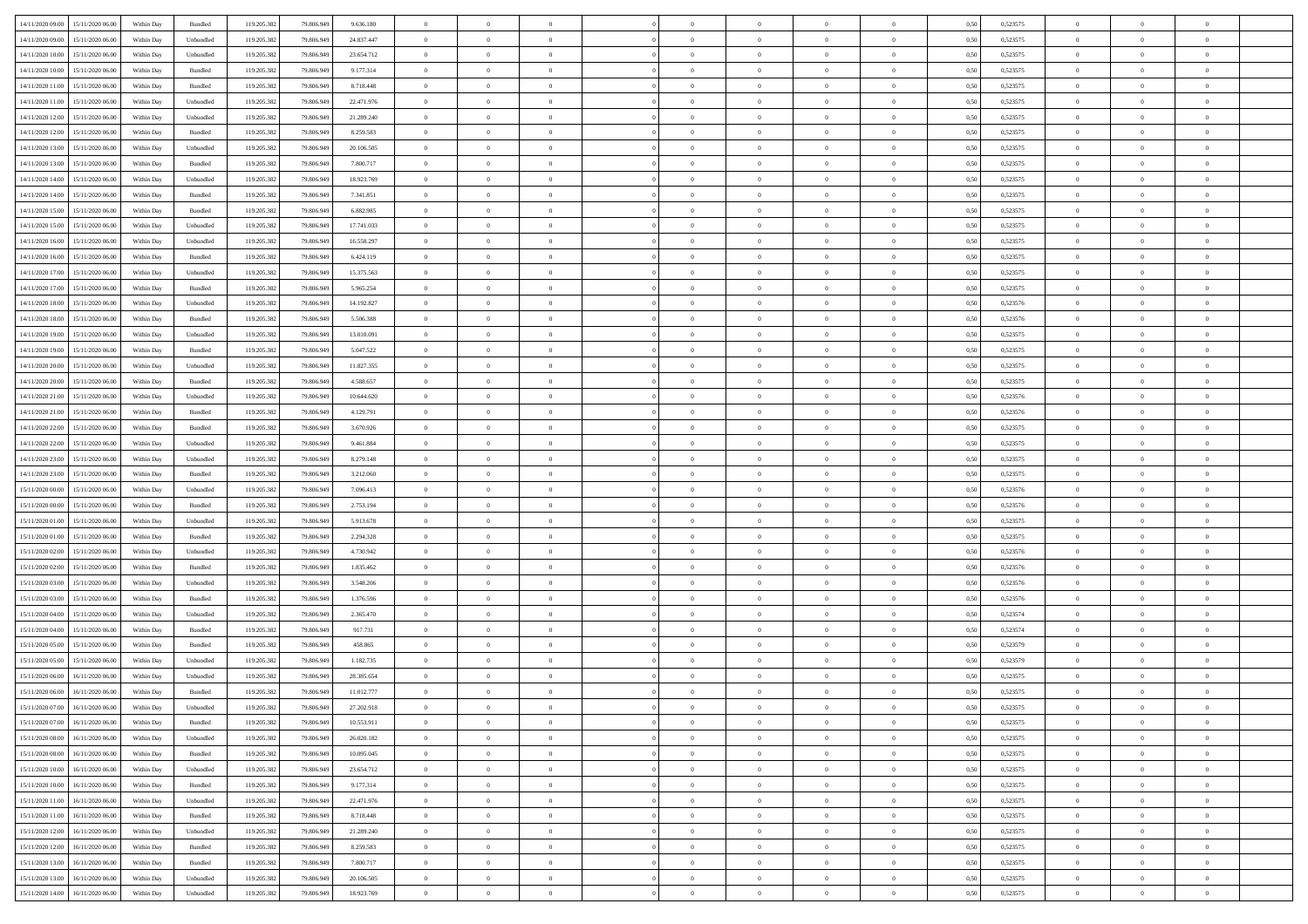|                                      |            |           |             |            |            | $\overline{0}$ | $\overline{0}$ |                | $\overline{0}$ | $\theta$       |                | $\theta$       |      |          | $\theta$       | $\theta$       | $\overline{0}$ |  |
|--------------------------------------|------------|-----------|-------------|------------|------------|----------------|----------------|----------------|----------------|----------------|----------------|----------------|------|----------|----------------|----------------|----------------|--|
| 15/11/2020 14:00 16/11/2020 06:00    | Within Day | Bundled   | 119.205.382 | 79.806.949 | 7.341.851  |                |                |                |                |                |                |                | 0,50 | 0,523575 |                |                |                |  |
| 15/11/2020 15:00<br>16/11/2020 06.00 | Within Day | Unbundled | 119.205.38  | 79.806.94  | 17.741.033 | $\bf{0}$       | $\bf{0}$       | $\bf{0}$       | $\bf{0}$       | $\overline{0}$ | $\overline{0}$ | $\bf{0}$       | 0,50 | 0,523575 | $\,$ 0 $\,$    | $\bf{0}$       | $\overline{0}$ |  |
| 15/11/2020 15:00<br>16/11/2020 06:00 | Within Day | Bundled   | 119.205.382 | 79,806,949 | 6.882.985  | $\overline{0}$ | $\bf{0}$       | $\overline{0}$ | $\bf{0}$       | $\bf{0}$       | $\overline{0}$ | $\bf{0}$       | 0.50 | 0,523575 | $\bf{0}$       | $\overline{0}$ | $\overline{0}$ |  |
| 15/11/2020 16:00<br>16/11/2020 06.00 | Within Day | Unbundled | 119.205.382 | 79.806.949 | 16.558.297 | $\overline{0}$ | $\overline{0}$ | $\overline{0}$ | $\overline{0}$ | $\theta$       | $\overline{0}$ | $\bf{0}$       | 0,50 | 0,523575 | $\,$ 0 $\,$    | $\theta$       | $\overline{0}$ |  |
| 15/11/2020 16.00<br>16/11/2020 06.00 | Within Day | Bundled   | 119.205.38  | 79.806.949 | 6.424.119  | $\bf{0}$       | $\overline{0}$ | $\bf{0}$       | $\overline{0}$ | $\bf{0}$       | $\overline{0}$ | $\bf{0}$       | 0,50 | 0,523575 | $\,$ 0 $\,$    | $\bf{0}$       | $\overline{0}$ |  |
|                                      |            |           |             |            |            |                |                |                |                |                |                |                |      |          |                |                |                |  |
| 15/11/2020 17:00<br>16/11/2020 06.00 | Within Day | Unbundled | 119,205.38  | 79,806,949 | 15.375.563 | $\overline{0}$ | $\bf{0}$       | $\overline{0}$ | $\bf{0}$       | $\overline{0}$ | $\overline{0}$ | $\bf{0}$       | 0.50 | 0.523575 | $\,$ 0 $\,$    | $\theta$       | $\overline{0}$ |  |
| 15/11/2020 17:00<br>16/11/2020 06.00 | Within Day | Bundled   | 119.205.38  | 79.806.949 | 5.965.254  | $\bf{0}$       | $\overline{0}$ | $\overline{0}$ | $\overline{0}$ | $\overline{0}$ | $\overline{0}$ | $\bf{0}$       | 0,50 | 0,523575 | $\,$ 0 $\,$    | $\theta$       | $\overline{0}$ |  |
| 15/11/2020 18:00<br>16/11/2020 06.00 | Within Day | Unbundled | 119.205.38  | 79.806.949 | 14.192.827 | $\bf{0}$       | $\bf{0}$       | $\bf{0}$       | $\overline{0}$ | $\overline{0}$ | $\overline{0}$ | $\bf{0}$       | 0,50 | 0,523576 | $\,$ 0 $\,$    | $\bf{0}$       | $\overline{0}$ |  |
| 15/11/2020 18:00<br>16/11/2020 06:00 | Within Day | Bundled   | 119,205.38  | 79,806,949 | 5.506.388  | $\overline{0}$ | $\bf{0}$       | $\overline{0}$ | $\bf{0}$       | $\overline{0}$ | $\overline{0}$ | $\bf{0}$       | 0.50 | 0.523576 | $\bf{0}$       | $\overline{0}$ | $\overline{0}$ |  |
| 15/11/2020 19:00<br>16/11/2020 06.00 | Within Day | Unbundled | 119.205.382 | 79.806.949 | 13.010.091 | $\bf{0}$       | $\bf{0}$       | $\overline{0}$ | $\overline{0}$ | $\overline{0}$ | $\overline{0}$ | $\bf{0}$       | 0,50 | 0,523575 | $\,$ 0 $\,$    | $\bf{0}$       | $\overline{0}$ |  |
|                                      |            |           |             |            |            |                |                |                |                |                |                |                |      |          |                |                |                |  |
| 15/11/2020 19:00<br>16/11/2020 06.00 | Within Day | Bundled   | 119.205.38  | 79.806.949 | 5.047.522  | $\bf{0}$       | $\bf{0}$       | $\bf{0}$       | $\bf{0}$       | $\bf{0}$       | $\overline{0}$ | $\bf{0}$       | 0,50 | 0,523575 | $\,$ 0 $\,$    | $\bf{0}$       | $\overline{0}$ |  |
| 15/11/2020 20:00<br>16/11/2020 06.00 | Within Day | Bundled   | 119.205.382 | 79,806,949 | 4.588.657  | $\overline{0}$ | $\bf{0}$       | $\overline{0}$ | $\overline{0}$ | $\bf{0}$       | $\overline{0}$ | $\bf{0}$       | 0.50 | 0,523575 | $\bf{0}$       | $\overline{0}$ | $\,$ 0         |  |
| 15/11/2020 20.00<br>16/11/2020 06.00 | Within Day | Unbundled | 119.205.38  | 79.806.949 | 11.827.355 | $\overline{0}$ | $\overline{0}$ | $\overline{0}$ | $\theta$       | $\theta$       | $\overline{0}$ | $\bf{0}$       | 0,50 | 0,523575 | $\,$ 0 $\,$    | $\theta$       | $\overline{0}$ |  |
| 15/11/2020 21.00<br>16/11/2020 06.00 | Within Day | Unbundled | 119.205.38  | 79.806.94  | 10.644.620 | $\bf{0}$       | $\overline{0}$ | $\bf{0}$       | $\bf{0}$       | $\bf{0}$       | $\overline{0}$ | $\bf{0}$       | 0,50 | 0,523576 | $\,$ 0 $\,$    | $\bf{0}$       | $\overline{0}$ |  |
| 15/11/2020 21.00<br>16/11/2020 06.00 | Within Day | Bundled   | 119.205.382 | 79,806,949 | 4.129.791  | $\overline{0}$ | $\bf{0}$       | $\overline{0}$ | $\bf{0}$       | $\overline{0}$ | $\theta$       | $\bf{0}$       | 0.50 | 0.523576 | $\,$ 0 $\,$    | $\theta$       | $\overline{0}$ |  |
| 15/11/2020 22.00<br>16/11/2020 06.00 | Within Day | Unbundled | 119.205.382 | 79.806.949 | 9.461.884  | $\overline{0}$ | $\overline{0}$ | $\overline{0}$ | $\overline{0}$ | $\overline{0}$ | $\overline{0}$ | $\bf{0}$       | 0,50 | 0,523575 | $\,$ 0 $\,$    | $\theta$       | $\overline{0}$ |  |
|                                      |            |           |             |            |            |                |                |                |                |                |                |                |      |          |                |                |                |  |
| 15/11/2020 22.00<br>16/11/2020 06.00 | Within Day | Bundled   | 119.205.38  | 79.806.949 | 3.670.926  | $\bf{0}$       | $\bf{0}$       | $\bf{0}$       | $\overline{0}$ | $\bf{0}$       | $\overline{0}$ | $\bf{0}$       | 0,50 | 0,523575 | $\,$ 0 $\,$    | $\bf{0}$       | $\overline{0}$ |  |
| 15/11/2020 23:00<br>16/11/2020 06:00 | Within Day | Unbundled | 119,205.38  | 79,806.949 | 8.279.148  | $\overline{0}$ | $\bf{0}$       | $\overline{0}$ | $\bf{0}$       | $\overline{0}$ | $\overline{0}$ | $\bf{0}$       | 0.50 | 0.523575 | $\bf{0}$       | $\overline{0}$ | $\overline{0}$ |  |
| 15/11/2020 23.00<br>16/11/2020 06.00 | Within Day | Bundled   | 119.205.382 | 79.806.949 | 3.212.060  | $\bf{0}$       | $\bf{0}$       | $\overline{0}$ | $\overline{0}$ | $\overline{0}$ | $\overline{0}$ | $\bf{0}$       | 0,50 | 0,523575 | $\,$ 0 $\,$    | $\bf{0}$       | $\overline{0}$ |  |
| 16/11/2020 00:00<br>16/11/2020 06.00 | Within Day | Unbundled | 119.205.38  | 79.806.949 | 7.096.413  | $\bf{0}$       | $\bf{0}$       | $\bf{0}$       | $\bf{0}$       | $\overline{0}$ | $\overline{0}$ | $\bf{0}$       | 0,50 | 0,523576 | $\,$ 0 $\,$    | $\bf{0}$       | $\overline{0}$ |  |
| 16/11/2020 00:00<br>16/11/2020 06.00 | Within Day | Bundled   | 119.205.382 | 79,806,949 | 2.753.194  | $\overline{0}$ | $\bf{0}$       | $\overline{0}$ | $\overline{0}$ | $\bf{0}$       | $\overline{0}$ | $\bf{0}$       | 0.50 | 0,523576 | $\bf{0}$       | $\overline{0}$ | $\,$ 0         |  |
| 16/11/2020 01:00<br>16/11/2020 06.00 | Within Day | Unbundled | 119.205.382 | 79.806.949 | 5.913.678  | $\overline{0}$ | $\overline{0}$ | $\overline{0}$ | $\theta$       | $\theta$       | $\overline{0}$ | $\bf{0}$       | 0,50 | 0,523575 | $\,$ 0 $\,$    | $\theta$       | $\overline{0}$ |  |
|                                      |            |           |             |            |            |                |                |                |                |                |                |                |      |          |                |                |                |  |
| 16/11/2020 01:00<br>16/11/2020 06.00 | Within Day | Bundled   | 119.205.38  | 79.806.949 | 2.294.328  | $\bf{0}$       | $\bf{0}$       | $\bf{0}$       | $\bf{0}$       | $\overline{0}$ | $\overline{0}$ | $\bf{0}$       | 0,50 | 0,523575 | $\,$ 0 $\,$    | $\bf{0}$       | $\overline{0}$ |  |
| 16/11/2020 02.00<br>16/11/2020 06.00 | Within Day | Unbundled | 119,205.38  | 79,806.949 | 4.730.942  | $\overline{0}$ | $\bf{0}$       | $\overline{0}$ | $\bf{0}$       | $\overline{0}$ | $\overline{0}$ | $\bf{0}$       | 0.50 | 0.523576 | $\bf{0}$       | $\theta$       | $\overline{0}$ |  |
| 16/11/2020 02.00<br>16/11/2020 06.00 | Within Day | Bundled   | 119.205.382 | 79.806.949 | 1.835.462  | $\bf{0}$       | $\overline{0}$ | $\overline{0}$ | $\overline{0}$ | $\overline{0}$ | $\overline{0}$ | $\bf{0}$       | 0,50 | 0,523576 | $\,$ 0 $\,$    | $\theta$       | $\overline{0}$ |  |
| 16/11/2020 03:00<br>16/11/2020 06.00 | Within Day | Bundled   | 119.205.38  | 79.806.949 | 1.376.596  | $\bf{0}$       | $\overline{0}$ | $\bf{0}$       | $\overline{0}$ | $\bf{0}$       | $\overline{0}$ | $\bf{0}$       | 0,50 | 0,523576 | $\,$ 0 $\,$    | $\bf{0}$       | $\overline{0}$ |  |
| 16/11/2020 03.00<br>16/11/2020 06:00 | Within Day | Unbundled | 119,205.38  | 79,806,949 | 3.548.206  | $\overline{0}$ | $\bf{0}$       | $\overline{0}$ | $\bf{0}$       | $\overline{0}$ | $\overline{0}$ | $\bf{0}$       | 0.50 | 0.523576 | $\bf{0}$       | $\overline{0}$ | $\overline{0}$ |  |
| 16/11/2020 04:00<br>16/11/2020 06.00 | Within Day | Unbundled | 119.205.382 | 79.806.949 | 2.365.470  | $\overline{0}$ | $\bf{0}$       | $\overline{0}$ | $\overline{0}$ | $\overline{0}$ | $\overline{0}$ | $\bf{0}$       | 0,50 | 0,523574 | $\,$ 0 $\,$    | $\bf{0}$       | $\overline{0}$ |  |
| 16/11/2020 04:00<br>16/11/2020 06.00 | Within Day | Bundled   | 119.205.38  | 79.806.949 | 917.731    | $\bf{0}$       | $\bf{0}$       | $\bf{0}$       | $\bf{0}$       | $\overline{0}$ | $\overline{0}$ | $\bf{0}$       | 0,50 | 0,523574 | $\,$ 0 $\,$    | $\bf{0}$       | $\overline{0}$ |  |
|                                      |            |           |             |            |            |                |                |                |                |                |                |                |      |          |                |                |                |  |
| 16/11/2020 05:00<br>16/11/2020 06.00 | Within Day | Unbundled | 119.205.382 | 79,806,949 | 1.182.735  | $\overline{0}$ | $\bf{0}$       | $\overline{0}$ | $\overline{0}$ | $\bf{0}$       | $\overline{0}$ | $\bf{0}$       | 0.50 | 0,523579 | $\bf{0}$       | $\overline{0}$ | $\,$ 0         |  |
| 16/11/2020 05:00<br>16/11/2020 06:00 | Within Day | Bundled   | 119.205.38  | 79,806.949 | 458,865    | $\overline{0}$ | $\overline{0}$ | $\overline{0}$ | $\overline{0}$ | $\overline{0}$ | $\overline{0}$ | $\bf{0}$       | 0.5( | 0,523579 | $\theta$       | $\theta$       | $\overline{0}$ |  |
| 16/11/2020 06.00<br>17/11/2020 06.00 | Within Day | Unbundled | 119.205.38  | 79.806.949 | 28.385.654 | $\bf{0}$       | $\bf{0}$       | $\bf{0}$       | $\bf{0}$       | $\overline{0}$ | $\overline{0}$ | $\bf{0}$       | 0,50 | 0,523575 | $\,$ 0 $\,$    | $\bf{0}$       | $\overline{0}$ |  |
| 16/11/2020 06:00<br>17/11/2020 06.00 | Within Day | Bundled   | 119.205.382 | 79,806,949 | 11.012.777 | $\overline{0}$ | $\bf{0}$       | $\overline{0}$ | $\bf{0}$       | $\overline{0}$ | $\overline{0}$ | $\bf{0}$       | 0.50 | 0,523575 | $\,$ 0 $\,$    | $\bf{0}$       | $\overline{0}$ |  |
| 16/11/2020 07:00<br>17/11/2020 06.00 | Within Dav | Unbundled | 119.205.38  | 79,806,949 | 27.202.918 | $\overline{0}$ | $\overline{0}$ | $\overline{0}$ | $\overline{0}$ | $\overline{0}$ | $\overline{0}$ | $\bf{0}$       | 0.5( | 0,523575 | $\theta$       | $\theta$       | $\overline{0}$ |  |
| 16/11/2020 07:00<br>17/11/2020 06.00 | Within Day | Bundled   | 119.205.38  | 79.806.949 | 10.553.911 | $\bf{0}$       | $\bf{0}$       | $\bf{0}$       | $\bf{0}$       | $\overline{0}$ | $\overline{0}$ | $\bf{0}$       | 0,50 | 0,523575 | $\,$ 0 $\,$    | $\bf{0}$       | $\overline{0}$ |  |
| 17/11/2020 06:00                     |            | Unbundled | 119,205.38  | 79,806.949 | 26.020.182 |                | $\bf{0}$       | $\overline{0}$ |                | $\overline{0}$ | $\overline{0}$ |                | 0.50 | 0.523575 | $\bf{0}$       | $\overline{0}$ | $\overline{0}$ |  |
| 16/11/2020 08:00                     | Within Day |           |             |            |            | $\overline{0}$ |                |                | $\bf{0}$       |                |                | $\bf{0}$       |      |          |                |                |                |  |
| 16/11/2020 08:00<br>17/11/2020 06.00 | Within Dav | Bundled   | 119.205.38  | 79,806.949 | 10.095.045 | $\overline{0}$ | $\overline{0}$ | $\overline{0}$ | $\overline{0}$ | $\overline{0}$ | $\overline{0}$ | $\bf{0}$       | 0.50 | 0,523575 | $\theta$       | $\theta$       | $\overline{0}$ |  |
| 16/11/2020 09:00<br>17/11/2020 06.00 | Within Day | Unbundled | 119.205.38  | 79.806.949 | 24.837.447 | $\bf{0}$       | $\bf{0}$       | $\bf{0}$       | $\bf{0}$       | $\overline{0}$ | $\overline{0}$ | $\bf{0}$       | 0,50 | 0,523575 | $\,$ 0 $\,$    | $\bf{0}$       | $\overline{0}$ |  |
| 16/11/2020 09:00<br>17/11/2020 06.00 | Within Day | Bundled   | 119.205.382 | 79,806,949 | 9.636.180  | $\overline{0}$ | $\bf{0}$       | $\overline{0}$ | $\overline{0}$ | $\bf{0}$       | $\overline{0}$ | $\bf{0}$       | 0.50 | 0,523575 | $\bf{0}$       | $\overline{0}$ | $\overline{0}$ |  |
| 16/11/2020 10:00<br>17/11/2020 06.00 | Within Dav | Bundled   | 119.205.382 | 79,806.949 | 9.177.314  | $\overline{0}$ | $\overline{0}$ | $\overline{0}$ | $\overline{0}$ | $\overline{0}$ | $\overline{0}$ | $\bf{0}$       | 0.5( | 0,523575 | $\theta$       | $\theta$       | $\overline{0}$ |  |
| 16/11/2020 10:00<br>17/11/2020 06.00 | Within Day | Unbundled | 119.205.38  | 79.806.949 | 23.654.712 | $\bf{0}$       | $\bf{0}$       | $\bf{0}$       | $\bf{0}$       | $\overline{0}$ | $\overline{0}$ | $\bf{0}$       | 0,50 | 0,523575 | $\,$ 0 $\,$    | $\bf{0}$       | $\overline{0}$ |  |
| 16/11/2020 11:00<br>17/11/2020 06.00 | Within Day | Unbundled | 119.205.38  | 79,806.949 | 22.471.976 | $\overline{0}$ | $\overline{0}$ | $\overline{0}$ | $\bf{0}$       | $\overline{0}$ | $\overline{0}$ | $\bf{0}$       | 0.50 | 0,523575 | $\bf{0}$       | $\theta$       | $\overline{0}$ |  |
| 17/11/2020 06.00                     | Within Dav | Bundled   | 119.205.38  | 79,806.949 | 8.718.448  | $\overline{0}$ | $\overline{0}$ | $\overline{0}$ | $\theta$       | $\theta$       | $\overline{0}$ | $\overline{0}$ | 0.5( | 0,523575 | $\theta$       | $\theta$       | $\overline{0}$ |  |
| 16/11/2020 11:00                     |            |           |             |            |            |                |                |                |                |                |                |                |      |          |                |                |                |  |
| 16/11/2020 12:00<br>17/11/2020 06.00 | Within Day | Unbundled | 119.205.38  | 79.806.949 | 21.289.240 | $\bf{0}$       | $\bf{0}$       | $\bf{0}$       | $\bf{0}$       | $\bf{0}$       | $\overline{0}$ | $\bf{0}$       | 0,50 | 0,523575 | $\,$ 0 $\,$    | $\overline{0}$ | $\overline{0}$ |  |
| 16/11/2020 12:00 17/11/2020 06:00    | Within Day | Bundled   | 119.205.382 | 79.806.949 | 8.259.583  | $\bf{0}$       | $\theta$       |                | $\Omega$       | $\Omega$       |                |                | 0,50 | 0,523575 | $\bf{0}$       | $\bf{0}$       |                |  |
| 16/11/2020 13:00 17/11/2020 06:00    | Within Day | Unbundled | 119.205.382 | 79.806.949 | 20.106.505 | $\overline{0}$ | $\overline{0}$ | $\Omega$       | $\theta$       | $\overline{0}$ | $\overline{0}$ | $\bf{0}$       | 0,50 | 0,523575 | $\theta$       | $\theta$       | $\overline{0}$ |  |
| 16/11/2020 13:00<br>17/11/2020 06.00 | Within Day | Bundled   | 119.205.38  | 79.806.949 | 7.800.717  | $\overline{0}$ | $\bf{0}$       | $\overline{0}$ | $\overline{0}$ | $\bf{0}$       | $\overline{0}$ | $\bf{0}$       | 0,50 | 0,523575 | $\bf{0}$       | $\overline{0}$ | $\bf{0}$       |  |
| 16/11/2020 14:00 17/11/2020 06:00    | Within Day | Unbundled | 119.205.382 | 79,806,949 | 18.923.769 | $\overline{0}$ | $\bf{0}$       | $\overline{0}$ | $\overline{0}$ | $\overline{0}$ | $\overline{0}$ | $\,$ 0 $\,$    | 0.50 | 0,523575 | $\overline{0}$ | $\bf{0}$       | $\,$ 0 $\,$    |  |
| 16/11/2020 14:00 17/11/2020 06:00    | Within Day | Bundled   | 119.205.382 | 79.806.949 | 7.341.851  | $\overline{0}$ | $\overline{0}$ | $\overline{0}$ | $\overline{0}$ | $\overline{0}$ | $\overline{0}$ | $\bf{0}$       | 0.50 | 0,523575 | $\overline{0}$ | $\theta$       | $\overline{0}$ |  |
|                                      |            |           |             |            |            |                |                |                |                |                |                |                |      |          | $\bf{0}$       |                |                |  |
| 16/11/2020 15:00<br>17/11/2020 06.00 | Within Day | Unbundled | 119.205.382 | 79.806.949 | 17.741.033 | $\overline{0}$ | $\bf{0}$       | $\overline{0}$ | $\bf{0}$       | $\overline{0}$ | $\bf{0}$       | $\bf{0}$       | 0,50 | 0,523575 |                | $\overline{0}$ | $\overline{0}$ |  |
| 17/11/2020 06:00<br>16/11/2020 15:00 | Within Day | Bundled   | 119.205.382 | 79,806,949 | 6.882.985  | $\overline{0}$ | $\bf{0}$       | $\overline{0}$ | $\overline{0}$ | $\bf{0}$       | $\overline{0}$ | $\bf{0}$       | 0.50 | 0.523575 | $\,$ 0 $\,$    | $\overline{0}$ | $\,$ 0         |  |
| 16/11/2020 16:00<br>17/11/2020 06:00 | Within Dav | Unbundled | 119.205.382 | 79.806.949 | 16.558.297 | $\overline{0}$ | $\overline{0}$ | $\overline{0}$ | $\overline{0}$ | $\overline{0}$ | $\overline{0}$ | $\bf{0}$       | 0.50 | 0,523575 | $\overline{0}$ | $\theta$       | $\overline{0}$ |  |
| 16/11/2020 16:00<br>17/11/2020 06.00 | Within Day | Bundled   | 119.205.38  | 79.806.949 | 6.424.119  | $\overline{0}$ | $\overline{0}$ | $\overline{0}$ | $\overline{0}$ | $\overline{0}$ | $\overline{0}$ | $\bf{0}$       | 0,50 | 0,523575 | $\bf{0}$       | $\overline{0}$ | $\overline{0}$ |  |
| 17/11/2020 06:00<br>16/11/2020 17.00 | Within Day | Bundled   | 119.205.382 | 79,806,949 | 5.965.254  | $\overline{0}$ | $\overline{0}$ | $\overline{0}$ | $\overline{0}$ | $\bf{0}$       | $\overline{0}$ | $\bf{0}$       | 0.50 | 0.523575 | $\mathbf{0}$   | $\bf{0}$       | $\,$ 0         |  |
| 16/11/2020 17:00 17/11/2020 06:00    | Within Dav | Unbundled | 119.205.382 | 79.806.949 | 15.375.563 | $\overline{0}$ | $\overline{0}$ | $\overline{0}$ | $\overline{0}$ | $\overline{0}$ | $\overline{0}$ | $\bf{0}$       | 0,50 | 0,523575 | $\overline{0}$ | $\theta$       | $\overline{0}$ |  |
|                                      |            |           |             |            |            |                |                |                |                |                |                |                |      |          |                |                |                |  |
| 16/11/2020 18:00<br>17/11/2020 06.00 | Within Day | Unbundled | 119.205.38  | 79.806.949 | 14.192.827 | $\overline{0}$ | $\bf{0}$       | $\overline{0}$ | $\bf{0}$       | $\overline{0}$ | $\bf{0}$       | $\bf{0}$       | 0,50 | 0,523576 | $\bf{0}$       | $\bf{0}$       | $\overline{0}$ |  |
| 16/11/2020 18:00 17/11/2020 06:00    | Within Day | Bundled   | 119.205.382 | 79.806.949 | 5.506.388  | $\,$ 0 $\,$    | $\bf{0}$       | $\overline{0}$ | $\overline{0}$ | $\,$ 0 $\,$    | $\overline{0}$ | $\bf{0}$       | 0,50 | 0,523576 | $\overline{0}$ | $\,$ 0 $\,$    | $\,$ 0 $\,$    |  |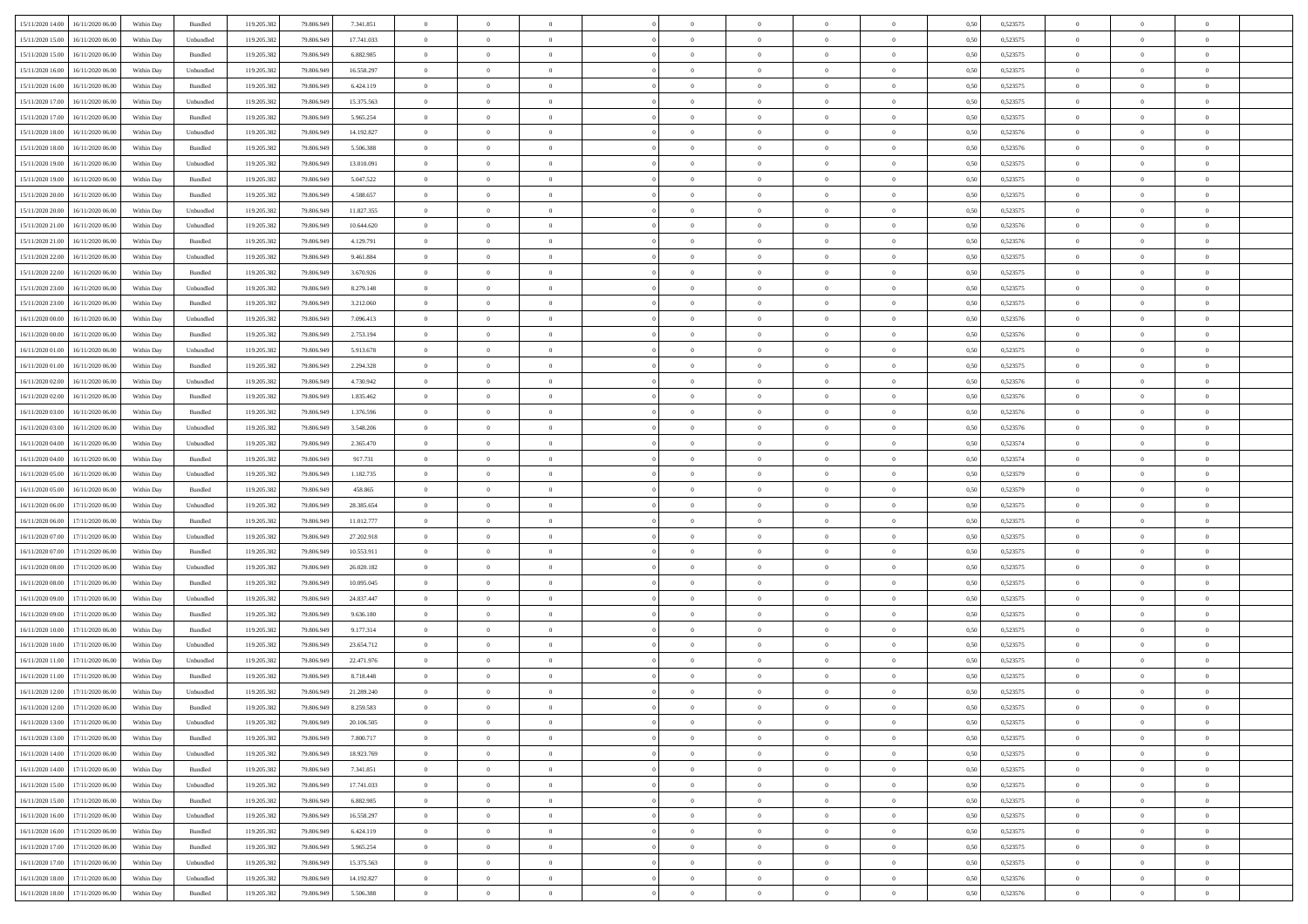| 16/11/2020 19:00                  | 17/11/2020 06:00                  | Within Day | Unbundled | 119.205.382 | 79.806.949 | 13.010.091 | $\overline{0}$ | $\theta$       |                | $\overline{0}$ | $\bf{0}$       | $\overline{0}$ | $\theta$       | 0,50 | 0,523575 | $\theta$       | $\theta$       | $\overline{0}$           |  |
|-----------------------------------|-----------------------------------|------------|-----------|-------------|------------|------------|----------------|----------------|----------------|----------------|----------------|----------------|----------------|------|----------|----------------|----------------|--------------------------|--|
| 16/11/2020 19:00                  | 17/11/2020 06.00                  | Within Day | Bundled   | 119.205.382 | 79.806.949 | 5.047.522  | $\overline{0}$ | $\theta$       | $\overline{0}$ | $\overline{0}$ | $\,$ 0         | $\bf{0}$       | $\bf{0}$       | 0,50 | 0,523575 | $\,$ 0 $\,$    | $\overline{0}$ | $\overline{0}$           |  |
|                                   |                                   |            |           |             |            |            |                |                |                |                |                |                |                |      |          |                |                |                          |  |
| 16/11/2020 20.00                  | 17/11/2020 06:00                  | Within Day | Unbundled | 119.205.382 | 79.806.949 | 11.827.355 | $\overline{0}$ | $\bf{0}$       | $\overline{0}$ | $\overline{0}$ | $\bf{0}$       | $\overline{0}$ | $\mathbf{0}$   | 0.50 | 0,523575 | $\bf{0}$       | $\overline{0}$ | $\overline{0}$           |  |
| 16/11/2020 20.00                  | 17/11/2020 06.00                  | Within Day | Bundled   | 119.205.382 | 79.806.949 | 4.588.657  | $\overline{0}$ | $\overline{0}$ | $\overline{0}$ | $\overline{0}$ | $\,$ 0         | $\overline{0}$ | $\overline{0}$ | 0,50 | 0,523575 | $\,$ 0 $\,$    | $\overline{0}$ | $\overline{0}$           |  |
| 16/11/2020 21.00                  | 17/11/2020 06.00                  | Within Day | Unbundled | 119.205.382 | 79.806.949 | 10.644.620 | $\overline{0}$ | $\theta$       | $\overline{0}$ |                | $\bf{0}$       | $\overline{0}$ | $\bf{0}$       | 0,50 | 0,523576 | $\,$ 0 $\,$    | $\overline{0}$ | $\overline{0}$           |  |
| 16/11/2020 21:00                  | 17/11/2020 06:00                  | Within Day | Bundled   | 119.205.382 | 79,806,949 | 4.129.791  | $\overline{0}$ | $\overline{0}$ | $\overline{0}$ | $\overline{0}$ | $\bf{0}$       | $\overline{0}$ | $\bf{0}$       | 0.50 | 0.523576 | $\,0\,$        | $\theta$       | $\overline{0}$           |  |
| 16/11/2020 22.00                  | 17/11/2020 06.00                  | Within Day | Unbundled | 119.205.382 | 79.806.949 | 9.461.884  | $\overline{0}$ | $\overline{0}$ | $\overline{0}$ | $\overline{0}$ | $\,$ 0         | $\overline{0}$ | $\overline{0}$ | 0,50 | 0,523575 | $\,0\,$        | $\theta$       | $\overline{0}$           |  |
| 16/11/2020 22.00                  | 17/11/2020 06.00                  | Within Day | Bundled   | 119.205.382 | 79.806.949 | 3.670.926  | $\overline{0}$ | $\theta$       | $\overline{0}$ |                | $\,$ 0         | $\bf{0}$       | $\bf{0}$       | 0,50 | 0,523575 | $\,$ 0 $\,$    | $\overline{0}$ | $\overline{0}$           |  |
| 16/11/2020 23.00                  | 17/11/2020 06:00                  | Within Day | Unbundled | 119.205.382 | 79,806,949 | 8.279.148  | $\overline{0}$ | $\overline{0}$ | $\overline{0}$ | $\overline{0}$ | $\bf{0}$       | $\overline{0}$ | $\bf{0}$       | 0.50 | 0.523575 | $\,0\,$        | $\overline{0}$ | $\overline{0}$           |  |
| 16/11/2020 23.00                  | 17/11/2020 06.00                  | Within Day | Bundled   | 119.205.382 | 79.806.949 | 3.212.060  | $\overline{0}$ | $\overline{0}$ | $\overline{0}$ | $\overline{0}$ | $\bf{0}$       | $\overline{0}$ | $\bf{0}$       | 0,50 | 0,523575 | $\,$ 0 $\,$    | $\overline{0}$ | $\overline{0}$           |  |
| 17/11/2020 00:00                  | 17/11/2020 06.00                  | Within Day | Bundled   | 119.205.382 | 79.806.949 | 2.753.194  | $\bf{0}$       | $\theta$       | $\overline{0}$ | $\overline{0}$ | $\,$ 0         | $\overline{0}$ | $\bf{0}$       | 0,50 | 0,523576 | $\,$ 0 $\,$    | $\overline{0}$ | $\overline{0}$           |  |
| 17/11/2020 00:00                  | 17/11/2020 06:00                  | Within Day | Unbundled | 119.205.382 | 79,806,949 | 7.096.413  | $\overline{0}$ | $\overline{0}$ | $\overline{0}$ | $\overline{0}$ | $\bf{0}$       | $\overline{0}$ | $\mathbf{0}$   | 0.50 | 0,523576 | $\bf{0}$       | $\overline{0}$ | $\overline{\phantom{a}}$ |  |
| 17/11/2020 01:00                  | 17/11/2020 06.00                  | Within Day | Unbundled | 119.205.382 | 79.806.949 | 5.913.678  | $\overline{0}$ | $\overline{0}$ | $\overline{0}$ | $\overline{0}$ | $\,$ 0         | $\overline{0}$ | $\overline{0}$ | 0,50 | 0,523575 | $\,$ 0 $\,$    | $\overline{0}$ | $\overline{0}$           |  |
| 17/11/2020 01:00                  | 17/11/2020 06.00                  | Within Day | Bundled   | 119.205.382 | 79.806.949 | 2.294.328  | $\overline{0}$ | $\theta$       | $\overline{0}$ |                | $\bf{0}$       | $\overline{0}$ | $\bf{0}$       | 0,50 | 0,523575 | $\,$ 0 $\,$    | $\overline{0}$ | $\overline{0}$           |  |
| 17/11/2020 02:00                  | 17/11/2020 06:00                  | Within Day | Unbundled | 119.205.382 | 79,806,949 | 4.730.942  | $\overline{0}$ | $\overline{0}$ | $\overline{0}$ | $\overline{0}$ | $\bf{0}$       | $\overline{0}$ | $\bf{0}$       | 0.50 | 0.523576 | $\,0\,$        | $\overline{0}$ | $\overline{0}$           |  |
|                                   |                                   |            |           |             |            |            | $\overline{0}$ | $\overline{0}$ | $\overline{0}$ | $\overline{0}$ | $\bf{0}$       | $\overline{0}$ | $\overline{0}$ |      |          |                | $\theta$       | $\overline{0}$           |  |
| 17/11/2020 02.00                  | 17/11/2020 06.00                  | Within Day | Bundled   | 119.205.382 | 79.806.949 | 1.835.462  |                |                |                |                |                |                |                | 0,50 | 0,523576 | $\,0\,$        |                |                          |  |
| 17/11/2020 03:00                  | 17/11/2020 06.00                  | Within Day | Unbundled | 119.205.382 | 79.806.949 | 3.548.206  | $\overline{0}$ | $\theta$       | $\overline{0}$ |                | $\,$ 0         | $\overline{0}$ | $\bf{0}$       | 0,50 | 0,523576 | $\,$ 0 $\,$    | $\overline{0}$ | $\overline{0}$           |  |
| 17/11/2020 03:00                  | 17/11/2020 06:00                  | Within Day | Bundled   | 119.205.382 | 79,806,949 | 1.376.596  | $\overline{0}$ | $\overline{0}$ | $\overline{0}$ | $\overline{0}$ | $\bf{0}$       | $\overline{0}$ | $\bf{0}$       | 0.50 | 0.523576 | $\,0\,$        | $\overline{0}$ | $\overline{\phantom{a}}$ |  |
| 17/11/2020 04:00                  | 17/11/2020 06.00                  | Within Day | Unbundled | 119.205.382 | 79.806.949 | 2.365.470  | $\overline{0}$ | $\overline{0}$ | $\overline{0}$ | $\overline{0}$ | $\,$ 0         | $\overline{0}$ | $\bf{0}$       | 0,50 | 0,523574 | $\,$ 0 $\,$    | $\overline{0}$ | $\overline{0}$           |  |
| 17/11/2020 04:00                  | 17/11/2020 06.00                  | Within Day | Bundled   | 119.205.382 | 79.806.949 | 917.731    | $\bf{0}$       | $\,$ 0 $\,$    | $\overline{0}$ | $\overline{0}$ | $\,$ 0         | $\bf{0}$       | $\bf{0}$       | 0,50 | 0,523574 | $\,$ 0 $\,$    | $\overline{0}$ | $\overline{0}$           |  |
| 17/11/2020 05:00                  | 17/11/2020 06:00                  | Within Day | Unbundled | 119.205.382 | 79,806,949 | 1.182.735  | $\overline{0}$ | $\overline{0}$ | $\overline{0}$ | $\overline{0}$ | $\bf{0}$       | $\overline{0}$ | $\mathbf{0}$   | 0.50 | 0,523579 | $\bf{0}$       | $\overline{0}$ | $\overline{\phantom{a}}$ |  |
| 17/11/2020 05:00                  | 17/11/2020 06.00                  | Within Day | Bundled   | 119.205.382 | 79.806.949 | 458.865    | $\overline{0}$ | $\overline{0}$ | $\overline{0}$ | $\overline{0}$ | $\bf{0}$       | $\overline{0}$ | $\overline{0}$ | 0,50 | 0,523579 | $\,$ 0 $\,$    | $\overline{0}$ | $\overline{0}$           |  |
| 17/11/2020 06.00                  | 18/11/2020 06.00                  | Within Day | Unbundled | 119.205.382 | 79.809.305 | 28.385.654 | $\overline{0}$ | $\theta$       | $\overline{0}$ | $\overline{0}$ | $\,$ 0         | $\overline{0}$ | $\bf{0}$       | 0,50 | 0,523575 | $\,$ 0 $\,$    | $\overline{0}$ | $\overline{0}$           |  |
| 17/11/2020 06.00                  | 18/11/2020 06:00                  | Within Day | Bundled   | 119.205.382 | 79,809.305 | 11.010.421 | $\overline{0}$ | $\overline{0}$ | $\overline{0}$ | $\overline{0}$ | $\bf{0}$       | $\overline{0}$ | $\bf{0}$       | 0.50 | 0,523575 | $\,0\,$        | $\theta$       | $\overline{0}$           |  |
| 17/11/2020 07.00                  | 18/11/2020 06.00                  | Within Day | Bundled   | 119.205.382 | 79.809.305 | 10.551.653 | $\overline{0}$ | $\overline{0}$ | $\overline{0}$ | $\overline{0}$ | $\bf{0}$       | $\overline{0}$ | $\overline{0}$ | 0,50 | 0,523575 | $\,0\,$        | $\theta$       | $\overline{0}$           |  |
| 17/11/2020 07:00                  | 18/11/2020 06.00                  | Within Day | Unbundled | 119.205.382 | 79.809.305 | 27.202.918 | $\overline{0}$ | $\theta$       | $\overline{0}$ |                | $\,$ 0         | $\overline{0}$ | $\bf{0}$       | 0,50 | 0,523575 | $\,$ 0 $\,$    | $\overline{0}$ | $\overline{0}$           |  |
| 17/11/2020 08:00                  | 18/11/2020 06:00                  | Within Day | Unbundled | 119.205.382 | 79,809.305 | 26.020.182 | $\overline{0}$ | $\overline{0}$ | $\overline{0}$ | $\overline{0}$ | $\bf{0}$       | $\overline{0}$ | $\bf{0}$       | 0.50 | 0.523575 | $\,0\,$        | $\overline{0}$ | $\overline{0}$           |  |
| 17/11/2020 08:00                  | 18/11/2020 06.00                  | Within Day | Bundled   | 119.205.382 | 79.809.305 | 10.092.885 | $\overline{0}$ | $\overline{0}$ | $\overline{0}$ | $\overline{0}$ | $\bf{0}$       | $\overline{0}$ | $\bf{0}$       | 0,50 | 0,523575 | $\,$ 0 $\,$    | $\overline{0}$ | $\overline{0}$           |  |
|                                   | 18/11/2020 06.00                  | Within Day | Unbundled |             | 79.809.305 | 24.837.447 | $\overline{0}$ | $\overline{0}$ | $\overline{0}$ | $\overline{0}$ | $\,$ 0         | $\bf{0}$       | $\bf{0}$       | 0,50 | 0,523575 | $\,$ 0 $\,$    | $\overline{0}$ | $\overline{0}$           |  |
| 17/11/2020 09:00                  |                                   |            |           | 119.205.382 |            |            |                |                |                |                |                |                |                |      |          |                |                |                          |  |
| 17/11/2020 09:00                  | 18/11/2020 06:00                  | Within Day | Bundled   | 119.205.382 | 79,809.305 | 9.634.119  | $\overline{0}$ | $\bf{0}$       | $\overline{0}$ | $\overline{0}$ | $\bf{0}$       | $\overline{0}$ | $\mathbf{0}$   | 0.50 | 0,523575 | $\bf{0}$       | $\overline{0}$ | $\overline{\phantom{a}}$ |  |
| 17/11/2020 10:00                  | 18/11/2020 06:00                  | Within Dav | Unbundled | 119.205.382 | 79,809.305 | 23.654.712 | $\overline{0}$ | $\overline{0}$ | $\overline{0}$ | $\overline{0}$ | $\overline{0}$ | $\overline{0}$ | $\overline{0}$ | 0.50 | 0,523575 | $\theta$       | $\overline{0}$ | $\overline{0}$           |  |
| 17/11/2020 10:00                  | 18/11/2020 06.00                  | Within Day | Bundled   | 119.205.382 | 79.809.305 | 9.175.351  | $\overline{0}$ | $\theta$       | $\overline{0}$ |                | $\,$ 0         | $\overline{0}$ | $\bf{0}$       | 0,50 | 0,523575 | $\,$ 0 $\,$    | $\overline{0}$ | $\overline{0}$           |  |
| 17/11/2020 11:00                  | 18/11/2020 06.00                  | Within Day | Unbundled | 119.205.382 | 79,809.305 | 22.471.976 | $\overline{0}$ | $\overline{0}$ | $\overline{0}$ | $\overline{0}$ | $\bf{0}$       | $\overline{0}$ | $\bf{0}$       | 0.50 | 0,523575 | $\,0\,$        | $\overline{0}$ | $\overline{0}$           |  |
| 17/11/2020 11:00                  | 18/11/2020 06:00                  | Within Dav | Bundled   | 119.205.382 | 79.809.305 | 8.716.583  | $\overline{0}$ | $\overline{0}$ | $\Omega$       | $\Omega$       | $\mathbf{0}$   | $\overline{0}$ | $\overline{0}$ | 0.50 | 0,523575 | $\theta$       | $\overline{0}$ | $\overline{0}$           |  |
| 17/11/2020 12:00                  | 18/11/2020 06.00                  | Within Day | Unbundled | 119.205.382 | 79.809.305 | 21.289.240 | $\overline{0}$ | $\theta$       | $\overline{0}$ |                | $\,$ 0         | $\overline{0}$ | $\bf{0}$       | 0,50 | 0,523575 | $\,$ 0 $\,$    | $\overline{0}$ | $\overline{0}$           |  |
| 17/11/2020 12:00                  | 18/11/2020 06:00                  | Within Day | Bundled   | 119.205.382 | 79,809.305 | 8.257.816  | $\overline{0}$ | $\overline{0}$ | $\overline{0}$ | $\overline{0}$ | $\bf{0}$       | $\overline{0}$ | $\bf{0}$       | 0.50 | 0.523575 | $\,0\,$        | $\overline{0}$ | $\overline{0}$           |  |
| 17/11/2020 13:00                  | 18/11/2020 06.00                  | Within Dav | Unbundled | 119.205.382 | 79.809.305 | 20.106.505 | $\overline{0}$ | $\overline{0}$ | $\overline{0}$ | $\overline{0}$ | $\overline{0}$ | $\overline{0}$ | $\overline{0}$ | 0.50 | 0,523575 | $\theta$       | $\overline{0}$ | $\overline{0}$           |  |
| 17/11/2020 13:00                  | 18/11/2020 06.00                  | Within Day | Bundled   | 119.205.382 | 79.809.305 | 7.799.048  | $\bf{0}$       | $\overline{0}$ | $\overline{0}$ | $\overline{0}$ | $\bf{0}$       | $\bf{0}$       | $\bf{0}$       | 0,50 | 0,523575 | $\,$ 0 $\,$    | $\overline{0}$ | $\overline{0}$           |  |
| 17/11/2020 14:00                  | 18/11/2020 06:00                  | Within Day | Bundled   | 119.205.382 | 79,809.305 | 7,340,280  | $\overline{0}$ | $\overline{0}$ | $\overline{0}$ | $\overline{0}$ | $\bf{0}$       | $\overline{0}$ | $\mathbf{0}$   | 0.50 | 0,523575 | $\,$ 0 $\,$    | $\overline{0}$ | $\overline{0}$           |  |
| 17/11/2020 14:00                  | 18/11/2020 06:00                  | Within Dav | Unbundled | 119.205.382 | 79.809.305 | 18.923.769 | $\overline{0}$ | $\overline{0}$ | $\Omega$       | $\Omega$       | $\mathbf{0}$   | $\overline{0}$ | $\overline{0}$ | 0.50 | 0,523575 | $\theta$       | $\overline{0}$ | $\overline{0}$           |  |
| 17/11/2020 15:00                  | 18/11/2020 06.00                  | Within Day | Unbundled | 119.205.382 | 79.809.305 | 17.741.033 | $\overline{0}$ | $\,$ 0 $\,$    | $\overline{0}$ | $\overline{0}$ | $\,$ 0         | $\overline{0}$ | $\bf{0}$       | 0,50 | 0,523575 | $\,$ 0 $\,$    | $\overline{0}$ | $\overline{0}$           |  |
| 17/11/2020 15:00                  | 18/11/2020 06:00                  | Within Day | Bundled   | 119.205.382 | 79,809.305 | 6.881.513  | $\overline{0}$ | $\overline{0}$ | $\overline{0}$ | $\overline{0}$ | $\bf{0}$       | $\overline{0}$ | $\bf{0}$       | 0.50 | 0,523575 | $\,0\,$        | $\theta$       | $\overline{0}$           |  |
| 17/11/2020 16.00                  | 18/11/2020 06:00                  | Within Dav | Unbundled | 119.205.382 | 79.809.305 | 16.558.297 | $\overline{0}$ | $\Omega$       | $\Omega$       | $\Omega$       | $\bf{0}$       | $\overline{0}$ | $\overline{0}$ | 0.50 | 0,523575 | $\theta$       | $\overline{0}$ | $\overline{0}$           |  |
| 17/11/2020 16:00                  | 18/11/2020 06.00                  | Within Day | Bundled   | 119.205.382 | 79.809.305 | 6.422.746  | $\bf{0}$       | $\,$ 0 $\,$    | $\overline{0}$ | $\bf{0}$       | $\,$ 0         | $\overline{0}$ | $\bf{0}$       | 0,50 | 0,523575 | $\,$ 0 $\,$    | $\overline{0}$ | $\overline{0}$           |  |
| 17/11/2020 17:00                  | 18/11/2020 06:00                  | Within Day |           |             | 79.809.305 | 15.375.563 |                |                |                |                |                |                |                | 0,50 | 0,523575 |                |                |                          |  |
|                                   |                                   |            | Unbundled | 119.205.382 |            |            | $\bf{0}$       | $\bf{0}$       |                |                |                |                |                |      |          | $\bf{0}$       | $\bf{0}$       |                          |  |
| 17/11/2020 17:00 18/11/2020 06:00 |                                   | Within Day | Bundled   | 119.205.382 | 79.809.305 | 5.963.978  | $\Omega$       | $\theta$       | $\overline{0}$ | $\Omega$       | $\mathbf{0}$   | $\overline{0}$ | $\mathbf{0}$   | 0.50 | 0,523575 | $\theta$       | $\theta$       | $\overline{0}$           |  |
| 17/11/2020 18:00                  | 18/11/2020 06.00                  | Within Day | Unbundled | 119.205.382 | 79.809.305 | 14.192.827 | $\bf{0}$       | $\overline{0}$ | $\overline{0}$ | $\bf{0}$       | $\overline{0}$ | $\overline{0}$ | $\mathbf{0}$   | 0,50 | 0,523576 | $\bf{0}$       | $\overline{0}$ | $\bf{0}$                 |  |
| 17/11/2020 18:00                  | 18/11/2020 06.00                  | Within Day | Bundled   | 119.205.382 | 79,809,305 | 5.505.210  | $\overline{0}$ | $\overline{0}$ | $\overline{0}$ | $\overline{0}$ | $\bf{0}$       | $\overline{0}$ | $\mathbf{0}$   | 0.50 | 0,523576 | $\overline{0}$ | $\bf{0}$       | $\bf{0}$                 |  |
| 17/11/2020 19:00                  | 18/11/2020 06:00                  | Within Day | Unbundled | 119.205.382 | 79.809.305 | 13.010.091 | $\overline{0}$ | $\overline{0}$ | $\overline{0}$ | $\overline{0}$ | $\mathbf{0}$   | $\overline{0}$ | $\mathbf{0}$   | 0.50 | 0,523575 | $\overline{0}$ | $\theta$       | $\overline{0}$           |  |
| 17/11/2020 19:00                  | 18/11/2020 06.00                  | Within Day | Bundled   | 119.205.382 | 79.809.305 | 5.046.443  | $\bf{0}$       | $\overline{0}$ | $\overline{0}$ | $\overline{0}$ | $\bf{0}$       | $\bf{0}$       | $\bf{0}$       | 0,50 | 0,523575 | $\bf{0}$       | $\overline{0}$ | $\overline{0}$           |  |
| 17/11/2020 20:00                  | 18/11/2020 06:00                  | Within Day | Unbundled | 119.205.382 | 79,809,305 | 11.827.355 | $\overline{0}$ | $\overline{0}$ | $\overline{0}$ | $\overline{0}$ | $\bf{0}$       | $\overline{0}$ | $\mathbf{0}$   | 0.50 | 0.523575 | $\,$ 0 $\,$    | $\overline{0}$ | $\overline{0}$           |  |
| 17/11/2020 20.00                  | 18/11/2020 06:00                  | Within Day | Bundled   | 119.205.382 | 79.809.305 | 4.587.675  | $\overline{0}$ | $\overline{0}$ | $\overline{0}$ | $\overline{0}$ | $\overline{0}$ | $\overline{0}$ | $\overline{0}$ | 0.50 | 0,523575 | $\overline{0}$ | $\theta$       | $\overline{0}$           |  |
| 17/11/2020 21.00                  | 18/11/2020 06.00                  | Within Day | Bundled   | 119.205.382 | 79.809.305 | 4.128.907  | $\overline{0}$ | $\,$ 0         | $\overline{0}$ | $\bf{0}$       | $\,$ 0 $\,$    | $\bf{0}$       | $\bf{0}$       | 0,50 | 0,523576 | $\,$ 0 $\,$    | $\overline{0}$ | $\,$ 0                   |  |
| 17/11/2020 21.00                  | 18/11/2020 06:00                  | Within Day | Unbundled | 119.205.382 | 79,809,305 | 10.644.620 | $\overline{0}$ | $\overline{0}$ | $\overline{0}$ | $\overline{0}$ | $\bf{0}$       | $\overline{0}$ | $\mathbf{0}$   | 0.50 | 0.523576 | $\mathbf{0}$   | $\,$ 0 $\,$    | $\overline{0}$           |  |
| 17/11/2020 22.00                  | 18/11/2020 06:00                  | Within Day | Unbundled | 119.205.382 | 79.809.305 | 9.461.884  | $\overline{0}$ | $\overline{0}$ | $\overline{0}$ | $\overline{0}$ | $\overline{0}$ | $\overline{0}$ | $\overline{0}$ | 0,50 | 0,523575 | $\overline{0}$ | $\theta$       | $\overline{0}$           |  |
| 17/11/2020 22.00                  | 18/11/2020 06.00                  | Within Day | Bundled   | 119.205.382 | 79.809.305 | 3.670.140  | $\overline{0}$ | $\overline{0}$ | $\overline{0}$ | $\bf{0}$       | $\bf{0}$       | $\bf{0}$       | $\bf{0}$       | 0,50 | 0,523575 | $\overline{0}$ | $\overline{0}$ | $\bf{0}$                 |  |
|                                   | 17/11/2020 23.00 18/11/2020 06.00 | Within Day | Unbundled | 119.205.382 | 79.809.305 | 8.279.148  | $\overline{0}$ | $\overline{0}$ | $\overline{0}$ | $\overline{0}$ | $\bf{0}$       | $\overline{0}$ | $\,$ 0 $\,$    | 0,50 | 0,523575 | $\overline{0}$ | $\,$ 0 $\,$    | $\,$ 0 $\,$              |  |
|                                   |                                   |            |           |             |            |            |                |                |                |                |                |                |                |      |          |                |                |                          |  |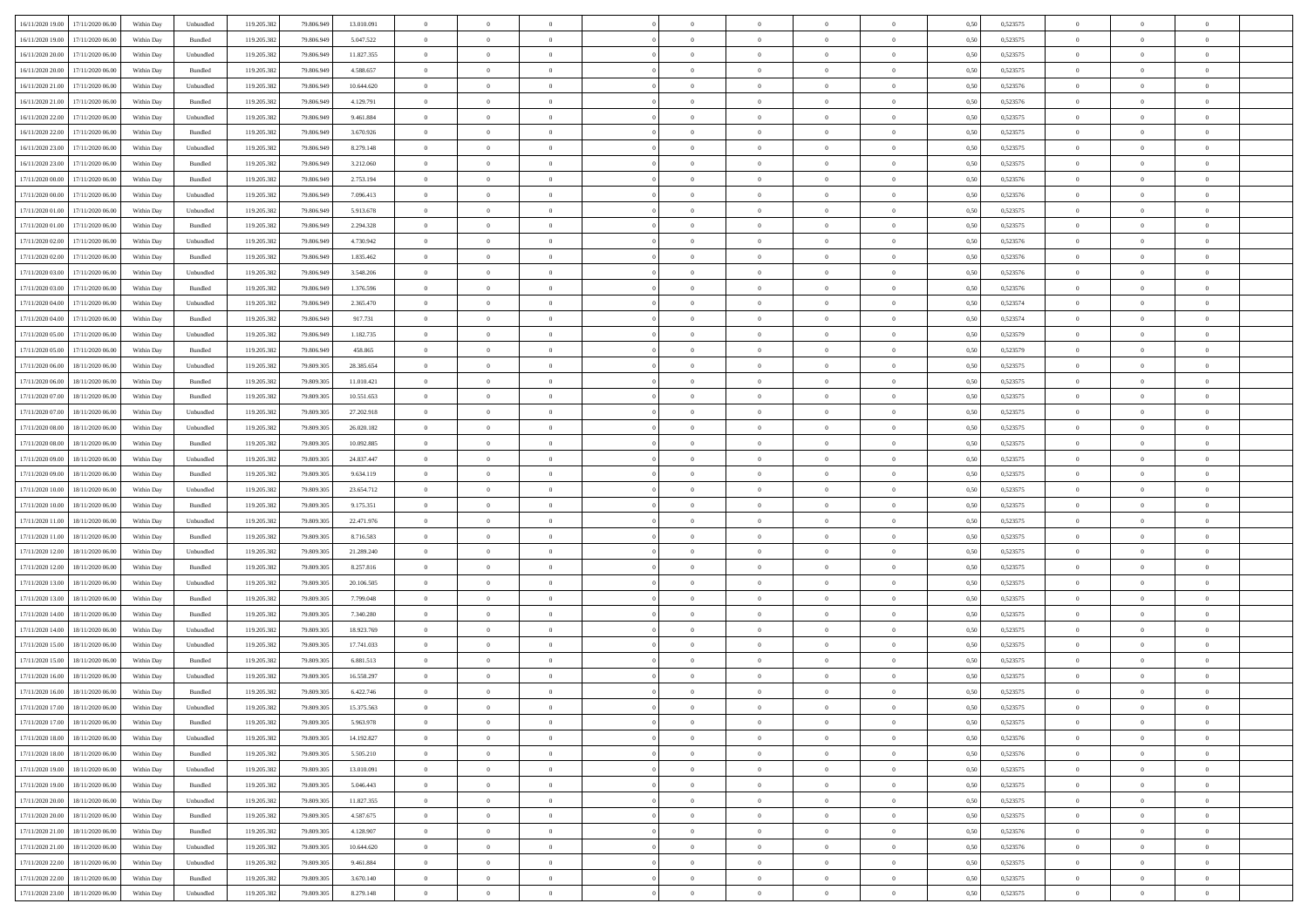|                                      |            |           |             |            |            | $\overline{0}$ | $\overline{0}$ |                | $\overline{0}$ | $\theta$       |                | $\theta$       |      |          | $\theta$       | $\theta$       | $\overline{0}$ |  |
|--------------------------------------|------------|-----------|-------------|------------|------------|----------------|----------------|----------------|----------------|----------------|----------------|----------------|------|----------|----------------|----------------|----------------|--|
| 17/11/2020 23.00 18/11/2020 06.00    | Within Day | Bundled   | 119.205.382 | 79.809.305 | 3.211.373  |                |                |                |                |                |                |                | 0,50 | 0,523575 |                |                |                |  |
| 18/11/2020 00:00<br>18/11/2020 06.00 | Within Day | Unbundled | 119.205.38  | 79.809.30  | 7.096.413  | $\bf{0}$       | $\bf{0}$       | $\bf{0}$       | $\bf{0}$       | $\overline{0}$ | $\overline{0}$ | $\bf{0}$       | 0,50 | 0,523576 | $\,$ 0 $\,$    | $\bf{0}$       | $\overline{0}$ |  |
| 18/11/2020 00:00<br>18/11/2020 06:00 | Within Day | Bundled   | 119.205.382 | 79,809.30  | 2.752.605  | $\overline{0}$ | $\bf{0}$       | $\overline{0}$ | $\bf{0}$       | $\bf{0}$       | $\overline{0}$ | $\bf{0}$       | 0.50 | 0,523576 | $\bf{0}$       | $\overline{0}$ | $\overline{0}$ |  |
| 18/11/2020 01:00<br>18/11/2020 06.00 | Within Day | Unbundled | 119.205.382 | 79.809.305 | 5.913.678  | $\overline{0}$ | $\overline{0}$ | $\overline{0}$ | $\theta$       | $\theta$       | $\overline{0}$ | $\bf{0}$       | 0,50 | 0,523575 | $\theta$       | $\theta$       | $\overline{0}$ |  |
| 18/11/2020 01:00<br>18/11/2020 06.00 | Within Day | Bundled   | 119.205.38  | 79.809.30  | 2.293.838  | $\bf{0}$       | $\overline{0}$ | $\bf{0}$       | $\overline{0}$ | $\theta$       | $\overline{0}$ | $\bf{0}$       | 0,50 | 0,523575 | $\,$ 0 $\,$    | $\bf{0}$       | $\overline{0}$ |  |
|                                      |            |           |             |            |            |                |                |                |                |                |                |                |      |          |                |                |                |  |
| 18/11/2020 02:00<br>18/11/2020 06.00 | Within Day | Unbundled | 119,205.38  | 79,809.30  | 4.730.942  | $\overline{0}$ | $\overline{0}$ | $\overline{0}$ | $\bf{0}$       | $\overline{0}$ | $\theta$       | $\bf{0}$       | 0.50 | 0.523576 | $\,$ 0 $\,$    | $\theta$       | $\overline{0}$ |  |
| 18/11/2020 02.00<br>18/11/2020 06.00 | Within Day | Bundled   | 119.205.38  | 79.809.305 | 1.835.070  | $\overline{0}$ | $\overline{0}$ | $\overline{0}$ | $\overline{0}$ | $\overline{0}$ | $\overline{0}$ | $\bf{0}$       | 0,50 | 0,523576 | $\,$ 0 $\,$    | $\theta$       | $\overline{0}$ |  |
| 18/11/2020 03:00<br>18/11/2020 06.00 | Within Day | Unbundled | 119.205.38  | 79.809.30  | 3.548.206  | $\bf{0}$       | $\bf{0}$       | $\bf{0}$       | $\overline{0}$ | $\overline{0}$ | $\overline{0}$ | $\bf{0}$       | 0,50 | 0,523576 | $\,$ 0 $\,$    | $\bf{0}$       | $\overline{0}$ |  |
| 18/11/2020 03.00<br>18/11/2020 06:00 | Within Day | Bundled   | 119,205.38  | 79,809.30  | 1.376.302  | $\overline{0}$ | $\bf{0}$       | $\overline{0}$ | $\bf{0}$       | $\overline{0}$ | $\overline{0}$ | $\bf{0}$       | 0.50 | 0.523576 | $\bf{0}$       | $\overline{0}$ | $\overline{0}$ |  |
| 18/11/2020 04:00<br>18/11/2020 06.00 | Within Day | Bundled   | 119.205.382 | 79.809.305 | 917.534    | $\bf{0}$       | $\bf{0}$       | $\overline{0}$ | $\overline{0}$ | $\overline{0}$ | $\overline{0}$ | $\bf{0}$       | 0,50 | 0,523574 | $\,$ 0 $\,$    | $\bf{0}$       | $\overline{0}$ |  |
| 18/11/2020 04:00<br>18/11/2020 06.00 | Within Day | Unbundled | 119.205.38  | 79.809.30  | 2.365.470  | $\bf{0}$       | $\bf{0}$       | $\bf{0}$       | $\bf{0}$       | $\bf{0}$       | $\overline{0}$ | $\bf{0}$       | 0,50 | 0,523574 | $\,$ 0 $\,$    | $\bf{0}$       | $\overline{0}$ |  |
| 18/11/2020 05:00<br>18/11/2020 06:00 | Within Day | Unbundled | 119.205.382 | 79,809.30  | 1.182.735  | $\overline{0}$ | $\bf{0}$       | $\overline{0}$ | $\overline{0}$ | $\bf{0}$       | $\overline{0}$ | $\bf{0}$       | 0.50 | 0,523579 | $\bf{0}$       | $\overline{0}$ | $\,$ 0         |  |
|                                      |            |           |             |            |            |                |                |                |                |                |                |                |      |          |                |                |                |  |
| 18/11/2020 05:00<br>18/11/2020 06.00 | Within Day | Bundled   | 119.205.38  | 79.809.305 | 458.767    | $\overline{0}$ | $\overline{0}$ | $\overline{0}$ | $\theta$       | $\theta$       | $\overline{0}$ | $\bf{0}$       | 0,50 | 0,523579 | $\,$ 0 $\,$    | $\theta$       | $\overline{0}$ |  |
| 18/11/2020 06:00<br>19/11/2020 06.00 | Within Day | Unbundled | 119.205.38  | 80.772.77  | 27.419.825 | $\bf{0}$       | $\overline{0}$ | $\bf{0}$       | $\bf{0}$       | $\bf{0}$       | $\overline{0}$ | $\bf{0}$       | 0,50 | 0,523575 | $\,$ 0 $\,$    | $\bf{0}$       | $\overline{0}$ |  |
| 18/11/2020 06:00<br>19/11/2020 06.00 | Within Day | Bundled   | 119.205.382 | 80.772.777 | 11.012.777 | $\overline{0}$ | $\bf{0}$       | $\overline{0}$ | $\bf{0}$       | $\overline{0}$ | $\theta$       | $\bf{0}$       | 0.50 | 0.523575 | $\,$ 0 $\,$    | $\theta$       | $\overline{0}$ |  |
| 18/11/2020 07:00<br>19/11/2020 06.00 | Within Day | Unbundled | 119.205.382 | 80.772.777 | 26.277.333 | $\overline{0}$ | $\overline{0}$ | $\overline{0}$ | $\overline{0}$ | $\overline{0}$ | $\overline{0}$ | $\bf{0}$       | 0,50 | 0,523575 | $\theta$       | $\theta$       | $\overline{0}$ |  |
| 18/11/2020 07:00<br>19/11/2020 06.00 | Within Day | Bundled   | 119.205.38  | 80.772.77  | 10.553.911 | $\bf{0}$       | $\bf{0}$       | $\bf{0}$       | $\overline{0}$ | $\bf{0}$       | $\overline{0}$ | $\bf{0}$       | 0,50 | 0,523575 | $\,$ 0 $\,$    | $\bf{0}$       | $\overline{0}$ |  |
| 18/11/2020 08:00<br>19/11/2020 06:00 | Within Day | Unbundled | 119,205.38  | 80.772.77  | 25.134.840 | $\overline{0}$ | $\bf{0}$       | $\overline{0}$ | $\bf{0}$       | $\overline{0}$ | $\overline{0}$ | $\bf{0}$       | 0.50 | 0.523575 | $\bf{0}$       | $\overline{0}$ | $\overline{0}$ |  |
| 18/11/2020 08:00<br>19/11/2020 06.00 | Within Day | Bundled   | 119.205.382 | 80.772.777 | 10.095.045 | $\bf{0}$       | $\bf{0}$       | $\overline{0}$ | $\overline{0}$ | $\overline{0}$ | $\overline{0}$ | $\bf{0}$       | 0,50 | 0,523575 | $\,$ 0 $\,$    | $\bf{0}$       | $\overline{0}$ |  |
|                                      |            |           |             |            |            |                |                |                |                |                |                |                |      |          |                |                |                |  |
| 18/11/2020 09:00<br>19/11/2020 06.00 | Within Day | Unbundled | 119.205.38  | 80.772.77  | 23.992.347 | $\bf{0}$       | $\bf{0}$       | $\bf{0}$       | $\bf{0}$       | $\overline{0}$ | $\overline{0}$ | $\bf{0}$       | 0,50 | 0,523575 | $\,$ 0 $\,$    | $\bf{0}$       | $\overline{0}$ |  |
| 18/11/2020 09:00<br>19/11/2020 06.00 | Within Day | Bundled   | 119.205.382 | 80.772.777 | 9.636.180  | $\overline{0}$ | $\bf{0}$       | $\overline{0}$ | $\overline{0}$ | $\bf{0}$       | $\overline{0}$ | $\bf{0}$       | 0.50 | 0,523575 | $\bf{0}$       | $\overline{0}$ | $\,$ 0         |  |
| 18/11/2020 10:00<br>19/11/2020 06.00 | Within Day | Unbundled | 119.205.382 | 80.772.777 | 22.849.854 | $\overline{0}$ | $\overline{0}$ | $\overline{0}$ | $\theta$       | $\theta$       | $\overline{0}$ | $\bf{0}$       | 0,50 | 0,523575 | $\theta$       | $\theta$       | $\overline{0}$ |  |
| 18/11/2020 10:00<br>19/11/2020 06.00 | Within Day | Bundled   | 119.205.38  | 80.772.77  | 9.177.314  | $\bf{0}$       | $\bf{0}$       | $\bf{0}$       | $\bf{0}$       | $\overline{0}$ | $\overline{0}$ | $\bf{0}$       | 0,50 | 0,523575 | $\,$ 0 $\,$    | $\bf{0}$       | $\overline{0}$ |  |
| 18/11/2020 11:00<br>19/11/2020 06.00 | Within Day | Bundled   | 119,205.38  | 80.772.777 | 8.718.448  | $\overline{0}$ | $\bf{0}$       | $\overline{0}$ | $\bf{0}$       | $\overline{0}$ | $\overline{0}$ | $\bf{0}$       | 0.50 | 0.523575 | $\bf{0}$       | $\theta$       | $\overline{0}$ |  |
| 18/11/2020 11:00<br>19/11/2020 06.00 | Within Day | Unbundled | 119.205.382 | 80.772.777 | 21.707.362 | $\overline{0}$ | $\overline{0}$ | $\overline{0}$ | $\overline{0}$ | $\overline{0}$ | $\overline{0}$ | $\bf{0}$       | 0,50 | 0,523575 | $\,$ 0 $\,$    | $\theta$       | $\overline{0}$ |  |
| 18/11/2020 12:00<br>19/11/2020 06.00 | Within Day | Unbundled | 119.205.38  | 80.772.77  | 20.564.869 | $\bf{0}$       | $\overline{0}$ | $\bf{0}$       | $\overline{0}$ | $\bf{0}$       | $\overline{0}$ | $\bf{0}$       | 0,50 | 0,523575 | $\,$ 0 $\,$    | $\bf{0}$       | $\overline{0}$ |  |
| 18/11/2020 12:00<br>19/11/2020 06:00 | Within Day | Bundled   | 119,205.38  | 80.772.77  | 8.259.583  | $\overline{0}$ | $\bf{0}$       | $\overline{0}$ | $\bf{0}$       | $\overline{0}$ | $\overline{0}$ | $\bf{0}$       | 0.50 | 0.523575 | $\bf{0}$       | $\overline{0}$ | $\overline{0}$ |  |
| 18/11/2020 13:00<br>19/11/2020 06.00 | Within Day | Unbundled | 119.205.382 | 80.772.777 | 19.422.377 | $\overline{0}$ | $\bf{0}$       | $\overline{0}$ | $\overline{0}$ | $\overline{0}$ | $\overline{0}$ | $\bf{0}$       | 0,50 | 0,523575 | $\,$ 0 $\,$    | $\theta$       | $\overline{0}$ |  |
|                                      |            |           |             |            |            |                |                |                |                |                |                |                |      |          |                |                |                |  |
| 18/11/2020 13:00<br>19/11/2020 06.00 | Within Day | Bundled   | 119.205.38  | 80.772.77  | 7.800.717  | $\bf{0}$       | $\bf{0}$       | $\bf{0}$       | $\bf{0}$       | $\overline{0}$ | $\overline{0}$ | $\bf{0}$       | 0,50 | 0,523575 | $\,$ 0 $\,$    | $\bf{0}$       | $\overline{0}$ |  |
| 18/11/2020 14:00<br>19/11/2020 06.00 | Within Day | Unbundled | 119.205.382 | 80.772.777 | 18.279.884 | $\overline{0}$ | $\bf{0}$       | $\overline{0}$ | $\overline{0}$ | $\bf{0}$       | $\overline{0}$ | $\bf{0}$       | 0.50 | 0,523575 | $\bf{0}$       | $\overline{0}$ | $\,$ 0         |  |
| 18/11/2020 14:00<br>19/11/2020 06:00 | Within Day | Bundled   | 119.205.382 | 80.772.77  | 7.341.851  | $\overline{0}$ | 157            | $\overline{0}$ | 1,223564       | $\overline{0}$ | $\overline{0}$ | $\bf{0}$       | 0.5( | 0,523575 | $\theta$       | $\theta$       | $\overline{0}$ |  |
| 18/11/2020 15:00<br>19/11/2020 06.00 | Within Day | Unbundled | 119.205.38  | 80.772.93  | 17.137.391 | $\bf{0}$       | $\overline{0}$ | $\bf{0}$       | $\overline{0}$ | $\overline{0}$ | $\overline{0}$ | $\bf{0}$       | 0,50 | 0,523575 | $\,$ 0 $\,$    | $\bf{0}$       | $\overline{0}$ |  |
| 18/11/2020 15:00<br>19/11/2020 06.00 | Within Day | Bundled   | 119.205.382 | 80.772.934 | 6.882.839  | $\overline{0}$ | $\bf{0}$       | $\overline{0}$ | $\bf{0}$       | $\overline{0}$ | $\overline{0}$ | $\bf{0}$       | 0.50 | 0.523575 | $\,$ 0 $\,$    | $\bf{0}$       | $\overline{0}$ |  |
| 18/11/2020 16:00<br>19/11/2020 06.00 | Within Dav | Unbundled | 119.205.382 | 80.772.934 | 15,994.898 | $\overline{0}$ | $\overline{0}$ | $\overline{0}$ | $\overline{0}$ | $\overline{0}$ | $\overline{0}$ | $\bf{0}$       | 0.50 | 0,523575 | $\theta$       | $\theta$       | $\overline{0}$ |  |
| 18/11/2020 16:00<br>19/11/2020 06.00 | Within Day | Bundled   | 119.205.38  | 80.772.93  | 6.423.982  | $\bf{0}$       | $\bf{0}$       | $\bf{0}$       | $\bf{0}$       | $\bf{0}$       | $\overline{0}$ | $\bf{0}$       | 0,50 | 0,523575 | $\,$ 0 $\,$    | $\bf{0}$       | $\overline{0}$ |  |
| 18/11/2020 17.00<br>19/11/2020 06:00 | Within Day | Unbundled | 119,205.38  | 80.772.93  | 14.852.405 | $\overline{0}$ | $\bf{0}$       | $\overline{0}$ | $\bf{0}$       | $\overline{0}$ | $\overline{0}$ | $\bf{0}$       | 0.50 | 0.523575 | $\bf{0}$       | $\overline{0}$ | $\overline{0}$ |  |
|                                      |            |           |             |            |            |                |                |                |                |                |                |                |      |          |                |                |                |  |
| 18/11/2020 17:00<br>19/11/2020 06:00 | Within Day | Bundled   | 119.205.38  | 80.772.934 | 5.965.126  | $\overline{0}$ | $\overline{0}$ | $\overline{0}$ | $\overline{0}$ | $\overline{0}$ | $\overline{0}$ | $\bf{0}$       | 0.50 | 0,523575 | $\theta$       | $\theta$       | $\overline{0}$ |  |
| 18/11/2020 18:00<br>19/11/2020 06.00 | Within Day | Bundled   | 119.205.38  | 80.772.93  | 5.506.271  | $\bf{0}$       | $\bf{0}$       | $\bf{0}$       | $\bf{0}$       | $\overline{0}$ | $\overline{0}$ | $\bf{0}$       | 0,50 | 0,523576 | $\,$ 0 $\,$    | $\bf{0}$       | $\overline{0}$ |  |
| 18/11/2020 18:00<br>19/11/2020 06.00 | Within Day | Unbundled | 119.205.382 | 80.772.934 | 13,709.912 | $\overline{0}$ | $\bf{0}$       | $\overline{0}$ | $\overline{0}$ | $\bf{0}$       | $\overline{0}$ | $\bf{0}$       | 0.50 | 0,523576 | $\bf{0}$       | $\overline{0}$ | $\overline{0}$ |  |
| 18/11/2020 19:00<br>19/11/2020 06:00 | Within Day | Unbundled | 119.205.382 | 80.772.934 | 12.567.419 | $\overline{0}$ | $\overline{0}$ | $\overline{0}$ | $\overline{0}$ | $\overline{0}$ | $\overline{0}$ | $\bf{0}$       | 0.5( | 0,523575 | $\theta$       | $\theta$       | $\overline{0}$ |  |
| 18/11/2020 19:00<br>19/11/2020 06.00 | Within Day | Bundled   | 119.205.38  | 80.772.93  | 5.047.414  | $\bf{0}$       | $\bf{0}$       | $\bf{0}$       | $\bf{0}$       | $\overline{0}$ | $\overline{0}$ | $\bf{0}$       | 0,50 | 0,523575 | $\,$ 0 $\,$    | $\bf{0}$       | $\overline{0}$ |  |
| 18/11/2020 20:00<br>19/11/2020 06.00 | Within Day | Unbundled | 119.205.382 | 80.772.934 | 11.424.926 | $\overline{0}$ | $\overline{0}$ | $\overline{0}$ | $\bf{0}$       | $\overline{0}$ | $\overline{0}$ | $\bf{0}$       | 0.50 | 0,523575 | $\bf{0}$       | $\theta$       | $\overline{0}$ |  |
| 18/11/2020 20:00<br>19/11/2020 06.00 | Within Dav | Bundled   | 119.205.38  | 80.772.934 | 4.588.559  | $\overline{0}$ | $\overline{0}$ | $\overline{0}$ | $\theta$       | $\theta$       | $\overline{0}$ | $\overline{0}$ | 0.5( | 0,523575 | $\theta$       | $\theta$       | $\overline{0}$ |  |
| 18/11/2020 21:00<br>19/11/2020 06.00 | Within Day | Unbundled | 119.205.38  | 80.772.93  | 10.282.435 | $\bf{0}$       | $\bf{0}$       | $\bf{0}$       | $\bf{0}$       | $\bf{0}$       | $\overline{0}$ | $\bf{0}$       | 0,50 | 0,523576 | $\,$ 0 $\,$    | $\bf{0}$       | $\overline{0}$ |  |
| 18/11/2020 21:00 19/11/2020 06:00    |            | Bundled   | 119.205.382 | 80.772.934 | 4.129.703  |                | $\theta$       |                | $\overline{0}$ | $\Omega$       |                |                | 0,50 | 0,523576 |                |                |                |  |
|                                      | Within Day |           |             |            |            | $\bf{0}$       |                |                |                |                |                |                |      |          | $\bf{0}$       | $\bf{0}$       |                |  |
| 18/11/2020 22:00 19/11/2020 06:00    | Within Day | Unbundled | 119.205.382 | 80.772.934 | 9.139.942  | $\overline{0}$ | $\theta$       | $\Omega$       | $\theta$       | $\theta$       | $\overline{0}$ | $\bf{0}$       | 0,50 | 0,523575 | $\theta$       | $\theta$       | $\overline{0}$ |  |
| 18/11/2020 22.00<br>19/11/2020 06.00 | Within Day | Bundled   | 119.205.38  | 80.772.934 | 3.670.846  | $\overline{0}$ | $\bf{0}$       | $\overline{0}$ | $\overline{0}$ | $\bf{0}$       | $\overline{0}$ | $\bf{0}$       | 0,50 | 0,523575 | $\bf{0}$       | $\overline{0}$ | $\bf{0}$       |  |
| 18/11/2020 23:00 19/11/2020 06:00    | Within Day | Unbundled | 119.205.382 | 80.772.934 | 7.997.449  | $\overline{0}$ | $\bf{0}$       | $\overline{0}$ | $\overline{0}$ | $\overline{0}$ | $\overline{0}$ | $\,$ 0 $\,$    | 0.50 | 0,523575 | $\overline{0}$ | $\bf{0}$       | $\,$ 0 $\,$    |  |
| 18/11/2020 23.00 19/11/2020 06.00    | Within Day | Bundled   | 119.205.382 | 80.772.934 | 3.211.991  | $\overline{0}$ | $\overline{0}$ | $\overline{0}$ | $\overline{0}$ | $\overline{0}$ | $\overline{0}$ | $\bf{0}$       | 0,50 | 0,523575 | $\overline{0}$ | $\theta$       | $\overline{0}$ |  |
| 19/11/2020 00:00<br>19/11/2020 06.00 | Within Day | Unbundled | 119.205.382 | 80.772.934 | 6.854.956  | $\overline{0}$ | $\bf{0}$       | $\overline{0}$ | $\bf{0}$       | $\overline{0}$ | $\overline{0}$ | $\bf{0}$       | 0,50 | 0,523576 | $\bf{0}$       | $\overline{0}$ | $\overline{0}$ |  |
| 19/11/2020 00:00<br>19/11/2020 06:00 | Within Day | Bundled   | 119.205.382 | 80.772.934 | 2.753.135  | $\overline{0}$ | $\bf{0}$       | $\overline{0}$ | $\overline{0}$ | $\overline{0}$ | $\overline{0}$ | $\bf{0}$       | 0.50 | 0.523576 | $\,$ 0 $\,$    | $\overline{0}$ | $\,$ 0         |  |
| 19/11/2020 01:00<br>19/11/2020 06:00 | Within Dav | Bundled   | 119.205.382 | 80.772.934 | 2.294.280  | $\overline{0}$ | $\overline{0}$ | $\overline{0}$ | $\overline{0}$ | $\overline{0}$ | $\overline{0}$ | $\bf{0}$       | 0,50 | 0,523575 | $\overline{0}$ | $\theta$       | $\overline{0}$ |  |
|                                      |            |           |             |            |            |                |                |                |                |                |                |                |      |          |                |                |                |  |
| 19/11/2020 01:00<br>19/11/2020 06.00 | Within Day | Unbundled | 119.205.38  | 80.772.934 | 5.712.463  | $\overline{0}$ | $\overline{0}$ | $\overline{0}$ | $\overline{0}$ | $\overline{0}$ | $\overline{0}$ | $\bf{0}$       | 0,50 | 0,523575 | $\bf{0}$       | $\overline{0}$ | $\overline{0}$ |  |
| 19/11/2020 06:00<br>19/11/2020 02.00 | Within Day | Unbundled | 119.205.382 | 80.772.934 | 4.569.970  | $\overline{0}$ | $\overline{0}$ | $\overline{0}$ | $\overline{0}$ | $\bf{0}$       | $\overline{0}$ | $\bf{0}$       | 0.50 | 0.523576 | $\mathbf{0}$   | $\bf{0}$       | $\,$ 0         |  |
| 19/11/2020 02:00 19/11/2020 06:00    | Within Dav | Bundled   | 119.205.382 | 80.772.934 | 1.835.423  | $\overline{0}$ | $\overline{0}$ | $\overline{0}$ | $\overline{0}$ | $\overline{0}$ | $\overline{0}$ | $\bf{0}$       | 0,50 | 0,523576 | $\overline{0}$ | $\theta$       | $\overline{0}$ |  |
| 19/11/2020 03:00<br>19/11/2020 06.00 | Within Day | Unbundled | 119.205.38  | 80.772.934 | 3.427.478  | $\overline{0}$ | $\bf{0}$       | $\overline{0}$ | $\bf{0}$       | $\overline{0}$ | $\bf{0}$       | $\bf{0}$       | 0,50 | 0,523576 | $\bf{0}$       | $\bf{0}$       | $\overline{0}$ |  |
| 19/11/2020 03:00 19/11/2020 06:00    | Within Day | Bundled   | 119.205.382 | 80.772.934 | 1.376.567  | $\,$ 0 $\,$    | $\bf{0}$       | $\overline{0}$ | $\overline{0}$ | $\,$ 0 $\,$    | $\overline{0}$ | $\bf{0}$       | 0,50 | 0,523576 | $\overline{0}$ | $\,$ 0 $\,$    | $\,$ 0 $\,$    |  |